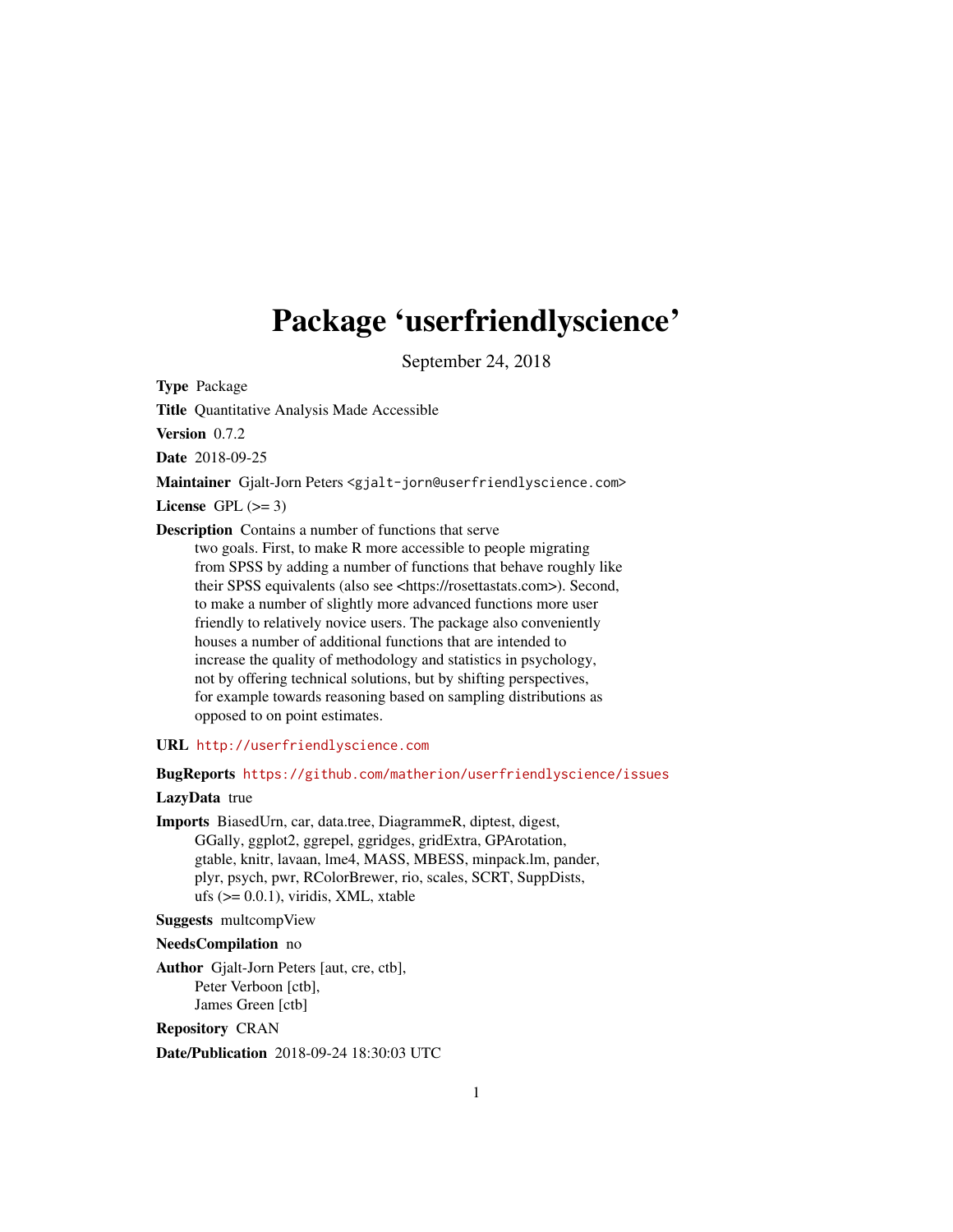# R topics documented:

|            | $\overline{4}$ |
|------------|----------------|
|            | $\overline{7}$ |
|            | 8              |
|            | 10             |
|            | 12             |
|            | 15             |
|            | 16             |
|            | 17             |
|            | 17             |
|            | 20             |
|            | 22             |
|            | 24             |
|            | 27             |
|            | 29             |
|            | 30             |
|            | 31             |
|            | 32             |
|            | 35             |
|            | 36             |
|            | 37             |
|            | 38             |
|            | 41             |
|            | 42             |
|            | 44             |
|            | 46             |
|            | 48             |
|            | 50             |
|            | 51             |
|            | 54             |
|            | 55             |
|            | 57             |
|            | 58             |
|            | 59             |
|            | 60             |
|            | 62             |
|            | 63             |
|            | 65             |
|            | 67             |
|            | 67             |
|            | 68             |
| fullFact   | 69             |
|            | 70             |
|            | 74             |
| ggBarChart | 75             |
|            | 76             |
|            | 77             |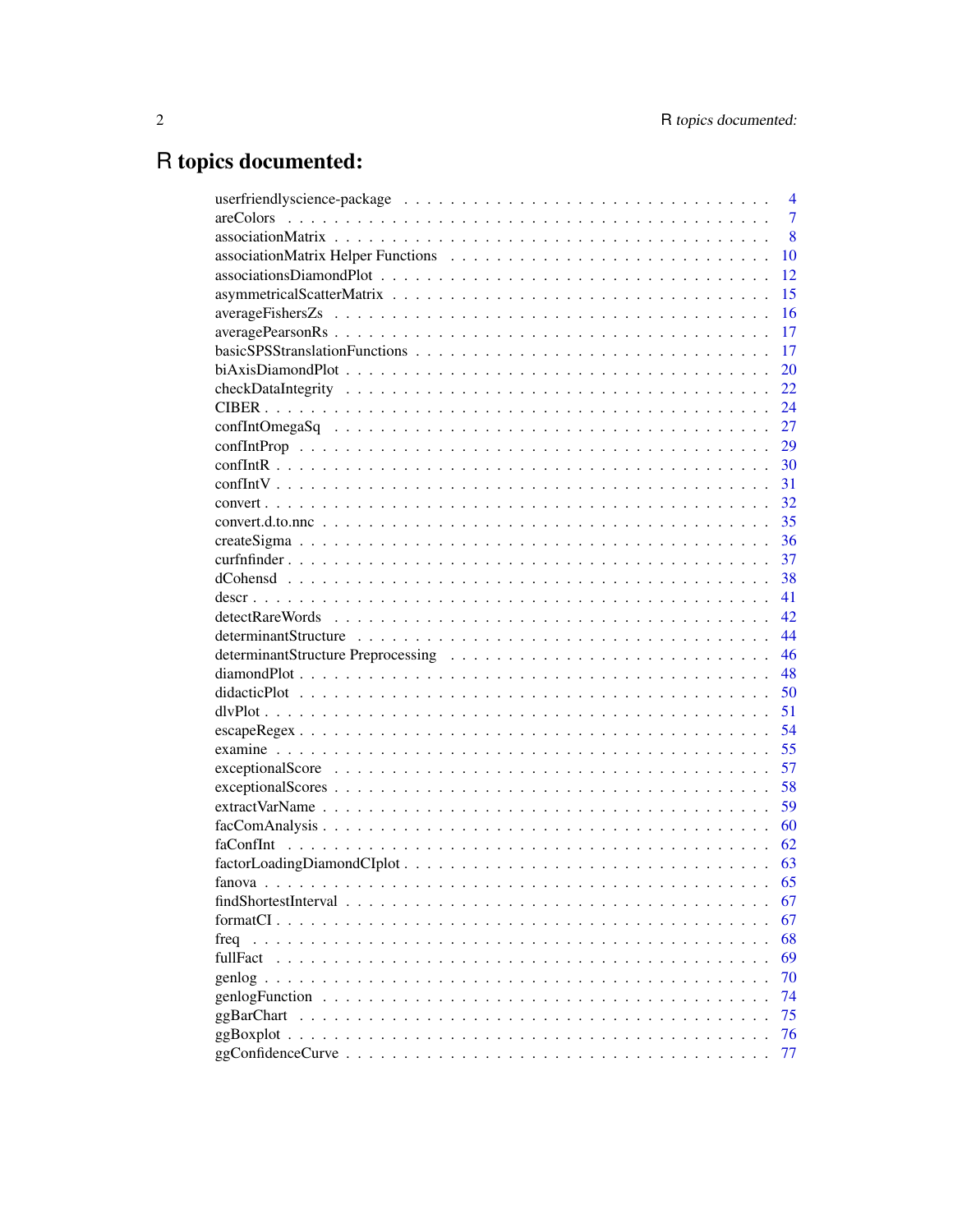|                | 79 |
|----------------|----|
|                | 82 |
|                | 84 |
|                | 87 |
|                | 88 |
|                | 91 |
|                | 92 |
|                | 95 |
|                | 96 |
|                | 96 |
|                |    |
|                |    |
|                |    |
|                |    |
|                |    |
|                |    |
|                |    |
|                |    |
|                |    |
|                |    |
|                |    |
|                |    |
|                |    |
|                |    |
|                |    |
|                |    |
|                |    |
|                |    |
|                |    |
|                |    |
|                |    |
|                |    |
|                |    |
|                |    |
|                |    |
|                |    |
|                |    |
| regr           |    |
|                |    |
|                |    |
|                |    |
| rMatrix        |    |
|                |    |
| RsqDist        |    |
| scaleDiagnosis |    |
|                |    |
|                |    |
|                |    |
|                |    |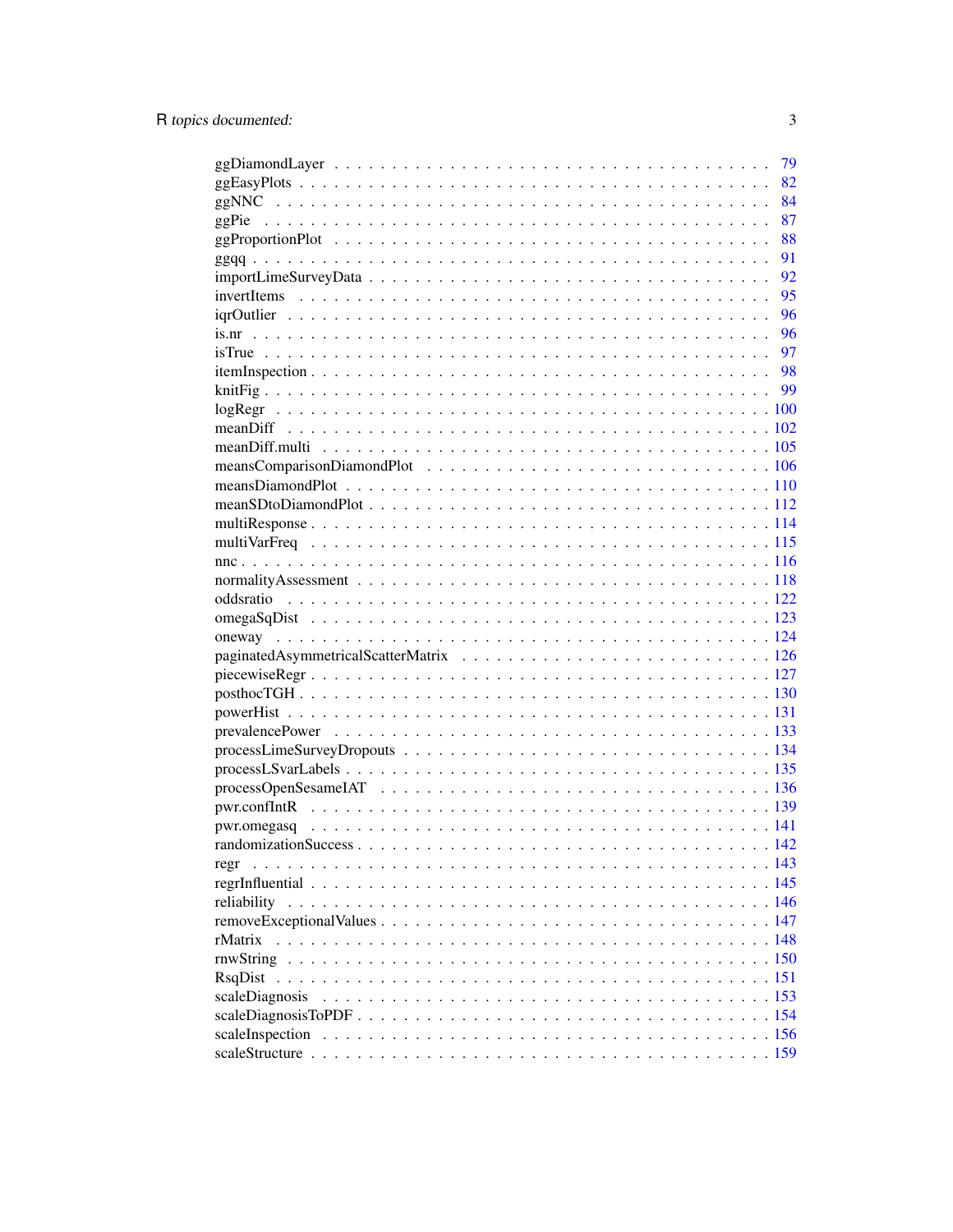<span id="page-3-0"></span>

#### **Index** the contract of the contract of the contract of the contract of the contract of the contract of the contract of the contract of the contract of the contract of the contract of the contract of the contract of the co

userfriendlyscience-package *Userfriendlyscience (UFS)*

# Description

This package contains a number of functions that serve two goals. First, to make R more accessible to people migrating from SPSS by adding a number of functions that behave roughly like their SPSS equivalents (also see <http://rosettastats.com>). Second, to make a number of slightly more advanced functions more user friendly to relatively novice users. The package also conveniently houses a number of additional functions that are intended to increase the quality of methodology and statistics in psychology, not by offering technical solutions, but by shifting perspectives, for example towards reasoning based on sampling distributions as opposed to on point estimates.

# Details

| userfriendlyscience |
|---------------------|
| Package             |
| $0.7 - 1$           |
| 2018-05-01          |
| $GPL (=3)$          |
|                     |

Userfriendlyscience (UFS) contains a number of functions that serve two goals. First, to make R more accessible to people migrating from SPSS by adding a number of functions that behave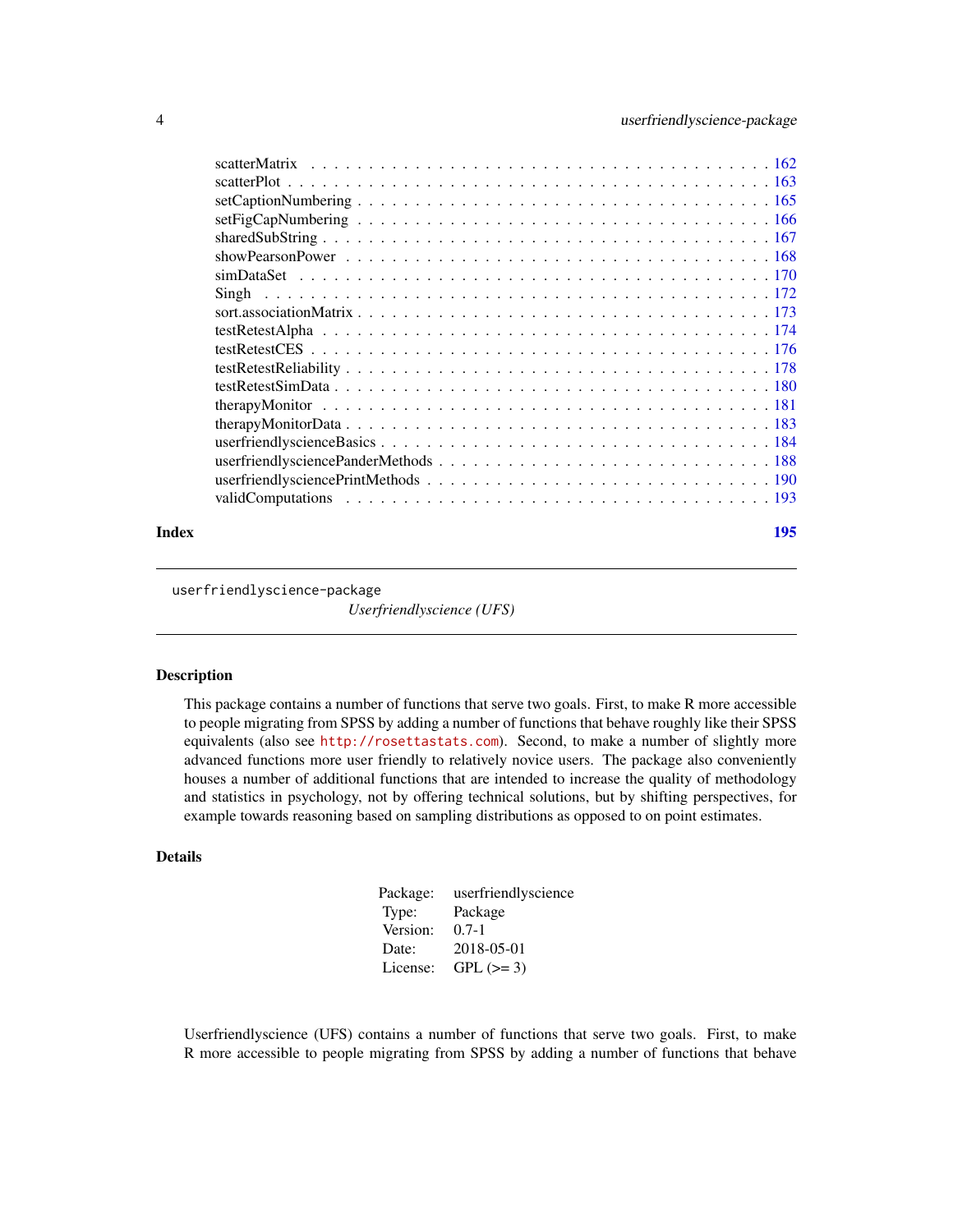roughly like their SPSS equivalents (also see <http://rosettastats.com> for a tool that helps with this). Second, to make a number of slightly more advanced functions more user friendly to relatively novice users. The package also conveniently houses a number of additional functions that are intended to increase the quality of methodology and statistics in psychology, not by offering technical solutions, but by shifting perspectives, for example towards reasoning based on sampling distributions as opposed to on point estimates.

The package imports functions from many other packages, which is in line with its function as a 'wrapper package': UFS aims to make many existing functions easier for users coming from SPSS, so sometimes a function is added when it saves the user just some data preparing.

The package implements many solutions provided by people all over the world, most from Stack Exchange (both from Cross Validated and Stack Overflow). I credit these authors in the help pages of those functions and in the Author(s) section of this page. If you wrote a function included here, and you want me to take it out, feel free to contact me of course (also, see [http://meta.](http://meta.stackoverflow.com/questions/319171/i-would-like-to-use-a-function-written-by-a-stack-overflow-member-in-an-r-packag) stackoverflow.com/questions/319171/i-would-like-to-use-a-function-written-by-a-stack-overflow-memb

#### Author(s)

Author: Gjalt-Jorn Peters (Open University of the Netherlands, Greater Good, and Maastricht University).

Contributors: Peter Verboon ([convert.omegasq.to.cohensf](#page-31-1), [genlog](#page-69-1), and [piecewiseRegr](#page-126-1), Open University of the Netherlands), Amy Chan ([ggPie](#page-86-1)), Jeff Baggett ([posthocTGH](#page-129-1), University of Wisconsin - La Crosse), Daniel McNeish ([scaleStructure](#page-158-1), University of North Carolina), Nick Sabbe ([curfnfinder](#page-36-1), Arteveldehogeschool), Douglas Bonett ([confIntR](#page-29-1), [pwr.confIntR](#page-138-1), UC Santa Cruz, United States), Murray Moinester ([confIntR](#page-29-1), [pwr.confIntR](#page-138-1), Tel Aviv University, Israel), Stefan Gruijters ([nnc](#page-115-1), [ggNNC](#page-83-1), [convert.d.to.eer](#page-34-1), [convert.d.to.nnc](#page-34-2), [erDataSeq](#page-83-2), Maastricht University), Ron Pat-El ([logRegr](#page-99-1), Open University of the Netherlands), Ananda Mahto ([multiResponse](#page-113-1)).

A number of functions in this package use code fragments that were used without explicit communicating with the author (because I've been unable to find contact details of the authors, or because I haven't gotten around to contacting them yet). The authors of these fragments are John Fox (car code in [ggqq](#page-90-1)), Floo0 ([ggqq](#page-90-1)), Jason Aizkalns ([ggBoxplot](#page-75-1)), Luke Tierney (in [pwr.cohensdCI](#page-37-1), its alias [pwr.confIntd](#page-37-1), and [cohensdCI](#page-37-1)).

In addition, the function escapeRegEx from package Hmisc is included and used internally to avoid importing that entire package just for that function. This function was written by Charles Dupont (Department of Biostatistics, Vanderbilt University). The help page was also taken from that package. The ad.test function from package nortest was included for the same reason; this was written by Juergen Gross. These functions are not exported.

Maintainer: Gjalt-Jorn Peters <gjalt-jorn@userfriendlyscience.com>

### References

Peters, G.-J. Y. (2014). [The alpha and the omega of scale reliability and validity: why and how to](https://ehps.net/ehp/index.php/contents/article/download/ehp.v16.i2.p56/1) [abandon Cronbach's alpha and the route towards more comprehensive assessment of scale quality.](https://ehps.net/ehp/index.php/contents/article/download/ehp.v16.i2.p56/1) *European Health Psychologist*, 16(2), 56-69.

Peters, G.-J. Y. (2018). Diamond Plots: a tutorial to introduce a visualisation tool that facilitates interpretation and comparison of multiple sample estimates while respecting their inaccuracy. *PsyArXiv; under review at Health Psychology Bulletin*. Preprint doi: [10.17605/osf.io/9w8yv](https://doi.org/10.17605/osf.io/9w8yv)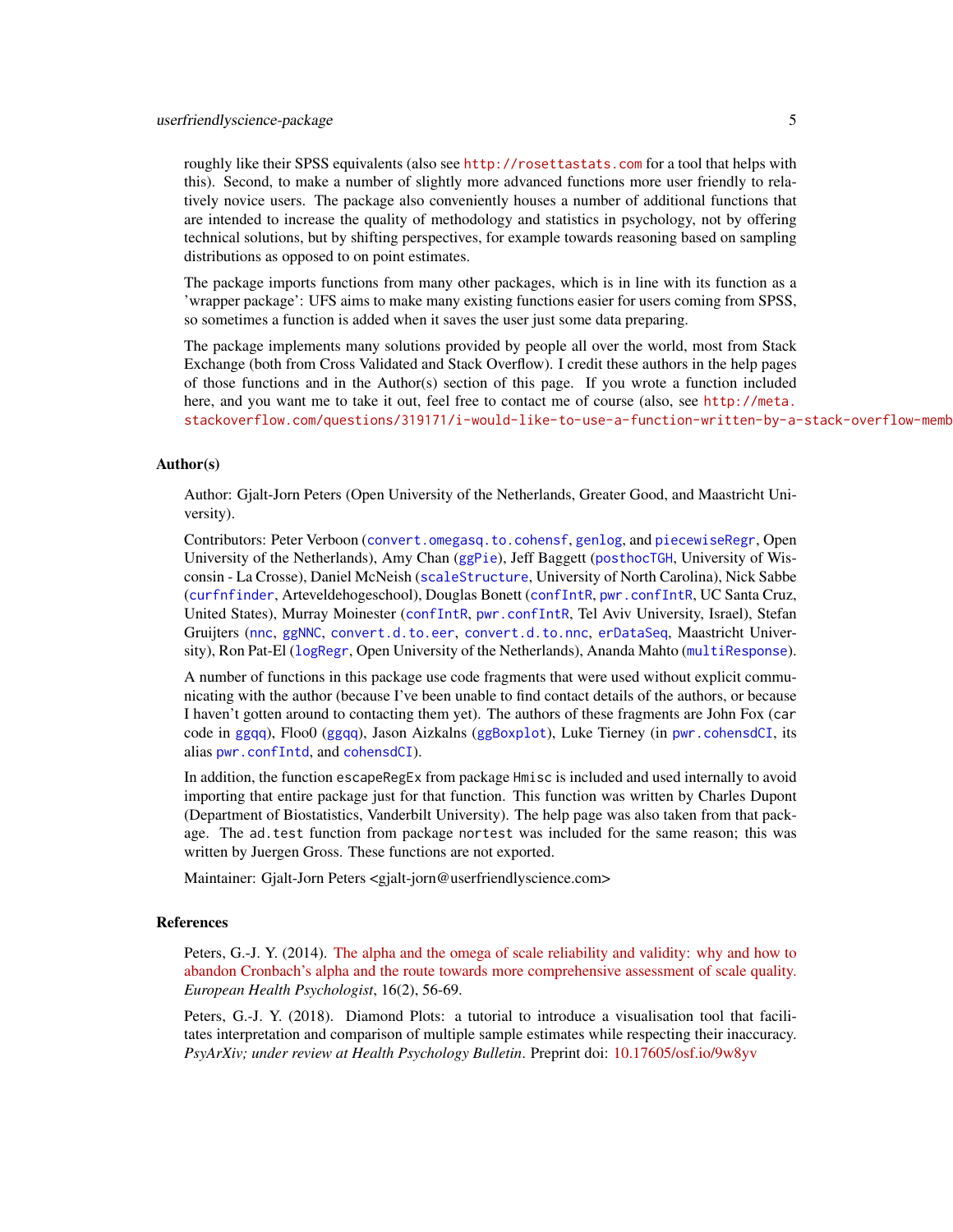Peters, G.-J. Y. & Crutzen, R. (2018). Knowing exactly how effective an intervention, treatment, or manipulation is and ensuring that a study replicates: accuracy in parameter estimation as a partial solution to the replication crisis. *PsyArXiv; under review at Psychology & Health*. Preprint doi: [10.17605/osf.io/cjsk2](https://doi.org/10.17605/osf.io/cjsk2)

Crutzen, R., Peters, G.-J. Y., & Noijen, J. (2018). Using Confidence Interval-Based Estimation of Relevance to Select Social-Cognitive Determinants for Behavior Change Interventions. Frontiers in Public Health 5:165. http://dx.doi.org/10.3389/fpubh.2017.00165

Crutzen, R. (2014). [Time is a jailer: what do alpha and its alternatives tell us about reliability?](https://ehps.net/ehp/index.php/contents/article/download/ehp.v16.i2.p70/25) *The European Health Psychologist*, 1(2), 70-74.

Crutzen, R., & Peters, G.-J. Y. (2015). Scale quality: alpha is an inadequate estimate and factoranalytic evidence is needed first of all. *Health Psychology Review*. doi: [10.1080/17437199.2015.1124240](http://dx.doi.org/10.1080/17437199.2015.1124240)

Verboon, P. & Peters, G.-J. Y. (2018). Applying the generalized logistic model in single case designs. *PsyArXiv*. Preprint doi: [10.17605/osf.io/ad5eh](https://doi.org/10.17605/osf.io/ad5eh)

#### See Also

[psych](#page-0-0) and [MBESS](#page-0-0) contain many useful functions for researchers in psychology.

#### Examples

```
### Create simple dataset
dat <- PlantGrowth[1:20,];
### Remove third level from group factor
dat$group <- factor(dat$group);
### Examine normality
normalityAssessment(dat$weight);
### Compute mean difference and show it
meanDiff(dat$weight ~ dat$group, plot=TRUE);
### Show the t-test
didacticPlot(meanDiff(dat$weight ~ dat$group)$t,
             statistic='t',
             df1=meanDiff(dat$weight ~ dat$group)$df);
### Load data from simulated dataset testRetestSimData (which
### satisfies essential tau-equivalence).
data(testRetestSimData);
### Select some items in the first measurement
exampleData <- testRetestSimData[2:6];
## Not run:
### Show reliabilities
scaleStructure(dat=exampleData, ci=FALSE,
               omega.psych=FALSE, poly=FALSE);
```
## End(Not run)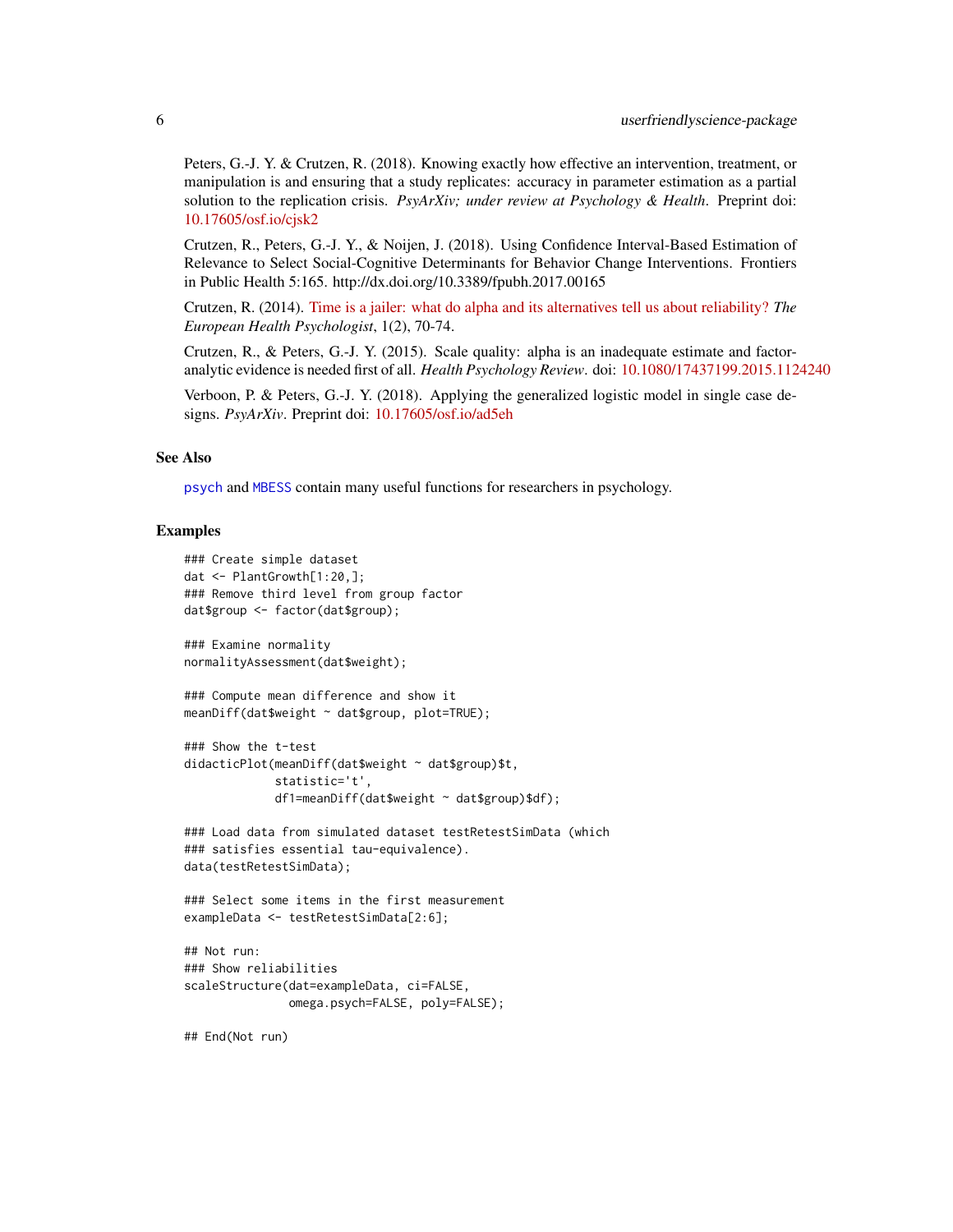#### <span id="page-6-0"></span>areColors **7**

```
### Show item distributions and means
meansDiamondPlot(exampleData);
### Create a dichotomous variable
exampleData$group <- cut(exampleData$t0_item2, 2);
### Show a dlvPlot
dlvPlot(exampleData, x="group", y="t0_item1");
### show a dlvPlot with less participants, showing the confidence
### interval and standard error bars better
dlvPlot(exampleData[1:30, ], x="group", y="t0_item1");
```
areColors *Check whether elements of a vector are valid colors*

#### Description

This function by Josh O'Brien checks whether elements of a vector are valid colors. It has been copied from a Stack Exchange answer (see [http://stackoverflow.com/questions/13289009/](http://stackoverflow.com/questions/13289009/check-if-character-string-is-a-valid-color-representation) [check-if-character-string-is-a-valid-color-representation](http://stackoverflow.com/questions/13289009/check-if-character-string-is-a-valid-color-representation)).

#### Usage

areColors(x)

#### Arguments

x The vector.

#### Value

A logical vector.

# Author(s)

Josh O'Brien

Maintainer: Gjalt-Jorn Peters <gjalt-jorn@userfriendlyscience.com>

# Examples

```
areColors(c(NA, "black", "blackk", "1", "#00", "#000000"));
```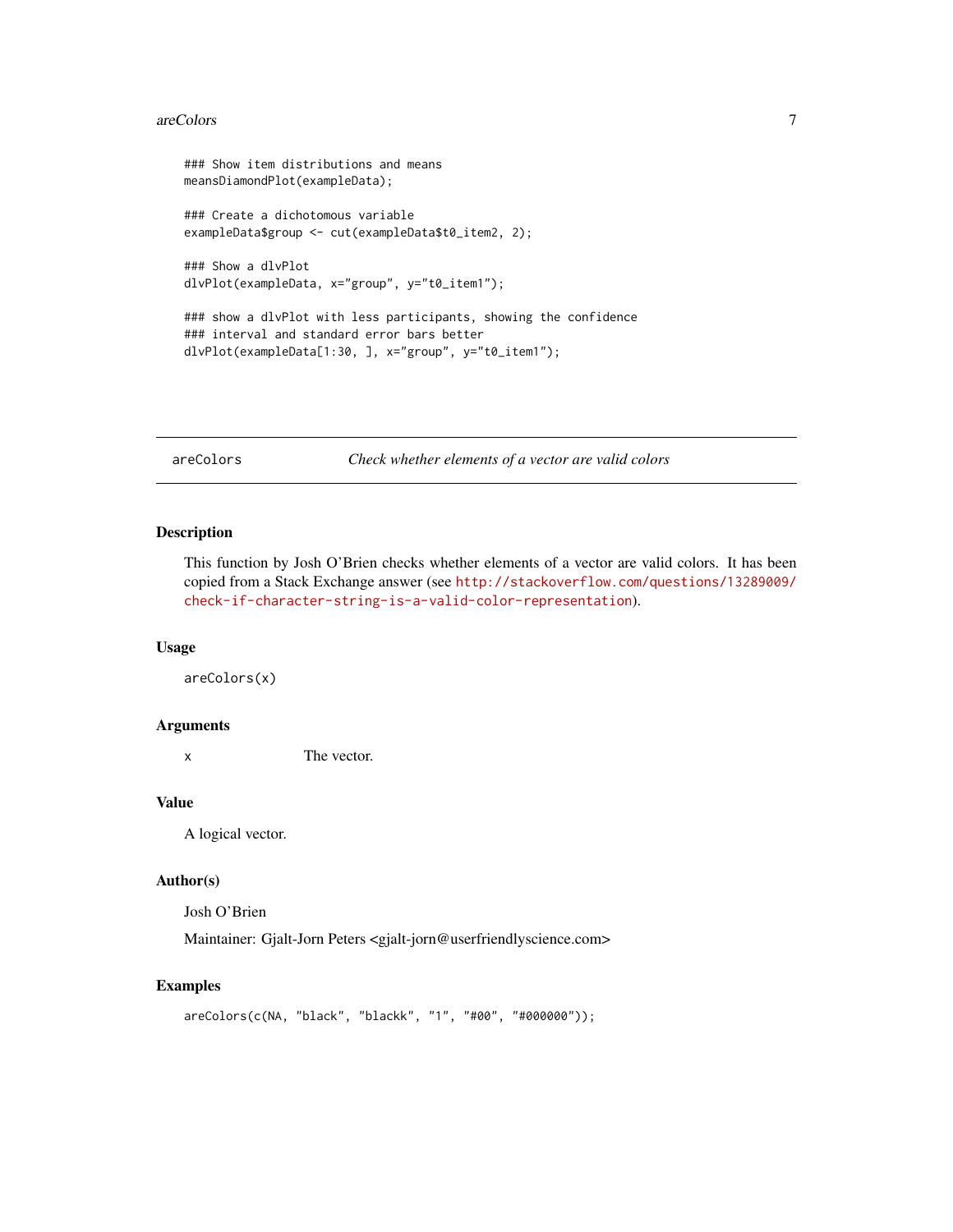#### <span id="page-7-1"></span><span id="page-7-0"></span>Description

associationMatrix produces a matrix with confidence intervals for effect sizes, point estimates for those effect sizes, and the p-values for the test of the hypothesis that the effect size is zero, corrected for multiple testing.

#### Usage

```
associationMatrix(dat=NULL, x=NULL, y=NULL, conf.level = .95,
                  correction = "fdr", bootstrapV=FALSE,
                  info=c("full", "ci", "es"),
                  includeSampleSize = "depends",
                  bootstrapV.samples = 5000, digits = 2,
                  pValueDigits = digits + 1, colNames = FALSE,
                  type=c("R", "html", "latex"), file="",
                  statistic = associationMatrixStatDefaults,
                  effectSize = associationMatrixESDefaults,
                  var.equal = 'test')
```

| dat          | A dataframe with the variables of interest. All variables in this dataframe will<br>be used if both x and y are NULL. If dat is NULL, the user will be presented<br>with a dialog to select a datafile.                                                                                                            |
|--------------|--------------------------------------------------------------------------------------------------------------------------------------------------------------------------------------------------------------------------------------------------------------------------------------------------------------------|
| $\mathsf{x}$ | If not NULL, this should be a character vector with the names of the variables<br>to include in the rows of the association table. If x is NULL, all variables in the<br>dataframe will be used.                                                                                                                   |
| y            | If not NULL, this should be a character vector with the names of the variables<br>to include in the columns of the association table. If y is NULL, the variables<br>in x will be used for the columns as well (which produces a symmetric matrix,<br>similar to most correlation matrices).                       |
| conf.level   | Level of confidence of the confidence intervals.                                                                                                                                                                                                                                                                   |
| correction   | Correction for multiple testing: an element out of the vector c("holm", "hochberg",<br>"hommel", "bonferroni", "BH", "BY", "fdr", "none"). NOTE: the p-values are<br>corrected for multiple testing; The confidence intervals are not!                                                                             |
| bootstrapV   | Whether to use bootstrapping to compue the confidence interval for Cramer's V<br>or whether to use the Fisher's Z conversion.                                                                                                                                                                                      |
| info         | Information to print: either both the confidence interval and the point estimate<br>for the effect size (and the p-value, corrected for multiple testing), or only the<br>confidence intervals, or only the point estimate (and the corrected p-value). Must<br>be on element of the vector c("full", "ci", "es"). |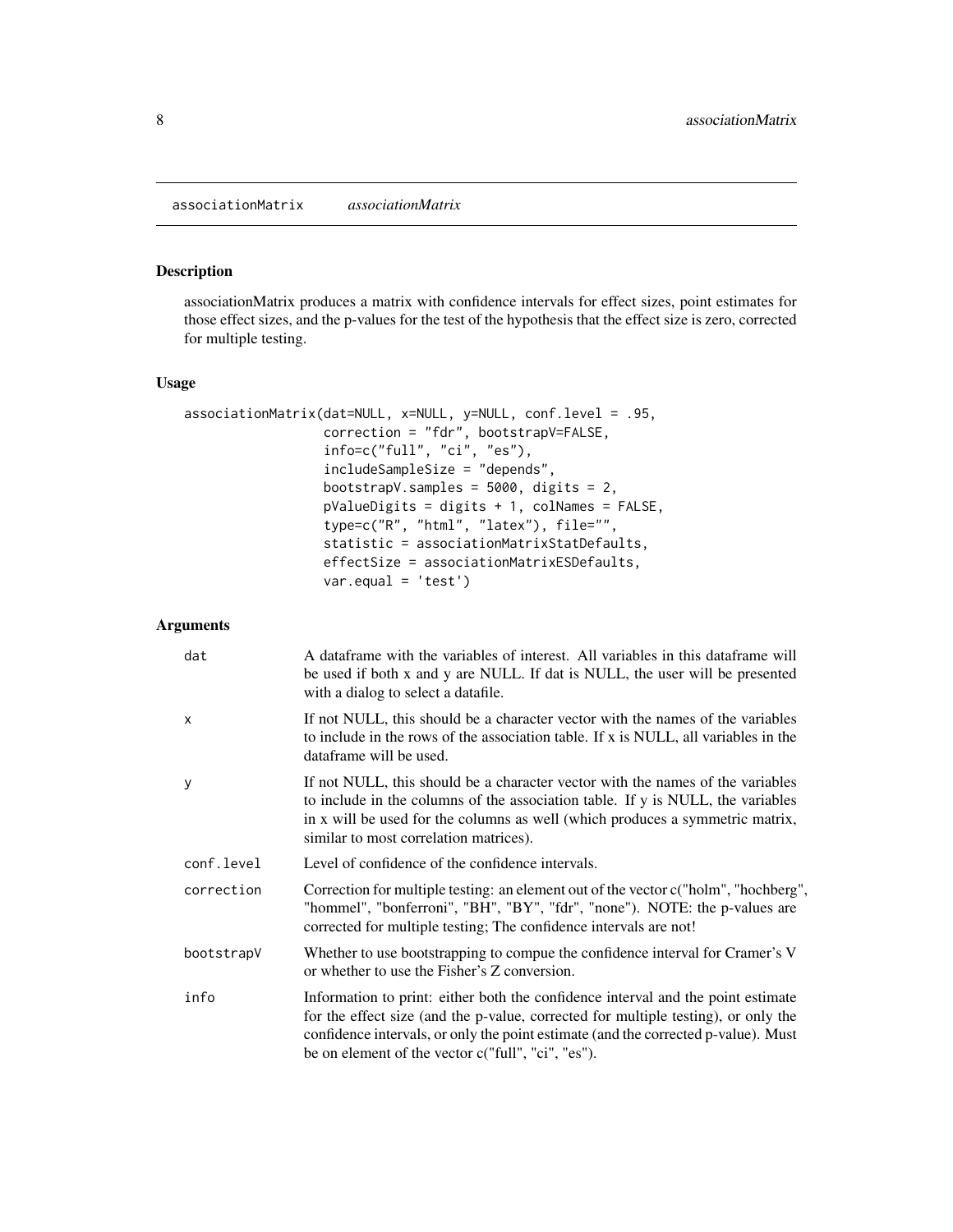| includeSampleSize  |                                                                                                                                                                                                                                                                                                                                                                  |  |
|--------------------|------------------------------------------------------------------------------------------------------------------------------------------------------------------------------------------------------------------------------------------------------------------------------------------------------------------------------------------------------------------|--|
|                    | Whether to include the sample size when the effect size point estimate and p-<br>value are shown. If this is "depends", it will depend on whether all associations<br>have the same sample size (and the sample size will only be printed when they<br>don't). If "always", the sample size will always be added. If anything else, it<br>will never be printed. |  |
| bootstrapV.samples |                                                                                                                                                                                                                                                                                                                                                                  |  |
|                    | If using boostrapping for Cramer's V, the number of samples to generate.                                                                                                                                                                                                                                                                                         |  |
| digits             | Number of digits to round to when printing the results.                                                                                                                                                                                                                                                                                                          |  |
| pValueDigits       | How many digits to use for formatting the p values.                                                                                                                                                                                                                                                                                                              |  |
| colNames           | If true, the column heading will use the variables names instead of numbers.                                                                                                                                                                                                                                                                                     |  |
| type               | Type of output to generate: must be an element of the vector $c("R", "html",$<br>"latex").                                                                                                                                                                                                                                                                       |  |
| file               | If a file is specified, the output will be written to that file instead of shown on<br>the screen.                                                                                                                                                                                                                                                               |  |
| statistic          | This is the complicated bit; this is where associationMatrix allows customiza-<br>tion of the used statistics to perform null hypothesis significance testing. For<br>everyday use, leaving this at the default value, associationMatrixStatDefaults,<br>works fine. In case you want to customize, read the 'Notes' section below.                              |  |
| effectSize         | Like the 'statistics' argument, 'effectSize also allows customization, in this case<br>of the used effect sizes. Again, the default value, associationMatrixESDefaults,<br>works for everyday use. Again, see the 'Notes' section below if you want to<br>customize.                                                                                             |  |
| var.equal          | Whether to test for equal variances ('test'), assume equality ('yes'), or assume<br>unequality ('no'). See meanDiff for more information.                                                                                                                                                                                                                        |  |

#### Value

An object with the input and several output variables, one of which is a dataframe with the association matrix in it. When this object is printed, the association matrix is printed to the screen. If the 'file' parameter is specified, a file with this matrix will also be written to disk.

# Note

The 'statistic' and 'effectSize' parameter make it possible to use different functions to conduct null hypothesis significance testing and compute effect sizes. In both cases, the parameter needs to be a list containing four lists, named 'dichotomous', 'nominal', 'ordinal', and 'interval'. Each of these lists has to contain four elements, character vectors of length one (i.e. just one string value), again named 'dichotomous', 'nominal', 'ordinal', and 'interval'.

The combination of each of these names (e.g. 'dichotomous' and 'nominal', or 'ordinal' and 'interval', etc) determine which test should be done when computing the p-value to test the association between two variables of those types, or which effect sizes to compute. When called, association-Matrix determines the measurement levels of the relevant variables. It then uses these two levels (their string representation, e.g. 'dichotomous' etc) to find a string in the 'statistic' and 'effectSize' objects. Two functions with these names are then called from two lists, 'computeStatistic' and computeEffectSize. These lists list contain functions that have the same names as the strings in the 'statistic' list.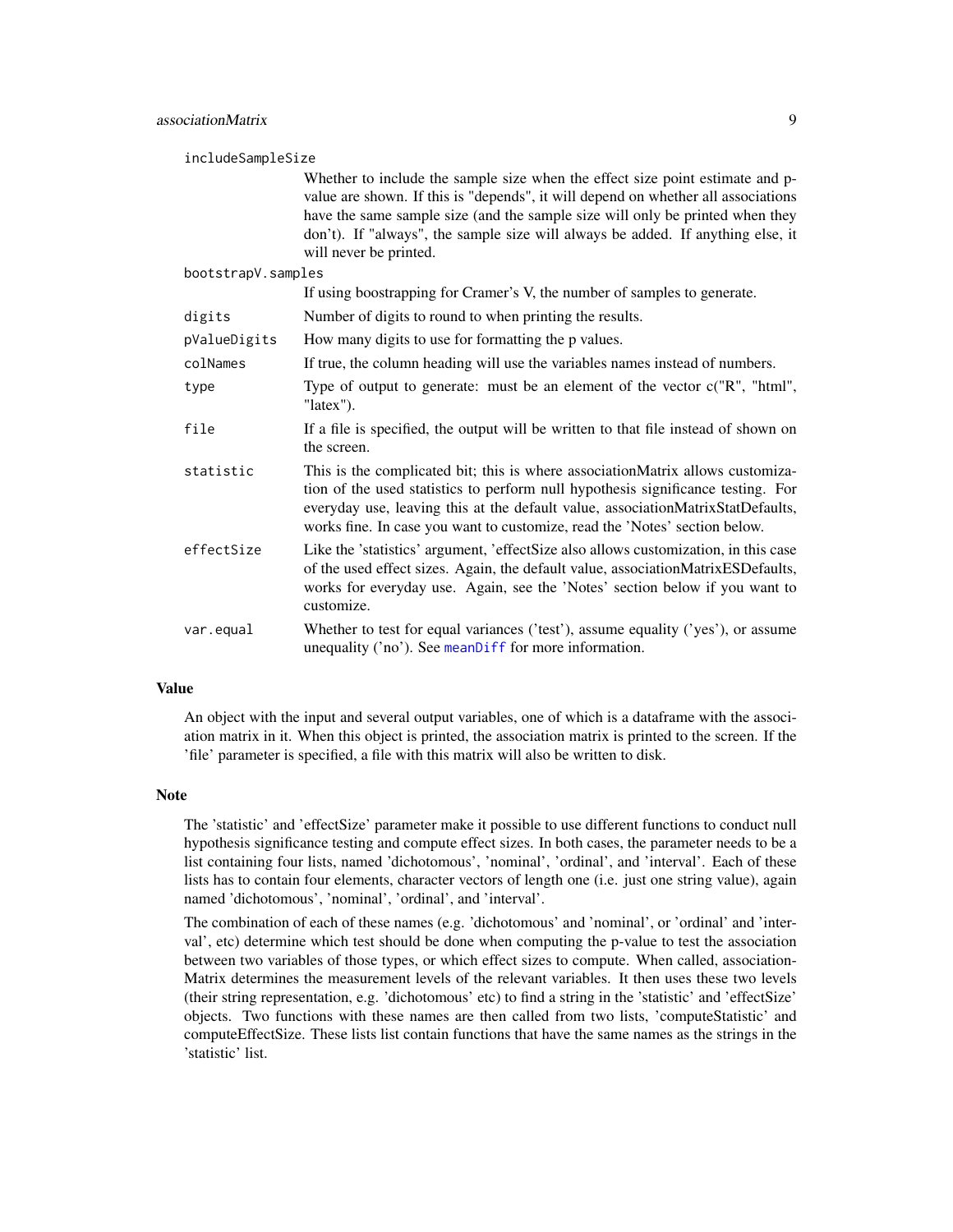For example, when the default settings are used, the string (function name) found for two dichotomous variables when searching in associationMatrixStatDefaults is 'chisq', and the string found in associationMatrixESDefaults is 'v'. associationMatrix then calls computeStatistic[['chisq']] and computeEffectSize[['v']], providing the two variables as arguments, as well as passing the 'conf.level' argument. These two functions then each return an object that associationMatrix extracts the information from. Inspect the source code of these functions (by typing their names without parentheses in the R prompt) to learn how this object should look, if you want to write your own functions.

#### Author(s)

Gjalt-Jorn Peters

Maintainer: Gjalt-Jorn Peters <gjalt-jorn@userfriendlyscience.com>

#### Examples

```
### Generate a simple association matrix using all three variables in the
### Orange tree dataframe
associationMatrix(Orange);
```

```
### Or four variables from infert:
associationMatrix(infert, c("education", "parity",
                            "induced", "case"), colNames=TRUE);
```

```
### Use variable names in the columns and generate html
associationMatrix(Orange, colNames=TRUE, type='html');
```
associationMatrix Helper Functions *associationMatrix Helper Functions*

#### **Description**

These objects contain a number of settings and functions for associationMatrix.

#### Usage

```
computeStatistic_t(var1, var2, conf.level=.95, var.equal='test', ...)
computeStatistic_r(var1, var2, conf.level=.95, ...)
computeStatistic_f(var1, var2, conf.level=.95, ...)
computeStatistic_chisq(var1, var2, conf.level=.95, ...)
computeEffectSize_d(var1, var2, conf.level=.95, var.equal='test', ...)
computeEffectSize_r(var1, var2, conf.level=.95, ...)
computeEffectSize_etasq(var1, var2, conf.level=.95, ...)
computeEffectSize_omegasq(var1, var2, conf.level=.95, ...)
```
<span id="page-9-0"></span>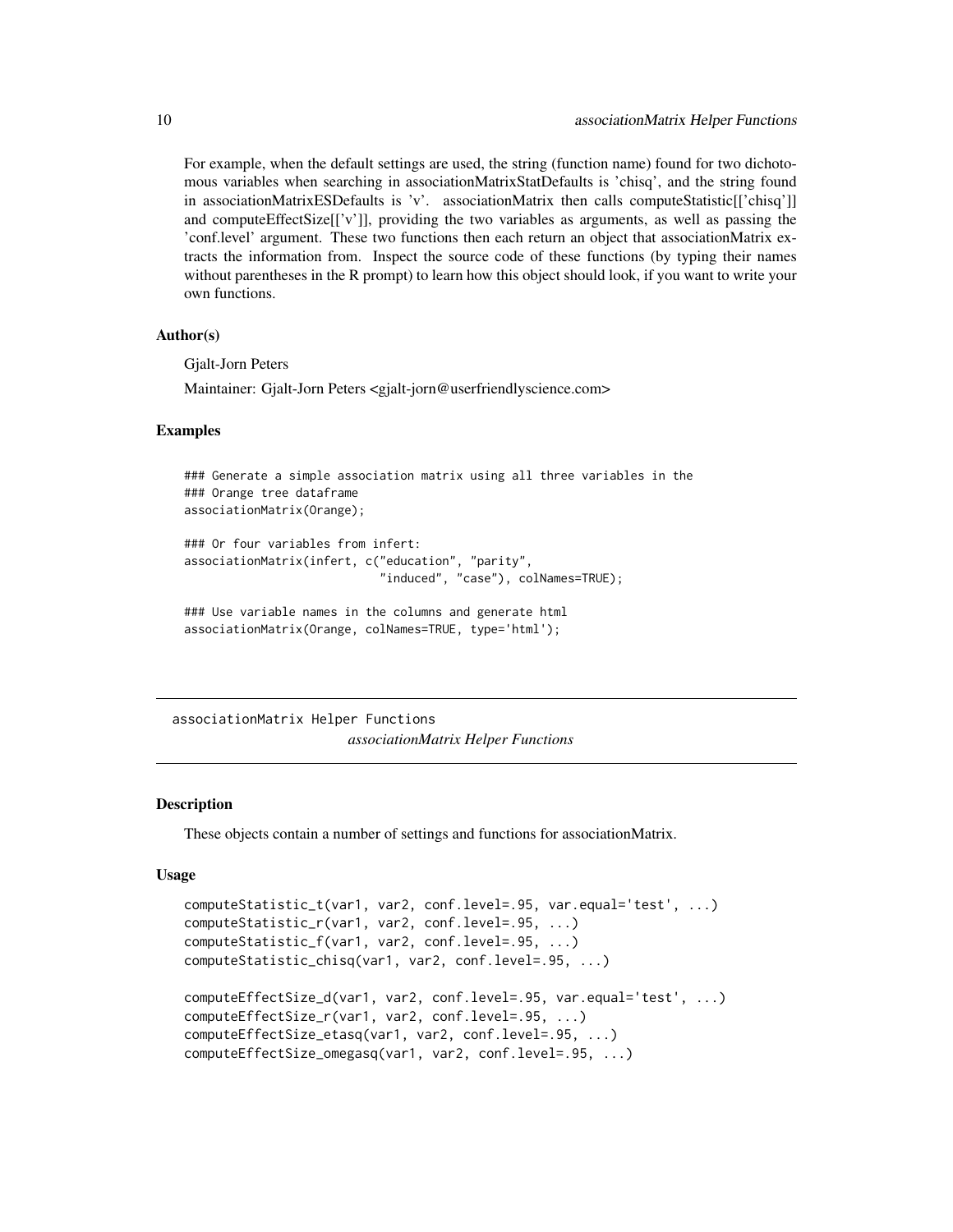```
computeEffectSize_v(var1, var2, conf.level=.95,
                         bootstrap=FALSE, samples=5000, ...)
```
# Arguments

| var1             | One of the two variables for which to compute a statistic or effect size                                                                      |
|------------------|-----------------------------------------------------------------------------------------------------------------------------------------------|
| var <sub>2</sub> | The other variable for which to compute the statistic or effect size                                                                          |
| conf.level       | The confidence for the confidence interval for the effect size                                                                                |
| bootstrap        | Whether to bootstrap to estimate the confidence interval for Cramer's V. If<br>FALSE, the Fisher's Z conversion is used.                      |
| samples          | If bootstrapping, the number of samples to generate (of course, more samples<br>means more accuracy and longer processing time).              |
| var.equal        | Whether to test for equal variances ('test'), assume equality ('yes'), or assume<br>unequality $('no')$ . See mean Diff for more information. |
| .                | Any additonal arguments are sometimes used to specify exactly how statistics<br>and effect sizes should be computed.                          |

# Value

associationMatrixStatDefaults and associationMatrixESDefaults contain the default functions from computeStatistic and computeEffectSize that are called (see the help file for associationMatrix for more details).

The other functions return an object with the relevant statistic or effect size, with a confidence interval for the effect size.

For computeStatistic, this object always contains:

| statistic                                                           | The relevant statistic                             |  |
|---------------------------------------------------------------------|----------------------------------------------------|--|
|                                                                     | statistic.type The type of statistic               |  |
| parameter                                                           | The degrees of freedom for this statistic          |  |
| p.raw                                                               | The p-value of this statistic for NHST             |  |
| And in addition, it often contains (among other things, sometimes): |                                                    |  |
| object                                                              | The object from which the statistics are extracted |  |
| For computeEffectSize, this object always contains:                 |                                                    |  |
| es                                                                  | The point estimate for the effect size.            |  |
| esc.type                                                            | The type of effect size.                           |  |
| сi                                                                  | The confidence interval for the effect size.       |  |
| And in addition, it often contains (among other things, sometimes): |                                                    |  |

object The object from which the effect size is extracted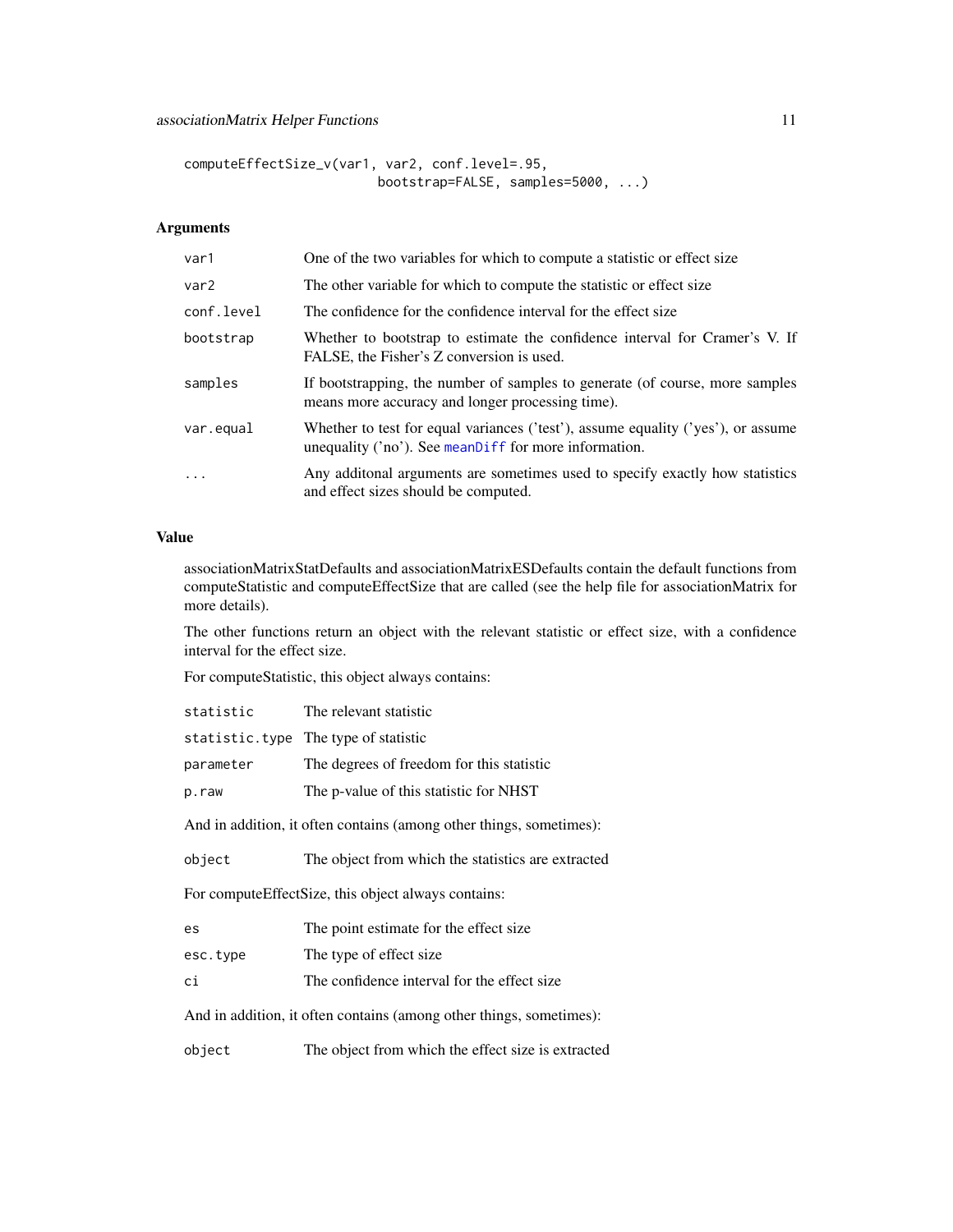#### Author(s)

Gjalt-Jorn Peters

Maintainer: Gjalt-Jorn Peters <gjalt-jorn@userfriendlyscience.com>

#### See Also

[meanDiff](#page-101-1), [associationMatrix](#page-7-1)

# Examples

computeStatistic\_f(Orange\$Tree, Orange\$circumference) computeEffectSize\_etasq(Orange\$Tree, Orange\$circumference)

<span id="page-11-1"></span>associationsDiamondPlot

*A diamondplot with confidence intervals for associations*

# Description

This function produces is a diamondplot that plots the confidence intervals for associations between a number of covariates and a criterion. It currently only supports the Pearson's r effect size metric; other effect sizes are converted to Pearson's r.

associationsToDiamondPlotDf is a helper function that produces the required dataframe.

#### Usage

```
associationsDiamondPlot(dat, covariates, criteria,
                        labels = NULL,
                        criteriaLabels = NULL,
                        decreasing=NULL,
                        sortBy=NULL,
                        conf.level=.95,
                        criteriaColors = brewer.pal(8, 'Set1'),
                        criterionColor = 'black',
                        returnLayerOnly = FALSE,
                        esMetric = 'r',
                        multiAlpha=.33,
                        singleAlpha = 1,
                        showLegend=TRUE,
                        xlab="Effect size estimates",
                        ylab="",
                        theme=theme_bw(),
                        lineSize = 1,
                        outputFile = NULL,
```
<span id="page-11-0"></span>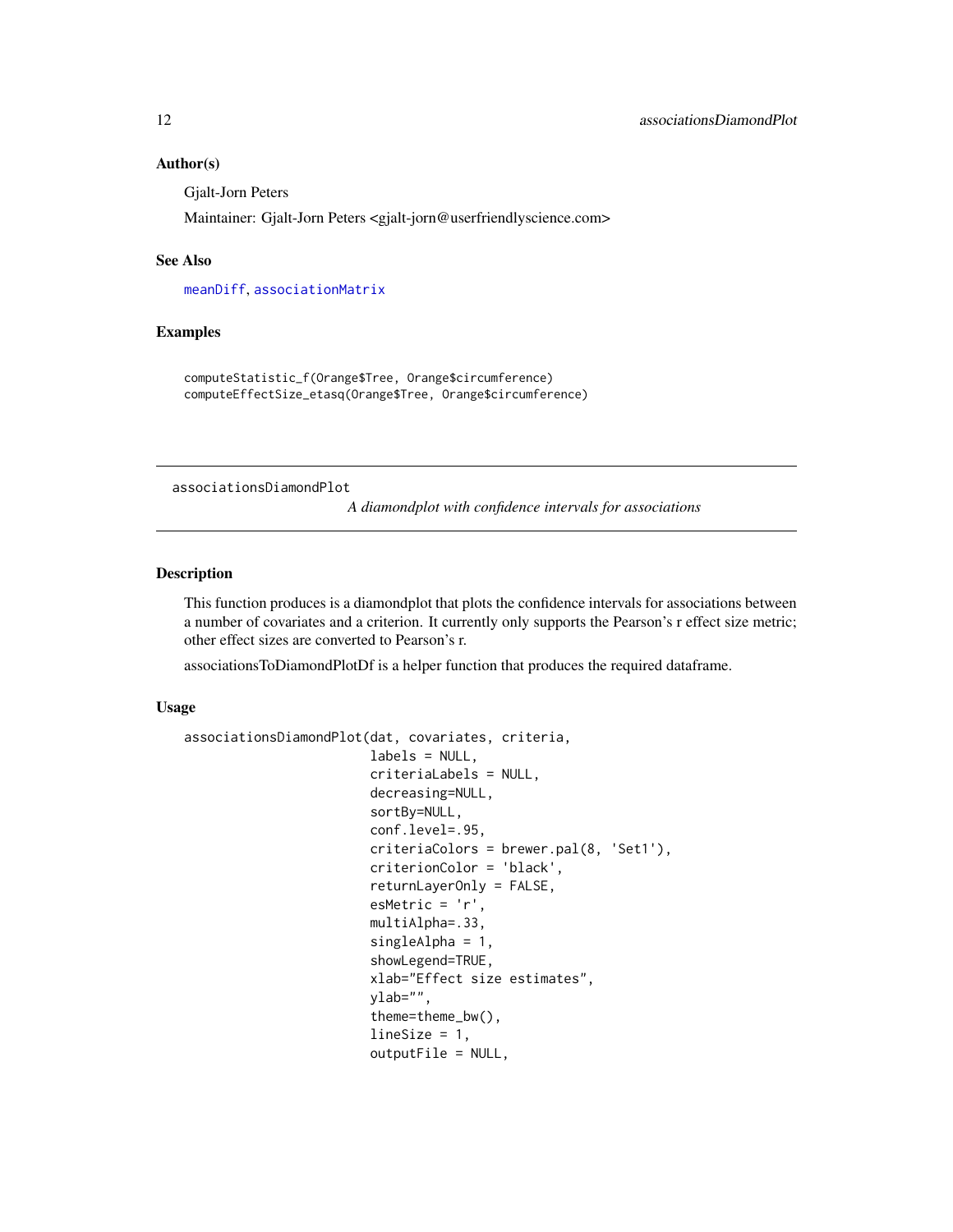```
outputWidth = 10,outputHeight = 10,
ggsaveParams = list(units='cm',
                   dpi=300,
                   type="cairo"),
...)
```

```
associationsToDiamondPlotDf(dat, covariates, criterion, labels = NULL,
                           decreasing = NULL, conf.level = 0.95,
                           esMetric = "r")
```

| dat                     | The dataframe containing the relevant variables.                                                                                                                                                                                                                                       |  |
|-------------------------|----------------------------------------------------------------------------------------------------------------------------------------------------------------------------------------------------------------------------------------------------------------------------------------|--|
| covariates              | The covariates: the list of variables to associate to the criterion or criteria, usu-<br>ally the predictors.                                                                                                                                                                          |  |
| criteria, criterion     |                                                                                                                                                                                                                                                                                        |  |
|                         | The criteria, usually the dependent variables; one criterion (one dependent vari-<br>able) can also be specified of course. The helper function associations ToDiamondPlotDf<br>always accepts only one criterion.                                                                     |  |
| labels                  | The labels for the covariates, for example the questions that were used (as a<br>character vector).                                                                                                                                                                                    |  |
|                         | criteriaLabels The labels for the criteria (in the legend).                                                                                                                                                                                                                            |  |
| decreasing              | Whether to sort the covariates by the point estimate of the effect size of their<br>association with the criterion. Use NULL to not sort at all, TRUE to sort in de-<br>scending order, and FALSE to sort in ascending order.                                                          |  |
| sortBy                  | When specifying multiple criteria, this can be used to indicate by which criterion<br>the items should be sorted (if they should be sorted).                                                                                                                                           |  |
| conf.level              | The confidence of the confidence intervals.<br>criteriaColors, criterionColor                                                                                                                                                                                                          |  |
|                         | The colors to use for the different associations can be specified in criteriaColors.<br>This should be a vector of valid colors with at least as many elements as crite-<br>ria are specified in criteria. If only one criterion is specified, the color in<br>criterionColor is used. |  |
| returnLayerOnly         |                                                                                                                                                                                                                                                                                        |  |
|                         | Whether to return the entire object that is generated, or just the resulting ggplot2<br>layer.                                                                                                                                                                                         |  |
| esMetric                | The effect size metric to plot - currently, only 'r' is supported, and other values<br>will return an error.                                                                                                                                                                           |  |
| multiAlpha, singleAlpha |                                                                                                                                                                                                                                                                                        |  |
|                         | The transparency (alpha channel) value of the diamonds for each association can<br>be specified in multiAlpha, and if only one criterion is specified, the alpha level<br>of the diamonds can be specified in singleAlpha.                                                             |  |
| showLegend              | Whether to show the legend.                                                                                                                                                                                                                                                            |  |
| xlab, ylab              | The label to use for the x and y axes (for duoComparisonDiamondPlot, must be<br>vectors of two elements). Use NULL to not use a label.                                                                                                                                                 |  |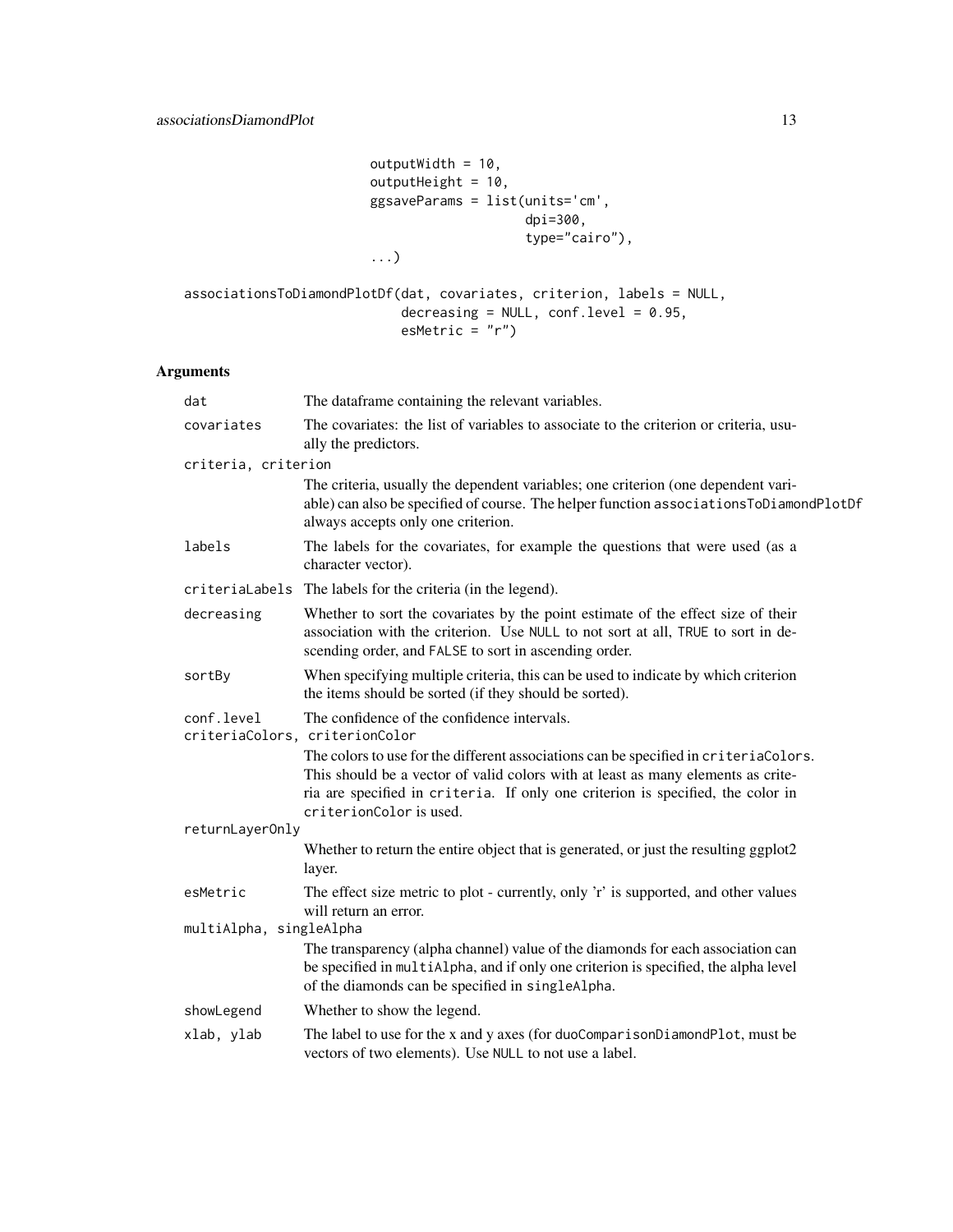| theme                     | The ggplot theme to use.                                                                |
|---------------------------|-----------------------------------------------------------------------------------------|
| lineSize                  | The thickness of the lines (the diamonds' strokes).                                     |
| outputFile                | A file to which to save the plot.                                                       |
| outputWidth, outputHeight | Width and height of saved plot (specified in centimeters by default, see ggsaveParams). |
| ggsaveParams              | Parameters to pass to ggsave when saving the plot.                                      |
| .                         | Any additional arguments are passed to diamond Plot and eventually to ggDiamond Layer.  |

# Details

This function can be used to quickly plot multiple confidence intervals.

#### Value

A plot.

# Author(s)

Gjalt-Jorn Peters

Maintainer: Gjalt-Jorn Peters <gjalt-jorn@userfriendlyscience.com>

# See Also

[diamondPlot](#page-47-1), [ggDiamondLayer](#page-78-1), [CIBER](#page-23-1)

# Examples

### Simple diamond plot with correlations ### and their confidence intervals

```
associationsDiamondPlot(mtcars,
                        covariates=c('cyl', 'hp', 'drat', 'wt',
                                    'am', 'gear', 'vs', 'carb', 'qsec'),
                        criteria='mpg');
```
### Same diamond plot, but now with two criteria, ### and colouring the diamonds based on the ### correlation point estimates: a gradient ### is created where red is used for -1, ### green for 1 and blue for 0.

associationsDiamondPlot(mtcars,

covariates=c('cyl', 'hp', 'drat', 'wt', 'am', 'gear', 'vs', 'carb', 'qsec'), criteria=c('mpg', 'disp'), generateColors=c("red", "blue", "green"), fullColorRange=c(-1, 1));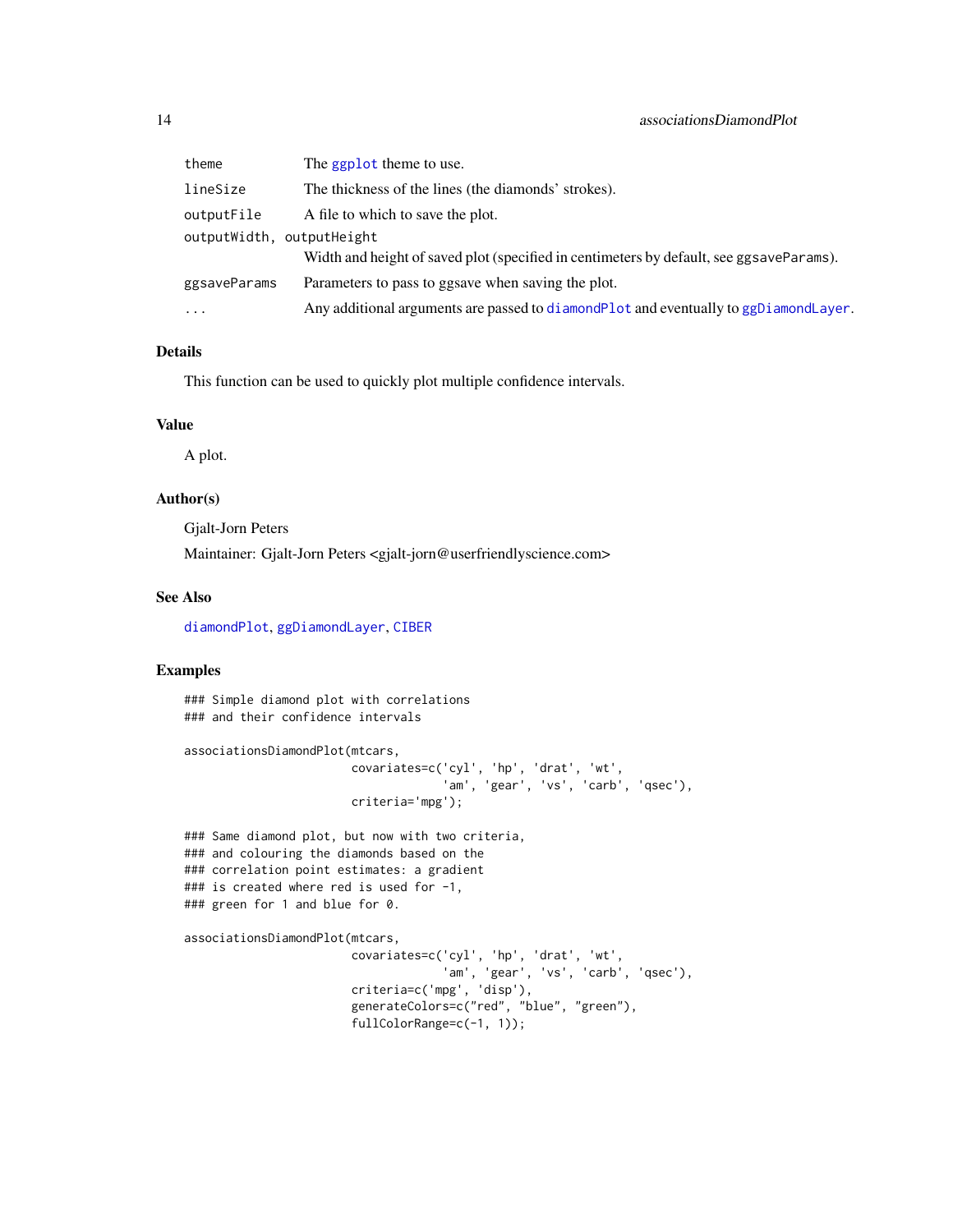<span id="page-14-0"></span>asymmetricalScatterMatrix

*asymmetricalScatterMatrix*

# Description

This function generates an asymmetrical [scatterMatrix](#page-161-1) with histograms showing the distribution of each variable.

# Usage

```
asymmetricalScatterMatrix(dat, cols, rows, theme = dlvTheme(),
                          autoSize = TRUE,
                          txtHeight = 1, histHeight = 3,
                          scatterWidth = 6, scatterHeight = 6, unit = "cm",
                          dpi = 200, showCorrelations=c('top-left',
                          'top-right', 'bottom-left', 'bottom-right'),
                          correlationSize = 15,
                          correlationColor = "#cadded",
                          pointSize = 1.5)
```

| dat              | The dataframe containing the items to show in the scatter Matrix.                                                                                                                                                                  |  |
|------------------|------------------------------------------------------------------------------------------------------------------------------------------------------------------------------------------------------------------------------------|--|
| cols             | The variable names of the variables to place on the columns.                                                                                                                                                                       |  |
| rows             | The variable names of the variables to place on the rows.                                                                                                                                                                          |  |
| theme            | Which ggplot theme to use.                                                                                                                                                                                                         |  |
| autoSize         | Whether to resize the plot depending on the viewport (i.e. device that is being<br>drawn to) or whether to use the four measurements specified below (txtHeight,<br>histHeight, scatterWidth, and scatterHeight) to size the plot. |  |
|                  | txtHeight, histHeight, scatterWidth, scatterHeight                                                                                                                                                                                 |  |
|                  | These numbers are used to determine the space used for displaying the scatter-<br>plots, histograms, and labels in the final scatter Matrix.                                                                                       |  |
| unit             | The unit in which txtHeight, histHeight, scatterWidth, and scatterheight are pro-<br>vided.                                                                                                                                        |  |
| dpi              | The DPI of the final plot.                                                                                                                                                                                                         |  |
| showCorrelations |                                                                                                                                                                                                                                    |  |
|                  | Where to display correlation coefficients; set to NULL to display no correlation<br>coefficients.                                                                                                                                  |  |
| correlationSize  |                                                                                                                                                                                                                                    |  |
|                  | The size(s) of the correlation coefficient(s).                                                                                                                                                                                     |  |
| correlationColor |                                                                                                                                                                                                                                    |  |
|                  | The color of the correlation coefficient(s).                                                                                                                                                                                       |  |
| pointSize        | The size of the points in the scatterplots.                                                                                                                                                                                        |  |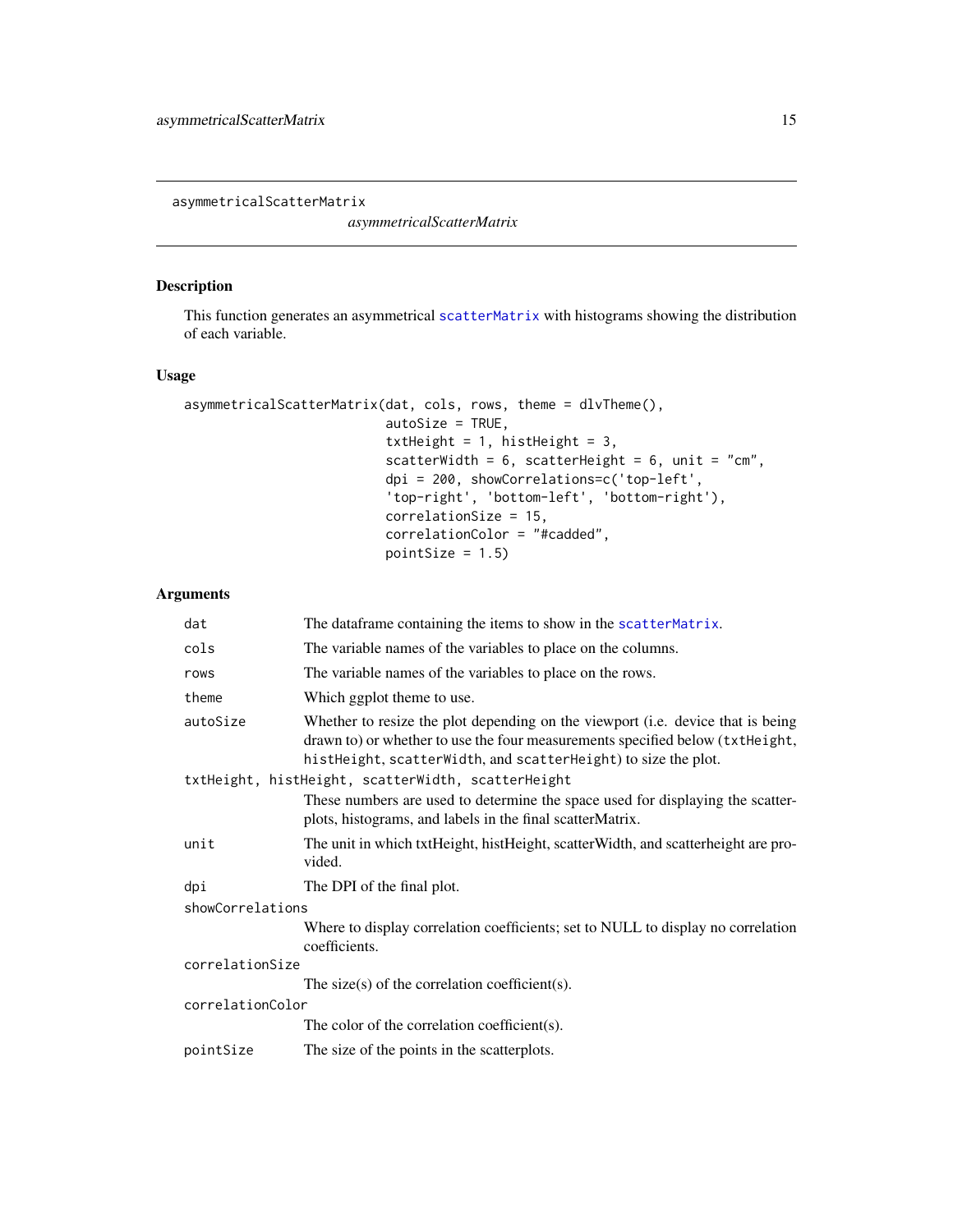# <span id="page-15-0"></span>Value

A [scatterMatrix](#page-161-1), just not symmetrical.

#### Author(s)

Gjalt-Jorn Peters

Maintainer: Gjalt-Jorn Peters <gjalt-jorn@userfriendlyscience.com>

# Examples

```
asymmetricalScatterMatrix(infert, cols=c("parity", "age"),
                          rows=c("induced", "case", "spontaneous"),
                          showCorrelations="top-right");
```
<span id="page-15-1"></span>averageFishersZs *averageFishersZs*

# Description

Takes pairs of Fisher's z's and the accompanying n's (sample sizes) and returns their average.

# Usage

averageFishersZs(zs, ns)

#### Arguments

| <b>ZS</b> | The values of Fisher's z. |
|-----------|---------------------------|
| ns        | The sample sizes (ns).    |

# Value

The average of the Fisher's z values.

# Author(s)

Gjalt-Jorn Peters

Maintainer: Gjalt-Jorn Peters <gjalt-jorn@userfriendlyscience.com>

# See Also

[averagePearsonRs](#page-16-1)

# Examples

averageFishersZs(c(1.1, 5.4), c(10, 30));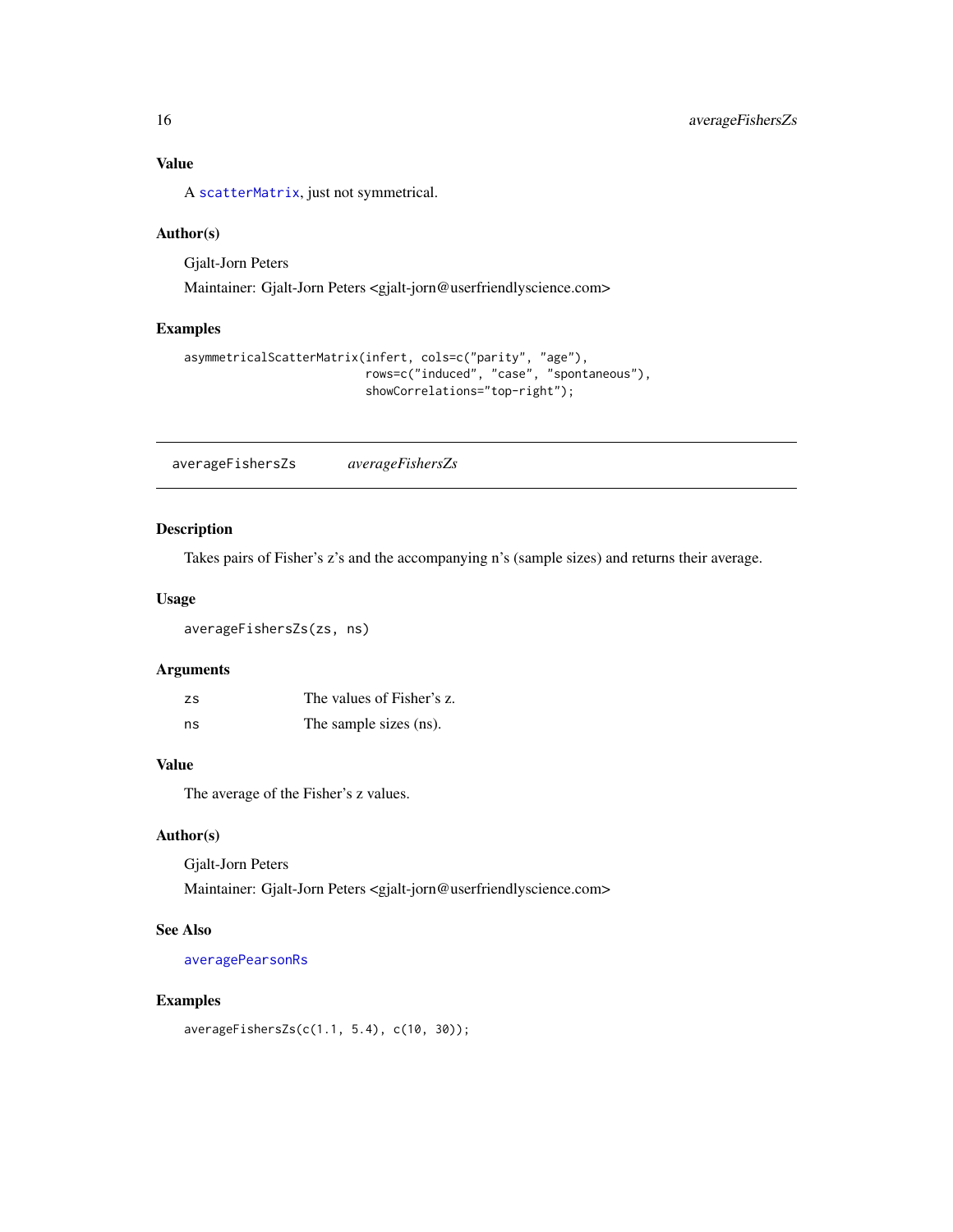# <span id="page-16-1"></span><span id="page-16-0"></span>Description

Takes pairs of Pearson r's (correlation coefficients) and the accompanying n's (sample sizes) and returns their average.

# Usage

averagePearsonRs(rs, ns, FishersZ = TRUE)

#### Arguments

| rs       | The correlation coefficients.                                                                                      |
|----------|--------------------------------------------------------------------------------------------------------------------|
| ns       | The sample sizes.                                                                                                  |
| FishersZ | Whether to compute the average through Fisher's z (only method implemented<br>as of the writing of this document). |

#### Author(s)

Gjalt-Jorn Peters

Maintainer: Gjalt-Jorn Peters <gjalt-jorn@userfriendlyscience.com>

#### See Also

[averageFishersZs](#page-15-1), [convert.r.to.fisherz](#page-31-1)

#### Examples

averagePearsonRs(c(.3, .4, .6), c(70, 80, 50));

basicSPSStranslationFunctions *Basic SPSS translation functions*

#### Description

Basic functons to make working with R easier for SPSS users: getData and getDat provide an easy way to load SPSS datafiles, and exportToSPSS to write to a datafile and syntax file that SPSS can import; filterBy and useAll allow easy temporary filtering of rows from the dataframe; mediaan and modus compute the median and mode of ordinal or numeric data.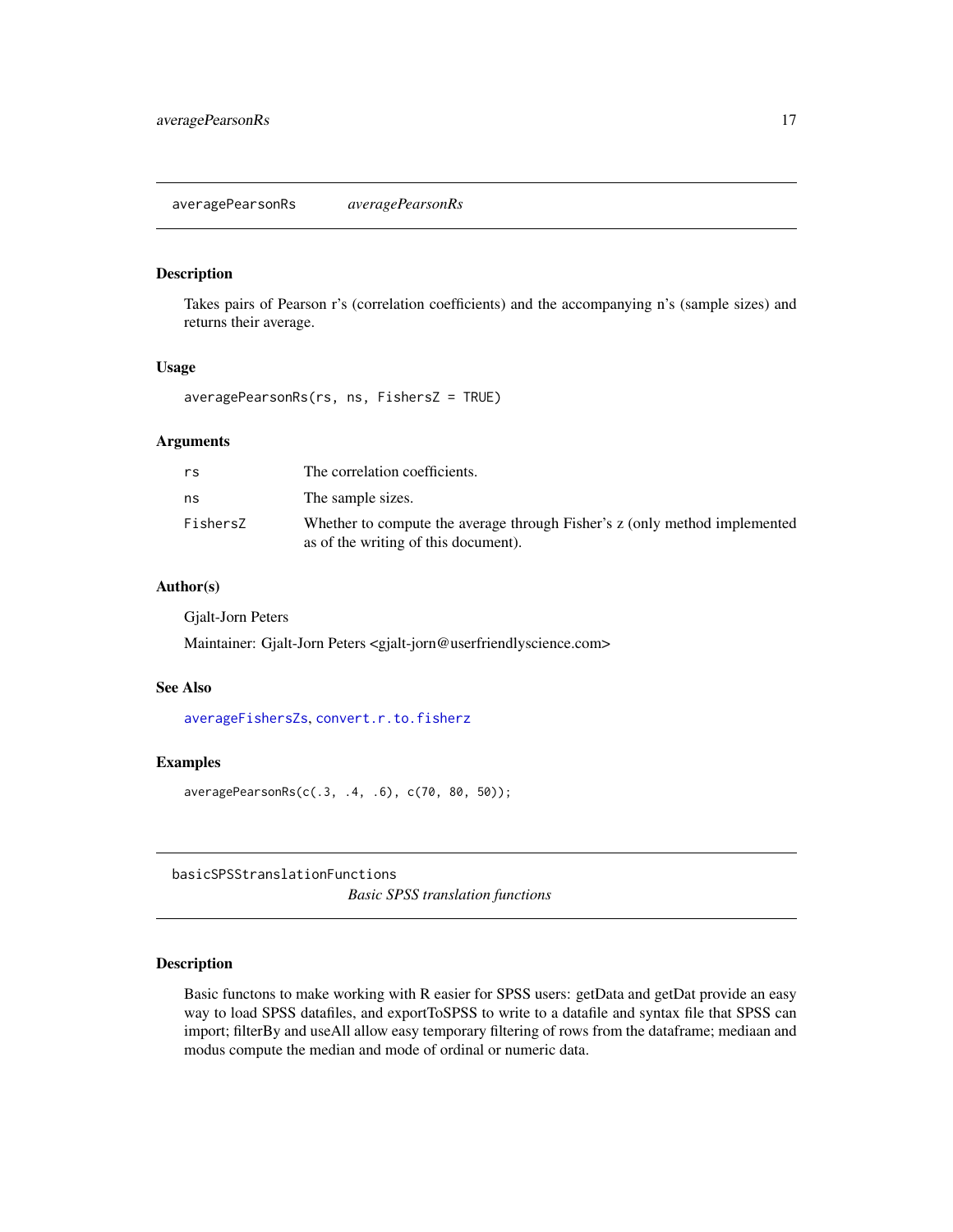# Usage

```
getData(filename = NULL, file = NULL, errorMessage =
        "[defaultErrorMessage]", applyRioLabels = TRUE,
        use.value.labels = FALSE, to.data.frame = TRUE,
        stringsAsFactors = FALSE, silent=FALSE, ...)
getDot(..., dfName = "dat", backup = TRUE)exportToSPSS(dat, savfile = NULL, datafile = NULL, codefile = NULL,
             fileEncoding = "UTF-8", newLinesInString = " |n| ")
filterBy(dat, expression, replaceOriginalDataframe = TRUE,
        envir = parent.frame()useAll(dat, replaceFilteredDataframe = TRUE)
mediaan(vector)
```
modus(vector)

|                  | filename, file It is possible to specify a path and filename to load here. If not specified, the<br>default R file selection dialogue is shown. file is still available for backward<br>compatibility but will eventually be phased out. |
|------------------|------------------------------------------------------------------------------------------------------------------------------------------------------------------------------------------------------------------------------------------|
| errorMessage     | The error message that is shown if the file does not exist or does not have the<br>right extension; "[defaultErrorMessage]" is replaced with a default error mes-<br>sage (and can be included in longer messages).                      |
|                  | applyRioLabels Whether to apply the labels supplied by Rio. This will make variables that has<br>value labels into factors.                                                                                                              |
| use.value.labels |                                                                                                                                                                                                                                          |
|                  | Only useful when reading from SPSS files: whether to read variables with value<br>labels as factors (TRUE) or numeric vectors (FALSE).                                                                                                   |
| to.data.frame    | Only useful when reading from SPSS files: whether to return a dataframe or not.                                                                                                                                                          |
| stringsAsFactors |                                                                                                                                                                                                                                          |
|                  | Whether to read strings as strings (FALSE) or factors (TRUE).                                                                                                                                                                            |
| silent           | Whether to suppress potentially useful information.                                                                                                                                                                                      |
| $\cdots$         | Additional options, passed on to the function used to import the data (which<br>depends on the extension of the file).                                                                                                                   |
| dfName           | The name of the dataframe to create in the parent environment.                                                                                                                                                                           |
| backup           | Whether to backup an object with name dfName, if one already exists in the<br>parent environment.                                                                                                                                        |
| dat              | Dataframe to process: for filterBy, dataframe to filter rows from; for useAll,<br>dataframe to restore ('unfilter').                                                                                                                     |
| datafile         | The name of the data file, a comma separated values file that can be read into<br>SPSS by using the code file.                                                                                                                           |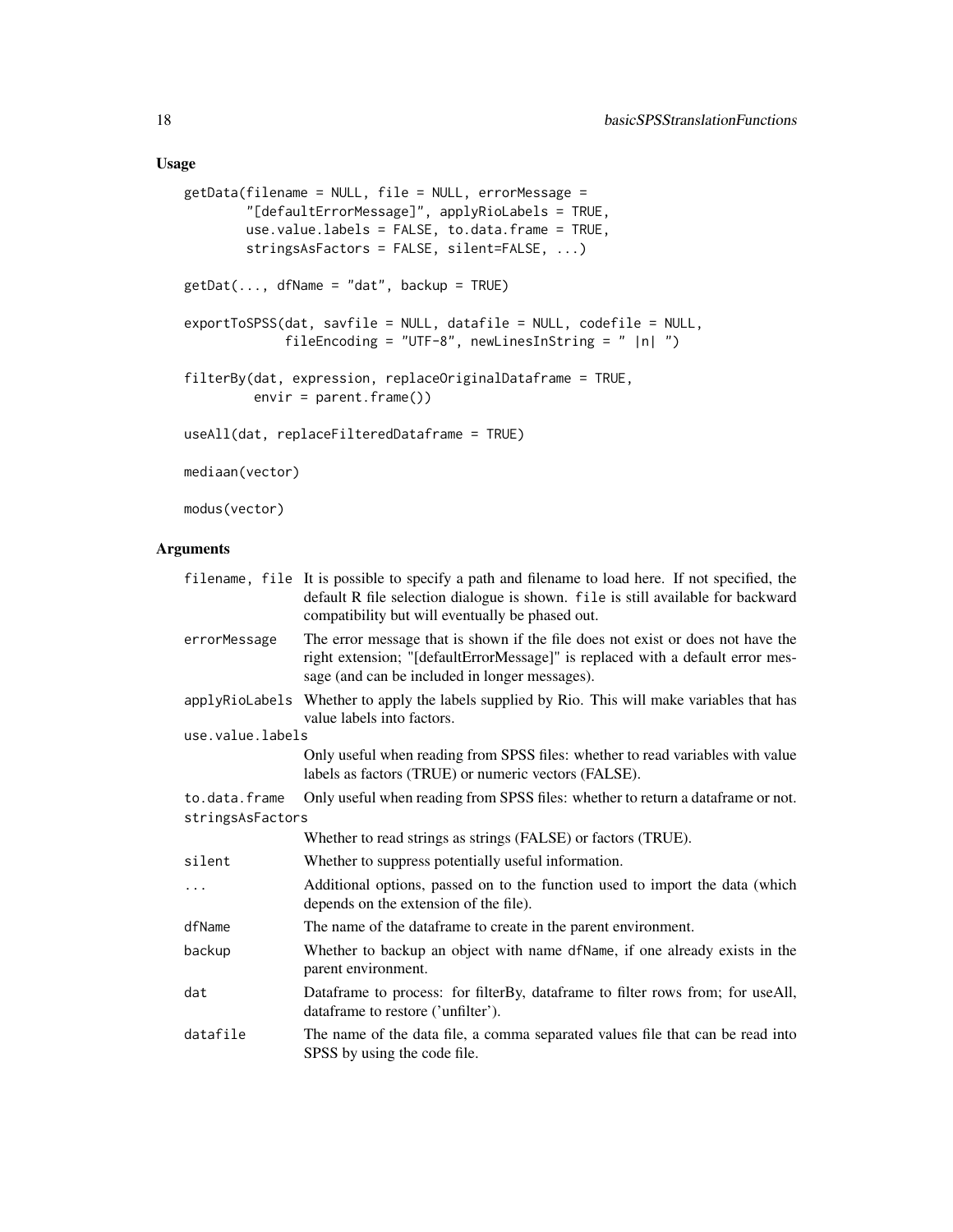| codefile                 | The name of the code file, the SPSS syntax file that can be used to import the<br>data file.                                                                                                                                                                                                                              |  |
|--------------------------|---------------------------------------------------------------------------------------------------------------------------------------------------------------------------------------------------------------------------------------------------------------------------------------------------------------------------|--|
| savfile                  | The name of the SPSS format .sav file (alternative for writing a datafile and a<br>codefile).                                                                                                                                                                                                                             |  |
| fileEncoding             | The encoding to use to write the files.                                                                                                                                                                                                                                                                                   |  |
| newLinesInString         |                                                                                                                                                                                                                                                                                                                           |  |
|                          | A string to replace newlines with (SPSS has problems reading newlines).                                                                                                                                                                                                                                                   |  |
| expression               | Logical expression determining which rows to keep and which to drop. Can be<br>either a logical vector or a string which is then evaluated. If it's a string, it's<br>evaluated using 'with' to evaluate the expression using the variable names.                                                                         |  |
| replaceOriginalDataframe |                                                                                                                                                                                                                                                                                                                           |  |
|                          | Whether to also replace the original dataframe in the parent environment. Very<br>messy, but for maximum compatibility with the 'SPSS way of doing things', by<br>default, this is true. After all, people who care about the messiness/inappropriateness<br>of this function wouldn't be using it in the first place :-) |  |
| envir                    | The environment where to create the 'backup' of the unfiltered dataframe, for<br>when useAll is called and the filter is deactivated again.                                                                                                                                                                               |  |
| replaceFilteredDataframe |                                                                                                                                                                                                                                                                                                                           |  |
|                          | Whether to replace the filtered dataframe passed in the 'dat' argument (see re-<br>placeOriginalDataframe).                                                                                                                                                                                                               |  |
| vector                   | For mediaan and modus, the vector for which to find the median or mode.                                                                                                                                                                                                                                                   |  |

#### Value

getData returns the imported dataframe, with the filename from which it was read stored in the 'filename' attribute.

getDat is a simple wrapper for getData() which creates a dataframe in the parent environment, by default with the name 'dat'. Therefore, calling getDat() in the console will allow the user to select a file, and the data from the file will then be read and be available as 'dat'. If an object with dfName (i.e. 'dat' by default) already exists, it will be backed up with a warning. getDat() therefore returns nothing.

mediaan returns the median, or, in the case of a factor where the median is in between two categories, both categories.

modus returns the mode.

#### **Note**

getData() currently can't read from LibreOffice or OpenOffice files. There doesn't seem to be a platform-independent package that allows this. Non-CRAN package ROpenOffice from Omega-Hat should be able to do the trick, but fails to install (manual download and installation using http://www.omegahat.org produces "ERROR: dependency 'Rcompression' is not available for package 'ROpenOffice'" - and manual download and installation of RCompression produces "Please define LIB ZLIB; ERROR: configuration failed for package 'Rcompression'"). If you have any suggestions, please let me know!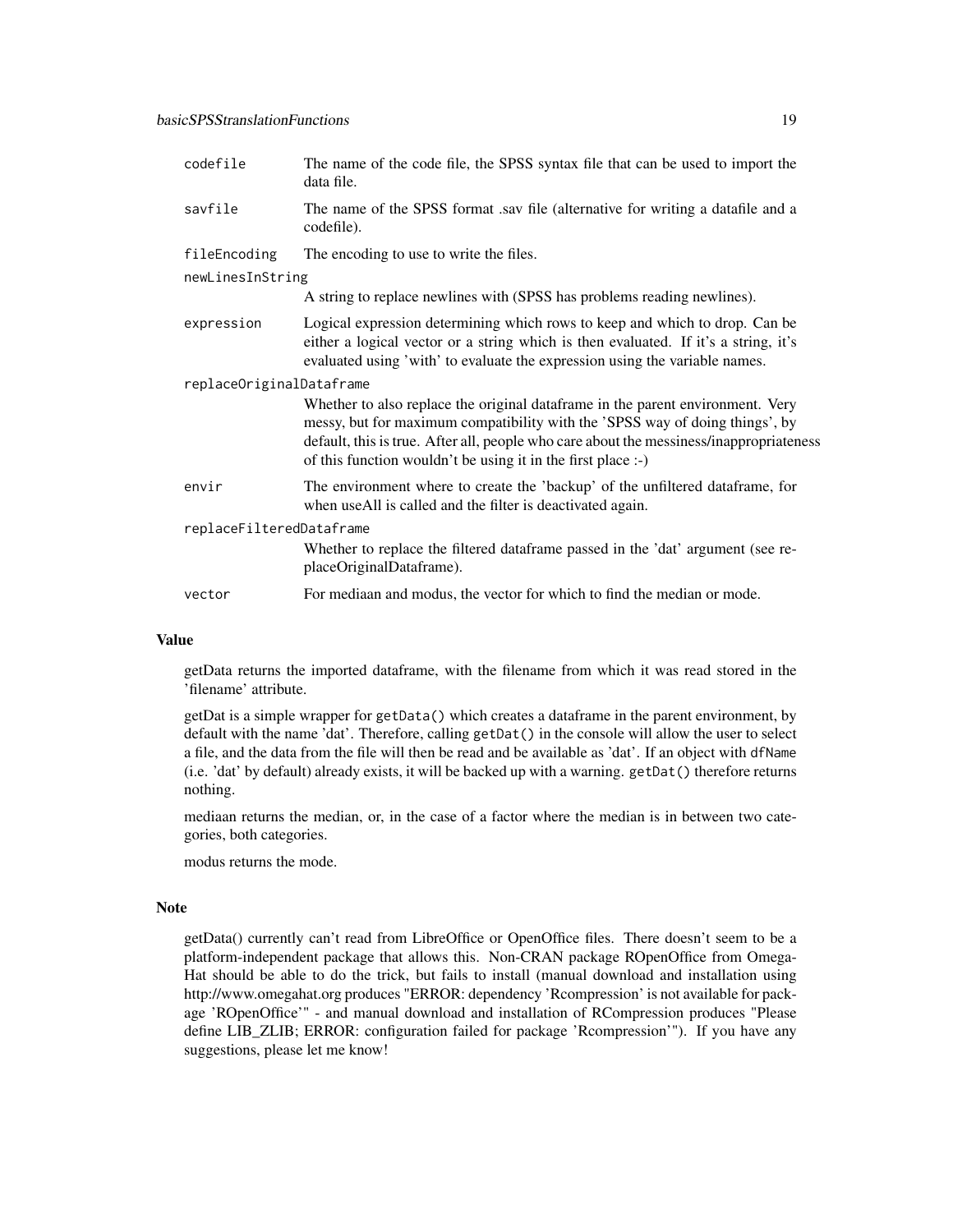### Examples

```
## Not run:
### Open a dialogue to read an SPSS file
getData();
## End(Not run)
### Get a median and a mode
mediaan(c(1,2,2,3,4,4,5,6,6,6,7));
modus(c(1,2,2,3,4,4,5,6,6,6,7));
### Create an example dataframe
(exampleData <- data frame(x=rep(8, 8), y=rep(c(0,1), each=4)));### Filter it, replacing the original dataframe
(filterBy(exampleDat, "y=0"));
### Restore the old dataframe
(useAll(exampleDat));
```
<span id="page-19-1"></span>biAxisDiamondPlot *Diamondplot with two Y axes*

#### **Description**

This is basically a [meansDiamondPlot](#page-109-1), but extended to allow specifying subquestions and anchors at the left and right side. This is convenient for psychological questionnaires when the anchors or dimensions were different from item to item. This function is used to function the left panel of the [CIBER](#page-23-1) plot.

# Usage

```
biAxisDiamondPlot(dat, items = NULL,
                  leftAnchors = NULL, rightAnchors = NULL,
                  subQuestions = NULL,
                  decreasing = NULL, conf.level = 0.95,
                  showData = TRUE, dataAlpha = 0.1,
                  dataColor = "#444444", diamondColors = NULL,
                  jitterWidth = 0.45, jitterHeight = 0.45,
                  xbreaks = NULL, xLabels = NA,
                  xAxisLab = paste0("Scores and ",
                                     round(100 * conf.level, 2),
                                     "% CIs"),
                  drawPlot = TRUE, returnPlotOnly = TRUE,
                  baseSize = 1, dotsSize = baseSize,
                  baseFontSize = 10 * baseSize,
                  theme = theme_bw(base_size = baseFontSize),
                  outputFile = NULL,
```
<span id="page-19-0"></span>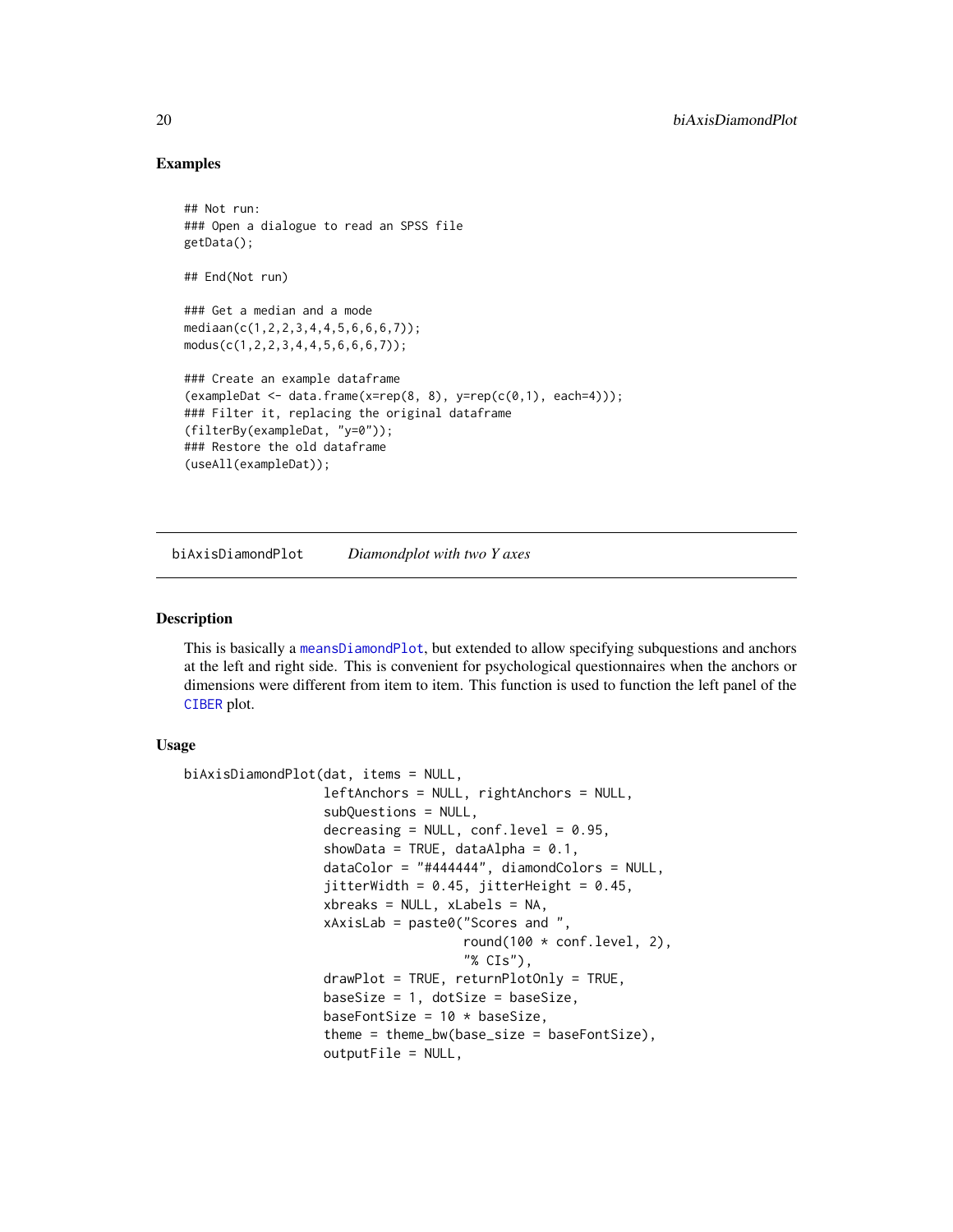```
outputWidth = 10,outputHeight = 10,
ggsaveParams = list(units='cm',
                   dpi=300,
                   type="cairo"),
...)
```

| dat            | The dataframe containing the variables.                                                                                                                                                                                                     |
|----------------|---------------------------------------------------------------------------------------------------------------------------------------------------------------------------------------------------------------------------------------------|
| items          | The variables to include.                                                                                                                                                                                                                   |
| leftAnchors    | The anchors to display on the left side of the left hand panel. If the items were<br>measured with one variable each, this can be used to show the anchors that were<br>used for the respective scales. Must have the same length as items. |
| rightAnchors   | The anchors to display on the left side of the left hand panel. If the items were<br>measured with one variable each, this can be used to show the anchors that were<br>used for the respective scales. Must have the same length as items. |
| subQuestions   | The subquestions used to measure each item. This can also be used to provide<br>pretty names for the variables if the items were not measured by one question<br>each. Must have the same length as items.                                  |
| decreasing     | Whether to sort the items. Specify NULL to not sort at all, TRUE to sort in de-<br>scending order, and FALSE to sort in ascending order.                                                                                                    |
| conf.level     | The confidence levels for the confidence intervals.                                                                                                                                                                                         |
| showData       | Whether to show the individual datapoints.                                                                                                                                                                                                  |
| dataAlpha      | The alpha level (transparency) of the individual datapoints. Value between 0<br>and 1, where 0 signifies complete transparency (i.e. invisibility) and 1 signifies<br>complete 'opaqueness'.                                                |
| dataColor      | The color to use for the individual datapoints.                                                                                                                                                                                             |
| diamondColors  | The colours to use for the diamonds. If NULL, the generate Colors argument<br>can be used which will then be passed to diamondPlot.                                                                                                         |
| jitterWidth    | How much to jitter the individual datapoints horizontally.                                                                                                                                                                                  |
| jitterHeight   | How much to jitter the individual datapoints vertically.                                                                                                                                                                                    |
| xbreaks        | Which breaks to use on the X axis (can be useful to override $ggplot's$ defaults).                                                                                                                                                          |
| xLabels        | Which labels to use for those breaks (can be useful to override ggplot's defaults;<br>especially useful in combination with xBreaks of course).                                                                                             |
| xAxisLab       | Axis label for the X axis.                                                                                                                                                                                                                  |
| drawPlot       | Whether to draw the plot, or only return it.                                                                                                                                                                                                |
| returnPlotOnly | Whether to return the entire object that is generated (including all intermediate<br>objects) or only the plot.                                                                                                                             |
| baseSize       | This can be used to efficiently change the size of most plot elements.                                                                                                                                                                      |
| dotSize        | This is the size of the points used to show the individual data points in the left<br>hand plot.                                                                                                                                            |
| baseFontSize   | This can be used to set the font size separately from the baseSize.                                                                                                                                                                         |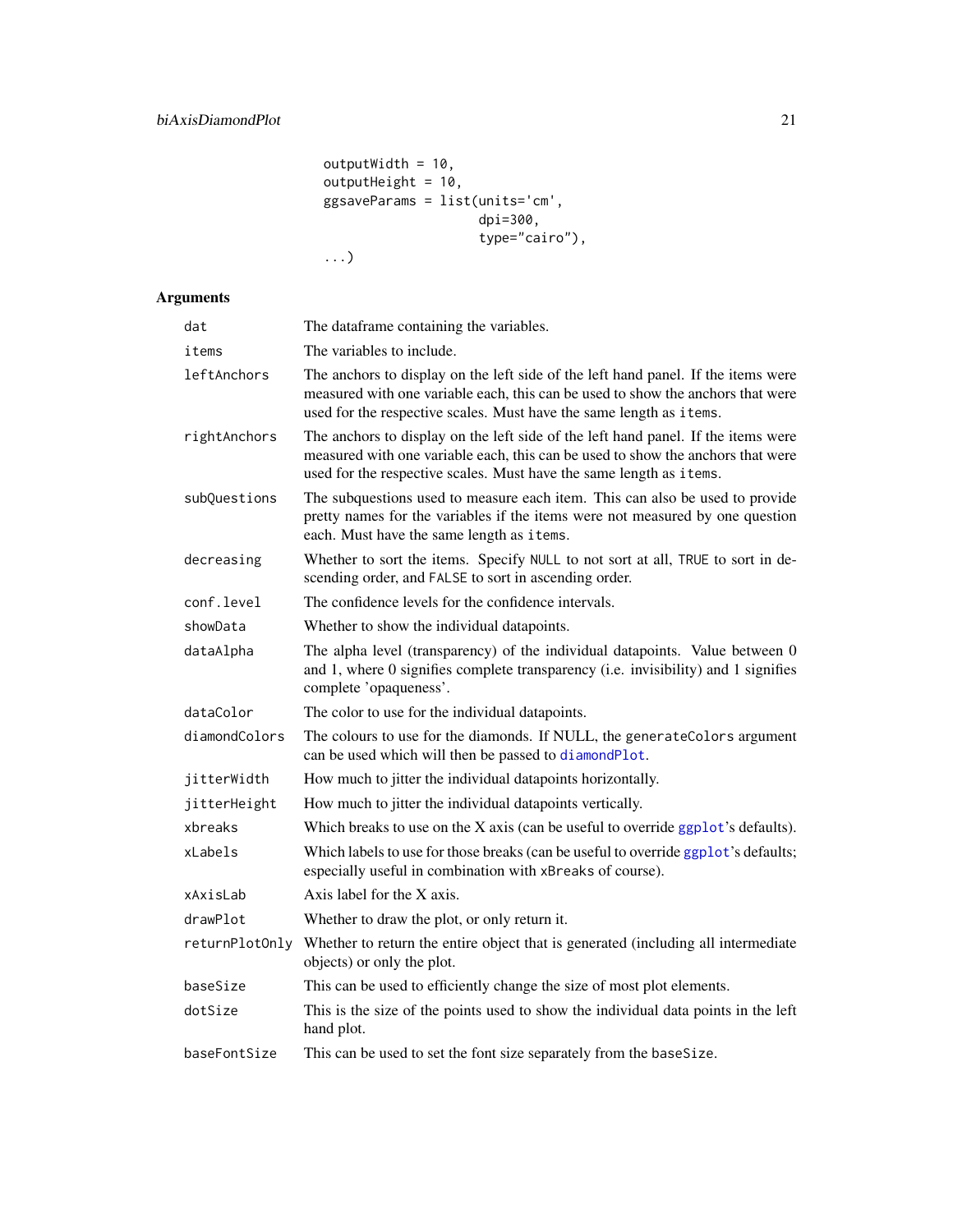<span id="page-21-0"></span>

| theme        | This is the theme that is used for the plots.                                                                        |
|--------------|----------------------------------------------------------------------------------------------------------------------|
| outputFile   | A file to which to save the plot.                                                                                    |
|              | outputWidth, outputHeight<br>Width and height of saved plot (specified in centimeters by default, see ggsaveParams). |
| ggsaveParams | Parameters to pass to ggsave when saving the plot.                                                                   |
| $\cdots$     | These arguments are passed on to diamond Plot.                                                                       |

#### Details

This is a diamondplot that can be used for items/questions where the anchors of the response scales could be different for every item. For the rest, it is very similar to [meansDiamondPlot](#page-109-1).

# Value

Either just a plot (a [gtable](#page-0-0) object) or an object with all produced objects and that plot.

#### Author(s)

Gjalt-Jorn Peters

Maintainer: Gjalt-Jorn Peters <gjalt-jorn@userfriendlyscience.com>

# See Also

[CIBER](#page-23-1), [associationsDiamondPlot](#page-11-1)

#### Examples

```
biAxisDiamondPlot(dat=mtcars,
                  items=c('cyl', 'wt'),
                  subQuestions=c('cylinders', 'weight'),
                  leftAnchors=c('few', 'light'),
                  rightAnchors=c('many', 'heavy'),
                  xbreaks=0:8);
```
checkDataIntegrity *Conveniently checking data integrity*

#### Description

This function is designed to make it easy to perform some data integrity checks, specifically checking for values that are impossible or unrealistic. These values can then be replaced by another value, or the offending cases can be deleted from the dataframe.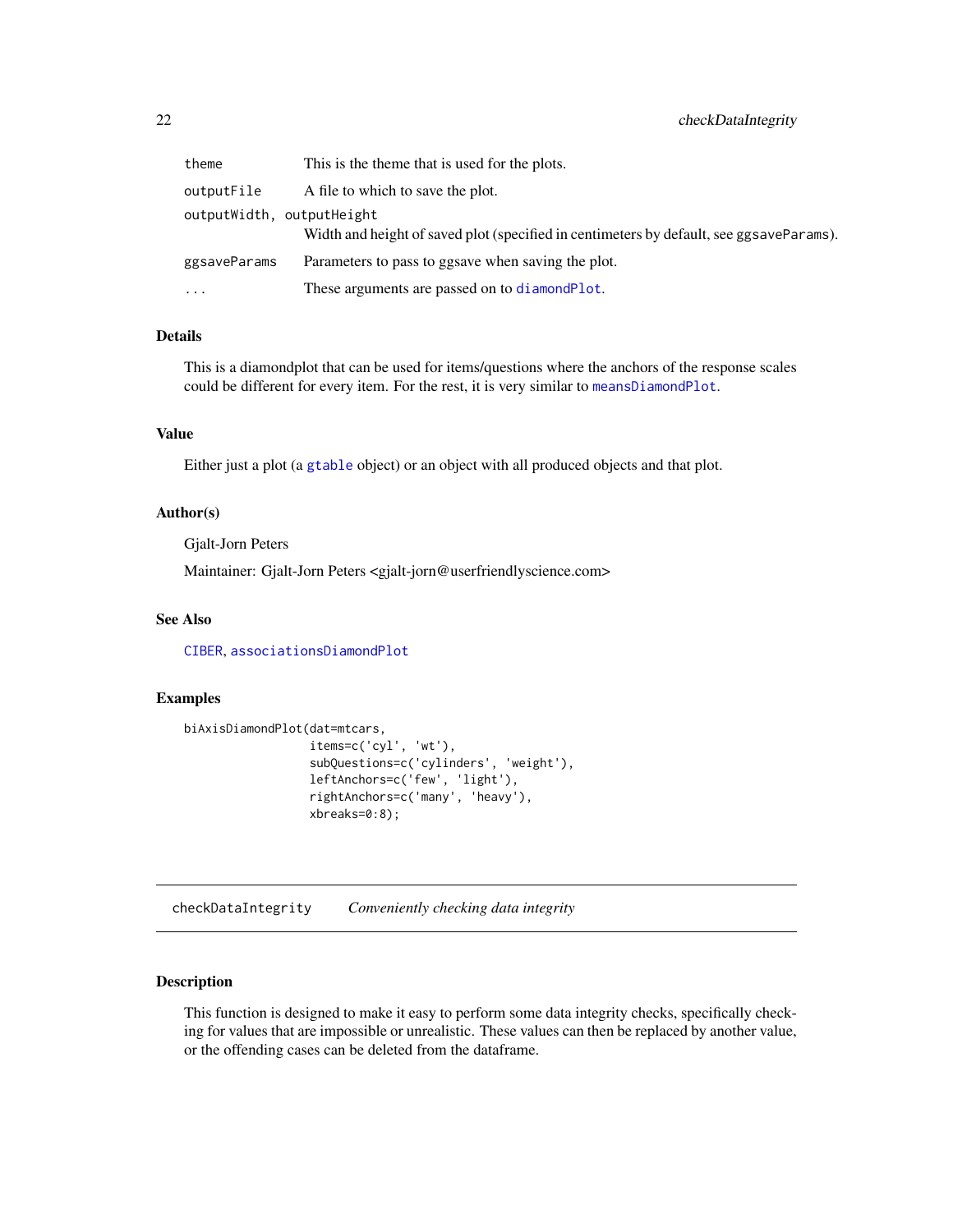# checkDataIntegrity 23

# Usage

```
checkDataIntegrity(x,
                   dat,
                   newValue = NA,
                   removeCases = FALSE,
                   validValueSuffix = "_validValue",
                   newValueSuffix = "_newValue",
                   totalVarName = "numberOfInvalidValues",
                   append = TRUE,replace = TRUE,
                   silent = FALSE,
                   rmarkdownOutput=FALSE,
                   callingSelf = FALSE)
```

| х                | This can be either a vector or a list. If it is a vector, it should have two elements,<br>the first one being a regular expression matching one or more variables in the<br>dataframe specified in dat, and second one being the condition the matching<br>variables have to satisfy. If it is a list, it should be a list of such vectors. The<br>conditions should start with a Comparison operator followed by a value (e.g.<br>" $<$ 30" or " $>=$ 0). |  |
|------------------|------------------------------------------------------------------------------------------------------------------------------------------------------------------------------------------------------------------------------------------------------------------------------------------------------------------------------------------------------------------------------------------------------------------------------------------------------------|--|
| dat              | The dataframe containing the variables of which we should check the integrity.                                                                                                                                                                                                                                                                                                                                                                             |  |
| newValue         | The new value to be assigned to cases not satisfying the specified conditions.                                                                                                                                                                                                                                                                                                                                                                             |  |
| removeCases      | Whether to delete cases that do not satisfy the criterion from the dataframe (if<br>FALSE, they're not deleted, but the offending value is replaced by newValue).                                                                                                                                                                                                                                                                                          |  |
| validValueSuffix |                                                                                                                                                                                                                                                                                                                                                                                                                                                            |  |
|                  | Suffix to append to variable names when creating variable names for new vari-<br>ables that contain TRUE and FALSE to specify for each original variable whether<br>its value satisfied the specified criterion.                                                                                                                                                                                                                                           |  |
|                  | newValueSuffix If replace is FALSE, original values are not replaced, but instead new variables<br>are created where the offending values have been replaced. This suffix is ap-<br>pended to each original variable name to create the new variable name.                                                                                                                                                                                                 |  |
| totalVarName     | This is the name of a variable that contains, for each case, the total number of<br>invalid values among all variables checked.                                                                                                                                                                                                                                                                                                                            |  |
| append           | Whether to append the columns to the dataframe, or only return the new columns.                                                                                                                                                                                                                                                                                                                                                                            |  |
| replace          | Whether to replace the offending values with the value specified in new Value or<br>whether to create new columns (see newValueSuffix).                                                                                                                                                                                                                                                                                                                    |  |
| silent           | Whether to display the log, or only set it as attribute of the returned dataframe.                                                                                                                                                                                                                                                                                                                                                                         |  |
| rmarkdownOutput  |                                                                                                                                                                                                                                                                                                                                                                                                                                                            |  |
|                  | Whether to format the log so that it's ready to be included in RMarkdown re-<br>ports.                                                                                                                                                                                                                                                                                                                                                                     |  |
| callingSelf      | For internal use; whether the function calls itself.                                                                                                                                                                                                                                                                                                                                                                                                       |  |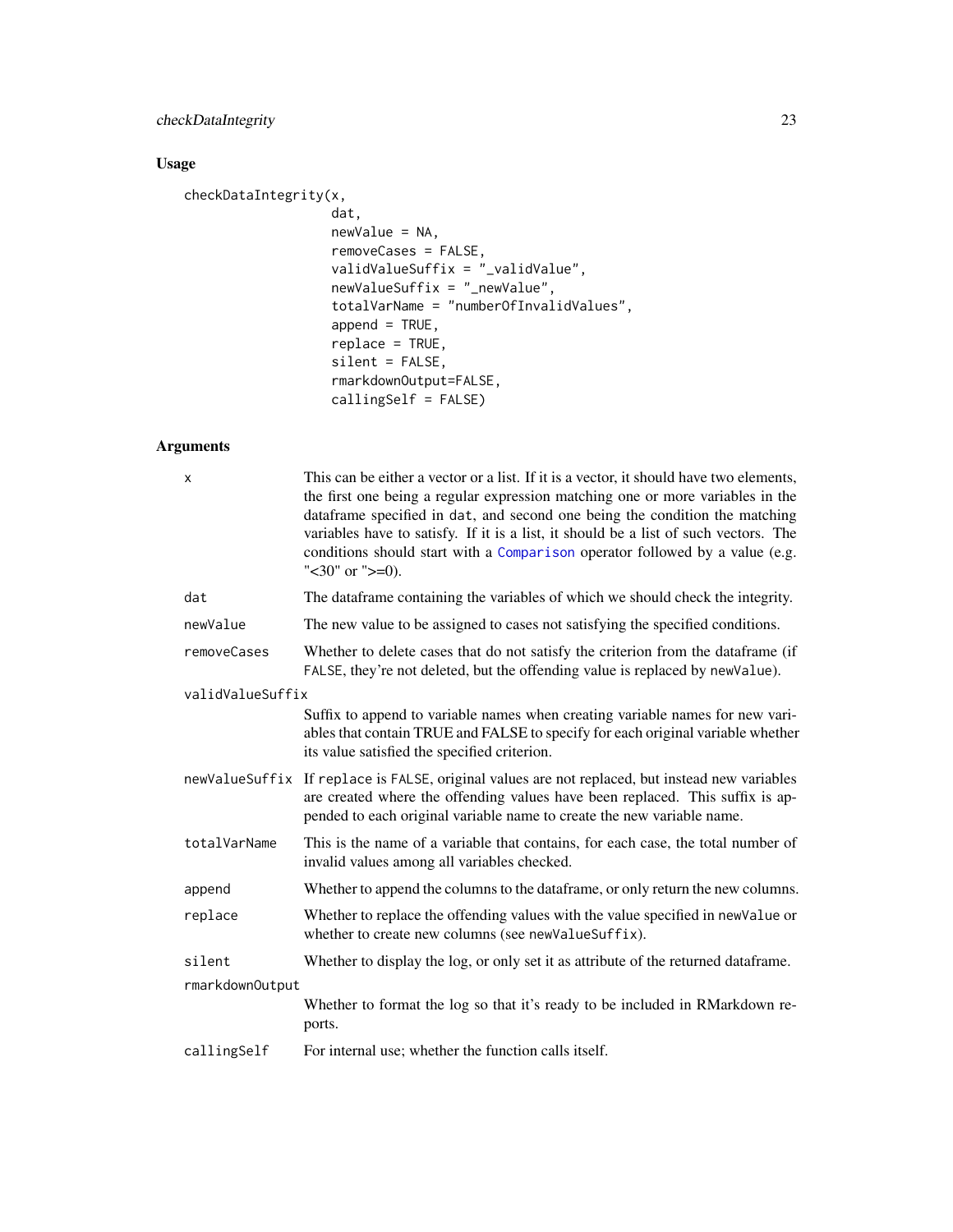#### <span id="page-23-0"></span>Value

The dataframe with the corrections, and the log stored in attribute checkDataIntegrity\_log.

#### Author(s)

Gjalt-Jorn Peters

Maintainer: Gjalt-Jorn Peters <gjalt-jorn@userfriendlyscience.com>

#### Examples

```
### Default behavior: return dataframe with
### offending values replaced by NA
checkDataIntegrity(c('mpg', '<30'),
```
mtcars);

### Check two conditions, and instead of returning the ### dataframe with the results appended, only return the ### columns indicating which cases 'pass', what the new ### values would be, and how many invalid values were ### found for each case (to easily remove cases that ### provided many invalid values)

```
checkDataIntegrity(list(c('mpg', '<30'),
                        c('gear', '<5')),
                   mtcars,
                   append=FALSE);
```
<span id="page-23-1"></span>CIBER *Confidence Interval-Based Estimation of Relevance (CIBER)*

#### Description

This function generates a high-level plot consisting of several diamond plots. This function is useful for estimating the relative relevance of a set of determinants of, for example, behavior. The plot in the left hand panel shows each determinant's distribution with a diamond representing the confidence interval. The right hand plot shows the determinants' associations to one or more 'target' variables, such as behavior or determinants of behavior.

#### Usage

```
CIBER(data, determinants, targets, conf.level = list(means = 0.9999,
  associations = 0.95), subQuestions = NULL, leftAnchors = rep("Lo",
  length(determinants)), rightAnchors = rep("Hi", length(determinants)),
  orderBy = NULL, decreasing = NULL, numberSubQuestions = FALSE,
  generateColors = list(means = c("red", "blue", "green"), associations =
  c("red", "grey", "green")),
  strokeColors = viridis::viridis(length(targets)),
```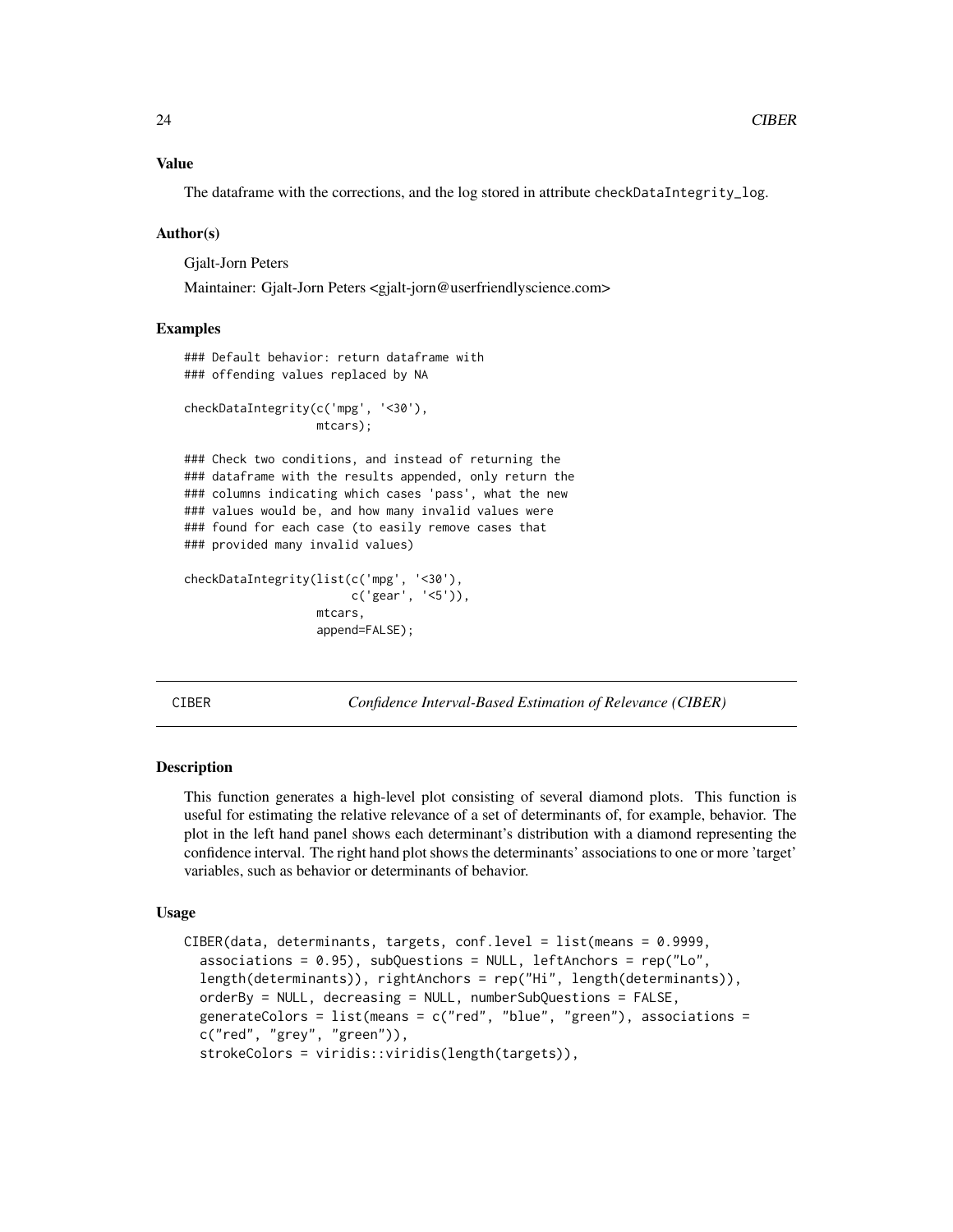```
titlePrefix = "Means and associations with", titleVarLabels = NULL,
  titleSuffix = ", fullColorRange = NULL, associationsAlpha = 0.5,
  returnPlotOnly = TRUE, drawPlot = TRUE, baseSize = 0.8, dotSize = 2.5
  * baseSize, baseFontSize = 10 * baseSize,
  theme = ggplot2::theme_bw(base_size = baseFontSize), xbreaks = NULL, ...)
detStructCIBER(determinantStructure, data, conf.level = list(means = 0.9999,
  associations = 0.95), subQuestions = NULL, leftAnchors = rep("Lo",
  length(determinants)), rightAnchors = rep("Hi", length(determinants)),
 orderBy = 1, decreasing = NULL, generateColors = list(means = c("red","blue", "green"), associations = c("red", "grey", "green")),
  strokeColors = NULL, titlePrefix = "Means and associations with",
  titleVarLabels = NULL, titleSuffix = "", fullColorRange = NULL,
  associationsAlpha = 0.5, baseSize = 0.8, dotSize = 2.5 * baseSize,
 baseFontSize = 10 * baseSize, theme = ggplot2::theme_bw(base_size =baseFontSize), ...)
```

| data         | The dataframe containing the variables.                                                                                                                                                                                                                                                                                                                                                                               |
|--------------|-----------------------------------------------------------------------------------------------------------------------------------------------------------------------------------------------------------------------------------------------------------------------------------------------------------------------------------------------------------------------------------------------------------------------|
| determinants | The 'determinants': the predictors (or 'covariates') of the target variables(s) (or<br>'criteria').                                                                                                                                                                                                                                                                                                                   |
| targets      | The 'targets' or 'criteria' variables: the variables predicted by the determinants.                                                                                                                                                                                                                                                                                                                                   |
| conf.level   | The confidence levels for the confidence intervals: has to be a named list with<br>two elements: means and associations, specifying the desired confidence lev-<br>els for the means and associations, respectively. The confidence level for the<br>associations is also used for the intervals for the proportions of explained vari-<br>ance.                                                                      |
| subQuestions | The subquestions used to measure each determinants. This can also be used to<br>provide pretty names for the variables if the determinants were not measured by<br>one question each. Must have the same length as determinants.                                                                                                                                                                                      |
| leftAnchors  | The anchors to display on the left side of the left hand panel. If the deter-<br>minants were measured with one variable each, this can be used to show the<br>anchors that were used for the respective scales. Must have the same length as<br>determinants.                                                                                                                                                        |
| rightAnchors | The anchors to display on the left side of the left hand panel. If the deter-<br>minants were measured with one variable each, this can be used to show the<br>anchors that were used for the respective scales. Must have the same length as<br>determinants.                                                                                                                                                        |
| orderBy      | Whether to sort the determinants. Set to NULL to not sort at all; specify the name<br>or index of one of the targets to sort by the point estimates of the associa-<br>tions with that target variable. Use decreasing to determine whether to sort in<br>ascending or descending order. For convenience, if orderBy is not NULL, but<br>decreasing is, the determinants are sorted in descending (decreasing) order. |
| decreasing   | Whether to sort the determinants. Specify NULL to not sort at all, TRUE to sort<br>in descending order, and FALSE to sort in ascending order. If decreasing is                                                                                                                                                                                                                                                        |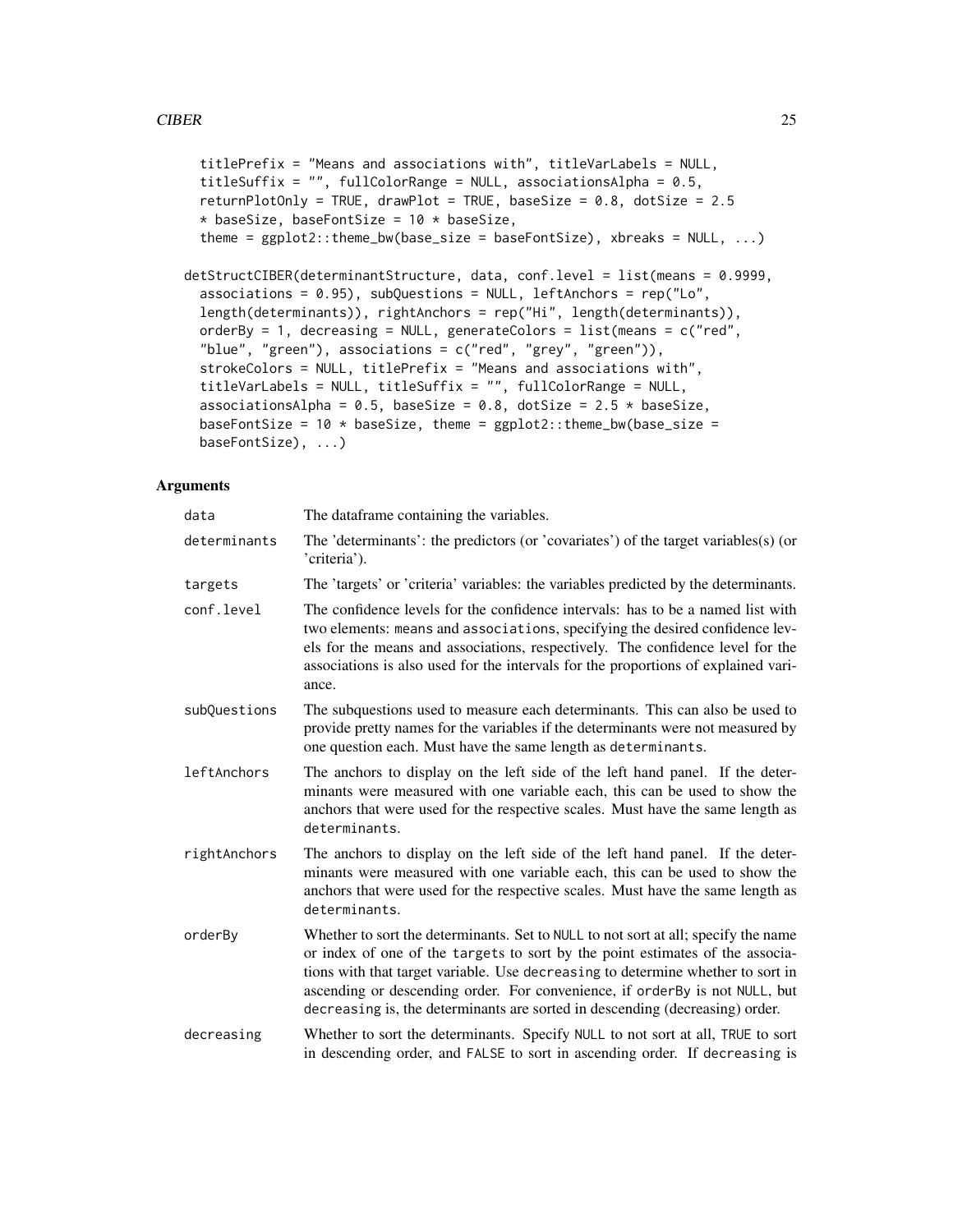nor NULL, but orderBy is NULL, the determinants are sorted by their means. For convenience, if orderBy is not NULL, but decreasing is, the determinants are sorted in descending (decreasing) order.

#### numberSubQuestions

Whether or not to number the subquestions. If they are numbered, they are numbered from the top to the bottom.

- generateColors The colors to use to generate the gradients for coloring the diamonds representing the confidence intervals. Has to be a named list with two elements: means and associations, specifying the desired colors for the means and associations, respectively.
- strokeColors The palette to use to color the stroke of the confidence intervals for the associations between the determinants and the targets. Successive colors from this palette are used for the targets.
- titlePrefix Text to add before the list of target names and the proportions of explained variance for each target. This plot title also serves as legend to indicate which target 'gets' which each color.
- titleVarLabels Optionally, variable labels to use in the plot title. Has to be the exact same length as targets.
- titleSuffix Text to add after the list of target names and the proportions of explained variance for each target.
- fullColorRange If colors are specified, this can be used to specify which values, for the determinant confidence intervals in the left hand panel, are the minimum and maximum. This is useful if those scores are not actually in the data (e.g. for extremely skewed distributions). If NULL, the range of all individual scores on the determinants is used. For the associations,  $c(-1, 1)$  is always used as fullColorRange.

#### associationsAlpha

The alpha level (transparency) of the confidence interval diamonds in the right hand plot. Value between 0 and 1, where 0 signifies complete transparency (i.e. invisibility) and 1 signifies complete 'opaqueness'.

- returnPlotOnly Whether to return the entire object that is generated (including all intermediate objects) or only the plot.
- drawPlot Whether the draw the plot, or only return it.
- baseSize This can be used to efficiently change the size of most plot elements.
- dotSize This is the size of the points used to show the individual data points in the left hand plot.
- baseFontSize This can be used to set the font size separately from the baseSize.
- theme This is the theme that is used for the plots.
- xbreaks Which breaks to use on the X axis (can be useful to override [ggplot2](#page-0-0)'s defaults).
- These arguments are passed on to [biAxisDiamondPlot](#page-19-1) (for the left panel) and [diamondPlot](#page-47-1) (for the right panel). Note that all argument are passed to both those functions.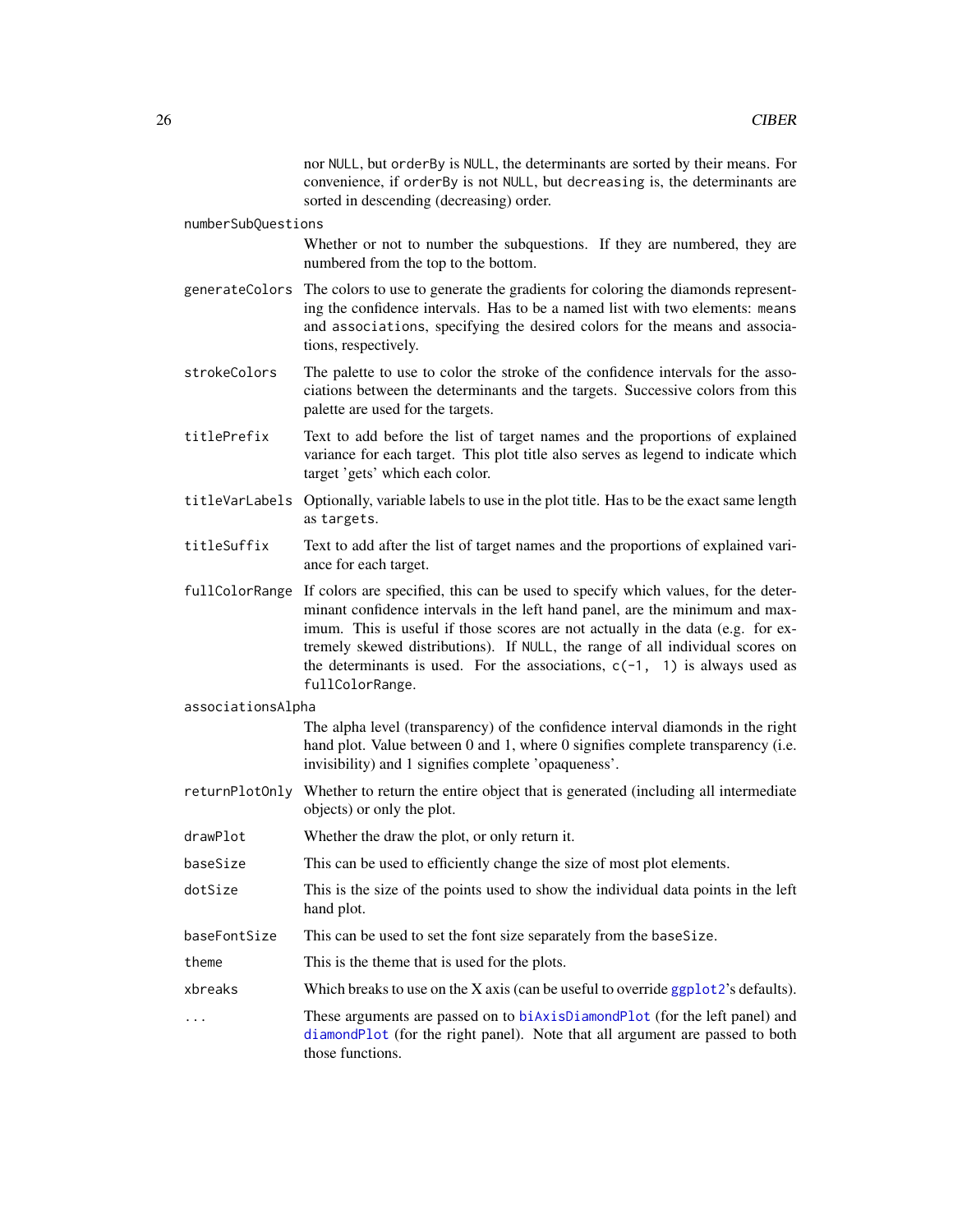#### <span id="page-26-0"></span>determinantStructure

When using detStructCIBER, the determinant structure as generated by [determinantStructure](#page-43-1) is included here. determinants, targets, subQuestions, leftAnchors, and rightAnchors are then read from the [determinantStructure](#page-43-1) object. In other words: once a [determinantStructure](#page-43-1) has been generated, only dat and [determinantStructure](#page-43-1) have to be provided as argument to generate a CIBER diamond plot.

#### Details

Details are explained in Crutzen & Peters (2017).

#### Value

Depending on the value of returnPlotOnly, either the plot only (a [gtable](#page-0-0) object) or an object containing most objects created along the way (in which case the plot is stored in \$output\$plot).

The plot has width and height attributes which can be used when saving the plot.

#### References

Crutzen, R., Peters, G.-J. Y., & Noijen, J. (2017). How to Select Relevant Social-Cognitive Determinants and Use them in the Development of Behaviour Change Interventions? Confidence Interval-Based Estimation of Relevance. http://dx.doi.org/

# See Also

[determinantStructure](#page-43-1)

#### Examples

```
## Not run:
CIBER(data=mtcars,
      determinants=c('drat', 'wt', 'am',
                    'gear', 'vs', 'carb'),
      targets=c('mpg', 'cyl'));
```
## End(Not run)

confIntOmegaSq *Confidence intervals for Omega Squared*

#### Description

This function used the [MBESS](#page-0-0) function [conf.limits.ncf](#page-0-0) and [convert.ncf.to.omegasq](#page-31-1) to compute the point estimate and confidence interval for Omega Squared.

#### Usage

```
confIntOmegaSq(var1, var2, conf.level = 0.95)
```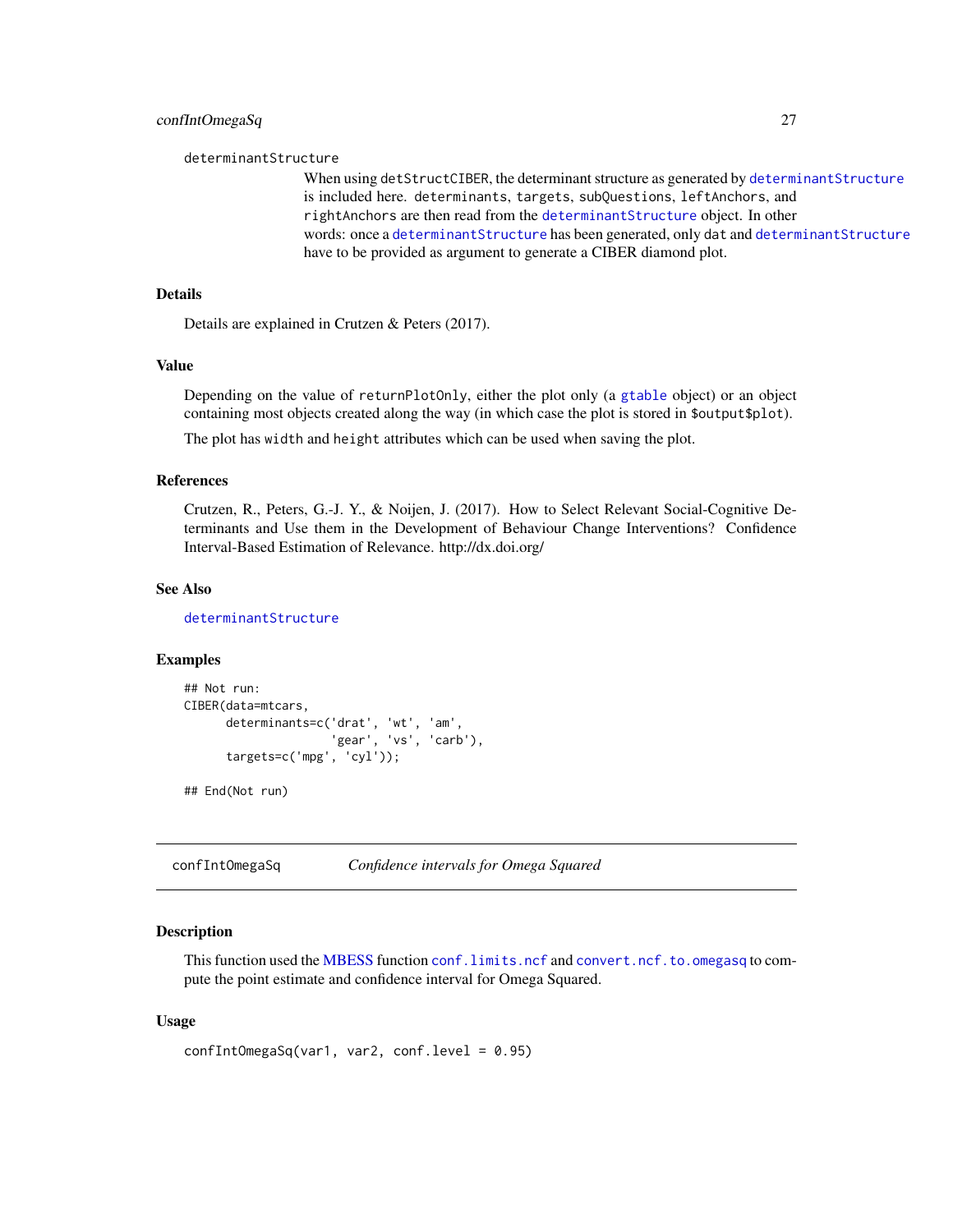# Arguments

| var1. var2 | The two variables: one should be a factor (or will be made a factor), the other<br>should have at least interval level of measurement. If none of the variables is<br>a factor, the function will look for the variable with the least unique values and<br>change it into a factor. |
|------------|--------------------------------------------------------------------------------------------------------------------------------------------------------------------------------------------------------------------------------------------------------------------------------------|
| conf.level | Level of confidence for the confidence interval.                                                                                                                                                                                                                                     |

# Value

A confIntOmegaSq object is returned, with as elements:

| input        | The input arguments                          |
|--------------|----------------------------------------------|
| intermediate | Objects generated while computing the output |
| output       | The output of the function, consisting of:   |
| output\$es   | The point estimate.                          |
| output\$ci   | The confidence interval                      |

#### Note

Formula 16 in Steiger (2004) is used for the conversion in [convert.ncf.to.omegasq](#page-31-1).

# Author(s)

Gjalt-Jorn Peters

Maintainer: Gjalt-Jorn Peters <gjalt-jorn@userfriendlyscience.com>

#### References

Steiger, J. H. (2004). Beyond the F test: Effect size confidence intervals and tests of close fit in the analysis of variance and contrast analysis. Psychological Methods, 9(2), 164-82. https://doi.org/10.1037/1082- 989X.9.2.164

# Examples

confIntOmegaSq(mtcars\$mpg, mtcars\$cyl);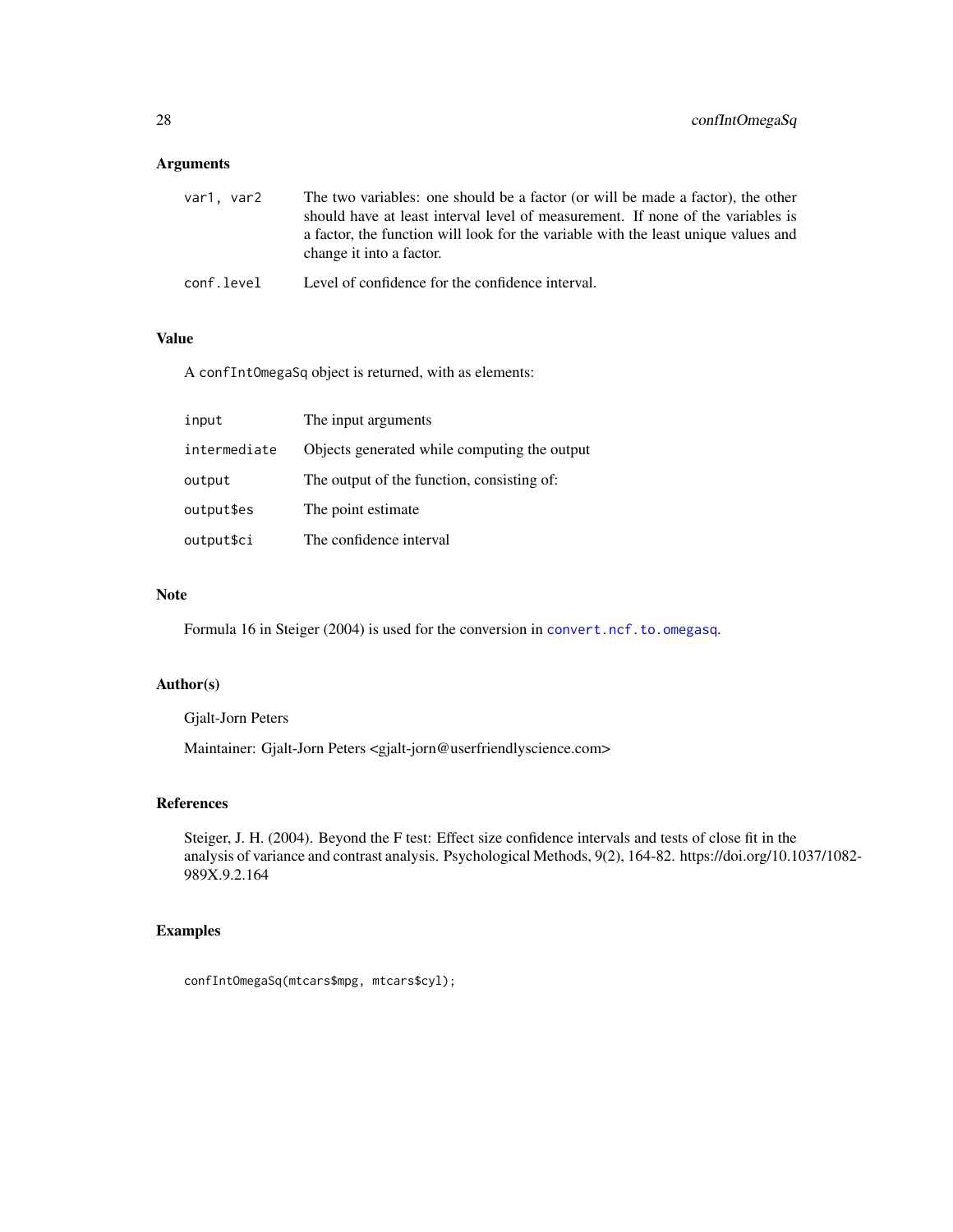<span id="page-28-0"></span>

#### Description

This function simply computes confidence intervals for proportions.

#### Usage

 $confIntProp(x, n, conf.level = 0.95)$ 

#### Arguments

|            | The number of 'successes', i.e. the number of events, observations, or cases that<br>one is interested in. |
|------------|------------------------------------------------------------------------------------------------------------|
| n          | The total number of cases or observatons.                                                                  |
| conf.level | The confidence level.                                                                                      |

# Details

This function is the adapted source code of [binom.test](#page-0-0). Ir uses [pbeta](#page-0-0), with some lines of code taken from the [binom.test](#page-0-0) source. Specifically, the count for the low category is specified as first 'shape argument' to [pbeta](#page-0-0), and the total count (either the sum of the count for the low category and the count for the high category, or the total number of cases if compareHiToLo is FALSE) minus the count for the low category as the second 'shape argument'.

#### Value

The confidence interval bounds in a twodimensional matrix, with the first column containing the lower bound and the second column containing the upper bound.

#### Author(s)

Unknown (see binom. test; adapted by Gjalt-Jorn Peters) Maintainer: Gjalt-Jorn Peters <gjalt-jorn@userfriendlyscience.com>

# See Also

[binom.test](#page-0-0) and [ggProportionPlot,](#page-87-1) the function for which this was written.

# Examples

```
### Simple case
confIntProp(84, 200);
### Using vectors
confIntProp(c(2,3), c(10, 20), conf.level=c(.90, .95, .99));
```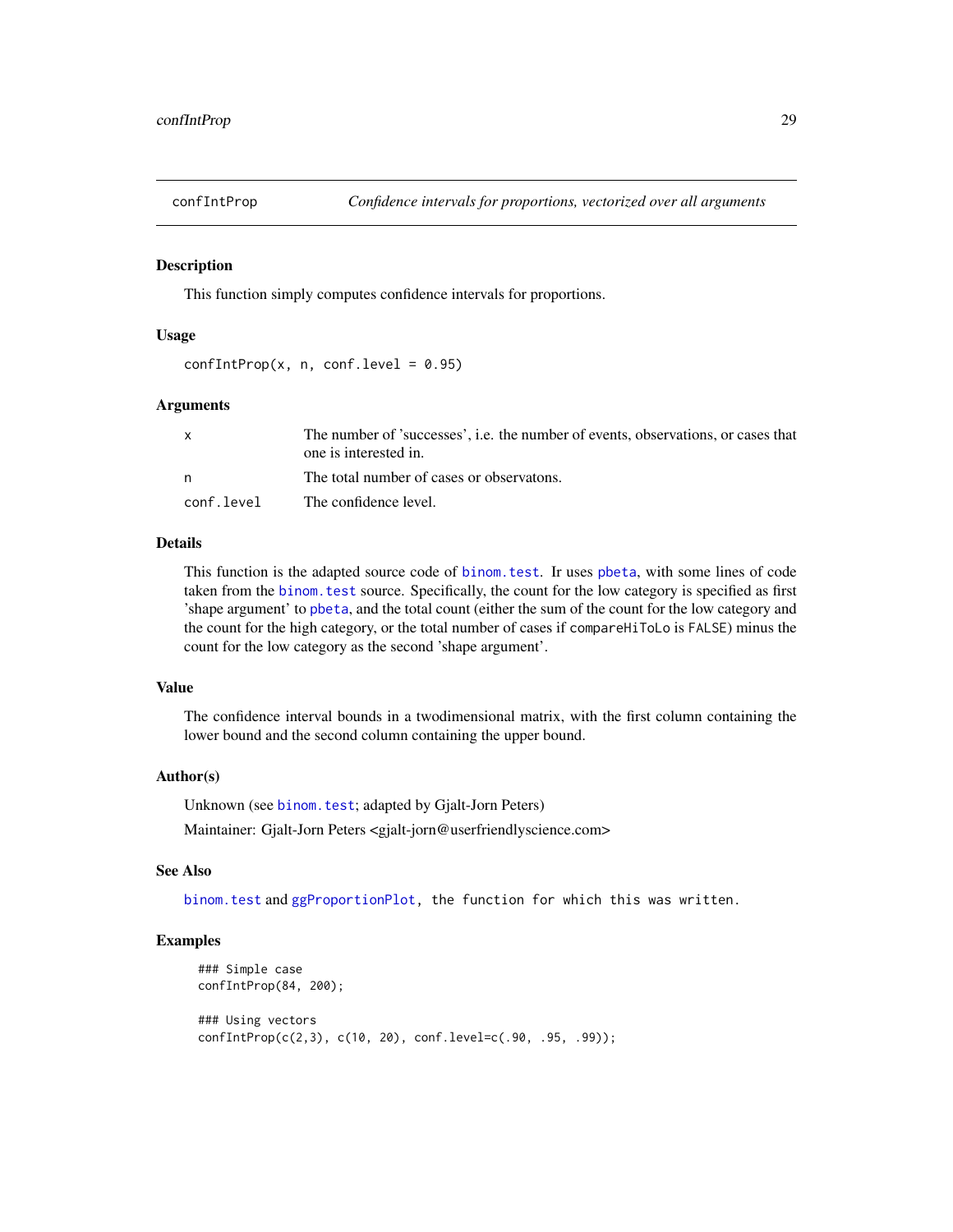#### <span id="page-29-1"></span><span id="page-29-0"></span>Description

This function computes the confidence interval for a given correlation and its sample size. This is useful to obtain confidence intervals for correlations reported in papers when informing power analyses.

#### Usage

 $confIntR(r, N, conf.level = 0.95, plot = FALSE)$ 

#### Arguments

| r          | The observed correlation coefficient.                                                                                                                 |
|------------|-------------------------------------------------------------------------------------------------------------------------------------------------------|
| N          | The sample size of the sample where the correlation was computed.                                                                                     |
| conf.level | The desired confidence level of the confidence interval.                                                                                              |
| plot       | Whether to show a plot of the hypothesized sampling distribution (assuming the<br>sample value happens to be the population value) of Pearson's $r$ . |

#### Value

The confidence interval(s) in a matrix with two columns. The left column contains the lower bound, the right column the upper bound. The [rownames](#page-0-0) are the observed correlations, and the [colnames](#page-0-0) are 'lo' and 'hi'. The confidence level and sample size are stored as attributes. The results are returned like this to make it easy to access single correlation coefficients from the resulting object (see the examples).

#### Author(s)

Douglas Bonett (UC Santa Cruz, United States), with minor edits by Murray Moinester (Tel Aviv University, Israel) and Gjalt-Jorn Peters (Open University of the Netherlands, the Netherlands). Maintainer: Gjalt-Jorn Peters <gjalt-jorn@userfriendlyscience.com>

# References

Bonett, D. G., Wright, T. A. (2000). Sample size requirements for estimating Pearson, Kendall and Spearman correlations. *Psychometrika, 65*, 23-28.

Bonett, D. G. (2014). CIcorr.R and sizeCIcorr.R http://people.ucsc.edu/~dgbonett/psyc181.html

Moinester, M., & Gottfried, R. (2014). Sample size estimation for correlations with pre-specified confidence interval. *The Quantitative Methods of Psychology, 10*(2), 124-130. http://www.tqmp.org/RegularArticles/vol10- 2/p124/p124.pdf

Peters, G. J. Y. & Crutzen, R. (forthcoming) An easy and foolproof method for establishing how effective an intervention or behavior change method is: required sample size for accurate parameter estimation in health psychology.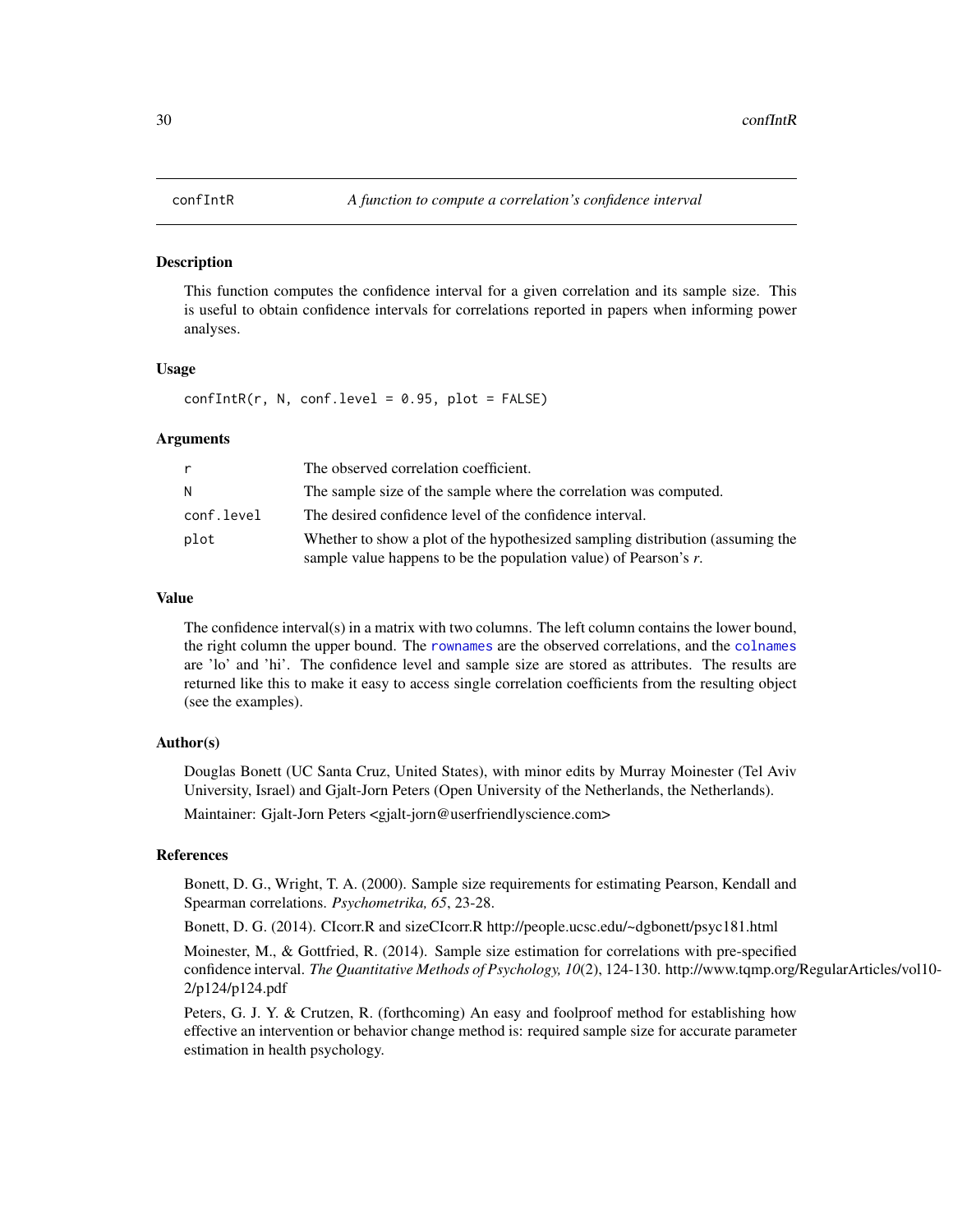#### <span id="page-30-0"></span> $\text{confInt}V$  31

# See Also

[confIntR](#page-29-1)

#### Examples

### To request confidence intervals for one correlation confIntR(.3, 100); ### The lower bound of a single correlation confIntR(.3, 100)[1]; ### To request confidence intervals for multiple correlations: confIntR(c(.1, .3, .5), 250); ### The upper bound of the correlation of .5: confIntR(c(.1, .3, .5), 250)['0.5', 'hi'];

confIntV *crossTab, confIntV and cramersV*

#### Description

These functions compute the point estimate and confidence interval for Cramer's V. The crossTab function also shows a crosstable.

# Usage

```
crossTab(x, y=NULL, conf.level=.95,
         digits=2, pValueDigits=3, ...)
cramersV(x, y = NULL, digits=2)confIntV(x, y = NULL, conf.level=.95,samples = 500, digits=2,
        method=c('bootstrap', 'fisher'),
         storeBootstrappingData = FALSE)
```

| x            | Either a crosstable to analyse, or one of two vectors to use to generate that<br>crosstable. The vector should be a factor, i.e. a categorical variable identified as<br>such by the 'factor' class). |
|--------------|-------------------------------------------------------------------------------------------------------------------------------------------------------------------------------------------------------|
| y            | If x is a crosstable, y can (and should) be empty. If x is a vector, y must also be<br>a vector.                                                                                                      |
| digits       | Minimum number of digits after the decimal point to show in the result.                                                                                                                               |
| pValueDigits | Minimum number of digits after the decimal point to show in the Chi Square p<br>value in the result.                                                                                                  |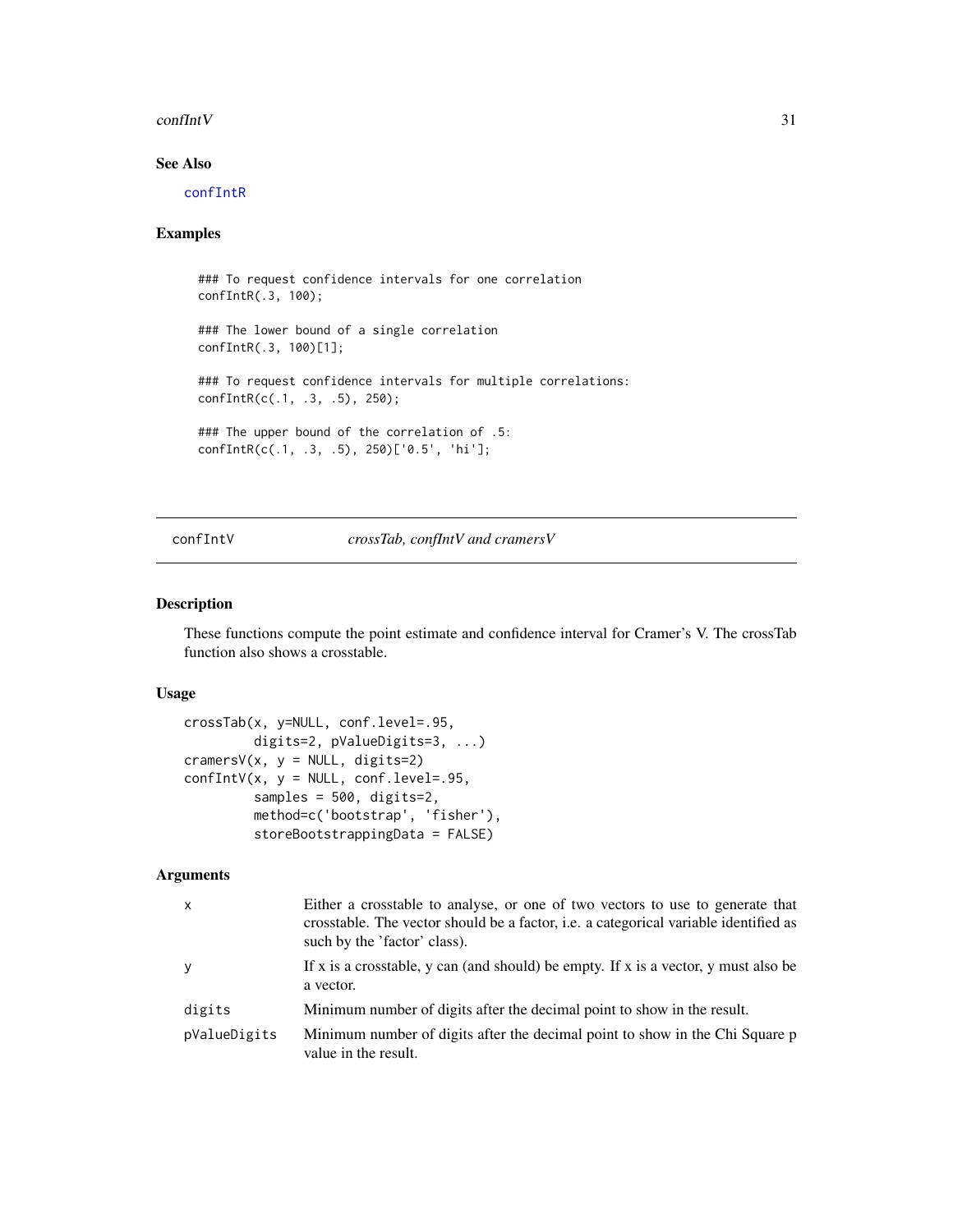<span id="page-31-0"></span>

| conf.level             | Level of confidence for the confidence interval.                                           |  |
|------------------------|--------------------------------------------------------------------------------------------|--|
| samples                | Number of samples to generate when bootstrapping.                                          |  |
| method                 | Whether to use Fisher's Z or bootstrapping to compute the confidence interval.             |  |
| storeBootstrappingData |                                                                                            |  |
|                        | Whether to store (or discard) the data generating during the bootstrapping pro-<br>cedure. |  |
| $\ddotsc$              | Extra arguments to crossTab are passed on to conflnt V.                                    |  |

# Value

The cramersV and confIntV functions return either a point estimate or a confidence interval for Cramer's V, an effect size to describe the association between two categorical variables. The crossTab function is just a wrapper around confIntV.

# Examples

crossTab(infert\$education, infert\$induced, samples=50);

```
### Get confidence interval for Cramer's V
### Note that by using 'table', and so removing the raw data, inhibits
### bootstrapping, which could otherwise take a while.
confIntV(table(infert$education, infert$induced));
```
convert *conversion functions*

#### <span id="page-31-1"></span>Description

These are a number of functions to convert statistics and effect size measures from/to each other.

#### Usage

```
convert.b.to.t(b, se)
convert.chisq.to.p(chisq, df, lower.tail=FALSE)
convert.chisq.to.V(chisq, n, minDim)
convert.cohensf.to.omegasq(cohensf)
convert.cohensfsq.to.omegasq(cohensfsq)
convert.d.to.logodds(d)
convert.d.to.r(d, n1 = NULL, n2 = NULL, akfEq8='if (n1 + n2) < 50')convert.d.to.t(d, df = NULL, n1 = NULL, n2 = NULL, proportion = 0.5)
convert.d.to.variance(d, n1, n2)
```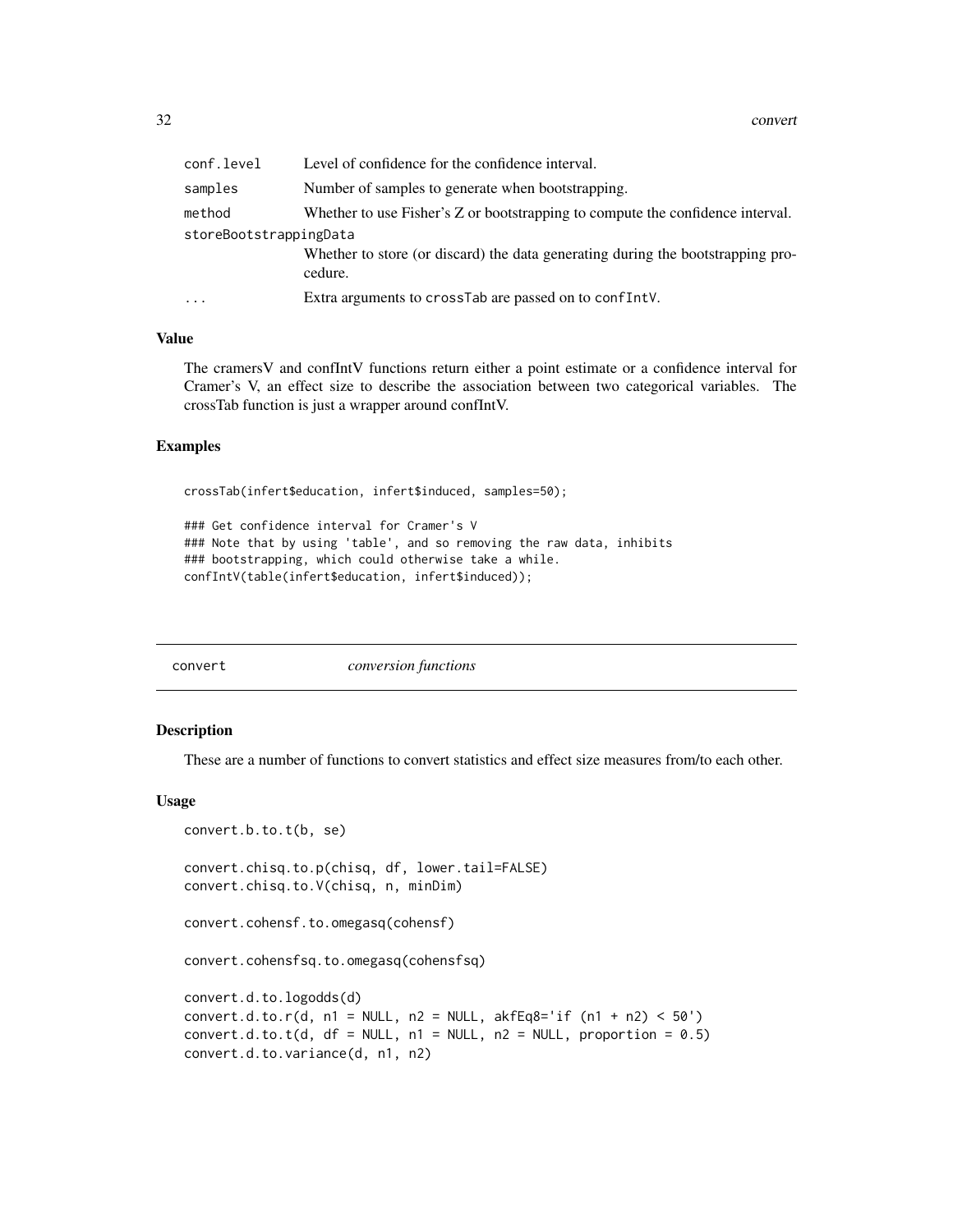#### convert 33

```
convert.etasq.to.cohensf(etasq)
convert.f.to.etasq(f, df1, df2)
convert.f.to.omegasq(f, df1, df2)
convert.f.to.p(f, df1, df2, lower.tail=FALSE)
convert.f.to.d(f, df1, df2 = NULL, n1=NULL, n2=NULL, proportion=.5)
convert.fisherz.to.r(z)
convert.logodds.to.d(logodds)
convert.logodds.to.r(logodds)
convert.means.to.d(means, sds, ns = NULL, var.equal = NULL)
convert.ncf.to.omegasq(ncf, N)
convert.omegasq.to.cohensf(omegasq)
convert.omegasq.to.cohensfsq(omegasq)
convert.omegasq.to.f(omegasq, df1, df2)
convert.or.to.d(or)
convert.or.to.r(or)
convert.percentage.to.se(p, n)
convert.r.to.t(r, n)
convert.r.to.d(r)
convert.r.to.p(r, n)
convert.r.to.fisherz(r)
convert.t.to.r(t, n)
convert.t.to.d(t, df=NULL, n1=NULL, n2=NULL, proportion=.5)
convert.t.to.p(t, df)
```

|                  | chisq, cohensf, cohensfsq, d, etasq, f, logodds, means, omegasq, or, p, r, t, z<br>The value of the relevant statistic or effect size.                                                                                   |  |
|------------------|--------------------------------------------------------------------------------------------------------------------------------------------------------------------------------------------------------------------------|--|
| ncf              | The value of a noncentrality parameter of the F distribution.                                                                                                                                                            |  |
| n, n1, n2, N, ns |                                                                                                                                                                                                                          |  |
|                  | The number of observations that the r or t value is based on, or the number<br>of observations in each of the two groups for an anova, or the total number of<br>participants when specifying a noncentrality parameter. |  |
| df, df1, df2     | The degrees of freedrom for that statistic (for F, the first one is the numerator<br>(i.e. the effect), and the second one the denominator (i.e. the error term).                                                        |  |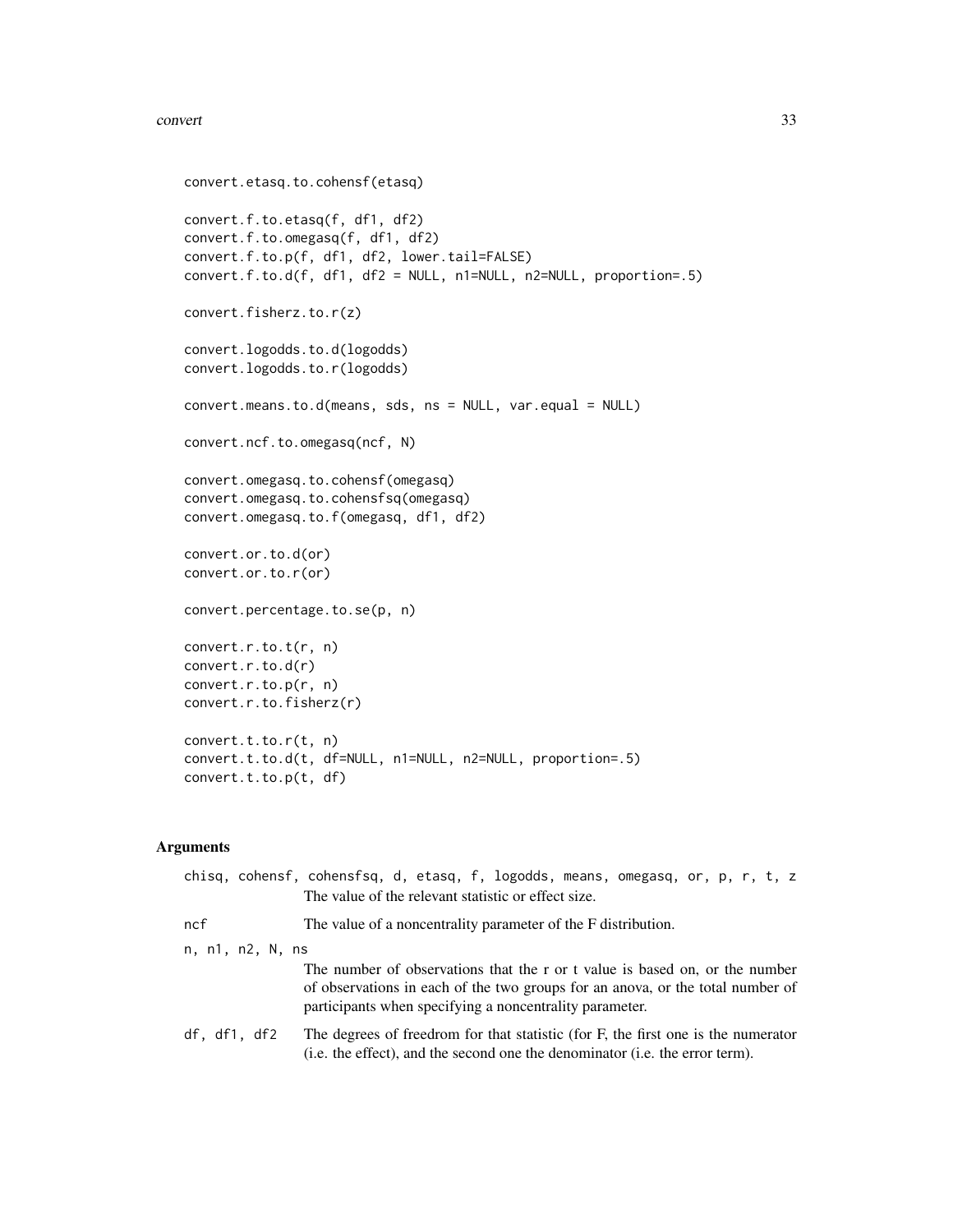| proportion | The proportion of participants in each of the two groups in a t-test or anova. This<br>is used to compute the sample size in each group if the group sizes are unknown.<br>Thus, if you only provide df1 and df2 when converting an F value to a Cohen's<br>d value, equal group sizes are assumed.                                                                                                                                                                        |
|------------|----------------------------------------------------------------------------------------------------------------------------------------------------------------------------------------------------------------------------------------------------------------------------------------------------------------------------------------------------------------------------------------------------------------------------------------------------------------------------|
| b          | The value of a regression coefficient.                                                                                                                                                                                                                                                                                                                                                                                                                                     |
| se, sds    | The standard error of standard errors of the relevant statistic (e.g. of a regression<br>coefficient) or variables.                                                                                                                                                                                                                                                                                                                                                        |
| minDim     | The smallest of the number of columns and the number of rows of the crosstable<br>for which the chisquare is translated to a Cramer's V value.                                                                                                                                                                                                                                                                                                                             |
| lower.tail | For the F and chisquare distributions, whether to get the probability of the lower<br>or upper tail.                                                                                                                                                                                                                                                                                                                                                                       |
| akfEq8     | When converting Cohen's $d$ to $r$ , for small sample sizes, bias is introduced when<br>the commonly suggested formula is used (Aaron, Kromrey & Ferron, 1998).<br>Therefore, by default, this function uses different equations depending on the<br>sample size (for $n < 50$ and for $n > 50$ ). When akfEq8 is set to TRUE or FALSE,<br>the corresponding action is taken; when akfEq8 is not logical (i.e. TRUE or<br>FALSE), the function depends on the sample size. |
| var.equal  | Whether to compute the value of t or Cohen's d assuming equal variances ('yes'),<br>unequal variances ('no'), or whether to test for the difference ('test').                                                                                                                                                                                                                                                                                                              |

# Details

Note that by default, the behavior of convert.d.to.r depends on the sample size (see Bruce, Kromrey & Ferron, 1998).

# Value

The converted value as a numeric value.

# Author(s)

Gjalt-Jorn Peters and Peter Verboon

Maintainer: Gjalt-Jorn Peters <gjalt-jorn@userfriendlyscience.com>

# References

Aaron, B. Kromrey J. D. & Ferron, J. (1998) *Equating "r"-based and "d"-based Effect Size Indices: Problems with a Commonly Recommended Formula.* Paper presented at the Annual Meeting of the Florida Educational Research Association (43rd, Orlando, FL, November 2-4, 1998).

# Examples

```
convert.t.to.r(t=-6.46, n=200);
convert.r.to.t(r=-.41, n=200);
### Compute some p-values
convert.t.to.p(4.2, 197);
convert.chisq.to.p(5.2, 3);
```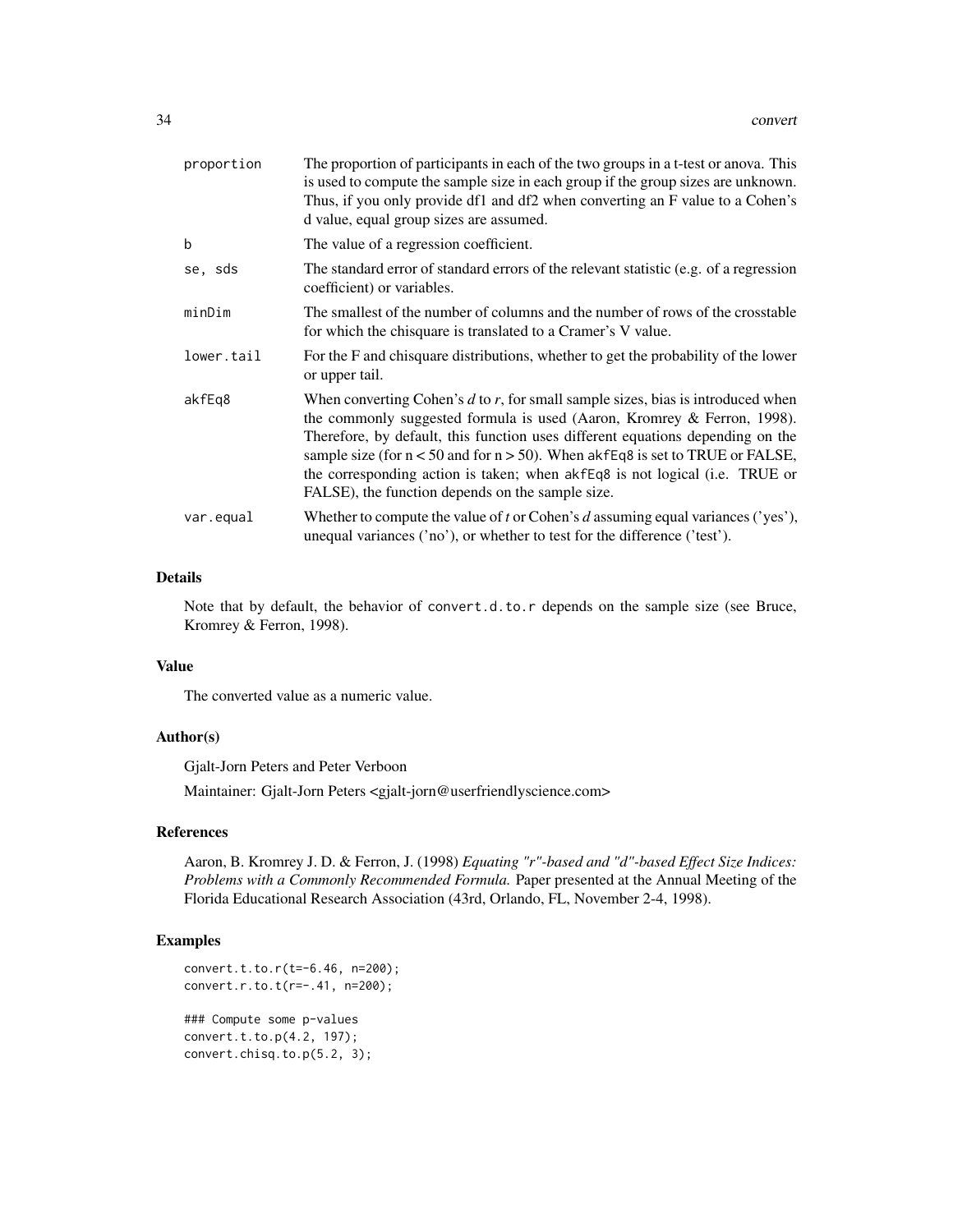# <span id="page-34-0"></span>convert.d.to.nnc 35

```
convert.f.to.p(8.93, 3, 644);
### Convert d to r using both equations
convert.d.to.r(d=0.2, n1=5, n2=5, akfEq8 = FALSE);
convert.d.to.r(d=.2, n1=5, n2=5, akfEq8 = TRUE);
```
<span id="page-34-2"></span>convert.d.to.nnc *Helper functions for Numbers Needed for Change*

# <span id="page-34-1"></span>Description

These two functions are used by [nnc](#page-115-1) to compute the Numbers Needed for Change.

#### Usage

```
convert.d.to.nnc(d, cer, r = 1,
                 eventDesirable = TRUE,
                 eventIfHigher = TRUE)
convert.d.to.eer(d, cer,
                 eventDesirable = TRUE,
                 eventIfHigher = TRUE)
```
#### Arguments

| d   | The value of Cohen's d.                                                                           |
|-----|---------------------------------------------------------------------------------------------------|
| cer | The Control Event Rate.                                                                           |
|     | The correlation between the determinant and behavior (for mediated Numbers<br>Needed for Change). |
|     | eventDesirable Whether an event is desirable or undesirable.                                      |
|     | eventIfHigher Whether scores above or below the threshold are considered 'an event'.              |

# Details

These two functions are used by [nnc](#page-115-1) to compute the Numbers Needed for Change.

# Value

The converted value.

# Author(s)

Gjalt-Jorn Peters & Stefan Gruijters Maintainer: Gjalt-Jorn Peters <gjalt-jorn@userfriendlyscience.com>

# References

Gruijters, S. L. K., & Peters, G.-J. Y. (2017). Introducing the Numbers Needed for Change (NNC): A practical measure of effect size for intervention research.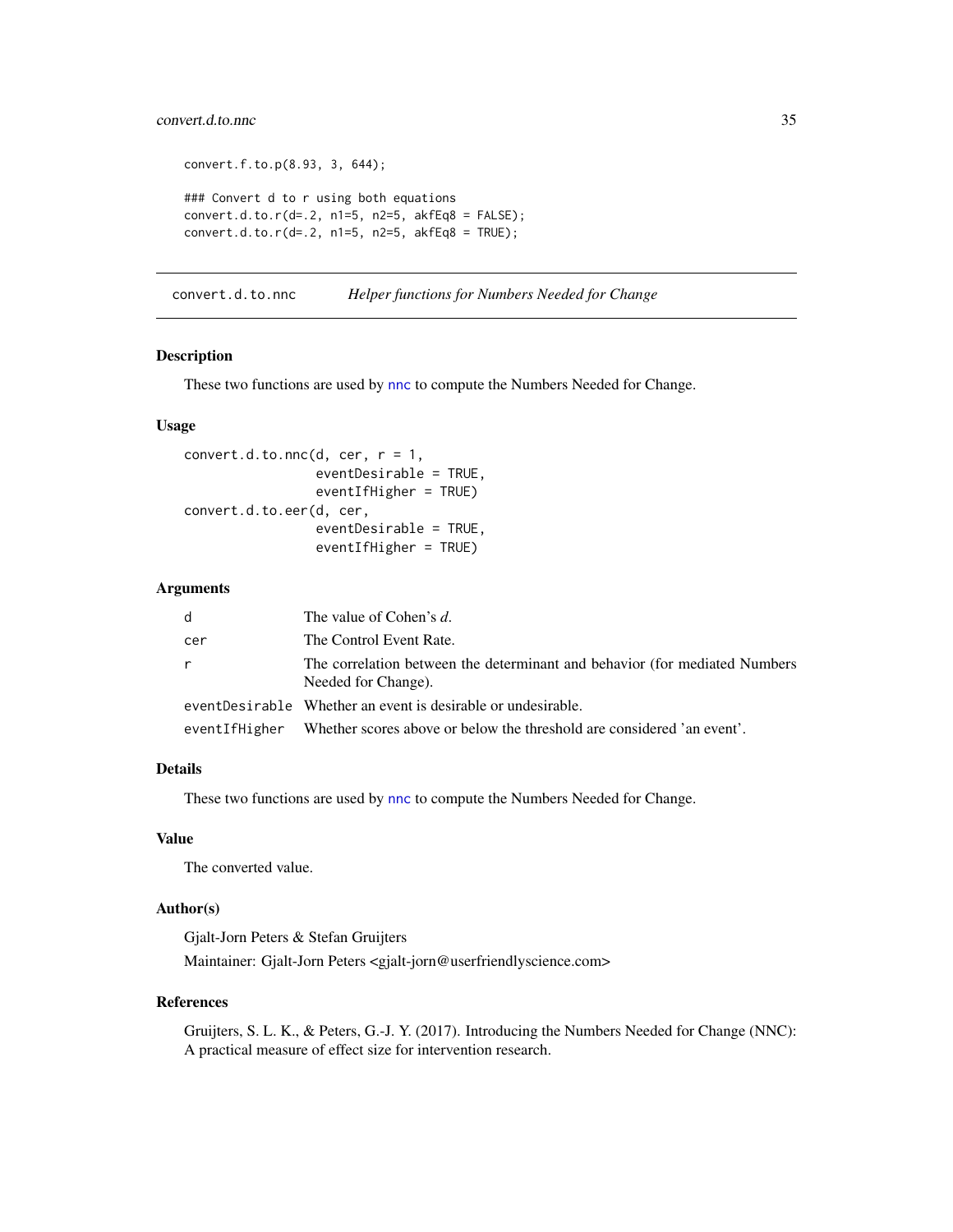#### See Also

[nnc](#page-115-1)

#### Examples

convert.d.to.eer(d=.5, cer=.25); convert.d.to.nnc(d=.5, cer=.25);

createSigma *createSigma: convenience function for mvrnorm*

# Description

This function is made to quickly generate a Sigma matrix of the type required by [mvrnorm](#page-0-0). By specifying the number of variables, the mean correlation, and how much variation there should be in the correlations, it's easy to quickly generate a correlation matrix.

# Usage

```
createSigma(nVar, meanR = 0.3, sdR = 0, diagonal = 1)
```
# Arguments

| nVar     | The number of variables in the correlation matrix.                                                          |
|----------|-------------------------------------------------------------------------------------------------------------|
| meanR    | The average correlation, provided to rnorm together with sdR to generate the<br>correlations.               |
| sdR      | The variation in the correlations, provided to rnorm together with meanR to gen-<br>erate the correlations. |
| diagonal | The value on the diagonal of the returned matrix: will normally be 1.                                       |

# Value

A matrix of nVar x nVar.

# Author(s)

Gjalt-Jorn Peters Maintainer: Gjalt-Jorn Peters <gjalt-jorn@userfriendlyscience.com>

# See Also

[mvrnorm](#page-0-0), [rnorm](#page-0-0), [matrix](#page-0-0)

# Examples

createSigma(3, .5, .1);

<span id="page-35-0"></span>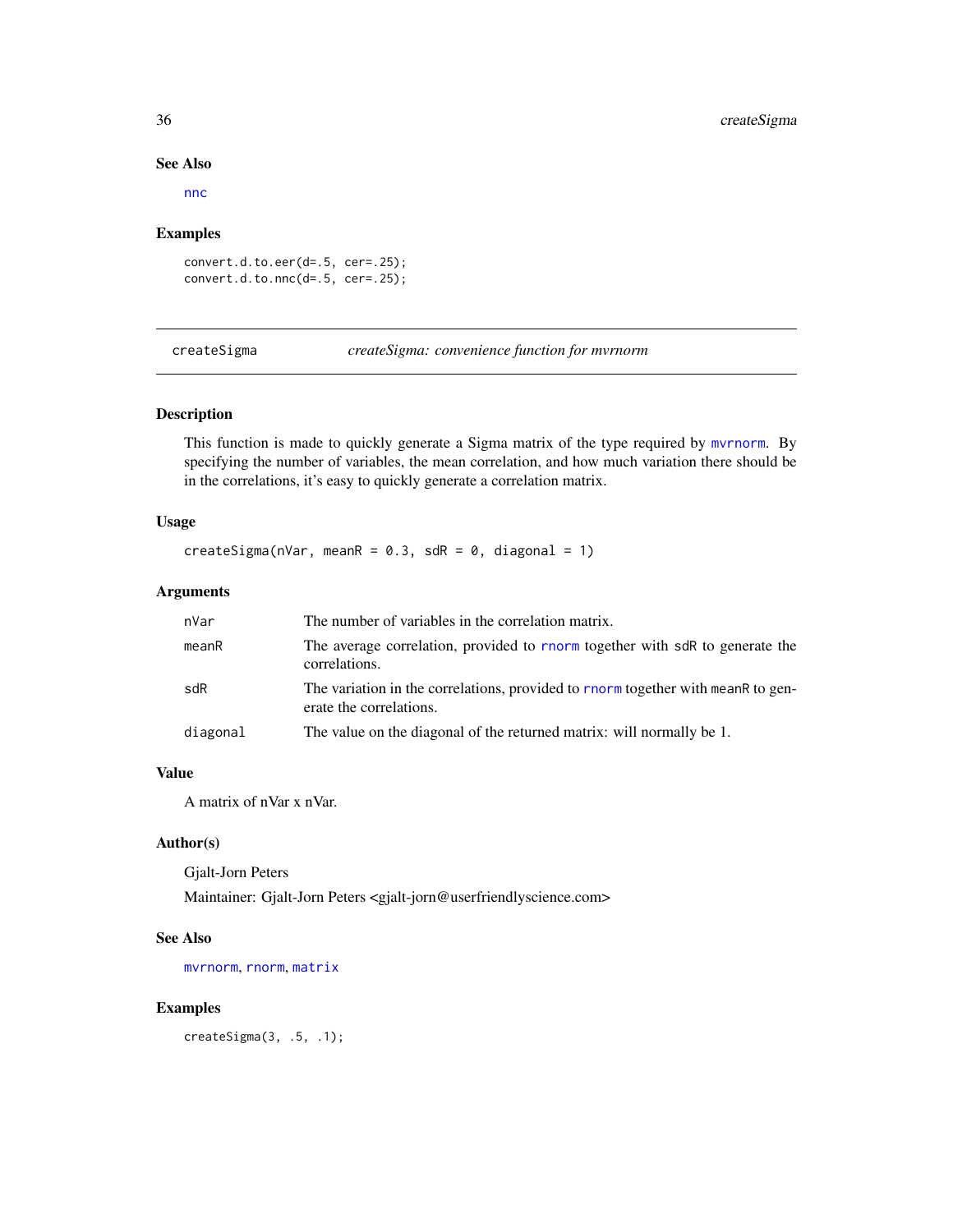#### Description

This function finds and returns the name of the function calling it. This can be useful, for example, when generating functions algorithmically.

### Usage

```
curfnfinder(skipframes = 0, skipnames = "(FUN)|(.+apply)|(replicate)",
            retIfNone = "Not in function", retStack = FALSE,
            extraPrefPerLevel = "\t")
```
#### Arguments

| skipframes        | Number of frames to skip; useful when called from an anonymous function. |
|-------------------|--------------------------------------------------------------------------|
| skipnames         | A regular expression specifying which substrings to delete.              |
| retIfNone         | What to return when called from outside a function.                      |
| retStack          | Whether to return the entire stack or just one function.                 |
| extraPrefPerLevel |                                                                          |
|                   | Extra prefixes to return for each level of the function.                 |

# Details

This function was written by Nick Sabbe for his package addendum. He posted it on Stack Exchange at <http://stackoverflow.com/questions/7307987/logging-current-function-name> and I included this here with this permission.

# Value

The current function.

#### Author(s)

Nick Sabbe (Arteveldehogeschool)

Maintainer: Gjalt-Jorn Peters <gjalt-jorn@userfriendlyscience.com>

### Examples

```
functionA <- functionB <- function() {
  curFn <- curfnfinder();
  if (curFn == 'functionA') {
    cat('Doing something\n');
  } else {
    cat('Doing something else\n');
  }
```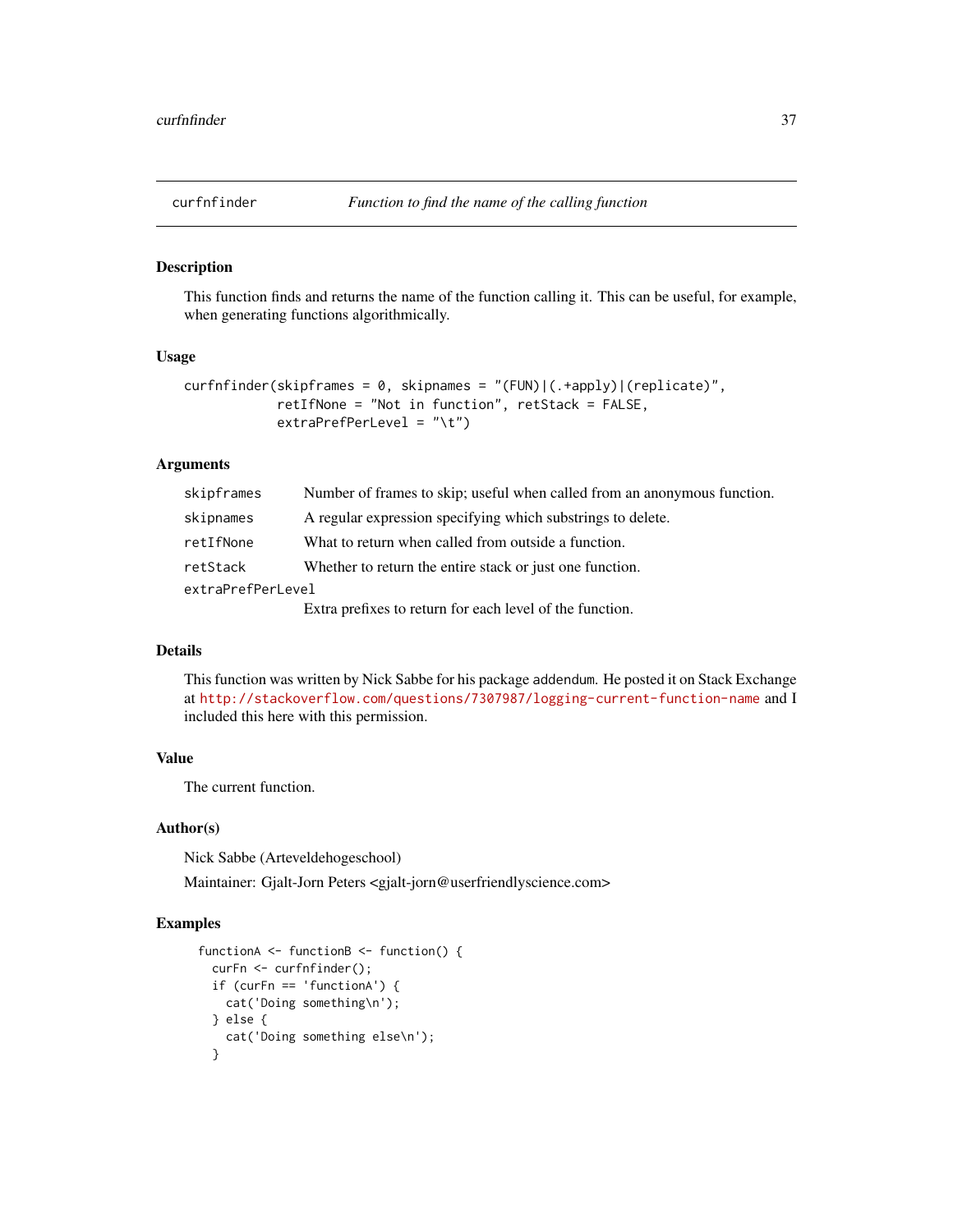```
cat('Doing something generic.');
}
functionA();
functionB();
```
dCohensd *The distribution of Cohen's* d

### **Description**

These functions use some conversion to and from the *t* distribution to provide the Cohen's *d* distribution. There are four versions that act similar to the standard distribution functions (the d., p., q., and r. functions, and their longer aliases .Cohensd), three convenience functions (pdExtreme, pdMild, and pdInterval), a function to compute the confidence interval for a Cohen's *d* estimate cohensdCI, and a function to compute the sample size required to obtain a confidence interval around a Cohen's *d* estimate with a specified accuracy (pwr.cohensdCI and its alias pwr.confIntd).

```
dd(x, df=NULL, populationD = 0,n=NULL, n1=NULL, n2=NULL,
   silent=FALSE)
pd(q, df, populationD = 0, lowertail = TRUE)qd(p, df, populationD = 0, lowertail = TRUE)rd(n, df, populationD = 0)dCohensd(x, df=NULL, populationD = 0,n=NULL, n1=NULL, n2=NULL,
         silent=FALSE)
pCohensd(q, df, populationD = 0, lowertail = TRUE)qCohensd(p, df, populationD = 0, lowertail = TRUE)rCohensd(n, df, populationD = 0)pdExtreme(d, n, populationD=0)
pdMild(d, n, populationD=0)
pdInterval(ds, n, populationD=0)
cohensdCI(d, n, conf.level = .95, plot=FALSE, silent=TRUE)
confIntD(d, n, conf.level = .95, plot=FALSE, silent=TRUE)
pwr.cohensdCI(d, w = 0.1, conf.level = 0.95,
             extensive = FALSE, silent = TRUE)
pwr.confIntd(d, w = 0.1, conf.level = 0.95,
             extensive = FALSE, silent = TRUE)
```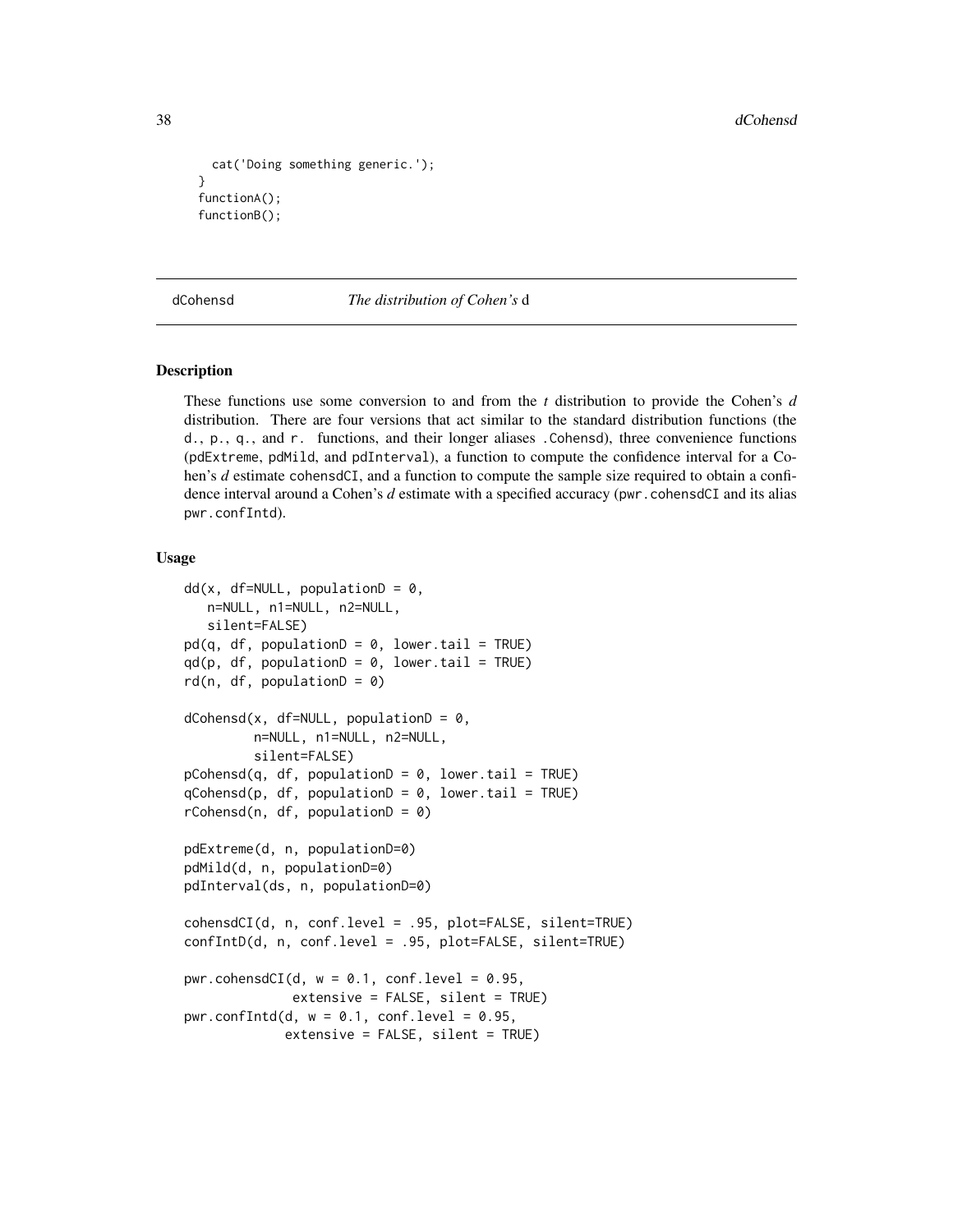#### dCohensd 39

#### Arguments

| x, q, d     | Vector of quantiles, or, in other words, the value(s) of Cohen's $d$ .                                                                                                                                                                                                                                                                                                                                   |
|-------------|----------------------------------------------------------------------------------------------------------------------------------------------------------------------------------------------------------------------------------------------------------------------------------------------------------------------------------------------------------------------------------------------------------|
| ds          | A vector with two Cohen's d values.                                                                                                                                                                                                                                                                                                                                                                      |
| p           | Vector of probabilities $(p$ -values).                                                                                                                                                                                                                                                                                                                                                                   |
| df, n1, n2  | Degrees of freedom or sample sizes for each group (n1 and n2); also see expla-<br>nation for n below.                                                                                                                                                                                                                                                                                                    |
| n           | Total n $(df + 2)$ for dd and dCohensd, desired number of Cohen's d values for<br>rCohensd and rd, and the number of participants/datapoints for pdExtreme,<br>pdMild, pdInterval, and cohensdCI.                                                                                                                                                                                                        |
| populationD | The value of Cohen's $d$ in the population; this determines the center of the Co-<br>hen's $d$ distribution. I suppose this is the noncentrality parameter.                                                                                                                                                                                                                                              |
| lower.tail  | logical; if TRUE (default), probabilities are the likelihood of finding a Cohen's<br>$d$ smaller than the specified value; otherwise, the likelihood of finding a Cohen's<br>$d$ larger than the specified value.                                                                                                                                                                                        |
| conf.level  | The level of confidence of the confidence interval.                                                                                                                                                                                                                                                                                                                                                      |
| plot        | Whether to show a plot of the sampling distribution of Cohen's $d$ and the con-<br>fidence interval. This can only be used if specifying one value for d, n, and<br>conf.level.                                                                                                                                                                                                                          |
| W           | The desired 'half-width' or margin of error of the confidence interval.                                                                                                                                                                                                                                                                                                                                  |
| extensive   | Whether to only return the required sample size, or more extensive results.                                                                                                                                                                                                                                                                                                                              |
| silent      | Whether to provide FALSE or suppress (TRUE) warnings. This is useful because<br>function 'qt', which is used under the hood (see qt for more information), warns<br>that 'full precision may not have been achieved' when the density of the distri-<br>bution is very close to zero. This is normally no cause for concern, because with<br>sample sizes this big, small deviations have little impact. |

# Details

The functions use [convert.d.to.t](#page-31-0) and [convert.t.to.d](#page-31-0) to provide the Cohen's *d* distribution. More details about cohensdCI and pwr.cohensdCI are provided in Peters & Crutzen (2017).

#### Value

dCohensd (or dd) gives the density, pCohensd (or pd) gives the distribution function, qCohensd (or qd) gives the quantile function, and rCohensd (or rd) generates random deviates.

pdExtreme returns the probability (or probabilities) of finding a Cohen's *d* equal to or more extreme than the specified value(s).

pdMild returns the probability (or probabilities) of finding a Cohen's *d* equal to or *less* extreme than the specified value(s).

pdInterval returns the probability of finding a Cohen's *d* that lies in between the two specified values of Cohen's *d*.

cohensdCI provides the confidence interval(s) for a given Cohen's *d* value.

pwr.cohensdCI provides the sample size required to obtain a confidence interval for Cohen's *d* with a desired width.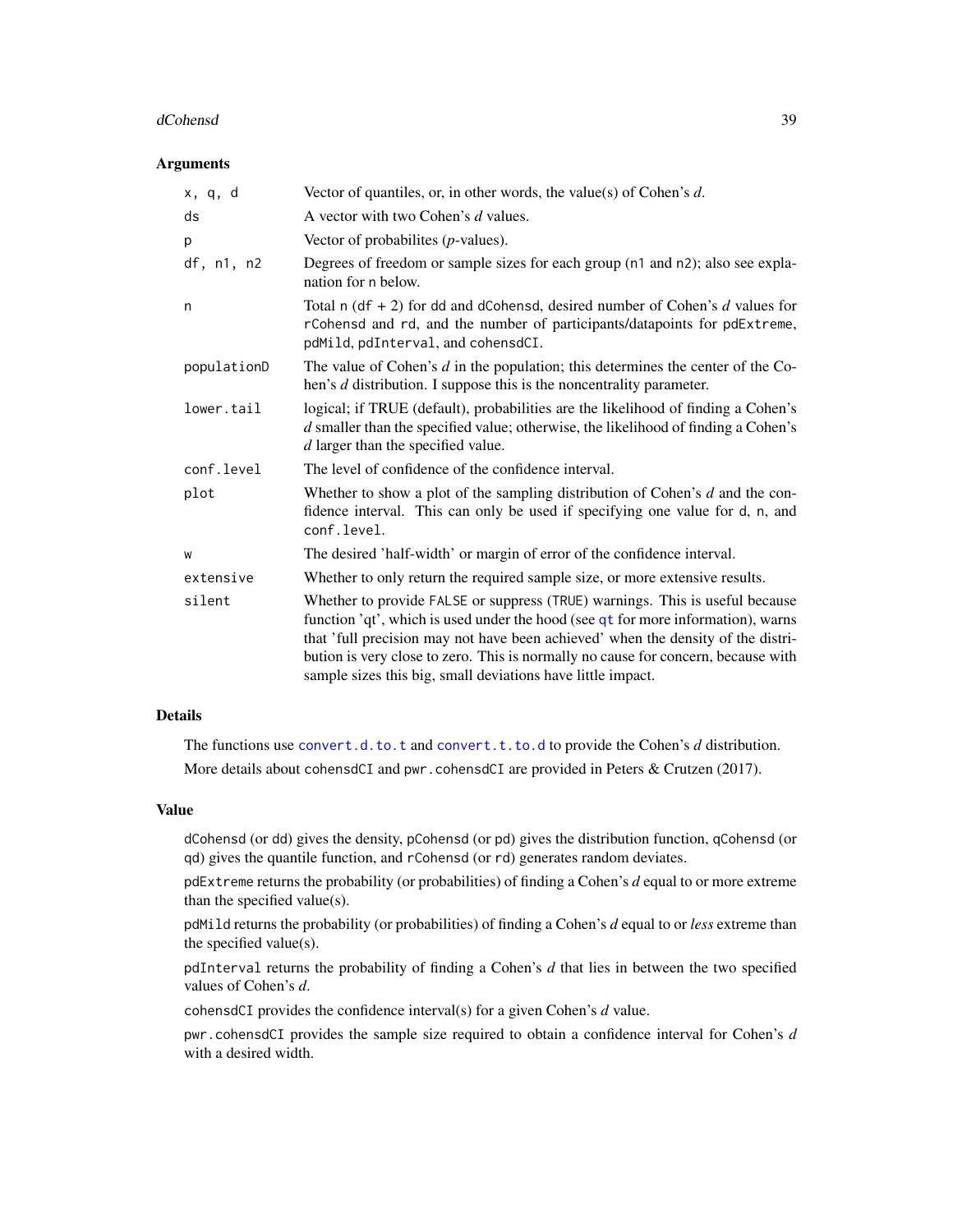#### Author(s)

Gjalt-Jorn Peters

Maintainer: Gjalt-Jorn Peters <gjalt-jorn@userfriendlyscience.com>

#### References

Peters, G. J. Y. & Crutzen, R. (2017) Knowing exactly how effective an intervention, treatment, or manipulation is and ensuring that a study replicates: accuracy in parameter estimation as a partial solution to the replication crisis. http://dx.doi.org/

Maxwell, S. E., Kelley, K., & Rausch, J. R. (2008). Sample size planning for statistical power and accuracy in parameter estimation. Annual Review of Psychology, 59, 537-63. https://doi.org/10.1146/annurev.psych.59.1030

Cumming, G. (2013). The New Statistics: Why and How. Psychological Science, (November). https://doi.org/10.1177/0956797613504966

#### See Also

[convert.d.to.t](#page-31-0), [convert.t.to.d](#page-31-0), [dt](#page-0-0), [pt](#page-0-0), [qt](#page-0-0), [rt](#page-0-0)

#### Examples

```
### Confidence interval for Cohen's d of .5
### from a sample of 200 participants, also
### showing this visually: this clearly shows
### how wildly our Cohen's d value can vary
### from sample to sample.
cohensdCI(.5, n=200, plot=TRUE);
### How many participants would we need if we
### would want a more accurate estimate, say
### with a maximum confidence interval width
### of .2?
pwr.cohensdCI(.5, w=.1);
### Show that 'sampling distribution':
cohensdCI(.5,
          n=pwr.cohensdCI(.5, w=.1),
          plot=TRUE);
### Generate 10 random Cohen's d values
rCohensd(10, 20, populationD = .5);### Probability of findings a Cohen's d smaller than
### .5 if it's 0 in the population (i.e. under the
### null hypothesis)
pCohensd(.5, 64);
### Probability of findings a Cohen's d larger than
### .5 if it's 0 in the population (i.e. under the
### null hypothesis)
1 - pCohensd(.5, 64);
```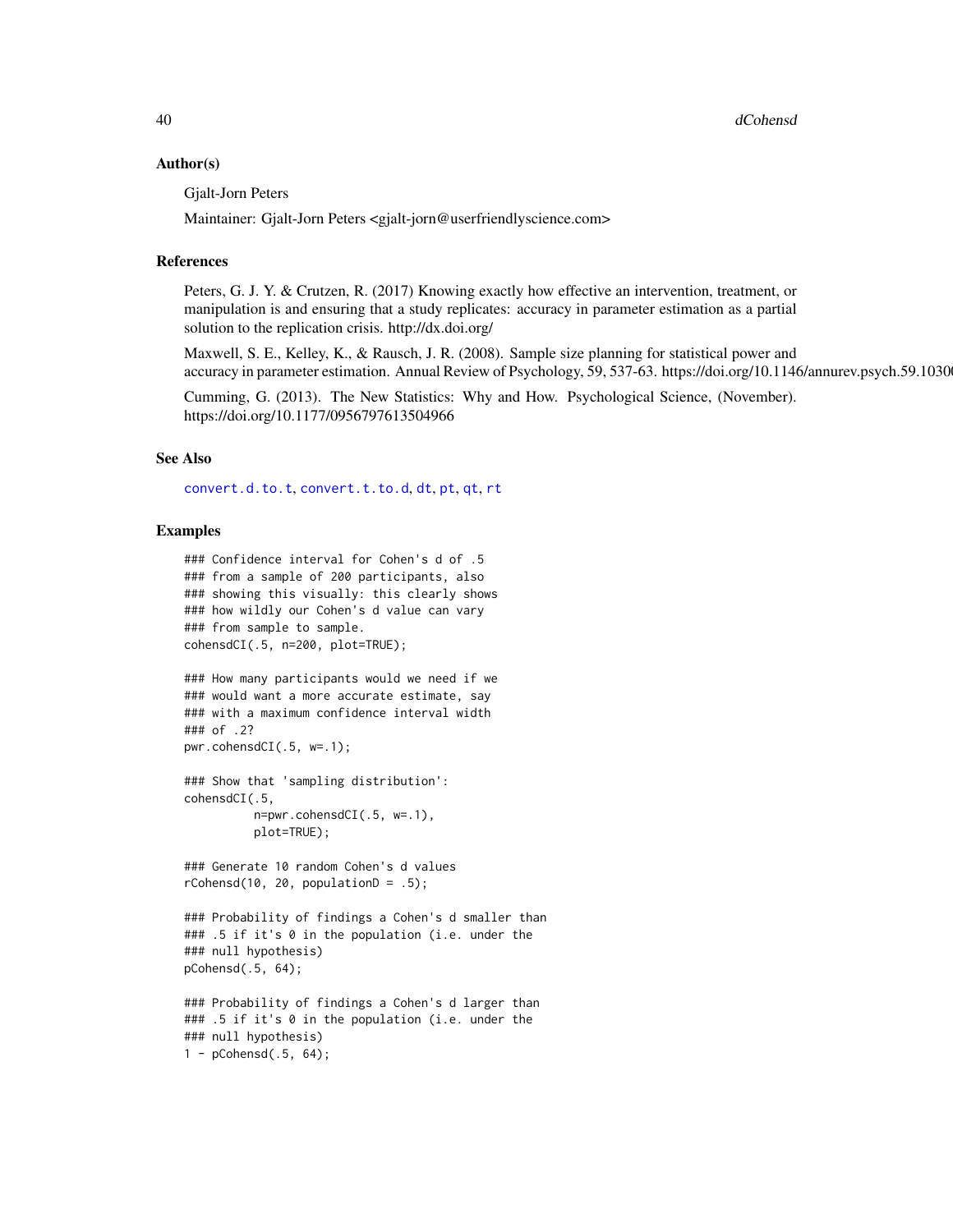#### descr and the set of the set of the set of the set of the set of the set of the set of the set of the set of the set of the set of the set of the set of the set of the set of the set of the set of the set of the set of the

```
### Probability of findings a Cohen's d more extreme
### than .5 if it's 0 in the population (i.e. under
### the null hypothesis)
pdExtreme(.5, 64);
### Probability of findings a Cohen's d more extreme
### than .5 if it's 0.2 in the population.
pdExtreme(.5, 64, populationD = .2);
```
<span id="page-40-0"></span>

descr *descr (or descriptives)*

#### Description

This function provides a number of descriptives about your data, similar to what SPSS's DESCRIP-TIVES (often called with DESCR) does.

# Usage

```
descr(x, digits = 4, errorOnFactor = FALSE,include = c("central tendency", "spread", "range",
                  "distribution shape", "sample size"),
     maxModels = 1,
     t = FALSE, conf.level=.95,
     quantileType = 2);
```
# Arguments

| X             | The vector for which to return descriptives.                                                                                  |
|---------------|-------------------------------------------------------------------------------------------------------------------------------|
| digits        | The number of digits to round the results to when showing them.                                                               |
| errorOnFactor | Whether to show an error when the vector is a factor, or just show the frequencies<br>instead.                                |
| include       | Which elements to include when showing the results.                                                                           |
| maxModes      | Maximum number of modes to display: displays "multi" if more than this num-<br>ber of modes if found.                         |
| t             | Whether to transpose the dataframes when printing them to the screen (this is<br>easier for users relying on screen readers). |
| conf.level    | Confidence of confidence interval around the mean in the central tendency mea-<br>sures.                                      |
| quantileType  | The type of quantiles to be used to compute the interguartile range (IQR). See<br>quantile for more information.              |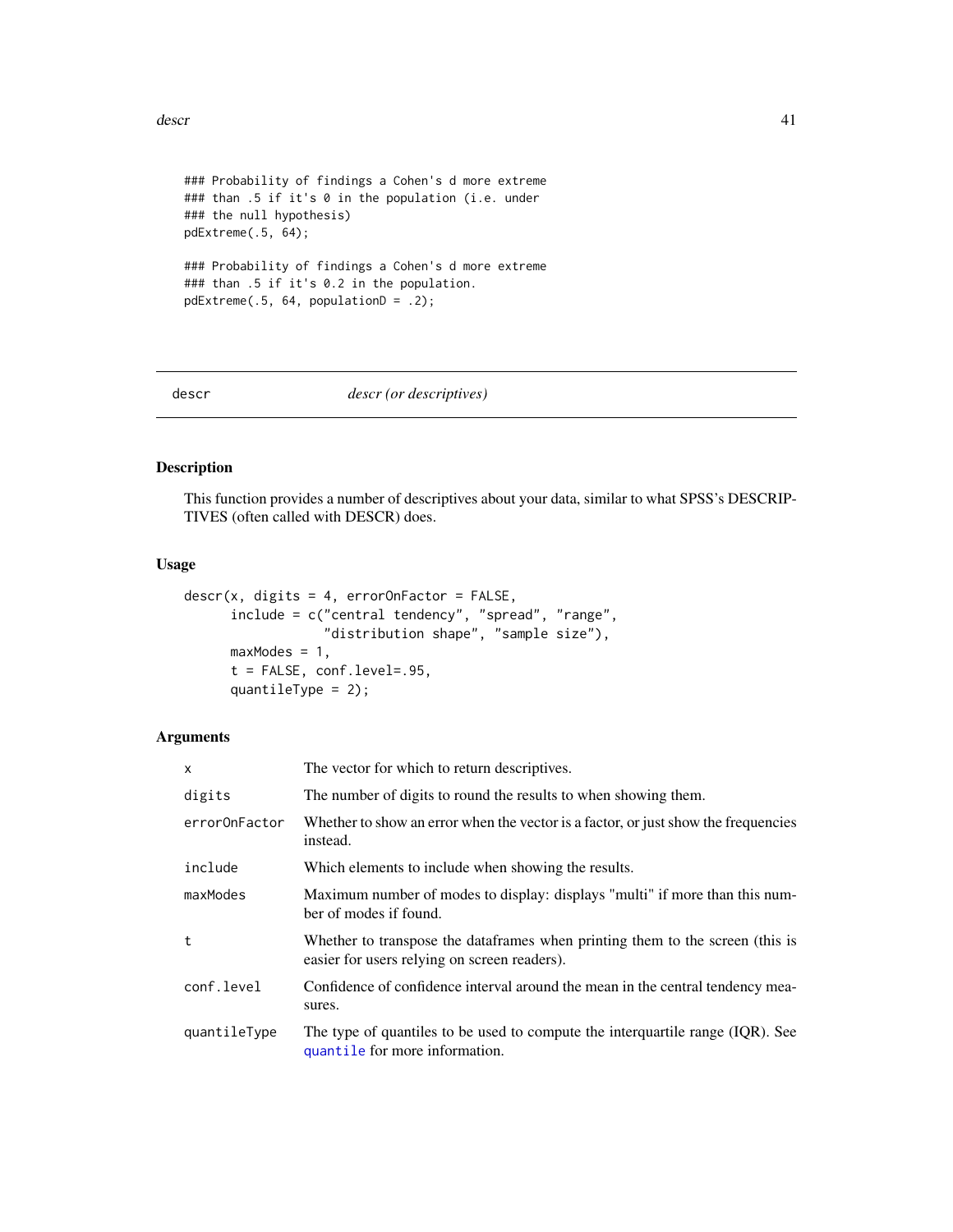### Details

Note that R (of course) has many similar functions, such as [summary](#page-0-0), [describe](#page-0-0) in the excellent [psych](#page-0-0) package.

The Hartigans' Dip Test may be unfamiliar to users; it is a measure of uni- vs. multidimensionality, computed by [dip.test](#page-0-0) from the [dip.test](#page-0-0) package. Depending on the sample size, values over .025 can be seen as mildly indicative of multimodality, while values over .05 probably warrant closer inspection (the p-value can be obtained using [dip.test](#page-0-0); also see Table 1 of Hartigan & Hartigan (1985) for an indication as to critical values).

### Value

A list of dataframes with the requested values.

### Author(s)

Gjalt-Jorn Peters

Maintainer: Gjalt-Jorn Peters <gjalt-jorn@userfriendlyscience.com>

#### References

Hartigan, J. A.; Hartigan, P. M. The Dip Test of Unimodality. Ann. Statist. 13 (1985), no. 1, 70–84. doi:10.1214/aos/1176346577. http://projecteuclid.org/euclid.aos/1176346577.

#### See Also

[summary](#page-0-0), [describe](#page-0-0)

#### Examples

descr(mtcars\$mpg);

detectRareWords *Looking up word frequencies*

#### Description

This function checks, for each word in a text, how frequently it occurs in a given language. This is useful for eliminating rare words to make a text more accessible to an audience with limited vocabulary. [htmlParse](#page-0-0) and [xpathSApply](#page-0-0) from the XML package are used to process HTML files, if necessary. textToWords is a helper function that simply breaks down a character vector to a vector of words.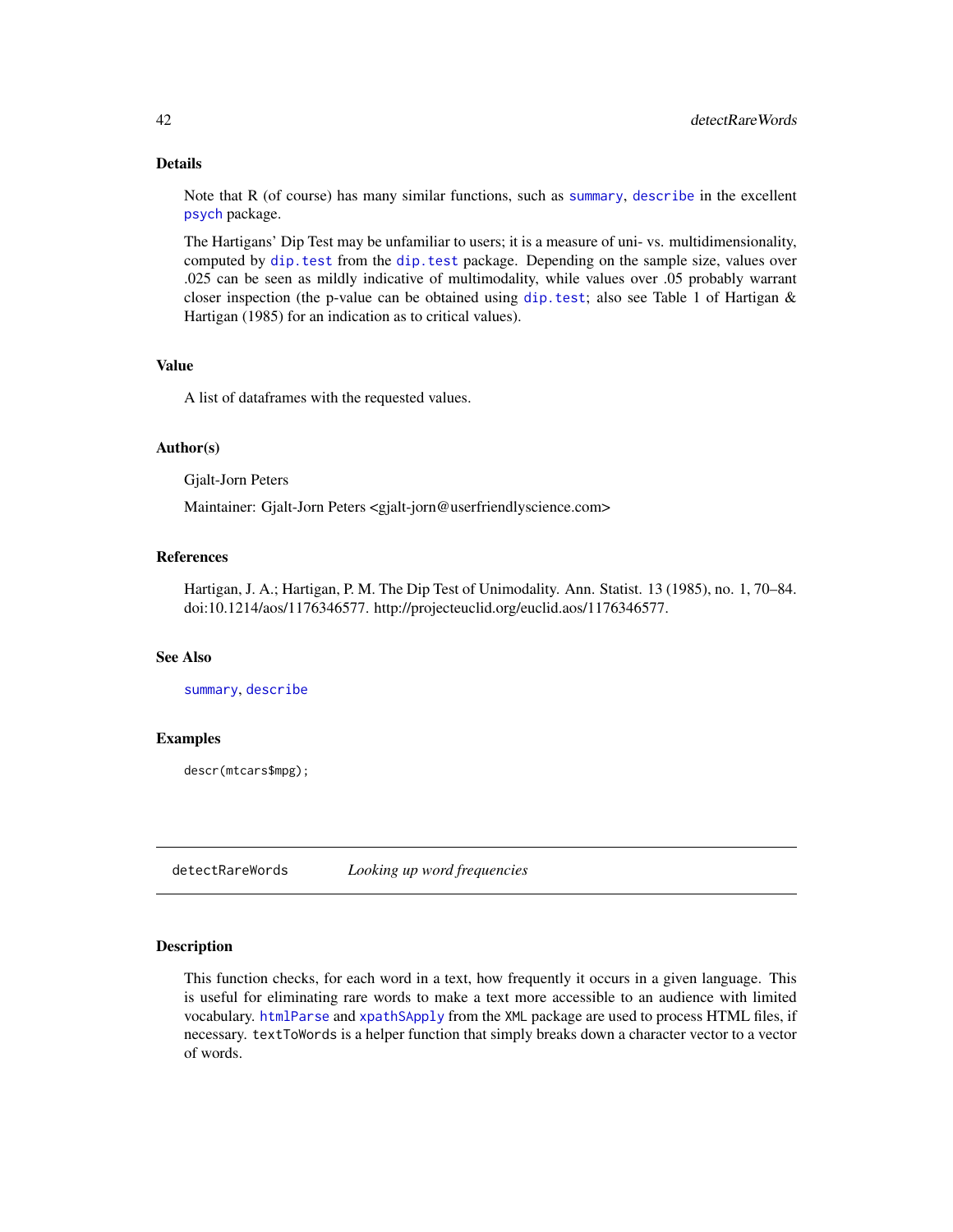# detectRareWords 43

# Usage

```
detectRareWords(textFile = NULL,
                wordFrequencyFile = "Dutch",
                output = c("file", "show", "return"),
                outputFile = NULL,
                wordCol = "Word", freqCol = "FREQlemma",
                textToWordsFunction = "textToWords",
                encoding = "ASCII",
                xPathSelector = "/text()",
                silent = FALSE)
textToWords(characterVector)
```
# Arguments

| textFile            | If NULL, a dialog will be shown that enables users to select a file. If not NULL,<br>this has to be either a filename or a character vector. An HTML file can be<br>provided; this will be parsed using    |  |
|---------------------|------------------------------------------------------------------------------------------------------------------------------------------------------------------------------------------------------------|--|
| wordFrequencyFile   |                                                                                                                                                                                                            |  |
|                     | The file with word frequencies to use. If 'Dutch' or 'Polish', files from the<br>Center for Reading Research (http://crr.ugent.be/) are downloaded.                                                        |  |
| output              | How to provide the output, as a character vector. If file, the filename to write to<br>should be provided in outputFile. If show, the output is shown; and if return,<br>the output is returned invisibly. |  |
| outputFile          | The name of the file to store the output in.                                                                                                                                                               |  |
| wordCol             | The name of the column in the wordFrequencyFile that contains the words.                                                                                                                                   |  |
| freqCol             | The name of the column in the word Frequency File that contains the frequency<br>with which each word occurs.                                                                                              |  |
| textToWordsFunction |                                                                                                                                                                                                            |  |
|                     | The function to use to split a character vector, where each element contains one<br>or more words, into a vector where each element is a word.                                                             |  |
| encoding            | The encoding used to read and write files.                                                                                                                                                                 |  |
| xPathSelector       | If the file provided is an HTML file, xpathSApply is used to extract the content.<br>xPathSelector specifies which content to extract (the default value extracts all<br>text content).                    |  |
| silent              | Whether to suppress detailed feedback about the process.                                                                                                                                                   |  |
| characterVector     |                                                                                                                                                                                                            |  |
|                     |                                                                                                                                                                                                            |  |

A character vector, the elements of which are to be broken down into words.

# Value

detectRareWords return a dataframe (invisibly) if output contains return. Otherwise, NULL is returned (invisibly), but the output is printed and/or written to a file depending on the value of output.

textToWords returns a vector of words.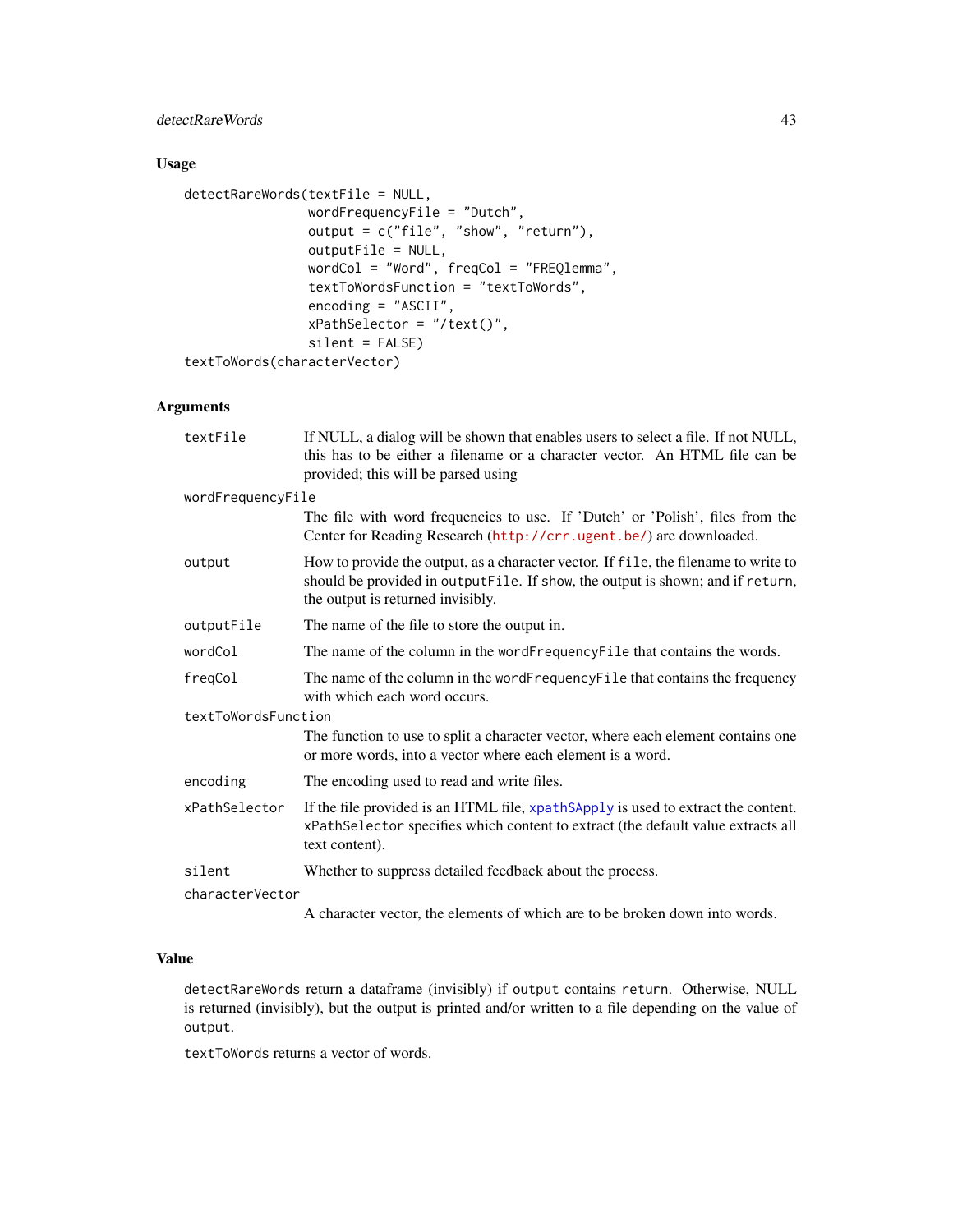### Author(s)

Gjalt-Jorn Peters

Maintainer: Gjalt-Jorn Peters <gjalt-jorn@userfriendlyscience.com>

### Examples

```
## Not run:
detectRareWords(paste('Dit is een tekst om de',
                      'werking van de detectRareWords',
                      'functie te demonstreren.'),
                output='show');
```
## End(Not run)

<span id="page-43-0"></span>determinantStructure *Determinant Structure specification*

### <span id="page-43-1"></span>Description

These functions can be used to specify a determinant structure: a hierarchical structure of determinants that can then be conveniently plotted and analysed, for example using [detStructCIBER](#page-23-0).

These functions are made to be used together; see the example and the forthcoming article for more information.

#### Usage

```
determinantStructure(name, selection = NULL, ...)
determinantVar(name, selection = NULL, ...)
subdeterminants(name, selection = NULL, ...)
subdeterminantProducts(name, selection = NULL, ...)
## S3 method for class 'determinantStructure'
print(x, \ldots)## S3 method for class 'determinantStructure'
plot(x, useDiagrammeR = FALSE, ...)
```
#### Arguments

name The name of the variable that is specified.

selection A regular expression to use to select the variables in a dataframe that are considered items that together form this variable. For determinantStructure, a list can be provided that also contains a named regular expression with the name 'behaviorRegEx', which specifies the name of the behavior to which this determinant structure pertains.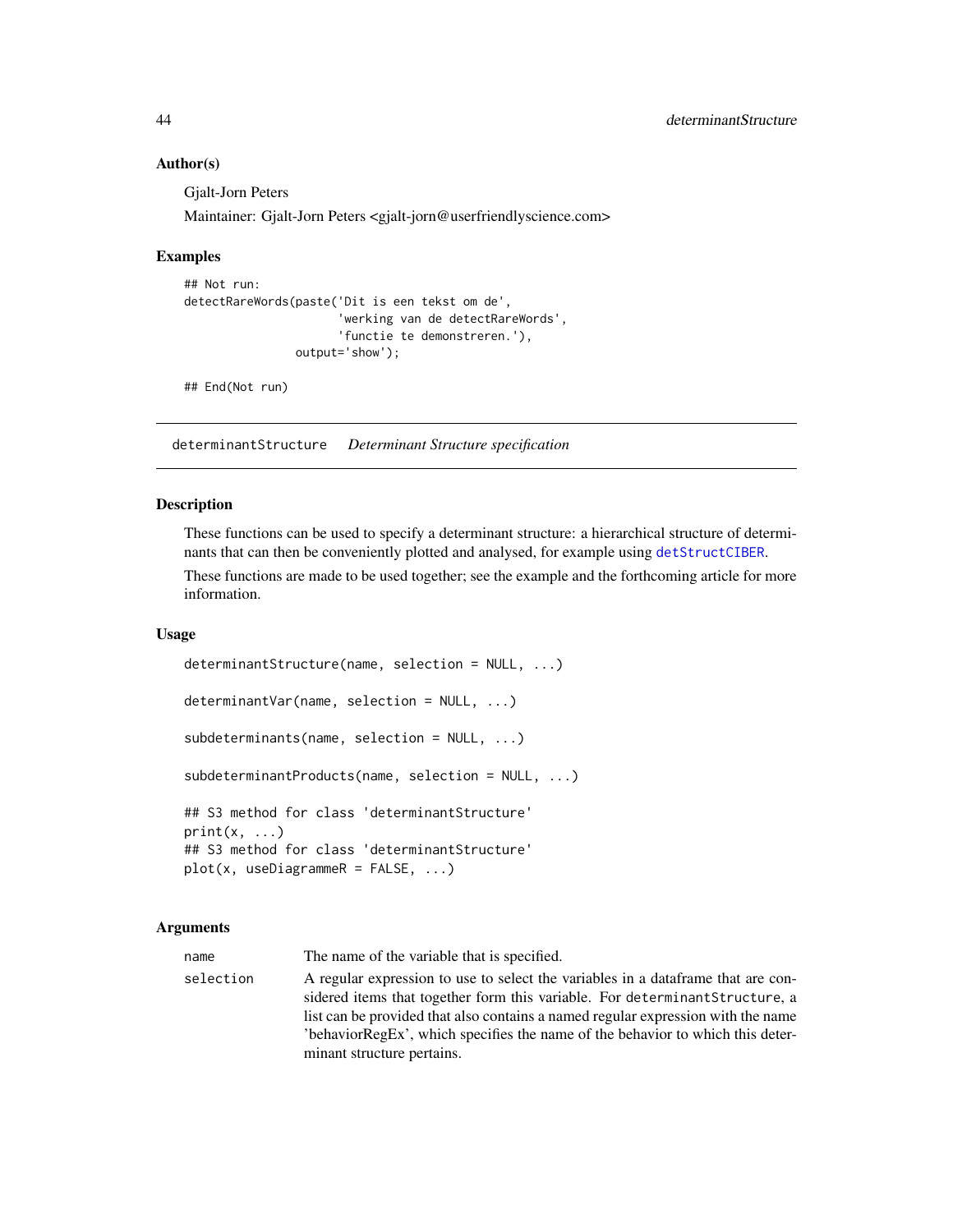| $\mathsf{x}$  | The determinant Structure object to print or plot.                                                                                                                                           |
|---------------|----------------------------------------------------------------------------------------------------------------------------------------------------------------------------------------------|
| useDiagrammeR | Whether to simply use $print(plot(x))$ (if FALSE) or whether to use $ToDiagrammeRGraph$ ,<br>tweak it a bit, by setting global graph attributes, and then using render_graph<br>$(if$ TRUE). |
| $\cdot$       | Any additional arguments are other determinant structure building functions.<br>These are used to construct the determinant structure 'tree'.                                                |

# Details

This family of functions will be explained more in detail in a forthcoming paper.

plot and print methods plot and print a determinantStructure object.

# Value

A determinantStructure object, which is a [data.tree](#page-0-0) object.

# Author(s)

Gjalt-Jorn Peters

Maintainer: Gjalt-Jorn Peters <gjalt-jorn@userfriendlyscience.com>

# References

(Forthcoming)

# See Also

[detStructAddVarLabels](#page-45-0), [detStructAddVarNames](#page-45-0), [detStructComputeProducts](#page-45-0), [detStructComputeScales](#page-45-0), [detStructCIBER](#page-23-0)

# Examples

```
determinantStructure('using R',
                     list('using R',
                          behaviorRegEx = 'some RegEx'),
                     determinantVar("Intention",
                                    "another RegEx",
                                    determinantVar("Attitude",
                                                    "third RegEX",
                                                    subdeterminants("Likelihood",
                                                                    "4th RegEx"),
                                                   subdeterminants("Evaluation",
                                                                   "5th RegEx"),
                                                   subdeterminantProducts("attProduct",
                                                                          c("4th RegEx",
                                                                          "5th RegEx"))),
                                    determinantVar("perceivedNorm",
                                                    "6th RegEx",
                                                    subdeterminants("Approval",
                                                                    "7th RegEx"),
```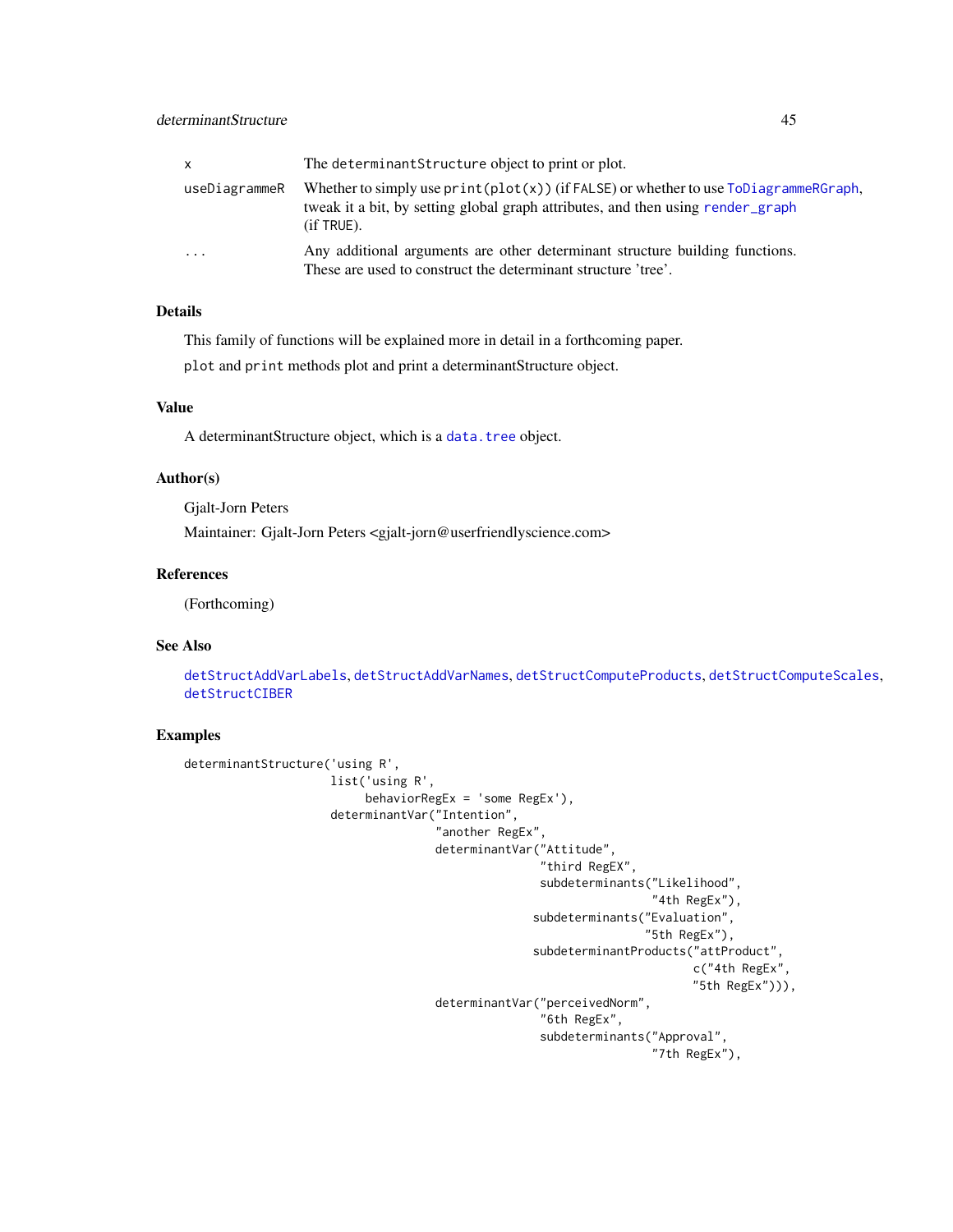# 46 determinantStructure Preprocessing

```
subdeterminants("Motivation to comply",
                     "8th RegEx"),
    subdeterminantProducts("normProduct",
                           c("7th RegEx",
                           "8th RegEx"))),
determinantVar("pbc",
               "9th RegEx",
        subdeterminants("Control beliefs",
                         "10th RegEx"))));
```
determinantStructure Preprocessing *Functions to preprocess determinant structures*

#### <span id="page-45-0"></span>Description

These functions are used in conjunction with the [determinantStructure](#page-43-0) family of funtions to conveniently work with determinant structures.

## Usage

```
detStructAddVarLabels(determinantStructure,
                      varLabelDf,
                      varNameCol = "varNames.cln",
                      leftAnchorCol = "leftAnchors",
                      rightAnchorCol = "rightAnchors",
                      subQuestionCol = "subQuestions",
                      questionTextCol = "questionText")
```
detStructAddVarNames(determinantStructure, names)

detStructComputeProducts(determinantStructure, dat, append = TRUE)

 $detstruetComputeScales(determinantStructure, dat, append = TRUE, separator = "__")$ 

## Arguments

determinantStructure

The [determinantStructure](#page-43-0) object.

- varLabelDf The variable label dataframe as generated by [processLSvarLabels](#page-134-0). It is also possible to specify 'homemade' dataframe, in which case the column names have to specified (see the next arguments). varNameCol The name of the column of the varLabelDf that contains the variable name.
- Only needs to be changed from the default value if varLabelDf is not a dataframe as produced by [processLSvarLabels](#page-134-0).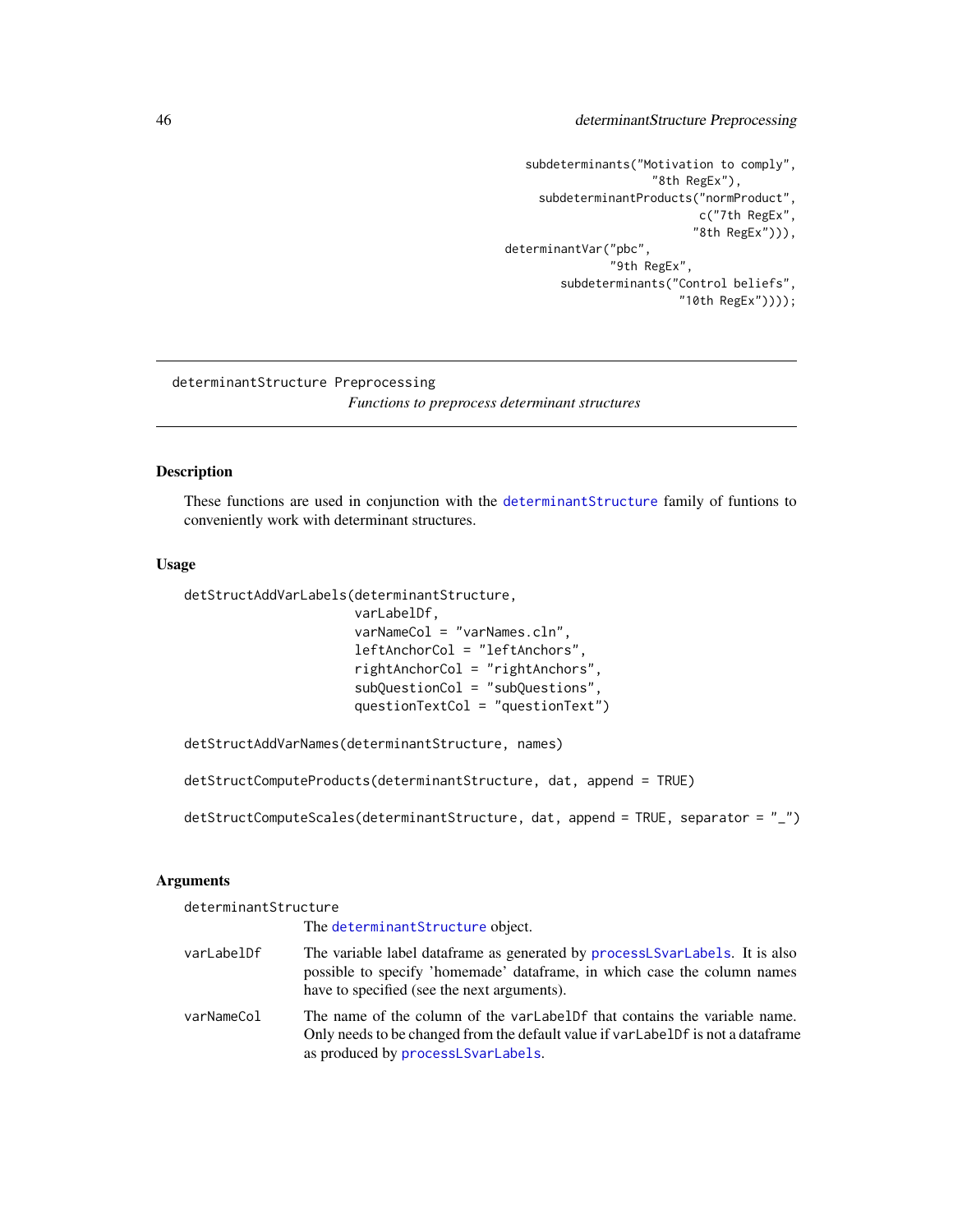| leftAnchorCol   | The name of the column of the varLabelDf that contains the left anchor. Only<br>needs to be changed from the default value if varLabelDf is not a dataframe as<br>produced by processLSvarLabels.                           |
|-----------------|-----------------------------------------------------------------------------------------------------------------------------------------------------------------------------------------------------------------------------|
|                 | rightAnchorCol The name of the column of the varLabelDf that contains the right anchor. Only<br>needs to be changed from the default value if varLabelDf is not a dataframe as<br>produced by processLSvarLabels.           |
|                 | subQuestionCol The name of the column of the varLabelDf that contains the subquestion. Only<br>needs to be changed from the default value if varLabelDf is not a dataframe as<br>produced by processLSvarLabels.            |
| questionTextCol |                                                                                                                                                                                                                             |
|                 | The name of the column of the varLabelDf that contains the question text. Only<br>needs to be changed from the default value if varLabelDf is not a dataframe as<br>produced by processLSvarLabels.                         |
| names           | A character vector with the variable names. These are matched against the reg-<br>ular expressions as specified in the determinant Structure object, and any<br>matches will be stored in the determinant Structure object. |
| dat             | The dataframe containing the data; the variables names specified in names (when<br>calling detStructAddVarNames) must be present in this dataframe.                                                                         |
| append          | Whether to only return the products or scales, or whether to append these to the<br>dataframe and return the entire dataframe.                                                                                              |
| separator       | The separator to use when constructing the scale variables names.                                                                                                                                                           |
|                 |                                                                                                                                                                                                                             |

## Details

This family of functions will be explained more in detail in a forthcoming paper.

## Value

detStructAddVarLabels and detStructAddVarNames just change the [determinantStructure](#page-43-0) object; detStructComputeProducts and detStructComputeScales return either the dataframe with the new variables appended (if append = TRUE) or just a dataframe with the new variables (if append = FALSE).

## Author(s)

Gjalt-Jorn Peters

Maintainer: Gjalt-Jorn Peters <gjalt-jorn@userfriendlyscience.com>

# References

(Forthcoming)

# See Also

[determinantStructure](#page-43-0), [determinantVar](#page-43-1), [subdeterminants](#page-43-1), [subdeterminantProducts](#page-43-1), [detStructCIBER](#page-23-0)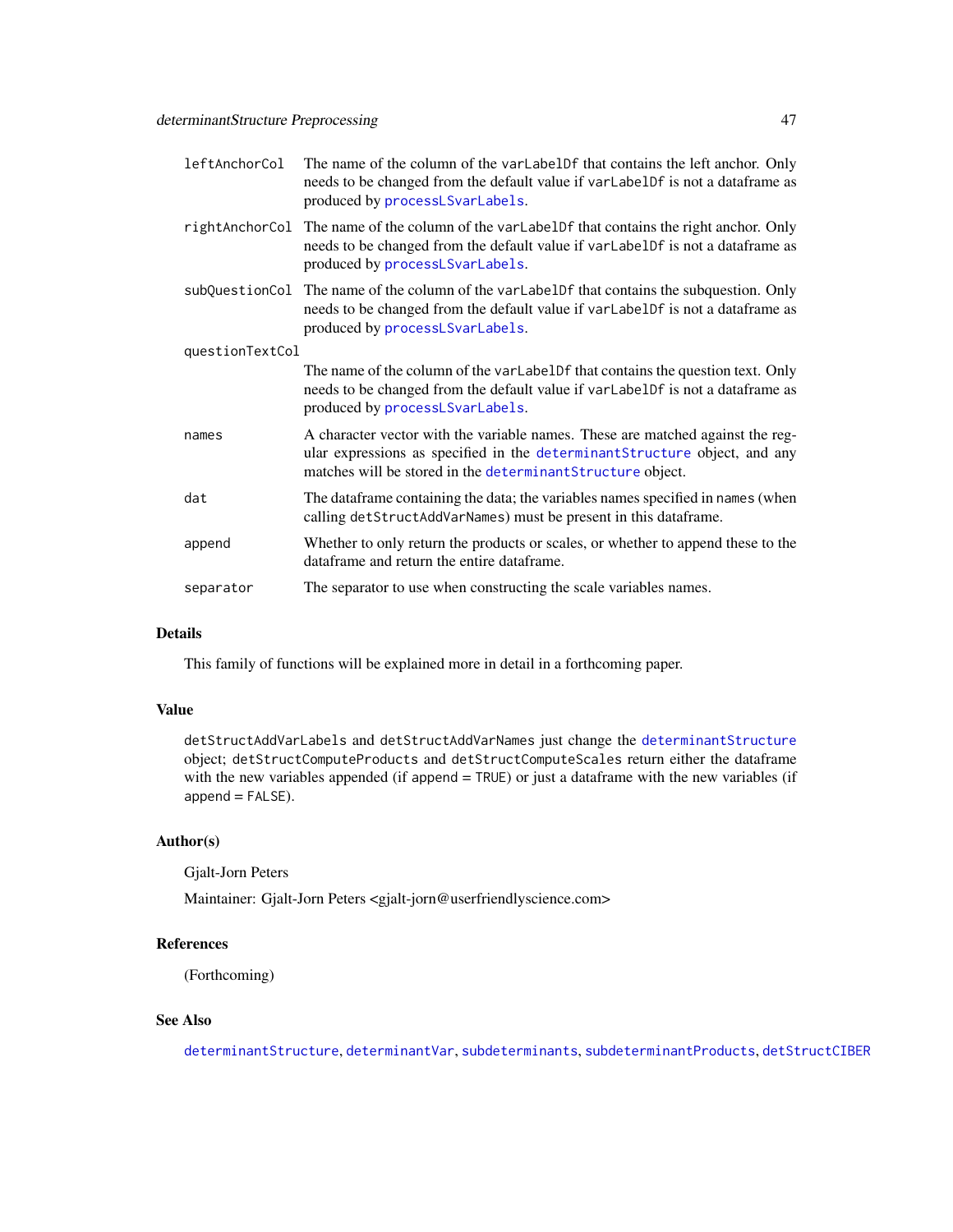### Examples

```
### Generate a silly determinant structure
detStruct <- determinantStructure('This makes no sense',
                                  list('mpg',
                                       behaviorRegEx = 'mpg'),
                                  determinantVar("Proximal determinant",
                                                  "t",
                                                  determinantVar("Determinant",
                                                                 "p",
                                                       subdeterminants("Subdeterminants",
                                                                                 "a"))));
### Add the variable names
detStructAddVarNames(detStruct, names(mtcars));
### Add the determinant scale variable to the dataframe
mtcarsPlus <- detStructComputeScales(detStruct, mtcars);
### Show its presence
names(mtcarsPlus);
mean(mtcarsPlus$mpg_Determinant);
```
<span id="page-47-0"></span>diamondPlot *Basic diamond plot construction function*

#### Description

This function constructs a diamond plot using [ggDiamondLayer](#page-78-0). It's normally not necessary to call this function directly: instead, use [meansDiamondPlot](#page-109-0), [meanSDtoDiamondPlot](#page-111-0), and [factorLoadingDiamondCIplot](#page-62-0).

```
diamondPlot(data, ciCols = 1:3,
            colorCol = NULL, other AxisCol = NULL,yValues = NULL, yLabels = NULL,
            ylab = NULL, autoSize = NULL,
            fixedSize = 0.15,
            xlab = "Effect Size Estimate",
            theme = thene_bw(),
            color = "black",
            returnLayerOnly = FALSE,
            outputFile = NULL,
            outputWidth = 10,outputHeight = 10,ggsaveParams = list(units='cm',
                                dpi=300,
                                type="cairo"),
            ...)
```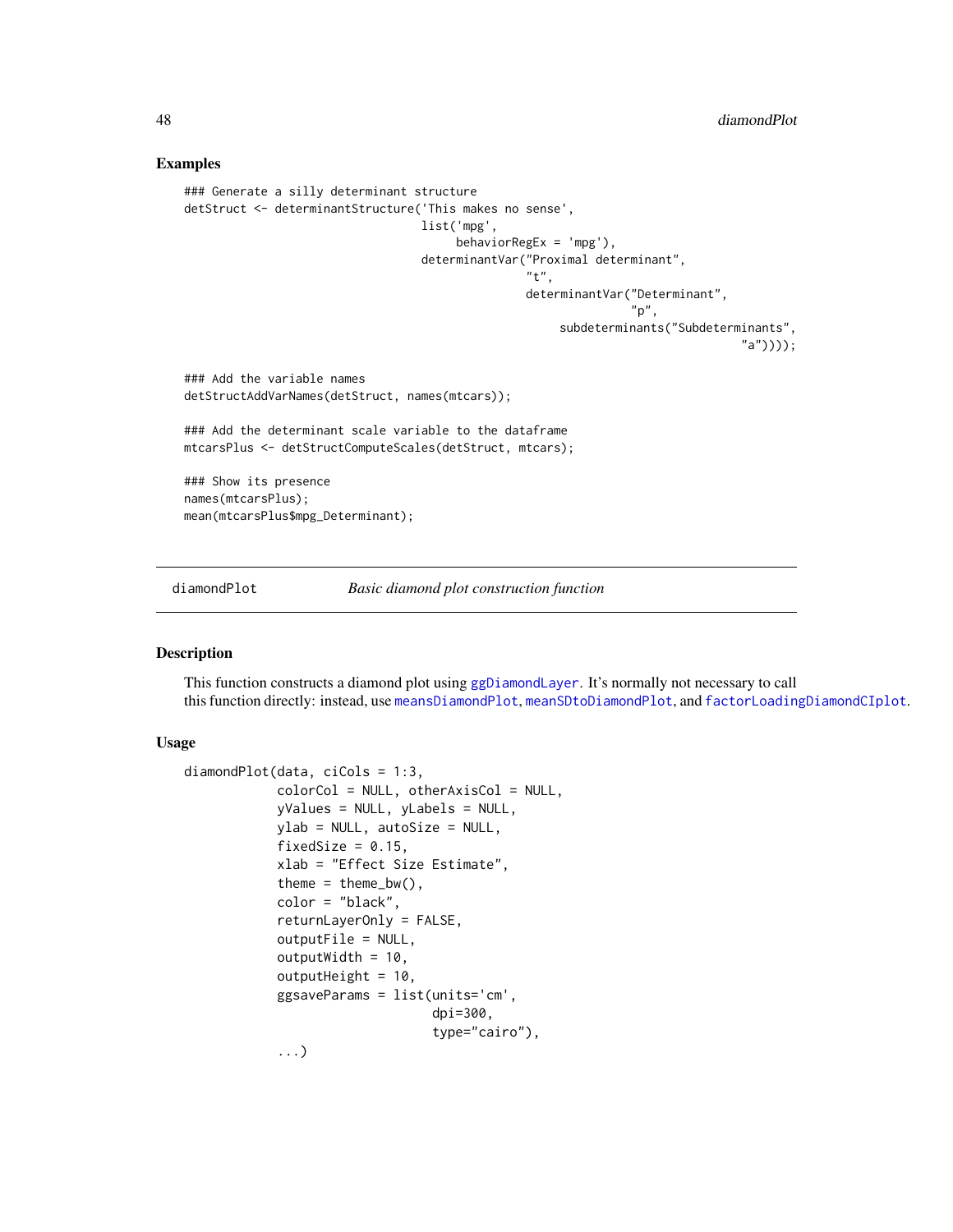# diamondPlot 49

# Arguments

| data                      | A dataframe (or matrix) containing lower bounds, centers (e.g. means), and<br>upper bounds of intervals (e.g. confidence intervals).                                                                   |  |
|---------------------------|--------------------------------------------------------------------------------------------------------------------------------------------------------------------------------------------------------|--|
| ciCols                    | The columns in the dataframe with the lower bounds, centers (e.g. means), and<br>upper bounds (in that order).                                                                                         |  |
| colorCol                  | The column in the dataframe containing the colors for each diamond, or a vector<br>with colors (with as many elements as the dataframe has rows).                                                      |  |
| otherAxisCol              | The column in the dataframe containing the values that determine where on the<br>Y axis the diamond should be placed. If this is not available in the dataframe,<br>specify it manually using yValues. |  |
| yValues                   | The values that determine where on the Y axis the diamond should be placed<br>(can also be a column in the dataframe; in that case, use other AxisCol.                                                 |  |
| yLabels                   | The labels to use for for each diamond (placed on the Y axis).                                                                                                                                         |  |
| xlab, ylab                | The labels of the X and Y axes.                                                                                                                                                                        |  |
| autoSize                  | Whether to make the height of each diamond conditional upon its length (the<br>width of the confidence interval).                                                                                      |  |
| fixedSize                 | If not using relative heights, fixedSize determines the height to use.                                                                                                                                 |  |
| theme                     | The theme to use.                                                                                                                                                                                      |  |
| color                     | Color to use if colors are specified for each diamond.                                                                                                                                                 |  |
| returnLayerOnly           |                                                                                                                                                                                                        |  |
|                           | Set this to TRUE to only return the ggplot layer of the diamondplot, which can<br>be useful to include it in other plots.                                                                              |  |
| outputFile                | A file to which to save the plot.                                                                                                                                                                      |  |
| outputWidth, outputHeight | Width and height of saved plot (specified in centimeters by default, see ggsaveParams).                                                                                                                |  |
| ggsaveParams              | Parameters to pass to ggsave when saving the plot.                                                                                                                                                     |  |
| $\cdots$                  | Additional arguments will be passed to ggDiamondLayer.                                                                                                                                                 |  |

# Value

A [ggplot](#page-0-0) plot with a [ggDiamondLayer](#page-78-0) is returned.

# Author(s)

Gjalt-Jorn Peters

Maintainer: Gjalt-Jorn Peters <gjalt-jorn@userfriendlyscience.com>

# See Also

[meansDiamondPlot](#page-109-0), [meanSDtoDiamondPlot](#page-111-0), [factorLoadingDiamondCIplot](#page-62-0), [ggDiamondLayer](#page-78-0)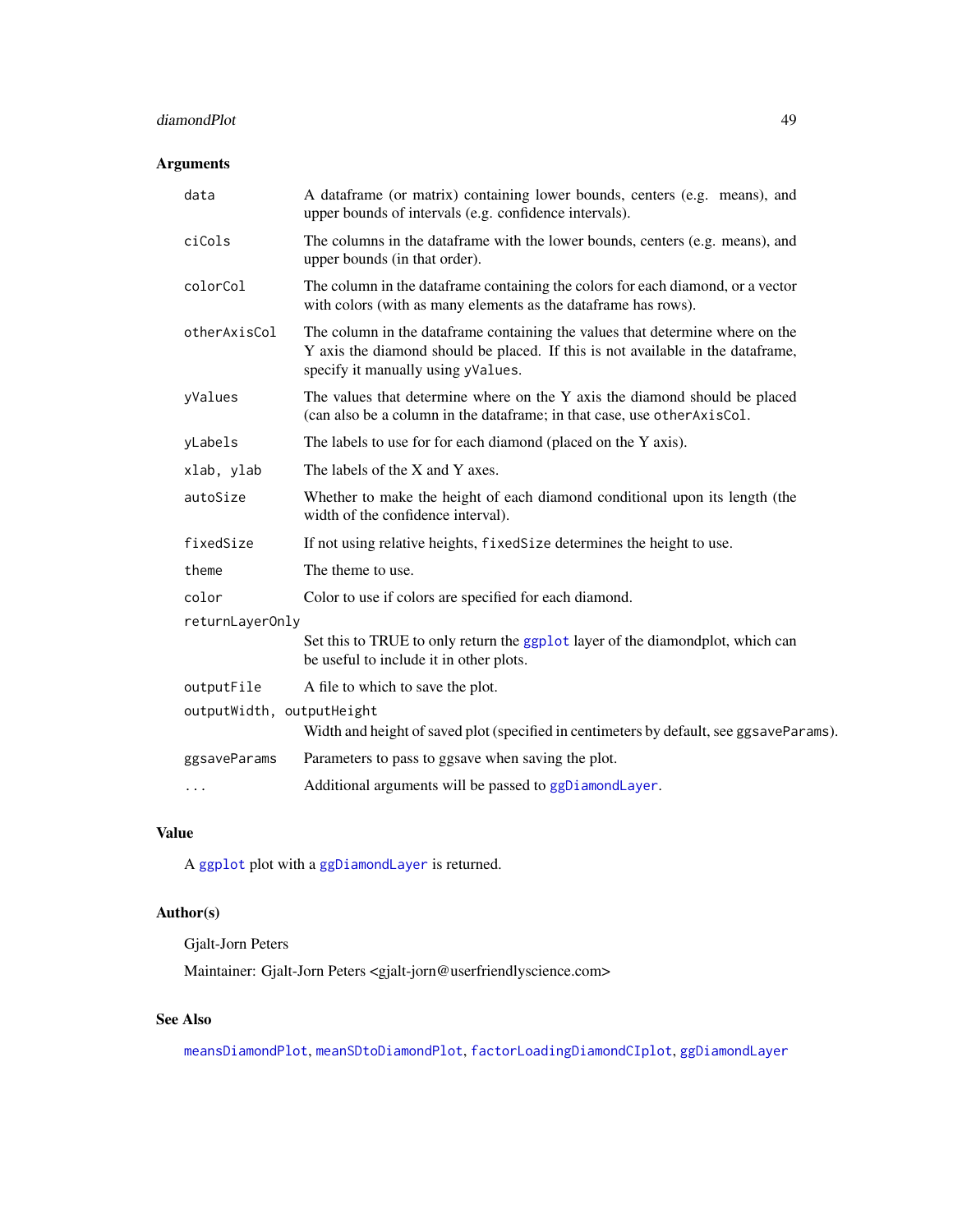### Examples

```
tmpDf \leftarrow data.frame(lo = c(1, 2, 3),mean = c(1.5, 3, 5),
                    hi = c(2, 4, 10),
                    color = c('green', 'red', 'blue'));### A simple diamond plot
diamondPlot(tmpDf);
### A diamond plot using the specified colours
diamondPlot(tmpDf, colorCol = 4);
### A diamond plot using automatically generated colours
### using a gradient
diamondPlot(tmpDf, generateColors=c('green', 'red'));
### A diamond plot using automatically generated colours
### using a gradient, specifying the minimum and maximum
### possible values that can be attained
diamondPlot(tmpDf, generateColors=c('green', 'red'),
            fullColorRange=c(1, 10));
```
didacticPlot *didacticPlot*

## Description

didacticPlot is useful for making ggplot2 plots of distributions of t, F, Chi^2, and Pearson r, showing a given value, and shading the arie covering the more extreme values. didacticPlotTheme is the basic theme.

#### Usage

```
didacticPlot(foundValue, statistic, df1, df2 = NULL,
             granularity = 1000, xLim = NULL, yLab = NULL,
             lineCol = "red", lineSize=1,
             surfaceCol = "red", textMarginFactor = 20,
             sided="two")
didacticPlotTheme(base_size = 14, base_family = "")
```
### Arguments

| foundValue | The value to indicate (the 'found' value).                                                                                                                                                                  |
|------------|-------------------------------------------------------------------------------------------------------------------------------------------------------------------------------------------------------------|
| statistic  | One of "r", "t", "f" or "chisq".                                                                                                                                                                            |
| df1. df2   | The degrees of freedom; only use df1 for the r, t and $\text{chi}^2$ test; for the F-test,<br>use df1 for the degrees of freedom of the denominator and df2 for the degrees<br>of freedom of the numerator. |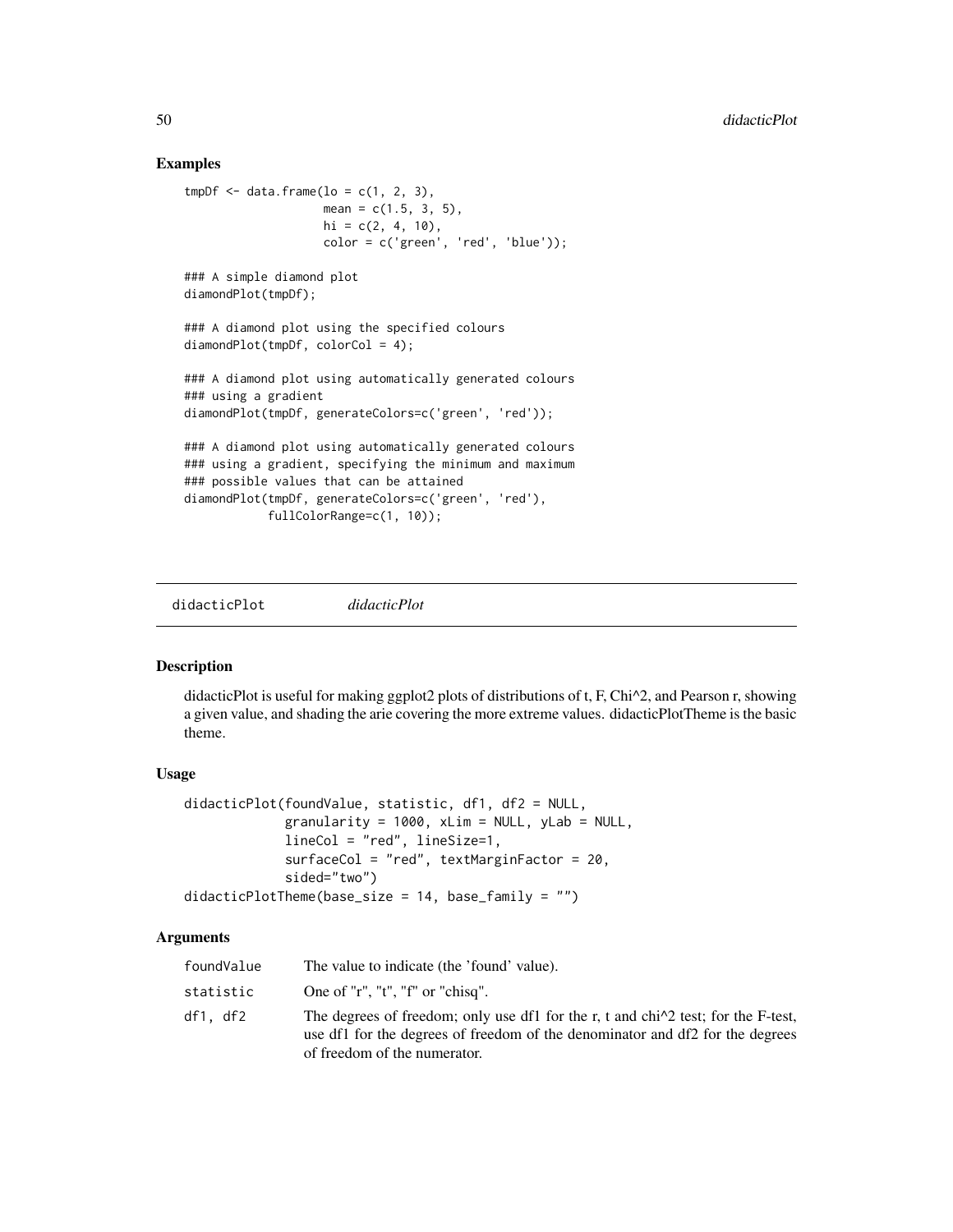#### dlvPlot 51

| granularity                    | Steps to use for x-axis.                                                    |
|--------------------------------|-----------------------------------------------------------------------------|
| xLim                           | Vector; minimum and maximum values on x axis.                               |
| yLab                           | Label on y axis.                                                            |
| lineCol                        | Colour of density line.                                                     |
| lineSize                       | Size of density line.                                                       |
| surfaceCol<br>textMarginFactor | Colour of coloured surface area.                                            |
|                                | Used to calculate how close to the vertical line text labels should appear. |
| sided                          | Whether to make a plot for a 2-sided or 1-sided test.                       |
| base_size, base_family         |                                                                             |
|                                | Passed on to the grey ggplot theme.                                         |

# Value

didacticPlot returns an object that contains the plot in the \$plot element.

# Examples

```
didacticPlot(1, statistic='chisq', df1=2);
didacticPlot(1, statistic='t', df1=40);
didacticPlot(2.02, statistic='t', df1=40, textMarginFactor=25);
### Two sample t-test for n1 = n2 = 250, showing
### p-value of 5%
# a<-didacticPlot(1.96, statistic='t', df1=498);
```
dlvPlot *dlvPlot*

### Description

The dlvPlot function produces a dot-violin-line plot, and dlvTheme is the default theme.

```
dlvPlot(data, x = NULL, y, z = NULL,conf. level = .95,jitter = "FALSE",
        binnedDots = TRUE, binwidth=NULL,
        error="lines",
        dotsize="density",
        singleColor = "black",
        comparisonColors = brewer.pal(8, 'Set1'),
```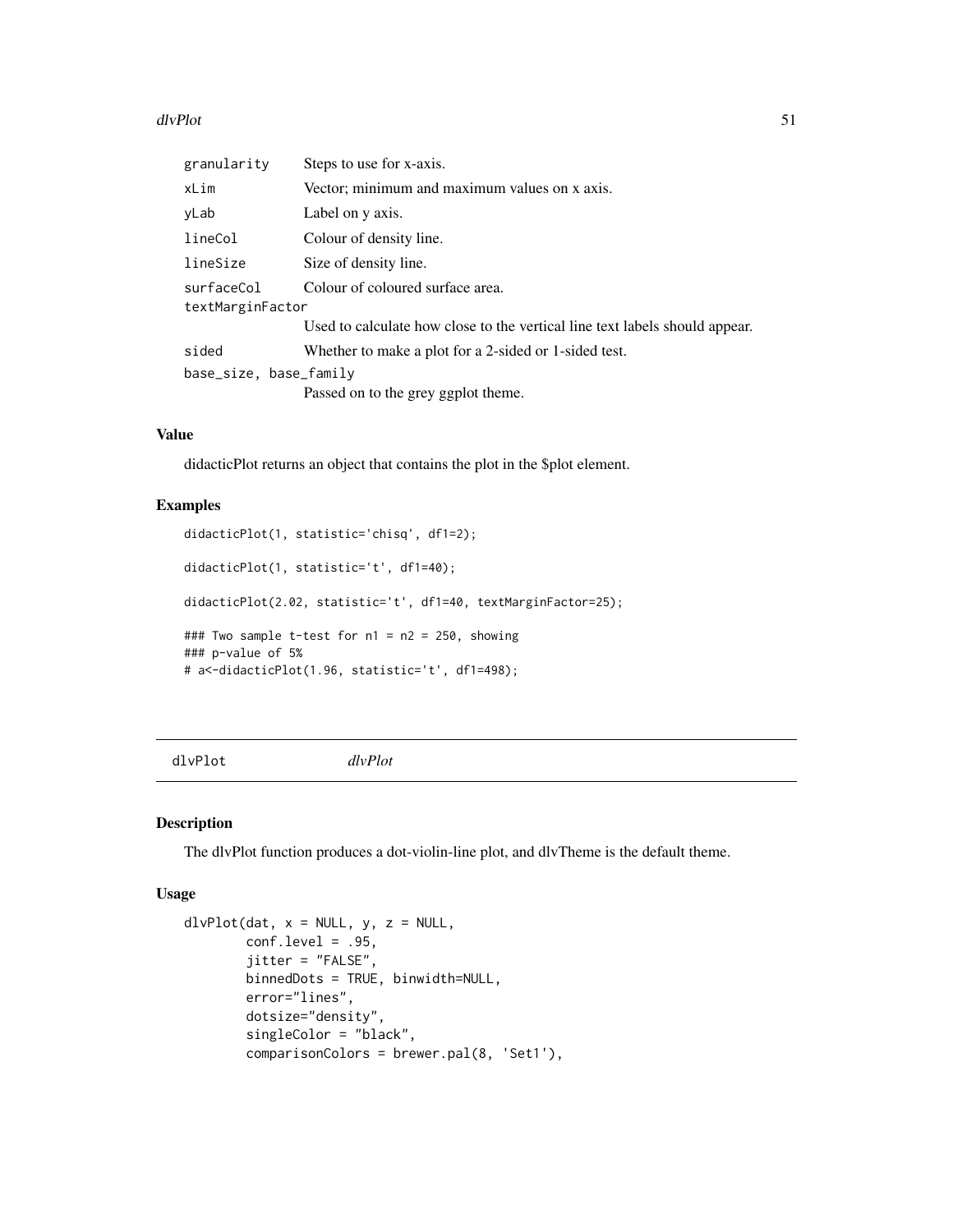```
densityDotBaseSize=3,
        normalDotBaseSize=1,
        violinAlpha = .2,
        dotAlpha = .4,lineAlpha = 1,
        connectingLineAlpha = 1,
        meanDotSize=5,
        posDodge=0.2,
        errorType = "both",
        outputFile = NULL,
        outputWidth = 10,
        outputHeight = 10,
        ggsaveParams = list(units='cm',
                            dpi=300,
                            type="cairo"))
dlvTheme(base_size = 11, base_family = ", ...)
```
# Arguments

| The dataframe containing x, y and z.                                                                                                                                                         |  |  |
|----------------------------------------------------------------------------------------------------------------------------------------------------------------------------------------------|--|--|
| Character value with the name of the predictor ('independent') variable, must<br>refer to a categorical variable (i.e. a factor).                                                            |  |  |
| Character value with the name of the critetion ('dependent') variable, must refer<br>to a continuous variable ( <i>i.e.</i> a numeric vector).                                               |  |  |
| Character value with the name of the moderator variable, must refer to a cate-<br>gorical variable (i.e. a factor).                                                                          |  |  |
| Confidence of confidence intervals.                                                                                                                                                          |  |  |
| Logical value (i.e. TRUE or FALSE) whether or not to jitter individual data-<br>points. Note that jitter cannot be combined with posDodge (see below).                                       |  |  |
| Logical value indicating whether to use binning to display the dots. Overrides<br>jitter and dotsize.                                                                                        |  |  |
| Numeric value indicating how broadly to bin (larger values is more binning, i.e.<br>combining more dots into one big dot).                                                                   |  |  |
| Character value: "none", "lines" or "whiskers"; indicates whether to show the<br>confidence interval as lines with (whiskers) or without (lines) horizontal whiskers<br>or not at all (none) |  |  |
| Character value: "density" or "normal"; when "density", the size of each dot<br>corresponds to the density of the distribution at that point.                                                |  |  |
| The color to use when drawing one or more univariate distributions (i.e. when<br>no z is specified.                                                                                          |  |  |
| comparisonColors                                                                                                                                                                             |  |  |
| The colors to use when a z is specified. This should be at least as many colors<br>as z has levels. By default, palette Set1 from RColorBrewer is used.                                      |  |  |
| densityDotBaseSize                                                                                                                                                                           |  |  |
| Numeric value indicating base size of dots when their size corresponds to the<br>$density$ (bigger = larger dots).                                                                           |  |  |
|                                                                                                                                                                                              |  |  |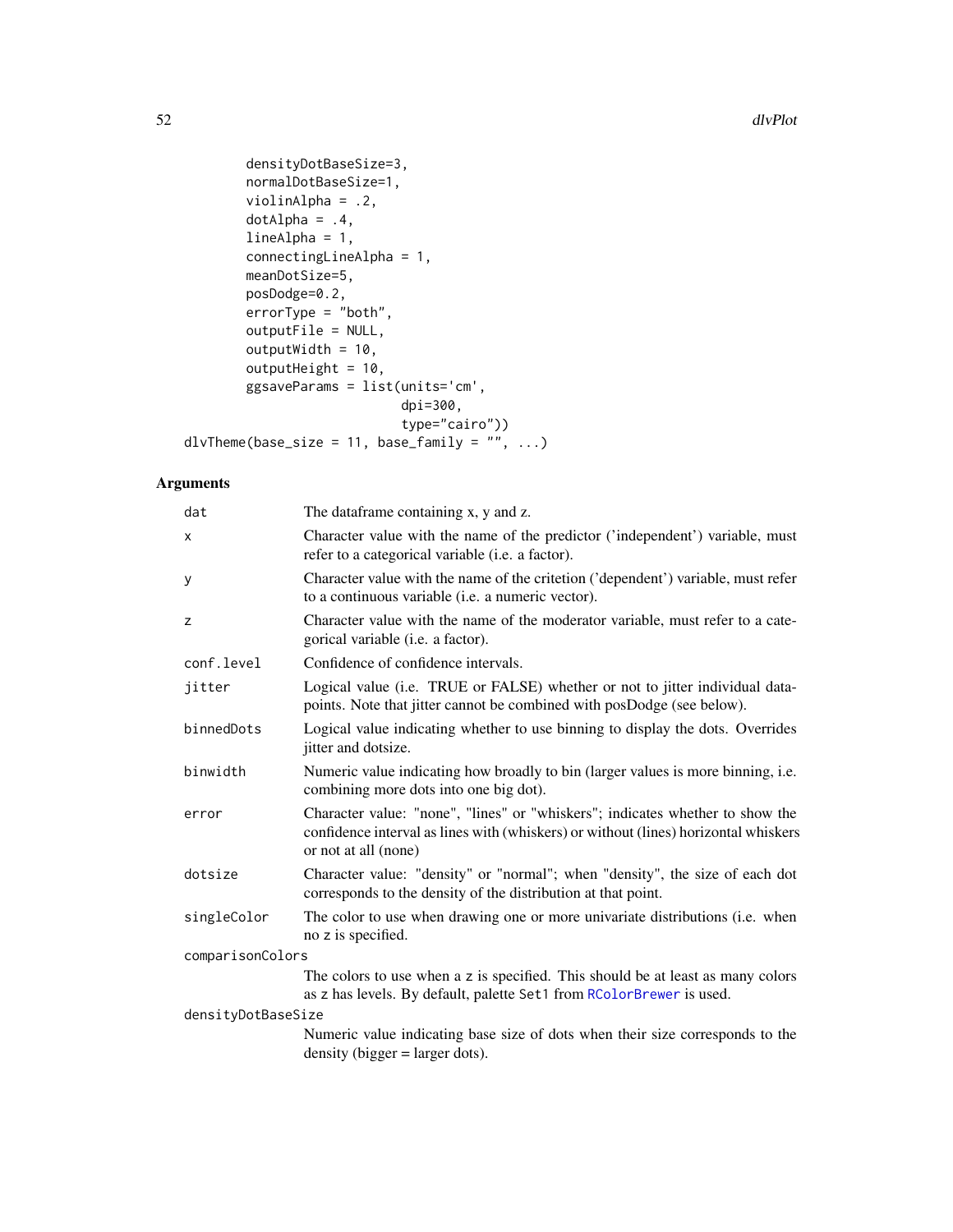#### dlvPlot 53

| normalDotBaseSize                       |                                                                                                                                                                                                                                                                                                       |
|-----------------------------------------|-------------------------------------------------------------------------------------------------------------------------------------------------------------------------------------------------------------------------------------------------------------------------------------------------------|
|                                         | Numeric value indicating base size of dots when their size is fixed (bigger $=$<br>larger dots).                                                                                                                                                                                                      |
| violinAlpha                             | Numeric value indicating alpha value of violin layer $(0 =$ completely transparent,<br>$1 =$ completely opaque).                                                                                                                                                                                      |
| dotAlpha                                | Numeric value indicating alpha value of dot layer $(0 =$ completely transparent,<br>$1 =$ completely opaque).                                                                                                                                                                                         |
| lineAlpha                               | Numeric value indicating alpha value of the confidence interval line layer $(0 =$<br>completely transparent, $1 =$ completely opaque).                                                                                                                                                                |
| connectingLineAlpha                     |                                                                                                                                                                                                                                                                                                       |
|                                         | Numeric value indicating alpha value of the layer with the lines connecting the<br>means $(0 = \text{completely transparent}, 1 = \text{completely opaque}).$                                                                                                                                         |
| meanDotSize                             | Numeric value indicating the size of the dot used to indicate the mean in the line<br>layer.                                                                                                                                                                                                          |
| posDodge                                | Numeric value indicating the distance to dodge positions (0 for complete over-<br>lap).                                                                                                                                                                                                               |
| errorType                               | If the error is shown using lines, this argument indicates Whether the error-<br>bars should show the confidence interval (errorType='ci'), the standard errors<br>(errorType='se'), or both (errorType='both'). In this last case, the standard<br>error will be wider than the confidence interval. |
| outputFile<br>outputWidth, outputHeight | A file to which to save the plot.                                                                                                                                                                                                                                                                     |
|                                         | Width and height of saved plot (specified in centimeters by default, see ggsaveParams).                                                                                                                                                                                                               |
| ggsaveParams<br>base_size, base_family, | Parameters to pass to ggsave when saving the plot.                                                                                                                                                                                                                                                    |
|                                         | Passed on to the ggplot theme_grey() function.                                                                                                                                                                                                                                                        |

### Details

This function creates Dot Violin Line plots. One image says more than a thousand words; I suggest you run the example :-)

### Value

The behavior of this function depends on the arguments.

If no x and z are provided and y is a character value, dlvPlot produces a univariate plot for the numerical y variable.

If no x and z are provided, and y is c character vector, dlvPlot produces multiple Univariate plots, with variable names determining categories on x-axis and with numerical y variables on y-axis

If both x and y are a character value, and no z is provided, dlvPlot produces a bivariate plot where factor x determines categories on x-axis with numerical variable y on the y-axis (roughly a line plot with a single line)

Finally, if x, y and z are each a character value, dlvPlot produces multivariate plot where factor x determines categories on x-axis, factor z determines the different lines, and with the numerical y variable on the y-axis

An object is returned with the following elements: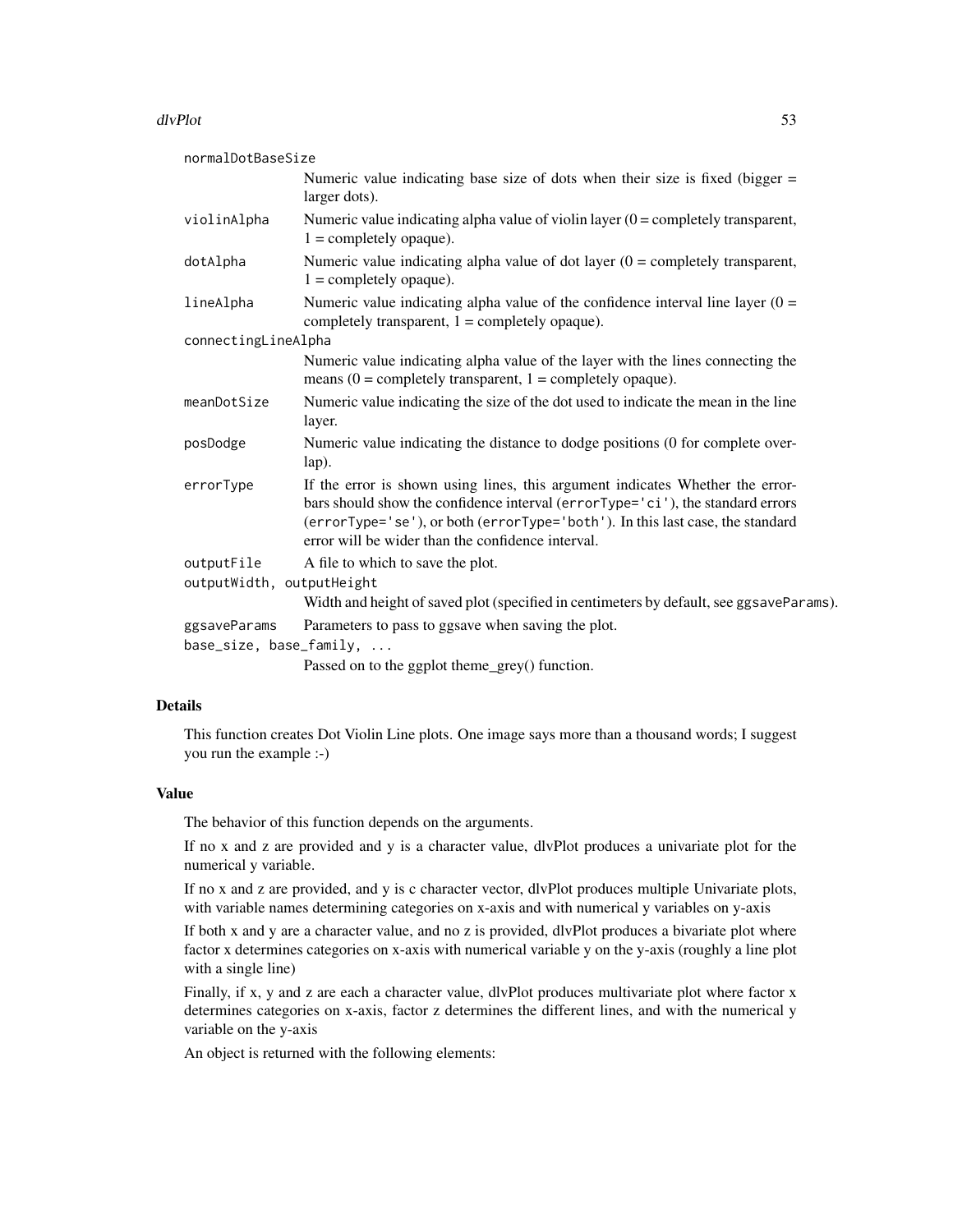| dat.raw | Raw datafile provided when calling dlyPlot                                                |
|---------|-------------------------------------------------------------------------------------------|
| dat     | Transformed (long) datafile divPlot uses                                                  |
| descr   | Dataframe with extracted descriptives used to plot the mean and confidence in-<br>tervals |
| yRange  | The range of the Y variable used to construct the plot                                    |
| plot    | The plot itself                                                                           |

### Examples

```
### Note: the 'not run' is simply because running takes a lot of time,
### but these examples are all safe to run!
## Not run:
### Create simple dataset
dat \leq data.frame(x1 = factor(rep(c(0,1), 20)),
                  x2 = factor(c(rep(0, 20), rep(1, 20))),
                  y = rep(c(4,5), 20) + rnorm(40);
### Generate a simple dlvPlot of y
dlvPlot(dat, y='y');
### Now add a predictor
dlvPlot(dat, x='x1', y='y');
### And finally also a moderator:
dlvPlot(dat, x='x1', y='y', z='x2');
### The number of datapoints might be a bit clearer if we jitter
dlvPlot(dat, x='x1', y='y', z='x2', jitter=TRUE);
### Although just dodging the density-sized dots might work better
dlvPlot(dat, x='x1', y='y', z='x2', posDodge=.3);
```
## End(Not run)

| escapeRegex |  |
|-------------|--|
|             |  |

Escapes any characters that would have special meaning in a reqular *expression.*

### Description

Escapes any characters that would have special meaning in a reqular expression.

## Usage

```
escapeRegex(string)
```
### Arguments

string string being operated on.

### Details

escapeRegex will escape any characters that would have special meaning in a reqular expression. For any string grep(regexpEscape(string), string) will always be true.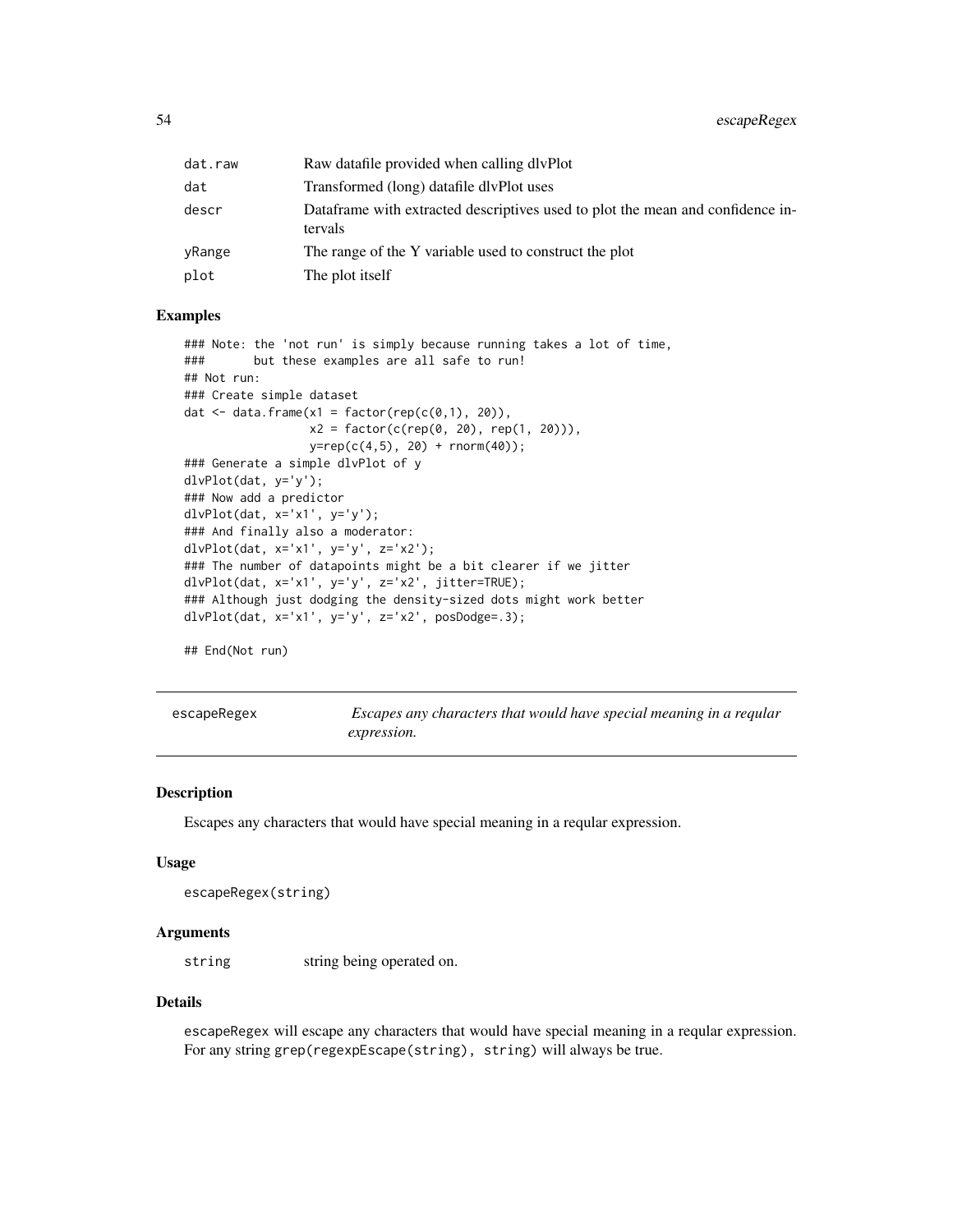#### examine 55

## Value

The value of the string with any characters that would have special meaning in a reqular expression escaped.

### Note

Note that this function was copied literally from the Hmisc package (to prevent importing the entire package for one line of code).

# Author(s)

Charles Dupont Department of Biostatistics Vanderbilt University

Maintainer: Gjalt-Jorn Peters <gjalt-jorn@userfriendlyscience.com>

#### See Also

[grep](#page-0-0), Hmisc, <http://biostat.mc.vanderbilt.edu/wiki/Main/Hmisc>, [https://github.com/](https://github.com/harrelfe/Hmisc) [harrelfe/Hmisc](https://github.com/harrelfe/Hmisc)

#### Examples

```
string <- "this\\(system) {is} [full]."
escapeRegex(string)
```
<span id="page-54-0"></span>examine *Examine one or more variables*

### **Description**

These functions are one of many R functions enabling users to assess variable descriptives. They have been developed to mimic SPSS' 'EXAMINE' syntax command ('Explore' in the menu) as closely as possible to ease the transition for new R users and facilitate teaching courses where both programs are taught alongside each other.

```
examine(..., stem = TRUE, plots = TRUE,
       extremeValues = 5, descr.include = NULL,
       qqCI = TRUE, conf.level = 0.95)examineBy(..., by=NULL, stem = TRUE, plots = TRUE,extremeValues = 5, descr.include=NULL,
         qqCI = TRUE, conf.level=.95)
```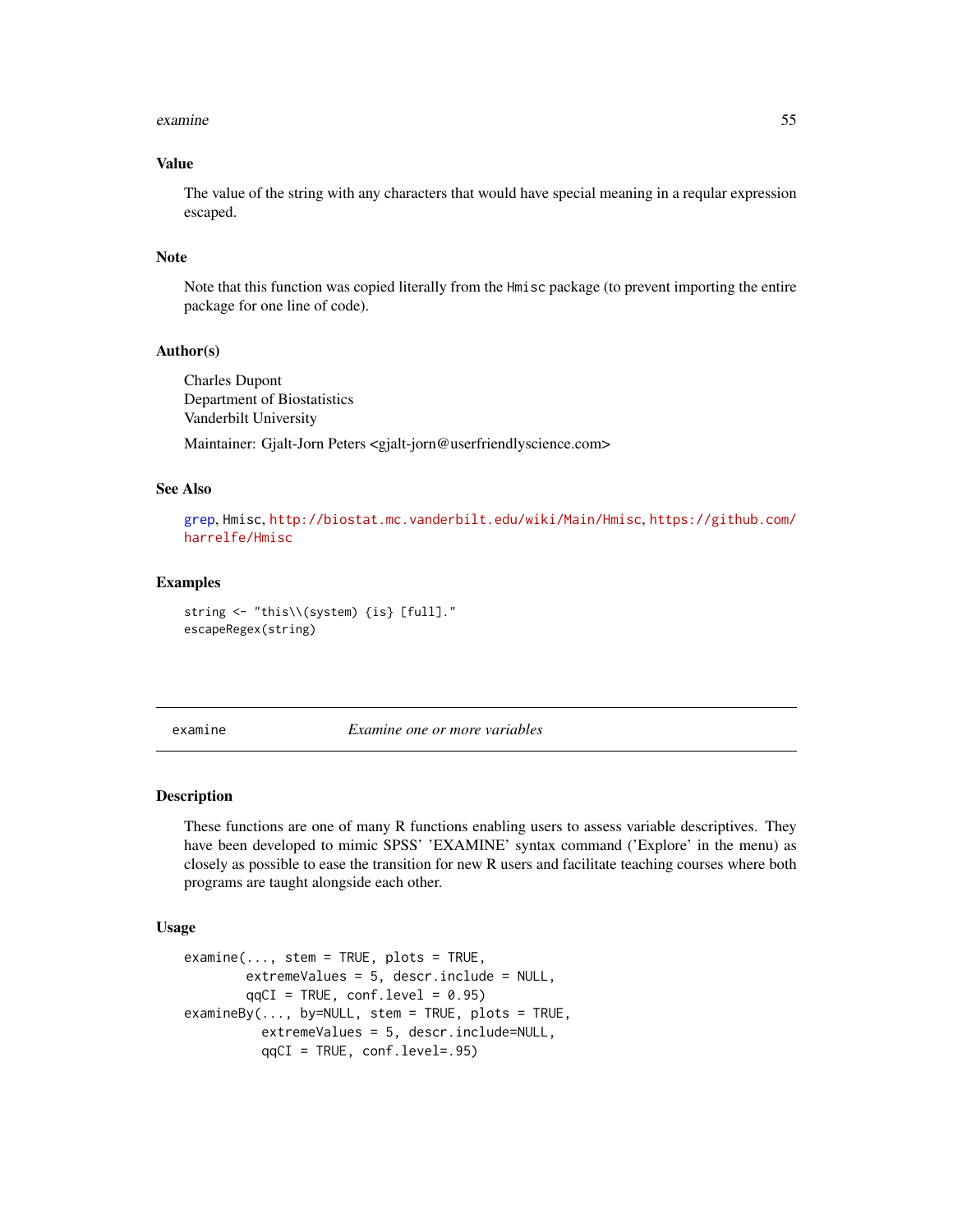### Arguments

| $\cdot$       | The first argument is a list of variables to provide descriptives for. Because these<br>are the first arguments, the other arguments must be named explicitly so R does<br>not confuse them for something that should be part of the dots. |
|---------------|--------------------------------------------------------------------------------------------------------------------------------------------------------------------------------------------------------------------------------------------|
| by            | A variable by which to split the dataset before calling examine. This can be<br>used to show the descriptives separate by levels of a factor.                                                                                              |
| stem          | Whether to display a stem and leaf plot.                                                                                                                                                                                                   |
| plots         | Whether to display the plots generated by the dataShape function.                                                                                                                                                                          |
| extremeValues | How many extreme values to show at either end (the highest and lowest values).<br>When set to $FALSE (or 0)$ , no extreme values are shown.                                                                                                |
| qqCI          | Whether to display confidence intervals in the QQ-plot.                                                                                                                                                                                    |
| descr.include | Which descriptives to include; see descr for more information.                                                                                                                                                                             |
| conf.level    | The level of confidence of the confidence interval.                                                                                                                                                                                        |

#### Details

This function basically just calls the [descr](#page-40-0) function, optionally supplemented with calls to [stem](#page-0-0), [dataShape](#page-117-0).

#### Value

A list that is displayed when printed.

#### Author(s)

Gjalt-Jorn Peters

Maintainer: Gjalt-Jorn Peters <gjalt-jorn@userfriendlyscience.com>

#### See Also

[descr](#page-40-0), [dataShape](#page-117-0), [stem](#page-0-0)

### Examples

```
### Look at the miles per gallon descriptives:
examine(mtcars$mpg, stem=FALSE, plots=FALSE);
```

```
### Separate for the different number of cylinders:
examineBy(mtcars$mpg, by=mtcars$cyl,
         stem=FALSE, plots=FALSE,
         extremeValues=FALSE,
         descr.include=c('central tendency', 'spread'));
```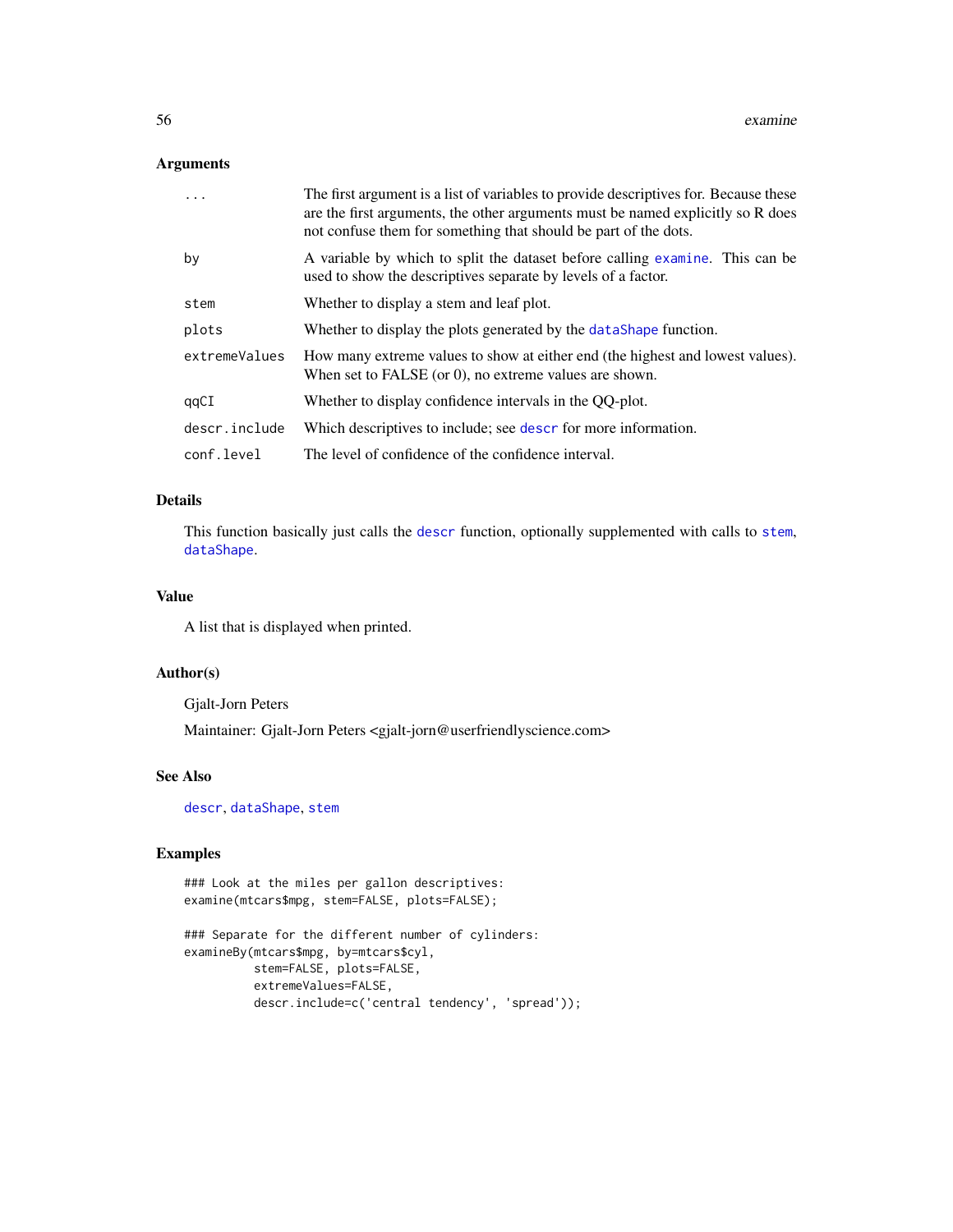<span id="page-56-0"></span>exceptionalScore *exceptionalScore*

### Description

This function can be used to detect exceptionally high or low scores in a vector.

# Usage

```
exceptionalScore(x, prob = 0.025, both = TRUE, silent = FALSE,
                 quantileCorrection = 1e-04, quantileType = 8)
```
# Arguments

| X                  | Vector in which to detect exceptional scores.                                                                                                                                                                                                                                                                     |  |
|--------------------|-------------------------------------------------------------------------------------------------------------------------------------------------------------------------------------------------------------------------------------------------------------------------------------------------------------------|--|
| prob               | Probability that a score is exceptionally positive or negative; i.e. scores with a<br>quartile lower than prob or higher than 1-prob are considered exceptional (if<br>both is TRUE, at least). So, note that a prob of .025 means that if both=TRUE,<br>the most exceptional 5% of the values is marked as such. |  |
| both               | Whether to consider values exceptional if they're below prob as well as above<br>1-prob, or whether to only consider values exceptional if they're below prob is<br>prob is $\lt$ .5, or above prob if prob $> .5$ .                                                                                              |  |
| silent             | Can be used to suppress messages.                                                                                                                                                                                                                                                                                 |  |
| quantileCorrection |                                                                                                                                                                                                                                                                                                                   |  |
|                    | By how much to correct the computed quantiles; this is used because when a<br>distribution is very right-skewed, the lowest quantile is the lowest value, which<br>is then also the mode; without subtracting a correction, almost all values would<br>be marked as 'exceptional'.                                |  |
| quantileType       | The algorithm used to compute the quantiles; see quantile.                                                                                                                                                                                                                                                        |  |

# Details

Note that of course, by definition, prob of 2\*prob percent of the values is exceptional, so it is usually not a wise idea to remove scores based on their 'exceptionalness'. Instead, use [exceptionalScores](#page-57-0), which calls this function, to see how often participants answered exceptionally, and remove them based on that.

# Value

A logical vector, indicating for each value in the supplied vector whether it is exceptional.

# Author(s)

Gjalt-Jorn Peters

Maintainer: Gjalt-Jorn Peters <gjalt-jorn@userfriendlyscience.com>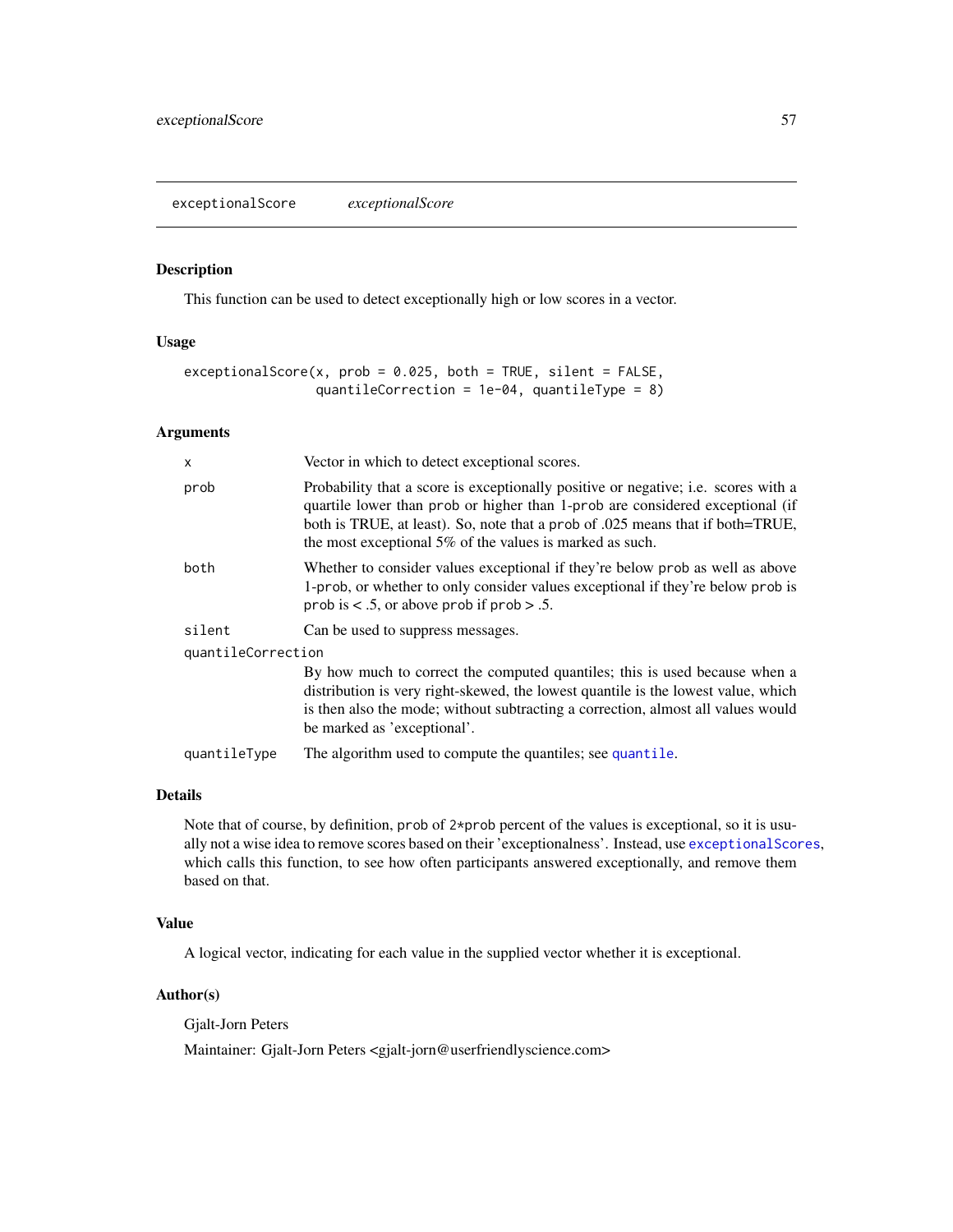# See Also

[quantile](#page-0-0), [exceptionalScores](#page-57-0)

# Examples

exceptionalScore(c(1,1,2,2,2,3,3,3,4,4,4,5,5,5,5,6,6,7,8,20), prob=.05);

<span id="page-57-0"></span>exceptionalScores *exceptionalScores*

### Description

A function to detect participants that consistently respond exceptionally.

# Usage

| exceptionalScores(dat, items = NULL, exception = 0.025, totalOnly = TRUE, |
|---------------------------------------------------------------------------|
| append = TRUE, both = TRUE, silent = FALSE,                               |
| $\text{suffix} = "$ _isExceptional", totalVarName = "exceptionalScores")  |

# Arguments

| dat          | The data frame containing the variables to inspect, or the vector to inspect (but)<br>for vectors, exceptional Score might be more useful).                                                                                                                       |
|--------------|-------------------------------------------------------------------------------------------------------------------------------------------------------------------------------------------------------------------------------------------------------------------|
| items        | The names of the variables to inspect.                                                                                                                                                                                                                            |
| exception    | When an item will be considered exceptional, passed on as prob to exceptional Score.                                                                                                                                                                              |
| totalOnly    | Whether to return only the number of exceptional scores for each row in the<br>dataframe, or for each inspected item, which values are exceptional.                                                                                                               |
| append       | Whether to return the supplied dataframe with the new variable(s) appended (if<br>TRUE), or whether to only return the new variable(s) (if FALSE).                                                                                                                |
| both         | Whether to look for both low and high exceptional scores (TRUE) or not (FALSE;<br>see exceptional Score).                                                                                                                                                         |
| silent       | Can be used to suppress messages.                                                                                                                                                                                                                                 |
| suffix       | If not returning the total number of exceptional values, for each inspected vari-<br>able, a new variable is returned indicating which values are exceptional. The<br>text string is appended to each original variable name to create the new variable<br>names. |
| totalVarName | If returning only the total number of exceptional values, and appending these to<br>the provided dataset, this text string is used as variable name.                                                                                                              |

# Value

Either a vector containing the number of exceptional values, a dataset containing, for each inspected variable, which values are exceptional, or the provided dataset where either the total or the exceptional values for each variable are appended.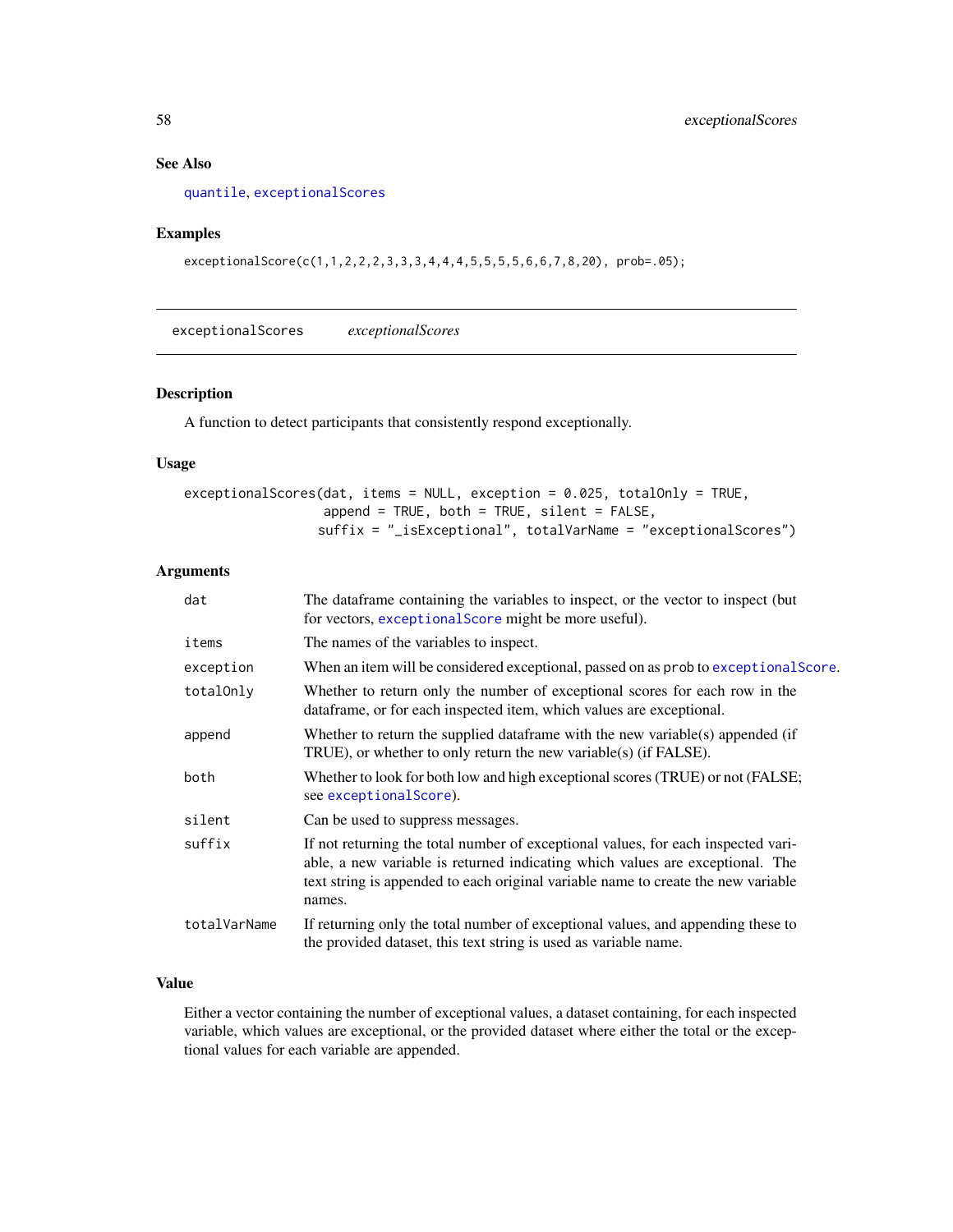## extractVarName 59

## Author(s)

Gjalt-Jorn Peters

Maintainer: Gjalt-Jorn Peters <gjalt-jorn@userfriendlyscience.com>

### See Also

[exceptionalScore](#page-56-0)

### Examples

exceptionalScores(mtcars)

extractVarName *Extract variable names*

# Description

Functions often get passed variables from within dataframes or other lists. However, printing these names with all their dollar signs isn't very userfriendly. This function simply uses a regular expression to extract the actual name.

### Usage

```
extractVarName(x)
```
# Arguments

x A character vector of one or more variable names.

## Value

The actual variables name, with all containing objectes stripped off.

## Author(s)

Gjalt-Jorn Peters

Maintainer: Gjalt-Jorn Peters <gjalt-jorn@userfriendlyscience.com>

# Examples

extractVarName('mtcars\$mpg');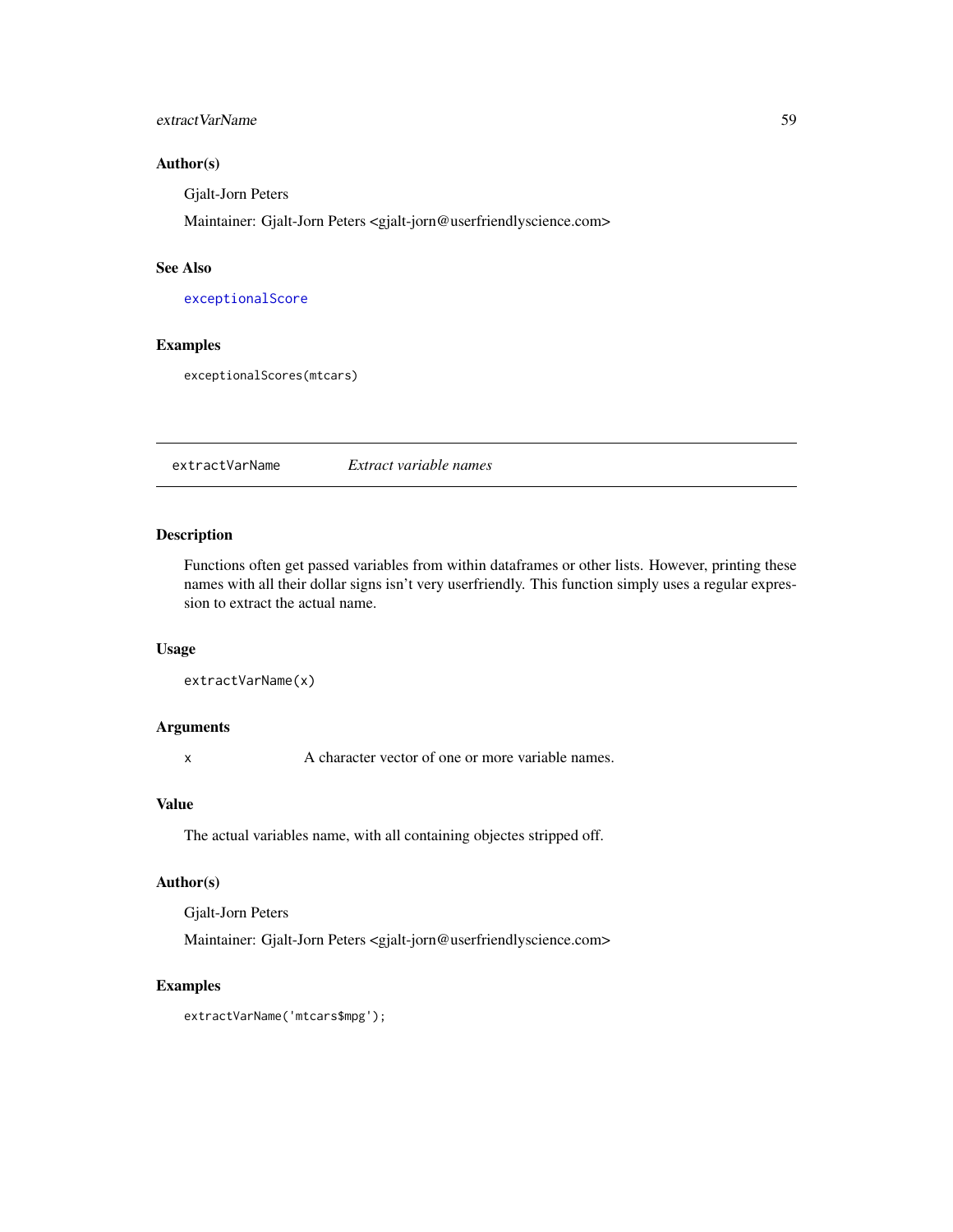# Description

This function is meant as a wrapper to the excellent [fa](#page-0-0) and [principal](#page-0-0) functions from the [psych](#page-0-0) package. This function was developed to provide a more familiar interface for users coming from SPSS.

### Usage

```
facComAnalysis(data,
               items = NULL,
               nfactors = NULL,
               fm = "pa",rotate = "default",
               covar = FALSE,screeplot = TRUE,
               SMC = FALSE,
               maskLoadingsUnder = NULL,
               showUnrotatedLoadings = FALSE,
               factorCorrelations = "score.cor",
               ...)
```
## Arguments

| data     | The dataframe containt the items to analyse.                                                                                                                                                                                                                                                                                                                                                                                                                                                                                                                                                                                                                                                                                                                                                                                                                                                                                                                                                                                                                                                                                                                                                    |
|----------|-------------------------------------------------------------------------------------------------------------------------------------------------------------------------------------------------------------------------------------------------------------------------------------------------------------------------------------------------------------------------------------------------------------------------------------------------------------------------------------------------------------------------------------------------------------------------------------------------------------------------------------------------------------------------------------------------------------------------------------------------------------------------------------------------------------------------------------------------------------------------------------------------------------------------------------------------------------------------------------------------------------------------------------------------------------------------------------------------------------------------------------------------------------------------------------------------|
| items    | The items to analyse; if none are specified, all items in the data frame are analy-<br>ses.                                                                                                                                                                                                                                                                                                                                                                                                                                                                                                                                                                                                                                                                                                                                                                                                                                                                                                                                                                                                                                                                                                     |
| nfactors | The number of factors to extract. The default, NULL, applies the Kaiser criterion<br>(like SPSS does).                                                                                                                                                                                                                                                                                                                                                                                                                                                                                                                                                                                                                                                                                                                                                                                                                                                                                                                                                                                                                                                                                          |
| fm       | The method to use. Specify pca to conduct a principal components analysis<br>(PCA; using principal), or one of the methods accepted by psych's fa to<br>conduct a factor analysis. The default (pa) performs an exploratory factor anal-<br>ysis using principal axis factoring. Note that SPSS' default is to perform PCA,<br>which is usually wrong in psychological research. In PCA, the components<br>(called factors in factor analysis) are constructed to optimally explain all item<br>variance ( <i>i.e.</i> the variances if a covariance matrix is analysed, and 1 if a correla-<br>tion matrix is analysed, see argument covar below) as well as the associations<br>between items (i.e. the covariances or correlations, depending on the value of<br>covar). This means that variance that is unique to an item is considered impor-<br>tant. In factor analysis, the factors (called components in PCA) are constructed<br>to optimally explain only the variation shared between all items. This means<br>that only a part of the variance of each item is explained: therefore, the diago-<br>nal of the correlation matrix (or covariance matrix) is replaced by an estimate |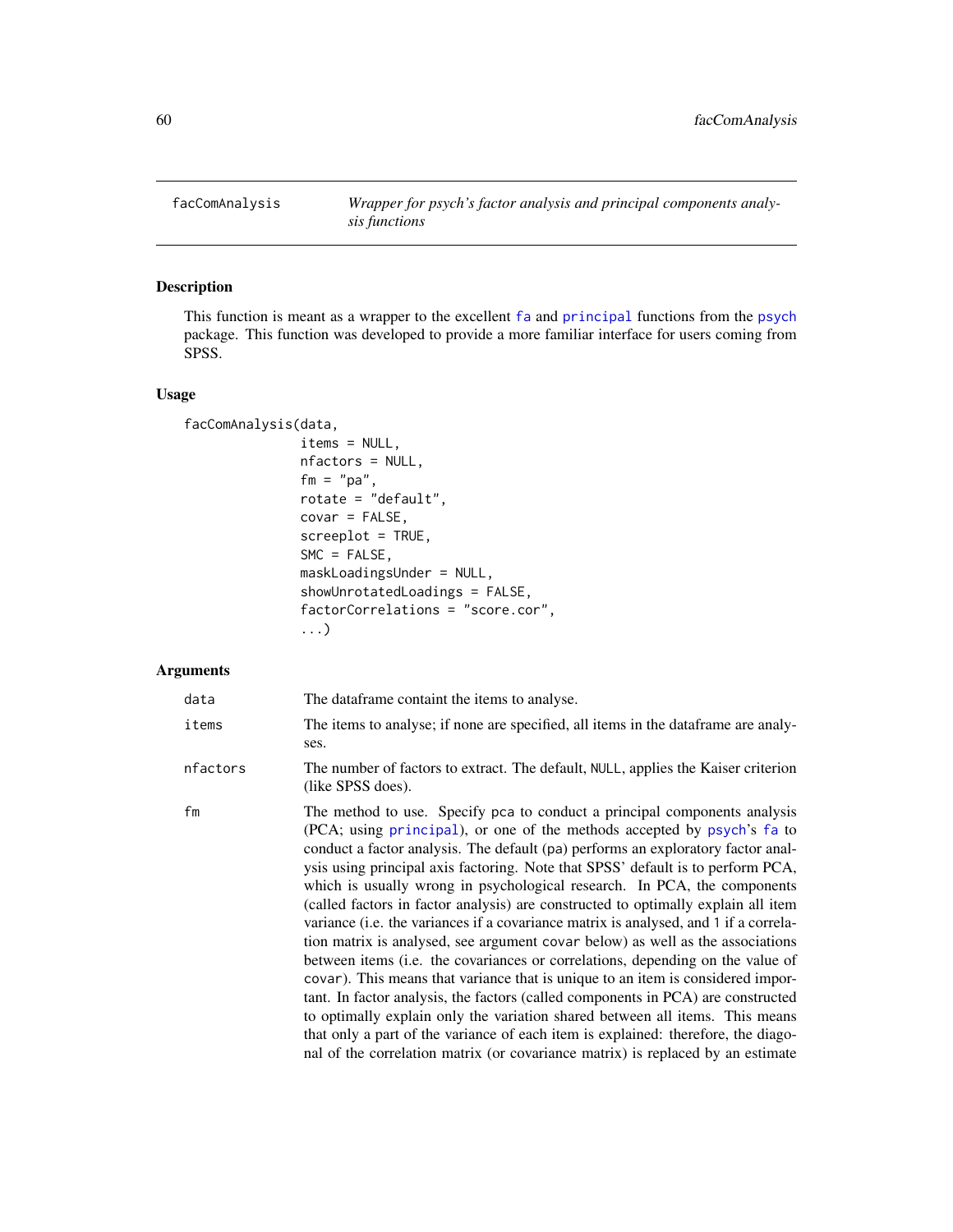|                       | of the so-called communality: that portion of variance that each item shared<br>with other items. Of course, this is unknown: therefore, an iterative procedure<br>is used where some initial value is used as communality estimate (and placed<br>on the diagonal in the first iteration). Which value is used as initial estimate<br>can be specified in the SMC argument. In any case, this difference means that<br>in factor analysis, the unique variance in each item (the uniqueness or unicity)<br>is assumed to reflect measurement error. This is consistent with latent variable<br>models, which are usually what underlie operationalisations of psychological<br>constructs. These operationalisations usually consist of items (or 'indicators')<br>where scores registered for each item are assumed to reflect (more accurately,<br>be caused by) a psychological construct (the latent variable). Therefore, in such<br>cases, PCA is inappropriate. If the operationalisation is an index rather than a<br>scale (see Peters, 2014, for a discussion of this distinction), however, factor anal-<br>ysis is inappropriate, and PCA should be used. This difference nicely coincides<br>with the distinction between reflective models (where factor analysis is appro- |
|-----------------------|--------------------------------------------------------------------------------------------------------------------------------------------------------------------------------------------------------------------------------------------------------------------------------------------------------------------------------------------------------------------------------------------------------------------------------------------------------------------------------------------------------------------------------------------------------------------------------------------------------------------------------------------------------------------------------------------------------------------------------------------------------------------------------------------------------------------------------------------------------------------------------------------------------------------------------------------------------------------------------------------------------------------------------------------------------------------------------------------------------------------------------------------------------------------------------------------------------------------------------------------------------------------------------------------|
|                       | priate) and formative models (where PCA is appropriate): see Freid (2017) for<br>an introduction.                                                                                                                                                                                                                                                                                                                                                                                                                                                                                                                                                                                                                                                                                                                                                                                                                                                                                                                                                                                                                                                                                                                                                                                          |
| rotate                | Which rotation to use. The default, aptly called default, uses the psych de-<br>faults: oblimin for factor analysis and varimax for PCA.                                                                                                                                                                                                                                                                                                                                                                                                                                                                                                                                                                                                                                                                                                                                                                                                                                                                                                                                                                                                                                                                                                                                                   |
| covar                 | Whether to analyse the covariance matrix or the correlation matrix. If the items<br>are to be aggregated without first standardizing them (which is by far the more<br>common approach), the covariance matrix should be analysed. However, if the<br>items are going to be standardized before aggregation, the correlation matrix<br>will be used. However, because analysing the correlation matrix is the default<br>setting in both SPSS and psych's functions, it is also retained as default here.                                                                                                                                                                                                                                                                                                                                                                                                                                                                                                                                                                                                                                                                                                                                                                                  |
| screeplot             | Whether to generate and show a screeplot.                                                                                                                                                                                                                                                                                                                                                                                                                                                                                                                                                                                                                                                                                                                                                                                                                                                                                                                                                                                                                                                                                                                                                                                                                                                  |
| <b>SMC</b>            | The SMC argument can be used to specify, for factor analysis, whether to start<br>the initial iteration with 1 (SMC=FALSE), the squared multiple correlations or R<br>squared values obtained when regressing each item on all the others (SMC=TRUE),<br>or custom values which then have to be provided in SMC in a numeric vector (of<br>equal length to the number of items).                                                                                                                                                                                                                                                                                                                                                                                                                                                                                                                                                                                                                                                                                                                                                                                                                                                                                                           |
| maskLoadingsUnder     |                                                                                                                                                                                                                                                                                                                                                                                                                                                                                                                                                                                                                                                                                                                                                                                                                                                                                                                                                                                                                                                                                                                                                                                                                                                                                            |
|                       | Whether to show all factor loadings (if set to NULL or anything non-numeric) or<br>whether to mask (hide) factor loadings under a given value, e.g. only showing<br>factor loadings of .3 or higher.                                                                                                                                                                                                                                                                                                                                                                                                                                                                                                                                                                                                                                                                                                                                                                                                                                                                                                                                                                                                                                                                                       |
| showUnrotatedLoadings |                                                                                                                                                                                                                                                                                                                                                                                                                                                                                                                                                                                                                                                                                                                                                                                                                                                                                                                                                                                                                                                                                                                                                                                                                                                                                            |
|                       | Whether to only show the rotated factor loadings, or the original (unrotated)<br>factor loadings as well.                                                                                                                                                                                                                                                                                                                                                                                                                                                                                                                                                                                                                                                                                                                                                                                                                                                                                                                                                                                                                                                                                                                                                                                  |
| factorCorrelations    |                                                                                                                                                                                                                                                                                                                                                                                                                                                                                                                                                                                                                                                                                                                                                                                                                                                                                                                                                                                                                                                                                                                                                                                                                                                                                            |
|                       | Whether to show the factor correlations from score.cor ("The correlation ma-<br>trix of course coded (unit weighted) factor score estimates, if they were to be<br>found, based upon the loadings matrix rather than the weights matrix.", see fa)<br>or from r. scores ("The correlations of the factor score estimates using the spec-<br>ified model, if they were to be found.", see fa) from the objects produced by the<br>psych functions.                                                                                                                                                                                                                                                                                                                                                                                                                                                                                                                                                                                                                                                                                                                                                                                                                                          |
| .                     | Any additional arguments are passed to psych's fa and principal functions.                                                                                                                                                                                                                                                                                                                                                                                                                                                                                                                                                                                                                                                                                                                                                                                                                                                                                                                                                                                                                                                                                                                                                                                                                 |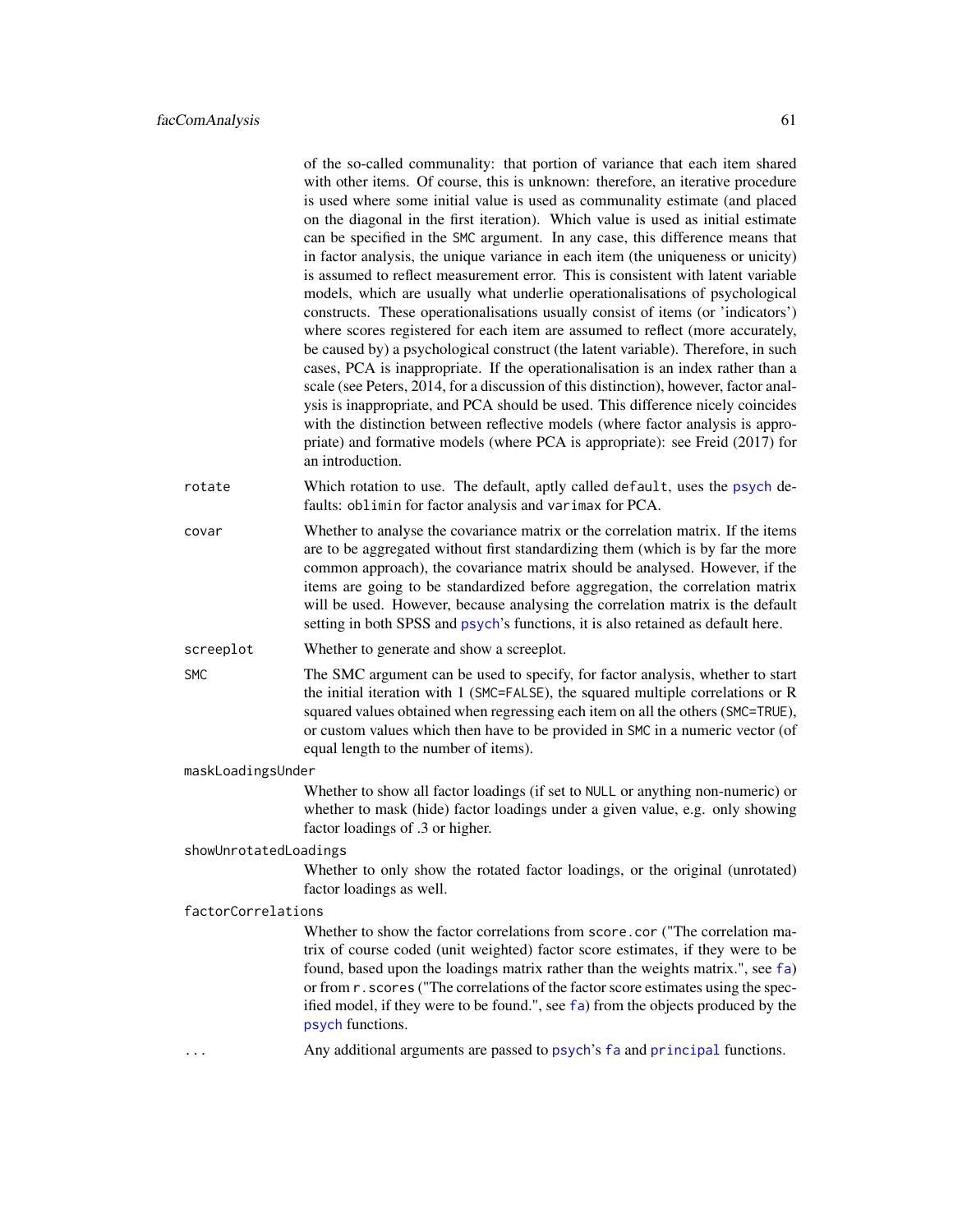#### Value

This function returns an object with the original [psych](#page-0-0) function objects in the intermediate subobject, and the primary results such as the factor loading and the plot in the output sub-object.

### Author(s)

Gjalt-Jorn Peters

Maintainer: Gjalt-Jorn Peters <gjalt-jorn@userfriendlyscience.com>

### References

Fried, E. I. (2017). What are psychological constructs? On the nature and statistical modeling of emotions, intelligence, personality traits and mental disorders. *Health Psychology Review*, 11(2), 130-134. <http://doi.org/10.1080/17437199.2017.1306718>

Peters, G.-J. Y. (2014). The alpha and the omega of scale reliability and validity: why and how to abandon Cronbach's alpha and the route towards more comprehensive assessment of scale quality. *European Health Psychologist*, 16(2), 56-69. [http://ehps.net/ehp/index.php/contents/](http://ehps.net/ehp/index.php/contents/article/download/ehp.v16.i2.p56/1) [article/download/ehp.v16.i2.p56/1](http://ehps.net/ehp/index.php/contents/article/download/ehp.v16.i2.p56/1)

#### See Also

[psych](#page-0-0), [fa](#page-0-0), [principal](#page-0-0) and [reliability](#page-145-0)

#### Examples

```
### Generate data frame to use for the example
dat <- as.data.frame(apply(mtcars, 2, scale));
```
### Conduct principal components analysis facComAnalysis(dat, fm='pca');

```
### Conduct factor analysis, and mask
### all factor loadings under .3
facComAnalysis(dat, maskLoadingsUnder = .3);
```
faConfInt *Extract confidence bounds from psych's factor analysis object*

#### Description

This function contains some code from a function in [psych](#page-0-0) that's not exported print.psych.fa.ci but useful nonetheless. It basically takes the outcomes of a factor analysis and extracted the confidence intervals.

#### Usage

faConfInt(fa)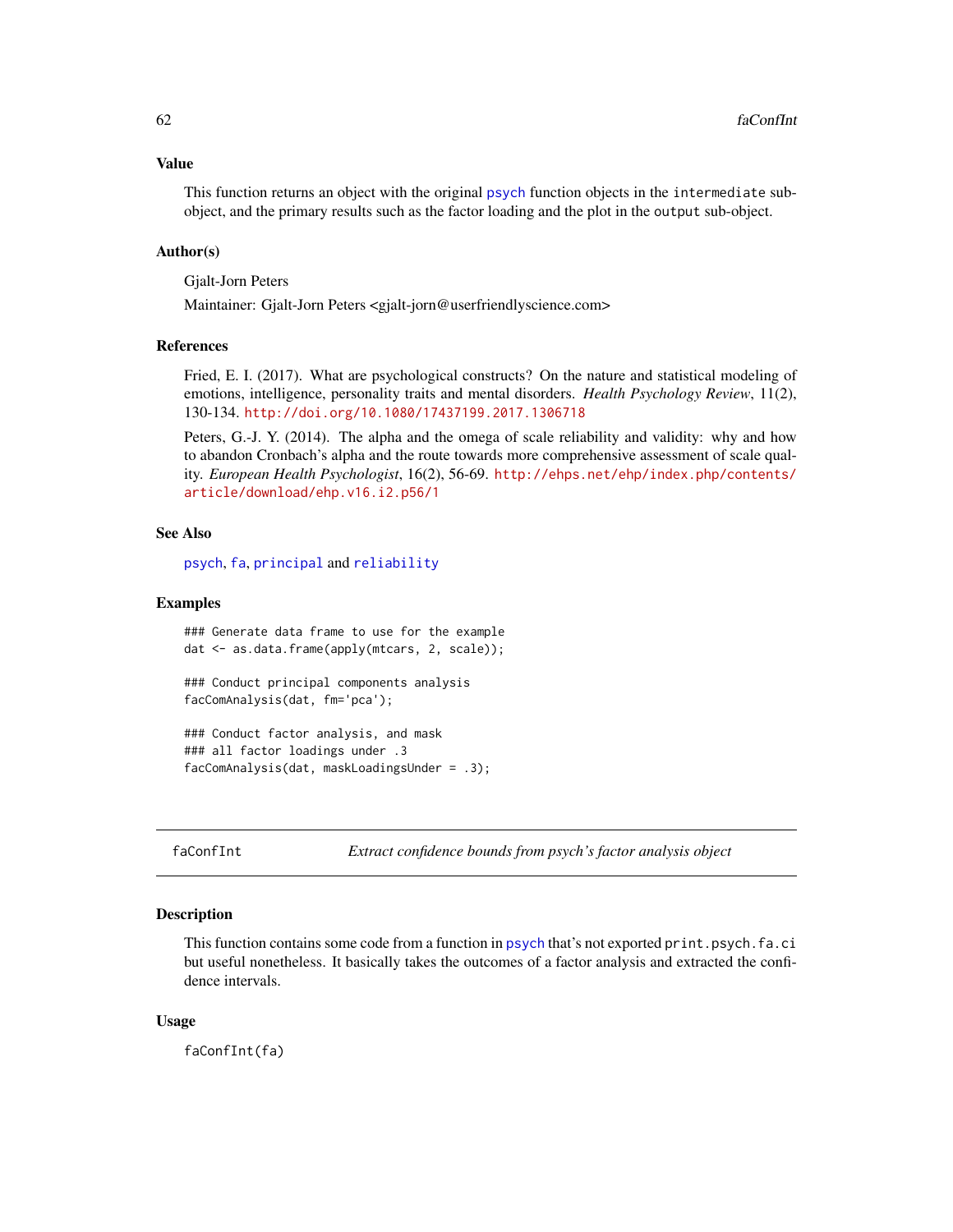#### Arguments

fa The object produced by the [fa](#page-0-0) function from the [psych](#page-0-0) package. It is important that the n. iter argument of [fa](#page-0-0) was set to a realistic number, because otherwise, no confidence intervals will be available.

# Details

THis function extract confidence interval bounds and combines them with factor loadings using the code from the print.[psych](#page-0-0).fa.ci in psych.

#### Value

A list of dataframes, one for each extracted factor, with in each dataframe three variables:

| 1٥  | lower bound of the confidence interval |
|-----|----------------------------------------|
| est | point estimate of the factor loading   |
| hi  | upper bound of the confidence interval |

#### Author(s)

William Revelle (extracted by Gjalt-Jorn Peters)

Maintainer: Gjalt-Jorn Peters <gjalt-jorn@userfriendlyscience.com>

#### Examples

```
## Not run:
### Not run because it takes too long to run to test it,
### and may produce warnings, both because of the bootstrapping
### required to generate the confidence intervals in fa
faConfInt(fa(Thurstone.33, 2, n.iter=100, n.obs=100));
```
## End(Not run)

<span id="page-62-0"></span>factorLoadingDiamondCIplot

*Two-dimensional visualisation of factor analyses*

#### **Description**

This function uses the [diamondPlot](#page-47-0) to visualise the results of a factor analyses. Because the factor loadings computed in factor analysis are point estimates, they may vary from sample to sample. The factor loadings for any given sample are usually not relevant; samples are but means to study populations, and so, researchers are usually interested in population values for the factor loadings. However, tables with lots of loadings can quickly become confusing and intimidating. This function aims to facilitate working with and interpreting factor analysis based on confidence intervals by visualising the factor loadings and their confidence intervals.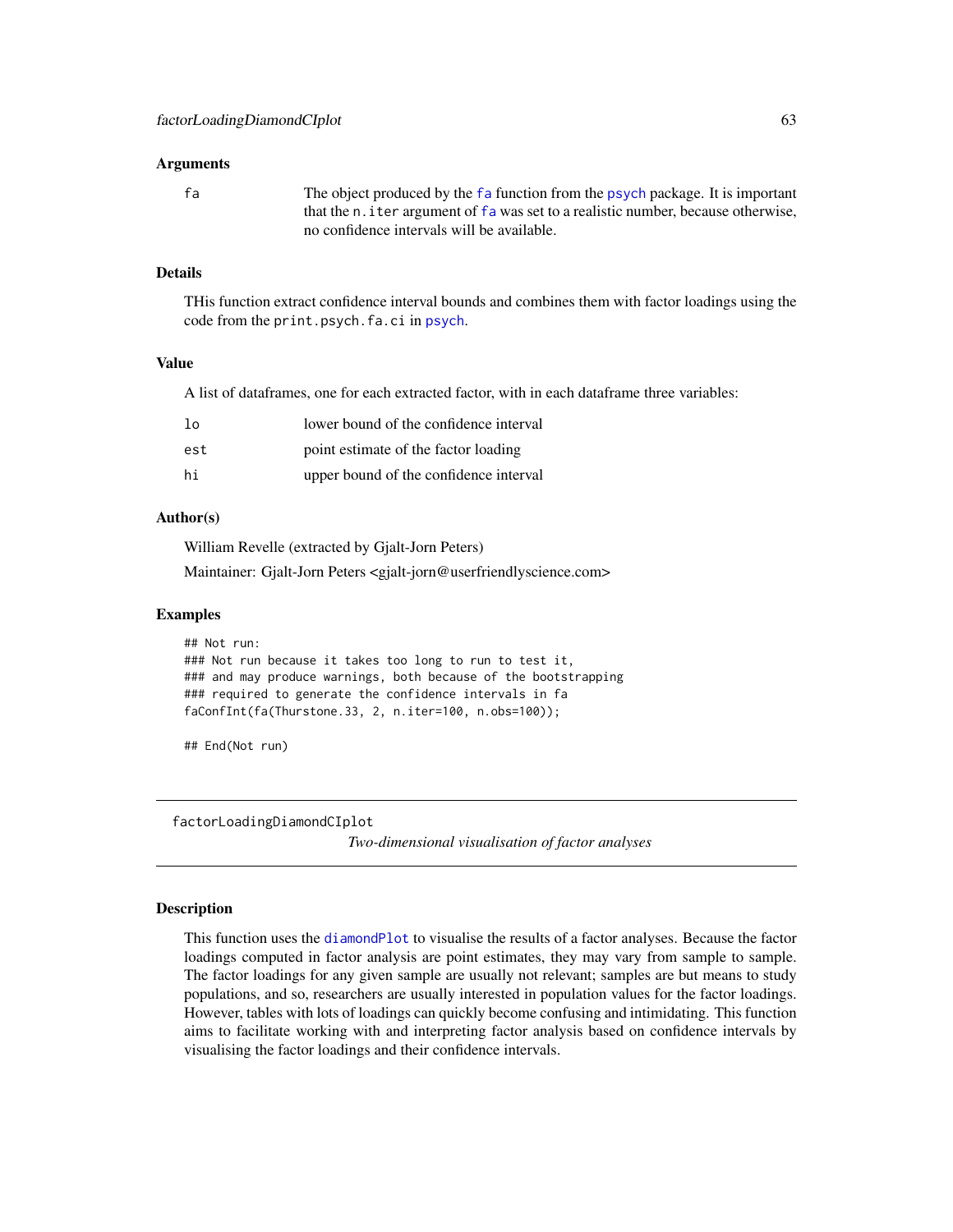# Usage

```
factorLoadingDiamondCIplot(fa,
```

```
xlab="Factor Loading",
colors =
  viridis_pal()(max(2, fa$factors)),
labels=NULL,
theme=theme_bw(),
...)
```
## Arguments

| fa      | The object produced by the fa function from the psych package. It is important<br>that the n. iter argument of fa was set to a realistic number, because otherwise,<br>no confidence intervals will be available.                                                                                                                                   |
|---------|-----------------------------------------------------------------------------------------------------------------------------------------------------------------------------------------------------------------------------------------------------------------------------------------------------------------------------------------------------|
| xlab    | The label for the x axis.                                                                                                                                                                                                                                                                                                                           |
| colors  | The colors used for the factors. The default uses the discrete virid is palette,<br>which is optimized for perceptual uniformity, maintaining its properties when<br>printed in grayscale, and designed for colourblind readers. A vector can also be<br>supplied; the colors must be valid arguments to color Ramp (and therefore, to<br>col2rgb). |
| labels  | The labels to use for the items (on the Y axis).                                                                                                                                                                                                                                                                                                    |
| theme   | The ggplot2 theme to use.                                                                                                                                                                                                                                                                                                                           |
| $\cdot$ | Additional arguments will be passed to ggDiamondLayer. This can be used to<br>set, for example, the transparency (alpha value) of the diamonds to a lower value<br>using e.g. $alpha = .5$ .                                                                                                                                                        |

# Value

A [ggplot](#page-0-0) plot with several [ggDiamondLayer](#page-78-0)s is returned.

# Author(s)

Gjalt-Jorn Peters

Maintainer: Gjalt-Jorn Peters <gjalt-jorn@userfriendlyscience.com>

#### See Also

[fa](#page-0-0), [meansDiamondPlot](#page-109-0), [meanSDtoDiamondPlot](#page-111-0), [diamondPlot](#page-47-0), [ggDiamondLayer](#page-78-0)

# Examples

```
## Not run:
### (Not run during testing because it takes too long and
### may generate warnings because of the bootstrapping of
### the confidence intervals)
factorLoadingDiamondCIplot(fa(Bechtoldt,
```
nfactors=2,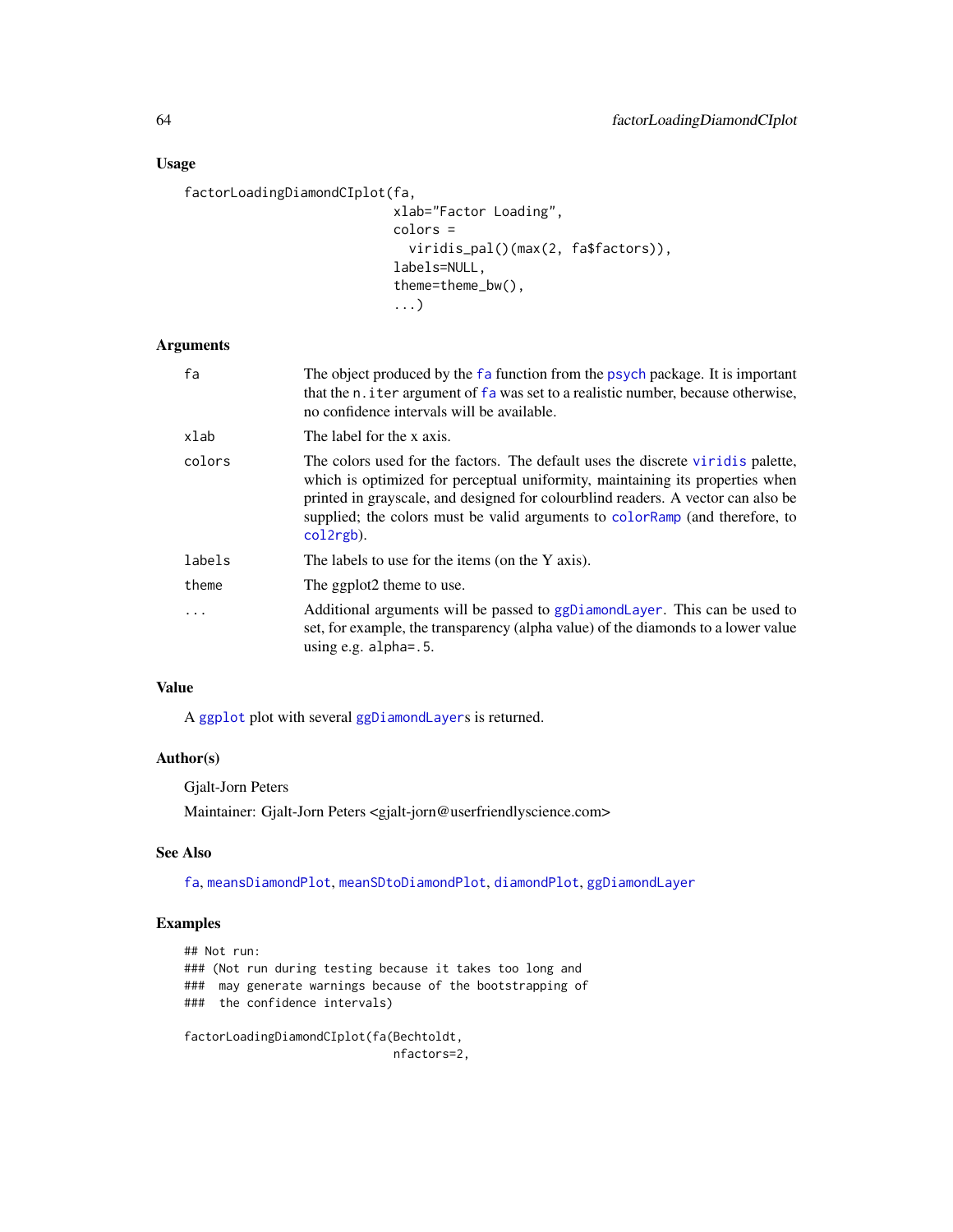fanova 65

```
n.iter=50,
                              n.obs=200));
### And using a lower alpha value for the diamonds to
### make them more transparent
factorLoadingDiamondCIplot(fa(Bechtoldt,
                              nfactors=2,
                              n.iter=50,
                              n.obs=200),
                           alpha=.5,
                           size=1);
## End(Not run)
```
fanova *Flexible anova*

# Description

This function is meant as a userfriendly wrapper to approximate the way analysis of variance is done in SPSS.

### Usage

```
fanova(data,
       y,
       between = NULL,
       covar = NULL,
       plot = FALSE,
       levene = FALSE,
       digits = 2,
       contrast = NULL)
```
# Arguments

| data    | The dataset containing the variables to analyse.                                                                                                                                                                                                                                                                                                                     |
|---------|----------------------------------------------------------------------------------------------------------------------------------------------------------------------------------------------------------------------------------------------------------------------------------------------------------------------------------------------------------------------|
| У       | The dependent variable. For oneway anova, factorial anova, or ancova, this<br>is the name of a variable in data frame data. For repeated measures anova,<br>this is a vector with the names of all variable names in data frame data, e.g.<br>$c('t0_value', 't1_value', 't2_value').$                                                                               |
| between | A vector with the variables name(s) of the between subjects factor(s).                                                                                                                                                                                                                                                                                               |
| covar   | A vector with the variables name(s) of the covariate(s).                                                                                                                                                                                                                                                                                                             |
| plot    | Whether to produce a plot. Note that a plot is only produced for oneway and<br>twoway anova and oneway repeated measures designs: if covariates or more than<br>two between-subjects factors are specified, not plot is produced. For twoway<br>anova designs, the second predictor is plotted as moderator (and the first predic-<br>tor is plotted on the x axis). |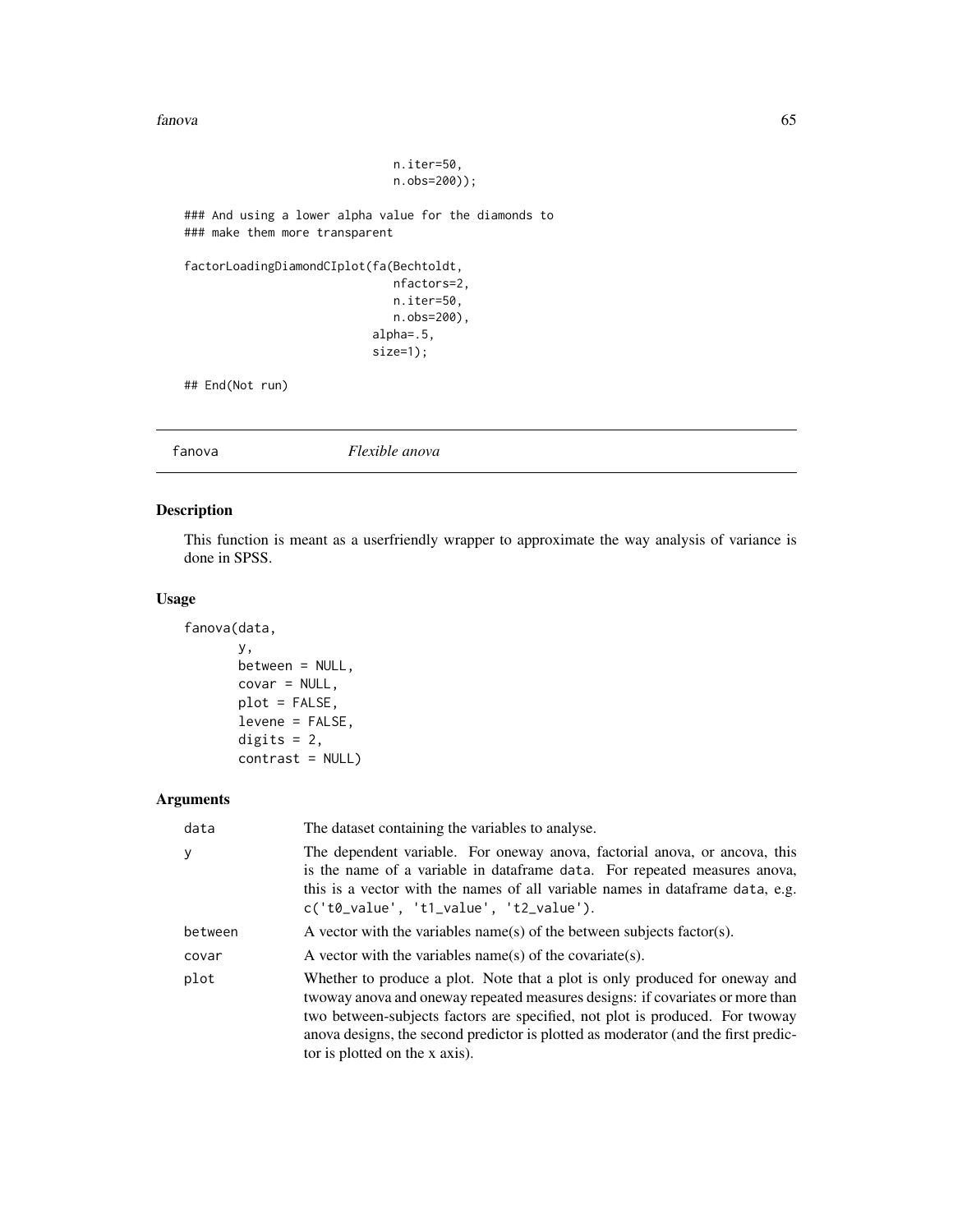#### 66 fanova en de antico de la contrada de la contrada de la contrada de la contrada de la contrada de la contrada de la contrada de la contrada de la contrada de la contrada de la contrada de la contrada de la contrada de l

| levene   | Whether to show Levene's test for equality of variances (using car's levene Test<br>function but specifying mean as function to compute the center of each group). |
|----------|--------------------------------------------------------------------------------------------------------------------------------------------------------------------|
| digits   | Number of digits (actually: decimals) to use when printing results. The p-value<br>is printed with one extra digit.                                                |
| contrast | This functionality has not been implemented yet.                                                                                                                   |

# Details

This wrapper uses [oneway](#page-123-0) and 1m and 1mer in combination with car's [Anova](#page-0-0) function to conduct the analysis of variance.

### Value

Mainly, this function prints its results, but it also returns them in an object containing three lists:

| input        | The arguments specified when calling the function |
|--------------|---------------------------------------------------|
| intermediate | Intermediat objects and values                    |
| output       | The results such as the plot.                     |

# Author(s)

Gjalt-Jorn Peters

Maintainer: Gjalt-Jorn Peters <gjalt-jorn@userfriendlyscience.com>

### See Also

[regr](#page-142-0) and [logRegr](#page-99-0) for similar functions for linear and logistic regression and [oneway](#page-123-0), [lm](#page-0-0), [lmer](#page-0-0) and [Anova](#page-0-0) for the functions used behind the scenes.

#### Examples

```
### Oneway anova with a plot
fanova(dat=mtcars, y='mpg', between='cyl', plot=TRUE);
### Factorial anova
fanova(dat=mtcars, y='mpg', between=c('vs', 'am'), plot=TRUE);
### Ancova
fanova(dat=mtcars, y='mpg', between=c('vs', 'am'), covar='hp');
### Repeated measures anova; first generate datafile
dat <- mtcars[, c('am', 'drat', 'wt')];
names(dat) <- c('factor', 't0_dependentVar' ,'t1_dependentVar');
dat$factor <- factor(dat$factor);
### Then do the repeated measures anova
fanova(dat, y=c('t0_dependentVar' ,'t1_dependentVar'),
      between='factor', plot=TRUE);
```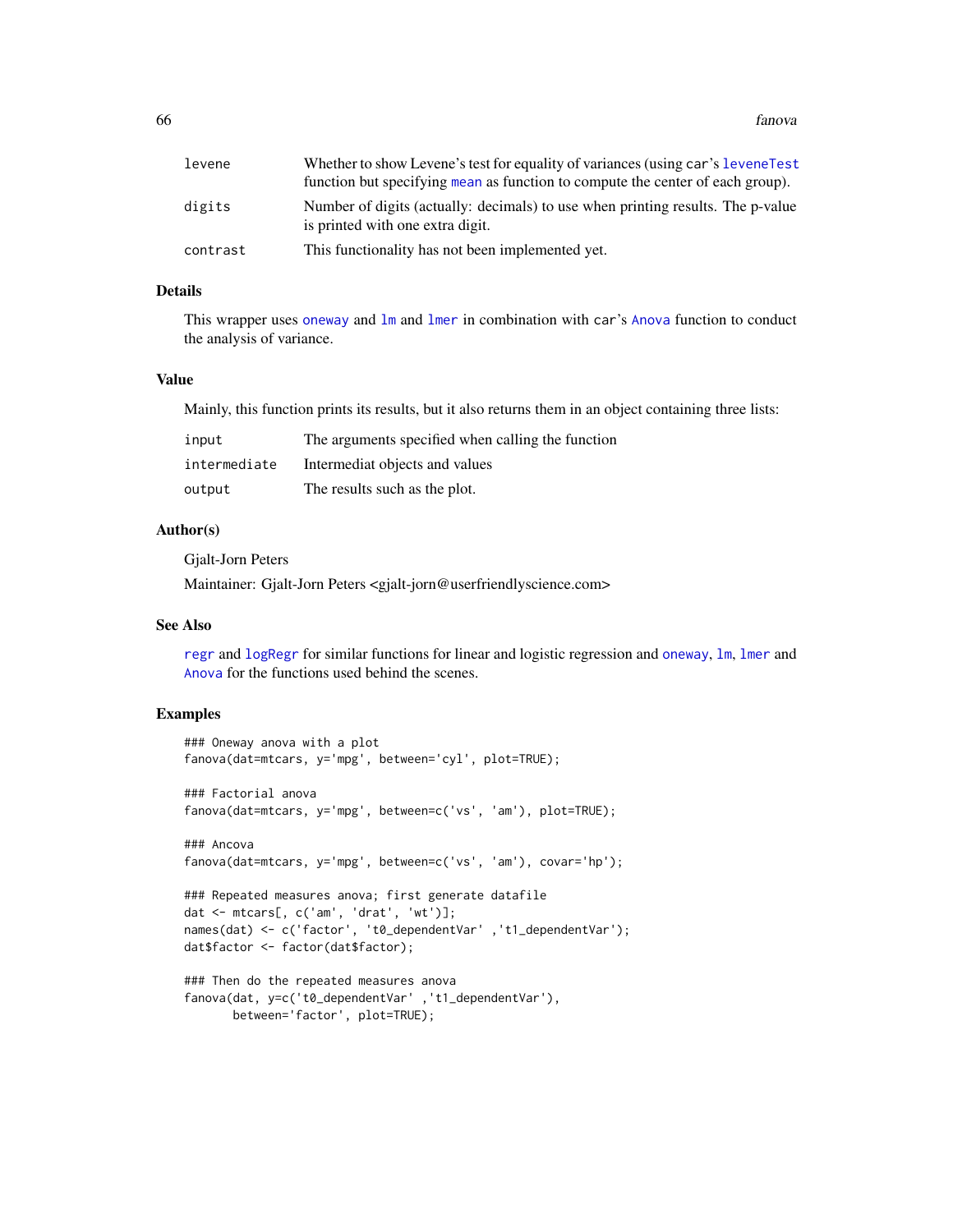# findShortestInterval *Find the shortest interval*

# Description

This function takes a numeric vector, sorts it, and then finds the shortest interval and returns its length.

#### Usage

findShortestInterval(x)

#### Arguments

x The numeric vector.

# Value

The length of the shortest interval.

### Author(s)

Gjalt-Jorn Peters

Maintainer: Gjalt-Jorn Peters <gjalt-jorn@userfriendlyscience.com>

# Examples

```
findShortestInterval(c(1, 2, 4, 7, 20, 10, 15));
```
formatCI *Pretty formatting of confidence intervals*

# Description

Pretty much does what the title says.

```
formatCI(ci, sep = "; ",
        prefix = "['", suffix = "]",digits = 2, noZero = FALSE)
```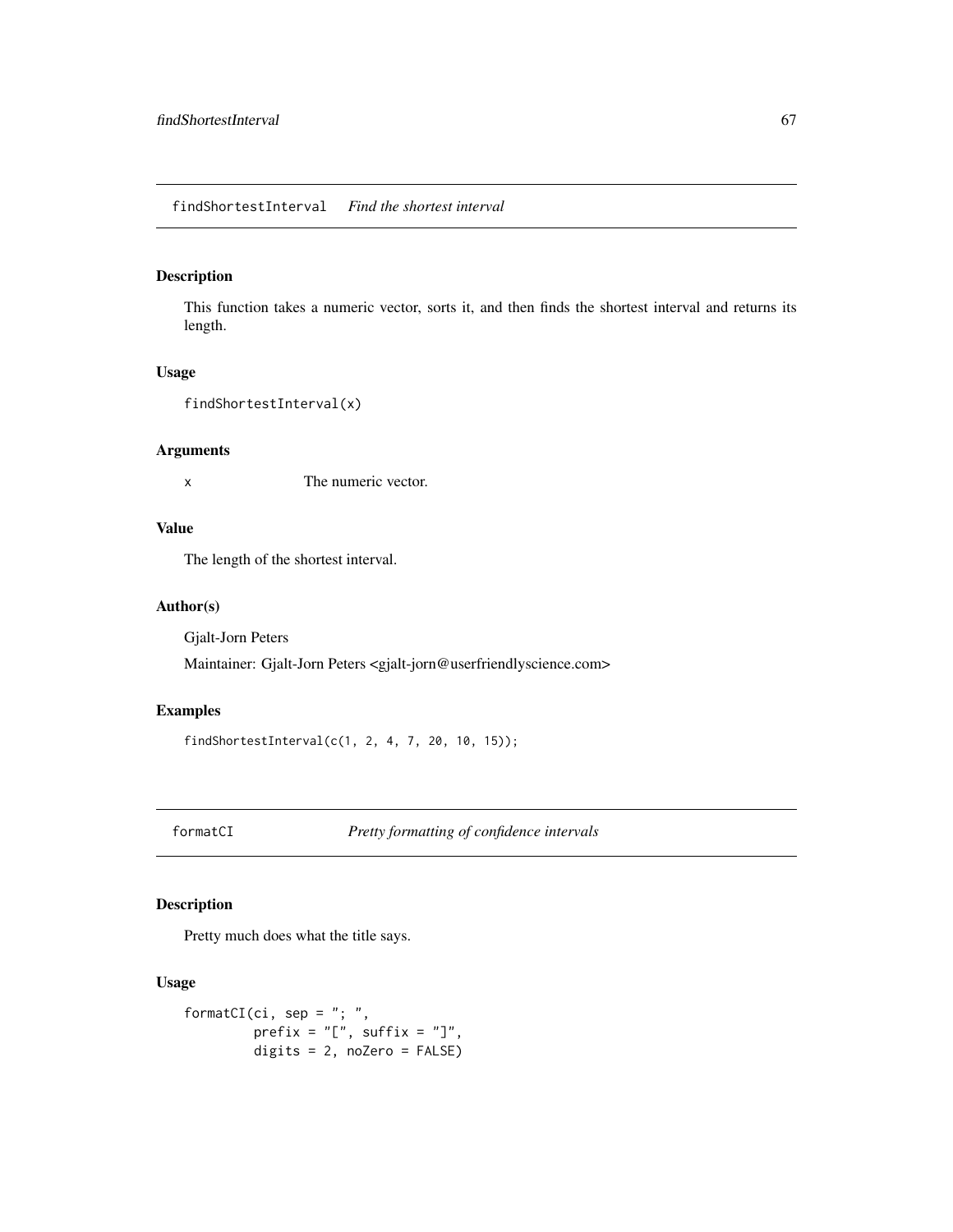# Arguments

| ci     | A confidence interval (a vector of 2 elements; longer vectors work, but I guess<br>that wouldn't make sense).                                                                                               |
|--------|-------------------------------------------------------------------------------------------------------------------------------------------------------------------------------------------------------------|
| sep    | The separator of the values, usually "; " or ", ".                                                                                                                                                          |
| prefix | The prefix, usually a type of opening parenthesis/bracket.                                                                                                                                                  |
| suffix | The suffix, usually a type of closing parenthesis/bracket.                                                                                                                                                  |
| digits | The number of digits to which to round the values.                                                                                                                                                          |
| noZero | Whether to strip the leading zero (before the decimal point), as is typically done<br>when following APA style and displaying correlations, $p$ values, and other num-<br>bers that cannot reach 1 or more. |

### Value

A character vector of one element.

#### Author(s)

Gjalt-Jorn Peters

Maintainer: Gjalt-Jorn Peters <gjalt-jorn@userfriendlyscience.com>

### See Also

[noZero](#page-183-0), [formatR](#page-183-0), [formatPvalue](#page-183-0)

#### Examples

### With leading zero ... formatCI(c(0.55, 0.021));

### ... and without formatCI(c(0.55, 0.021), noZero=TRUE);

freq *Frequency tables*

#### Description

Function to show frequencies in a manner similar to what SPSS' "FREQUENCIES" command does. Note that frequency is an alias for freq.

```
freq(vector, digits = 1, nsmall=1, transposed=FALSE,
     round=1, plot=FALSE, plotTheme = theme_bw())
frequencies(..., digits = 1, nsmall = 1,
           transposed = FALSE, round = 1,
            plot = FALSE, plotTheme = theme_bw())
```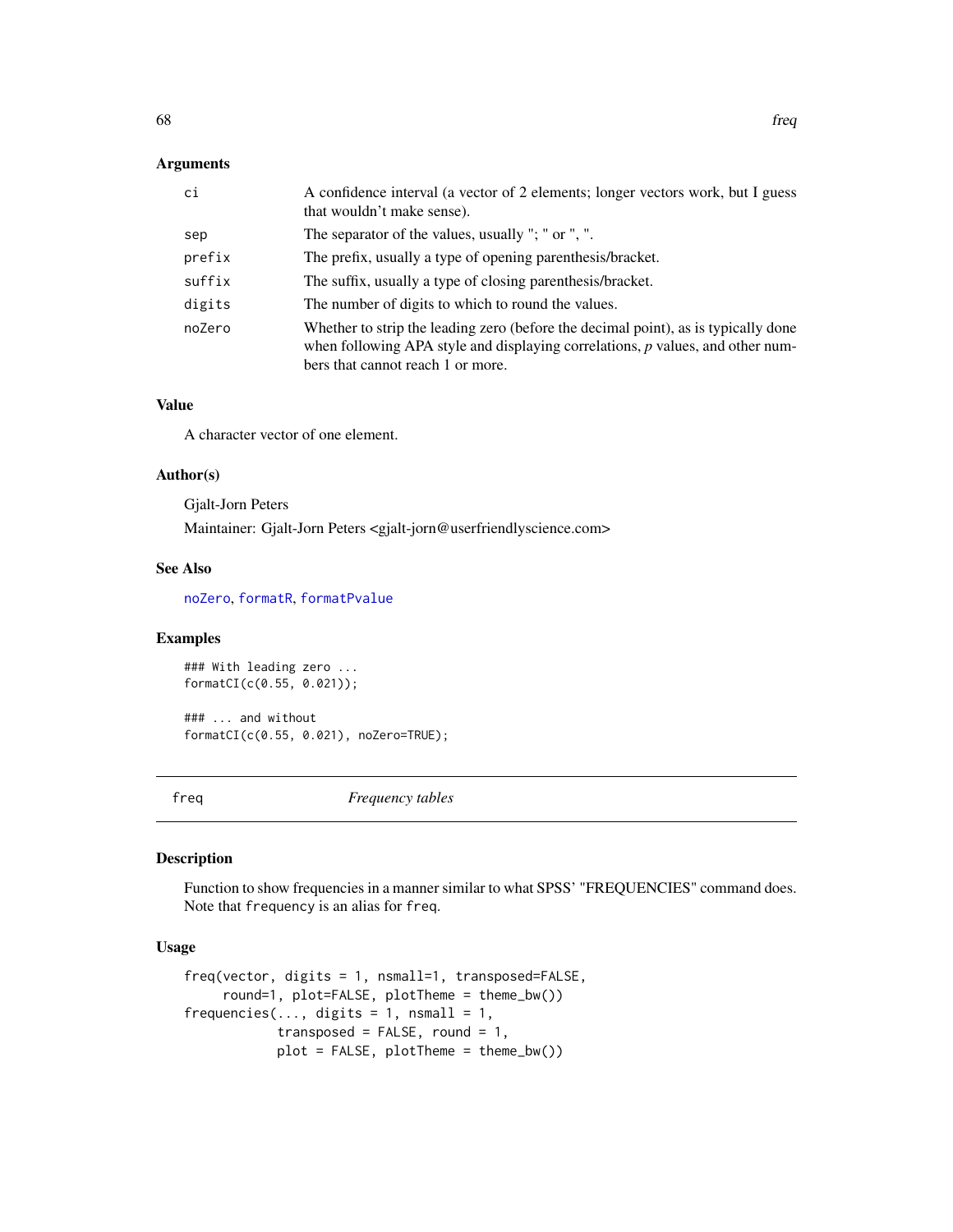#### fullFact 69

# Arguments

| vector     | A vector of values to compute frequencies for.                                                                       |
|------------|----------------------------------------------------------------------------------------------------------------------|
| digits     | Minimum number of significant digits to show in result.                                                              |
| nsmall     | Minimum number of digits after the decimal point to show in the result.                                              |
| transposed | Whether to transpose the results when printing them (this can be useful for blind<br>users).                         |
| round      | Number of digits to round the results to (can be used in conjunction with digits<br>to determine format of results). |
| plot       | If true, a histogram is shown of the variable.                                                                       |
| plotTheme  | The ggplot2 theme to use.                                                                                            |
| $\cdots$   | The variables of which to provide frequencies                                                                        |
|            |                                                                                                                      |

#### Value

An object with several elements, the most notable of which is:

| A data frame with the frequencies |
|-----------------------------------|
|                                   |

For frequencies, these objects are in a list of their own.

# Examples

```
### Create factor vector
ourFactor <- factor(mtcars$gear, levels=c(3,4,5),
                    labels=c("three", "four", "five"));
### Add some missing values
factorWithMissings <- ourFactor;
factorWithMissings[10] <- factorWithMissings[20] <- NA;
```
### Show frequencies freq(ourFactor); freq(factorWithMissings);

### ... Or for all of them at one frequencies(ourFactor, factorWithMissings);

fullFact *fullFact*

# Description

This function provides a userfriendly interface to a number of advanced factor analysis functions in the [psych](#page-0-0) package.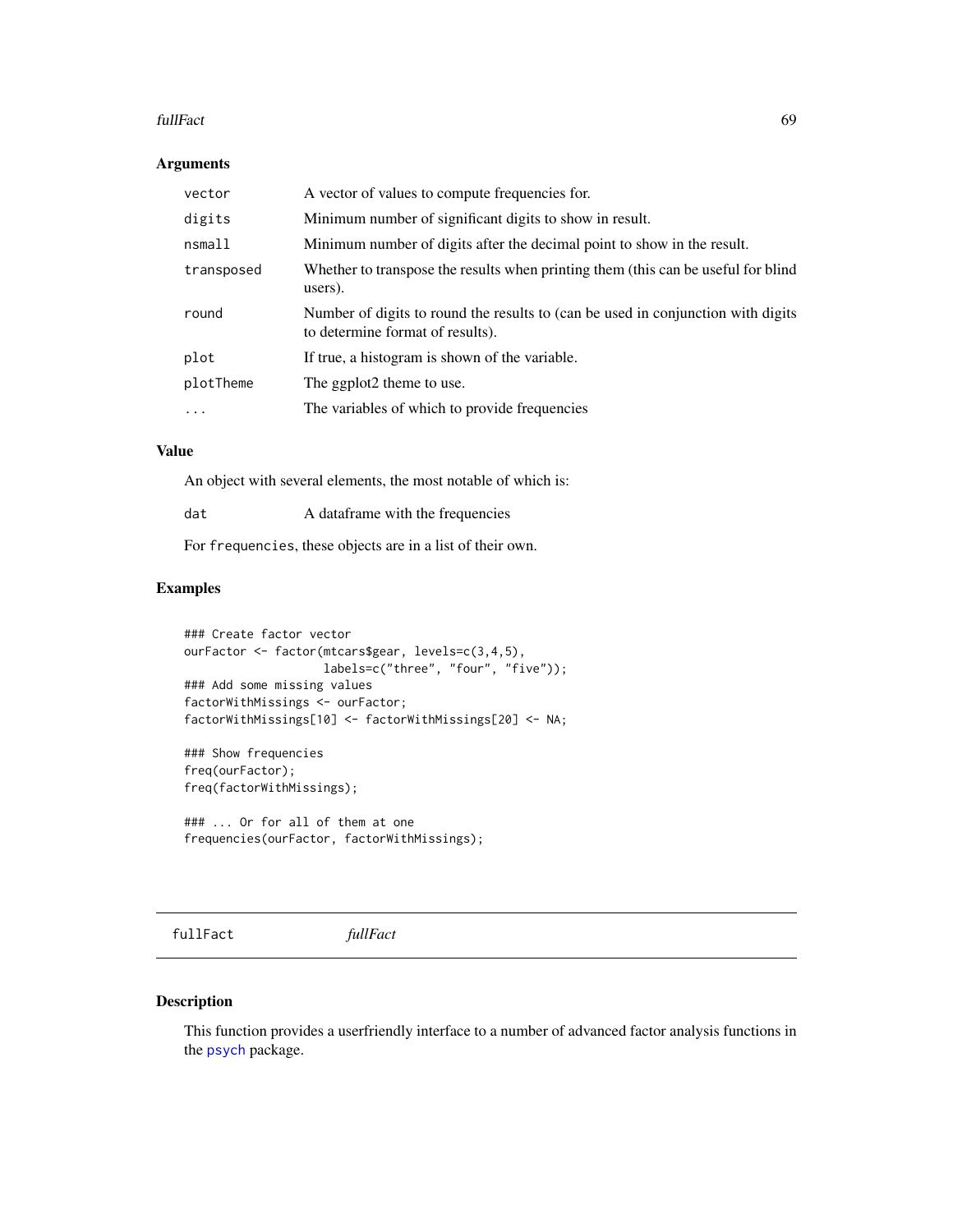### Usage

fullFact(dat = NULL, items = NULL, rotate = "oblimin")

#### Arguments

| dat    | Datafile to analyse; if NULL, a pop-up is provided to select a file.  |
|--------|-----------------------------------------------------------------------|
| items  | Which variables (items) to factor-analyse. If NULL, all are selected. |
| rotate | Which rotation to use (see psych package).                            |

#### Value

The outcomes, which are printed to the screen unless assigned.

#### Author(s)

Gjalt-Jorn Peters

Maintainer: Gjalt-Jorn Peters <gjalt-jorn@userfriendlyscience.com>

#### See Also

[fa.parallel](#page-0-0), [vss](#page-0-0)

## Examples

```
## Not run:
 ### Not run to save processing during package testing
 fullFact(attitude);
```
## End(Not run)

genlog *Generalized Logistic Analysis*

# Description

This function implements the generalized logistic analysis introduced in Verboon & Peters (2017). This analysis fits a logistic function (i.e. a sigmoid) to a data series. This is useful when analysing single case designs. The function enables easy customization of the main plot elements and easy saving of the plot with anti-aliasing. ggGenLogPlot does most of the plotting, and can be useful when trying to figure out sensible starting and boundary/constraint values. genlogCompleteStartValues tries to compute sensible starting and boundary/constraint values based on the data.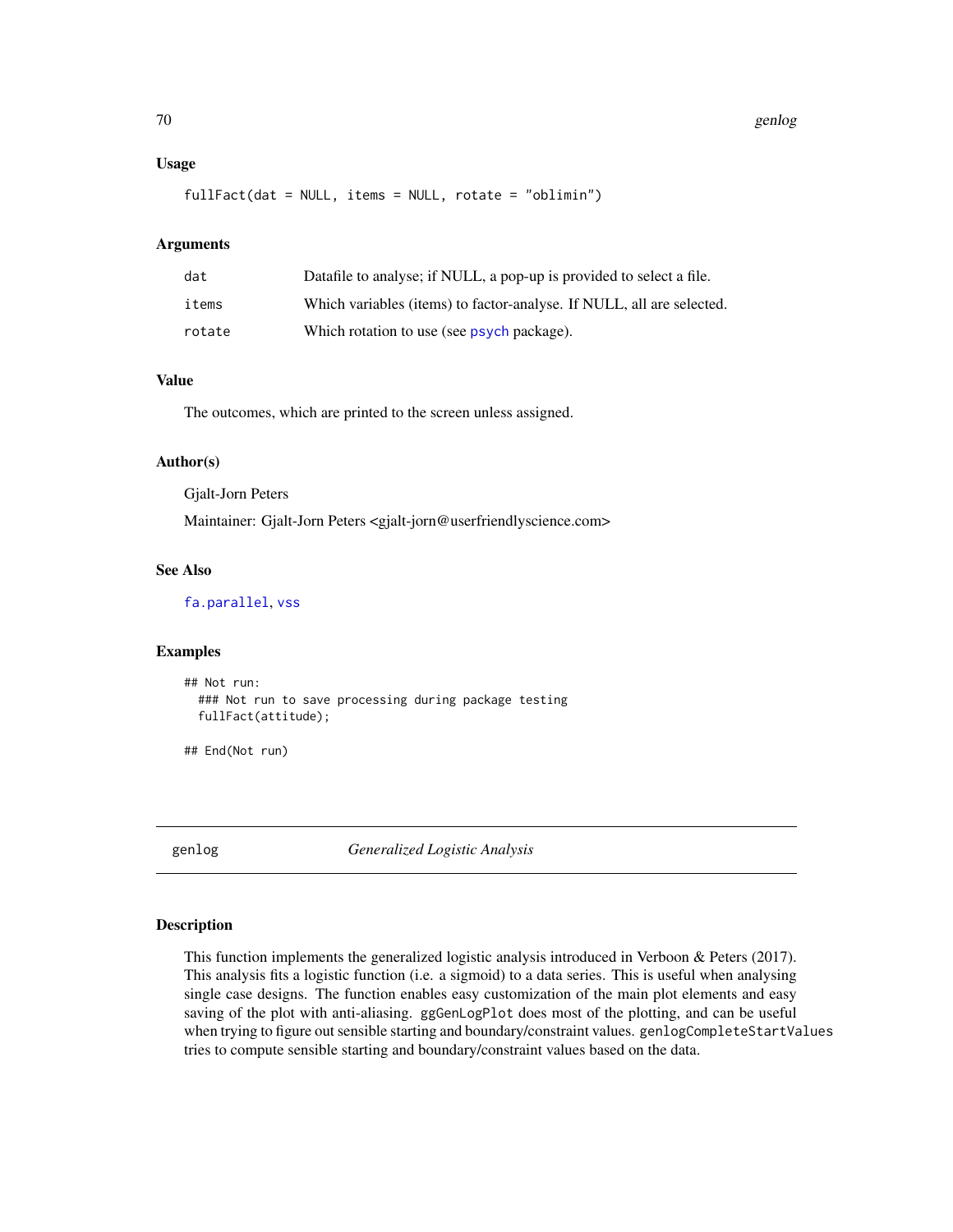#### genlog to the contract of the contract of the contract of the contract of the contract of the contract of the contract of the contract of the contract of the contract of the contract of the contract of the contract of the

```
genlog(data,
       timeVar = 1,
       yVar = 2,
       phaseVar = NULL,
       baselineMeasurements = NULL,
       yRange = NULL,
       startInflection = NULL,
       startBase = NULL,
       startTop = NULL,startGrowthRate = NULL,
       startV = 1,
       inflectionPointBounds = NULL,
       growthRateBounds = c(-2, 2),
       baseMargin = c(0, 3),
       topMargin = c(-3, 0),
       baseBounds = NULL,
       topBounds = NULL,
       vBounds = c(1, 1),
       changeDelay = 4,
       colors = list(bottomBound = viridis(4)[4],topBound = viridis(40)[37],curve = viridis(4)[3],
                     mid = viridis(4)[2],intervention = viridis(4)[1],points = "black",
                     outsideRange = "black"),
       alphas = list(outsideRange = .2,
                     bounds = \theta,
                     points = .5,
                     mid = 0,
       theme = theme_minimal(),
       pointSize = 2,
       lineSize = 0.5,
       yBreaks = NULL,
       initialValuesLineType = "blank",
       curveSizeMultiplier = 2,
       showPlot = TRUE,
       plotLabs = NULL,
       outputFile = NULL,
       outputWidth = 16,
       outputHeight = 16,
       ggsaveParameters = list(units = "cm",dpi = 300,
                           type = "cairo"),
       maxiter = NULL)
```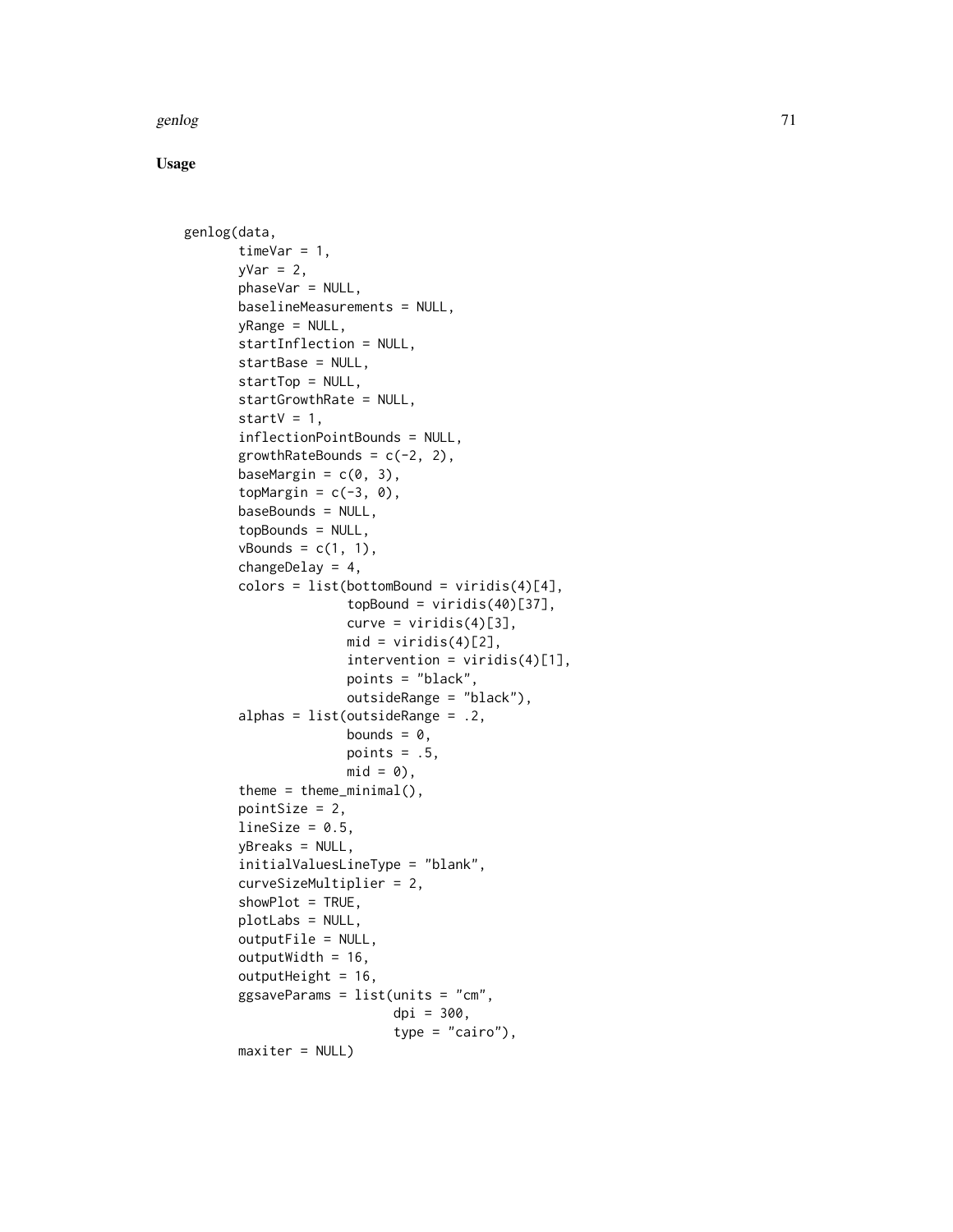# Arguments

| data                 | The dataframe containing the variables for the analysis.                                                                                                                                                                                                                                                                                                                                                                                                                                                                                                                                                                                                                                                                                                                                                  |
|----------------------|-----------------------------------------------------------------------------------------------------------------------------------------------------------------------------------------------------------------------------------------------------------------------------------------------------------------------------------------------------------------------------------------------------------------------------------------------------------------------------------------------------------------------------------------------------------------------------------------------------------------------------------------------------------------------------------------------------------------------------------------------------------------------------------------------------------|
| timeVar              | The name of the variable containing the measurement moments (or an index of<br>measurement moments). An index can also be specified, and assumed to be 1 if<br>omitted.                                                                                                                                                                                                                                                                                                                                                                                                                                                                                                                                                                                                                                   |
| yVar                 | The name of the dependent variable. An index can also be specified, and as-<br>sumed to be 2 if omitted.                                                                                                                                                                                                                                                                                                                                                                                                                                                                                                                                                                                                                                                                                                  |
| phaseVar             | The variable containing the phase of each measurement. Note that this normally<br>should only have two possible values.                                                                                                                                                                                                                                                                                                                                                                                                                                                                                                                                                                                                                                                                                   |
| baselineMeasurements |                                                                                                                                                                                                                                                                                                                                                                                                                                                                                                                                                                                                                                                                                                                                                                                                           |
|                      | If no phaseVar is specified, baselineMeasurements can be used to specify the<br>number of baseline measurements, which is then used to construct the phaseVar<br>dummy variable.                                                                                                                                                                                                                                                                                                                                                                                                                                                                                                                                                                                                                          |
| yRange               | This can be used to manually specify the possible values that the dependent<br>variable can take. If no startBase and startTop are specified, the range of the<br>dependent variable is used instead.                                                                                                                                                                                                                                                                                                                                                                                                                                                                                                                                                                                                     |
|                      | startInflection, startBase, startTop, startGrowthRate, startV                                                                                                                                                                                                                                                                                                                                                                                                                                                                                                                                                                                                                                                                                                                                             |
|                      | The starting values used when estimating the sigmoid using minpack. Im's nlsLM<br>function. startX specifies the starting value to use for the measurement moment<br>when the change is fastest (i.e. the slope of the sigmoid has the largest value);<br>startBase and startTop specify the starting values to use for the base (floor)<br>and top (ceiling), the plateaus of relative stability between which the sigmoid de-<br>scribed the shift; startGrowthRate specifies the starting value for the growth<br>rate; and startV specifies the starting value for the $\nu$ parameter.                                                                                                                                                                                                               |
|                      | inflectionPointBounds, growthRateBounds, baseMargin, topMargin, baseBounds, topBounds, vBounds                                                                                                                                                                                                                                                                                                                                                                                                                                                                                                                                                                                                                                                                                                            |
|                      | These values specify constraints to respect when estimating the parameters of<br>the sigmoid function using minpack. Im's nlsLM. changeInitiationBounds<br>specifies between which values the initiation of the shift must occur; growthRateBounds<br>describes the bounds constraining the possible values for the growth rate; baseBounds<br>and topBounds specify the constraints for possible values for the base (floor)<br>and top (ceiling), the plateaus of relative stability between which the sigmoid<br>described the shift; and if these are not specified, baseMargin and topMargin<br>are used in combination with the range of the dependent variable to set these<br>bounds (also see yRange); and finally, vBounds specifies the possible values<br>that constrain the $\nu$ parameter. |
| changeDelay          | The number of measurements to add to the intervention moment when setting<br>the initial value for the inflection point.                                                                                                                                                                                                                                                                                                                                                                                                                                                                                                                                                                                                                                                                                  |
| colors               | The colors to use for the different plot elements.                                                                                                                                                                                                                                                                                                                                                                                                                                                                                                                                                                                                                                                                                                                                                        |
| alphas               | The alpha values (transparency, or rather, 'obliqueness', with 0 indicating full<br>transparency and 1 indicating full visibility) to use for the different plot ele-<br>ments.                                                                                                                                                                                                                                                                                                                                                                                                                                                                                                                                                                                                                           |
| theme                | The theme to use in the plot.                                                                                                                                                                                                                                                                                                                                                                                                                                                                                                                                                                                                                                                                                                                                                                             |
| pointSize, lineSize  |                                                                                                                                                                                                                                                                                                                                                                                                                                                                                                                                                                                                                                                                                                                                                                                                           |
|                      | The sizes of points and lines in the plot.                                                                                                                                                                                                                                                                                                                                                                                                                                                                                                                                                                                                                                                                                                                                                                |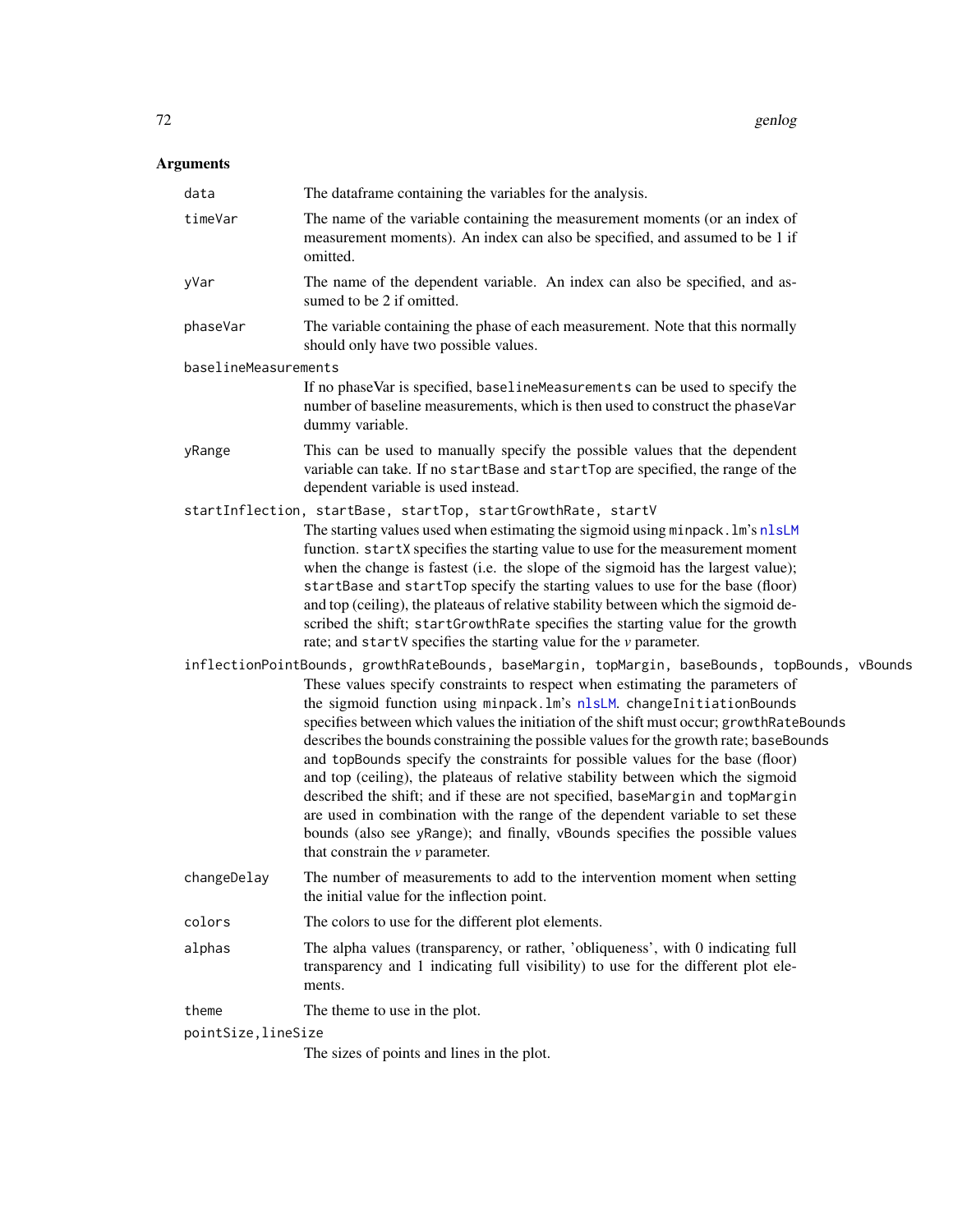#### genlog to the contract of the contract of the contract of the contract of the contract of the contract of the contract of the contract of the contract of the contract of the contract of the contract of the contract of the

| yBreaks                   | If NULL, the pretty function is used to estimate the best breaks for the Y axis.<br>If a value is supplied, this value is used as the size of intervals between the<br>(floored) minimum and (ceilinged) maximum of yRange (e.g. if yBreaks is 1,<br>a break point every integer; if 2 and the minimum is 1 and the maximum is 7,<br>breaks at $1, 3, 5$ and $7$ ; etc). |  |
|---------------------------|--------------------------------------------------------------------------------------------------------------------------------------------------------------------------------------------------------------------------------------------------------------------------------------------------------------------------------------------------------------------------|--|
| initialValuesLineType     |                                                                                                                                                                                                                                                                                                                                                                          |  |
|                           | The line type to use for the initial values; by default set to "blank" for genlog,<br>to hide them, and to "dashed" for ggGenLogPlot.                                                                                                                                                                                                                                    |  |
| curveSizeMultiplier       |                                                                                                                                                                                                                                                                                                                                                                          |  |
|                           | A multiplyer for the curve size compared to the other lines (e.g. specify '2' to<br>have a curve of twice the size).                                                                                                                                                                                                                                                     |  |
| showPlot                  | Whether to show the plot or not.                                                                                                                                                                                                                                                                                                                                         |  |
| plotLabs                  | A list with arguments to the ggplot2 labs function, which can be used to con-<br>veniently set plot labels.                                                                                                                                                                                                                                                              |  |
| outputFile                | If not NULL, the path and filename specifying where to save the plot.                                                                                                                                                                                                                                                                                                    |  |
| outputWidth, outputHeight |                                                                                                                                                                                                                                                                                                                                                                          |  |
|                           | The dimensions of the plot when saving it (in units specified in ggsaveParams).                                                                                                                                                                                                                                                                                          |  |
| ggsaveParams              | The parameters to use when saving the plot, passed on to ggsave.                                                                                                                                                                                                                                                                                                         |  |
| maxiter                   | The maximum number of iterations used by nlsLM.                                                                                                                                                                                                                                                                                                                          |  |
|                           |                                                                                                                                                                                                                                                                                                                                                                          |  |

## Details

For details, see Verboon & Peters (2017).

# Value

Mainly, this function prints its results, but it also returns them in an object containing three lists:

| input        | The arguments specified when calling the function |
|--------------|---------------------------------------------------|
| intermediate | Intermediat objects and values                    |
| output       | The results such as the plot.                     |

## Author(s)

Peter Verboon & Gjalt-Jorn Peters (both at the Open University of the Netherlands) Maintainer: Gjalt-Jorn Peters <gjalt-jorn@userfriendlyscience.com>

# References

Verboon, P. & Peters, G.-J. Y. (2018) Applying the generalised logistic model in single case designs: modelling treatment-induced shifts. *PsyArXiv* <https://doi.org/10.17605/osf.io/ad5eh>

# See Also

[genlogFunction](#page-73-0)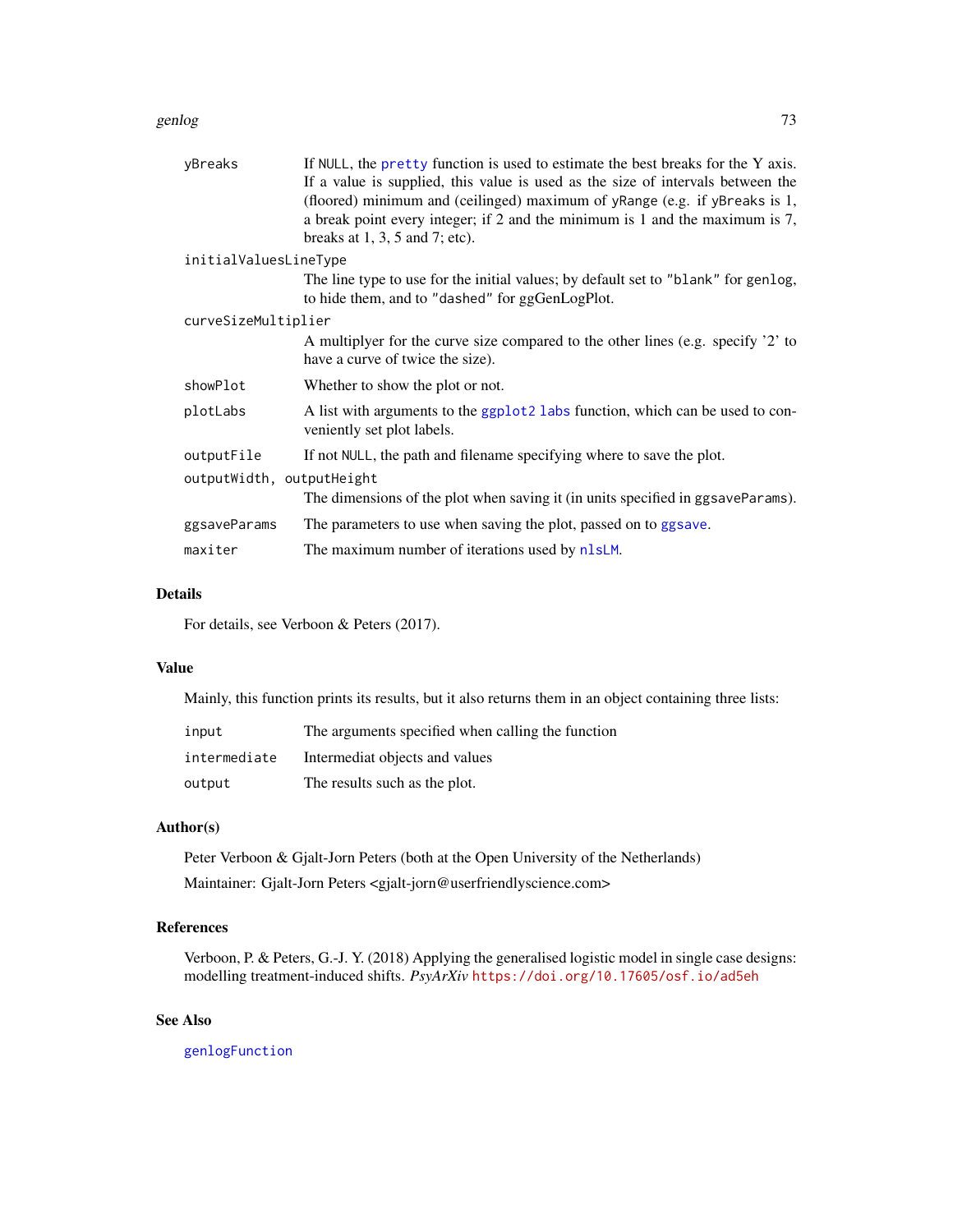# Examples

```
### Load dataset
data(Singh);
### Extract Jason
dat <- Singh[Singh$tier==1, ];
### Conduct piecewise regression analysis
genlog(dat,
       timeVar='time',
       yVar='score_physical',
       phaseVar='phase');
```
<span id="page-73-0"></span>genlogFunction *Generalized Logistic Function*

## Description

This is the core function of the generalized logistic analysis used in [genlog](#page-69-0).

## Usage

genlogFunction(x, x0, Ab, At, B, v)

# Arguments

| $\mathsf{x}$ | A numeric vector with measurement moments or indices of measurement mo-<br>ments.                  |
|--------------|----------------------------------------------------------------------------------------------------|
| x0           | A single numeric value specifying at which moment the curve is at its midpoint<br>(when $v = 1$ ). |
| Ab. At       | Respectively the lowest and highest possible values of the dependent variable.                     |
| <sup>B</sup> | The growth rate (curve steepness).                                                                 |
| v            | Um - Peter, wat is 'v' eigenlijk?                                                                  |

# Details

For details, see Verboon & Peters (2017).

# Author(s)

Peter Verboon (Open University of the Netherlands) Maintainer: Gjalt-Jorn Peters <gjalt-jorn@userfriendlyscience.com>

## References

Verboon, P. & Peters, G.-J. Y. (2017) Applying the generalised logistic model in SCD to deal with ceiling effects. *PsyArXiv* http://INSERTLINK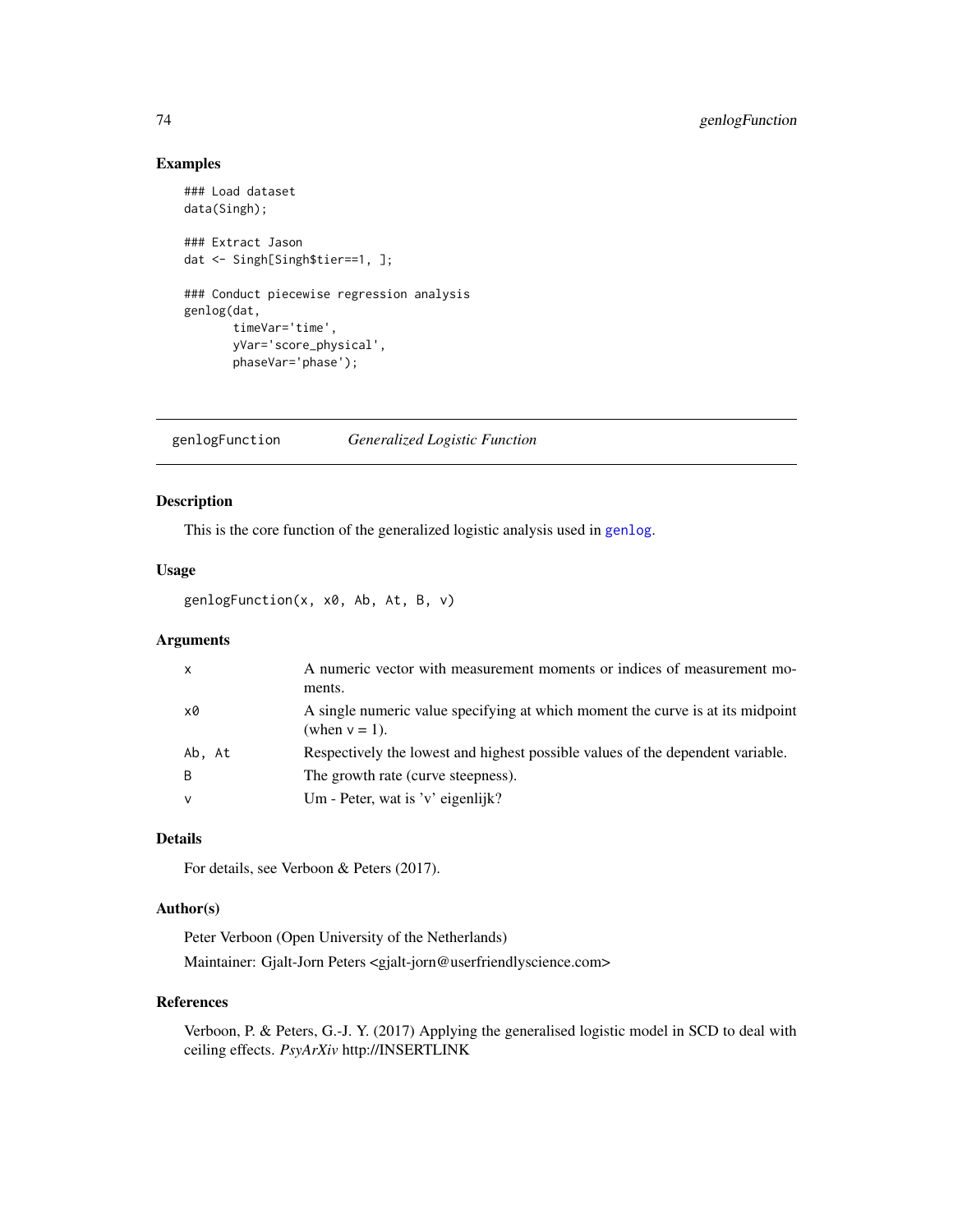# ggBarChart 75

# See Also

[genlog](#page-69-0)

# Examples

```
time <- 1:20;yVar <- genlogFunction(1:20, 10, 1, 7, 1, 1);
plot(time, yVar, type='l', xlab='time', ylab='y');
```
ggBarChart *Bar chart using ggplot*

# Description

This function provides a simple interface to create a [ggplot](#page-0-0) bar chart.

# Usage

ggBarChart(vector, plotTheme = theme\_bw(), ...)

## Arguments

| vector                  | The vector to display in the bar chart.          |
|-------------------------|--------------------------------------------------|
| plotTheme               | The theme to apply.                              |
| $\cdot$ $\cdot$ $\cdot$ | And additional arguments are passed to geom bar. |

# Value

A [ggplot](#page-0-0) plot is returned.

## Author(s)

Gjalt-Jorn Peters

Maintainer: Gjalt-Jorn Peters <gjalt-jorn@userfriendlyscience.com>

# See Also

[geom\\_bar](#page-0-0)

# Examples

ggBarChart(mtcars\$cyl);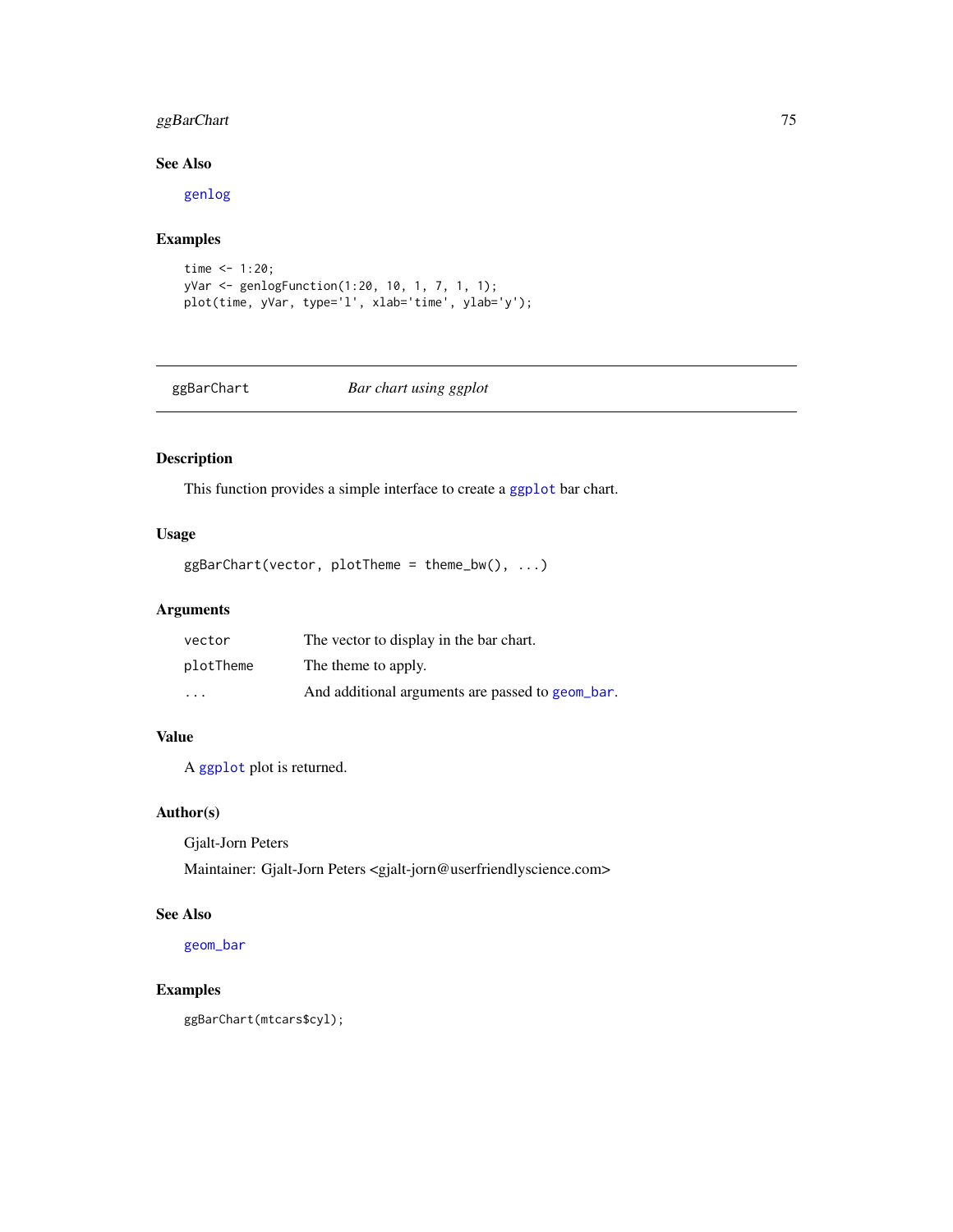# Description

This function provides a simple interface to create a [ggplot](#page-0-0) box plot, organising different boxplots by levels of a factor is desired, and showing row numbers of outliers.

## Usage

```
ggBoxplot(data, y = NULL, x = NULL,labelOutliers = TRUE,
          outlierColor = "red",
          theme = theme_bw(), \dots)
```
## Arguments

| dat           | Either a vector of values (to display in the box plot) or a data frame containing<br>variables to display in the box plot.                                                   |
|---------------|------------------------------------------------------------------------------------------------------------------------------------------------------------------------------|
| y             | If dat is a data frame, this is the name of the variable to make the box plot of.                                                                                            |
| $\mathsf{x}$  | If dat is a data frame, this is the name of the variable (normally a factor) to place<br>on the X axis. Separate box plots will be generate for each level of this variable. |
| labelOutliers | Whether or not to label outliers.                                                                                                                                            |
| outlierColor  | If labeling outliers, this is the color to use.                                                                                                                              |
| theme         | The theme to use for the box plot.                                                                                                                                           |
| $\cdot$       | Any additional arguments will be passed to geom_boxplot.                                                                                                                     |

## Details

This function is based on JasonAizkalns' answer to a question on Stack Exchange (Cross Validated; see <http://stackoverflow.com/questions/33524669/labeling-outliers-of-boxplots-in-r>).

## Value

A [ggplot](#page-0-0) plot is returned.

# Author(s)

Jason Aizkalns; implemented in this package (and tweaked a bit) by Gjalt-Jorn Peters. Maintainer: Gjalt-Jorn Peters <gjalt-jorn@userfriendlyscience.com>

# See Also

[geom\\_boxplot](#page-0-0)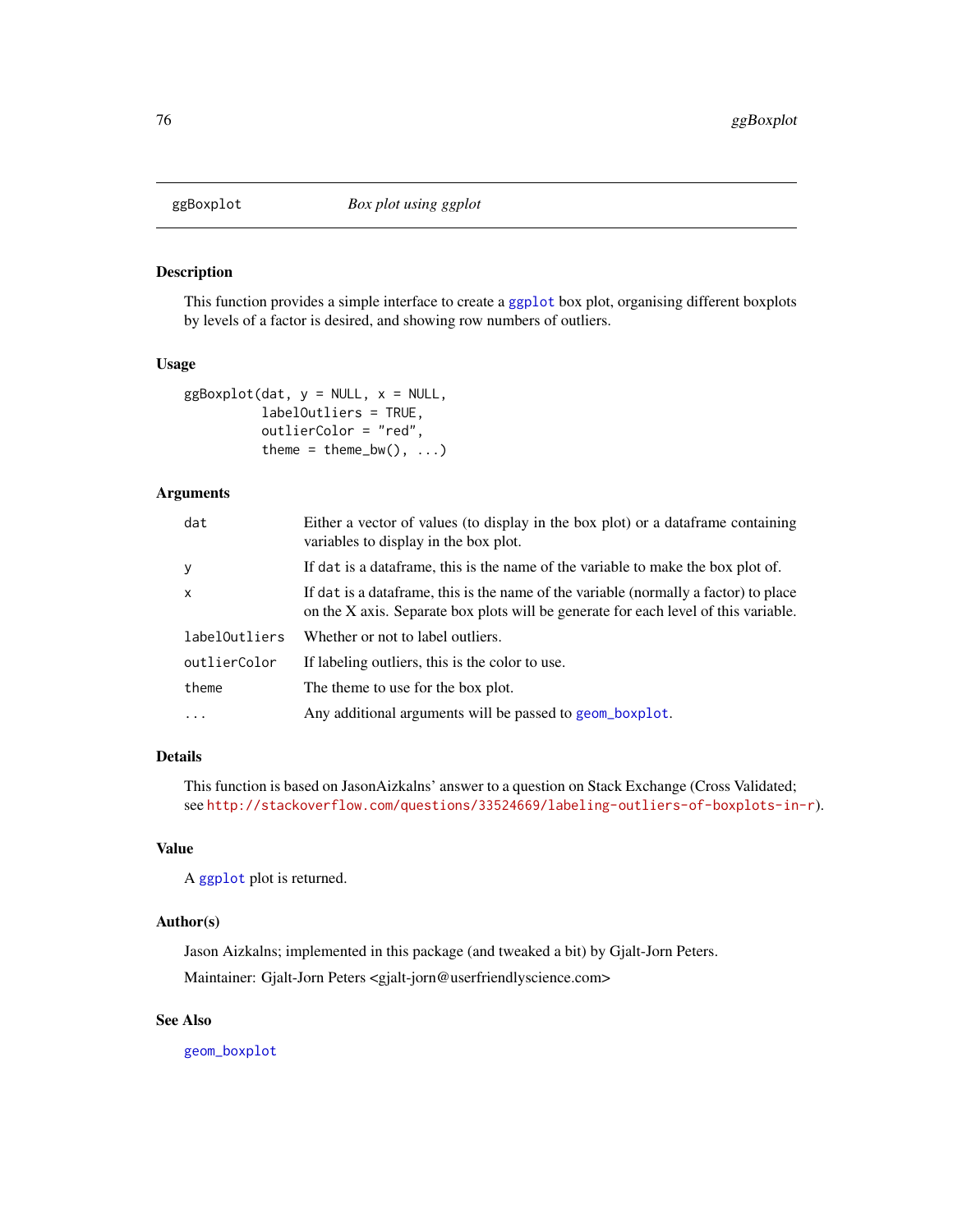# ggConfidenceCurve 77

#### Examples

```
### A box plot for miles per gallon in the mtcars dataset:
ggBoxplot(mtcars$mpg);
### And separate for each level of 'cyl' (number of cylinder):
ggBoxplot(mtcars, y='mpg', x='cyl');
```
ggConfidenceCurve *Confidence Curves*

## Description

Confidence curves are a way to show the confidence in an estimate computed from sample data. They are useful because they show all confidence levels simultaneously, thereby giving a good sense of the accuracy of the estimate, without forcing the researchers to make a more or less arbitrary choice for one confidence level.

#### Usage

```
ggConfidenceCurve(metric = "d",
                  value = NULL,
                  n = NULL,conf.level = NULL,
                  wRange = c(0.05, 0.8),
                  curvesize = 1,
                  curveColor = "black",
                  confRange = c(1e-04, 0.9999),
                  confLines = c(0.5, 0.8, 0.95, 0.99),
                  widthLines = c(min(wRange), 0.1, 0.2, 0.3, max(wRange)),
                  lineColor = brewer.pal(9, 'Set1'),
                  lineSize = 1,
                  lineAlpha = .5,xlab = metric,
                  steps = 1000.
                  theme = thene_bw(),
                  gradient=NULL,
                  gradientWidth=.01,
                  outputFile = NULL,
                  outputWidth = 16,
                  outputHeight = 16,
                  ggsaveParams = list(units='cm',
                                       dpi=300,
                                       type="cairo"))
```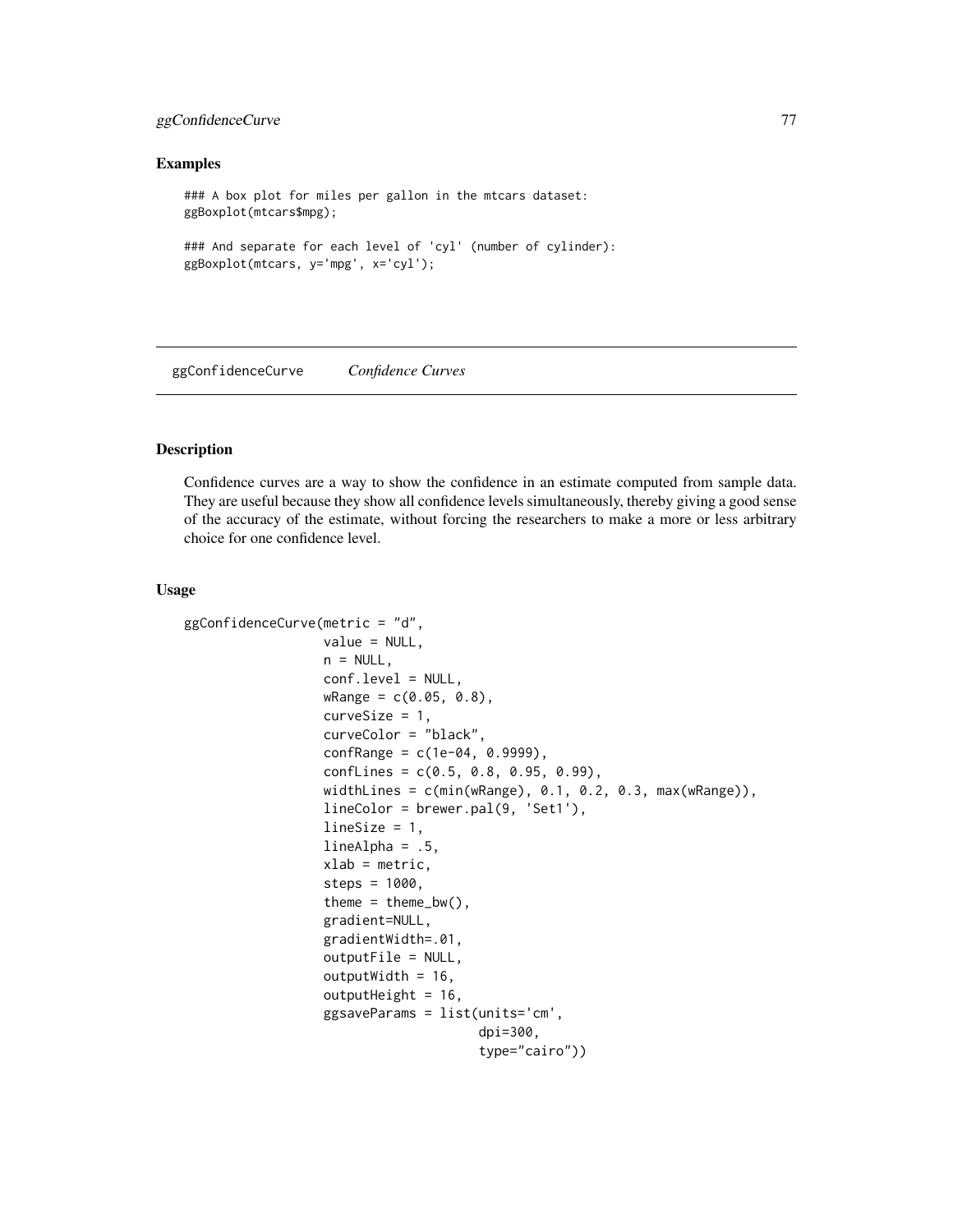| metric                    | The metric, currently only 'd' (Cohen's $d$ ) and 'r' (Pearson's $r$ ) are implemented.                                                                                                                                                                                                                                                                                |
|---------------------------|------------------------------------------------------------------------------------------------------------------------------------------------------------------------------------------------------------------------------------------------------------------------------------------------------------------------------------------------------------------------|
| value                     | The value for which to create the confidence curve plot.                                                                                                                                                                                                                                                                                                               |
| n                         | The sample size for which to create the confidence curve plot. If n is specified,<br>the y axis shows confidence levels (i.e. a conventional confidence curve is gener-<br>ated). If n is set to NULL, the y axis shows sample sizes. Either n or conf. level<br>must be NULL.                                                                                         |
| conf.level                | The confidence level for which to create the confidence curve plot. If conf. level<br>is specified, the y axis shows sample sizes. If conf. level is set to NULL, the y<br>axis shows confidence levels (i.e. a conventional confidence curve is generated).<br>Either n or conf. level must be NULL.                                                                  |
| wRange                    | The range of 'half-widths', or margins of error, to plot in the confidence curve<br>plot if no sample size is specified (if n=NULL).                                                                                                                                                                                                                                   |
| curveSize                 | The line size of the confidence curve line.                                                                                                                                                                                                                                                                                                                            |
| curveColor                | The color of the confidence curve line.                                                                                                                                                                                                                                                                                                                                |
| confRange                 | The range of confidence levels to plot.                                                                                                                                                                                                                                                                                                                                |
| confLines, widthLines     |                                                                                                                                                                                                                                                                                                                                                                        |
|                           | If a traditional confidence curve is generated, lines can be added to indicate the<br>metric values corresponding to the lower and upper confidence interval bounds.<br>For an inverse confidence curve, lines can be added to inficate the metric values<br>and sample sizes corresponding to specific margins of error (or 'half-widths').                           |
| lineColor                 | If confidence or 'interval width lines' lines are added (see conflines), this is the<br>color in which they are drawn. Specify a vector (e.g. brewer.pal(9, 'Set1'))<br>to have the colors drawn in different colors for each confidence level or width.                                                                                                               |
| lineSize                  | If confidence lines or 'interval width lines' are added (see conflines and width lines),<br>these arguments specify the color and size in which they are drawn.                                                                                                                                                                                                        |
| lineAlpha                 | The alpha value (transparency) of the confidence lines or 'interval width lines'.                                                                                                                                                                                                                                                                                      |
| xlab                      | The label on the x axis.                                                                                                                                                                                                                                                                                                                                               |
| steps                     | The number of steps to use when generating the data for the confidence curves'<br>more steps yield prettier, smoother curves, but take more time.                                                                                                                                                                                                                      |
| theme                     | The ggplot theme to use.                                                                                                                                                                                                                                                                                                                                               |
| gradient                  | Whether to use a gradient as background to make the confidence more explicit.<br>This is experimental and pretty influential in terms of how the plot looks. The<br>default gradient, used when passing TRUE, uses black as background color when<br>the confidence is 0 percent, and white for 100 percent. If two colors are speci-<br>fied, these are used instead. |
| gradientWidth             | If using a gradient, the width of the geom_tile geoms used to create the gradi-<br>ent.                                                                                                                                                                                                                                                                                |
| outputFile                | A file to which to save the plot.                                                                                                                                                                                                                                                                                                                                      |
| outputWidth, outputHeight |                                                                                                                                                                                                                                                                                                                                                                        |
|                           | Width and height of saved plot (specified in centimeters by default, see ggsaveParams).                                                                                                                                                                                                                                                                                |
| ggsaveParams              | Parameters to pass to ggsave when saving the plot.                                                                                                                                                                                                                                                                                                                     |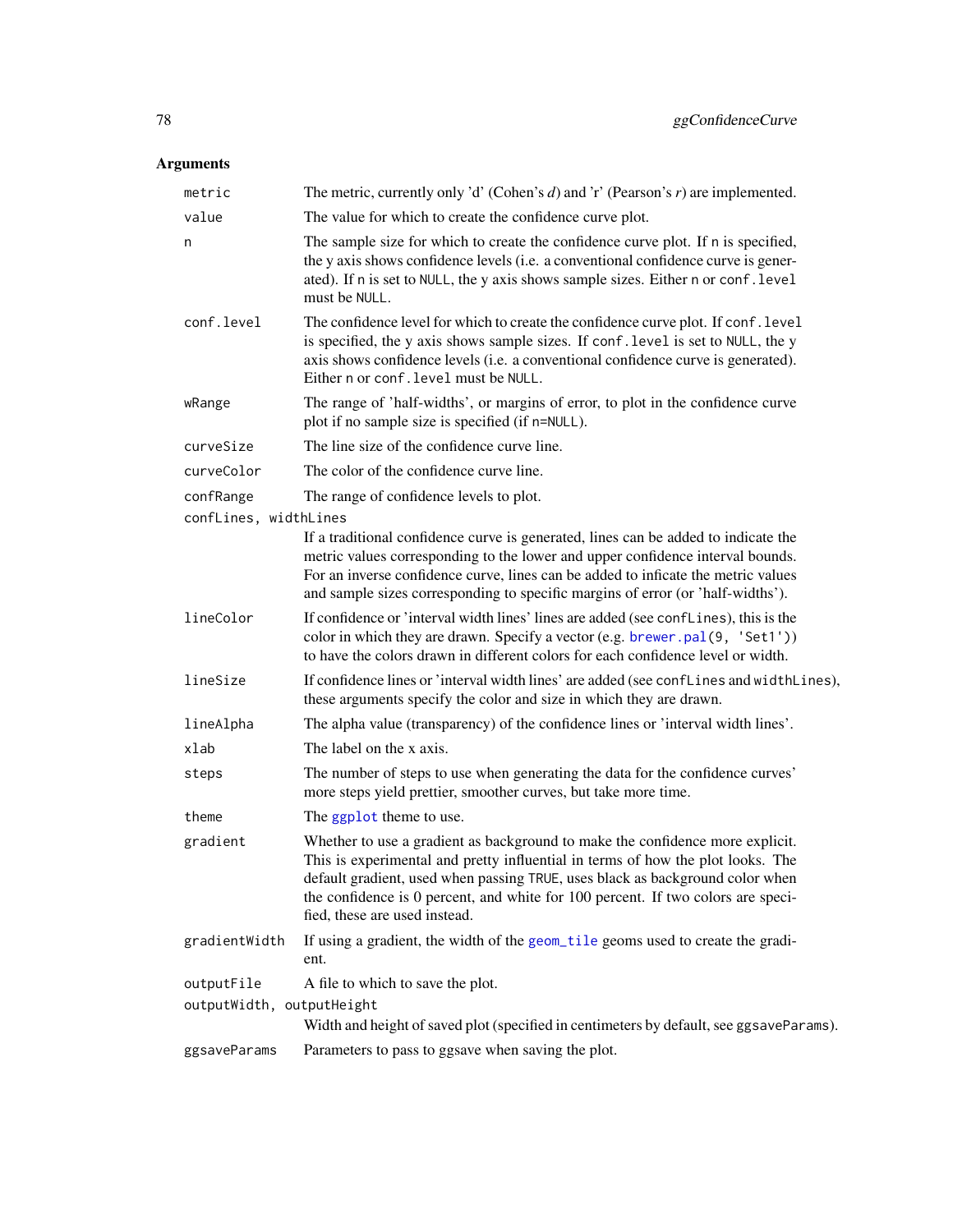# ggDiamondLayer 79

## Value

A [ggplot2](#page-0-0) plot.

## Author(s)

Gjalt-Jorn Peters

Maintainer: Gjalt-Jorn Peters <gjalt-jorn@userfriendlyscience.com>

#### References

Bender, R., Berg, G., & Zeeb, H. (2005). Tutorial: Using confidence curves in medical research. *Biometrical Journal*, 47(2), 237-247. http://doi.org/10.1002/bimj.200410104

Birnbaum, A. (1961). Confidence curves: An omnibus technique for estimation and testing statistical hypotheses. *Journal of the American Statistical Association*, 56(294), 246-249. http://doi.org/10.1080/01621459.1961.10

#### See Also

[cohensdCI](#page-37-0), [pwr.cohensdCI](#page-37-0), [confIntR](#page-29-0), [pwr.confIntR](#page-138-0)

# Examples

```
ggConfidenceCurve(metric='d', value = .5, n = 128);
ggConfidenceCurve(metric='d', value = .5, conf.level = .95);
```
ggDiamondLayer *Basic ggplot2 diamond plot layer construction functions*

## Description

These functions are used by [diamondPlot](#page-47-0) to construct a diamond plot. It's normally not necessary to call this function directly: instead, use [meansDiamondPlot](#page-109-0), [meanSDtoDiamondPlot](#page-111-0), and [factorLoadingDiamondCIplot](#page-62-0).

#### Usage

```
ggDiamondLayer(data, ciCols = 1:3,
               colorCol = NULL,
               generateColors = NULL,
               fullColorRange = NULL,
               color = "black",
               lineColor=NA,
               otherAxisCol = 1: nrow(data),
               autoSize = NULL,
               fixedSize = 0.15,
               direction="horizontal",
               ...)
diamondCoordinates(values,
```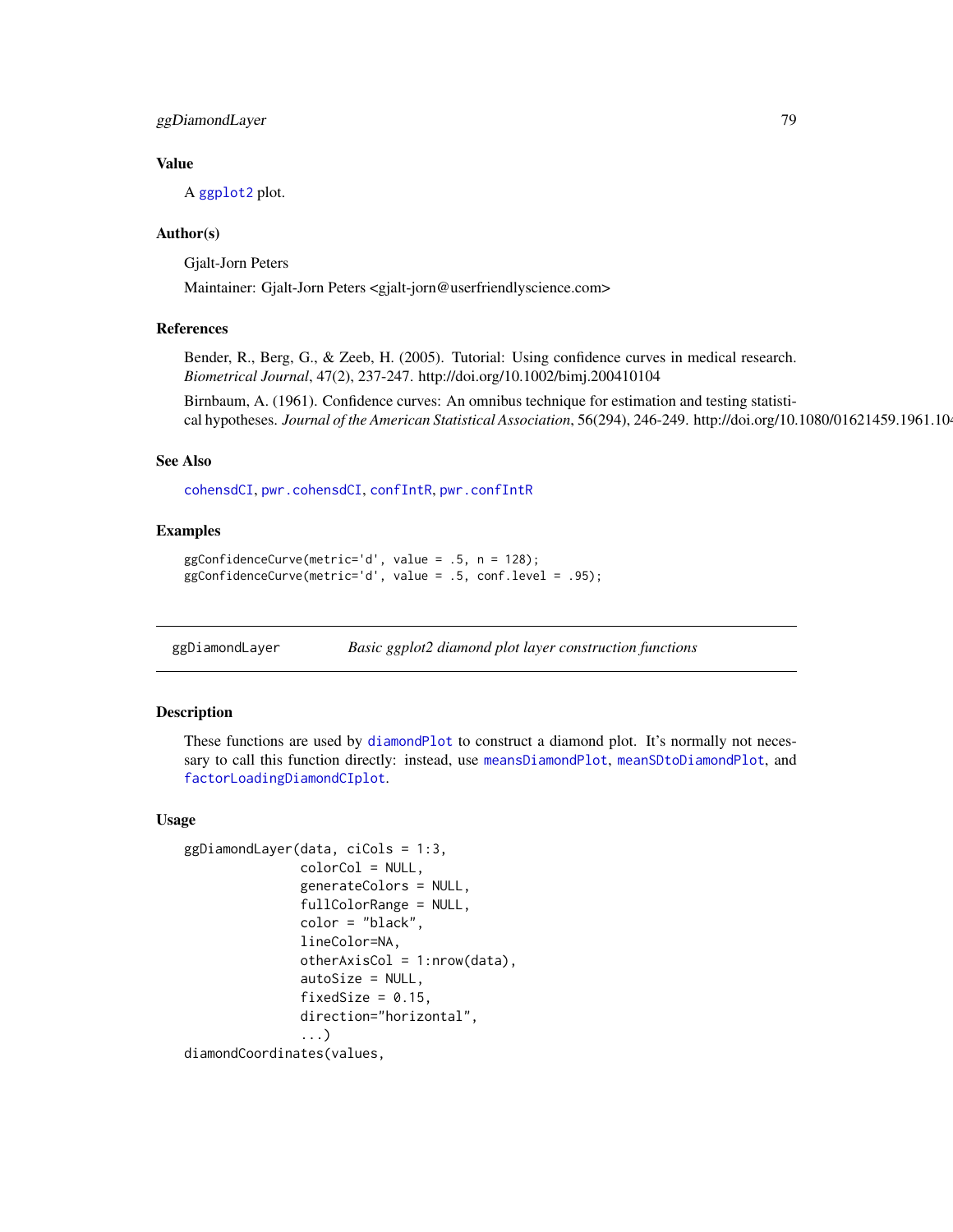```
otherAxisValue = 1,
                   direction = "horizontal",
                   autoSize = NULL,
                   fixedSize = 0.15)
varsToDiamondPlotDf(dat, items = NULL,
                   labels = NULL, decreasing = NULL,
                   conf. level = 0.95rawDataDiamondLayer(dat, items = NULL,
                    itemOrder = 1:length(items),
                    dataAlpha = 0.1, dataColor = "#444444",
                    jitterWidth = 0.5, jitterHeight = 0.4,
                    size = 3, ...)
```

| data, dat      | A dataframe (or matrix) containing lower bounds, centers (e.g. means), and<br>upper bounds of intervals (e.g. confidence intervals) for ggDiamondLayer or<br>items and raw data for varsToDiamondPlotDf and rawDataDiamondLayer.                                                                                                                                                                                                                                                                                                                                                                                                                                            |
|----------------|-----------------------------------------------------------------------------------------------------------------------------------------------------------------------------------------------------------------------------------------------------------------------------------------------------------------------------------------------------------------------------------------------------------------------------------------------------------------------------------------------------------------------------------------------------------------------------------------------------------------------------------------------------------------------------|
| ciCols         | The columns in the dataframe with the lower bounds, centers (e.g. means), and<br>upper bounds (in that order).                                                                                                                                                                                                                                                                                                                                                                                                                                                                                                                                                              |
| colorCol       | The column in the dataframe containing the colors for each diamond, or a vector<br>with colors (with as many elements as the dataframe has rows).                                                                                                                                                                                                                                                                                                                                                                                                                                                                                                                           |
| generateColors | A vector with colors to use to generate a gradient. These colors must be valid<br>arguments to colorRamp (and therefore, to col2rgb).                                                                                                                                                                                                                                                                                                                                                                                                                                                                                                                                       |
| fullColorRange | When specifying a gradient using generateColors, it is usually desirable to<br>specify the minimum and maximum possible value corresponding to the outer<br>anchors of that gradient. For example, when plotting numbers from 0 to 100<br>using a gradient from 'red' through 'orange' to 'green', none of the means<br>may actually be 0 or 100; the lowest mean may be, for example, 50. If no<br>fullColorRange is specified, the diamond representing that lowest mean of 50<br>wil be red, not orange. When specifying the fullColorRange, the lowest and<br>highest 'colors' in generateColors are anchored to the minimum and maxi-<br>mum values of fullColorRange. |
| color          | When no colors are automatically generated, all diamonds will have this color.                                                                                                                                                                                                                                                                                                                                                                                                                                                                                                                                                                                              |
| lineColor      | If NA, lines will have the same colors as the diamonds' fill. If not NA, must be a<br>valid color, which is then used as line color. Note that e.g. linetype and color<br>can be used as well, which will be passed on to geom_polygon.                                                                                                                                                                                                                                                                                                                                                                                                                                     |
| otherAxisCol   | A vector of values, or the index of the column in the dataframe, that specifies<br>the values for the Y axis of the diamonds. This should normally just be a vector<br>of consecutive integers.                                                                                                                                                                                                                                                                                                                                                                                                                                                                             |
| autoSize       | Whether to make the height of each diamond conditional upon its length (the<br>width of the confidence interval).                                                                                                                                                                                                                                                                                                                                                                                                                                                                                                                                                           |
| fixedSize      | If not using relative heights, fixed Size determines the height to use.                                                                                                                                                                                                                                                                                                                                                                                                                                                                                                                                                                                                     |
| $\cdots$       | Any additional arguments are passed to geom_polygon. This can be used to<br>set, for example, the alpha value of the diamonds. Additional arguments for<br>rawDataDiamondLayer are passed on to geom_jitter.                                                                                                                                                                                                                                                                                                                                                                                                                                                                |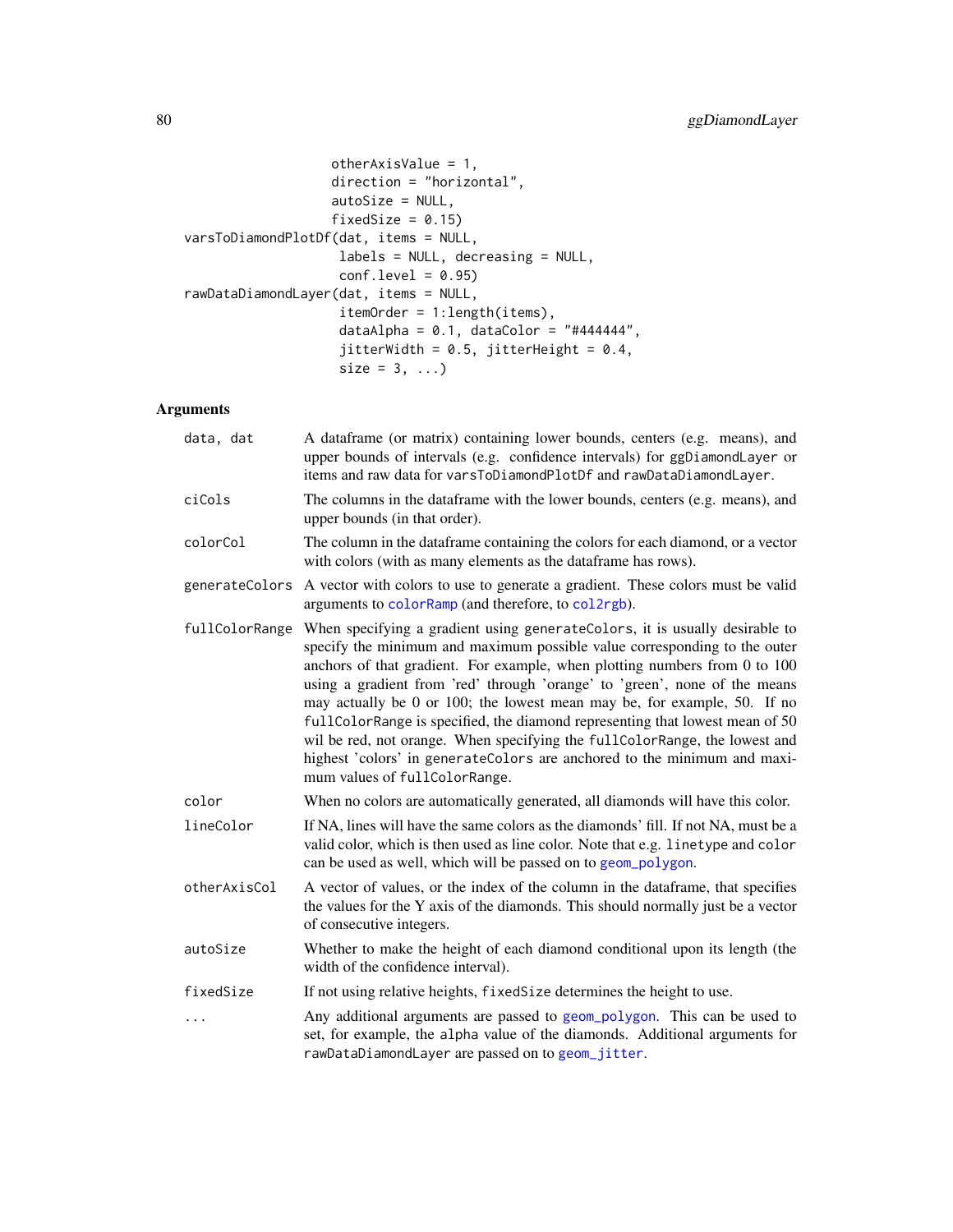| values           | A vector of 2 or more values that are used to construct the diamond coordinates.<br>If three values are provided, the middle one becomes the diamond's center. If<br>two, four, or more values are provided, the median becomes the diamond's cen-<br>ter. |
|------------------|------------------------------------------------------------------------------------------------------------------------------------------------------------------------------------------------------------------------------------------------------------|
| otherAxisValue   | The value on the other axis to use to compute the coordinates; this will be the Y<br>axis value of the points of the diamond (if direction is 'horizontal') or the X<br>axis value (if direction is 'vertical').                                           |
| direction        | Whether the diamonds should be constructed horizontally or vertically.                                                                                                                                                                                     |
| items            | The items from the dataframe to include in the diamondplot or dataframe.                                                                                                                                                                                   |
| labels           | The item labels to add to the dataframe.                                                                                                                                                                                                                   |
| decreasing       | Whether to sort the items (rows) in the data frame decreasing (TRUE), increasing<br>(FALSE), or not at all (NULL).                                                                                                                                         |
| conf.level       | The confidence of the confidence intervals.                                                                                                                                                                                                                |
| <i>itemOrder</i> | Order of the items to use (if not sorting).                                                                                                                                                                                                                |
| dataAlpha        | This determines the alpha (transparency) of the data points.                                                                                                                                                                                               |
| dataColor        | The color of the data points.                                                                                                                                                                                                                              |
| jitterWidth      | How much to jitter the individual datapoints horizontally.                                                                                                                                                                                                 |
| jitterHeight     | How much to jitter the individual datapoints vertically.                                                                                                                                                                                                   |
| size             | The size of the data points.                                                                                                                                                                                                                               |

#### Value

ggDiamondLayer returns a [ggplot](#page-0-0) [geom\\_polygon](#page-0-0) object, which can then be used in [ggplot](#page-0-0) plots (as [diamondPlot](#page-47-0) does).

diamondCoordinates returns a set of four coordinates that together specify a diamond.

varsToDiamondPlotDf returns a dataframe of diamondCoordinates.

rawDataDiamondLayer returns a [geom\\_jitter](#page-0-0) object.

## Author(s)

Gjalt-Jorn Peters

Maintainer: Gjalt-Jorn Peters <gjalt-jorn@userfriendlyscience.com>

#### See Also

[meansDiamondPlot](#page-109-0), [meanSDtoDiamondPlot](#page-111-0), [factorLoadingDiamondCIplot](#page-62-0), [diamondPlot](#page-47-0)

## Examples

```
## Not run:
### (Don't run this example as a test, because we
### need the ggplot function which isn't part of
### this package.)
### The coordinates for a simple diamond
```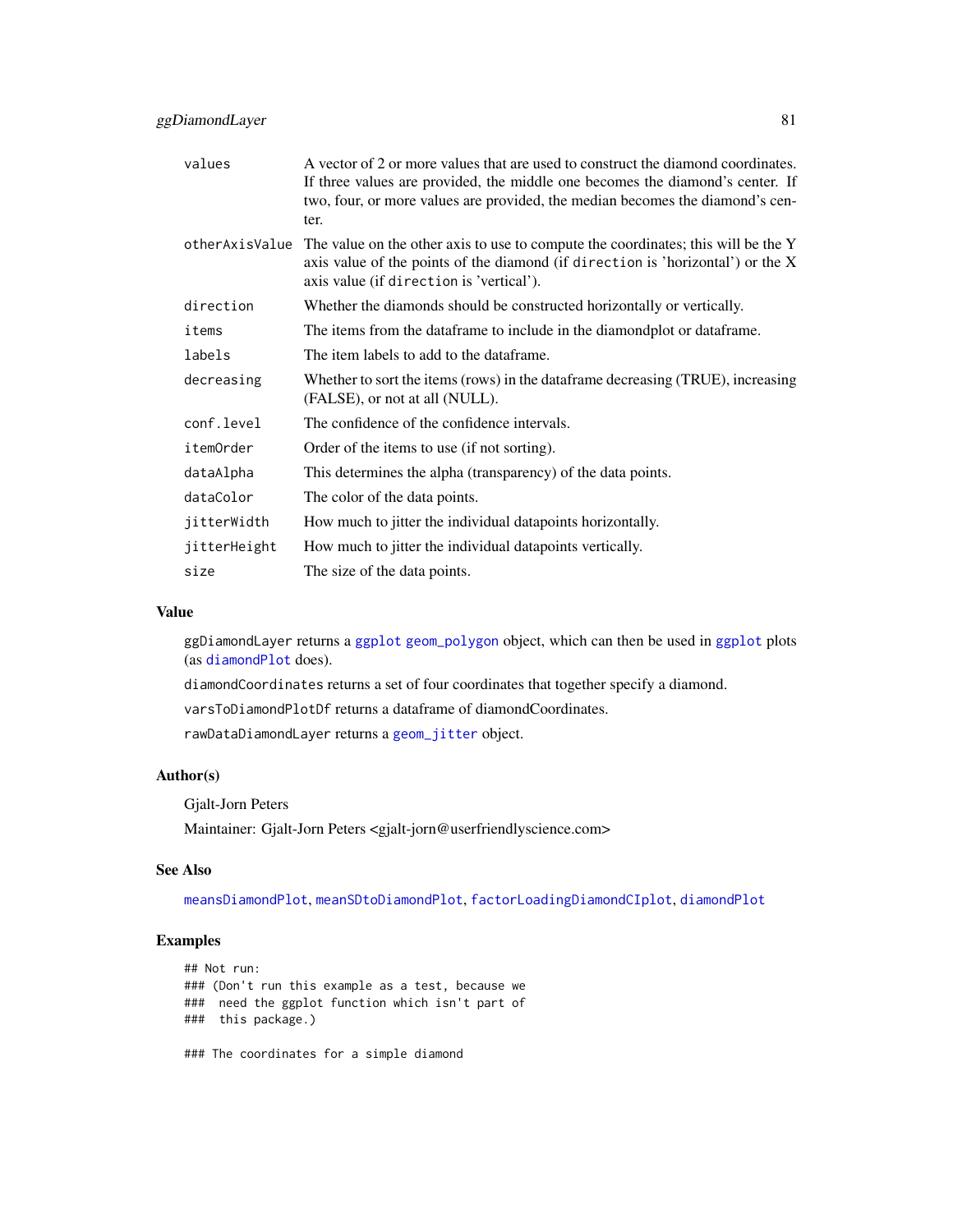```
diamondCoordinates(values = c(1,2,3));
### Plot this diamond
ggplot() + ggDiamondLayer(data.frame(1,2,3));
## End(Not run)
```
ggEasyPlots *Convenience functions for ggplots based on multiple variables*

# Description

These are convenience functions to quickly generate plots for multiple variables, with the variables in the y axis.

## Usage

```
ggEasyRidge(data,
            items = NULL,
            labels = NULL,
            sortByMean = TRUE,
            xlab = NULL,
            ylab = NULLggEasyBar(data,
          items = NULL,
          labels = NULL,
          sortByMean = TRUE,
          xlab = NULL,
          ylab = NULL,
          scale_fill_function =
            scale_fill_viridis(discrete = TRUE,
                               guide = guide_legend(title = NULL,
                                                     nrow=1)),
          fontColor = "white",
          fontSize = 2,
          labelMinPercentage = 1,
          showInLegend = "both",
          biAxisLabels = NULL)
```

| data       | The dataframe containing the variables.                                                              |
|------------|------------------------------------------------------------------------------------------------------|
| items      | The variable names (if not provided, all variables will be used).                                    |
| labels     | Labels can optionally be provided; if they are, these will be used instead of the<br>variable names. |
| sortByMean | Whether to sort the variables by mean value.                                                         |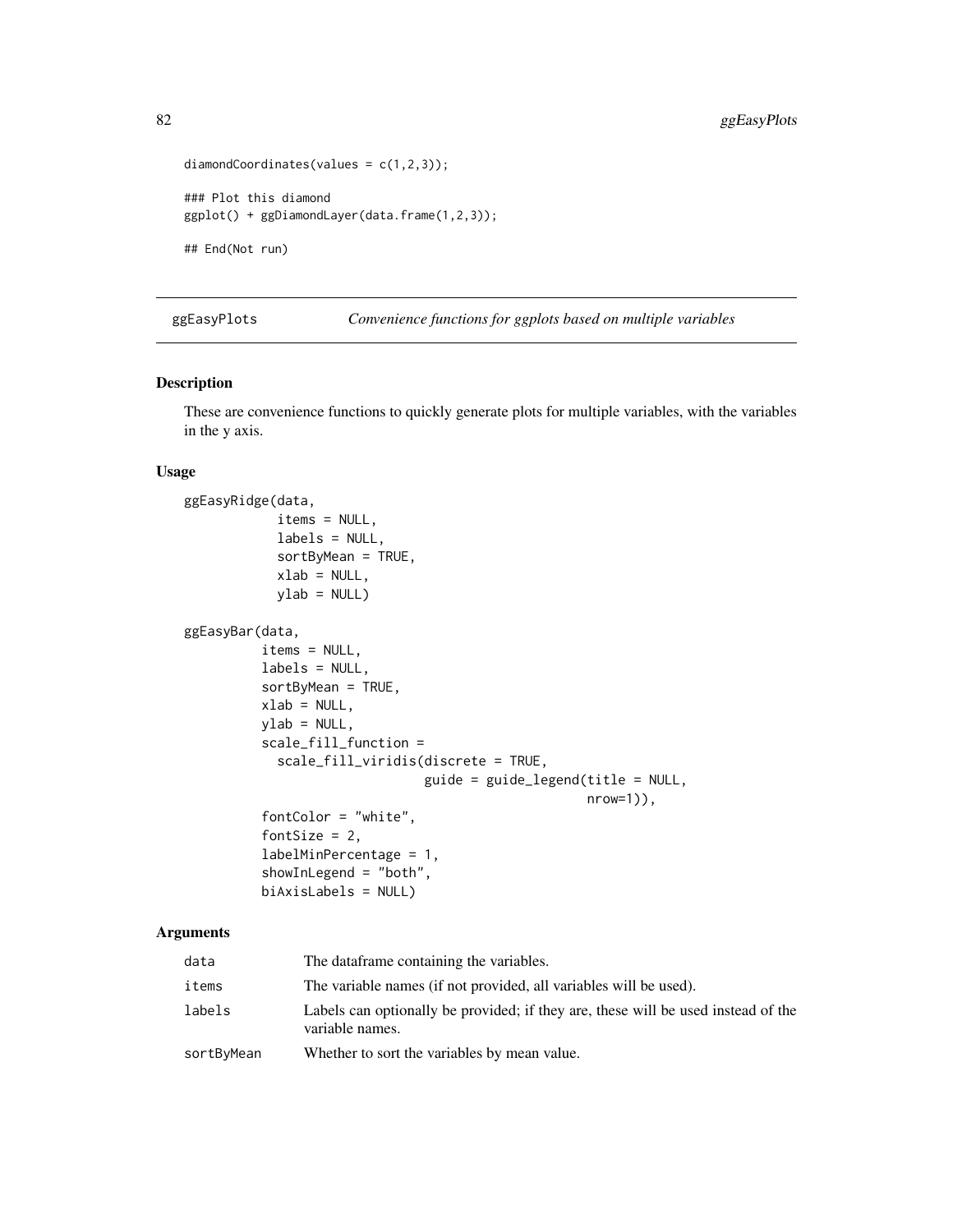# ggEasyPlots 83

| xlab, ylab          | The labels for the x and y axes.                                                                                                                                                                                                                                                                                                                                                                        |
|---------------------|---------------------------------------------------------------------------------------------------------------------------------------------------------------------------------------------------------------------------------------------------------------------------------------------------------------------------------------------------------------------------------------------------------|
| scale_fill_function |                                                                                                                                                                                                                                                                                                                                                                                                         |
|                     | The function to pass to ggplot to provide the colors of the bars.                                                                                                                                                                                                                                                                                                                                       |
| fontColor, fontSize |                                                                                                                                                                                                                                                                                                                                                                                                         |
|                     | The color and size of the font used to display the labels                                                                                                                                                                                                                                                                                                                                               |
| labelMinPercentage  |                                                                                                                                                                                                                                                                                                                                                                                                         |
|                     | The minimum percentage that a category must reach before the label is printed<br>(in whole percentages, i.e., on a scale from 0 to 100).                                                                                                                                                                                                                                                                |
| showInLegend        | What to show in the legend in addition to the values; nothing ("none"), the<br>frequencies ("freq"), the percentages ("perc"), or both ("both"). This is only<br>used if only one variable is shown in the plot; afterwise, after all, the absolute<br>frequencies and percentages differ for each variable.                                                                                            |
| biAxisLabels        | This can be used to specify labels to use if you want to use labels on both the left<br>and right side. This is mostly useful when plotting single questions or semantic<br>differentials. This must be a list with two character vectors, left Anchors and<br>right Anchors, which must each have the same length as the number of items<br>specified in i tems. See the examples for, well, examples. |

## Value

A [ggplot](#page-0-0) plot is returned.

## Author(s)

Gjalt-Jorn Peters

Maintainer: Gjalt-Jorn Peters <gjalt-jorn@userfriendlyscience.com>

#### See Also

[geom\\_ridgeline](#page-0-0), [geom\\_bar](#page-0-0)

## Examples

```
ggEasyBar(mtcars, c('gear', 'carb'));
ggEasyRidge(mtcars, c('disp', 'hp'));
### When plotting single questions, if you want to show the anchors:
ggEasyBar(mtcars, c('gear'),
         biAxisLabels=list(leftAnchors="Fewer",
                            rightAnchors="More"));
### Or for multiple questions (for e.g. semantic differentials):
ggEasyBar(mtcars, c('gear', 'carb'),
```

```
biAxisLabels=list(leftAnchors=c("Fewer", "Lesser"),
                  rightAnchors=c("More", "Greater")));
```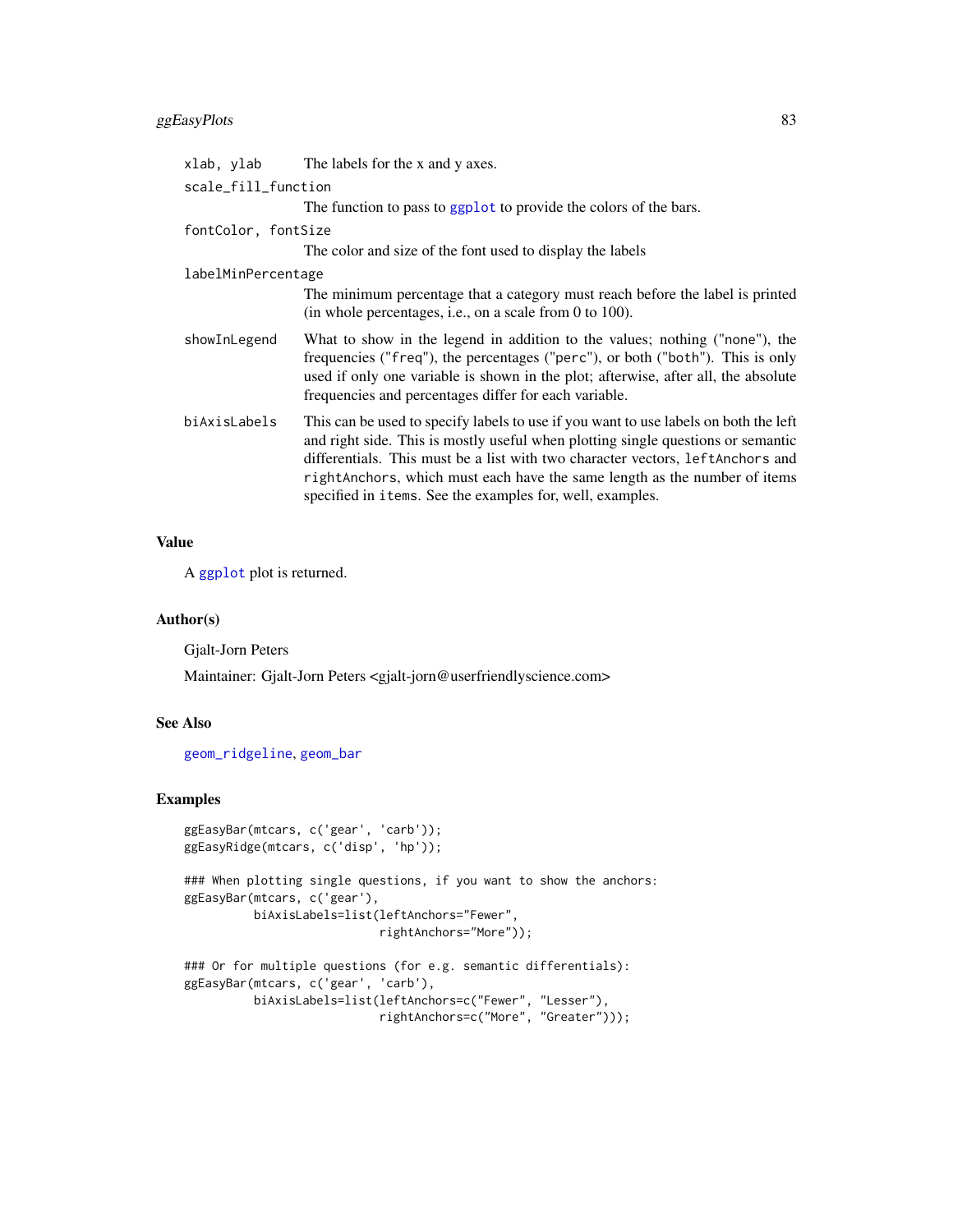#### Description

These functions can be used to visualise Numbers Needed for Change. erDataSeq is a helper function to generate an Event Rate Data Sequence, and it uses convert. threshold.to.er and convert.er.to.threshold to convert thresholds to event rates and vice versa.

#### Usage

```
erDataSeq(er = NULL, threshold = NULL,
         mean = NULL, sd = NULL,
         eventIfHigher = TRUE,
          pRange = c(1e-06, 0.99999),
          xStep = 0.01)
ggNNC(cerDataSeq, d = NULL, eventDesirable = TRUE,
      r = 1, xlab = "Continuous outcome",
     plotTitle = c("Numbers Needed for Change = ", ""),theme = theme_bw(), lineSize = 1,
     cerColor = "HEBF2F8", eerColor = "H172F47",cerLineColor = "#888888", eerLineColor = "#000000",
     dArrowColor = "#000000", cerAlpha = 0.66,
     eerAlpha = 0.66, xLim = NULL,
     xLimAutoDensityTolerance = 0.001,
     showLegend = TRUE, verticalLineColor = "#172F47",
     desirableColor = "#00FF00", desirableAlpha = 0.2,
     undesirableColor = "#FF0000", undesirableAlpha = 0.2,
     desirableTextColor = "#009900",
     undesirableTextColor = "#990000",
     dArrowDistance = 0.04 \times max(cerDataSeq$density),
     dLabelDistance = 0.08 * max(cerDataSeq$density))
convert.threshold.to.er(threshold, mean, sd,
                        eventIfHigher = TRUE,pdist = pnorm)
convert.er.to.threshold(er, mean, sd,
                        eventIfHigher = TRUE,qdist = qnorm
```
#### Arguments

er Event rate to visualise (or convert).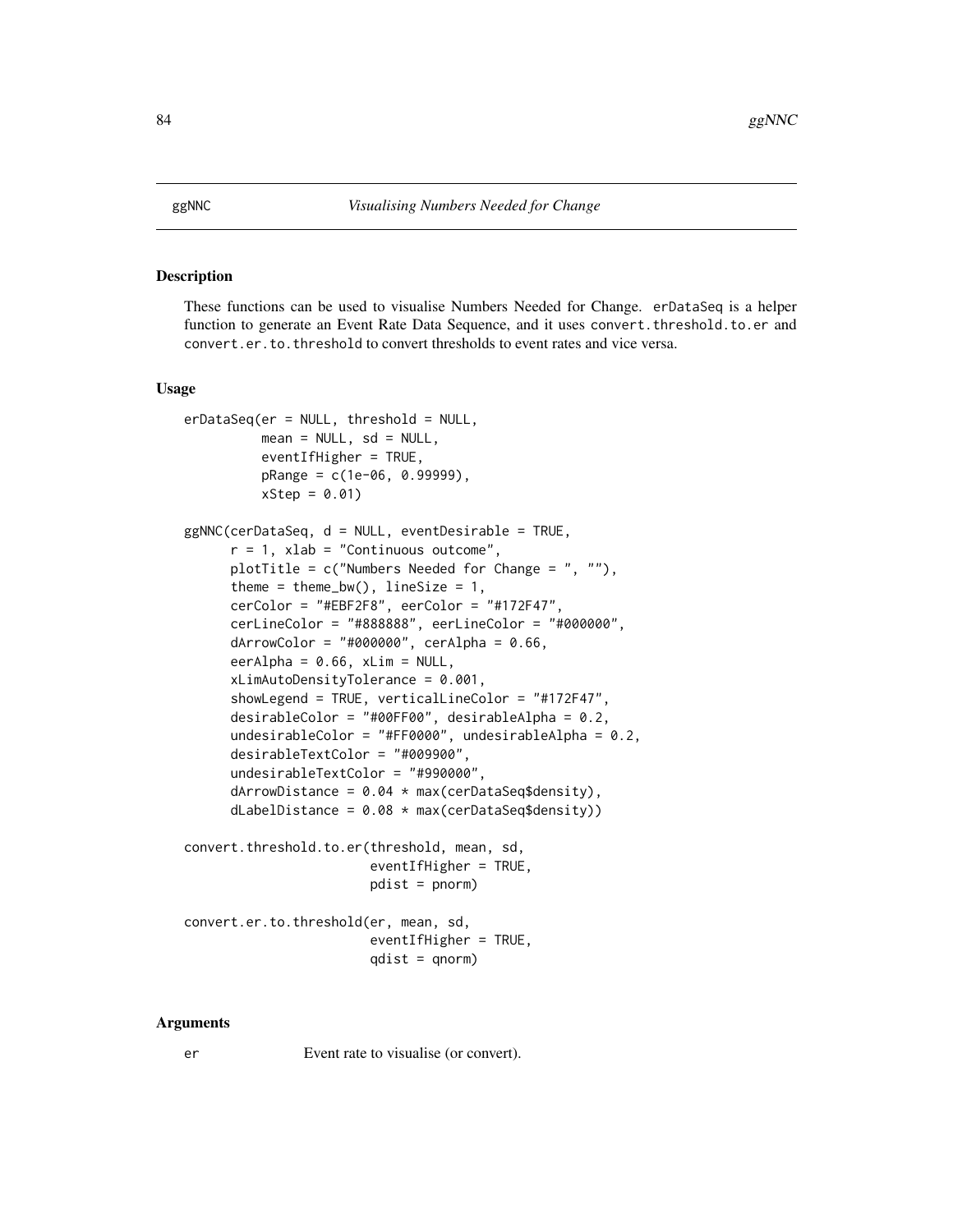| ggNNC | 85 |  |
|-------|----|--|
|       |    |  |

| threshold                | If the event rate is not available, a threshold value can be specified instead, which<br>is then used in conjunction with the mean (mean) and standard deviation (sd) and<br>assuming a normal distribution to compute the event rate. |
|--------------------------|----------------------------------------------------------------------------------------------------------------------------------------------------------------------------------------------------------------------------------------|
| mean                     | The mean of the control group distribution.                                                                                                                                                                                            |
| sd                       | The standard deviation (of the control distribution, but assumed to be the same<br>for both distributions).                                                                                                                            |
| eventIfHigher            | Whether scores above or below the threshold are considered 'an event'.                                                                                                                                                                 |
| pRange                   | The range of probabilities for which to so the distribution.                                                                                                                                                                           |
| xStep                    | Precision of the drawn distribution; higher values mean lower precision/granularity/resolution.                                                                                                                                        |
| cerDataSeq               | The cerDataSeq object.                                                                                                                                                                                                                 |
| d                        | The value of Cohen's d.                                                                                                                                                                                                                |
| eventDesirable           | Whether an event is desirable or undesirable.                                                                                                                                                                                          |
| r                        | The correlation between the determinant and behavior (for mediated NNC's).                                                                                                                                                             |
| xlab                     | The label to display for the X axis.                                                                                                                                                                                                   |
| plotTitle                | The title of the plot; either one character value, this value if used; if two, they<br>are considered a prefix and suffix to be pre/appended to the NNC value.                                                                         |
| theme                    | The theme to use for the plot.                                                                                                                                                                                                         |
| lineSize                 | The thickness of the lines in the plot.                                                                                                                                                                                                |
| cerColor                 | The color to use for the event rate portion of the control group distribution.                                                                                                                                                         |
| eerColor                 | The color to use for the event rate portion of the experimental group distribution.                                                                                                                                                    |
| cerLineColor             | The line color to use for the control group distribution.                                                                                                                                                                              |
| eerLineColor             | The line color to use for the experimental group distribution.                                                                                                                                                                         |
| dArrowColor              | The color of the arrow to show the effect size.                                                                                                                                                                                        |
| cerAlpha                 | The alpha value (transparency) to use for the control group distribution.                                                                                                                                                              |
| eerAlpha                 | The alpha value (transparency) to use for the control group distribution.                                                                                                                                                              |
| xLim                     | This can be used to manually specify the limits for the X axis; if NULL, sensible<br>limits will be derived using xLimAutoDensityTolerance.                                                                                            |
| xLimAutoDensityTolerance |                                                                                                                                                                                                                                        |
|                          | If xLim is NULL, the limits will be set where the density falls below this propor-<br>tion of its maximum value.                                                                                                                       |
| showLegend               | Whether to show the legend (only if showing two distributions).                                                                                                                                                                        |
| verticalLineColor        | The color of the vertical line used to indicate the threshold.                                                                                                                                                                         |
|                          |                                                                                                                                                                                                                                        |
|                          | desirableColor The color for the desirable portion of the X axis.                                                                                                                                                                      |
| undesirableColor         | desirableAlpha The alpha for the desirable portion of the X axis.                                                                                                                                                                      |
|                          | The color for the undesirable portion of the X axis.                                                                                                                                                                                   |
| undesirableAlpha         |                                                                                                                                                                                                                                        |
|                          | The color for the undesirable portion of the X axis.                                                                                                                                                                                   |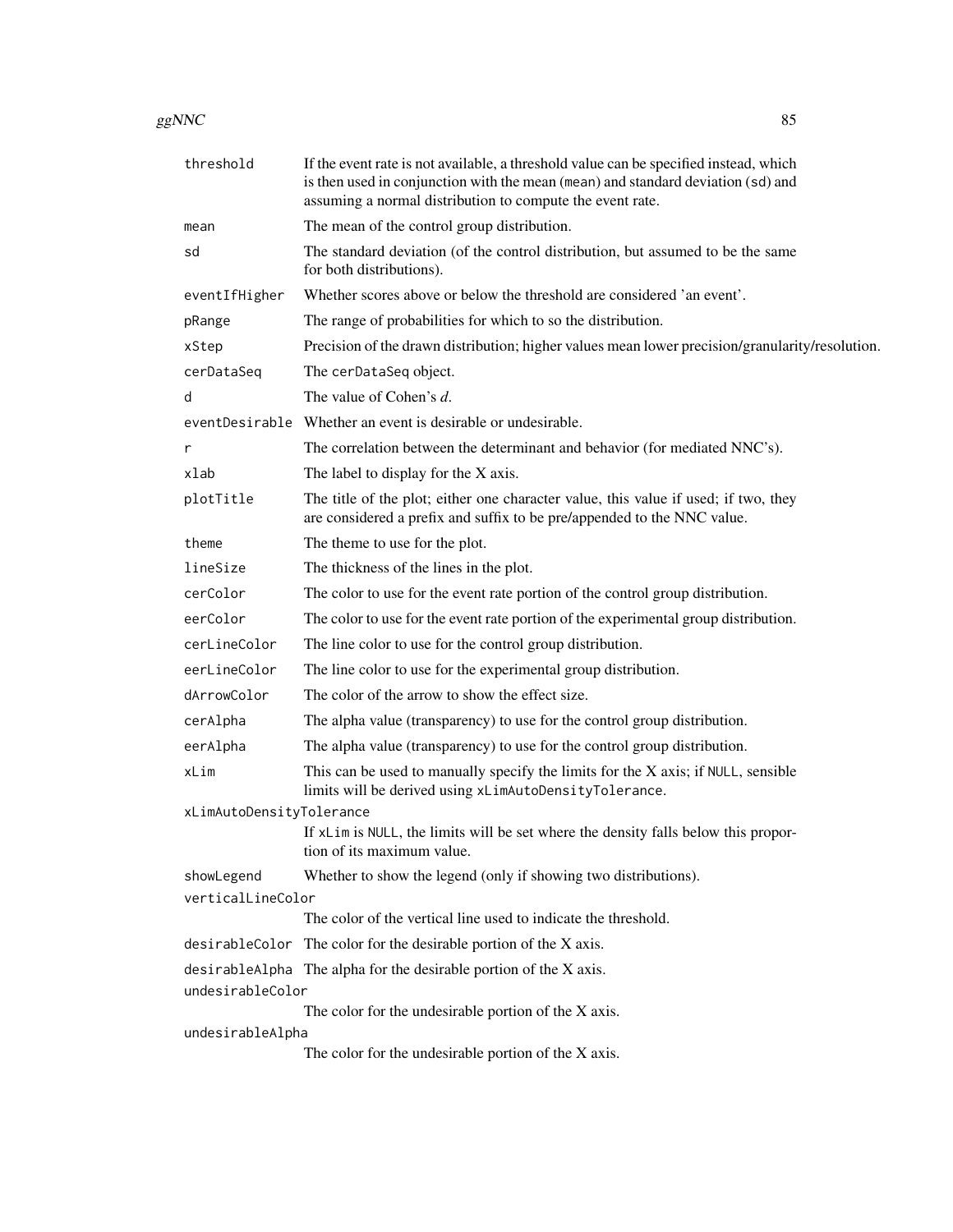| desirableTextColor   |                                                                                                                        |
|----------------------|------------------------------------------------------------------------------------------------------------------------|
|                      | The color for the text to indicate the desirable portion of the X axis.                                                |
| undesirableTextColor |                                                                                                                        |
|                      | The color for the text to indicate the undesirable portion of the X axis.                                              |
|                      | dArrowDistance The distance of the effect size arrow from the top of the distributions.                                |
|                      | dLabelDistance The distance of the effect size label from the top of the distributions.                                |
| pdist, qdist         | Distributions to use when converting thresholds to event rates and vice versa;<br>defaults to the normal distribution. |

## Details

These functions are used by [nnc](#page-115-0) to show the distributions, and event rates. They probably won't be used much on their own.

## Value

erDataSeq returns a data sequence; ggNNC a [ggplot](#page-0-0).

# Author(s)

Gjalt-Jorn Peters & Stefan Gruijters

Maintainer: Gjalt-Jorn Peters <gjalt-jorn@userfriendlyscience.com>

#### References

Gruijters, S. L. K., & Peters, G.-J. Y. (2017). Introducing the Numbers Needed for Change (NNC): A practical measure of effect size for intervention research.

#### See Also

#### [nnc](#page-115-0)

## Examples

```
### Show distribution for an event rate value of 125
ggNNC(erDataSeq(threshold=125, mean=90, sd=30));
```

```
### If the event occurs under the threshold instead of
### above it
ggNNC(erDataSeq(threshold=125, mean=90, sd=30,
     eventIfHigher = FALSE));
```

```
### ... And for undesirable events (note how
### desirability is an argument for ggNNC, whereas
### whether an event occurs 'above' or 'below' the
### threshold is an argument for erDataSeq):
ggNNC(erDataSeq(threshold=125, mean=90, sd=30,
                eventIfHigher = FALSE),
     eventDesirable = FALSE);
```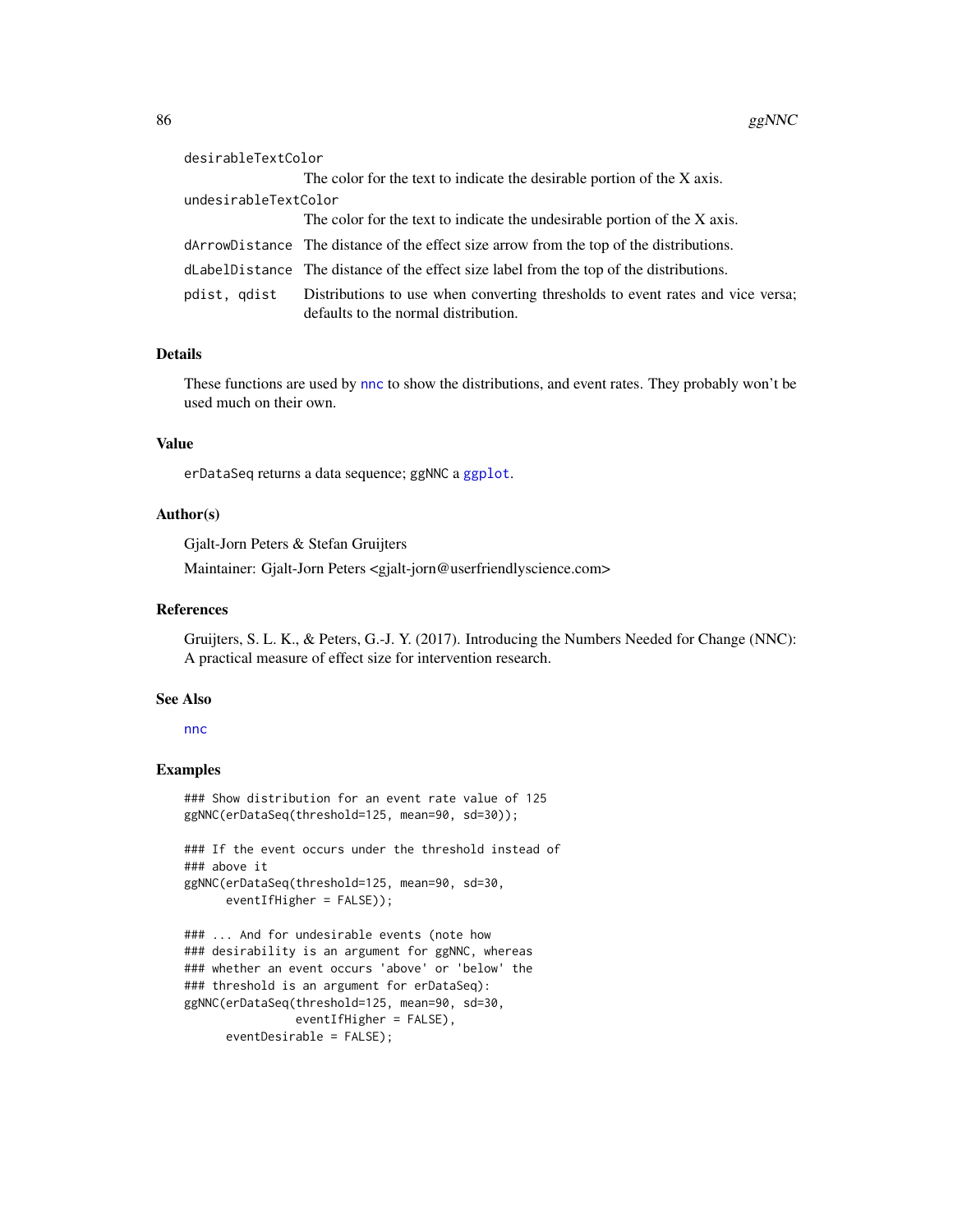#### ggPie 87 august 1989 in de koning van de koning van de koning van de koning van de koning van de koning van de

```
### Show event rate for both experimental and
### control conditions, and show the numbers
### needed for change
ggNNC(erDataSeq(threshold=125, mean=90, sd=30), d=.5);
### Illustration of how even with very large effect
### sizes, if the control event rate is very high,
### you'll still need a high number of NNC
ggNNC(erDataSeq(er=.9), d=1);
```
ggPie *A ggplot pie chart*

# Description

THis function creates a pie chart. Note that these are generally quite strongly advised against, as people are not good at interpreting relative frequencies on the basis of pie charts.

## Usage

```
ggPie(vector,
      scale_fill = scale_fill_viridis(discrete=TRUE))
```
## Arguments

| vector     | The vector (best to pass a factor).                   |
|------------|-------------------------------------------------------|
| scale_fill | The ggplot scale fill function to use for the colors. |

#### Value

A ggplot pie chart.

#### Note

This function is very strongly based on the Mathematical Coffee post at http://mathematicalcoffee.blogspot.com/2014/06/ggp pie-graphs-in-ggplot2.html.

# Author(s)

Amy Chan; implemented in this package (and tweaked a bit) by Gjalt-Jorn Peters. Maintainer: Gjalt-Jorn Peters <gjalt-jorn@userfriendlyscience.com>

## Examples

ggPie(mtcars\$cyl);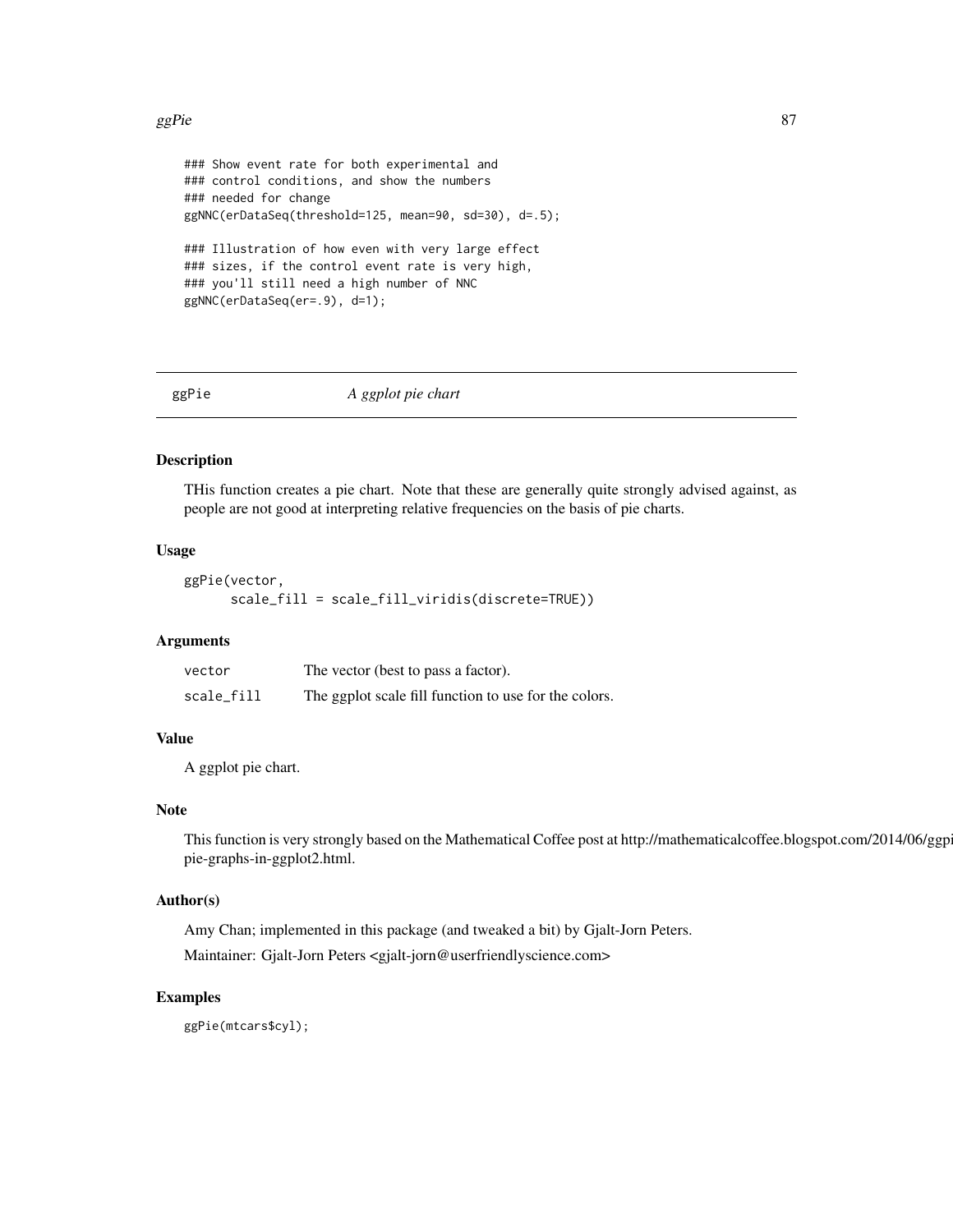# Description

This function visualises percentages, but avoids a clear cut for the sample point estimate, instead using the confidence (as in confidence interval) to create a gradient. This effectively hinders drawing conclusions on the basis of point estimates, thereby urging a level of caution that is consistent with what the data allows.

## Usage

```
ggProportionPlot(dat, items = NULL,
                 loCategory = NULL,
                 hiCategory = NULL,
                 subQuestions = NULL,
                 leftAnchors = NULL,
                 rightAnchors = NULL,
                 compareHiToLo = TRUE,
                 showDiamonds = FALSE,
                 diamonds.conf.level=.95,
                 diamonds.alpha=1,
                 na.rm = TRUE,barHeight = 0.4,
                 conf.steps = seq(from=0.001, to=.999, by=.001),
                 scale_color = viridis(option="magma", 2, begin=0, end=.5),
                 scale_fill = viridis(option="magma", 2, begin=0, end=.5),
                 linetype=1,
                 theme = thene_bw(),
                 returnPlotOnly = TRUE)
```

| dat          | The data frame containing the items (variables), or a vector.                                                                      |
|--------------|------------------------------------------------------------------------------------------------------------------------------------|
| items        | The names of the items (variables). If none are specified, all variables in the<br>dataframe are used.                             |
| loCategory   | The value of the low category (usually 0). If not provided, the minimum value<br>is used.                                          |
| hiCategory   | The value of the high category (usually 1). If not provided, the maximum value<br>is used.                                         |
| subQuestions | The labels to use for the variables (for example, different questions). The vari-<br>able names are used if these aren't provided. |
| leftAnchors  | The labels for the low categories. The values are used if these aren't provided.                                                   |
| rightAnchors | The labels for the high categories. The values are used if these aren't provided.                                                  |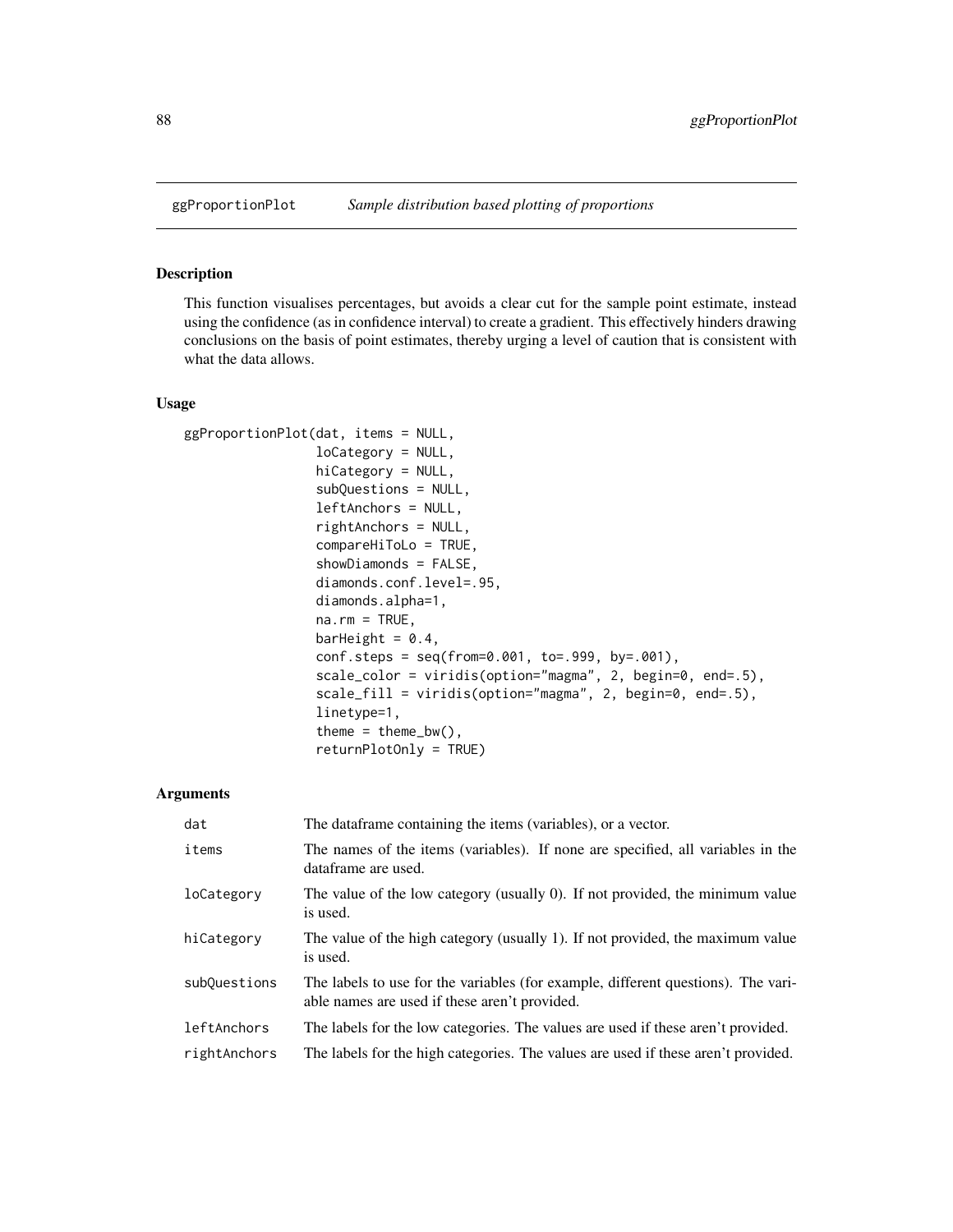| compareHiToLo                       | Whether to compare the percentage of low category values to the total of the<br>low category values and the high category values, or whether to ignore the high<br>category values and compute the percentage of low category values relative to<br>all cases. This can be useful when a variable has more than two values, and you<br>only want to know/plot the percentage relative to the total number of cases.                             |  |
|-------------------------------------|-------------------------------------------------------------------------------------------------------------------------------------------------------------------------------------------------------------------------------------------------------------------------------------------------------------------------------------------------------------------------------------------------------------------------------------------------|--|
| showDiamonds<br>diamonds.conf.level | Whether to add diamonds to illustrate the confidence intervals.                                                                                                                                                                                                                                                                                                                                                                                 |  |
|                                     | The confidence level of the diamonds' confidence intervals.                                                                                                                                                                                                                                                                                                                                                                                     |  |
| diamonds.alpha                      | The alpha channel (i.e. transparency, or rather 'obliqueness') of the diamonds.                                                                                                                                                                                                                                                                                                                                                                 |  |
| na.rm                               | Whether to remove missing values.                                                                                                                                                                                                                                                                                                                                                                                                               |  |
| barHeight                           | The height of the bars, or rather, half the height. Use .5 to completely fill the<br>space.                                                                                                                                                                                                                                                                                                                                                     |  |
| conf.steps                          | The number of steps to use to generate the confidence levels for the proportion.                                                                                                                                                                                                                                                                                                                                                                |  |
| scale_color, scale_fill             |                                                                                                                                                                                                                                                                                                                                                                                                                                                 |  |
|                                     | A vector with two values (valid colors), that are used for the colors (stroke) and<br>fill for the gradient; both vectors should normally be the same, but if you feel<br>adventurous, you can play around with the number of conf. steps and this. If<br>you specify only one color, no gradient is used but a single color (i.e. specifying<br>the same single color for both scale_color and scale_fill simply draws bars<br>of that color). |  |
| linetype                            | The linetype to use $(0 = blank, 1 = solid, 2 = dashed, 3 = dotted, 4 = dotdash,$<br>$5 =$ longdash, $6 =$ twodash).                                                                                                                                                                                                                                                                                                                            |  |
| theme                               | The theme to use.                                                                                                                                                                                                                                                                                                                                                                                                                               |  |
| returnPlotOnly                      | Whether to only return the ggplot2 plot or the full object including intermediate<br>values and objects.                                                                                                                                                                                                                                                                                                                                        |  |

#### Details

This function used [confIntProp](#page-28-0) to compute confidence intervals for proportions at different levels of confidence. The confidence interval bounds at those levels of confidence are then used to draw rectangles with colors in a gradient that corresponds to the confidence level.

Note that percentually, the gradient may not look continuous because at the borders between lighter and darker rectangles, the shade of the lighter rectangle is perceived as even lighter than it is, and the shade of the darker rectangle is perceived as even darker. This makes it seem as if each rectange is coloured with a gradient in the opposite direction.

## Value

A [ggplot2](#page-0-0) object (if returnPlotOnly is TRUE), or an object containing that [ggplot2](#page-0-0) object and intermediate products.

# Author(s)

Gjalt-Jorn Peters

Maintainer: Gjalt-Jorn Peters <gjalt-jorn@userfriendlyscience.com>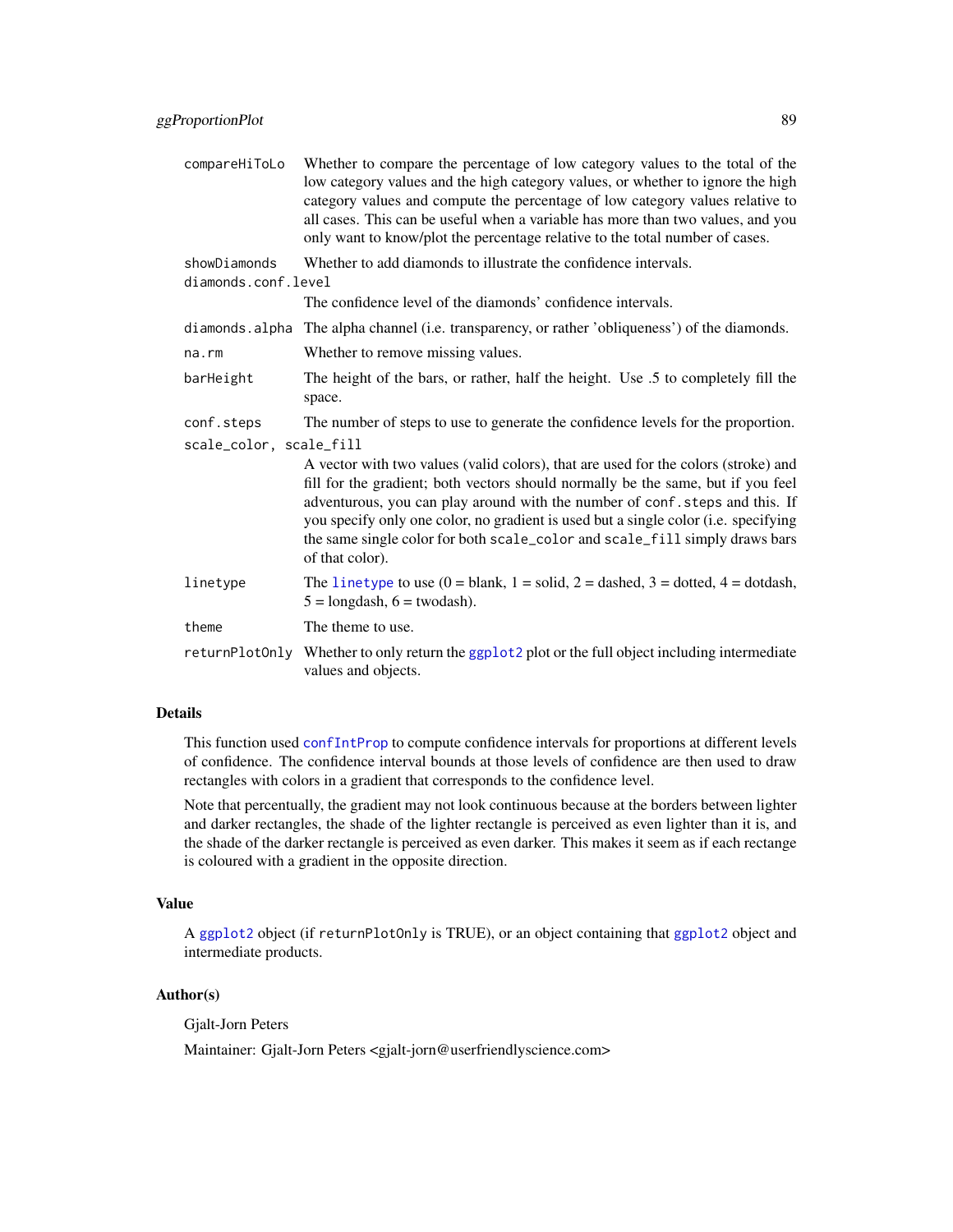#### See Also

[confIntProp](#page-28-0) and [binom.test](#page-0-0)

# Examples

```
### V/S (no idea what this is: ?mtcars only mentions 'V/S' :-))
### and transmission (automatic vs manual)
ggProportionPlot(mtcars, items=c('vs', 'am'));
### Number of cylinders, by default comparing lowest value
### (4) to highest (8):
ggProportionPlot(mtcars, items=c('cyl'));
## Not run:
### Not running these to save time during package building/checking
### We can also compare 4 to 6:
ggProportionPlot(mtcars, items=c('cyl'),
                 hiCategory=6);
### Now compared to total records, instead of to
### highest value (hiCategory is ignored then)
ggProportionPlot(mtcars, items=c('cyl'),
                 compareHiToLo=FALSE);
### And for 6 cylinders:
ggProportionPlot(mtcars, items=c('cyl'),
                 loCategory=6, compareHiToLo=FALSE);
### And for 8 cylinders:
ggProportionPlot(mtcars, items=c('cyl'),
                 loCategory=8, compareHiToLo=FALSE);
### And for 8 cylinders with different labels
ggProportionPlot(mtcars, items=c('cyl'),
                 loCategory=8,
                 subQuestions='Cylinders',
                 leftAnchors="Eight",
                 rightAnchors="Four\nor\nsix",
                 compareHiToLo=FALSE);
### ... And showing the diamonds for the confidence intervals
ggProportionPlot(mtcars, items=c('cyl'),
                 loCategory=8,
                 subQuestions='Cylinders',
                 leftAnchors="Eight",
                 rightAnchors="Four\nor\nsix",
                 compareHiToLo=FALSE,
                 showDiamonds=TRUE);
```
## End(Not run)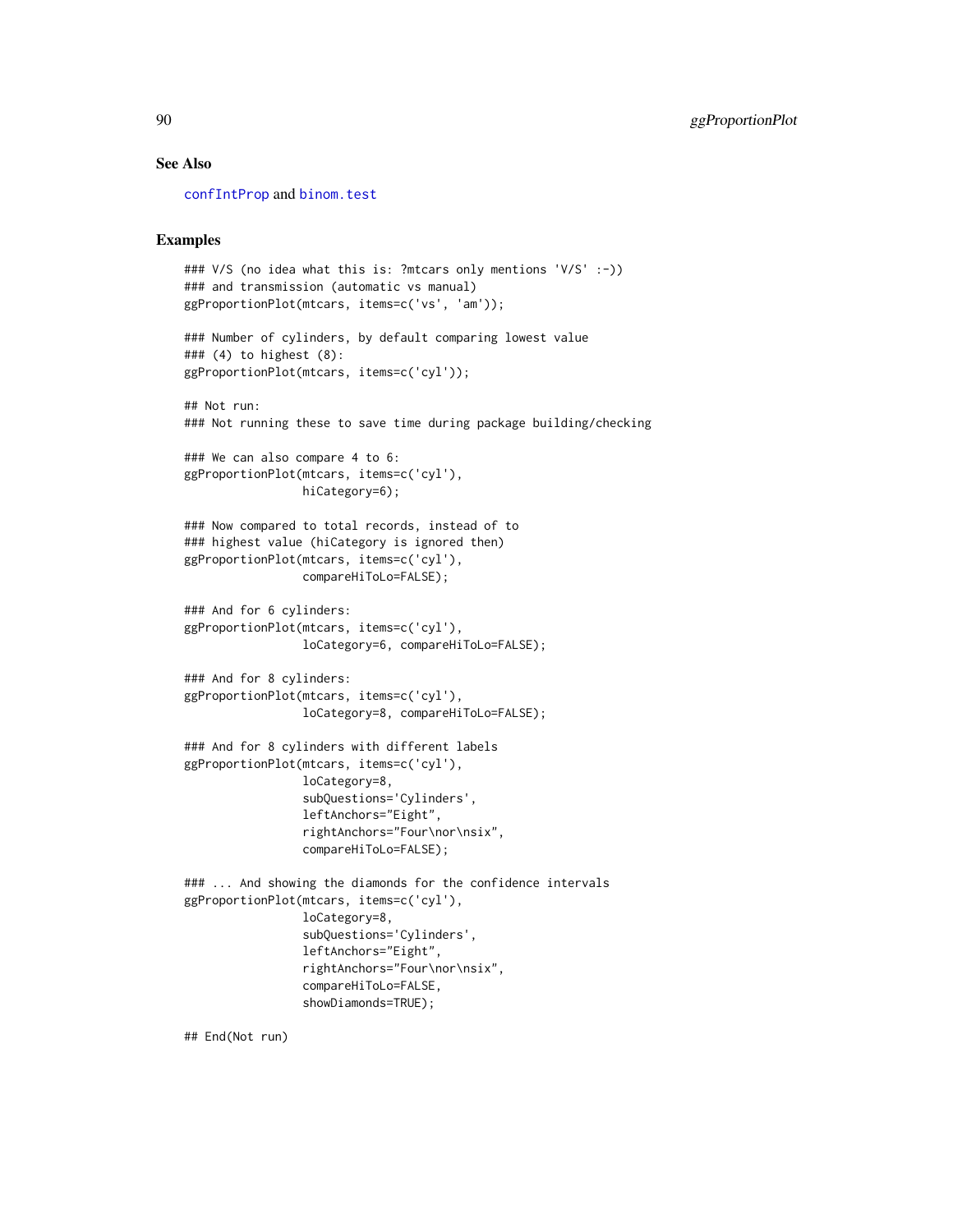## $ggqq$

```
### Using less steps for the confidence levels and changing
### the fill colours
ggProportionPlot(mtcars,
                 items=c('vs', 'am'),
                 showDiamonds = TRUE,
                 scale_fill = c("#B63679FF", "#FCFDBFFF"),conf.steps=seq(from=0.0001, to=.9999, by=.2));
```
# ggqq *Easy ggplot Q-Q plot*

## Description

This function creates a qq-plot with a confidence interval.

## Usage

```
ggqq(x, distribution = "norm", ...,
     ci = TRUE, line.estimate = NULL,
     conf. level = 0.95,sampleSizeOverride = NULL,
     observedOnX = TRUE,
     scaleExpected = TRUE,
     theoryLab = "Theoretical quantiles",
     observeLab = "Observed quantiles",
     theme = thene_bw()
```

| X                  | A vector containing the values to plot.                                                                                                                                                                                                                                  |  |
|--------------------|--------------------------------------------------------------------------------------------------------------------------------------------------------------------------------------------------------------------------------------------------------------------------|--|
| distribution       | The distribution to (a 'd' and 'q' are prepended, and the resulting functions are<br>used, e.g. dnorm and qnorm for the normal curve).                                                                                                                                   |  |
| $\ddots$           | Any additional arguments are passed to the quantile function (e.g. qnorm). Be-<br>cause of these dots, any following arguments must be named explicitly.                                                                                                                 |  |
| сi                 | Whether to show the confidence interval.                                                                                                                                                                                                                                 |  |
| line.estimate      | Whether to show the line showing the match with the specified distribution (e.g.<br>the normal distribution).                                                                                                                                                            |  |
| conf.level         | THe confidence of the confidence leven arround the estimate for the specified<br>distribtion.                                                                                                                                                                            |  |
| sampleSizeOverride |                                                                                                                                                                                                                                                                          |  |
|                    | It can be desirable to get the confidence intervals for a different sample size<br>(when the sample size is very large, for example, such as when this plot is gen-<br>erated by the function normalityAssessment). That different sample size can<br>be specified here. |  |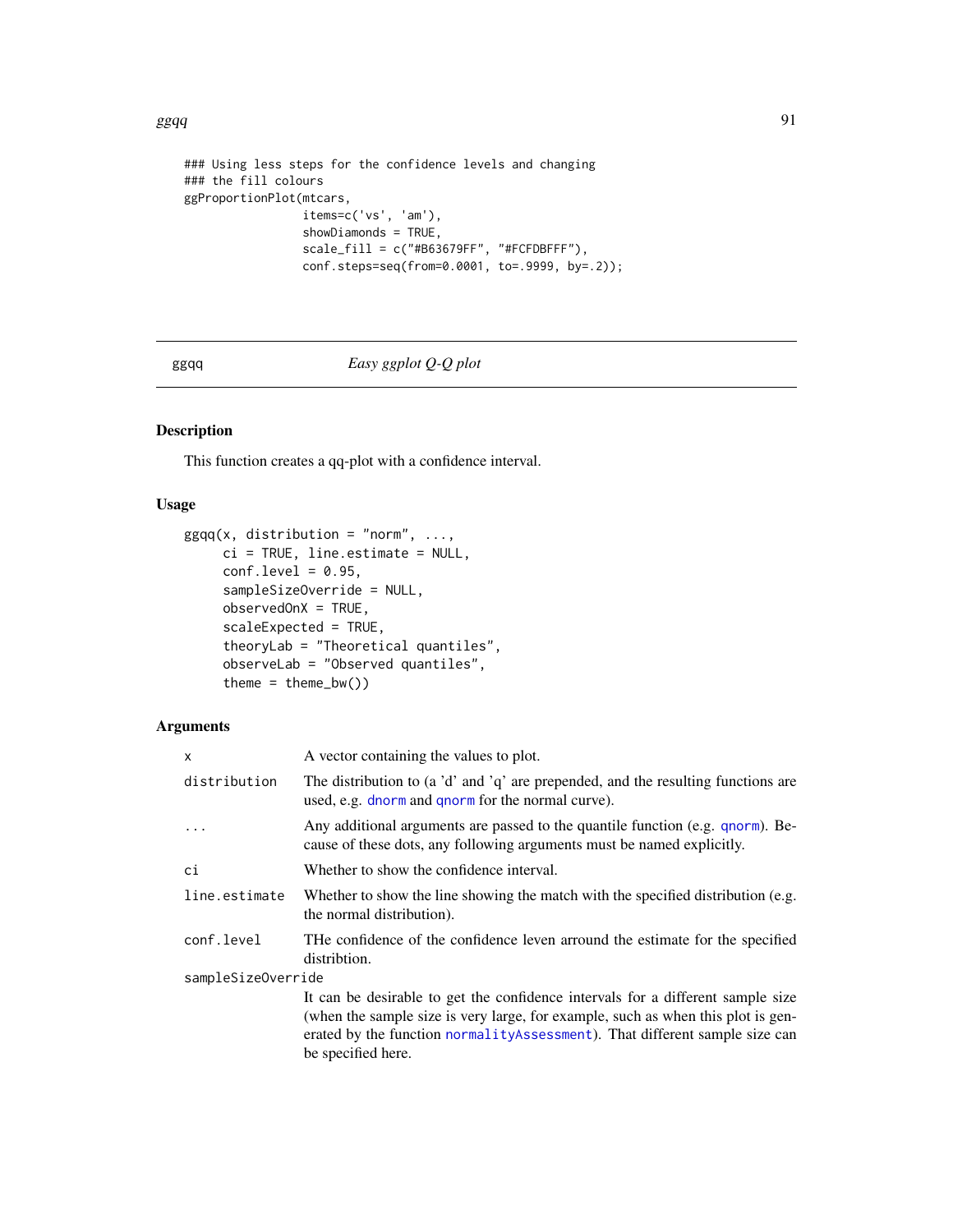| observedOnX   | Whether to plot the observed values (if TRUE) or the theoretically expected val-<br>ues (if FALSE) on the X axis. The other is plotted on the Y axis. |
|---------------|-------------------------------------------------------------------------------------------------------------------------------------------------------|
| scaleExpected | Whether the scale the expected values to match the scale of the variable. This<br>option is provided to be able to mimic SPSS' Q-Q plots.             |
| theoryLab     | The label for the theoretically expected values (on the Y axis by default).                                                                           |
| observeLab    | The label for the observed values (on the Y axis by default).                                                                                         |
| theme         | The theme to use.                                                                                                                                     |

# Details

This is strongly based on the answer by user Floo0 to a Stack Overflow question at Stack Exchange (see [http://stackoverflow.com/questions/4357031/qqnorm-and-qqline-in-ggplot2/2719](http://stackoverflow.com/questions/4357031/qqnorm-and-qqline-in-ggplot2/27191036#27191036)1036# [27191036](http://stackoverflow.com/questions/4357031/qqnorm-and-qqline-in-ggplot2/27191036#27191036)), also posted at GitHub (see <https://gist.github.com/rentrop/d39a8406ad8af2a1066c>). That code is in turn based on the [qqPlot](#page-0-0) function from the car package.

#### Value

A [ggplot](#page-0-0) plot is returned.

# Author(s)

John Fox and Floo0; implemented in this package (and tweaked a bit) by Gjalt-Jorn Peters.

Maintainer: Gjalt-Jorn Peters <gjalt-jorn@userfriendlyscience.com>

#### Examples

ggqq(mtcars\$mpg);

importLimeSurveyData *importLimeSurveyData*

## Description

This function can be used to import files exported by LimeSurvey, a powerful Open Source online survey application that can be used for, for example, psychological experiments and other research.

#### Usage

```
importLimeSurveyData(datafile = NULL,
 dataPath = NULL,
 datafileRegEx = NULL,
  scriptfile = NULL,
  limeSurveyRegEx.varNames =
    "names\\\(data\\\)\\\[[1\cdots] <- " ,limeSurveyRegEx.toChar =
    "data\\[, \\d*\\] <- as.character\\(data\\[, \\d*\\]\\)",
```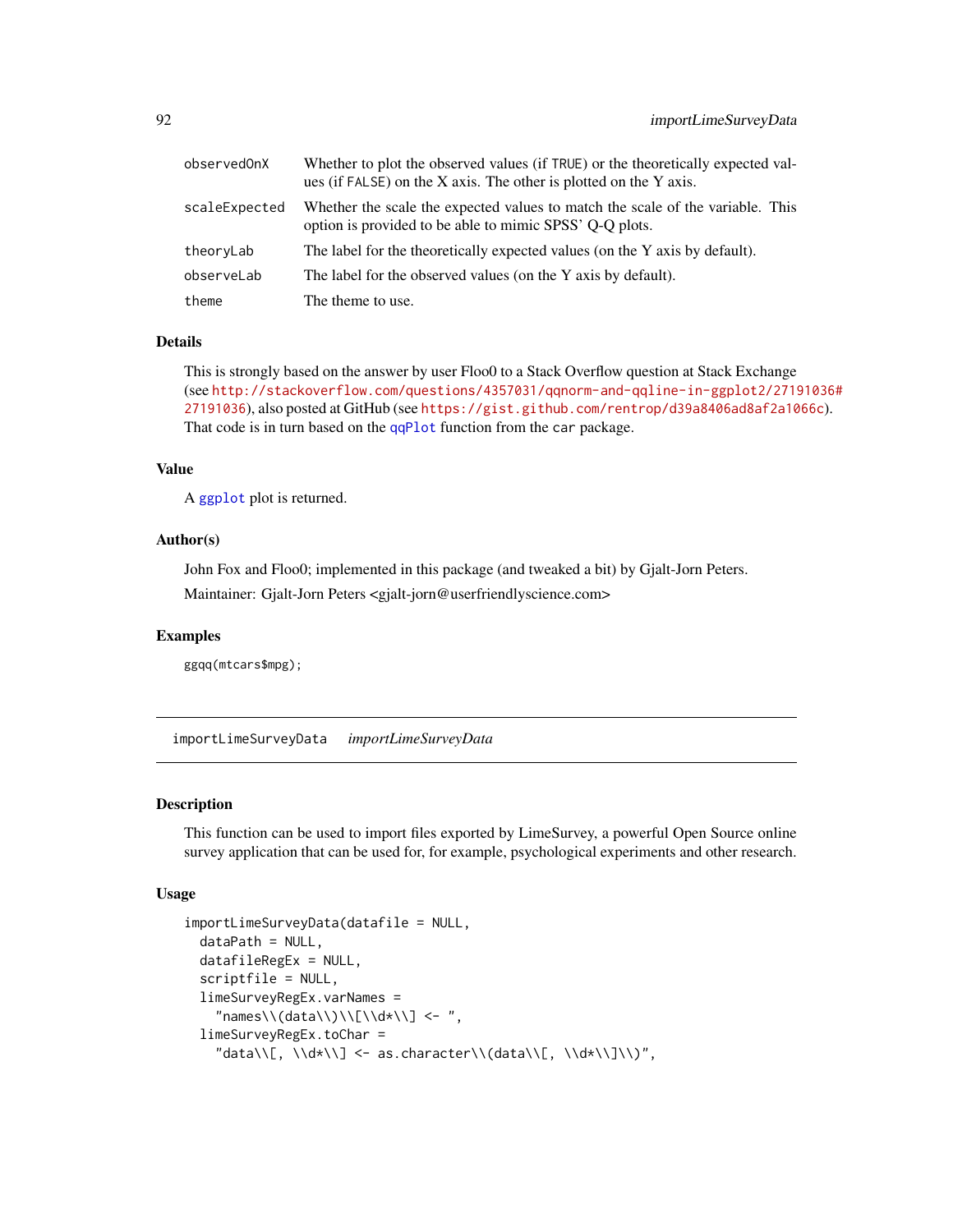```
limeSurveyRegEx.varLabels =
  "attributes\\(data\\)\$variable.labels\\[\\d*\\] <- \".*\"",
limeSurveyRegEx.toFactor =
 paste0("data\\[, \\d*\\] <- factor\\(data\\[, \\d*\\], ",
         "levels=c\\(.*\\),.*labels=c\\(.*\\)\\)"),
limeSurveyRegEx.varNameSanitizing =
  list(list(path = "#", replacement = "."),list(path = "\\", replacing a element = "."),
setVarNames = TRUE,
setLabels = TRUE,
convertToCharacter = FALSE,
convertToFactor = FALSE,
categoricalQuestions = NULL,
massConvertToNumeric = TRUE,
dataHasVarNames = TRUE,
encoding = "NULL",
dataEncoding = "unknown",
scriptEncoding = "ASCII")
```
## Arguments

datafile The path and filename of the file containing the data (comma separated values). dataPath, datafileRegEx

> Path containing datafiles: this can be used to read multiple datafiles, if the data is split between those. This is useful when downloading the entire datafile isn't possible because of server restrictions, for example when the processing time for the script in LimeSurvey that generates the datafiles is limited. In that case, the data can be downloaded in portions, and specifying a path here enables reading all datafiles in one go. Use the regular expression to indicate which files in the path should be read.

scriptfile The path and filename of the file containing the R script to import the data.

limeSurveyRegEx.varNames

The regular expression used to extract the variable names from the script file. The first regex expression (i.e. the first expression between parentheses) will be extracted as variable name.

limeSurveyRegEx.toChar

The regular expression to detect the lines in the import script where variables are converted to the character type.

limeSurveyRegEx.varLabels

The regular expression used to detect the lines in the import script where variable labels are set.

limeSurveyRegEx.toFactor

The regular expression used to detect the lines in the import script where vectors are converted to factors.

limeSurveyRegEx.varNameSanitizing

A list of regular expression patterns and their replacements to sanitize the variable names (e.g. replace hashes/pound signs ('#') by something that is not considered the comment symbol by R).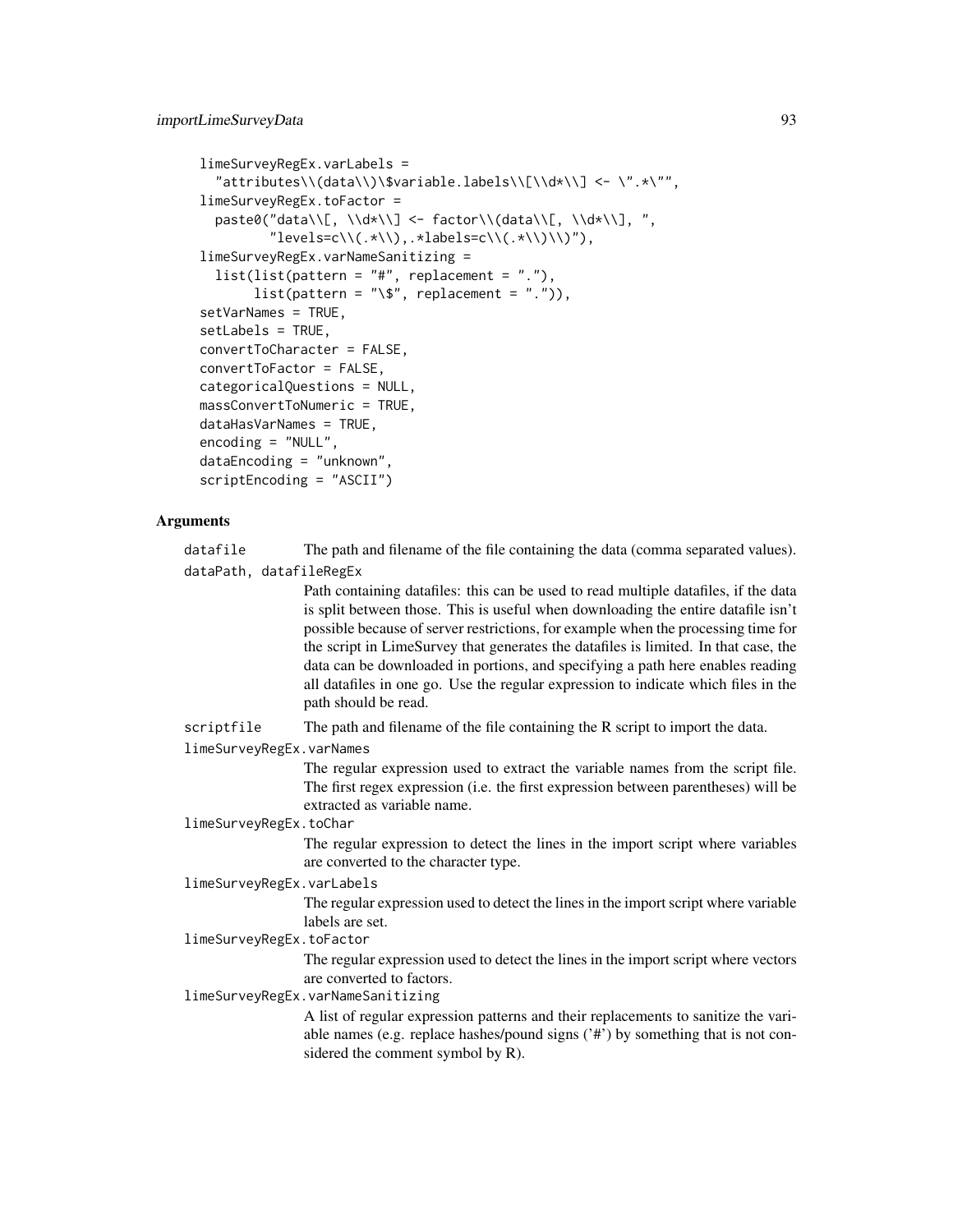|                      | setVarNames, setLabels, convertToCharacter, convertToFactor                                                                                    |
|----------------------|------------------------------------------------------------------------------------------------------------------------------------------------|
|                      | Whether to set variable names or labels, or convert to character or factor, using                                                              |
|                      | the code isolated using the specified regular expression.                                                                                      |
| categoricalQuestions |                                                                                                                                                |
|                      | Which variables (specified using LimeSurvey variable names) are considered                                                                     |
|                      | categorical questions; for these, the script to convert the variables to factors, as<br>extracted from the LimeSurvey import file, is applied. |
| massConvertToNumeric |                                                                                                                                                |
|                      | Whether to convert all variables to numeric using massConvertToNumeric.                                                                        |
| dataHasVarNames      |                                                                                                                                                |
|                      | Whether the variable names are included as header (first line) in the comma<br>separated values file (data file).                              |
|                      | encoding, dataEncoding, scriptEncoding                                                                                                         |
|                      | The encoding of the files; encoding overrides dataEncoding and scriptEncoding,<br>and so can be used to specify the same encoding for both.    |

## Details

This function was intended to make importing data from LimeSurvey a bit easier. The default settings used by LimeSurvey are not always convenient, and this function provides a bit more control.

#### Value

The dataframe.

#### Author(s)

Gjalt-Jorn Peters

Maintainer: Gjalt-Jorn Peters <gjalt-jorn@userfriendlyscience.com>

# See Also

#### [getData](#page-16-0)

#### Examples

```
## Not run:
### Of course, you need valid LimeSurvey files. This is an example of
### what you'd do if you have them, assuming you specified that path
### containing the data in 'dataPath', the name of the datafile in
### 'dataFileName', the name of the script file in 'dataLoadScriptName',
### and that you only want variables 'informedConsent', 'gender', 'hasJob',
### 'currentEducation', 'prevEducation', and 'country' to be converted to
### factors.
dat <- importLimeSurveyData(datafile = file.path(dataPath, dataFileName),
                            scriptfile = file.path(dataPath, dataLoadScriptName),
                            categoricalQuestions = c('informedConsent',
                                                      'gender',
                                                      'hasJob',
                                                     'currentEducation',
```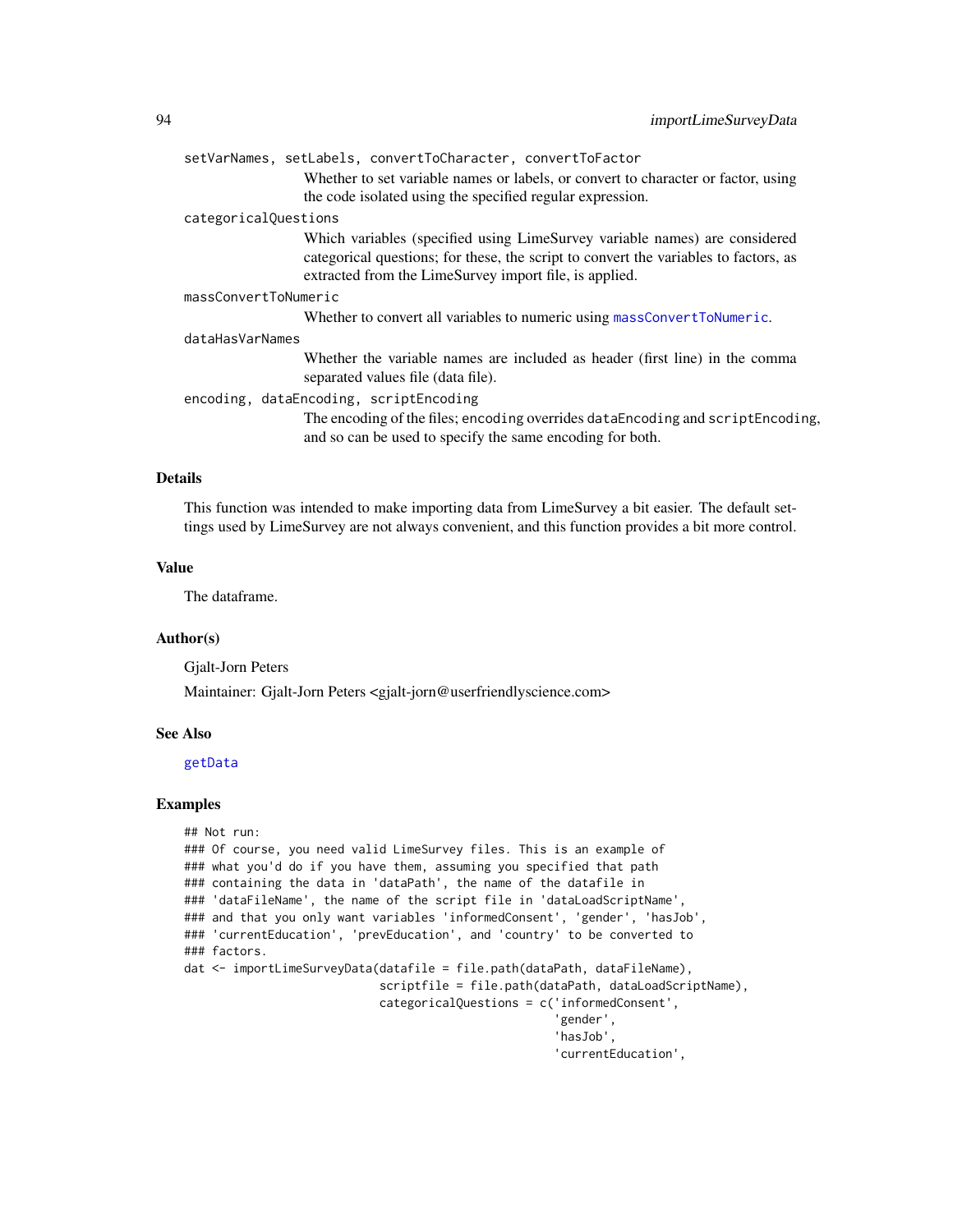'prevEducation', 'country'));

## End(Not run)

invertItems *invertItems*

# Description

Inverts items (as in, in a questionnaire), by calling [invertItem](#page-183-0) on all relevant items.

## Usage

```
invertItems(dat, items = NULL, ...)
```
# Arguments

| dat     | The dataframe containing the variables to invert.                                                                                 |
|---------|-----------------------------------------------------------------------------------------------------------------------------------|
| items   | The names or indices of the variables to invert. If not supplied (i.e. NULL), all<br>variables in the dataframe will be inverted. |
| $\cdot$ | Arguments (parameters) passed on to data. frame when recreating that after hav-<br>ing used lapply.                               |

## Value

The dataframe with the specified items inverted.

# Author(s)

Gjalt-Jorn Peters

Maintainer: Gjalt-Jorn Peters <gjalt-jorn@userfriendlyscience.com>

# See Also

[invertItem](#page-183-0)

# Examples

invertItems(mtcars, c('cyl'));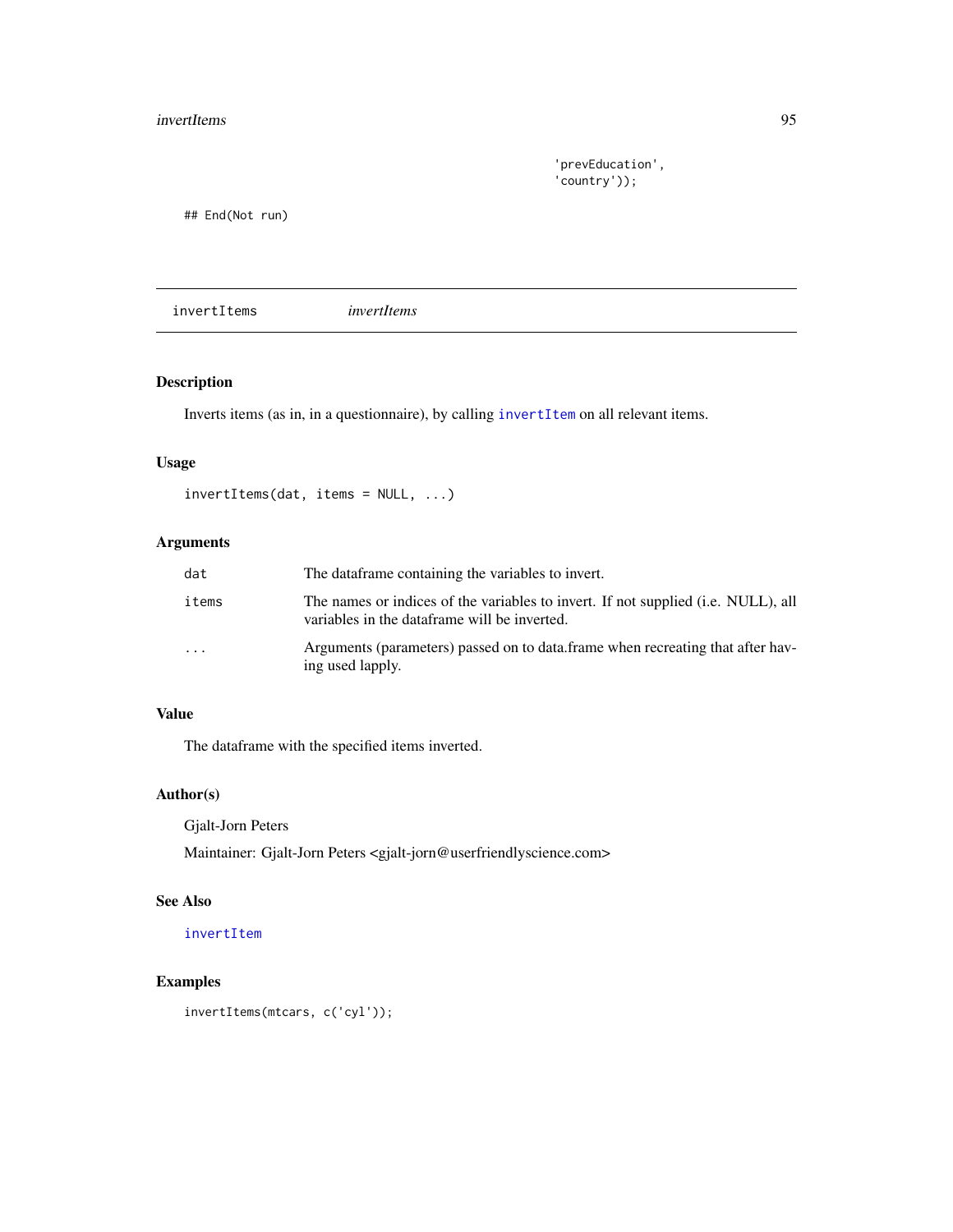## Description

The IQR criterion holds that any value lower than one-and-a-half times the interquartile range below the first quartile, or higher than one-and-a-half times the interquartile range above the third quartile, is an outlier. This function returns a logical vector that identifies those outliers.

## Usage

iqrOutlier(x)

#### Arguments

x The vector to scan for outliers.

# Value

A logical vector where TRUE identifies outliers.

#### Author(s)

Gjalt-Jorn Peters

Maintainer: Gjalt-Jorn Peters <gjalt-jorn@userfriendlyscience.com>

## See Also

#### [IQR](#page-0-0)

# Examples

### One outlier in the miles per gallon iqrOutlier(mtcars\$mpg);

is.nr *is.nr*

# Description

Convenience function that returns TRUE if the argument is not null, not NA, and is.numeric.

## Usage

is.nr(x)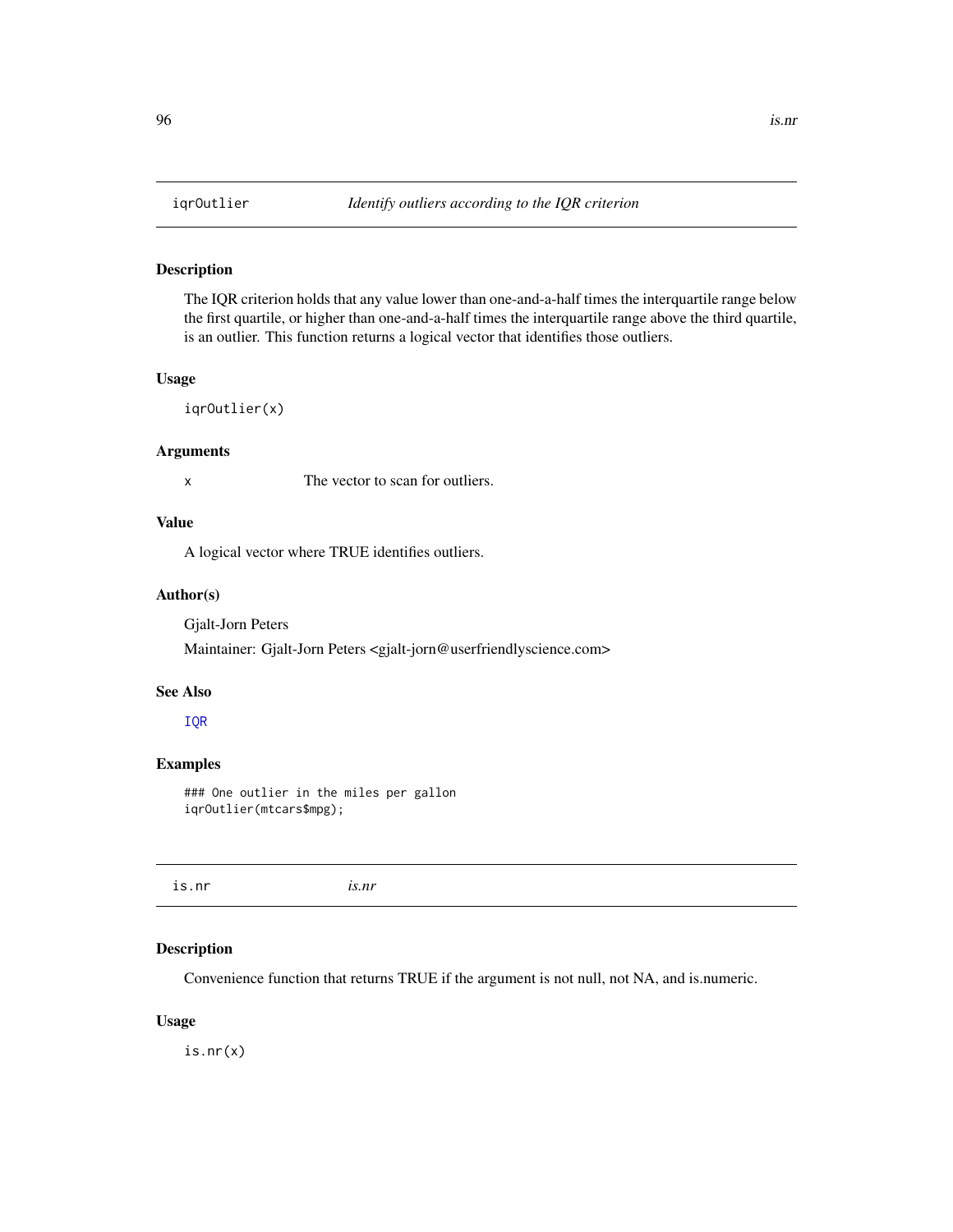#### isTrue 97

## Arguments

x The value or vector to check.

# Value

TRUE or FALSE.

## Author(s)

Gjalt-Jorn Peters Maintainer: Gjalt-Jorn Peters <gjalt-jorn@userfriendlyscience.com>

# Examples

is.nr(8); ### Returns TRUE is.nr(NULL); ### Returns FALSE is.nr(NA); ### Returns FALSE

```
isTrue isTrue
```
#### Description

Returns TRUE for TRUE elements, FALSE for FALSE elements, and whatever is specified in na for NA items.

# Usage

 $isTrue(x, na = FALSE)$ 

## Arguments

| $\mathsf{x}$ | The vector to check for TRUE, FALSE, and NA values. |
|--------------|-----------------------------------------------------|
| na           | What to return for NA values.                       |

# Value

A logical vector.

# Author(s)

Gjalt-Jorn Peters Maintainer: Gjalt-Jorn Peters <gjalt-jorn@userfriendlyscience.com>

# Examples

isTrue(c(TRUE, FALSE, NA)); isTrue(c(TRUE, FALSE, NA), na=TRUE);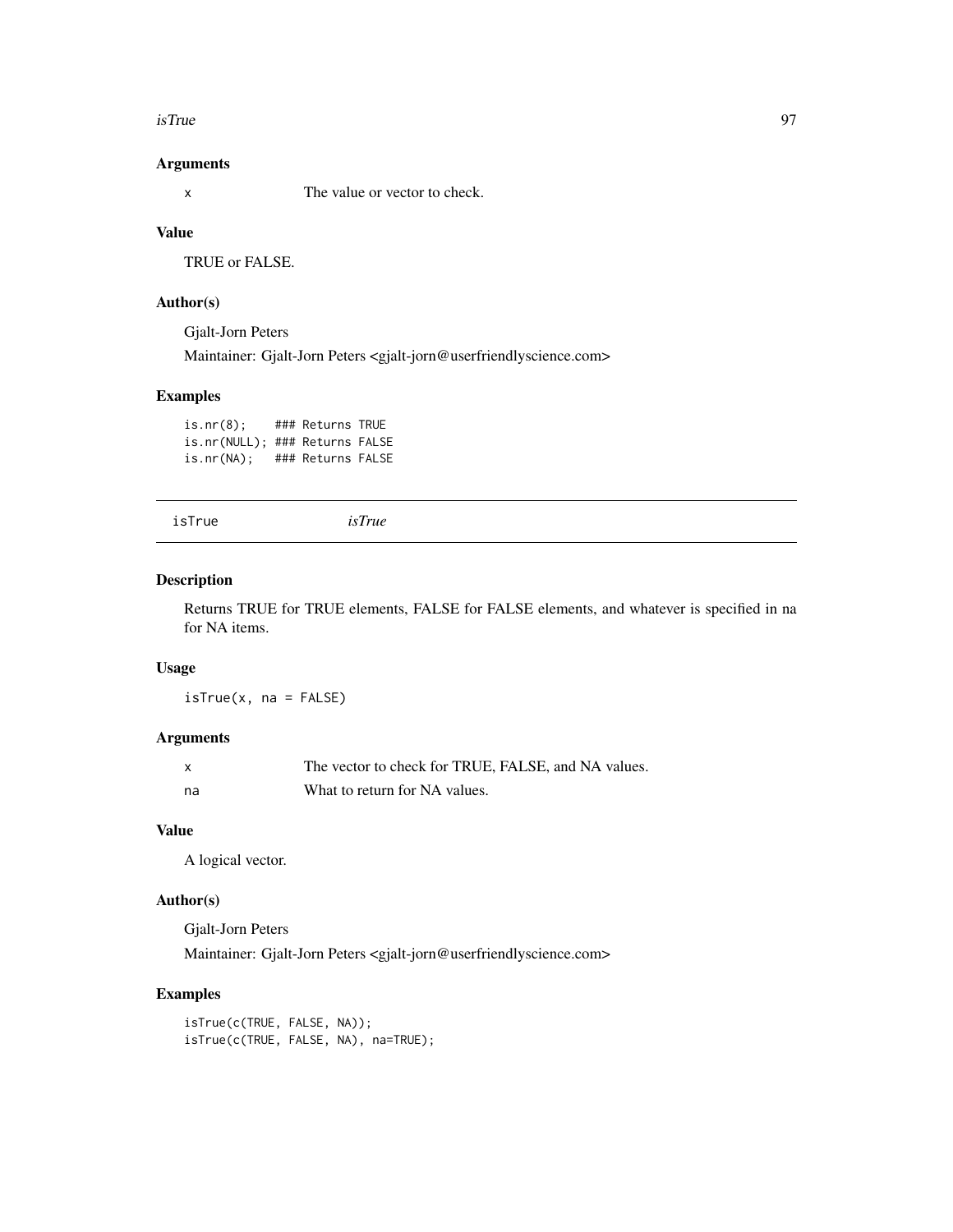itemInspection *itemInspection*

# Description

Function to generate a PDF with four panels per page, showing some basic item characteristics.

# Usage

```
itemInspection(dat, items,
              docTitle = "Scale inspection", docAuthor = "Author",
              pdfLaTexPath, rnwPath, filename="itemInspection",
              convertFactors = TRUE, digits=4)
```
# Arguments

| dat          | Dataframe containing the items of the relevant scale                                                                                                                                                                                                                                                                                                                                                                                                                                                                                                                             |
|--------------|----------------------------------------------------------------------------------------------------------------------------------------------------------------------------------------------------------------------------------------------------------------------------------------------------------------------------------------------------------------------------------------------------------------------------------------------------------------------------------------------------------------------------------------------------------------------------------|
| items        | Either a character vector with the itemnames, or, if the items are organised in<br>scales, a list of character vectors with the items in each scale.                                                                                                                                                                                                                                                                                                                                                                                                                             |
| docTitle     | Title to use when generating the PDF.                                                                                                                                                                                                                                                                                                                                                                                                                                                                                                                                            |
| docAuthor    | Author(s) to include when generating the PDF.                                                                                                                                                                                                                                                                                                                                                                                                                                                                                                                                    |
| pdfLaTexPath | The path to PdfLaTex. This file is part of a LaTeX installation that creates a pdf<br>out of a tex file.                                                                                                                                                                                                                                                                                                                                                                                                                                                                         |
|              | In Windows, you can download (portable) MikTex from http://miktex.org/portable.<br>You then decide yourself where to install MikTex; pdflatex will end up in a sub-<br>folder 'miktex\bin', so if you installed MikTex in, for example, 'C:\Program<br>Files\MikTex', the total path becomes 'C:\Program Files\MikTex\miktex\bin'.<br>Note that R uses slashes instead of backslashes to separate folders, so in this<br>example, pdfLaTexPath should be 'C:/Program Files/MikTex/miktex/bin'<br>In MacOS, you can install MacTex from http://tug.org/mactex/ By default, pdfla- |
|              | tex ends up in folder '/user/texbin', which is what pdfLaTexPath should be in<br>that default case.                                                                                                                                                                                                                                                                                                                                                                                                                                                                              |
|              | In Ubuntu, you can install TexLive base by using your package manager to in-<br>stall texlive-latex-base, or using the terminal: 'sudo apt-get install texlive-latex-<br>base' In ubuntu, by default pdflatex ends un in folder '/usr/bin', which is what<br>pdfLaTexPath should be in that default case.                                                                                                                                                                                                                                                                        |
| rnwPath      | The path where the temporary files and the resulting PDF should be stored.                                                                                                                                                                                                                                                                                                                                                                                                                                                                                                       |
| filename     | The filename to use to save the pdf.                                                                                                                                                                                                                                                                                                                                                                                                                                                                                                                                             |
|              | convertFactors Whether to convert factors to numeric vectors for the analysis.                                                                                                                                                                                                                                                                                                                                                                                                                                                                                                   |
| digits       | The number of digits to use in the tables.                                                                                                                                                                                                                                                                                                                                                                                                                                                                                                                                       |
|              |                                                                                                                                                                                                                                                                                                                                                                                                                                                                                                                                                                                  |

# Value

This function returns nothing; it just generates a PDF.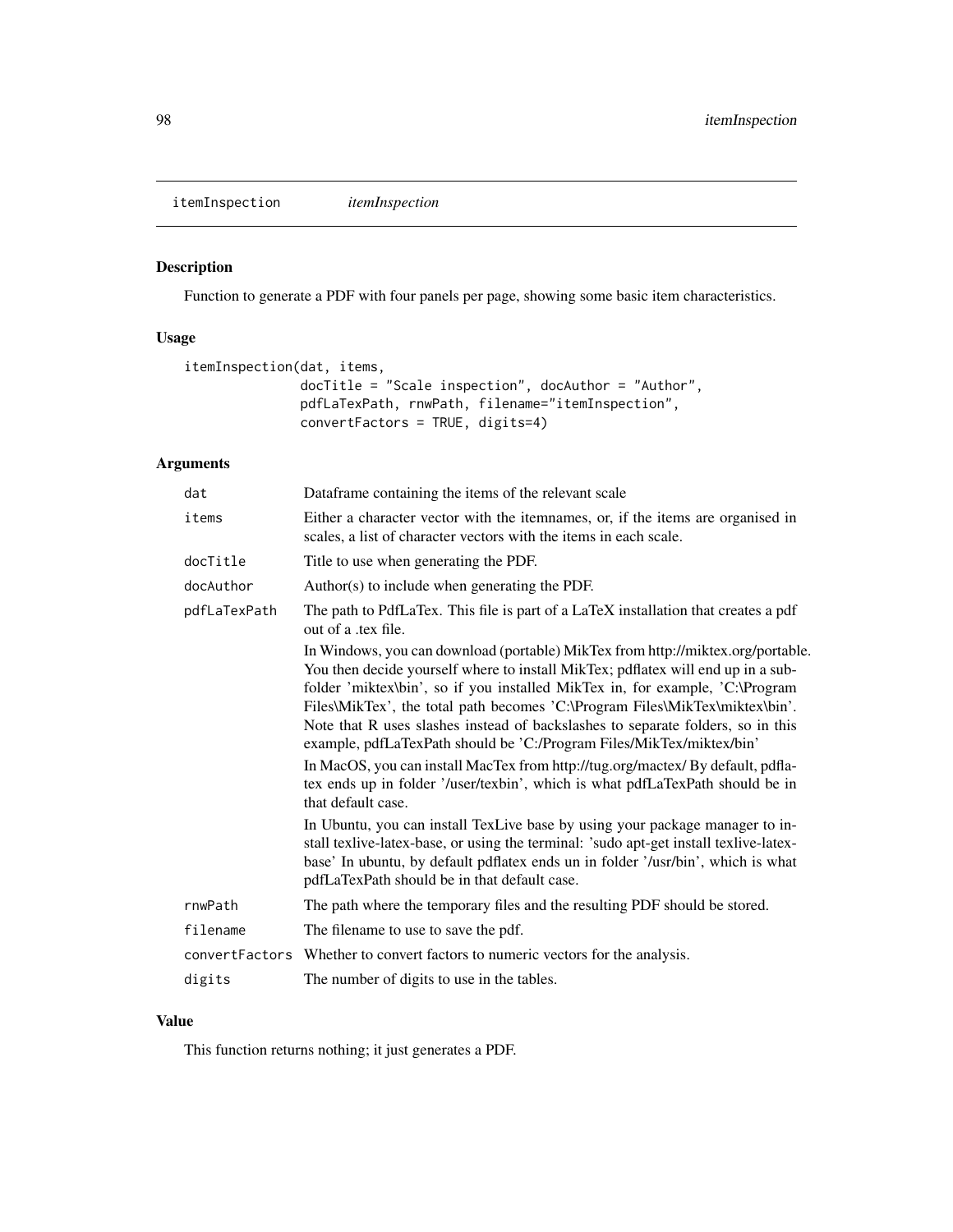#### knitFig 99

# Examples

```
## Not run:
itemInspection(mtcars, items=c('disp', 'hp', 'drat'), pdfLaTexPath="valid/path/here");
## End(Not run)
```
knitFig *Easily knit a custom figure fragment*

## Description

THis function was written to make it easy to knit figures with different, or dynamically generated, widths and heights (and captions) in the same chunk when working with R Markdown.

## Usage

```
knitFig(plotToDraw,
       template = getOption("ufs.knitFig.template", NULL),
       figWidth = getOption("ufs.knitFig.figWidth", 16/2.54),
       figHeight = getOption("ufs.knitFig.figHeight", 16/2.54),
       figCaption = "A plot.",
       chunkName = NULL, ...)
```
# Arguments

| plotToDraw | The plot to draw, e.g. a ggplot plot.                                                                                                                                                                     |
|------------|-----------------------------------------------------------------------------------------------------------------------------------------------------------------------------------------------------------|
| template   | A character value with the knit_expand template to use.                                                                                                                                                   |
| figWidth   | The width to set for the figure (in inches).                                                                                                                                                              |
| figHeight  | The height to set for the figure (in inches).                                                                                                                                                             |
| figCaption | The caption to set for the figure.                                                                                                                                                                        |
| chunkName  | Optionally, the name for the chunk. To avoid problems because multiple chunks<br>have the name "unnamed-chunk-1", if no chunk name is provided, digest is<br>used to generate an MD5-hash from Sys. time. |
| $\cdots$   | Any additional arguments are passed on to knit_expand.                                                                                                                                                    |

# Value

This function returns nothing, but uses [knit\\_expand](#page-0-0) and [knit](#page-0-0) to [cat](#page-0-0) the result.

# Author(s)

Gjalt-Jorn Peters Maintainer: Gjalt-Jorn Peters <gjalt-jorn@userfriendlyscience.com>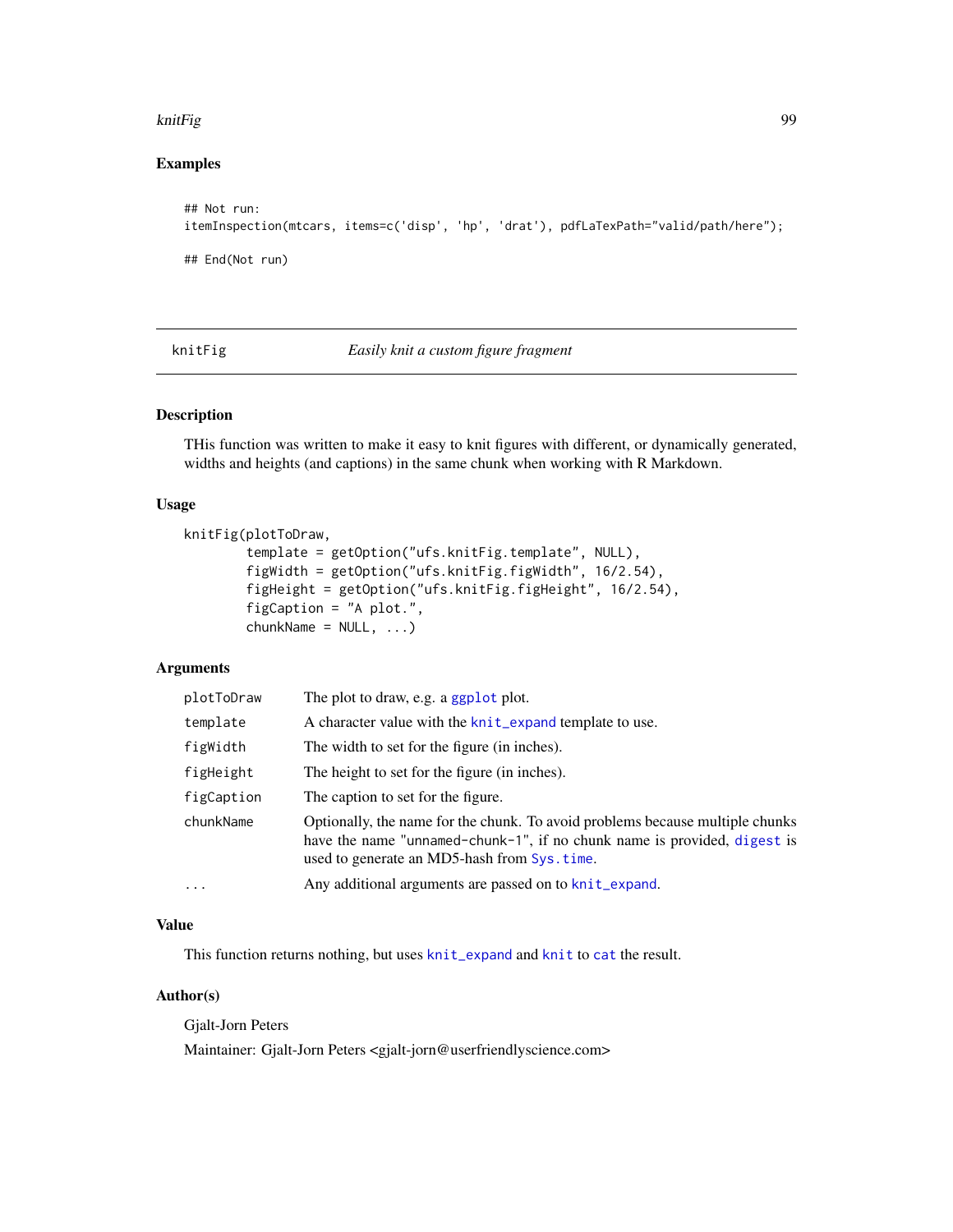## See Also

[knit\\_expand](#page-0-0) and [knit](#page-0-0)

#### Examples

## Not run: knitFig(ggProportionPlot(mtcars\$cyl))

## End(Not run)

logRegr *Userfriendly wrapper to do logistic regression in R*

#### Description

This function is meant as a userfriendly wrapper to approximate the way logistic regression is done in SPSS.

## Usage

```
logRegr(formula,
       data = NULL,
       conf. level = 0.95,digits = 2,
       pvalueDigits = 3,
       crossTabs = TRUE,
       plot = FALSE,
       collinearity = FALSE,
       env = parent.frame(),
       predictionColor = viridis(3)[3],
       predictionAlpha = 0.5,
       predictionSize = 2,
       dataColor = viridis(3)[1],dataAlpha = 0.33,dataSize = 2,
       observedMeansColor = viridis(3)[2],
       binObservedMeans = 7,
       observedMeansSize = 2,
       observedMeansWidth = NULL,
       observedMeansAlpha = 0.5,theme = thene_bw()
```
## Arguments

formula The formula, specified in the same way as for [glm](#page-0-0) (which is used for the actual analysis).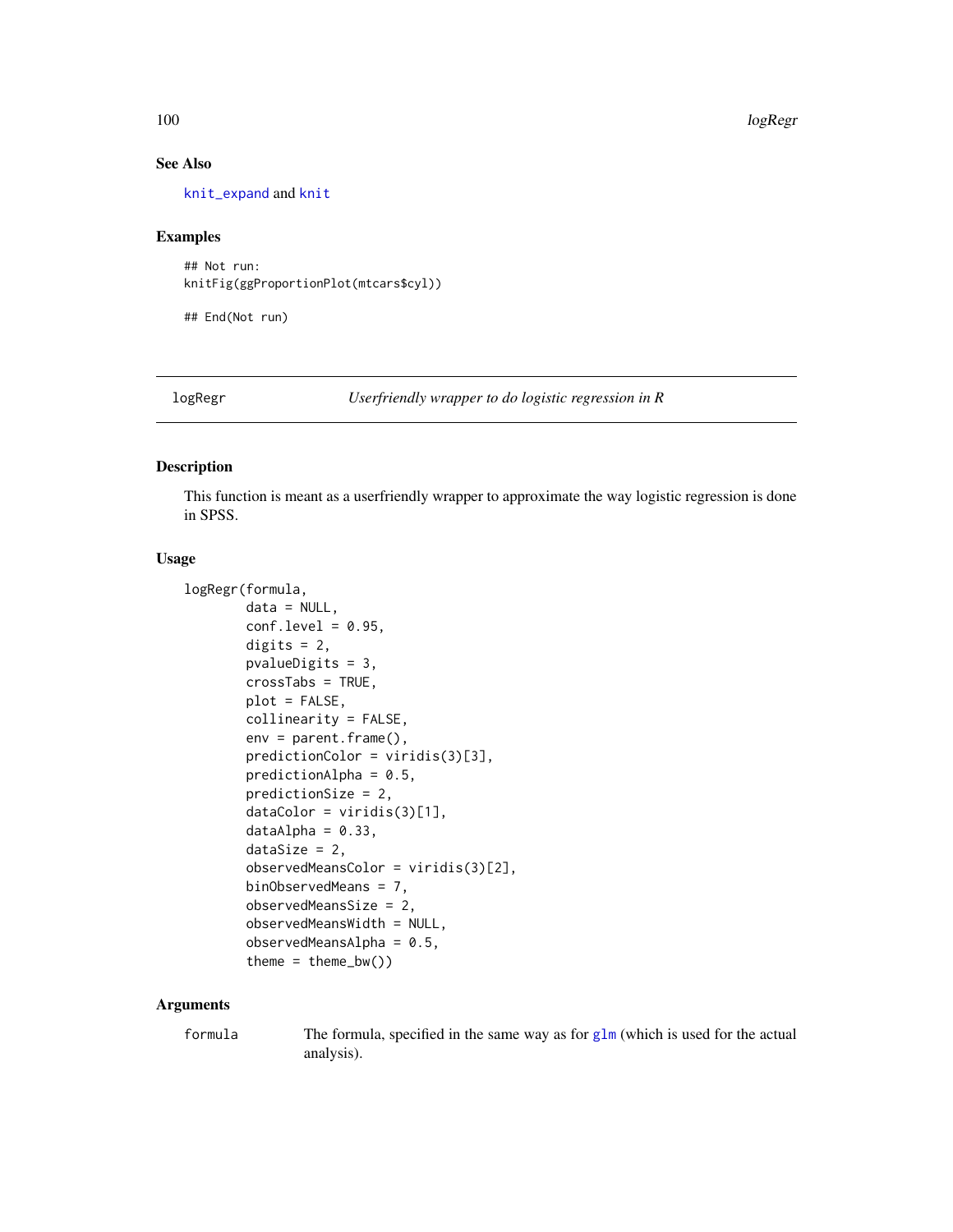#### logRegr the contract of the contract of the contract of the contract of the contract of the contract of the contract of the contract of the contract of the contract of the contract of the contract of the contract of the co

| data               | Optionally, a dataset containing the variables in the formula (if not specified, the<br>variables must exist in the environment specified in env.                                                                                                             |
|--------------------|---------------------------------------------------------------------------------------------------------------------------------------------------------------------------------------------------------------------------------------------------------------|
| conf.level         | The confidence level for the confidence intervals.                                                                                                                                                                                                            |
| digits             | The number of digits used when printing the results.                                                                                                                                                                                                          |
| pvalueDigits       | The number of digits used when printing the p-values.                                                                                                                                                                                                         |
| crossTabs          | Whether to show cross tabulations of the correct predictions for the null model<br>and the tested model, as well as the percentage of correct predictions.                                                                                                    |
| plot               | Whether to display the plot.                                                                                                                                                                                                                                  |
| collinearity       | Whether to show collinearity diagnostics.                                                                                                                                                                                                                     |
| env                | If no dataframe is specified in data, use this argument to specify the environ-<br>ment holding the variables in the formula.                                                                                                                                 |
|                    | predictionColor, dataColor, observedMeansColor<br>The color of, respectively, the line and confidence interval showing the predic-<br>tion; the points representing the observed data points; and the means based on<br>the observed data.                    |
|                    | predictionAlpha, dataAlpha, observedMeansAlpha<br>The alpha of, respectively, the confidence interval of the prediction; the points<br>representing the observed data points; and the means based on the observed data<br>(set to 0 to hide an element).      |
|                    | predictionSize, dataSize, observedMeansSize<br>The size of, respectively, the line of the prediction; the points representing the<br>observed data points; and the means based on the observed data (set to 0 to hide<br>an element).                         |
| binObservedMeans   |                                                                                                                                                                                                                                                               |
|                    | Whether to bin the observed means; either FALSE or a single numeric value<br>specifying the number of bins.                                                                                                                                                   |
| observedMeansWidth |                                                                                                                                                                                                                                                               |
|                    | The width of the lines of the observed means. If not specified (i.e. NULL), this is<br>computed automatically and set to the length of the shortest interval between two<br>successive points in the predictor data series (found using findShortestInterval. |
| theme              | The theme used to display the plot.                                                                                                                                                                                                                           |

# Details

This function

# Value

Mainly, this function prints its results, but it also returns them in an object containing three lists:

| input        | The arguments specified when calling the function                      |
|--------------|------------------------------------------------------------------------|
| intermediate | Intermediat objects and values                                         |
| output       | The results, such as the plot, the cross tables, and the coefficients. |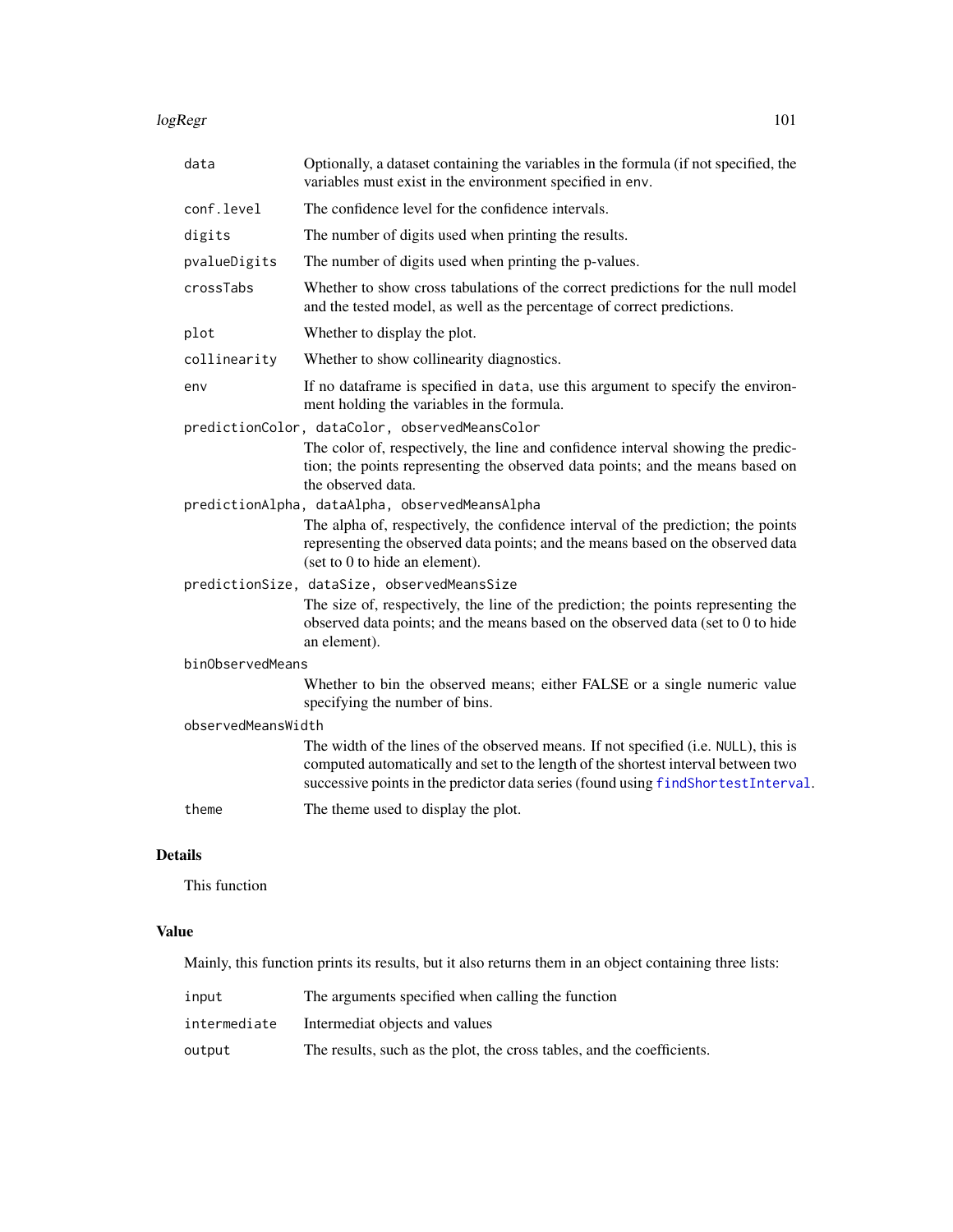102 meanDiff

#### Author(s)

Ron Pat-El & Gjalt-Jorn Peters (both while at the Open University of the Netherlands) Maintainer: Gjalt-Jorn Peters <gjalt-jorn@userfriendlyscience.com>

## See Also

[regr](#page-142-0) and [fanova](#page-64-0) for similar functions for linear regression and analysis of variance and [glm](#page-0-0) for the regular interface for logistic regression.

## Examples

```
### Simplest way to call logRegr
logRegr(data=mtcars, formula = vs ~ mpg);### Also ordering a plot
logRegr(data=mtcars, formula = vs ~ mpg, plot=TRUE);### Only use five bins
logRegr(data=mtcars, formula = vs ~ mpg, plot=TRUE, binObservedMeans=5);
```
meanDiff *meanDiff*

#### Description

The meanDiff function compares the means between two groups. It computes Cohen's d, the unbiased estimate of Cohen's d (Hedges' g), and performs a t-test. It also shows the achieved power, and, more usefully, the power to detect small, medium, and large effects.

## Usage

```
meanDiff(x, y=NULL, paired = FALSE, r.prepost = NULL, var.equal = "test",
        conf. level = .95, plot = FALSE, digits = 2, envir = parent-frame())
```

| $\times$  | Dichotomous factor: variable 1; can also be a formula of the form $y \sim x$ , where<br>x must be a factor with two levels (i.e. dichotomous).                                                                                                                                                                                                                                                                        |
|-----------|-----------------------------------------------------------------------------------------------------------------------------------------------------------------------------------------------------------------------------------------------------------------------------------------------------------------------------------------------------------------------------------------------------------------------|
| y         | Numeric vector: variable 2; can be empty if x is a formula.                                                                                                                                                                                                                                                                                                                                                           |
| paired    | Boolean; are x & y independent or dependent? Note that if x & y are dependent,<br>they need to have the same length.                                                                                                                                                                                                                                                                                                  |
| r.prepost | Correlation between the pre- and post-test in the case of a paired samples t-<br>test. This is required to compute Cohen's d using the formula on page 29 of<br>Borenstein et al. (2009). If NULL, the correlation is simply computed from the<br>provided scores (but of course it will then be lower if these is an effect - this<br>will lead to an underestimate of the within-groups variance, and therefore, of |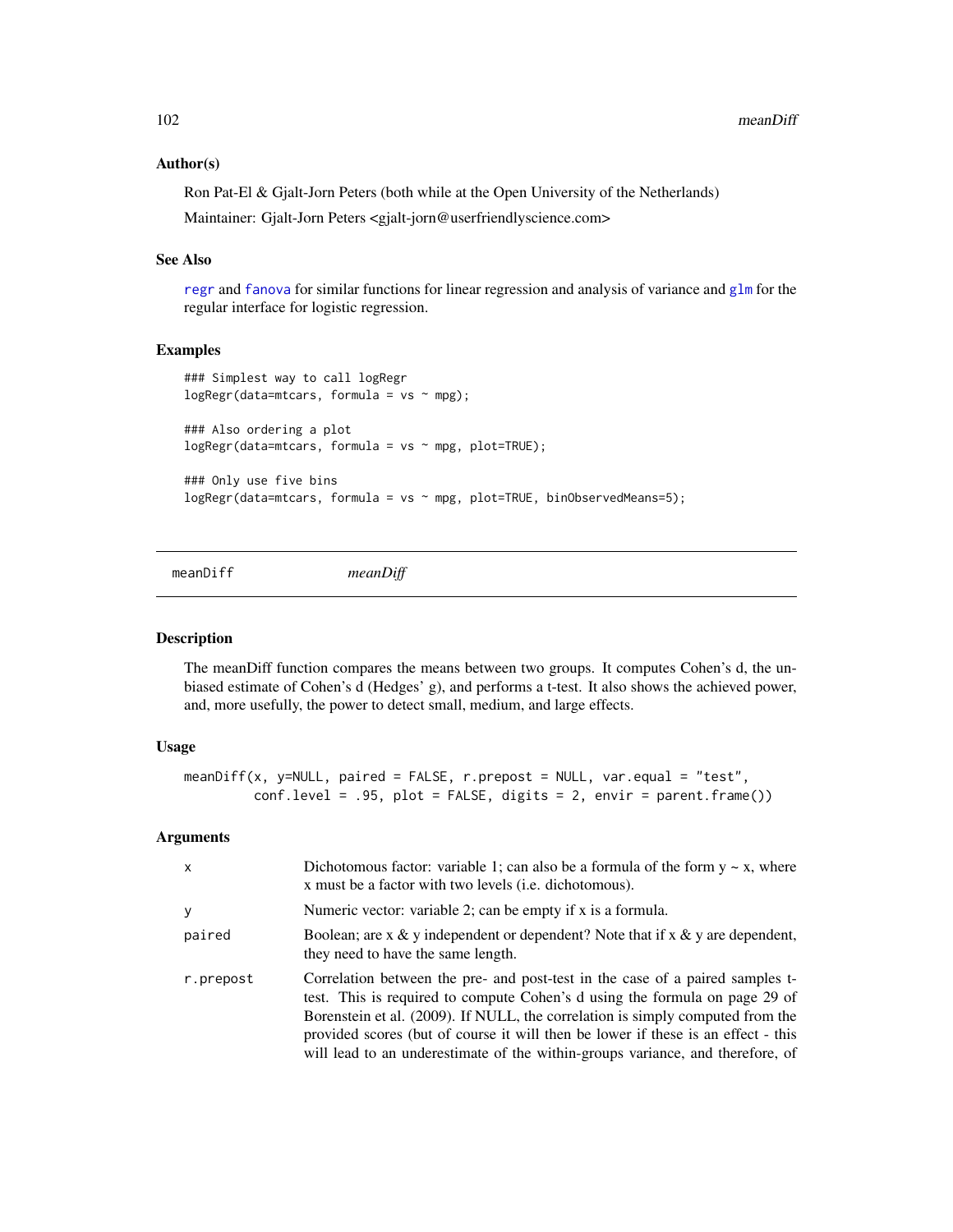|            | the standard error of Cohen's d, and therefore, to confidence intervals that are<br>too narrow (too liberal). Also, of course, when using this data to compute the<br>within-groups correlation, random variations will also impact that correlation,<br>which means that confidence intervals may in practice deviate from the null<br>hypothesis significance testing p-value in either direction (i.e. the p-value may<br>indicate a significant association while the confidence interval contains 0, or<br>the other way around). Therefore, if the test-retest correlation of the relevant<br>measure is known, please provide this here to enable computation of accurate<br>confidence intervals. |
|------------|-----------------------------------------------------------------------------------------------------------------------------------------------------------------------------------------------------------------------------------------------------------------------------------------------------------------------------------------------------------------------------------------------------------------------------------------------------------------------------------------------------------------------------------------------------------------------------------------------------------------------------------------------------------------------------------------------------------|
| var.equal  | String; only relevant if $x \& y$ are independent; can be "test" (default; test whether<br>x & y have different variances), "no" (assume x & y have different variances;<br>see the Warning below!), or "yes" (assume $x \& y$ have the same variance)                                                                                                                                                                                                                                                                                                                                                                                                                                                    |
| conf.level | Confidence of confidence intervals you want.                                                                                                                                                                                                                                                                                                                                                                                                                                                                                                                                                                                                                                                              |
| plot       | Whether to print a divPlot.                                                                                                                                                                                                                                                                                                                                                                                                                                                                                                                                                                                                                                                                               |
| digits     | With what precision you want the results to print.                                                                                                                                                                                                                                                                                                                                                                                                                                                                                                                                                                                                                                                        |
| envir      | The environment where to search for the variables (useful when calling mean-<br>Diff from a function where the vectors are defined in that functions environ-<br>ment).                                                                                                                                                                                                                                                                                                                                                                                                                                                                                                                                   |

# Details

This function uses the formulae from Borenstein, Hedges, Higgins & Rothstein (2009) (pages 25- 32).

# Value

An object is returned with the following elements:

| variables     | Input variables                                                      |
|---------------|----------------------------------------------------------------------|
| groups        | Levels of the x variable, the dichotomous factor                     |
| ci.confidence | Confidence of confidence intervals                                   |
| digits        | Number of digits for output                                          |
| X             | Values of dependent variable in first group                          |
| У             | Values of dependent variable in second group                         |
| type          | Type of t-test (independent or dependent, equal variances or not)    |
| n             | Sample sizes of the two groups                                       |
| mean          | Means of the two groups                                              |
| sd            | Standard deviations of the two groups                                |
| objects       | Objects used; the t-test and optionally the test for equal variances |
| variance      | Variance of the difference score                                     |
| meanDiff      | Difference between the means                                         |
| meanDiff.d    | Cohen's d                                                            |
|               | meanDiff.d.var Variance of Cohen's d                                 |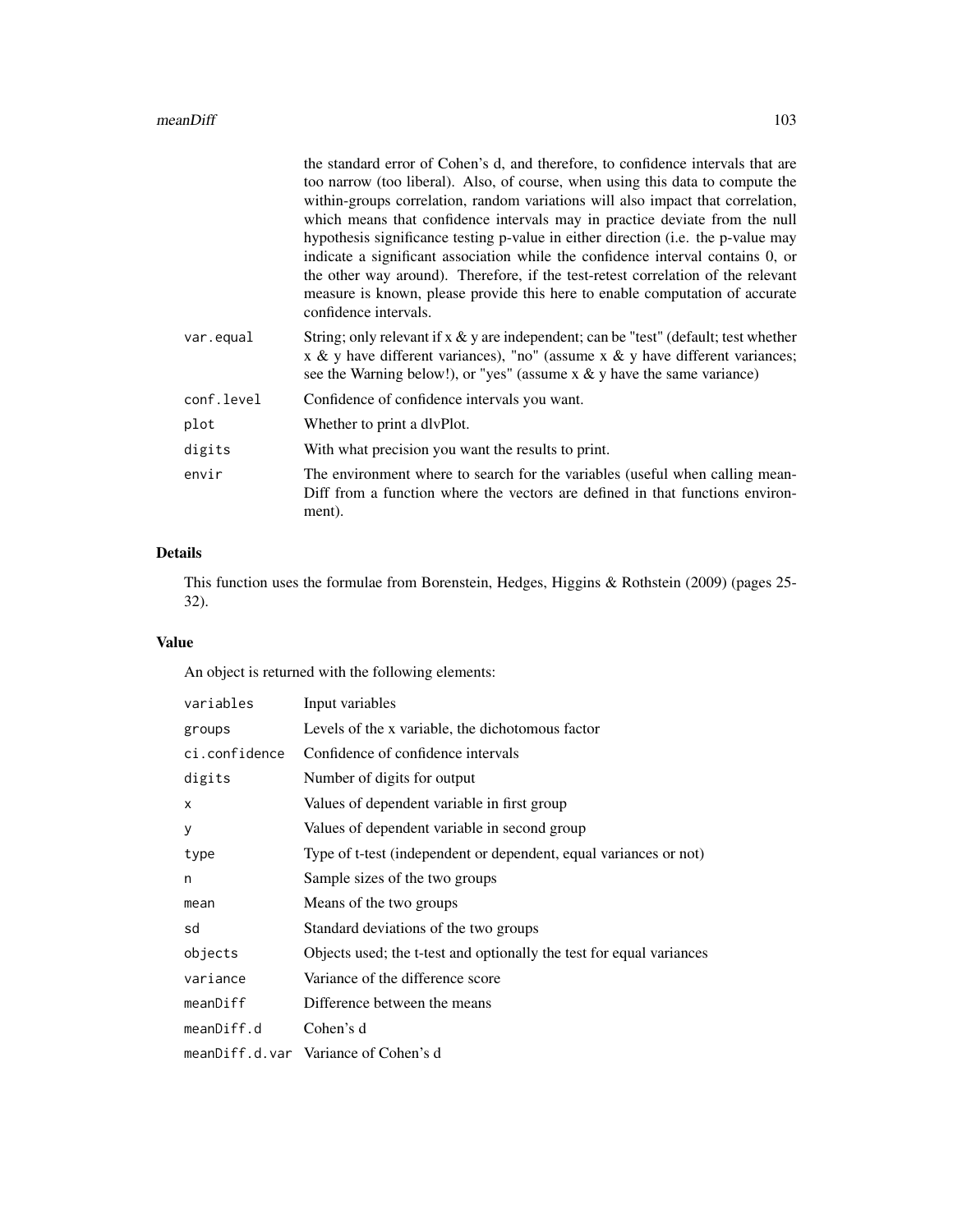| meanDiff.d.se       | Standard error of Cohen's d                              |
|---------------------|----------------------------------------------------------|
| meanDiff.J          | Correction for Cohen's d to get to the unbiased Hedges g |
| power               | Achieved power with current effect size and sample size  |
| power.small         | Power to detect small effects with current sample size   |
| power.medium        | Power to detect medium effects with current sample size  |
| power.largel        | Power to detect large effects with current sample size   |
| meanDiff.g          | Hedges' g                                                |
|                     | meanDiff.g.var Variance of Hedges' g                     |
| meanDiff.g.se       | Standard error of Hedges' g                              |
| ci.usedZ            | Z value used to compute confidence intervals             |
| meanDiff.d.ci.lower |                                                          |
| meanDiff.d.ci.upper | Lower bound of confidence interval around Cohen's d      |
|                     | Upper bound of confidence interval around Cohen's d      |
| meanDiff.g.ci.lower |                                                          |
|                     | Lower bound of confidence interval around Hedges' g      |
| meanDiff.g.ci.upper |                                                          |
|                     | Upper bound of confidence interval around Hedges' g      |
| meanDiff.ci.lower   |                                                          |
|                     | Lower bound of confidence interval around raw mean       |
| meanDiff.ci.upper   |                                                          |
|                     | Upper bound of confidence interval around raw mean       |
| t                   | Student t value for Null Hypothesis Significance Testing |
| df                  | Degrees of freedom for t value                           |
| p                   | p-value corresponding to t value                         |

## Warning

Note that when different variances are assumed for the t-test (i.e. the null-hypothesis test), the values of Cohen's d are still based on the assumption that the variance is equal. In this case, the confidence interval might, for example, not contain zero even though the NHST has a non-significant p-value (the reverse can probably happen, too).

## References

Borenstein, M., Hedges, L. V., Higgins, J. P., & Rothstein, H. R. (2011). Introduction to metaanalysis. John Wiley & Sons.

# Examples

```
### Create simple dataset
dat <- PlantGrowth[1:20,];
### Remove third level from group factor
dat$group <- factor(dat$group);
### Compute mean difference and show it
```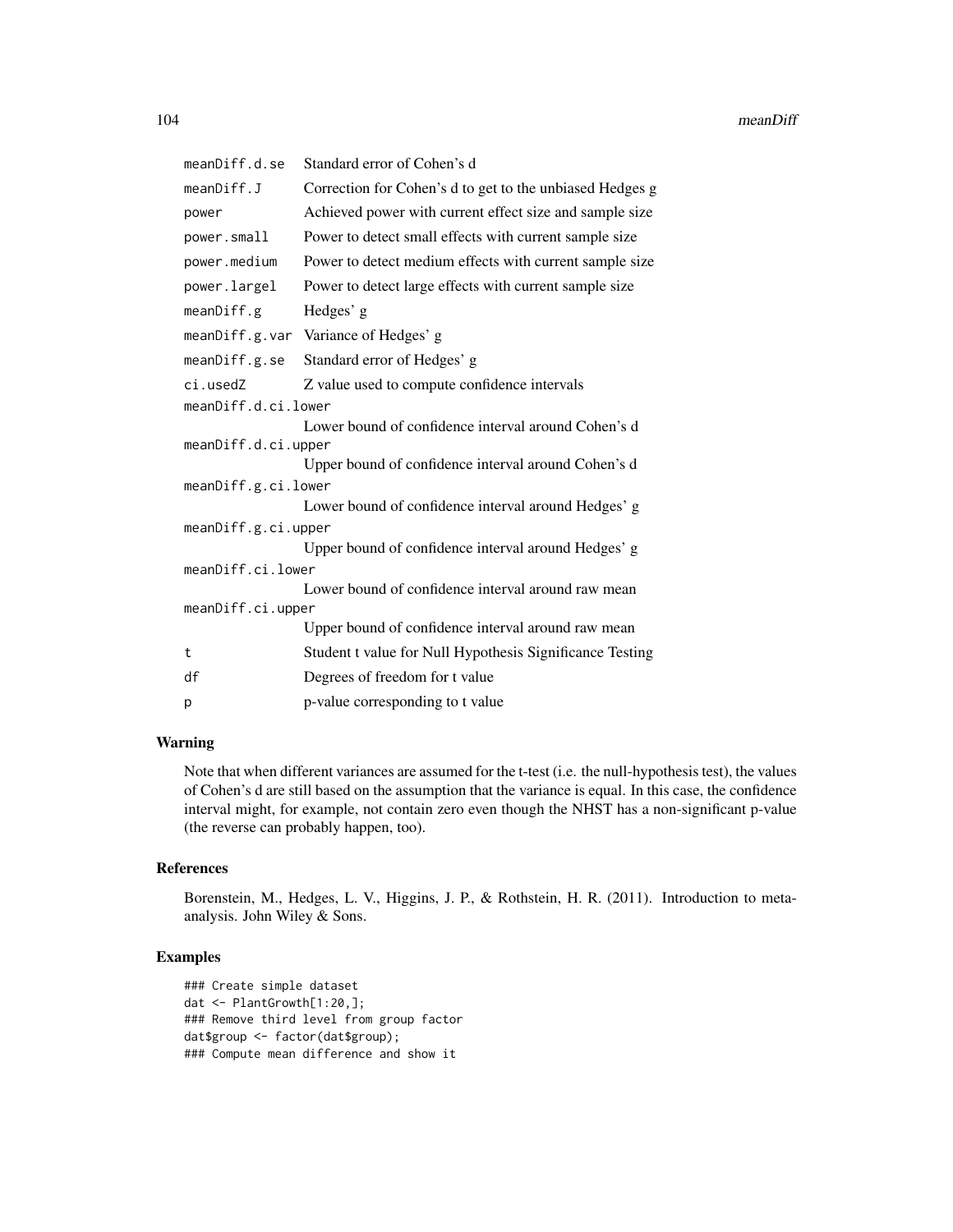## meanDiff.multi 105

```
meanDiff(dat$weight ~ dat$group);
### Look at second treatment
dat <- rbind(PlantGrowth[1:10,], PlantGrowth[21:30,]);
### Remove third level from group factor
dat$group <- factor(dat$group);
### Compute mean difference and show it
meanDiff(x=dat$group, y=dat$weight);
```
meanDiff.multi *meanDiff.multi*

#### Description

The meanDiff.multi function compares many means for many groups. It presents the results in a dataframe summarizing all relevant information, and produces plot showing the confidence intervals for the effect sizes for each predictor (i.e. dichotomous variable). Like meanDiff, it computes Cohen's d, the unbiased estimate of Cohen's d (Hedges' g), and performs a t-test. It also shows the achieved power, and, more usefully, the power to detect small, medium, and large effects.

#### Usage

```
meanDiff.multi(dat, y, x=NULL, var.equal = "yes", conf.level = .95,
              digits = 2, orientation = "vertical",
              zeroLineColor = "grey", zeroLineSize = 1.2,
               envir = parent.frame())
```

| dat           | The dataframe containing the variables involved in the mean tests.                                                                                                                                                                                     |
|---------------|--------------------------------------------------------------------------------------------------------------------------------------------------------------------------------------------------------------------------------------------------------|
| У             | Character vector containing the list of interval variables to include in the tests.                                                                                                                                                                    |
| $\mathsf{x}$  | Character vector containing the list of the dichotomous variables to include in<br>the tests. If x is empty, paired samples t-tests will be conducted.                                                                                                 |
| var.equal     | String; only relevant if $x \& y$ are independent; can be "test" (default; test whether<br>x & y have different variances), "no" (assume x & y have different variances;<br>see the Warning below!), or "yes" (assume $x \& y$ have the same variance) |
| conf.level    | Confidence of confidence intervals you want.                                                                                                                                                                                                           |
| digits        | With what precision you want the results to print.                                                                                                                                                                                                     |
| orientation   | Whether to plot the effect size confidence intervals vertically (like a forest plot,<br>the default) or horizontally.                                                                                                                                  |
| zeroLineColor | Color of the horizontal line at an effect size of $0$ (set to 'white' to not display the<br>line; also adjust the size to 0 then).                                                                                                                     |
| zeroLineSize  | Size of the horizontal line at an effect size of $\theta$ (set to $\theta$ to not display the line;<br>also adjust the color to 'white' then).                                                                                                         |
| envir         | The environment where to search for the variables (useful when calling mean-<br>Diff from a function where the vectors are defined in that functions environ-<br>ment).                                                                                |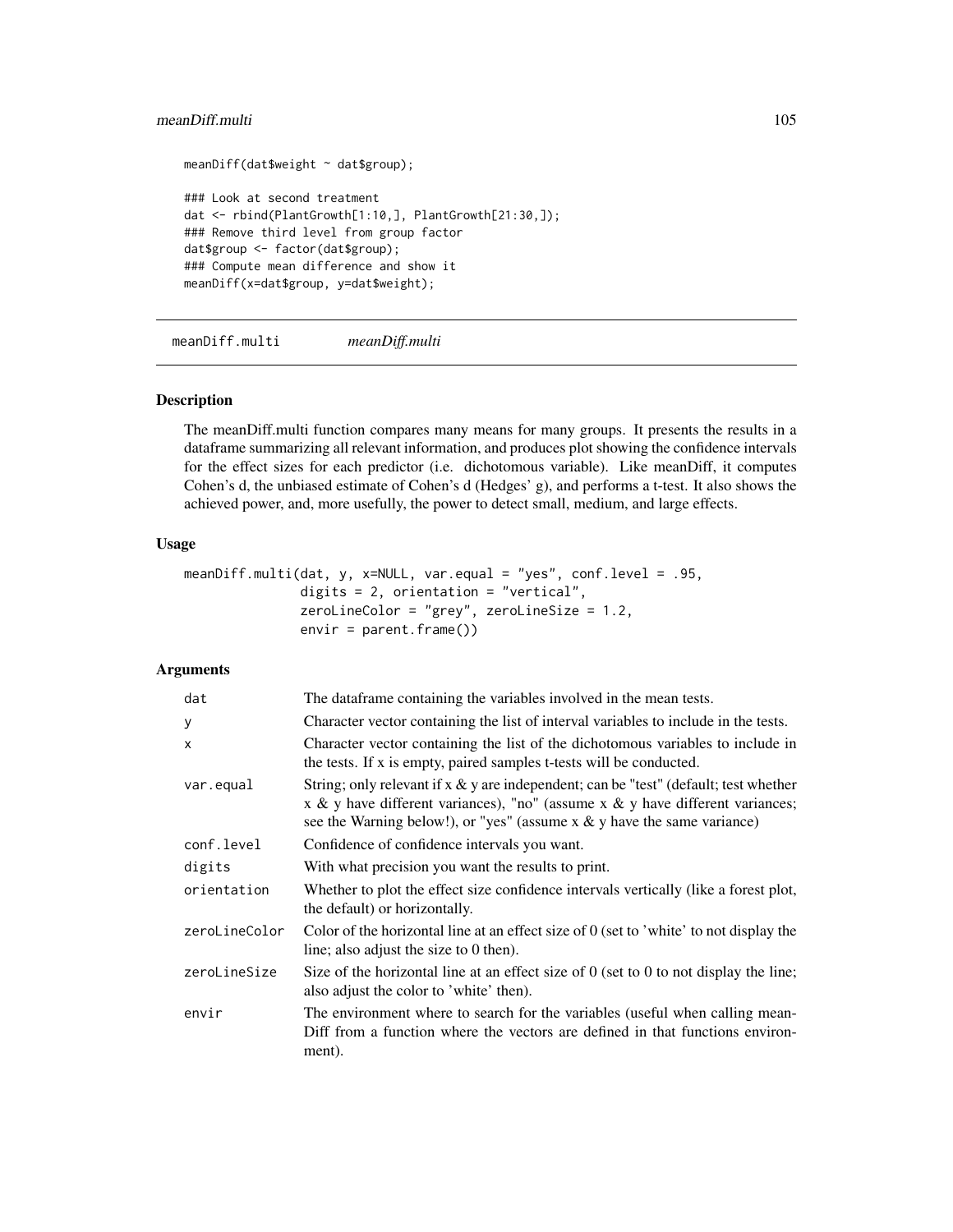## Details

This function uses the meanDiff function, which uses the formulae from Borenstein, Hedges, Higgins & Rothstein (2009) (pages 25-32).

#### Value

An object is returned with the following elements:

| results.raw      | Objects returned by the calls to meanDiff.                                                                                                    |
|------------------|-----------------------------------------------------------------------------------------------------------------------------------------------|
| plots            | For every comparison, a plot with the datapoints, means, and confidence inter-<br>vals in the two groups.                                     |
| results.compiled |                                                                                                                                               |
|                  | Dataframe with the most important results from each comparison.                                                                               |
|                  | plots compiled For every dichotomous (x) variable, a plot with the confidence interval for the<br>effect size of each dependent (y) variable. |
| input            | The arguments with which the function was called.                                                                                             |

## Warning

Note that when different variances are assumed for the t-test (i.e. the null-hypothesis test), the values of Cohen's d are still based on the assumption that the variance is equal. In this case, the confidence interval might, for example, not contain zero even though the NHST has a non-significant p-value (the reverse can probably happen, too).

## References

Borenstein, M., Hedges, L. V., Higgins, J. P., & Rothstein, H. R. (2011). Introduction to metaanalysis. John Wiley & Sons.

#### Examples

```
### Create simple dataset
dat \leq data.frame(x1 = factor(rep(c(0,1), 20)),
                  x2 = factor(c(rep(0, 20), rep(1, 20))),
                  y = rep(c(4,5), 20) + rnorm(40));### Compute mean difference and show it
meanDiff.multi(dat, x=c('x1', 'x2'), y='y', var.equal="yes");
```
meansComparisonDiamondPlot

*meansComparisonDiamondPlot and duoComparisonDiamondPlot*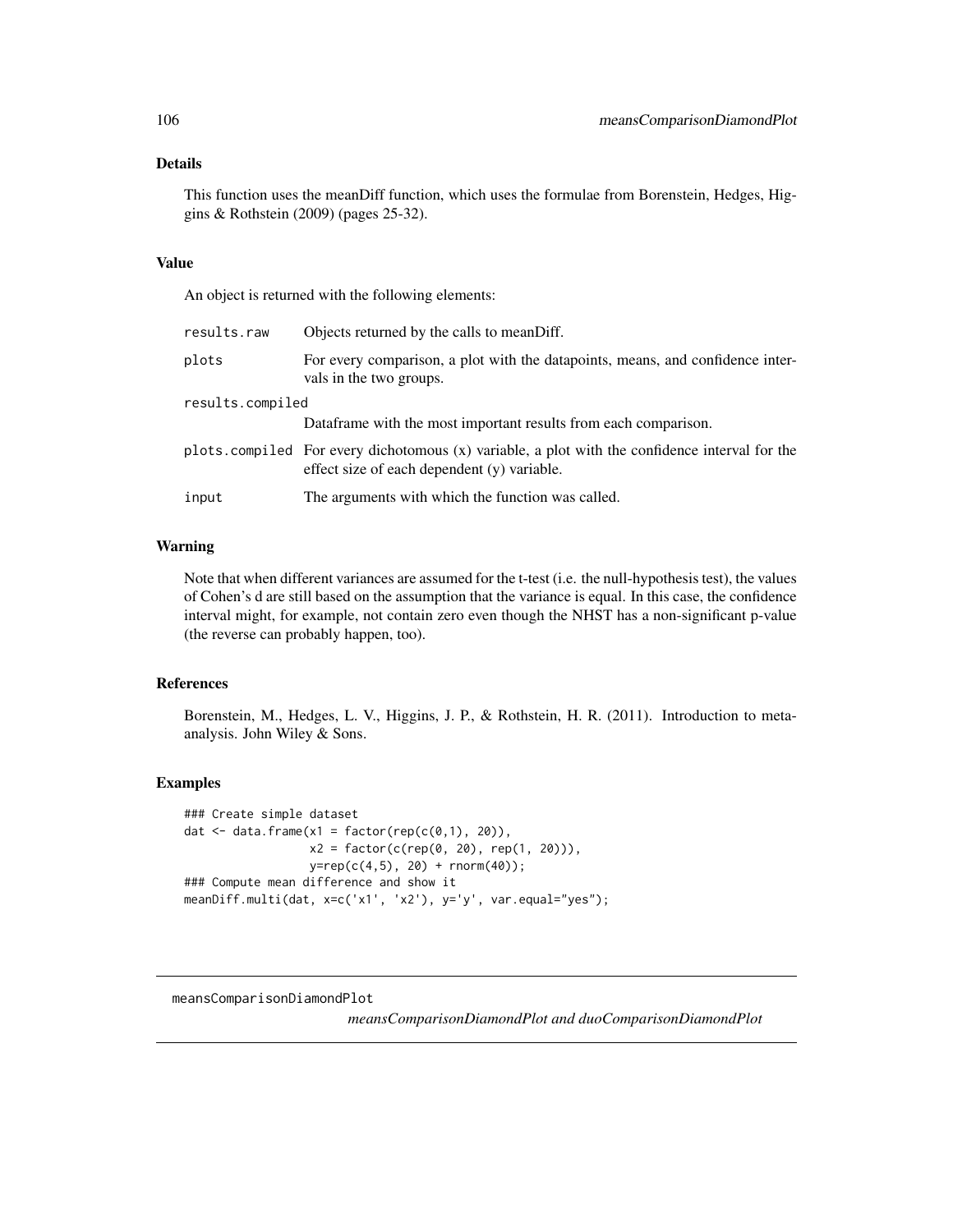#### Description

These are two diamond plot functions to conveniently make diamond plots to compare subgroups or different samples. They are both based on a univariate diamond plot where colors are used to distinguish the data points and diamonds of each subgroup or sample. The means comparison diamond plot produces only this plot, while the duo comparison diamond plot combines it with a diamond plot visualising the effect sizes of the associations. The latter currently only works for two subgroups or samples, while the simple meansComparisonDiamondPlot also works when comparing more than two sets of datapoints. These functions are explained more in detail in Peters (2017).

#### Usage

```
meansComparisonDiamondPlot(dat, items = NULL,
                           compareBy = NULL,
                           labels = NULL,
                           compareByLabels = NULL,
                           decreasing = NULL,
                           sortBy = NULL,conf. level = 0.95,
                            showData = TRUE,
                           dataAlpha = 0.1, dataSize = 3,
                           comparisonColors = brewer.pal(8, "Set1"),
                           alpha = 0.33,
                            jitterWidth = 0.5, jitterHeight = 0.4,
                           xlab = "Scores and means",
                           vlab = NULL,
                           theme = thene_bw(),
                            showLegend = TRUE,
                           lineSize = 1,
                           xbreaks = "auto",
                           outputFile = NULL,
                           outputWidth = 10,outputHeight = 10,
                           ggsaveParams = list(units='cm',
                                                dpi=300,
                                                type="cairo"),
                            ...)
duoComparisonDiamondPlot(dat, items = NULL,
                         compareBy = NULL,
                          labels = NULL,
                         compareByLabels = NULL,
                          decreasing = NULL,
                         conf. level = c(0.95, 0.95),
                          showData = TRUE,dataAlpha = 0.1,dataSize = 3,
                         comparisonColors = brewer.pal(8, "Set1"),
```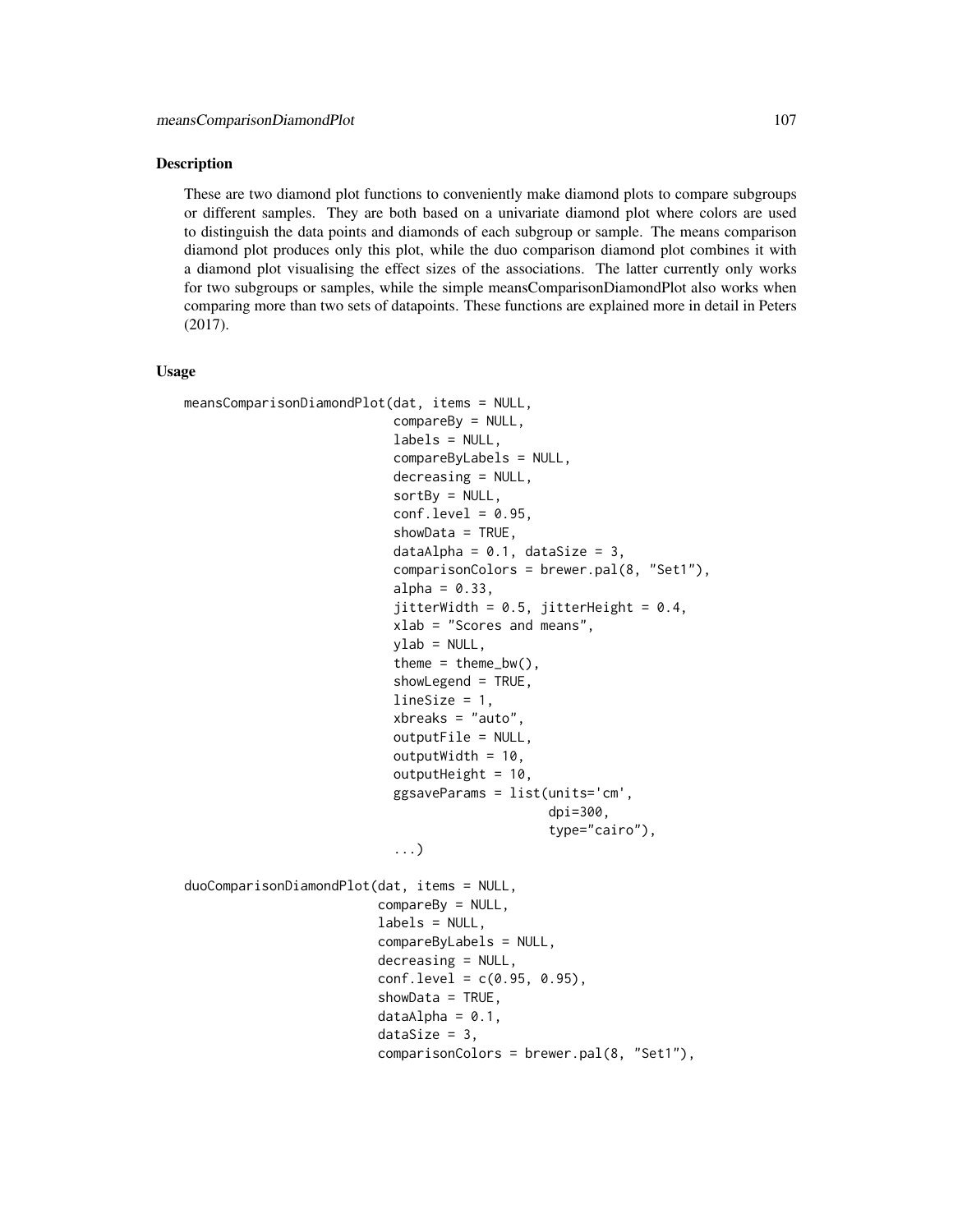```
associationsColor = "grey",
alpha = 0.33,
jitterWidth = 0.5, jitterHeight = 0.4,
xlab = c("Scores and means", "Effect size estimates"),
ylab = c(NULL, NULL),
theme = thene_bw(),
showLegend = TRUE,
lineSize = 1,
drawPlot = TRUE,
xbreaks = "auto",
outputFile = NULL,
outputWidth = 10,
outputHeight = 10,
ggsaveParams = list(units='cm',
                    dpi=300,
                    type="cairo"),
...)
```

| dat              | The dataframe containing the relevant variables.                                                                                                                                                                                                                              |
|------------------|-------------------------------------------------------------------------------------------------------------------------------------------------------------------------------------------------------------------------------------------------------------------------------|
| items            | The variables to plot (on the y axis).                                                                                                                                                                                                                                        |
| compareBy        | The variable by which to compare (i.e. the variable indicating to which subgroup<br>or sample a row in the data frame belongs).                                                                                                                                               |
| labels           | The labels to use on the y axis; these values will replace the variable names in<br>the dataframe (specified in items).                                                                                                                                                       |
| compareByLabels  |                                                                                                                                                                                                                                                                               |
|                  | The labels to use to replace the value labels of the compare By variable.                                                                                                                                                                                                     |
| decreasing       | Whether to sort the variables by their mean values (NULL to not sort, TRUE to<br>sort in descending order (i.e. items with lower means are plotted more to the<br>bottom), and FALSE to sort in ascending order (i.e. items with lower means are<br>plotted more to the top). |
| sortBy           | If the variables should be sorted (see decreasing), this variable specified which<br>subgroup should be sorted by. Therefore, the value specified here must be a<br>value label ('level label') of the comparisonBy variable.                                                 |
| conf.level       | The confidence level of the confidence intervals specified by the diamonds for<br>the means (for meansComparisonDiamondPlot) and for both the means and<br>effect sizes (for duoComparisonDiamondPlot).                                                                       |
| showData         | Whether to plot the data points.                                                                                                                                                                                                                                              |
| dataAlpha        | The transparency (alpha channel) value for the data points: a value between 0<br>and 1, where 0 denotes complete transparency and 1 denotes complete opacity.                                                                                                                 |
| dataSize         | The size of the data points.                                                                                                                                                                                                                                                  |
| comparisonColors |                                                                                                                                                                                                                                                                               |
|                  | The colors to use for the different subgroups or samples. This should be a vector<br>of valid colors with at least as many elements as sets of data points that should<br>be plotted.                                                                                         |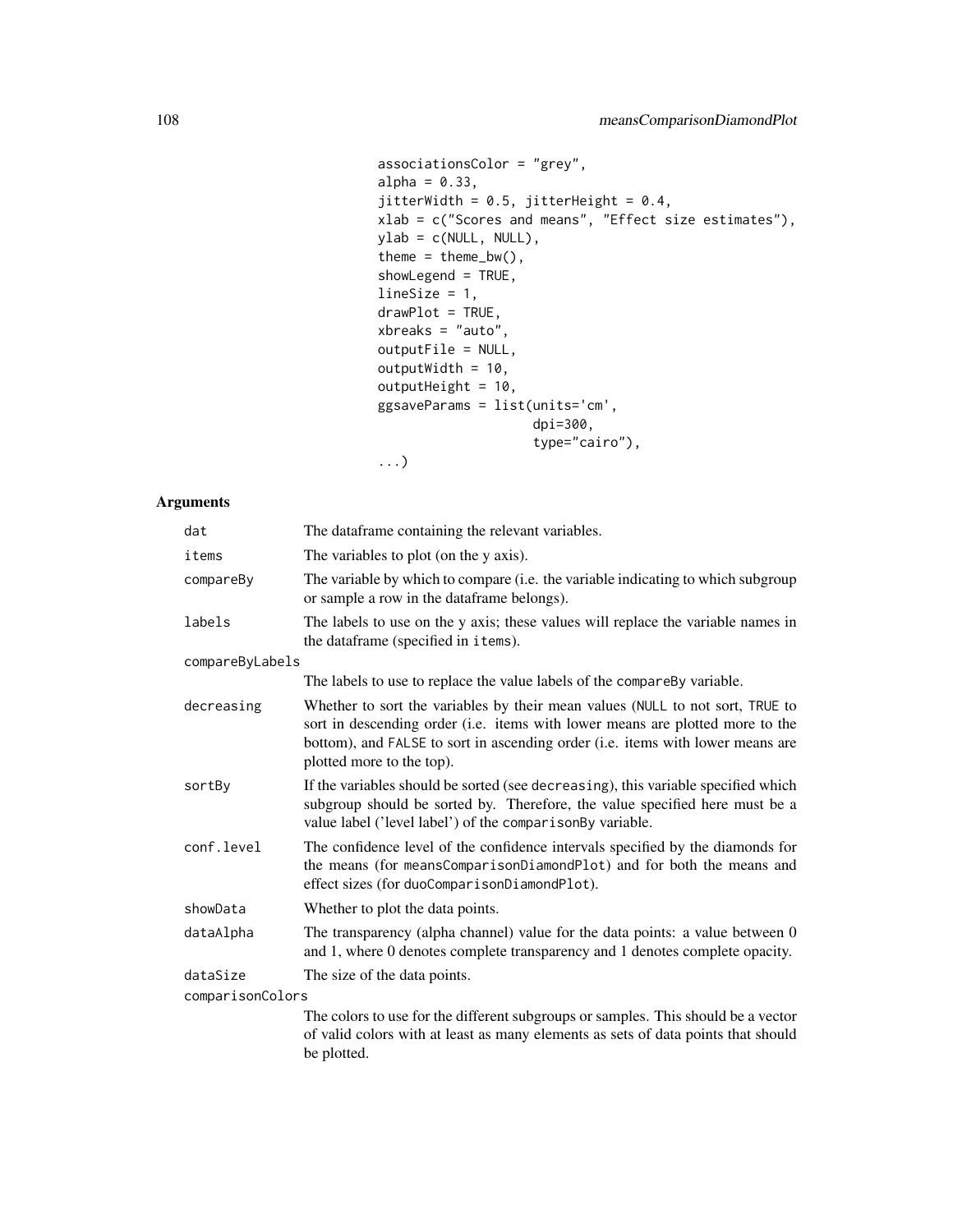| associationsColor         |                                                                                                                                                                                        |
|---------------------------|----------------------------------------------------------------------------------------------------------------------------------------------------------------------------------------|
|                           | For duoComparisonDiamondPlot, the color to use to plot the effect sizes in the<br>right-hand plot.                                                                                     |
| alpha                     | The alpha channel (transparency) value for the diamonds: a value between 0 and<br>1, where 0 denotes complete transparency and 1 denotes complete opacity.                             |
| jitterWidth, jitterHeight |                                                                                                                                                                                        |
|                           | How much noise to add to the data points (to prevent overplotting) in the hori-<br>zontal (x axis) and vertical (y axis) directions.                                                   |
| xlab, ylab                | The label to use for the x and y axes (for duoComparisonDiamondPlot, must be<br>vectors of two elements). Use NULL to not use a label.                                                 |
| theme                     | The theme to use for the plots.                                                                                                                                                        |
| showLegend                | Whether to show the legend (which color represents which subgroup/sample).                                                                                                             |
| lineSize                  | The thickness of the lines (the diamonds' strokes).                                                                                                                                    |
| drawPlot                  | Whether to draw the plot, or only (invisibly) return it.                                                                                                                               |
| xbreaks                   | Where the breaks (major grid lines, ticks, and labels) on the x axis should be.                                                                                                        |
| outputFile                | A file to which to save the plot.                                                                                                                                                      |
| outputWidth, outputHeight |                                                                                                                                                                                        |
|                           | Width and height of saved plot (specified in centimeters by default, see ggsaveParams).                                                                                                |
| ggsaveParams              | Parameters to pass to ggsave when saving the plot.                                                                                                                                     |
| $\cdots$                  | Any additional arguments are passed to diamondPlot by meansComparisonDiamondPlot<br>and to both meansComparisonDiamondPlot and associationsDiamondPlot<br>by duoComparisonDiamondPlot. |

# Details

These functions are explained in Peters (2017).

# Value

Diamond plots: a [ggplot](#page-0-0) by meansComparisonDiamondPlot, and a [gtable](#page-0-0) by duoComparisonDiamondPlot.

# Author(s)

Gjalt-Jorn Peters

Maintainer: Gjalt-Jorn Peters <gjalt-jorn@userfriendlyscience.com>

# References

Peters, G.-J. Y. (2017). Diamond Plots: a tutorial to introduce a visualisation tool that facilitates interpretation and comparison of multiple sample estimates while respecting their inaccuracy. *PsyArXiv.* http://doi.org/10.17605/OSF.IO/9W8YV

# See Also

[diamondPlot](#page-47-0), [meansDiamondPlot](#page-109-0), [CIBER](#page-23-0)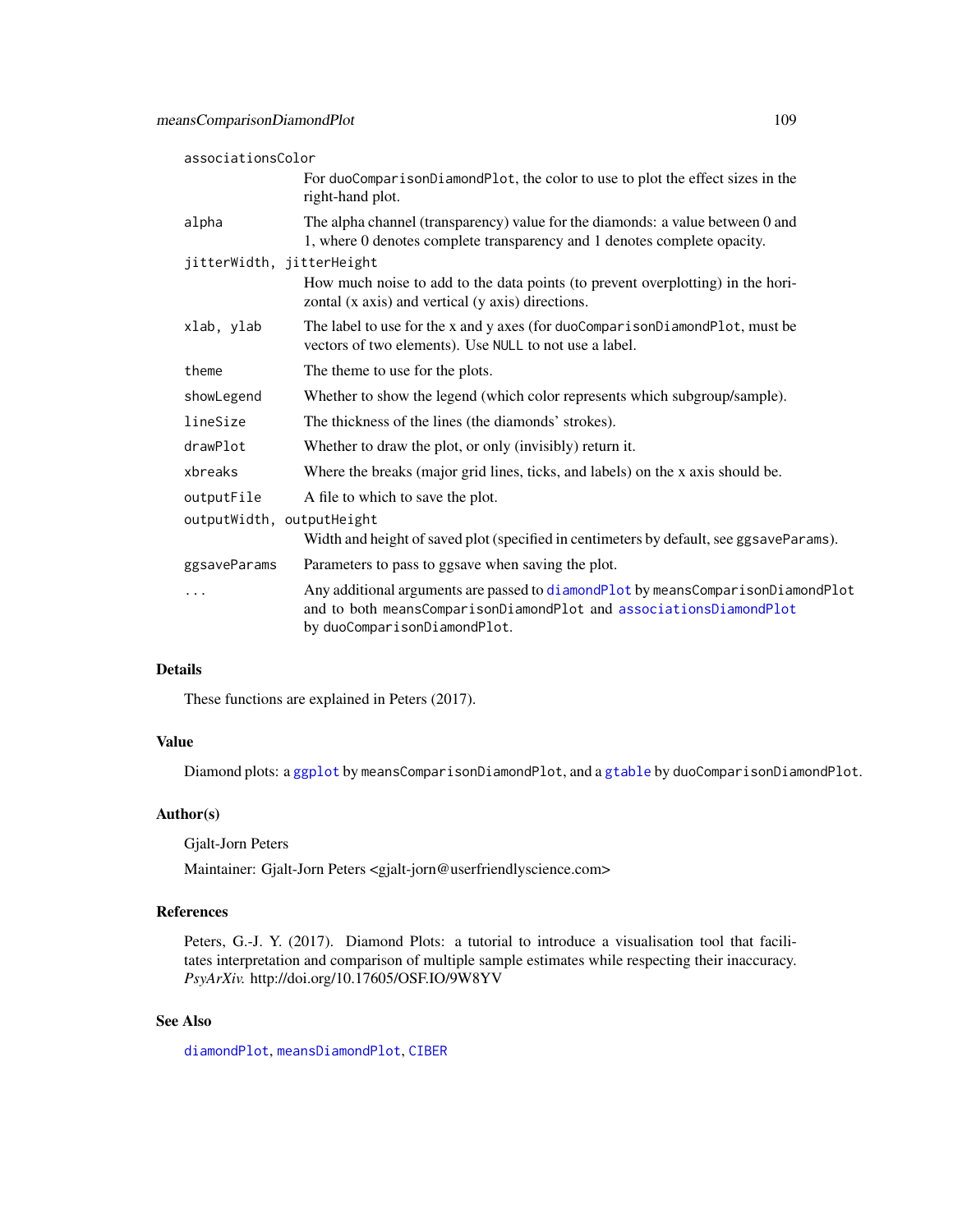## Examples

```
meansComparisonDiamondPlot(mtcars,
                           items=c('disp', 'hp'),
                           compareBy='vs',
                           xbreaks=c(100,200, 300, 400));
meansComparisonDiamondPlot(chickwts,
                           items='weight',
                           compareBy='feed',
                           xbreaks=c(100,200,300,400),
                           showData=FALSE);
duoComparisonDiamondPlot(mtcars,
                         items=c('disp', 'hp'),
                         compareBy='vs',
                         xbreaks=c(100,200, 300, 400));
```
<span id="page-109-0"></span>meansDiamondPlot *Diamond plots*

## Description

This function generates a so-called diamond plot: a plot based on the forest plots that are commonplace in meta-analyses. The underlying idea is that point estimates are uninformative, and it would be better to focus on confidence intervals. The problem of the points with errorbars that are commonly employed is that the focus the audience's attention on the upper and lower bounds, even though those are the least relevant values. Using diamonds remedies this.

#### Usage

```
meansDiamondPlot(dat, items = NULL,
                 labels = NULL,
                 decreasing = NULL,
                 conf. level = 0.95,
                 showData = TRUE,
                 dataAlpha = .1,dataSize = 3,
                 dataColor = "#444444",diamondColors = NULL,
                 jitterWidth = 0.5,jitterHeight = 0.4,
                 returnLayerOnly = FALSE,
                 xlab = "Scores and means",
                 vlab = NULL,theme = thene_bw(),
                 xbreaks="auto",
                 outputFile = NULL,
                 outputWidth = 10,outputHeight = 10,
```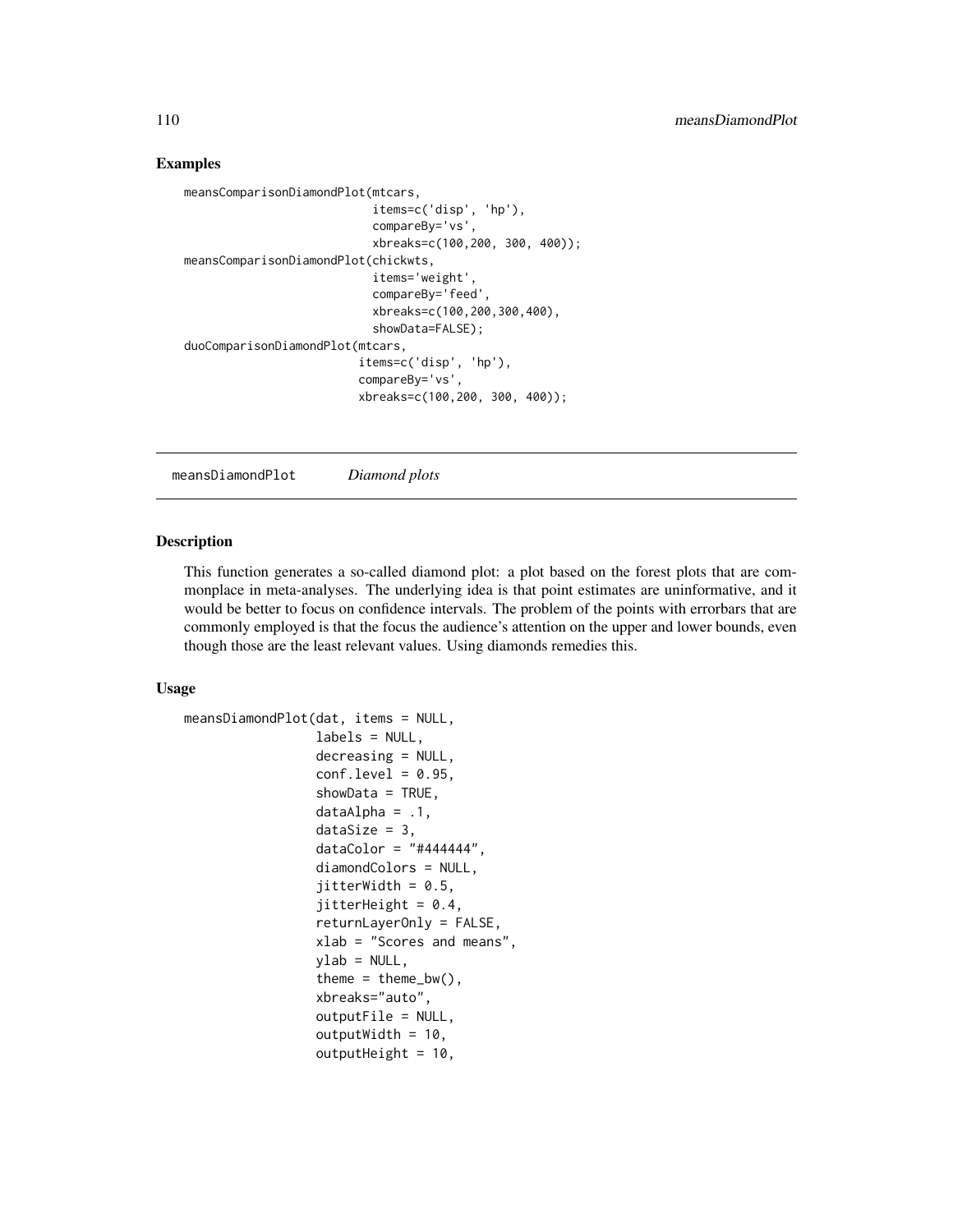ggsaveParams = list(units='cm', dpi=300, type="cairo"), ...)

# Arguments

| dat                                        | The dataframe containing the variables (items) to show in the diamond plot.                                                                                                                                                        |  |
|--------------------------------------------|------------------------------------------------------------------------------------------------------------------------------------------------------------------------------------------------------------------------------------|--|
| items                                      | Optionally, the names (or numeric indices) of the variables (items) to show in<br>the diamond plot. If NULL, all columns (variables, items) will be used.                                                                          |  |
| labels                                     | A character vector of labels to use instead of column names from the data frame.                                                                                                                                                   |  |
| decreasing                                 | Whether to sort the variables (rows) in the diamond plot decreasing (TRUE),<br>increasing (FALSE), or not at all (NULL).                                                                                                           |  |
| conf.level                                 | The confidence of the confidence intervals.                                                                                                                                                                                        |  |
| showData                                   | Whether to show the raw data or not.                                                                                                                                                                                               |  |
| dataAlpha                                  | This determines the alpha (transparency) of the data points. Note that argument<br>alpha can be used to set the alpha of the diamonds; this is eventually passed on<br>to ggDiamondLayer.                                          |  |
| dataSize                                   | The size of the data points.                                                                                                                                                                                                       |  |
| dataColor<br>The color of the data points. |                                                                                                                                                                                                                                    |  |
| diamondColors                              | A vector of the same length as there are rows in the dataframe, to manually<br>specify colors for the diamonds.                                                                                                                    |  |
| jitterWidth                                | How much to jitter the individual datapoints horizontally.                                                                                                                                                                         |  |
| jitterHeight                               | How much to jitter the individual datapoints vertically.                                                                                                                                                                           |  |
| returnLayerOnly                            |                                                                                                                                                                                                                                    |  |
|                                            | Set this to TRUE to only return the ggplot layer of the diamondplot, which can<br>be useful to include it in other plots.                                                                                                          |  |
| xlab, ylab                                 | The labels of the X and Y axes.                                                                                                                                                                                                    |  |
| theme                                      | The theme to use.                                                                                                                                                                                                                  |  |
| xbreaks                                    | Where the breaks (major grid lines, ticks, and labels) on the x axis should be.                                                                                                                                                    |  |
| outputFile                                 | A file to which to save the plot.                                                                                                                                                                                                  |  |
| outputWidth, outputHeight                  | Width and height of saved plot (specified in centimeters by default, see ggsaveParams).                                                                                                                                            |  |
| ggsaveParams                               | Parameters to pass to ggsave when saving the plot.                                                                                                                                                                                 |  |
| $\ddots$                                   | Additional arguments are passed to diamondPlot and eventually to ggDiamondLayer.<br>This can be used to, for example, specify two or more colors to use to generate<br>a gradient (using generateColors and maybe fullColorRange). |  |
|                                            |                                                                                                                                                                                                                                    |  |

# Value

A [ggplot](#page-0-0) plot with a [ggDiamondLayer](#page-78-0) is returned.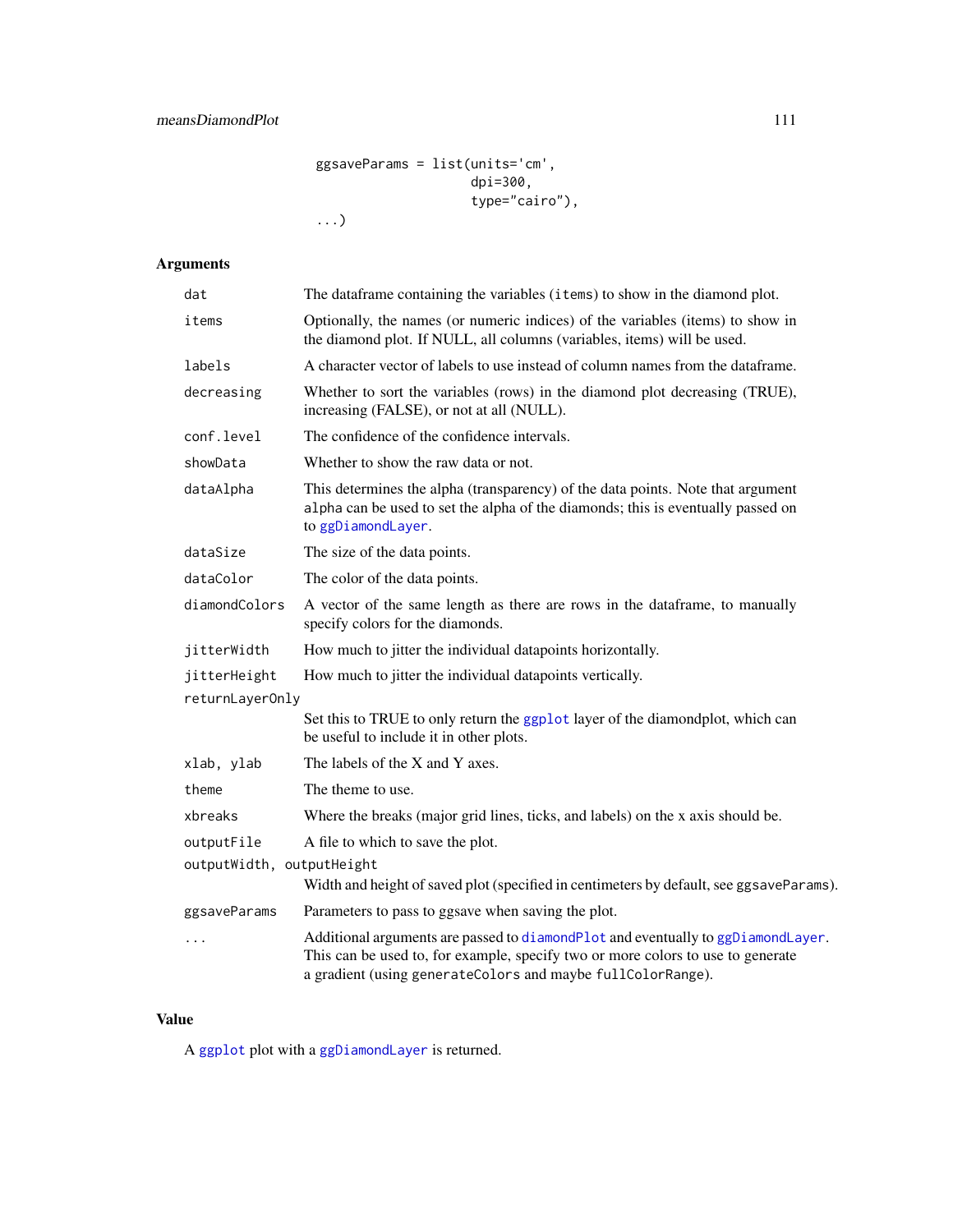## Author(s)

Gjalt-Jorn Peters

Maintainer: Gjalt-Jorn Peters <gjalt-jorn@userfriendlyscience.com>

## See Also

[diamondPlot](#page-47-0), [meanSDtoDiamondPlot](#page-111-0), [factorLoadingDiamondCIplot](#page-62-0), [ggDiamondLayer](#page-78-0)

#### Examples

```
tmpDf \leq -data-frame(item1 = rnorm(50, 1.6, 1),item2 = rnorm(50, 2.6, 2),item3 = rnorm(50, 4.1, 3));
### A simple diamond plot
meansDiamondPlot(tmpDf);
### A diamond plot with manually
### specified labels and colors
meansDiamondPlot(tmpDf,
                 labels=c('First',
                           'Second',
                           'Third'),
                  diamondColors=c('blue', 'magenta', 'yellow'));
### Using a gradient for the colors
meansDiamondPlot(tmpDf,
                 labels=c('First',
                          'Second',
                          'Third'),
                 generateColors = c("magenta", "cyan"),
                 fullColorRange = c(1,5));
```
<span id="page-111-0"></span>meanSDtoDiamondPlot *A diamond plot based on means, standard deviations, and sample sizes*

#### Description

This function generates a so-called diamond plot: a plot based on the forest plots that are commonplace in meta-analyses. The underlying idea is that point estimates are uninformative, and it would be better to focus on confidence intervals. The problem of the points with errorbars that are commonly employed is that the focus the audience's attention on the upper and lower bounds, even though those are the least relevant values. Using diamonds remedies this.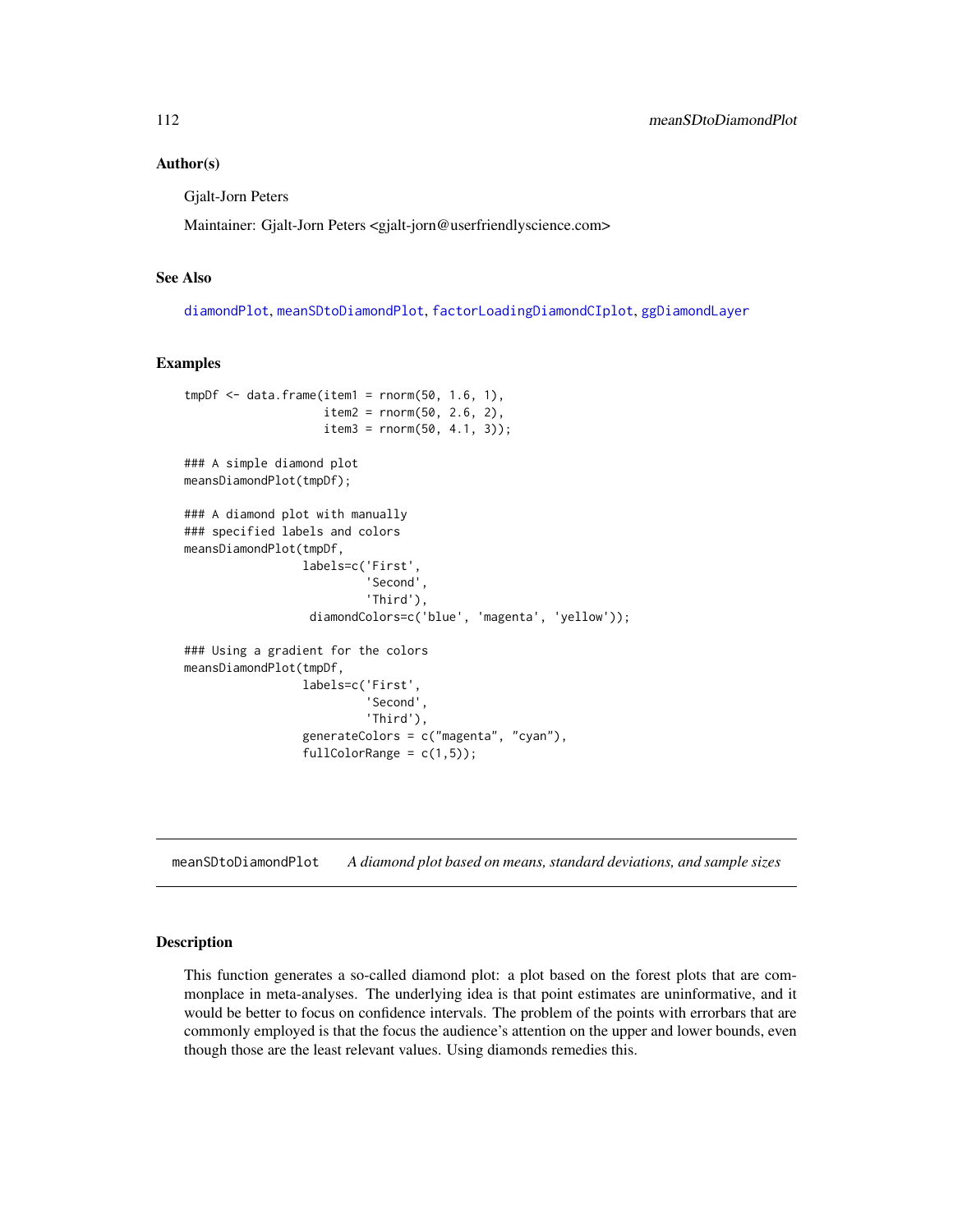# Usage

```
meanSDtoDiamondPlot(dat = NULL, means = 1,
                   sds = 2, ns = 3,labels = NULL,
                   colorCol = NULL,
                    conf. level = 0.95,xlab='Means',
                    outputFile = NULL,
                    outputWidth = 10,
                    outputHeight = 10,
                    ggsaveParams = list(units='cm',
                                        dpi=300,
                                        type="cairo"),
                    ...)
```
# Arguments

| dat                       | The dataset containing the means, standard deviations, sample sizes, and possi-<br>ble labels and manually specified colors.                                                                                                       |
|---------------------------|------------------------------------------------------------------------------------------------------------------------------------------------------------------------------------------------------------------------------------|
| means                     | Either the column in the dataframe containing the means, as numeric or as char-<br>acter index, or a vector of means.                                                                                                              |
| sds                       | Either the column in the dataframe containing the standard deviations, as nu-<br>meric or as character index, or a vector of standard deviations.                                                                                  |
| ns                        | Either the column in the dataframe containing the sample sizes, as numeric or<br>as character index, or a vector of sample sizes.                                                                                                  |
| labels                    | Optionally, either the column in the dataframe containing labels, as numeric or<br>as character index, or a vector of labels.                                                                                                      |
| colorCol                  | Optionally, either the column in the dataframe containing manually specified<br>colours, as numeric or as character index, or a vector of manually specified<br>colours.                                                           |
| conf.level                | The confidence of the confidence intervals.                                                                                                                                                                                        |
| xlab                      | The label for the x axis.                                                                                                                                                                                                          |
| outputFile                | A file to which to save the plot.                                                                                                                                                                                                  |
| outputWidth, outputHeight | Width and height of saved plot (specified in centimeters by default, see ggsaveParams).                                                                                                                                            |
| ggsaveParams              | Parameters to pass to ggsave when saving the plot.                                                                                                                                                                                 |
| .                         | Additional arguments are passed to diamondPlot and eventually to ggDiamondLayer.<br>This can be used to, for example, specify two or more colors to use to generate<br>a gradient (using generateColors and maybe fullColorRange). |
|                           |                                                                                                                                                                                                                                    |

# Value

A [ggplot](#page-0-0) plot with a [ggDiamondLayer](#page-78-0) is returned.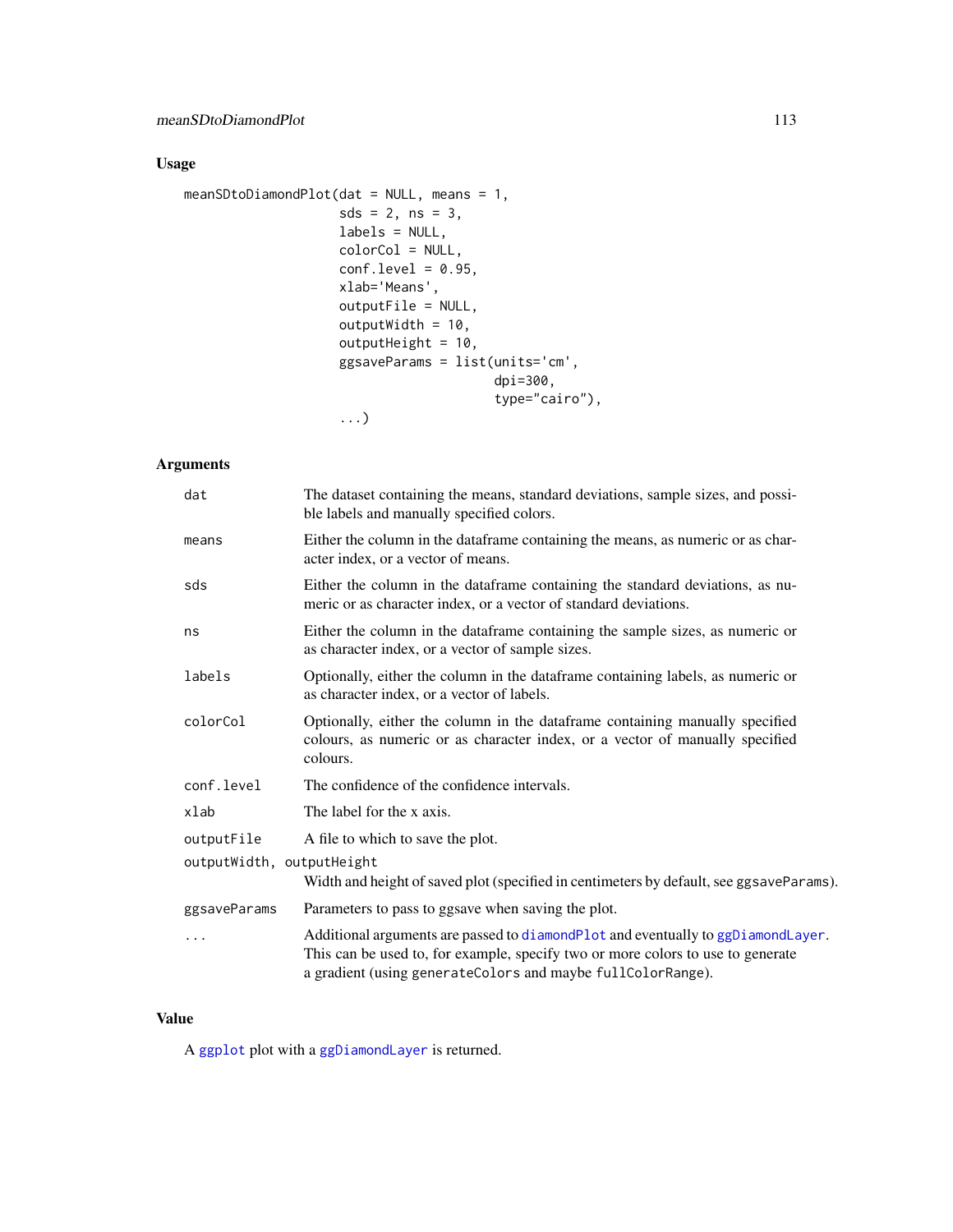## Author(s)

Gjalt-Jorn Peters

Maintainer: Gjalt-Jorn Peters <gjalt-jorn@userfriendlyscience.com>

#### See Also

[meansDiamondPlot](#page-109-0), [diamondPlot](#page-47-0), [factorLoadingDiamondCIplot](#page-62-0), [ggDiamondLayer](#page-78-0)

## Examples

```
tmpDf \leftarrow data frame(means = c(1, 2, 3),sds = c(1.5, 3, 5),ns = c(2, 4, 10),labels = c('first', 'second', 'third'),
                    color = c('purple', 'grey', 'orange'));
### A simple diamond plot
meanSDtoDiamondPlot(tmpDf);
### A simple diamond plot with labels
meanSDtoDiamondPlot(tmpDf, labels=4);
### When specifying column names, specify column
### names for all columns
meanSDtoDiamondPlot(tmpDf, means='means',
                    sds='sds', ns='ns',
                    labels='labels');
### A diamond plot using the specified colours
meanSDtoDiamondPlot(tmpDf, labels=4, colorCol=5);
### A diamond plot using automatically generated colours
### using a gradient
meanSDtoDiamondPlot(tmpDf,
                    generateColors=c('green', 'red'));
### A diamond plot using automatically generated colours
### using a gradient, specifying the minimum and maximum
### possible values that can be attained
meanSDtoDiamondPlot(tmpDf,
                    generateColors=c('red', 'yellow', 'blue'),
                    fullColorRange=c(0, 5));
```
multiResponse *Generate a table for multiple response questions*

## Description

The multiResponse function mimics the behavior of the table produced by SPSS for multiple response questions.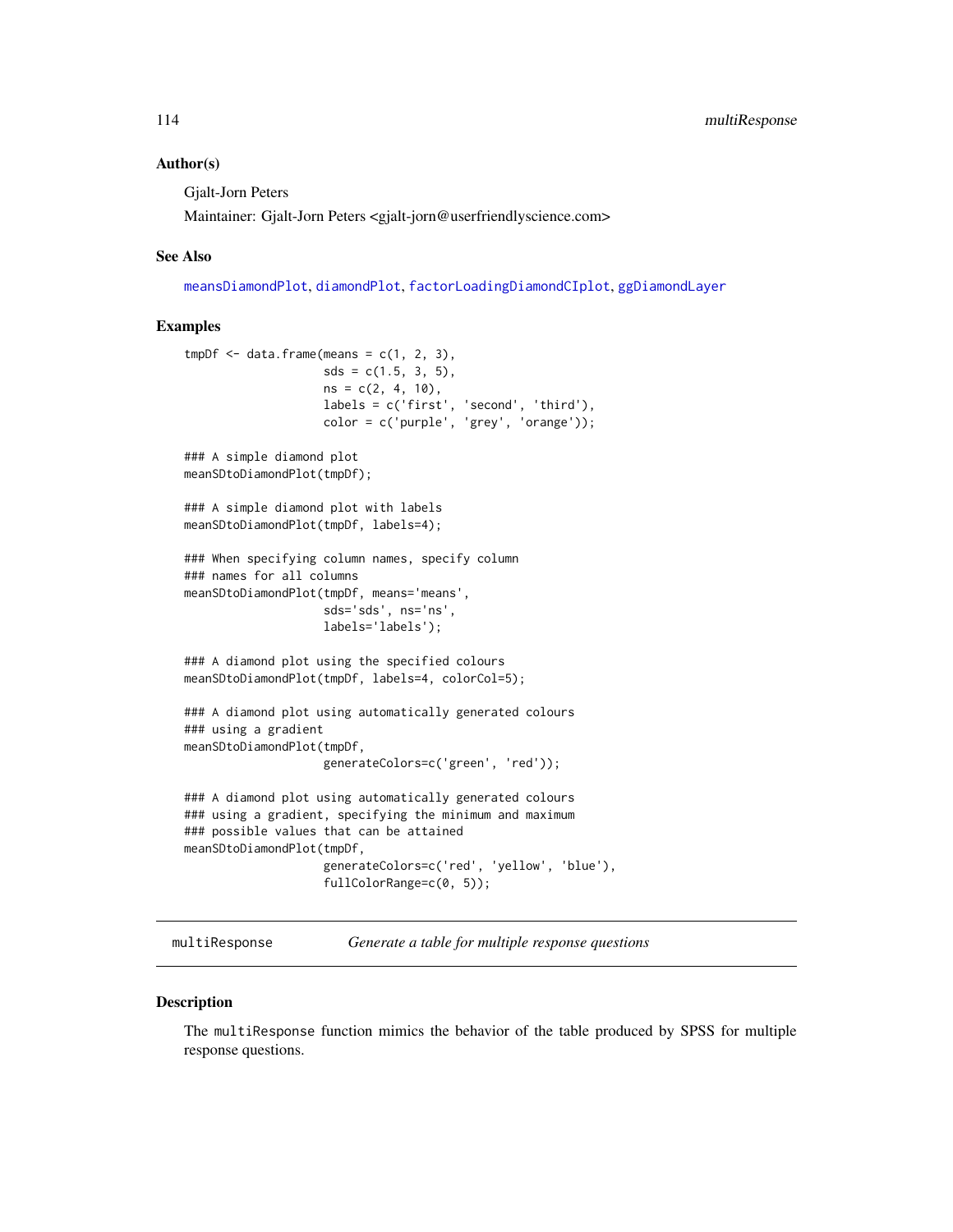# multiVarFreq 115

## Usage

```
multiResponse(data,
              items = NULL,
              regex = NULL,
              endorsedOption = 1)
```
# Arguments

| data         | Dataframe containing the variables to display.                                                                                                                                                                                                                                                                              |
|--------------|-----------------------------------------------------------------------------------------------------------------------------------------------------------------------------------------------------------------------------------------------------------------------------------------------------------------------------|
| items, regex | Arguments items and regex can be used to specify which variables to pro-<br>cess. items should contain the variable (column) names (or indices), and regex<br>should contain a regular expression used to match to the column names of the<br>dataframe. If none is provided, all variables in the dataframe are processed. |
|              | endorsedOption Which value represents the endorsed option (note that producing this kind of<br>table requires dichotomous items, where each variable is either endorsed or not<br>endorsed, so this is also a way to treat other variables as dichotomour).                                                                 |

## Value

A dataframe with columns Option, Frequency, Percentage, and Percentage of (X) cases, where X is the number of cases.

# Author(s)

Ananda Mahto; implemented in this package (and tweaked a bit) by Gjalt-Jorn Peters.

Maintainer: Gjalt-Jorn Peters <gjalt-jorn@userfriendlyscience.com>

# References

This function is based on the excellent and extensive Stack Exchange answer by Ananda Mahto at https://stackoverflow.com/questions/9265003/analysis-of-multiple-response.

## Examples

```
multiResponse(mtcars, c('vs', 'am'));
```
multiVarFreq *Generate a table collapsing frequencies of multiple variables*

## Description

This function can be used to efficiently combine the frequencies of variables with the same possible values. The frequencies are collapsed into a table with the variable names as row names and the possible values as column (variable) names.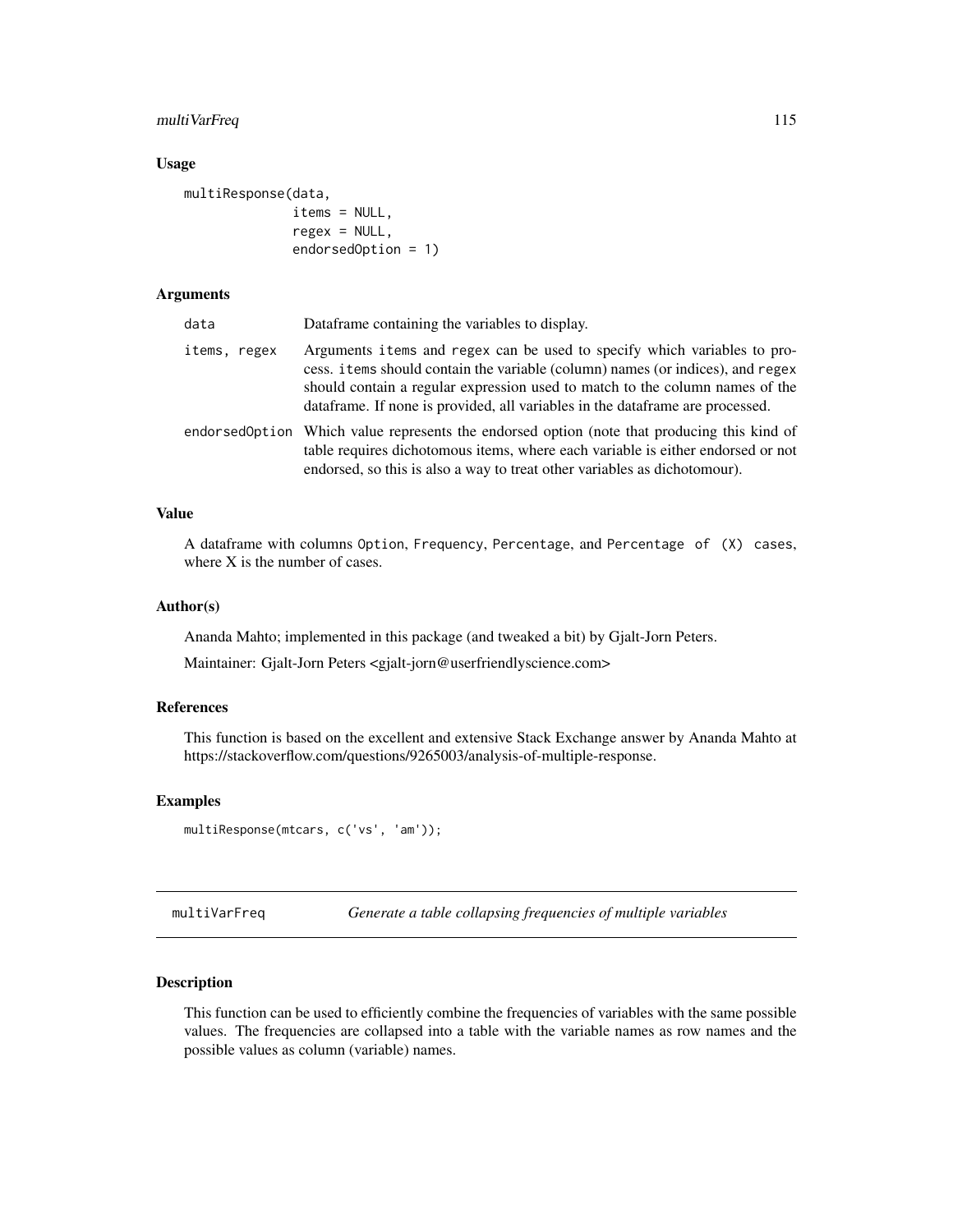# Usage

```
multiVarFreq(data,
             items = NULL,
             labels = NULL,
             sortByMean = TRUE)
```
# Arguments

| data       | The dataframe containing the variables.                                                                         |  |
|------------|-----------------------------------------------------------------------------------------------------------------|--|
| items      | The variable names.                                                                                             |  |
| labels     | Labels can be provided which will be set as row names when provided.                                            |  |
| sortByMean | Whether to sort the rows by mean value for each variable (only sensible if the<br>possible values are numeric). |  |

# Value

The resulting dataframe, but with class 'multiVarFreq' prepended to allow pretty printing.

# Author(s)

Gjalt-Jorn Peters

Maintainer: Gjalt-Jorn Peters <gjalt-jorn@userfriendlyscience.com>

# See Also

[table](#page-0-0), [freq](#page-67-0)

# Examples

multiVarFreq(mtcars, c('gear', 'carb'));

nnc *Numbers Needed for Change*

# Description

This function computes the Numbers Needed for Change, and shows a visualisation to illustrate them. nnt is an alias for nnc.

#### 116 nnc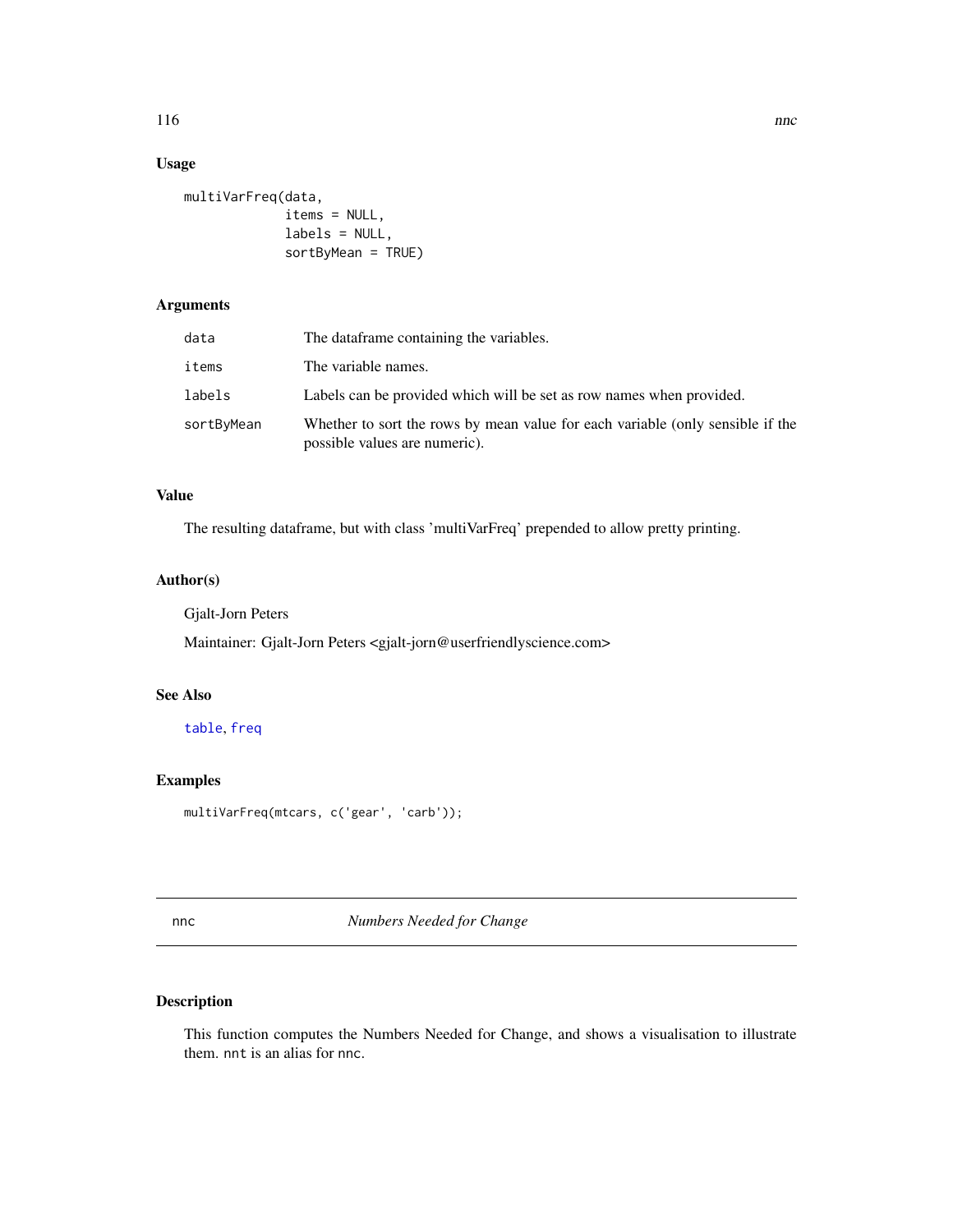# Usage

```
nnc(d = NULL, cer = NULL, r = 1, n = NULL,threshold = NULL, mean = 0, sd = 1,
   poweredFor = NULL, thresholdSensitivity = NULL,
   eventDesirable = TRUE, eventIfHigher = TRUE,
   conf.level=.95,
   d.ci = NULL, cer.ci = NULL, r.ci = NULL,
   d.n = NULL, cer.n = NULL, r.n = NULL,
   plot = TRUE, returnPlot = TRUE, silent = FALSE)
```
# Arguments

| d                    | The value of Cohen's d.                                                                                                                                                                                                                                    |  |
|----------------------|------------------------------------------------------------------------------------------------------------------------------------------------------------------------------------------------------------------------------------------------------------|--|
| cer                  | The Control Event Rate.                                                                                                                                                                                                                                    |  |
| r                    | The correlation between the determinant and behavior (for mediated Numbers<br>Needed for Change).                                                                                                                                                          |  |
| n                    | The sample size.                                                                                                                                                                                                                                           |  |
| threshold            | If the event rate is not available, a threshold value can be specified instead, which<br>is then used in conjunction with the mean (mean) and standard deviation (sd) and<br>assuming a normal distribution to compute the event rate.                     |  |
| mean                 | The mean value, used to draw the plot, or, if no CER is provided but instead the<br>threshold value, to compute the CER.                                                                                                                                   |  |
| sd                   | The standard deviation, used to draw the plot (and to compute the CER if a<br>threshold value is supplied instead of the CER).                                                                                                                             |  |
| poweredFor           | The Cohen's d value for which the study was powered. This expected Cohen's<br>$d$ value can be used to compute the threshold, which then in turn is used to<br>compute the CER. To use this approach, also specify the mean and the standard<br>deviation. |  |
| thresholdSensitivity |                                                                                                                                                                                                                                                            |  |
|                      | This argument can be used to provide a vector of potential threshold values, each<br>of which is used to compute an NNC. This enables easy inspection of whether<br>the value chosen as threshold matters much for the NNC.                                |  |
|                      | eventDesirable Whether an event is desirable or undesirable.                                                                                                                                                                                               |  |
| eventIfHigher        | Whether scores above or below the threshold are considered 'an event'.                                                                                                                                                                                     |  |
| conf.level           | The confidence level of the confidence interval.                                                                                                                                                                                                           |  |
| d.ci                 | Instead of providing a point estimate for Cohen's $d$ , a confidence interval can be<br>provided.                                                                                                                                                          |  |
| cer.ci               | Instead of providing a point estimate for the Control Event Rate, a confidence<br>interval can be provided.                                                                                                                                                |  |
| r.ci                 | Instead of providing a point estimate for the correlation, a confidence interval<br>can be provided.                                                                                                                                                       |  |
| d.n                  | In addition to providing a point estimate for Cohen's $d$ , a sample size can be<br>provided; if it is, the confidence interval is computed.                                                                                                               |  |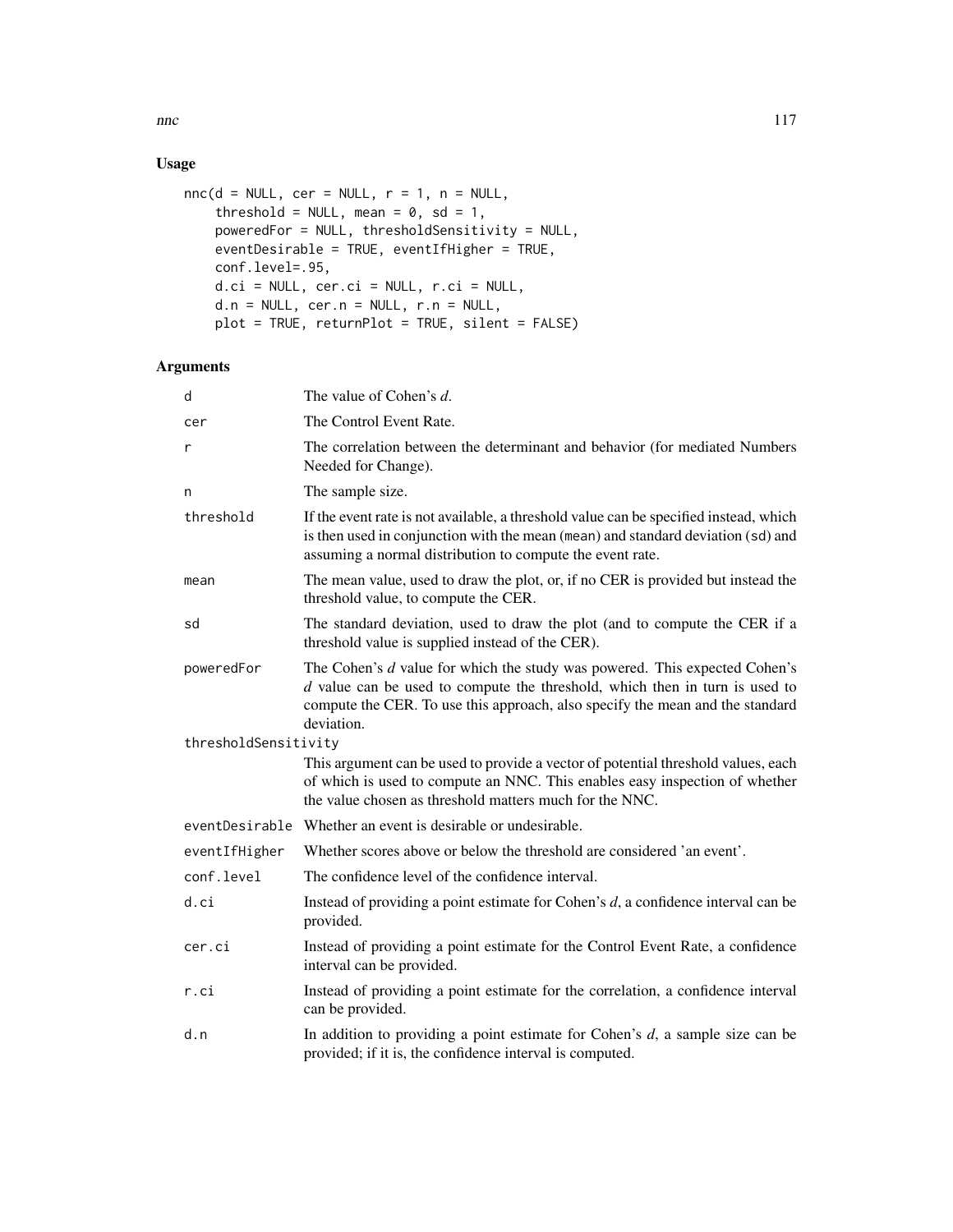| cer.n      | In addition to providing a point estimate for the Control Event Rate, a sample<br>size can be provided; if it is, the confidence interval is computed. |
|------------|--------------------------------------------------------------------------------------------------------------------------------------------------------|
| r.n        | In addition to providing a point estimate for the correlation, a sample size can<br>be provided; if it is, the confidence interval is computed.        |
| plot       | Whether to generate and show the plot.                                                                                                                 |
| returnPlot | Whether to return the plot (as an attribute), or to only display it.                                                                                   |
| silent     | Whether to suppress notifications.                                                                                                                     |

# Details

This function computes the Numbers Needed for Change. See Gruijters & Peters (2017) for details.

### Value

The Numbers Needed for Change (NNC), potentially with a plot visualising the NNC in an attribute.

#### Author(s)

Gjalt-Jorn Peters & Stefan Gruijters

Maintainer: Gjalt-Jorn Peters <gjalt-jorn@userfriendlyscience.com>

#### References

Gruijters, S. L. K., & Peters, G.-J. Y. (2017). Introducing the Numbers Needed for Change (NNC): A practical measure of effect size for intervention research.

## Examples

```
### Simple example
nnc(d=.4, cer=.3);### Or for a scenario where events are undesirable, and the
### intervention effective (therefore having a negative value for d):
nnc(d=-.4, cer=.3, eventDesirable=FALSE);
```
normalityAssessment *normalityAssessment and samplingDistribution*

# Description

normalityAssessment can be used to assess whether a variable and the sampling distribution of its mean have an approximately normal distribution.

samplingDistribution is a convenient wrapper for normalityAssessment that makes it easy to quickly generate a sample and sampling distribution from frequencies (or proportions).

dataShape computes the skewness and kurtosis.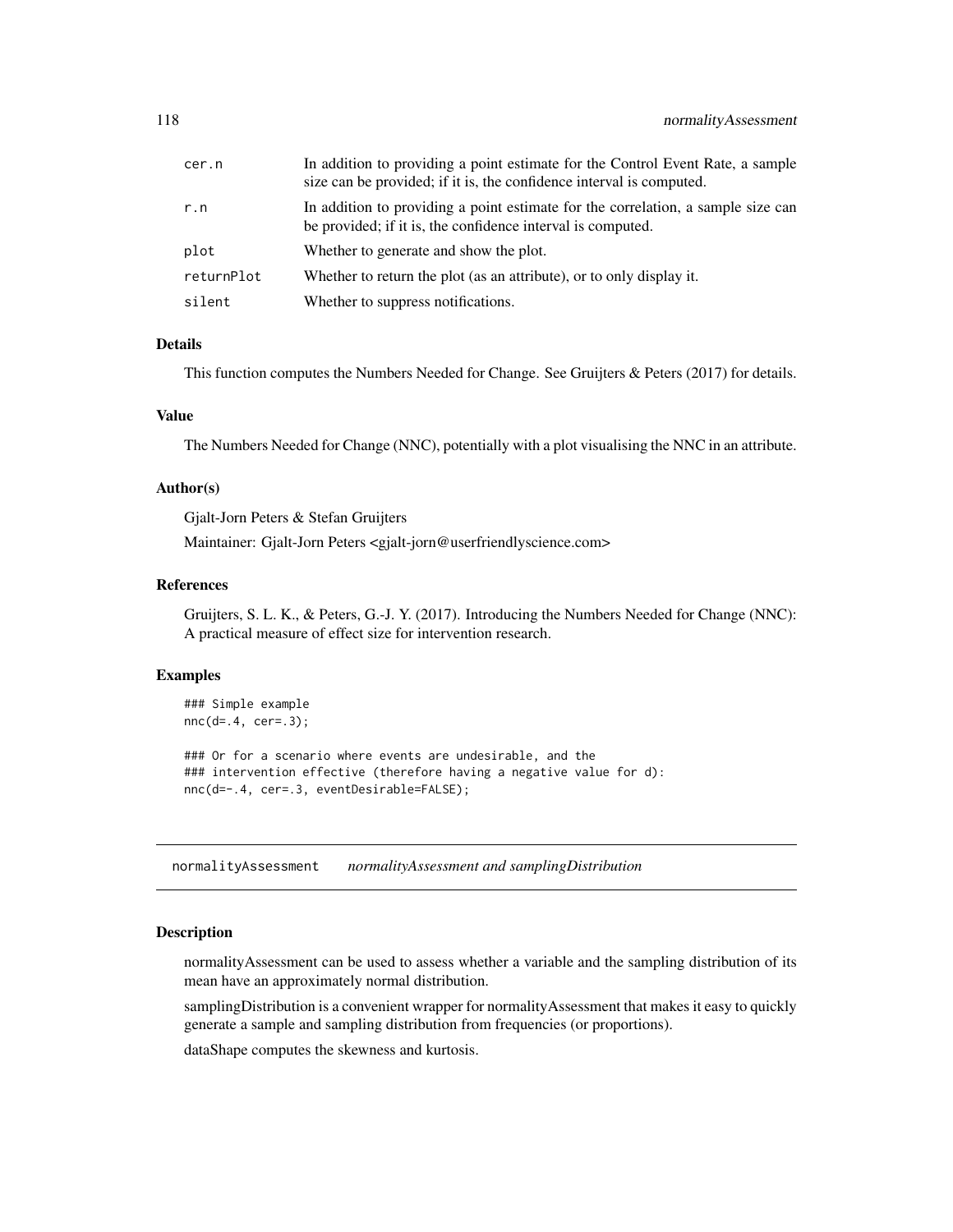# Usage

```
normalityAssessment(sampleVector, samples = 10000, digits=2,
                    samplingDistColor = "#2222CC",
                    normalColor = "#00CC00",
                    samplingDistLineSize = 2,
                    normalLineSize = 1,
                    xLabel.sampleDist = NULL,
                    yLabel.sampleDist = NULL,
                    xLabel.samplingDist = NULL,
                    yLabel.samplingDist = NULL,
                    sampleSizeOverride = TRUE)
samplingDistribution(popValues = c(0, 1),
                     popFrequencies = c(50, 50),
                     sampleSize = NULL,
                     sampleFromPop = FALSE, ...)
dataShape(sampleVector, na.rm = TRUE, type = 2,
          digits = 2, conf. level = 0.95,
          plots = TRUE, xLabs = NA,
          yLabs = NA, qqCI = TRUE,
          labelOutliers = TRUE,
          sampleSizeOverride = NULL)
```
# Arguments

| sampleVector         | Numeric vector containing the sample data.                                                                                                                                                                                                                              |  |
|----------------------|-------------------------------------------------------------------------------------------------------------------------------------------------------------------------------------------------------------------------------------------------------------------------|--|
| samples              | Number of samples to use when constructing sampling distribution.                                                                                                                                                                                                       |  |
| digits               | Number of digits to use when printing results.                                                                                                                                                                                                                          |  |
| samplingDistColor    |                                                                                                                                                                                                                                                                         |  |
|                      | Color to use when drawing the sampling distribution.                                                                                                                                                                                                                    |  |
| normalColor          | Color to use when drawing the standard normal curve.                                                                                                                                                                                                                    |  |
| samplingDistLineSize |                                                                                                                                                                                                                                                                         |  |
|                      | Size of the line used to draw the sampling distribution.                                                                                                                                                                                                                |  |
| xLabel.sampleDist    | normalline Size Size of the line used to draw the standard normal distribution.                                                                                                                                                                                         |  |
|                      | Label of x axis of the distribution of the sample.                                                                                                                                                                                                                      |  |
| yLabel.sampleDist    |                                                                                                                                                                                                                                                                         |  |
|                      | Label of y axis of the distribution of the sample.                                                                                                                                                                                                                      |  |
| xLabel.samplingDist  |                                                                                                                                                                                                                                                                         |  |
|                      | Label of x axis of the sampling distribution.                                                                                                                                                                                                                           |  |
| yLabel.samplingDist  |                                                                                                                                                                                                                                                                         |  |
|                      | Label of y axis of the sampling distribution.                                                                                                                                                                                                                           |  |
| xLabs, yLabs         | The axis labels for the three plots (should be vectors of three elements; the first<br>specifies the X or Y axis label for the rightmost plot (the histogram), the second<br>for the middle plot (the QQ plot), and the third for the rightmost plot (the box<br>plot). |  |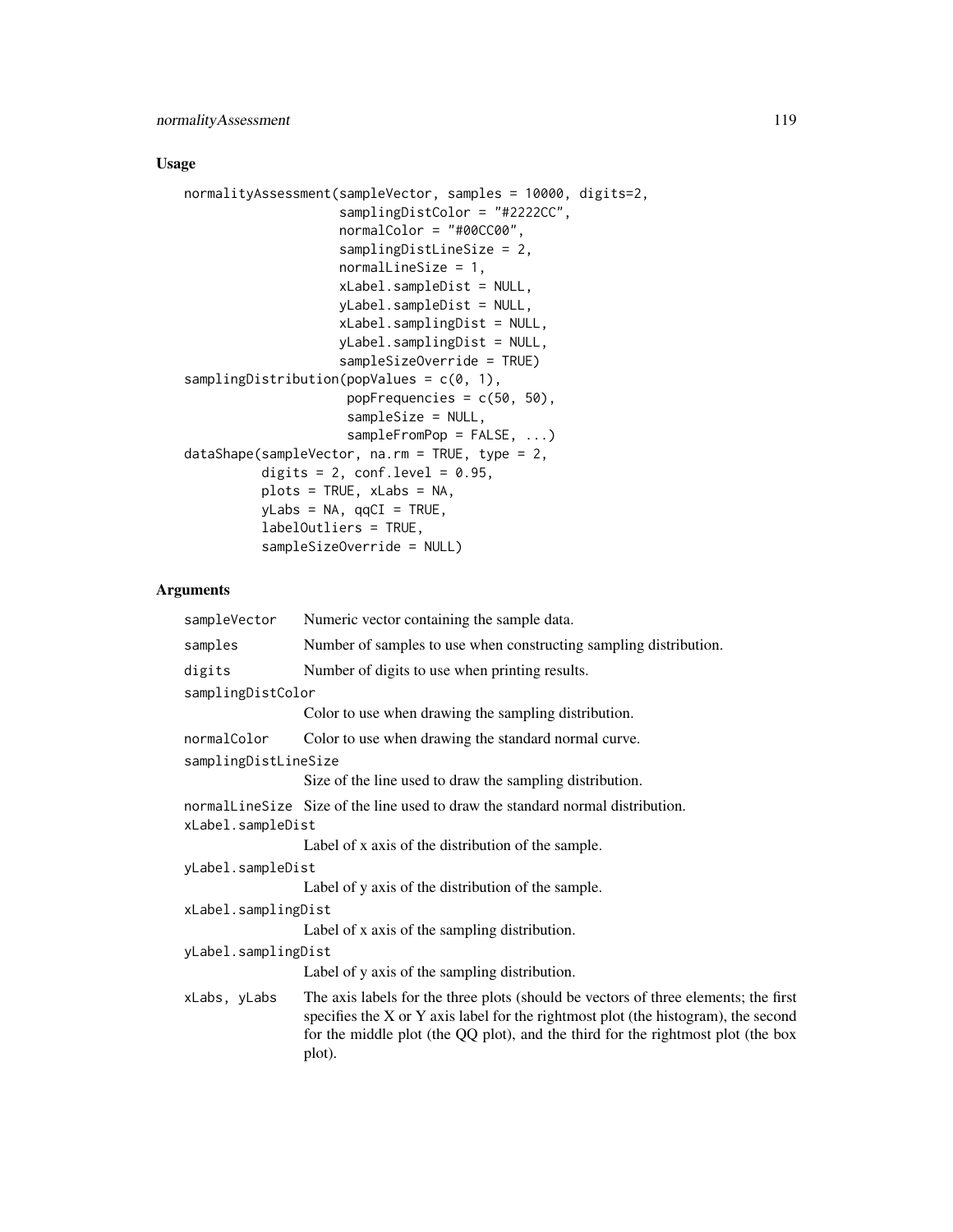| popValues          | The possible values (levels) of the relevant variable. For example, for a dichoto-<br>mous variable, this can be "c(1:2)" (or "c(1, 2)"). Note that sampling Distribu-<br>tion is for manually specifying the frequency distribution (or proportions); if<br>you have a vector with 'raw' data, just call normality Assessment directly.                     |  |
|--------------------|--------------------------------------------------------------------------------------------------------------------------------------------------------------------------------------------------------------------------------------------------------------------------------------------------------------------------------------------------------------|--|
| popFrequencies     | The frequencies corresponding to each value in popValues; must be in the same<br>order! See the examples.                                                                                                                                                                                                                                                    |  |
| sampleSize         | Size of the sample; the sum of the frequencies if not specified.                                                                                                                                                                                                                                                                                             |  |
| na.rm              | Whether to remove missing data first.                                                                                                                                                                                                                                                                                                                        |  |
| type               | Type of skewness and kurtosis to compute; either $1$ (g1 and g2), $2$ (G1 and G2),<br>or 3 (b1 and b2). See Joanes & Gill (1998) for more information.                                                                                                                                                                                                       |  |
| conf.level         | Confidence of confidence intervals.                                                                                                                                                                                                                                                                                                                          |  |
| plots              | Whether to display plots.                                                                                                                                                                                                                                                                                                                                    |  |
| qqCI               | Whether to show the confidence interval for the QQ plot.                                                                                                                                                                                                                                                                                                     |  |
| labelOutliers      | Whether to label outliers with their row number in the box plot.                                                                                                                                                                                                                                                                                             |  |
| sampleFromPop      | If true, the sample vector is created by sampling from the population informa-<br>tion specified; if false, rep() is used to generate the sample vector. Note that<br>is proportions are supplied in popFrequencies, sampling from the population is<br>necessary!                                                                                           |  |
| sampleSizeOverride |                                                                                                                                                                                                                                                                                                                                                              |  |
|                    | Whether to use the sample size of the sample as sample size for the sampling dis-<br>tribution, instead of the sampling distribution size. This makes sense, because<br>otherwise, the sample size and thus sensitivity of the null hypothesis signifi-<br>cance tests is a function of the number of samples used to generate the sampling<br>distribution. |  |
| $\cdots$           | Anything else is passed on my sampingDistribution to normalityAssessment.                                                                                                                                                                                                                                                                                    |  |

# Details

normalityAssessment provides a number of normality tests and draws histograms of the sample data and the sampling distribution of the mean (most statistical tests assume the latter is normal, rather than the first; normality of the sample data guarantees normality of the sampling distribution of the mean, but if the sample size is sufficiently large, the sampling distribution of the mean is approximately normal even when the sample data are not normally distributed). Note that for the sampling distribution, the degrees of freedom are usually so huge that the normality tests, negligible deviations from normality will already result in very small p-values.

samplingDistribution makes it easy to quickly assess the distribution of a variables based on frequencies or proportions, and dataShape computes skewness and kurtosis.

# Value

An object with several results, the most notably of which are:

plot.sampleDist

Histogram of sample distribution

sw.sampleDist Shapiro-Wilk normality test of sample distribution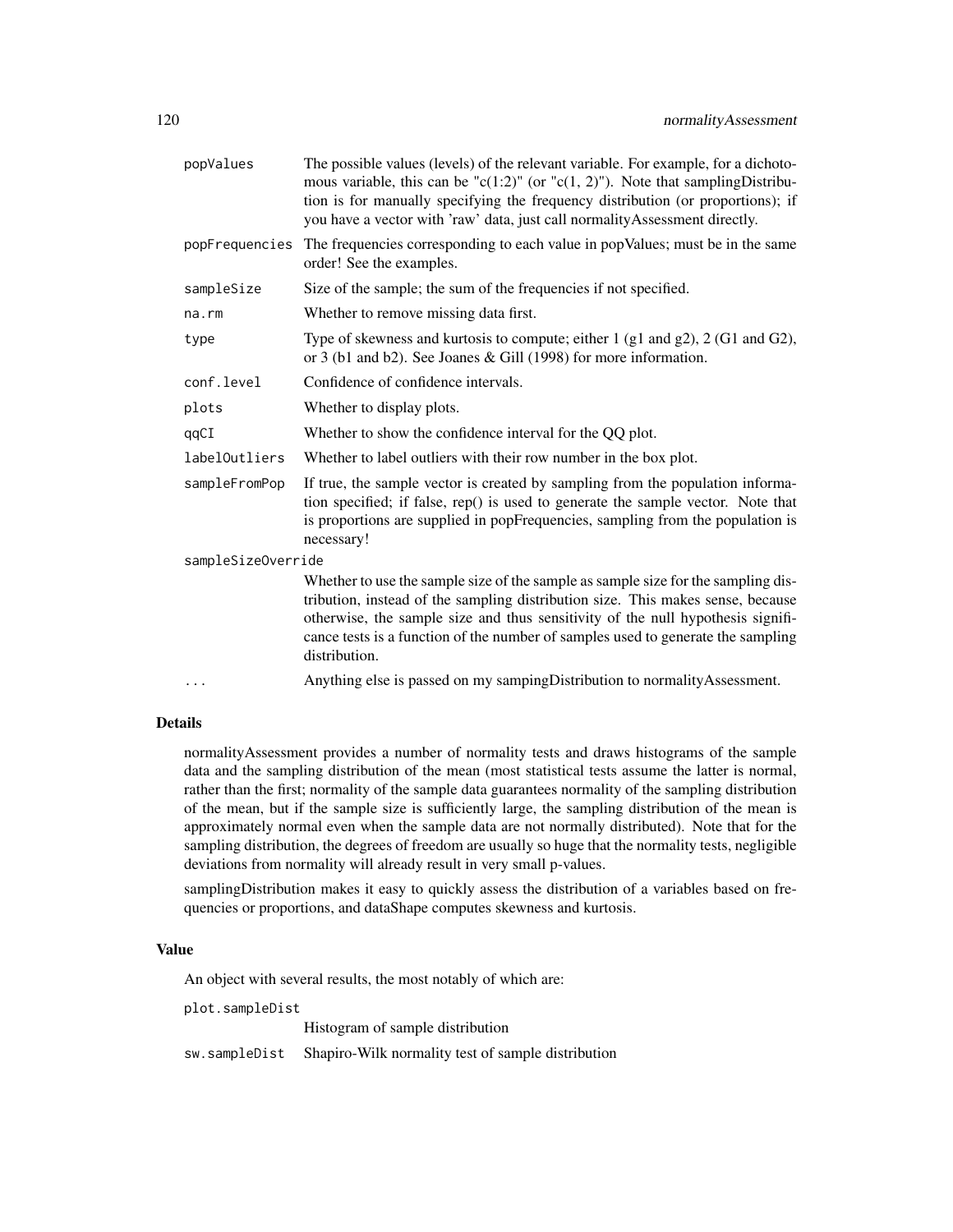|                                                         | ad.sampleDist Anderson-Darling normality test of sample distribution |
|---------------------------------------------------------|----------------------------------------------------------------------|
| ks.sampleDist                                           | Kolmogorov-Smirnof normality test of sample distribution             |
| kurtosis.sampleDist<br>Kurtosis for sample distribution |                                                                      |
| skewness.sampleDist                                     | Skewness for sample distribution                                     |
| plot.samplingDist                                       | Histogram of sampling distribution                                   |
| sw.samplingDist                                         |                                                                      |
|                                                         | Shapiro-Wilk normality test of sampling distribution                 |
| ad.samplingDist                                         |                                                                      |
|                                                         | Anderson-Darling normality test of sampling distribution             |
| ks.samplingDist                                         |                                                                      |
|                                                         | Kolmogorov-Smirnof normality test of sampling distribution           |
| dataShape.samplingDist                                  |                                                                      |
|                                                         | Skewness and kurtosis for sampling distribution                      |

# Examples

```
### Note: the 'not run' is simply because running takes a lot of time,
### but these examples are all safe to run!
## Not run:
normalityAssessment(rnorm(35));
### Create a distribution of three possible values and
### show the sampling distribution for the mean
popValues <-c(1, 2, 3);popFrequencies <- c(20, 50, 30);
```

```
sampleSize <- 100;
samplingDistribution(popValues = popValues,
                     popFrequencies = popFrequencies,
                     sampleSize = sampleSize);
```

```
### Create a very skewed distribution of ten possible values
popValues <- c(1, 2, 3, 4, 5, 6, 7, 8, 9, 10);
popFrequencies <- c(2, 4, 8, 6, 10, 15, 12, 200, 350, 400);
samplingDistribution(popValues = popValues,
                    popFrequencies = popFrequencies,
                     sampleSize = sampleSize, digits=5);
```
## End(Not run)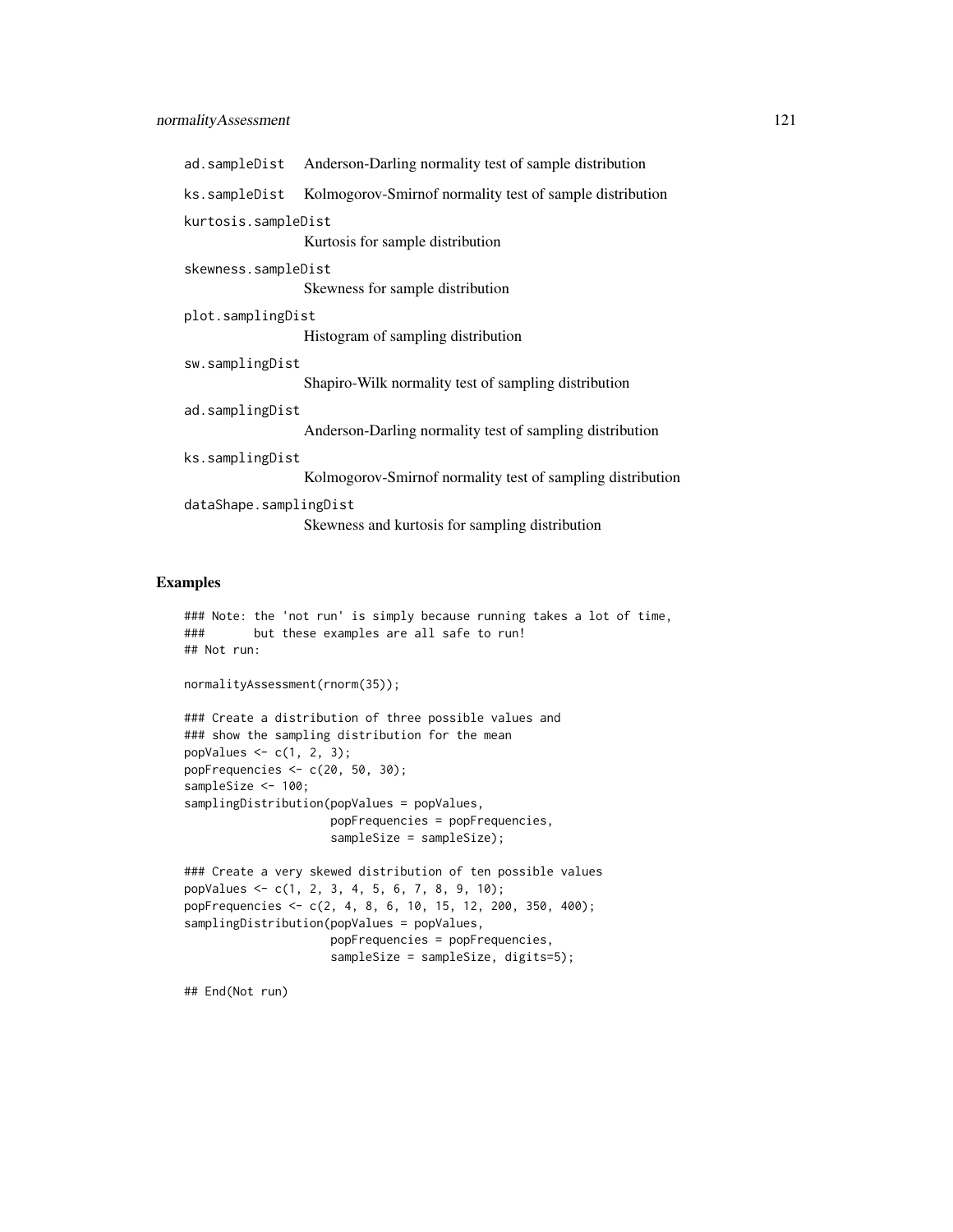oddsratio *oddsratio*

# Description

The oddsratio function simply computes a point estimate and confidence interval for an odds ratio.

## Usage

oddsratio(x,  $y = NULL$ , conf.level = .95, digits=2)

# Arguments

| X          | x can be either a table (then y can be NULL) or a factor.                                       |  |
|------------|-------------------------------------------------------------------------------------------------|--|
| У          | If x is a factor, y also has to be a factor; x and y are then used to create the<br>crosstable. |  |
| conf.level | The confidence level of the confidence interval.                                                |  |
| digits     | Number of digits to round output to                                                             |  |

## Value

The oddsratio function returns an object with the input and output.

| input | List with input arguments          |
|-------|------------------------------------|
| or    | Point estimate for odds ratio      |
| or.ci | Confidence interval for odds ratio |

# Examples

```
### Generate two factor vectors
treatment <- factor(c(rep(0, 33), rep(1, 45), rep(0, 63), rep(1, 21)),
                   levels=c(0,1), labels=c("no", "yes"));
survival <- factor(c(rep(0, 78), rep(1, 84)),
                  levels=c(0, 1), labels=c("no", "yes"));
### Compute and display odds ratio
```
oddsratio(treatment, survival);

```
### Or present a table
oddsratio(table(treatment, survival));
```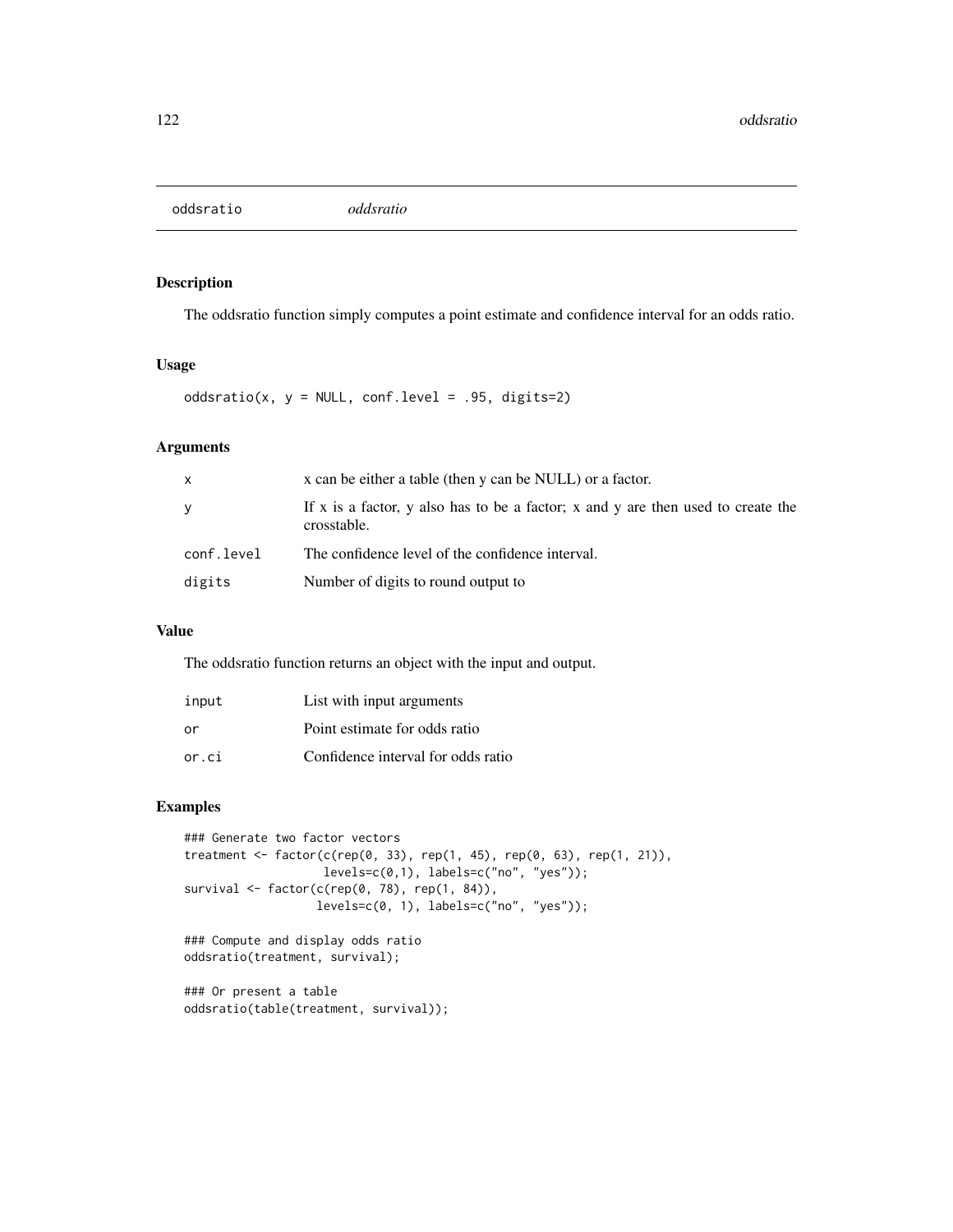## Description

These functions use some conversion to and from the *F* distribution to provide the Omega Squared distribution.

# Usage

```
domegaSq(x, df1, df2, populationOmegaSq = 0)
pomegaSq(q, df1, df2, populationOmegaSq = 0, lower.tail = TRUE)
qomegaSq(p, df1, df2, populationOmegaSq = 0, lower.tail = TRUE)
romegaSq(n, df1, df2, populationOmegaSq = 0)
```
# Arguments

| x, q              | Vector of quantiles, or, in other words, the value(s) of Omega Squared.                                                                                                                                                                                                                  |  |
|-------------------|------------------------------------------------------------------------------------------------------------------------------------------------------------------------------------------------------------------------------------------------------------------------------------------|--|
| p                 | Vector of probabilities $(p$ -values).                                                                                                                                                                                                                                                   |  |
| df1, df2          | Degrees of freedom for the numerator and the denominator, respectively.                                                                                                                                                                                                                  |  |
| n                 | Desired number of Omega Squared values.                                                                                                                                                                                                                                                  |  |
| populationOmegaSq |                                                                                                                                                                                                                                                                                          |  |
|                   | The value of Omega Squared in the population; this determines the center of the<br>Omega Squared distribution. This has not been implemented yet in this version<br>of userfriendlyscience. If anybody has the inverse of convert.ncf.to.omegasq<br>for me, I'll happily integrate this. |  |
| lower.tail        | logical; if TRUE (default), probabilities are the likelihood of finding an Omega<br>Squared smaller than the specified value; otherwise, the likelihood of finding an<br>Omega Squared larger than the specified value.                                                                  |  |

## Details

The functions use [convert.omegasq.to.f](#page-31-0) and [convert.f.to.omegasq](#page-31-0) to provide the Omega Squared distribution.

## Value

domegaSq gives the density, pomegaSq gives the distribution function, qomegaSq gives the quantile function, and romegaSq generates random deviates.

# Author(s)

Gjalt-Jorn Peters

Maintainer: Gjalt-Jorn Peters <gjalt-jorn@userfriendlyscience.com>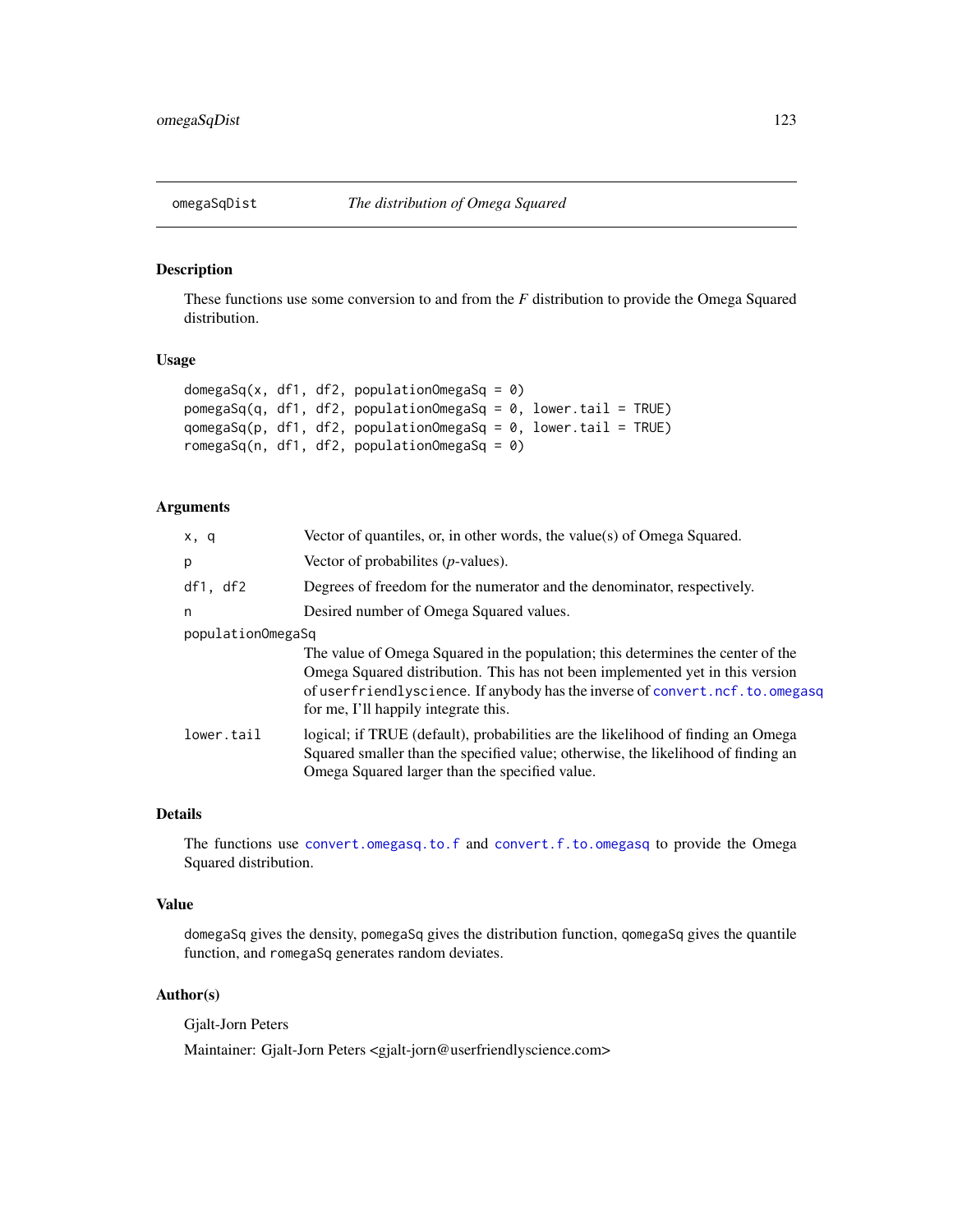#### 124 oneway

# See Also

```
convert.omegasq.to.f, convert.f.to.omegasq, df, pf, qf, rf
```
## Examples

### Generate 10 random Omega Squared values romegaSq(10, 66, 3);

### Probability of findings an Omega Squared ### value smaller than .06 if it's 0 in the population pomegaSq(.06, 66, 3);

oneway *oneway*

# Description

The oneway function wraps a number of analysis of variance functions into one convenient interface that is similar to the oneway anova command in SPSS.

# Usage

```
oneway(y, x, posthoc=NULL, means=FALSE,
       fullDescribe=FALSE, levene=FALSE,
      plot=FALSE, digits=2, omegasq = TRUE,
       etasq = TRUE, corrections = FALSE,
       pvalueDigits=3, t=FALSE, conf.level=.95,
       posthocLetters = FALSE, posthocLetterAlpha = .05,
       silent=FALSE)
```
## Arguments

| У            | y has to be a numeric vector.                                                                                                                                                                                                                                  |
|--------------|----------------------------------------------------------------------------------------------------------------------------------------------------------------------------------------------------------------------------------------------------------------|
| $\times$     | x has to be vector that either is a factor or can be converted into one.                                                                                                                                                                                       |
| posthoc      | Which post-hoc tests to conduct. Valid values are any correction methods in<br>p.adjust.methods (at the time of writing of this document, "holm", "hochberg",<br>"hommel", "bonferroni", "BH", "BY", "fdr", "none"), as well as "tukey" and<br>"games-howell". |
| means        | Whether to show the means for the y variable in each of the groups determined<br>by the x variable.                                                                                                                                                            |
| fullDescribe | If TRUE, not only the means are shown, but all statistics acquired through the<br>'describe' function in the 'psych' package are shown.                                                                                                                        |
| levene       | Whether to show Levene's test for equality of variances (using car's levene Test<br>function but specifying mean as function to compute the center of each group).                                                                                             |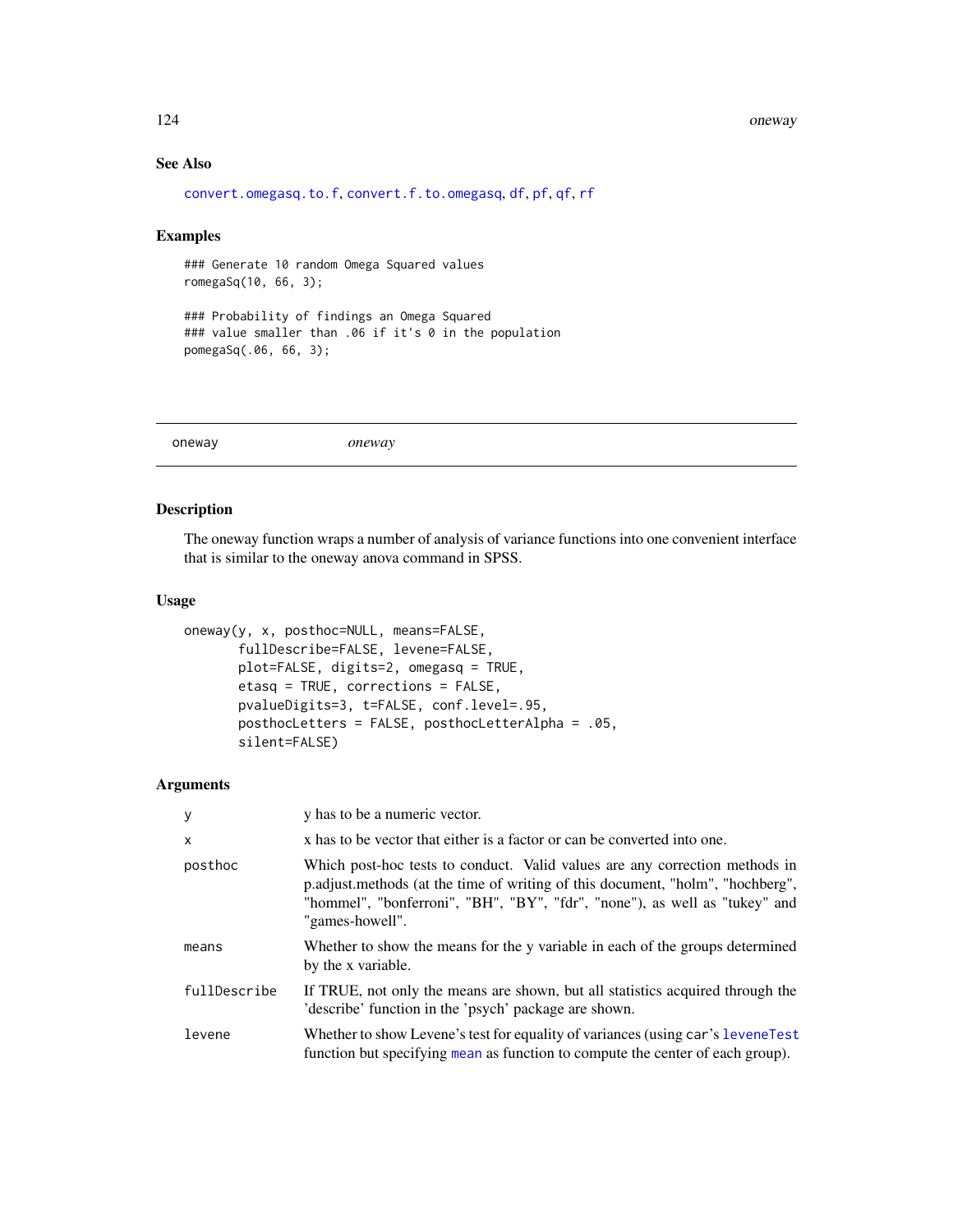oneway and the contract of the contract of the contract of the contract of the contract of the contract of the contract of the contract of the contract of the contract of the contract of the contract of the contract of the

| plot               | Whether to show a plot of the means of the y variable in each of the groups<br>determined by the x variable.                                                                                                                                                                                                                                                                                                                                                                                                                                                            |
|--------------------|-------------------------------------------------------------------------------------------------------------------------------------------------------------------------------------------------------------------------------------------------------------------------------------------------------------------------------------------------------------------------------------------------------------------------------------------------------------------------------------------------------------------------------------------------------------------------|
| digits             | The number of digits to show in the output.                                                                                                                                                                                                                                                                                                                                                                                                                                                                                                                             |
| omegasq            | Whether to show the omega squared effect size.                                                                                                                                                                                                                                                                                                                                                                                                                                                                                                                          |
| etasq              | Whether to show the eta squared effect size (this is biased and generally advised<br>against; omega squared is less biased).                                                                                                                                                                                                                                                                                                                                                                                                                                            |
| corrections        | Whether to show the corrections for unequal variances (Welch and Brown-Forsythe).                                                                                                                                                                                                                                                                                                                                                                                                                                                                                       |
| pvalueDigits       | The number of digits to show for p-values; smaller p-values will be shown as<br>$< .001$ or $< .0001$ etc.                                                                                                                                                                                                                                                                                                                                                                                                                                                              |
| t                  | Whether to transpose the dataframes with the means (if requested) and the anova<br>results. This can be useful for blind people.                                                                                                                                                                                                                                                                                                                                                                                                                                        |
| conf.level         | Confidence level to use when computing the confidence interval for eta^2. Note<br>that the function we use doubles the 'unconfidence' level to maintain consis-<br>tency with the NHST value (see http://yatani.jp/HCIstats/ANOVA#RCodeOneWay,<br>http://daniellakens.blogspot.nl/2014/06/calculating-confidence-intervals-for.html<br>or Steiger, J. H. (2004). Beyond the F test: Effect size confidence intervals and<br>tests of close fit in the analysis of variance and contrast analysis. Psychological<br>methods, 9(2), 164-82. doi:10.1037/1082-989X.9.2.164 |
|                    | posthocLetters Whether to also compute and show the letters signifying differences between<br>groups when conducting post hoc tests. This requires package multcompView<br>to be installed.                                                                                                                                                                                                                                                                                                                                                                             |
| posthocLetterAlpha |                                                                                                                                                                                                                                                                                                                                                                                                                                                                                                                                                                         |
|                    | The alpha to use when determining whether groups have different means when<br>using posthocLetters.                                                                                                                                                                                                                                                                                                                                                                                                                                                                     |
| silent             | Whether to show warnings and other diagnostic information or remain silent.                                                                                                                                                                                                                                                                                                                                                                                                                                                                                             |

# Value

A list of three elements:

| input        | List with input arguments                                                                  |
|--------------|--------------------------------------------------------------------------------------------|
| intermediate | List of intermediate objects, such as the aov and Anova (from the car package)<br>objects. |
| output       | List with etasq, the effect size, and dat, a dataframe with the Oneway Anova<br>results.   |

## Note

By my knowledge the Brown-Forsythe correction was not yet available in R. I took this from the original paper (directed there by Field, 2014). Note that this is the corrected *F* value, not the Brown-Forsythe test for normality!

# Author(s)

Gjalt-Jorn Peters

Maintainer: Gjalt-Jorn Peters <gjalt-jorn@userfriendlyscience.com>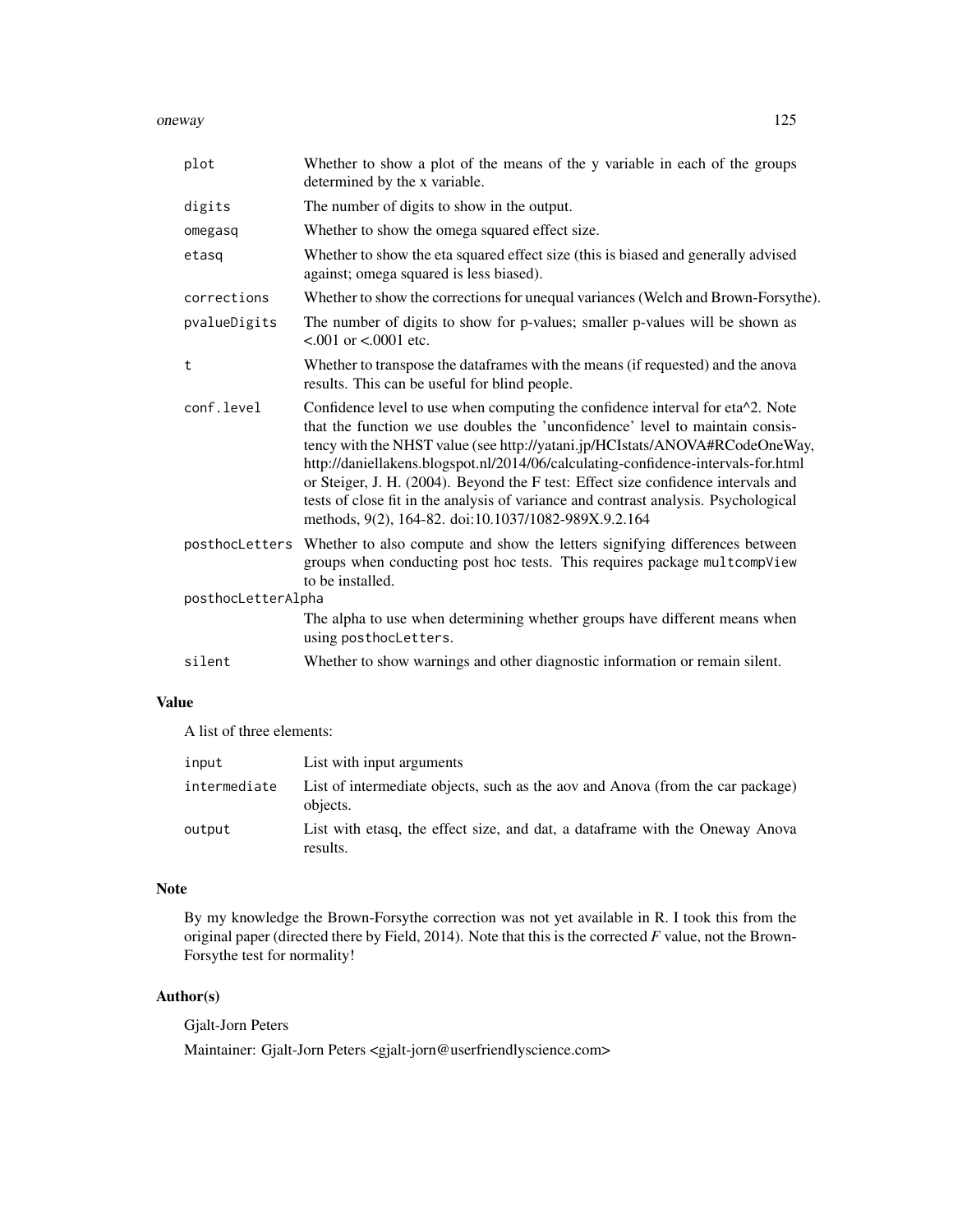# References

Brown, M., & Forsythe, A. (1974). *The small sample behavior of some statistics which test the equality of several means.* Technometrics, 16(1), 129-132. https://doi.org/10.2307/1267501

Field, A. (2014) *Discovering statistics using SPSS* (4th ed.). London: Sage.

Steiger, J. H. (2004). *Beyond the F test: Effect size confidence intervals and tests of close fit in the analysis of variance and contrast analysis*. Psychological methods, 9(2), 164-82. doi:10.1037/1082- 989X.9.2.164

## Examples

```
### Do a oneway Anova
oneway(y=ChickWeight$weight, x=ChickWeight$Diet);
```

```
### Also order means and transpose the results
oneway(y=ChickWeight$weight, x=ChickWeight$Diet, means=TRUE, t=TRUE);
```
paginatedAsymmetricalScatterMatrix *paginatedAsymmetricalScatterMatrix*

#### Description

A function that generates a series of asymmetricalScatterMatrices, so that they can be printed or included in PDFs.

## Usage

```
paginatedAsymmetricalScatterMatrix(dat, cols, rows, maxRows = 5, ...)
```
## Arguments

| dat     | The data frame containing the variables specified in cols and rows.                |
|---------|------------------------------------------------------------------------------------|
| cols    | The names of the variables to use for the columns.                                 |
| rows    | The names of the variables to use for the rows.                                    |
| maxRows | The maximum number of rows on one 'page' (i.e. in one asymmetrical ScatterMatrix). |
| .       | Extra arguments to pass on to each asymmetrical Scatter Matrix call.               |

## Value

An object containing the asymmetricalScatterMatrices in a list:

| input        | Input values.                                                                                        |
|--------------|------------------------------------------------------------------------------------------------------|
| intermediate | Some values/objects generated in the process.                                                        |
| output       | A list containing the object 'scatterMatrices', which is a list of the generated<br>scatterMatrices. |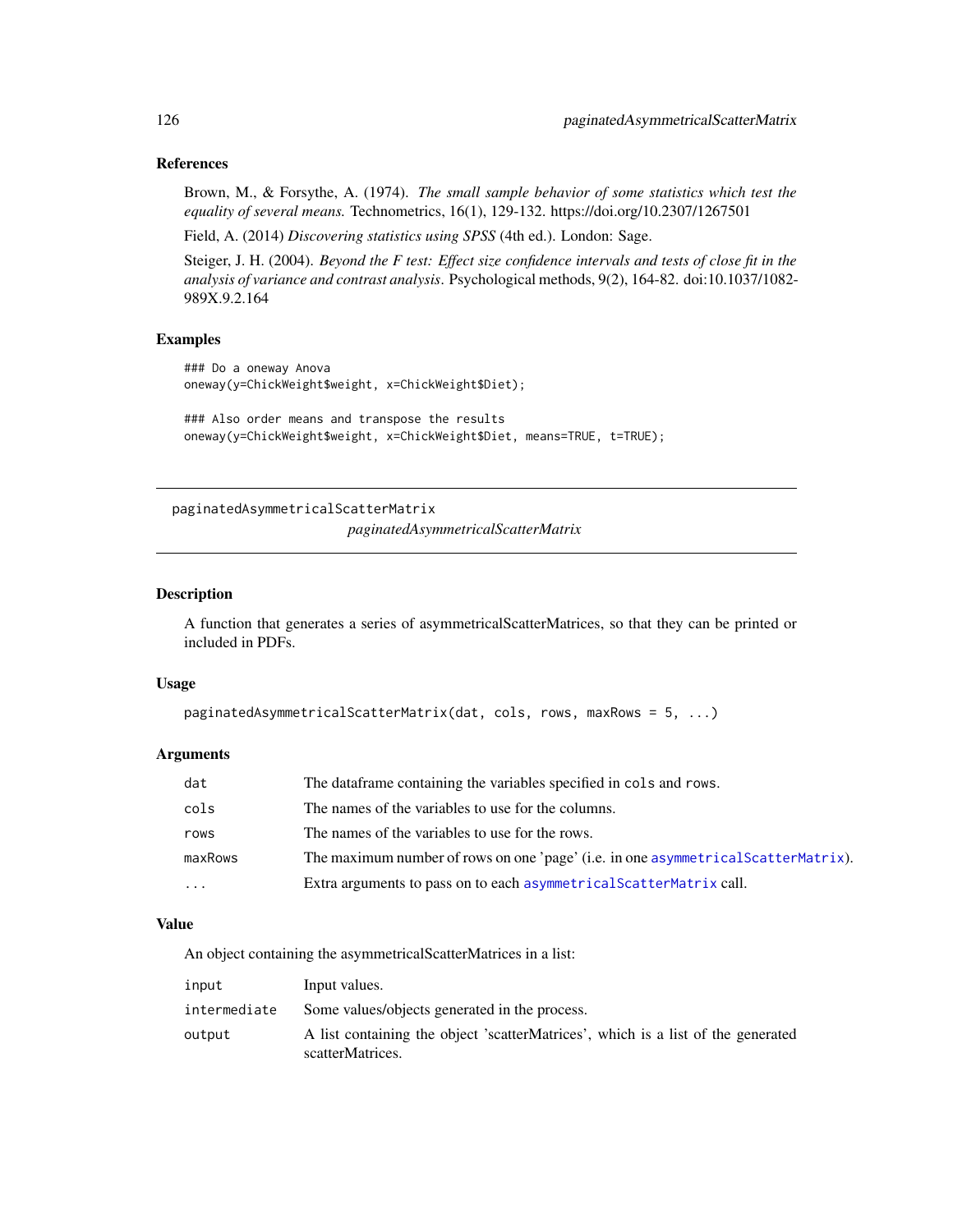# piecewiseRegr 127

## Author(s)

Gjalt-Jorn Peters

Maintainer: Gjalt-Jorn Peters <gjalt-jorn@userfriendlyscience.com>

## See Also

[asymmetricalScatterMatrix](#page-14-0)

# Examples

```
## Not run:
### (Not run by default because it's quite timeconsuming.)
tmp <- paginatedAsymmetricalScatterMatrix(infert, cols=c("parity"),
                                          rows=c("induced", "case",
                                                  "spontaneous", "age",
                                                  "pooled.stratum"),
                                          maxRows = 3,
                                           showCorrelations="top-right");
tmp$output$scatterMatrices[[1]];
```
## End(Not run)

piecewiseRegr *Piecewise regression analysis*

#### Description

This function conducts a piecewise regression analysis and shows a plot illustrating the results. The function enables easy customization of the main plot elements and easy saving of the plot with anti-aliasing.

#### Usage

```
piecewiseRegr(data,
              timeVar = 1,
              yVar = 2,
              phaseVar = NULL,
              baselineMeasurements = NULL,
              robust = FALSE,digits = 2,
              colors = list(pre = viridis(4)[1],post = viridis(4)[4],
                            diff = viridis(4)[3],
                            intervention = viridis(4)[2],points = "black"),
              theme = theme_minimal(),
              pointSize = 2,
```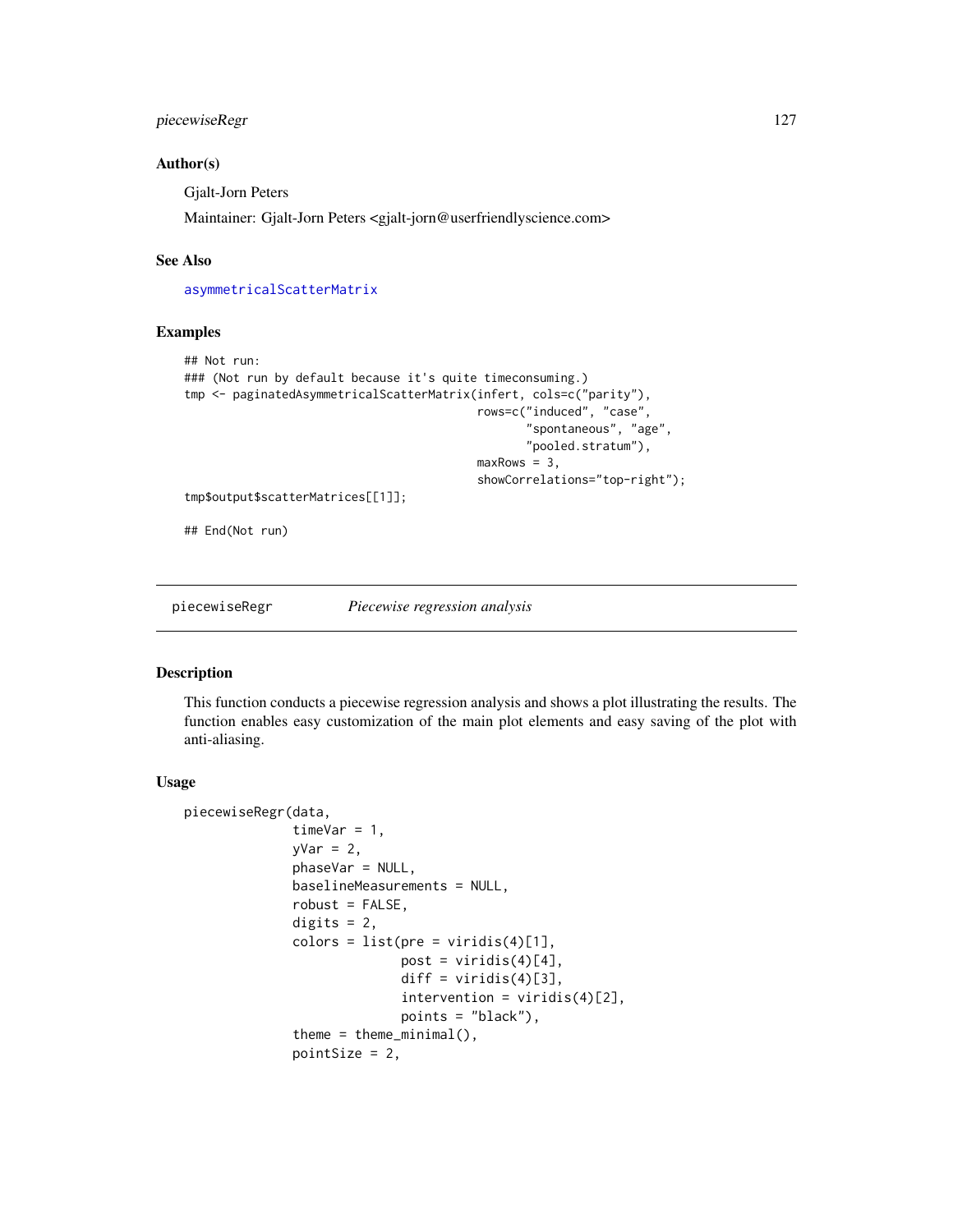```
pointAlpha = 1,
lineSize = 1,
yRange=NULL,
yBreaks = NULL,
showPlot = TRUE,
plotLabs = NULL,
outputFile = NULL,
outputWidth = 16,
outputHeight = 16,
ggsaveParams = list(units = "cm",
                    dpi = 300,
                    type = "cairo"))
```
# Arguments

| data                 | The dataframe containing the variables for the analysis.                                                                                                                                                                                                                                                                                                                 |
|----------------------|--------------------------------------------------------------------------------------------------------------------------------------------------------------------------------------------------------------------------------------------------------------------------------------------------------------------------------------------------------------------------|
| timeVar              | The name of the variable containing the measurement moments (or an index of<br>measurement moments). An index can also be specified, and assumed to be 1 if<br>omitted.                                                                                                                                                                                                  |
| yVar                 | The name of the dependent variable. An index can also be specified, and as-<br>sumed to be 2 if omitted.                                                                                                                                                                                                                                                                 |
| phaseVar             | The variable containing the phase of each measurement. Note that this normally<br>should only have two possible values.                                                                                                                                                                                                                                                  |
| baselineMeasurements |                                                                                                                                                                                                                                                                                                                                                                          |
|                      | If no phaseVar is specified, baselineMeasurements can be used to specify the<br>number of baseline measurements, which is then used to construct the phaseVar<br>dummy variable.                                                                                                                                                                                         |
| robust               | Whether to use normal or robust linear regression.                                                                                                                                                                                                                                                                                                                       |
| digits               | The number of digits to show in the results.                                                                                                                                                                                                                                                                                                                             |
| colors               | The colors to use for the different plot elements.                                                                                                                                                                                                                                                                                                                       |
| theme                | The theme to use in the plot.                                                                                                                                                                                                                                                                                                                                            |
| pointSize, lineSize  |                                                                                                                                                                                                                                                                                                                                                                          |
|                      | The sizes of points and lines in the plot.                                                                                                                                                                                                                                                                                                                               |
| yRange               | This can be used to manually specify the possible values that the dependent<br>variable can take. If not provided, the observed range of the dependent variable<br>values is used instead.                                                                                                                                                                               |
| yBreaks              | If NULL, the pretty function is used to estimate the best breaks for the Y axis.<br>If a value is supplied, this value is used as the size of intervals between the<br>(floored) minimum and (ceilinged) maximum of yRange (e.g. if yBreaks is 1,<br>a break point every integer; if 2 and the minimum is 1 and the maximum is 7,<br>breaks at $1, 3, 5$ and $7$ ; etc). |
| pointAlpha           | The alpha channel (transparency, or rather, 'opaqueness') of the points.                                                                                                                                                                                                                                                                                                 |
| showPlot             | Whether to show the plot or not.                                                                                                                                                                                                                                                                                                                                         |
| plotLabs             | A list with arguments to the ggplot2 labs function, which can be used to con-<br>veniently set plot labels.                                                                                                                                                                                                                                                              |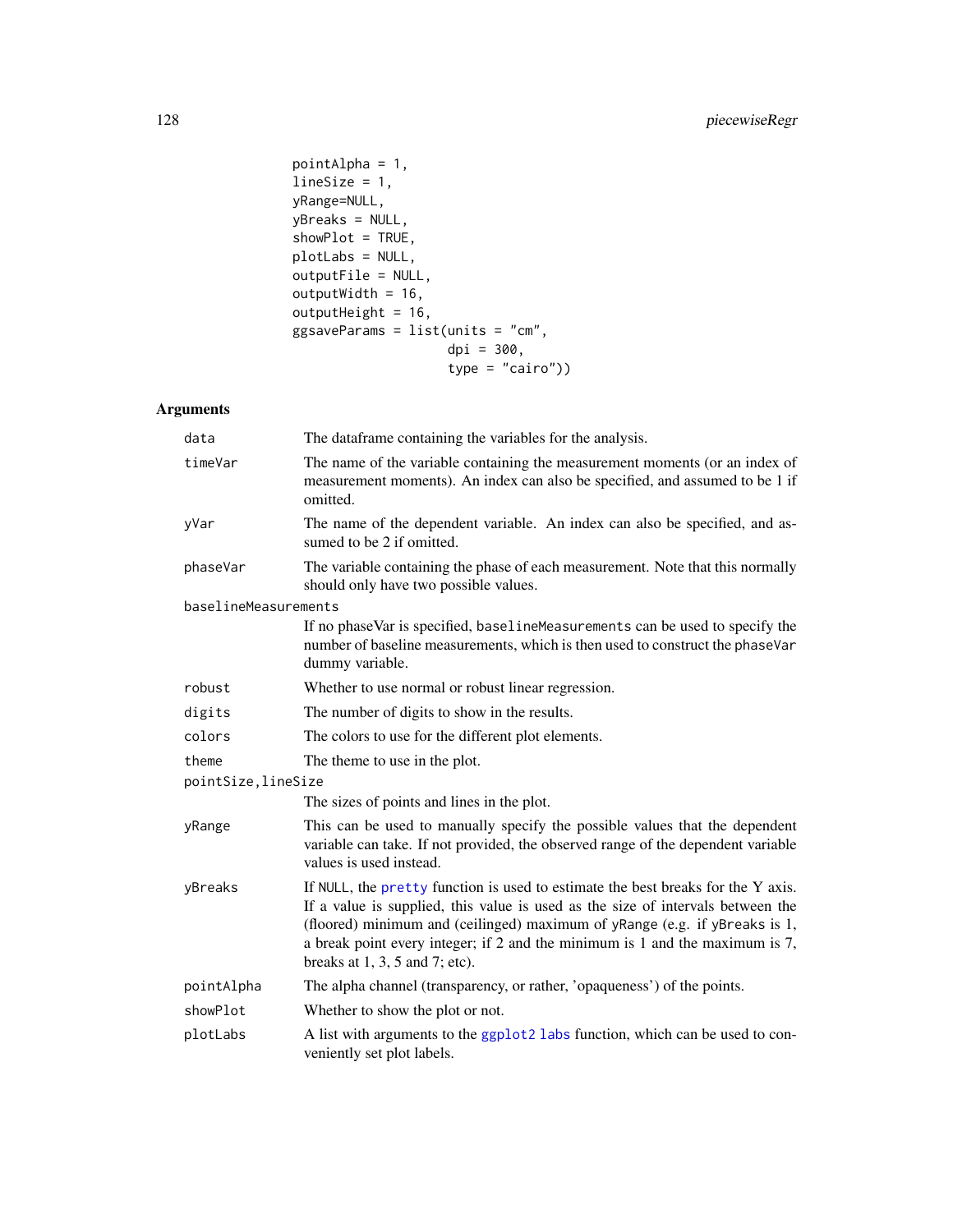# piecewiseRegr 129

| outputFile   | If not NULL, the path and filename specifying where to save the plot.           |
|--------------|---------------------------------------------------------------------------------|
|              | outputWidth, outputHeight                                                       |
|              | The dimensions of the plot when saving it (in units specified in ggsaveParams). |
| ggsaveParams | The parameters to use when saving the plot, passed on to ggsave.                |

# Value

Mainly, this function prints its results, but it also returns them in an object containing three lists:

| input        | The arguments specified when calling the function |
|--------------|---------------------------------------------------|
| intermediate | Intermediat objects and values                    |
| output       | The results such as the plot.                     |

## Author(s)

Peter Verboon & Gjalt-Jorn Peters (both at the Open University of the Netherlands) Maintainer: Gjalt-Jorn Peters <gjalt-jorn@userfriendlyscience.com>

## References

Verboon, P. & Peters, G.-J. Y. (2018) Applying the generalised logistic model in single case designs: modelling treatment-induced shifts. *PsyArXiv* <https://doi.org/10.17605/osf.io/ad5eh>

## See Also

[genlog](#page-69-0)

# Examples

```
### Load dataset
data(Singh);
### Extract Jason
dat <- Singh[Singh$tier==1, ];
### Conduct piecewise regression analysis
piecewiseRegr(dat,
             timeVar='time',
             yVar='score_physical',
             phaseVar='phase');
### Pretend treatment started between measurements
### 5 and 6
piecewiseRegr(dat,
              timeVar='time',
             yVar='score_physical',
             baselineMeasurements=5);
```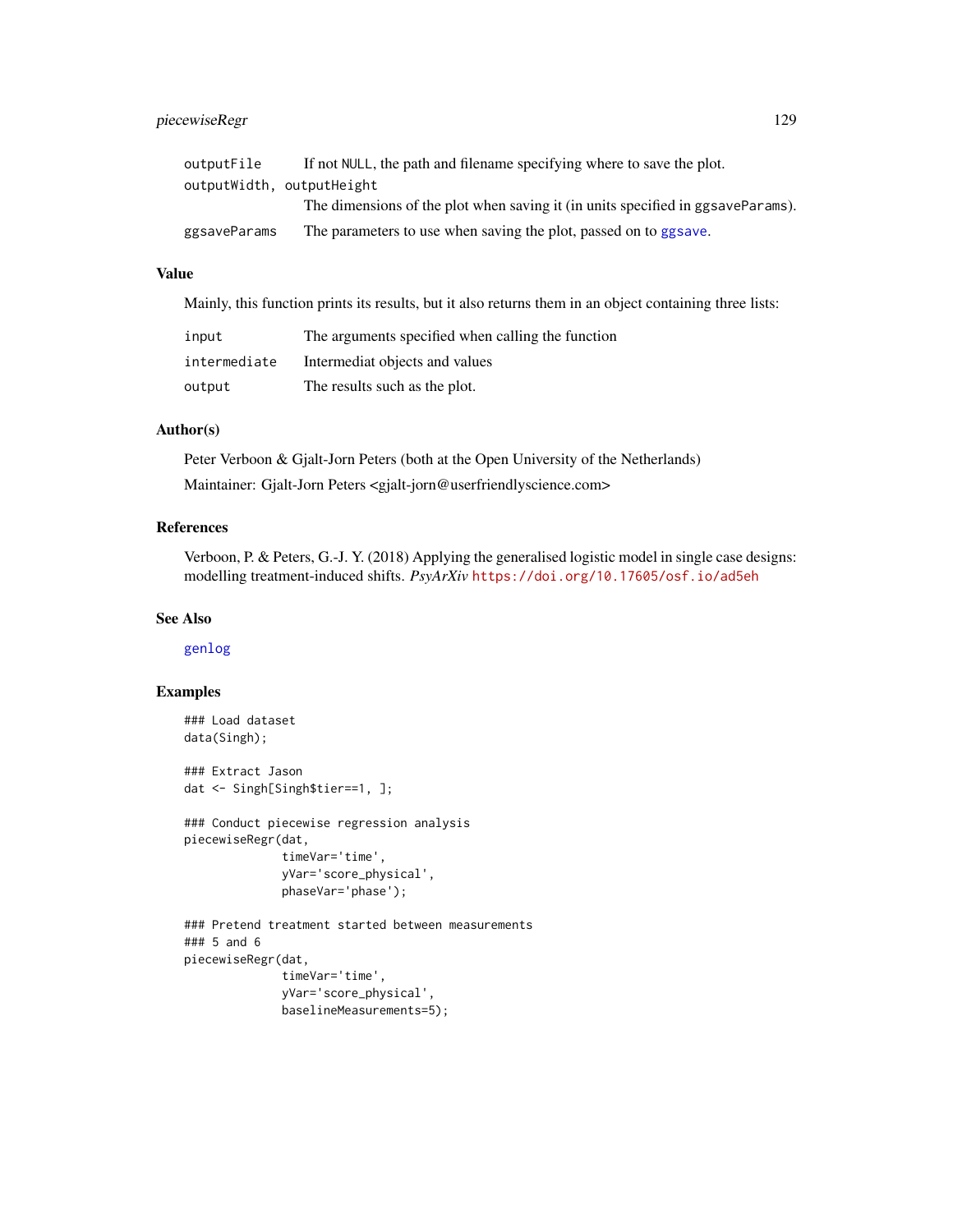posthocTGH *posthocTGH*

# **Description**

This function is used by the 'oneway' function for oneway analysis of variance in case a user requests post-hoc tests using the Tukey or Games-Howell methods.

## Usage

```
posthocTGH(y, x, method=c("games-howell", "tukey"),
           conf.level = 0.95, digits=2, p.adjust="none",
           formatPvalue = TRUE)
```
#### Arguments

| y            | y has to be a numeric vector.                                                                                                                                                                                                    |
|--------------|----------------------------------------------------------------------------------------------------------------------------------------------------------------------------------------------------------------------------------|
| X            | x has to be vector that either is a factor or can be converted into one.                                                                                                                                                         |
| method       | Which post-hoc tests to conduct. Valid values are "tukey" and "games-howell".                                                                                                                                                    |
| conf.level   | Confidence level of the confidence intervals.                                                                                                                                                                                    |
| digits       | The number of digits to show in the output.                                                                                                                                                                                      |
| p.adjust     | Any valid p. adjust method.                                                                                                                                                                                                      |
| formatPvalue | Whether to format the p values according to APA standards (i.e. replace all<br>values lower than .001 with $\leq$ 001. This only applies to the printing of the<br>object, not to the way the p values are stored in the object. |

# Value

A list of three elements:

| input        | List with input arguments                                                     |
|--------------|-------------------------------------------------------------------------------|
| intermediate | List of intermediate objects.                                                 |
| output       | List with two objects 'tukey' and 'games.howell', containing the outcomes for |
|              | the respective post-hoc tests.                                                |

#### Note

This function is based on a file that was once hosted at http://www.psych.yorku.ca/cribbie/6130/games\_howell.R, but has been removed since. It was then adjusted for implementation in the [userfriendlyscience](#page-3-0) package. Jeffrey Baggett needed the confidence intervals, and so emailed them, after which his updated function was used. In the meantime, it appears Aaron Schlegel ([https://rpubs.com/](https://rpubs.com/aaronsc32) [aaronsc32](https://rpubs.com/aaronsc32)) independently developed a version with confidence intervals and posted it on RPubs at <https://rpubs.com/aaronsc32/games-howell-test>.

Also, for some reason,  $p$  adjust can be used to specify additional correction of  $p$  values. I'm not sure why I implemented this, but I'm not entirely sure it was a mistake either. Therefore, in userfriendlyscience version 0.6-2, the default of this setting changed from "holm" to "none" (also see https://stats.stackexchange.com/questions/83941/games-howell-post-hoc-test-in-r).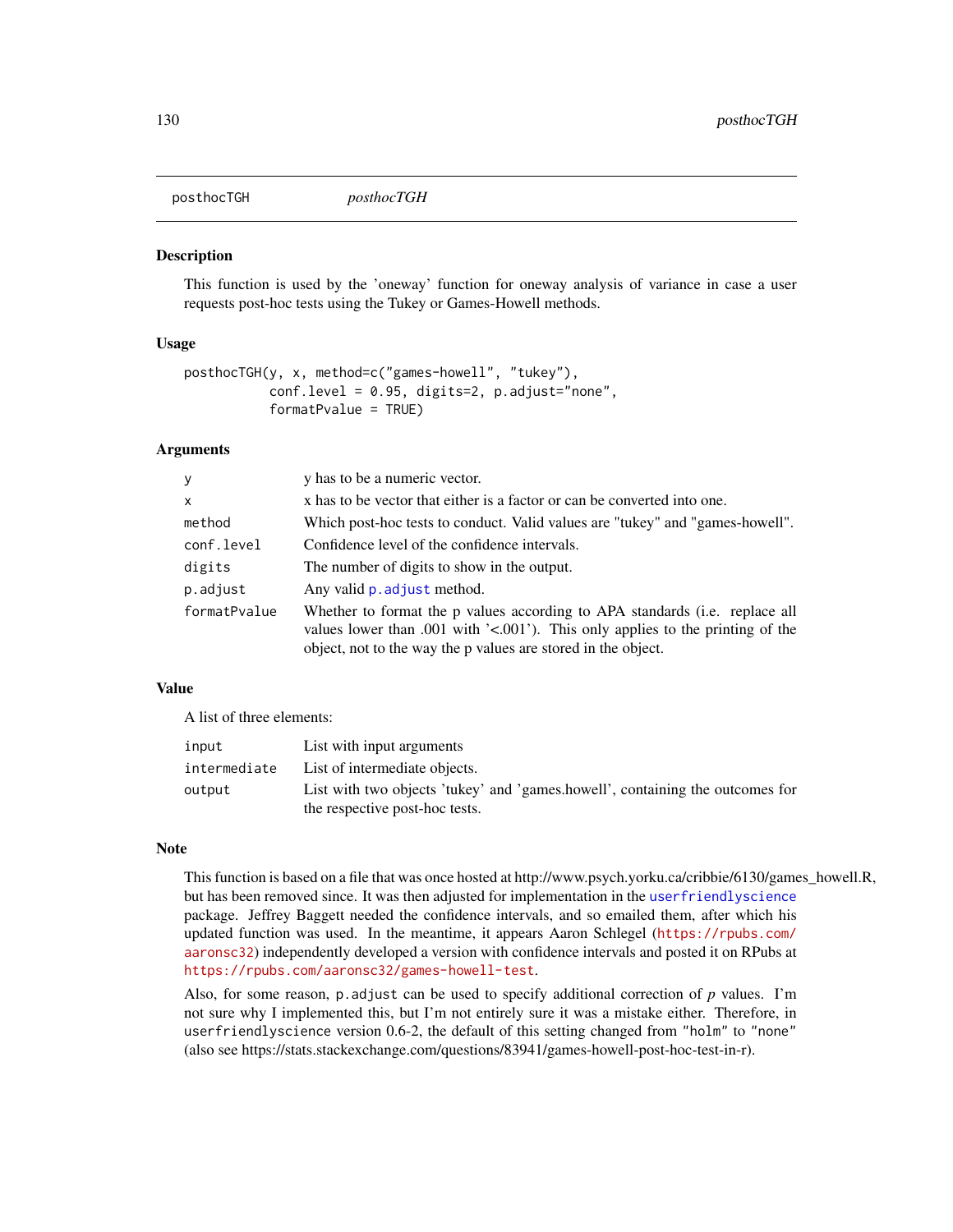#### powerHist 131

## Author(s)

Gjalt-Jorn Peters (Open University of the Netherlands) & Jeff Bagget (University of Wisconsin - La Crosse)

Maintainer: Gjalt-Jorn Peters <gjalt-jorn@userfriendlyscience.com>

## Examples

```
### Compute post-hoc statistics using the tukey method
posthocTGH(y=ChickWeight$weight, x=ChickWeight$Diet, method="tukey");
### Compute post-hoc statistics using the games-howell method
posthocTGH(y=ChickWeight$weight, x=ChickWeight$Diet);
```
powerHist *powerHist*

## Description

powerHist generates a histogram with a density curve and a normal density curve.

## Usage

```
powerHist(vector, histColor = "#0000CC",
          distributionColor = "#0000CC",
          normalColor = "#00CC00", distributionLineSize = 1,
          normalLineSize = 1, histAlpha = 0.25, xLabel = NULL,
          yLabel = NULL, normalCurve = TRUE, distCurve = TRUE,
          breaks = 30, theme = dlvTheme(),
          rug = NULL, jitteredRug = TRUE, rugSides = "b",
          rugAlpha = .2, returnPlotOnly = FALSE)
```
# Arguments

| vector               | A numeric vector.                                                        |  |
|----------------------|--------------------------------------------------------------------------|--|
| histColor            | The colour to use for the histogram.                                     |  |
| distributionColor    |                                                                          |  |
|                      | The colour to use for the density curve.                                 |  |
| normalColor          | The colour to use for the normal curve.                                  |  |
| distributionLineSize |                                                                          |  |
|                      | The line size to use for the distribution density curve.                 |  |
|                      | normalline Size The line size to use for the normal curve.               |  |
| histAlpha            | Alpha value ('opaqueness', as in, versus transparency) of the histogram. |  |
| xLabel               | Label to use on x axis.                                                  |  |
| yLabel               | Label to use on y axis.                                                  |  |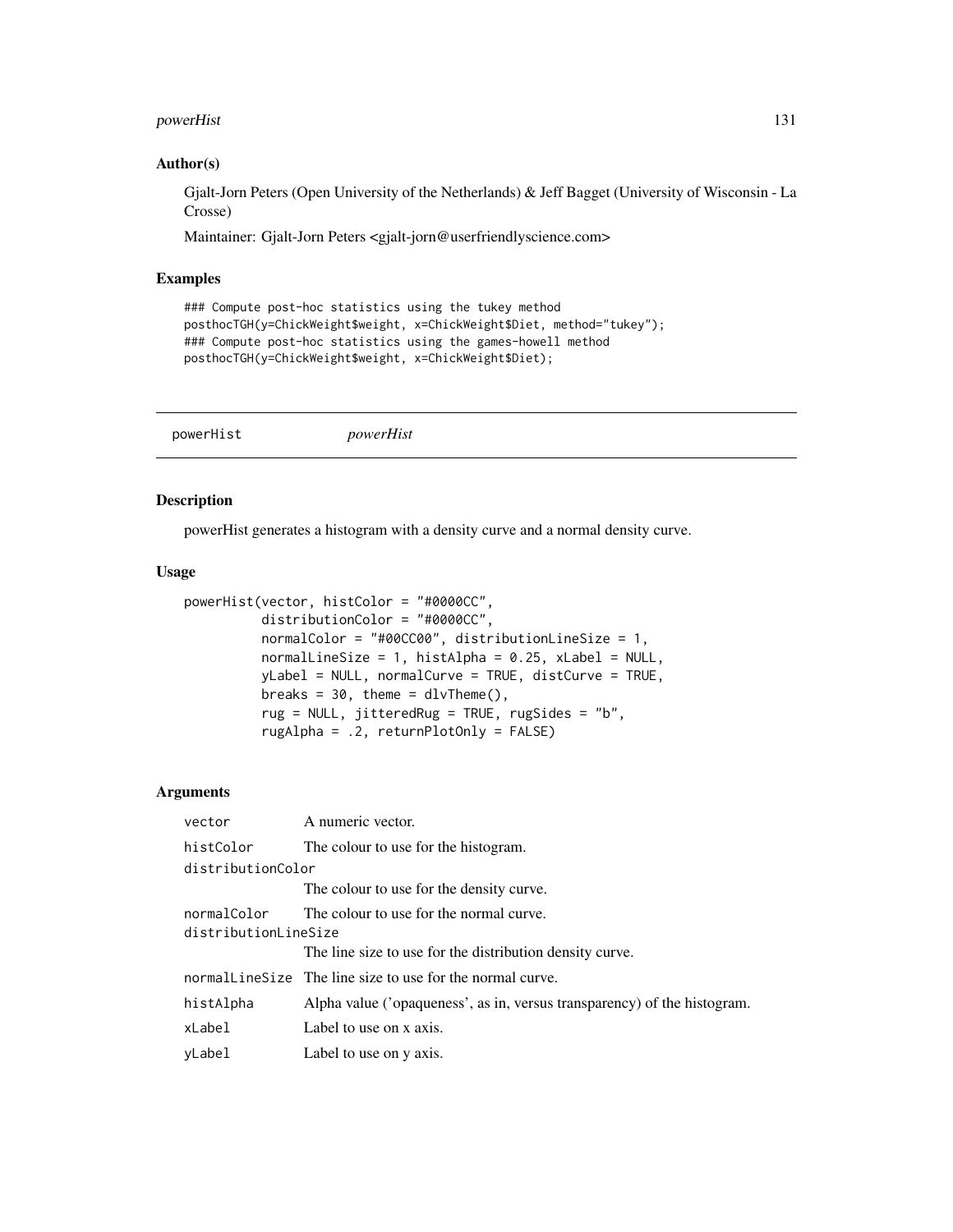| normalCurve    | Whether to display the normal curve.                                                                                                                  |
|----------------|-------------------------------------------------------------------------------------------------------------------------------------------------------|
| distCurve      | Whether to display the curve showing the distribution of the observed data.                                                                           |
| breaks         | The number of breaks to use (this is equal to the number of bins minus one, or<br>in other words, to the number of bars minus one).                   |
| theme          | The theme to use.                                                                                                                                     |
| rug            | Whether to add a rug (i.e. lines at the bottom that correspond to individual<br>datapoints.                                                           |
| jitteredRug    | Whether to jitter the rug (useful for variables with several datapoints sharing the<br>same value.                                                    |
| rugSides       | This is useful when the histogram will be rotated; for example, this can be set to<br>'r' if the histogram is rotated 270 degrees.                    |
| rugAlpha       | Alpha value to use for the rug. When there is a lot of overlap, this can help get<br>an idea of the number of datapoints at 'popular' values.         |
| returnPlotOnly | Whether to return the usual power Hist object that also contains all settings and<br>intermediate objects, or whether to only return the ggplot plot. |

# Value

An object, with the following elements:

| input        | The input when the function was called.     |
|--------------|---------------------------------------------|
| intermediate | The intermediate numbers and distributions. |
| dat          | The dataframe used to generate the plot.    |
| plot         | The histogram.                              |

# Author(s)

Gjalt-Jorn Peters

Maintainer: Gjalt-Jorn Peters <gjalt-jorn@userfriendlyscience.com>

# Examples

powerHist(mtcars\$mpg)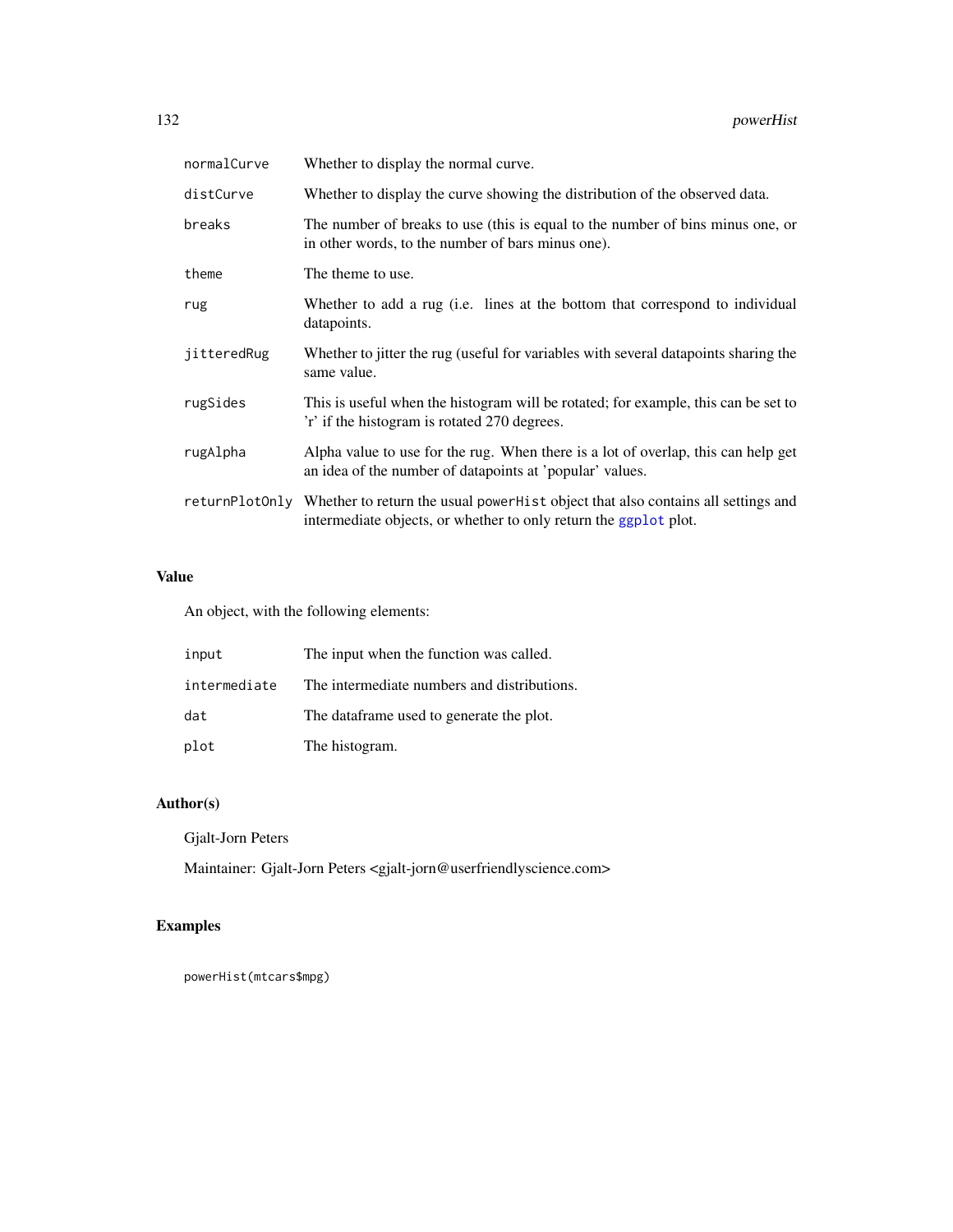## Description

This function can be used to establish how many participants are required to establish a prevalence rate with a given margin of error.

## Usage

```
prevalencePower(expectedPrevalence,
               marginOfError = 0.05,
               conf.level = 0.95
```
# Arguments

expectedPrevalence

|            | The expected prevalence.                   |
|------------|--------------------------------------------|
|            | marginOfError The desired precision.       |
| conf.level | The confidence of the confidence interval. |

# Details

Note that when uncertain as to the expected prevalence, it's better to assume a prevalence closer to 50%. Prevalences closer to 0% or 100% are easier to detect and therefore have more power.

## Value

The required number of participants.

#### Author(s)

Gjalt-Jorn Peters

Maintainer: Gjalt-Jorn Peters <gjalt-jorn@userfriendlyscience.com>

## See Also

[convert.percentage.to.se](#page-31-0)

# Examples

### Required participants for detecting a prevalence of 10% ### with a 95% confidence interval of 10% wide: prevalencePower(.1);

### Required participants for detecting a prevalence of 10% ### with a 95% confidence interval of 4% wide: prevalencePower(.1, .02);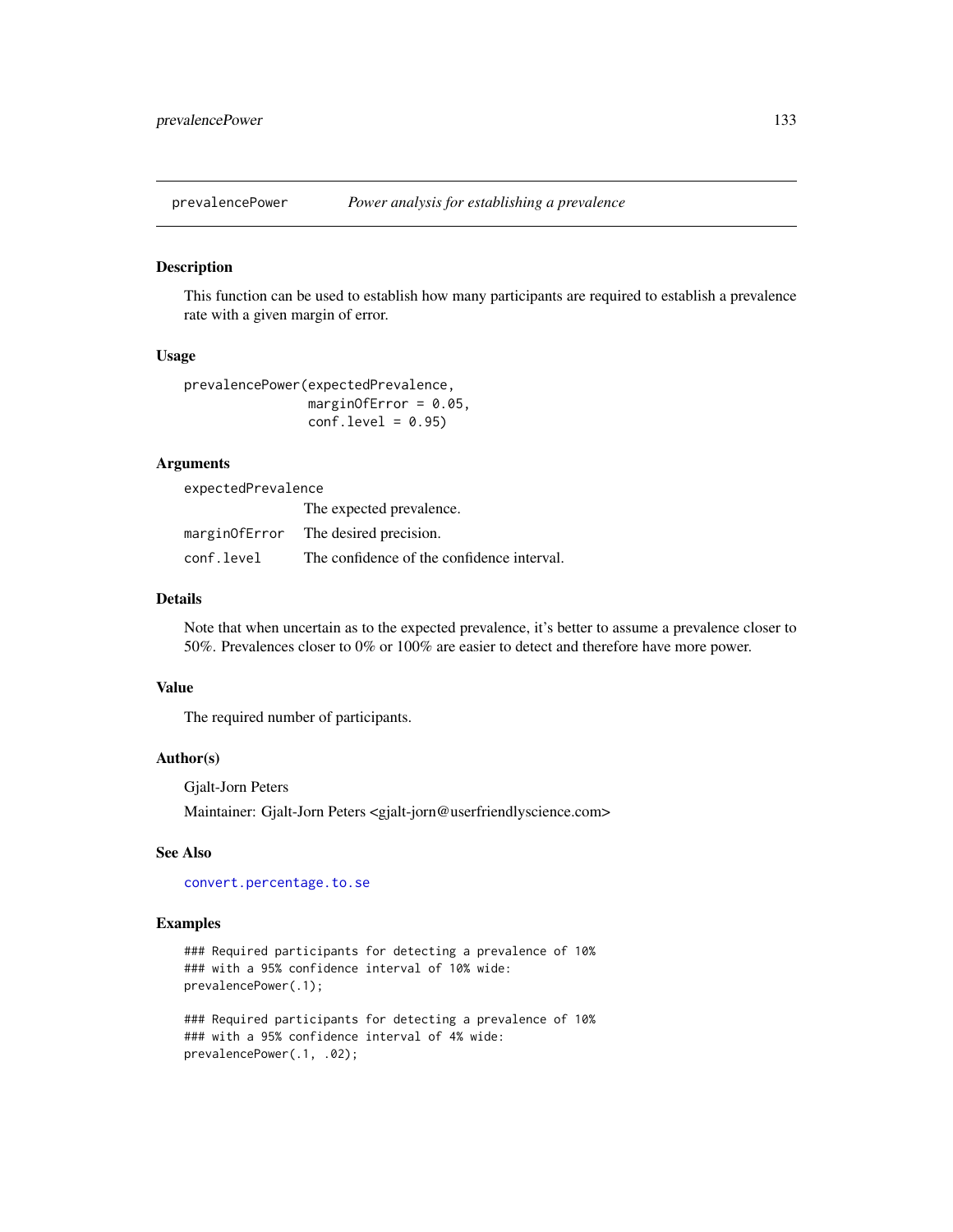```
### Required participants for detecting a prevalence of 60%
### with a 95% confidence interval of 10% wide:
prevalencePower(.6);
```
processLimeSurveyDropouts

*processLimeSurveyDropouts*

## Description

This function makes it easy to parse the dropouts from a LimeSurvey questionnaire.

#### Usage

```
processLimeSurveyDropouts(lastpage,
```
pagenames = NULL, relevantPagenames = NULL)

# Arguments

| lastpage          | A vector with the 'lastpage' variable as LimeSurvey stores it (an integer denoting |
|-------------------|------------------------------------------------------------------------------------|
|                   | the last page a participant visited, in other words, where they dropped out).      |
| pagenames         | Optional: names for each page.                                                     |
| relevantPagenames |                                                                                    |
|                   | Optional: the names of those pages that should be included.                        |

# Details

This will be described more in detail in a forthcoming publications.

# Value

A list with information about the dropout, including [ggplot](#page-0-0)s.

# Author(s)

Gjalt-Jorn Peters

Maintainer: Gjalt-Jorn Peters <gjalt-jorn@userfriendlyscience.com>

# Examples

```
processLimeSurveyDropouts(c(1,2,1,1,2,3,2,2,3,2,1));
```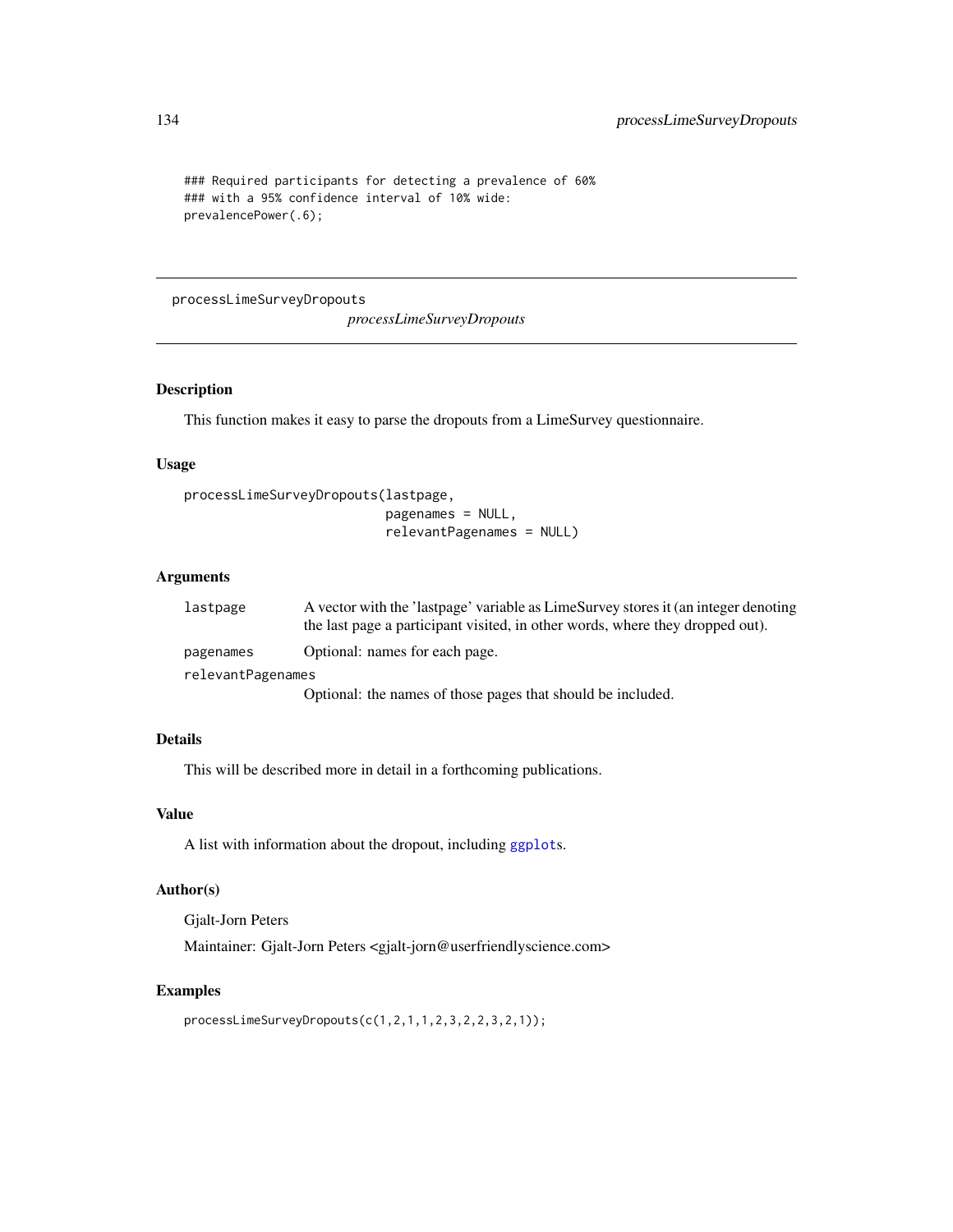processLSvarLabels *A function to conveniently process LimeSurvey labels*

#### **Description**

This function is meant to quickly parse the variable labels set by LimeSurvey. It works particularly well with dual anchor array questions, where the left and right anchors as well as the subquestions are extracted automatically.

#### Usage

processLSvarLabels(dat,

```
varnameRegExPairs = NULL,
   labelExtractionRegExPair = c("\\[(.*)\\].*", "\\1"),
   lengthToWrap = 50,
   lengthToWrapAnchors = 20,
leftAnother RegExpress Pairs = list(c(".*[[:graph:]]([A-Z][a-z][^*])\\\(-.*)","\1),
rightAnchorRegExPairs = list(c(".*[[:graph:]]([A-Z][a-z][^|]*)\\|(.+)",
                                    ''\(2''))
```
#### Arguments

dat The dataframe as produced by [importLimeSurveyData](#page-91-0).

varnameRegExPairs

Pairs of regular expressions to replace in the variable names. This is useful when some pattern can be applied to the variable names to, for example, add underscores te denote different parts of the variable name. This has to be a list of character vectors that each have length 2.

```
labelExtractionRegExPair
```
The regular expression pair used to extract the labels.

```
lengthToWrap At how many characters to wrap the subquestions.
```
lengthToWrapAnchors

At how many characters to wrap the anchors.

leftAnchorRegExPairs

The regular expression pairs to use to extract the left anchors.

```
rightAnchorRegExPairs
```
The regular expression pairs to use to extract the right anchors.

# Details

This function processes LimeSurvey variable labels and applies regular expressions to automatically extract subquestions and left and right anchors.

# Value

A dataframe that can conveniently be used with [detStructAddVarLabels](#page-45-0).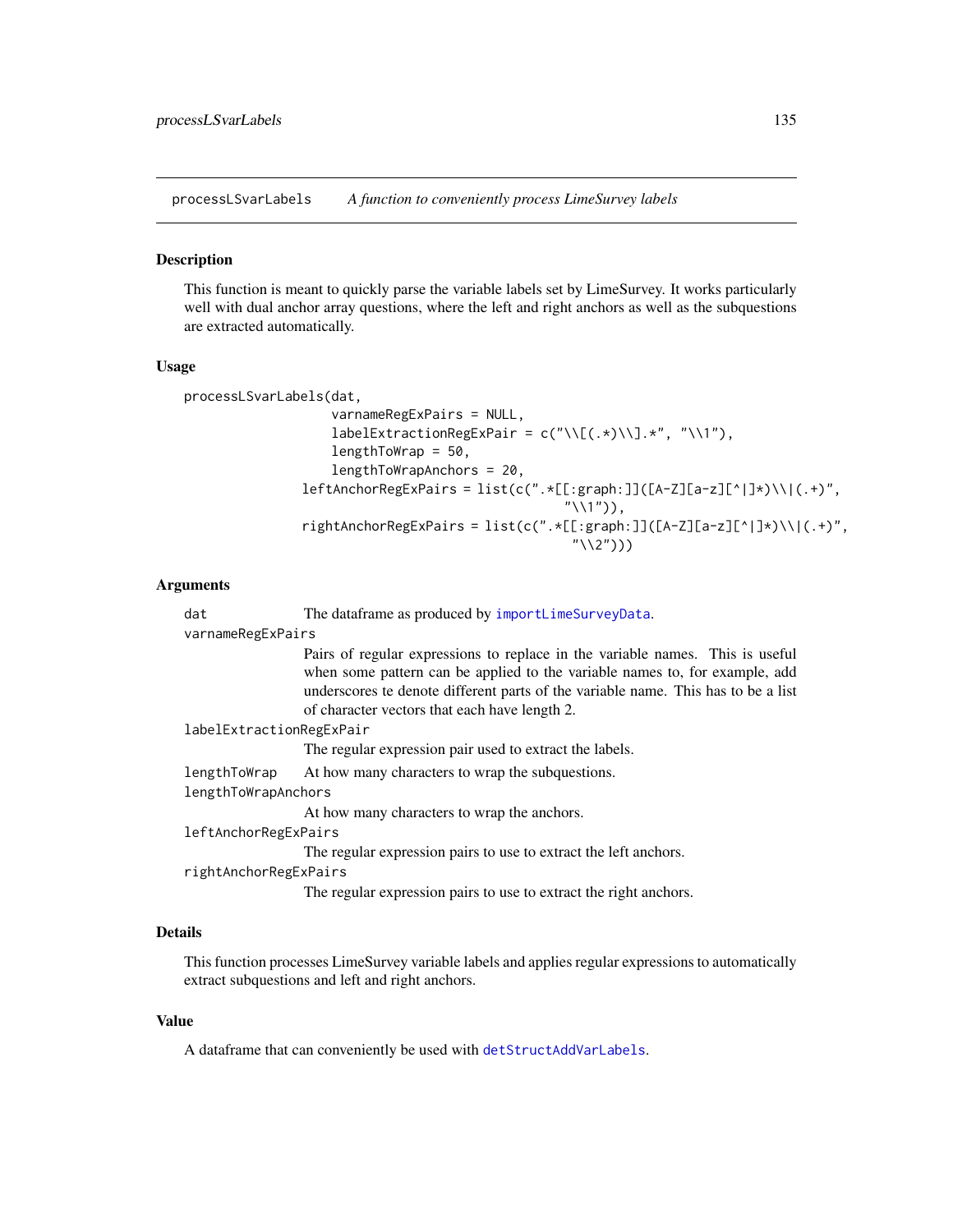## Author(s)

Gjalt-Jorn Peters

Maintainer: Gjalt-Jorn Peters <gjalt-jorn@userfriendlyscience.com>

## References

(Forthcoming)

## See Also

[determinantStructure](#page-43-0), [determinantVar](#page-43-1), [subdeterminants](#page-43-1), [subdeterminantProducts](#page-43-1), [detStructAddVarLabels](#page-45-0), [detStructAddVarNames](#page-45-0), [detStructComputeProducts](#page-45-0), [detStructComputeScales](#page-45-0), [detStructCIBER](#page-23-1)

# Examples

```
### No examples provided yet; this would require data to be included,
### and that's not available yet.
```
processOpenSesameIAT *processOpenSesameIAT*

# Description

This function reads IAT files as generated by the OpenSesame script available at [INSERT URL].

#### Usage

```
processOpenSesameIAT(dataPath,
```

```
blocks.sizes = c(18, 36, 48, 36, 48),
blocks.congruent = c(2, 3),
blocks.incongruent = c(4, 5),
blocks.realTrials = c(3, 5),
blocks.practiceTrials = c(2, 4),
congruentLarger = TRUE,
responseTime.min = 400,
responseTime.max = 2500,
responseTime.penalty = 600,
outputFile = NULL,
wideOutputFile = NULL,
showLog = TRUE,
filenameRegEx = "subject-(\lambda +)(\lambda +)(\lambda +))\\.csv",
regExValues = c("subject","session"),
participantVarName = "subject",
taskVarName = "session",
openSesameVarNames = list(correct = "correct",
                          response_time = "response_time"),
stimulusSelectionVarName = NULL,
```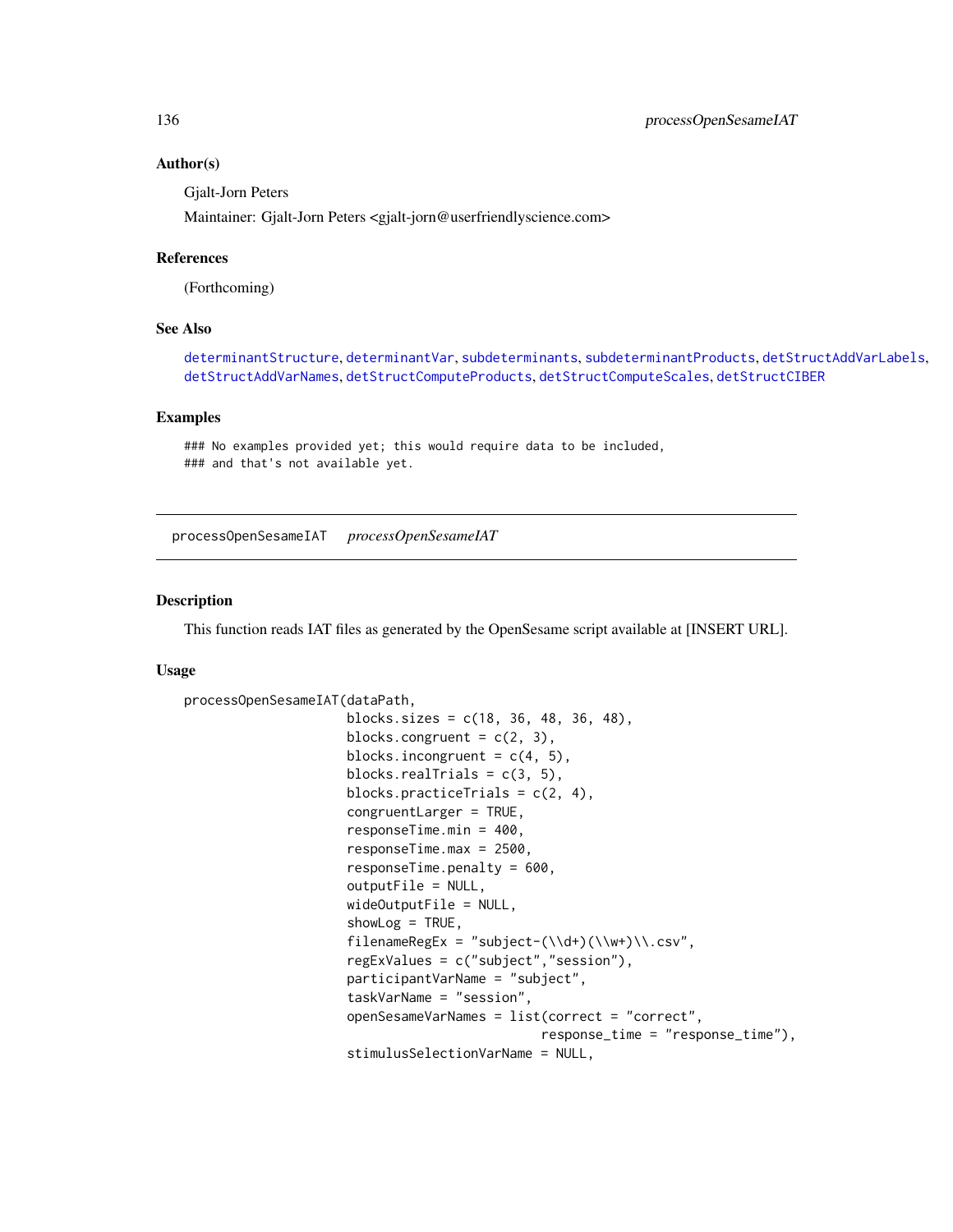```
stimulusSelectionValues = NULL,
roundOutput = 6,
decimalSeparator = ".",
inputDecimalSeparator = ".",
inputfileSelectionColumns = NULL,
inputfileSelectionValues = NULL)
```
# Arguments

| dataPath              | A directory containing the .csv files that OpenSesame provides.                                                                                                                                                                                                                                                                                                                                                                                                                                                                                                                                                                                                                                                                                                                                                                                                                                                                                                                                                                                           |
|-----------------------|-----------------------------------------------------------------------------------------------------------------------------------------------------------------------------------------------------------------------------------------------------------------------------------------------------------------------------------------------------------------------------------------------------------------------------------------------------------------------------------------------------------------------------------------------------------------------------------------------------------------------------------------------------------------------------------------------------------------------------------------------------------------------------------------------------------------------------------------------------------------------------------------------------------------------------------------------------------------------------------------------------------------------------------------------------------|
| blocks.sizes          | A vector containing the number of trials of each block.                                                                                                                                                                                                                                                                                                                                                                                                                                                                                                                                                                                                                                                                                                                                                                                                                                                                                                                                                                                                   |
| blocks.congruent      |                                                                                                                                                                                                                                                                                                                                                                                                                                                                                                                                                                                                                                                                                                                                                                                                                                                                                                                                                                                                                                                           |
|                       | A vector containing the numbers of the congruent blocks.                                                                                                                                                                                                                                                                                                                                                                                                                                                                                                                                                                                                                                                                                                                                                                                                                                                                                                                                                                                                  |
| blocks.incongruent    |                                                                                                                                                                                                                                                                                                                                                                                                                                                                                                                                                                                                                                                                                                                                                                                                                                                                                                                                                                                                                                                           |
|                       | A vector containing the numbers of the incongruent blocks.                                                                                                                                                                                                                                                                                                                                                                                                                                                                                                                                                                                                                                                                                                                                                                                                                                                                                                                                                                                                |
| blocks.realTrials     |                                                                                                                                                                                                                                                                                                                                                                                                                                                                                                                                                                                                                                                                                                                                                                                                                                                                                                                                                                                                                                                           |
|                       | A vector containing the numbers of the real trials.                                                                                                                                                                                                                                                                                                                                                                                                                                                                                                                                                                                                                                                                                                                                                                                                                                                                                                                                                                                                       |
| blocks.practiceTrials |                                                                                                                                                                                                                                                                                                                                                                                                                                                                                                                                                                                                                                                                                                                                                                                                                                                                                                                                                                                                                                                           |
|                       | A vector containing the numbers of the practice trials.                                                                                                                                                                                                                                                                                                                                                                                                                                                                                                                                                                                                                                                                                                                                                                                                                                                                                                                                                                                                   |
| congruentLarger       |                                                                                                                                                                                                                                                                                                                                                                                                                                                                                                                                                                                                                                                                                                                                                                                                                                                                                                                                                                                                                                                           |
|                       | Whether the response latencies for the congruent trials (TRUE) or the incongru-<br>ent trials (FALSE) are expected to be larger. This simply multiplies the final<br>D600 measures with -1.                                                                                                                                                                                                                                                                                                                                                                                                                                                                                                                                                                                                                                                                                                                                                                                                                                                               |
| responseTime.min      |                                                                                                                                                                                                                                                                                                                                                                                                                                                                                                                                                                                                                                                                                                                                                                                                                                                                                                                                                                                                                                                           |
|                       | Minimum number of milliseconds of response time (all shorter times will be<br>removed).                                                                                                                                                                                                                                                                                                                                                                                                                                                                                                                                                                                                                                                                                                                                                                                                                                                                                                                                                                   |
| responseTime.max      |                                                                                                                                                                                                                                                                                                                                                                                                                                                                                                                                                                                                                                                                                                                                                                                                                                                                                                                                                                                                                                                           |
|                       | Maximum number of milliseconds of response time (all longer times will be<br>replaced with this number).                                                                                                                                                                                                                                                                                                                                                                                                                                                                                                                                                                                                                                                                                                                                                                                                                                                                                                                                                  |
| responseTime.penalty  |                                                                                                                                                                                                                                                                                                                                                                                                                                                                                                                                                                                                                                                                                                                                                                                                                                                                                                                                                                                                                                                           |
|                       | Penalty in milliseconds to add to the response times for incorrect responses.                                                                                                                                                                                                                                                                                                                                                                                                                                                                                                                                                                                                                                                                                                                                                                                                                                                                                                                                                                             |
| outputFile            | If specified, the aggregated datafile is stored in this file.                                                                                                                                                                                                                                                                                                                                                                                                                                                                                                                                                                                                                                                                                                                                                                                                                                                                                                                                                                                             |
|                       | wideOutputFile If specified, the wide version of the datafile will be stored in this file.                                                                                                                                                                                                                                                                                                                                                                                                                                                                                                                                                                                                                                                                                                                                                                                                                                                                                                                                                                |
| showLog               | Boolean; if TRUE, shows the log (is stored in the resulting object anyway).                                                                                                                                                                                                                                                                                                                                                                                                                                                                                                                                                                                                                                                                                                                                                                                                                                                                                                                                                                               |
| filenameRegEx         | Regular expression describing the filenames. This has two purposes. First,<br>only files matching this regular expression will be processed (note that you<br>can set it to NULL to process all files). Second, by using "\1", "\2", etc,<br>matched patterns can be extracted from the filenames and stored as variables<br>in the final datafile (see sub for more information on regular expression match-<br>ing). The default pattern, "subject- $(\dagger)(\wagger)(\cdots)$ ", which is read by R<br>as "subject- $(\forall x + (x + y) \cdot (x + y) \cdot (x + y) \cdot (x + y)$ " (because the backslash is the escape sym-<br>bol, double backspaces are needed to specify one backspace, see Quotes), as-<br>sumes that all filenames start with 'subject-', followed by the subject num-<br>ber ("\d+" matches one or more digits), immediately followed by one or more<br>letters and digits ("\w+" matches one or more letters or digits) indicating the<br>session that the datafile pertains to. If you only have subject numbers, you'd |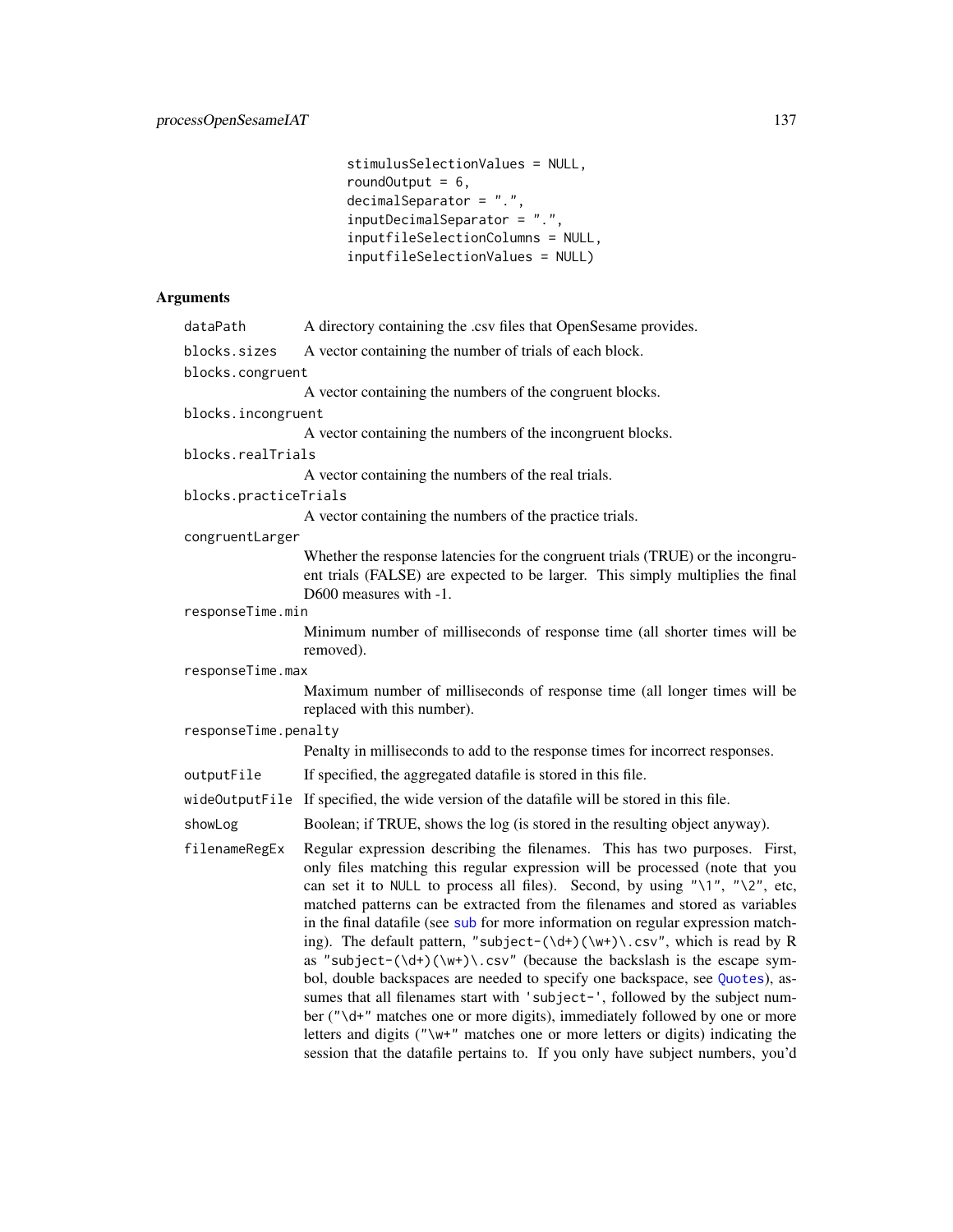use "subject- $(\dagger)$ .csv" or perhaps "subject- $(\wedge\psi)$ .csv" if the subjects could also have letters in their identifiers. Note that you have to include the variable names of each of these extractable patterns in regExValues!

regExValues Here, the names of the variables extracted using the regular expression specified in filenameRegEx are provided. Must of course have the same length as the number of patterns specified in filenameRegEx, and in the same order.

#### participantVarName, taskVarName

Variable name of the variable identifying participants and tasks (usually extracted from the filename, so should be a value in regExValues). Tasks are usually different within-subject conditions.

#### openSesameVarNames

A list with the two elements 'correct' and 'response\_time', which should be the variable names that OpenSesame used to write, for each trial, whether the response was correct or not ('correct') and what the response time was ('response\_time');

## stimulusSelectionVarName, stimulusSelectionValues

These arguments can be used to specify a subset of stimuli to process. Specify which column contains the values to select in stimulusSelectionVarName, and specify the value(s) to select in stimulusSelectionValues.

roundOutput Number of digits to round the output to. This is useful for importing into a program that doesn't quite get how storing numbers works, such as SPSS or Excel; they sometimes don't manage to import numbers with many decimals.

## decimalSeparator

When working with e.g. Excel, it can be easier to just specify the decimal separator rather than switch Excel's (and therefore Windows') locale.

#### inputDecimalSeparator

The decimal separator to specify to [read.csv](#page-0-0) when reading the data files.

## inputfileSelectionColumns, inputfileSelectionValues

This functionality still has to be implemented. Once implemented, these arguments can be used to specify a column, and a (set of) value(s) in that column to use to select which rows to process (also see stimulusSelectionVarName and stimulusSelectionValues).

## Details

Note that this function was developed to read the OpenSesame IAT datafiles created by the OpenSesame script developed by Kenny Wolfs, Jacques van Lankveld, and Frederik van Acker at the Open University of the Netherlands. If you use a different version (for example, the one contributed to the OpenSesame paradigm repository by Hansika Kapoor, see [http://osdoc.cogsci.nl/3.](http://osdoc.cogsci.nl/3.0/standard-tasks/#implicit-association-test-iat) [0/standard-tasks/#implicit-association-test-iat](http://osdoc.cogsci.nl/3.0/standard-tasks/#implicit-association-test-iat)), you will have to specify the variable names you specified to OpenSesame for the response time and for whether the response was correct in openSesameVarNames. For example, if you use Hansika's IAT task, you'll have to specify openSesameVarNames = list(correct = "correct",response\_time = "avg\_rt")

Similarly, of course you will probably have to specify the number of trials per block etc. Also, you may want to set showLog to FALSE, as the logging is quite detailed.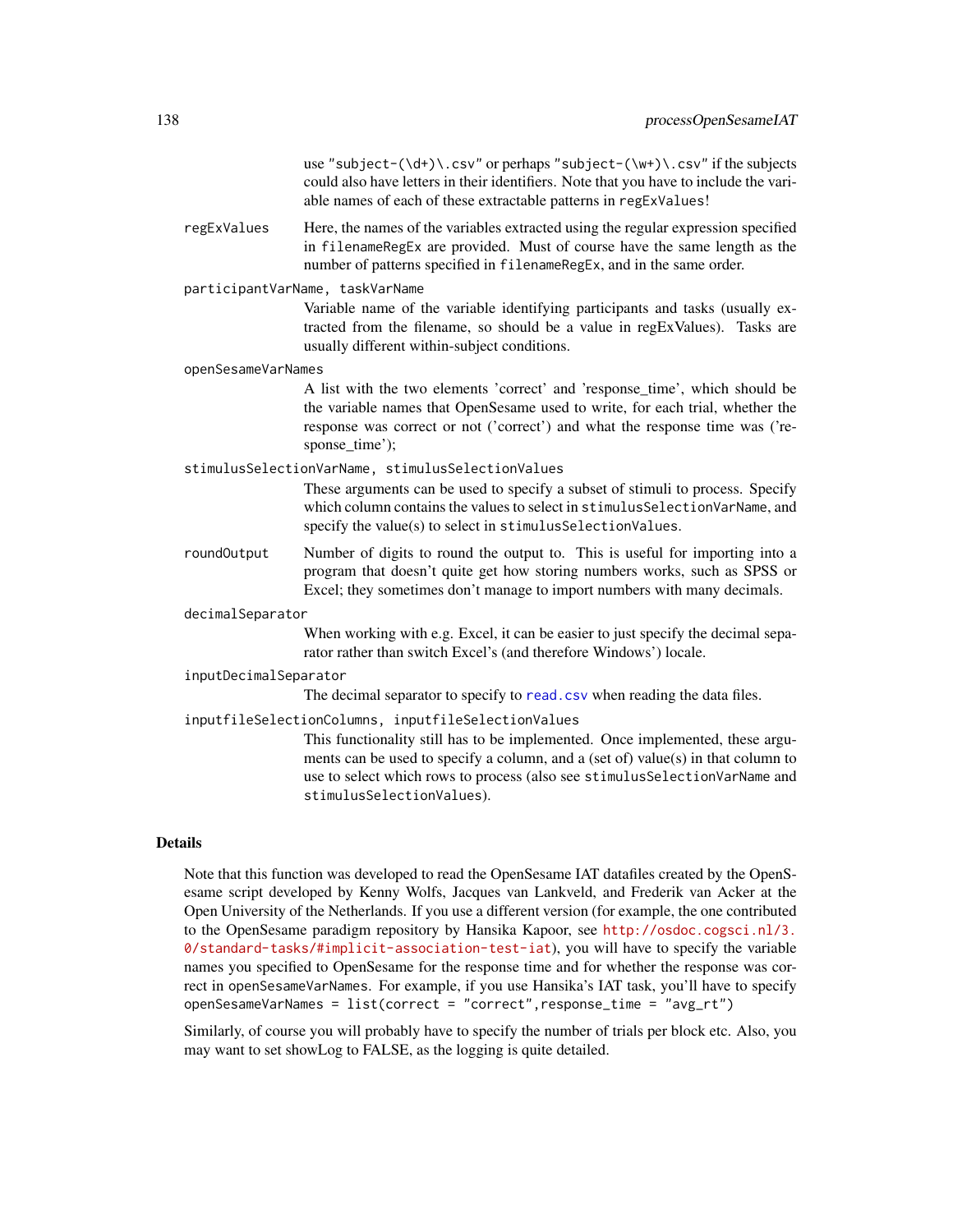# pwr.confIntR 139

## Value

An object with the raw files, the processed files, and the file converted to wide format. But most users will probably specify outputFile and/or wideOutputFile to just export the output files directly.

#### Author(s)

Gjalt-Jorn Peters

Maintainer: Gjalt-Jorn Peters <gjalt-jorn@userfriendlyscience.com>

#### References

Mathot, S., Schreij, D., & Theeuwes, J. (2012). OpenSesame: An open-source, graphical experiment builder for the social sciences. *Behavior Research Methods*, 44(2), 314-324. doi:10.3758/s13428- 011-0168-7

Kapoor, H. (2015). The creative side of the Dark Triad. *Creativity Research Journal*, 27(1), 58-67. doi:10.1080/10400419.2014.961775.

## Examples

```
## Not run:
### This will process all files in the specified directory, but not
### export anything
processed <- processOpenSesameIAT("C:/directory/with/datafiles");
### This will export both the aggregated datafile and the wide datafile
processed <- processOpenSesameIAT("C:/directory/with/datafiles",
                                  outputFile="C:/directory/aggregated.csv",
                                  wideOutputFile="C:/directory/wide.csv");
```
## End(Not run)

<span id="page-138-0"></span>pwr.confIntR *Determine required sample size for a given confidence interval width for Pearson's r*

## Description

This function computes how many participants you need if you want to achieve a confidence interval of a given width. This is useful when you do a study and you are interested in how strongly two variables are associated.

#### Usage

```
pwr.contribR(r, w = 0.1, conf.level = 0.95)
```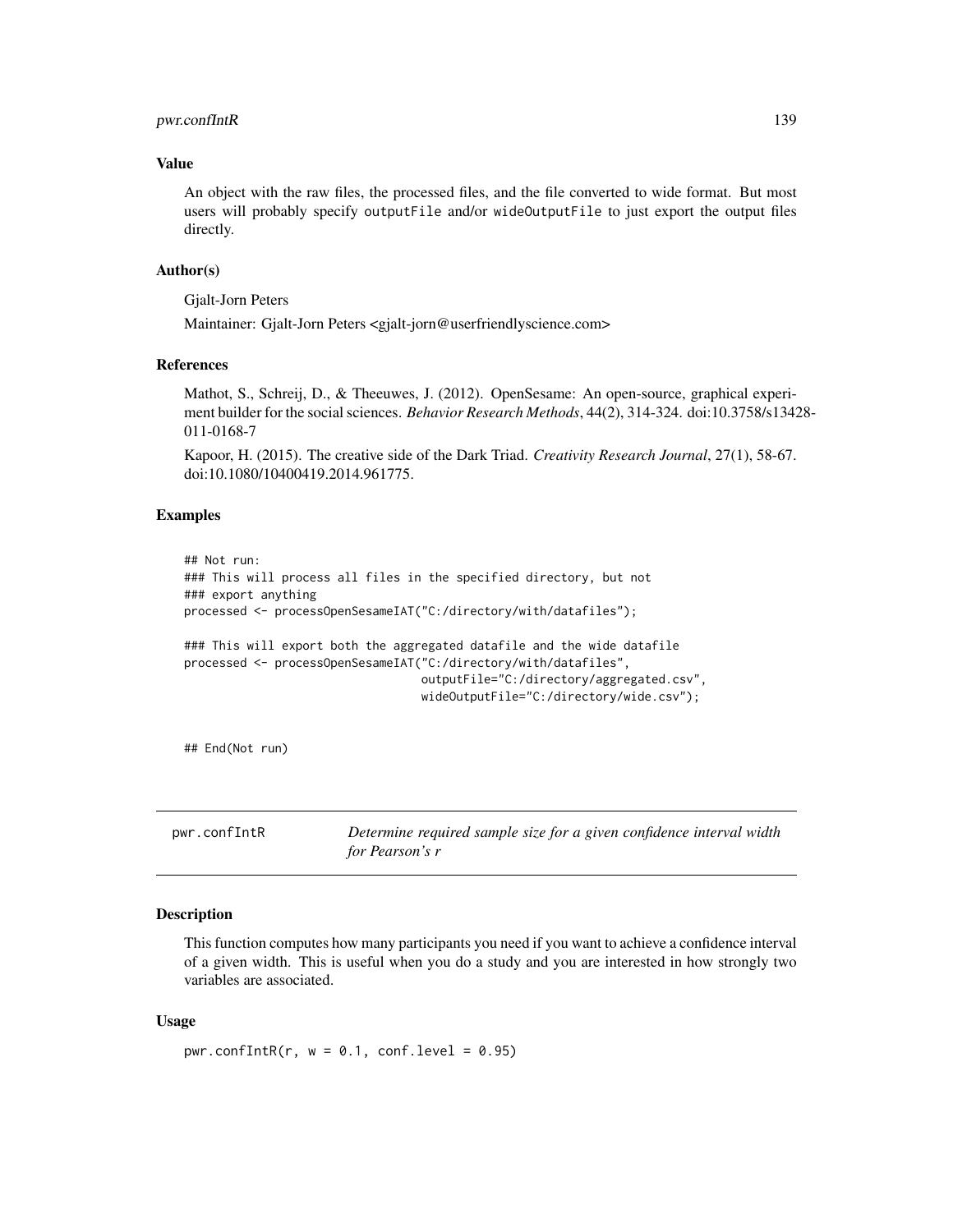140 pwr.conflntR

## Arguments

| r          | The correlation you expect to find (confidence intervals for a given level of con-<br>fidence get narrower as the correlation coefficient increases). |
|------------|-------------------------------------------------------------------------------------------------------------------------------------------------------|
| W          | The required half-width (or margin of error) of the confidence interval.                                                                              |
| conf.level | The level of confidence.                                                                                                                              |

#### Value

The required sample size, or a vector or matrix of sample sizes if multiple correlation coefficients or required (half-)widths were supplied. The row and column names specify the r and w values to which the sample size in each cell corresponds. The confidence level is set as attribute to the resulting vector or matrix.

## Author(s)

Douglas Bonett (UC Santa Cruz, United States), with minor edits by Murray Moinester (Tel Aviv University, Israel) and Gjalt-Jorn Peters (Open University of the Netherlands, the Netherlands).

Maintainer: Gjalt-Jorn Peters <gjalt-jorn@userfriendlyscience.com>

# References

Bonett, D. G., Wright, T. A. (2000). Sample size requirements for estimating Pearson, Kendall and Spearman correlations. *Psychometrika, 65*, 23-28.

Bonett, D. G. (2014). CIcorr.R and sizeCIcorr.R http://people.ucsc.edu/~dgbonett/psyc181.html

Moinester, M., & Gottfried, R. (2014). Sample size estimation for correlations with pre-specified confidence interval. *The Quantitative Methods of Psychology, 10*(2), 124-130. http://www.tqmp.org/RegularArticles/vol10- 2/p124/p124.pdf

Peters, G. J. Y. & Crutzen, R. (forthcoming) An easy and foolproof method for establishing how effective an intervention or behavior change method is: required sample size for accurate parameter estimation in health psychology.

### See Also

[pwr.confIntR](#page-138-0)

# Examples

```
pwr.confIntR(c(.4, .6, .8), w=c(.1, .2));
```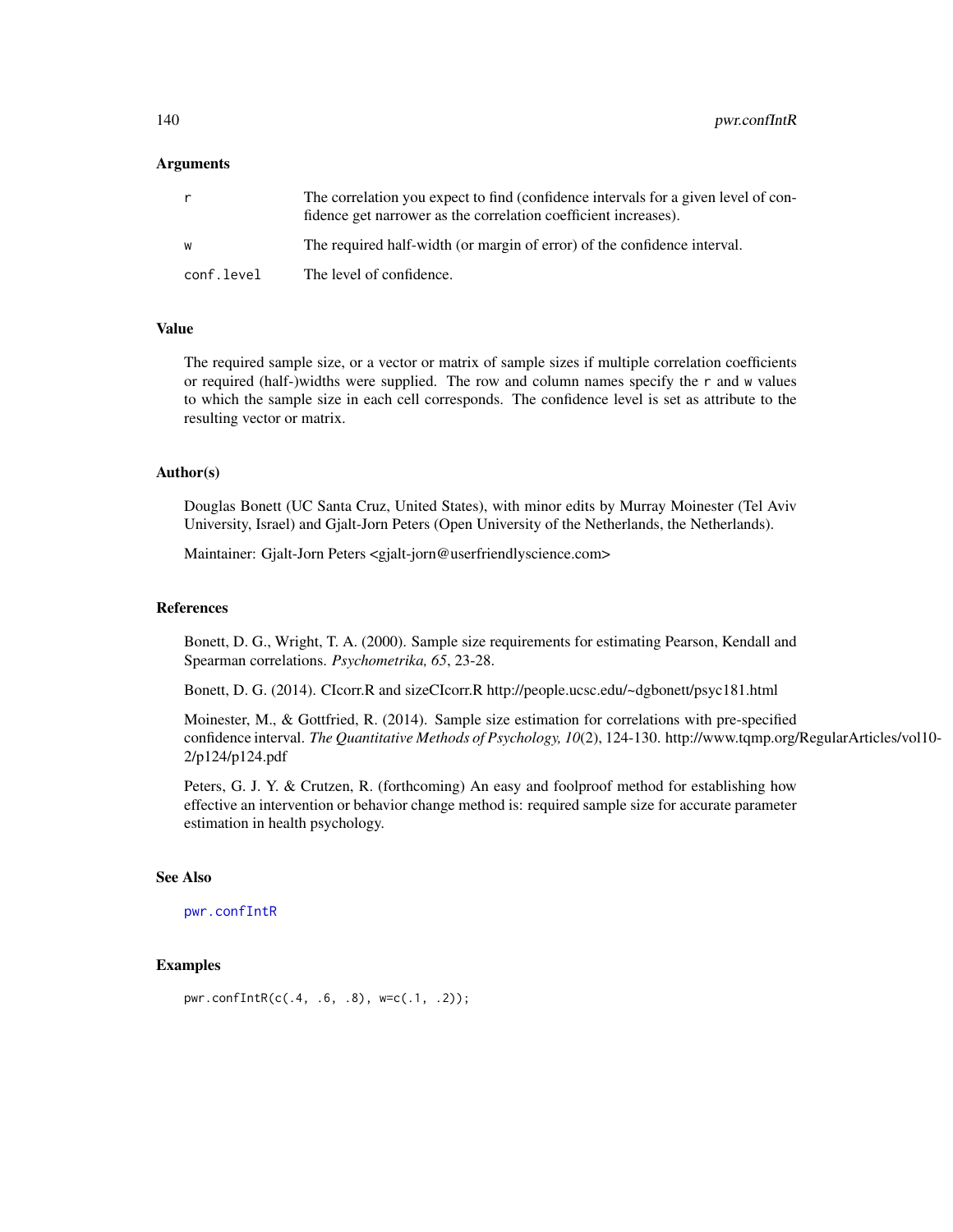# Description

This function uses [pwr.anova.test](#page-0-0) from the [pwr](#page-0-0) package in combination with [convert.cohensf.to.omegasq](#page-31-0) and [convert.omegasq.to.cohensf](#page-31-0) to provide power analyses for Omega Squared.

## Usage

```
pwr.omegasq(k = NULL, n = NULL, omegasq = NULL,
            sig.level = 0.05, power = NULL, digits = 4)
```
# Arguments

| k         | The number of groups.                                                                                                        |
|-----------|------------------------------------------------------------------------------------------------------------------------------|
| n         | The sample size.                                                                                                             |
| omegasq   | The Omega Squared value.                                                                                                     |
| sig.level | The significance level (alpha).                                                                                              |
| power     | The power.                                                                                                                   |
| digits    | The number of digits desired in the output (4, the default, is quite high; but<br>omega squared value tend to be quite low). |

# Details

This function was written to work similarly to the power functions in the [pwr](#page-0-0) package.

# Value

An power.htest.ufs object that contains a number of input and output values, most notably:

| power     | The (specified or computed) power                          |
|-----------|------------------------------------------------------------|
| n         | The (specified or computed) sample size in each group      |
| sig.level | The (specified or computed) significance level (alpha)     |
| sig.level | The (specified or computed) Omega Squared value            |
| cohensf   | The computed value for the Cohen's $f$ effect size measure |

#### Author(s)

Gjalt-Jorn Peters & Peter Verboon

Maintainer: Gjalt-Jorn Peters <gjalt-jorn@userfriendlyscience.com>

## See Also

[pwr.anova.test](#page-0-0), [convert.cohensf.to.omegasq](#page-31-0), [convert.omegasq.to.cohensf](#page-31-0)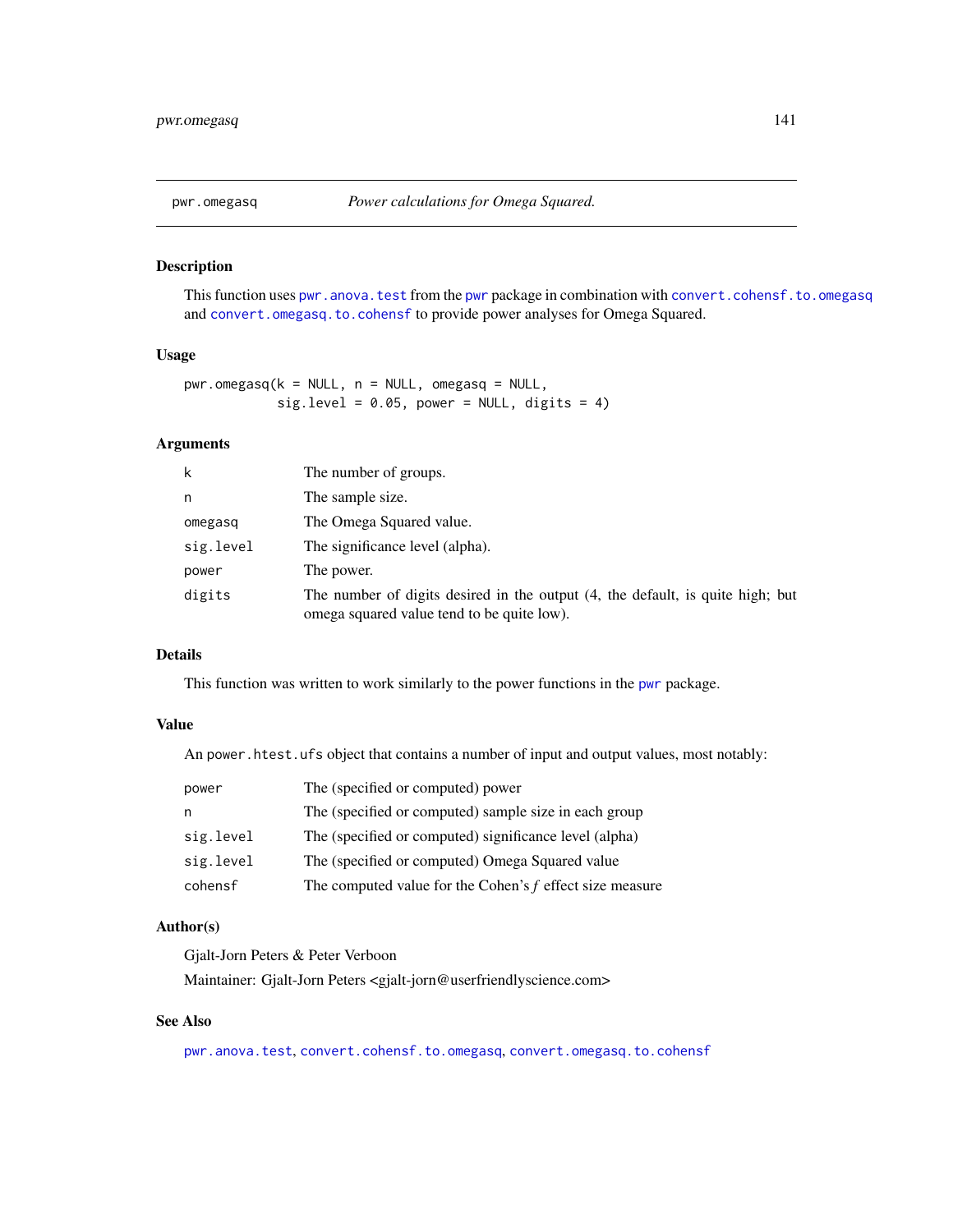## Examples

```
pwr.omegasq(omegasq=.06, k=3, power=.8)
```
randomizationSuccess *Computations for successful randomization*

## Description

prob.randomizationSuccess computes the probability that two groups are equivalent given a specific sample size, number of nuisance variables, and definition of 'equivalence' (in terms of the Cohen's d expressing the maximum acceptable difference between the groups on any of the nuisance variables).

pwr.randomizationSuccess computes the sample size required to make randomization succeed in a specified proportion of the studies with a two-cell design. 'Success' is defined as the two groups differing at most with a specified effect size on any of a given number or nuisance variables.

## Usage

```
prob.randomizationSuccess(n = 1000,
                          dNonequivalence = .2,
                          nNuisanceVars = 100)
pwr.randomizationSuccess(dNonequivalence = 0.2,
                         pRandomizationSuccess = 0.95,
                         nNuisanceVars = 100)
```
## Arguments

n The sample size.

dNonequivalence

The maximum difference between the two groups that is deemed acceptable.

pRandomizationSuccess

The desired probability that the randomization procedure succeeded in generating two equivalent groups (i.e. differing at most with dNonequivalence).

nNuisanceVars The number of nuisance variables that the researchers assumes exists.

#### Details

For more details, see Peters & Gruijters (2017).

# Value

For prob. randomization Success, the probability that the two groups are equivalent. The function is vectorized, so returns either a vector of length one, a vector of length > 1, a matrix, or an array.

For pwr.randomizationSuccess, the required sample size. The function is vectorized, so returns either a vector of length one, a vector of length > 1, a matrix, or an array.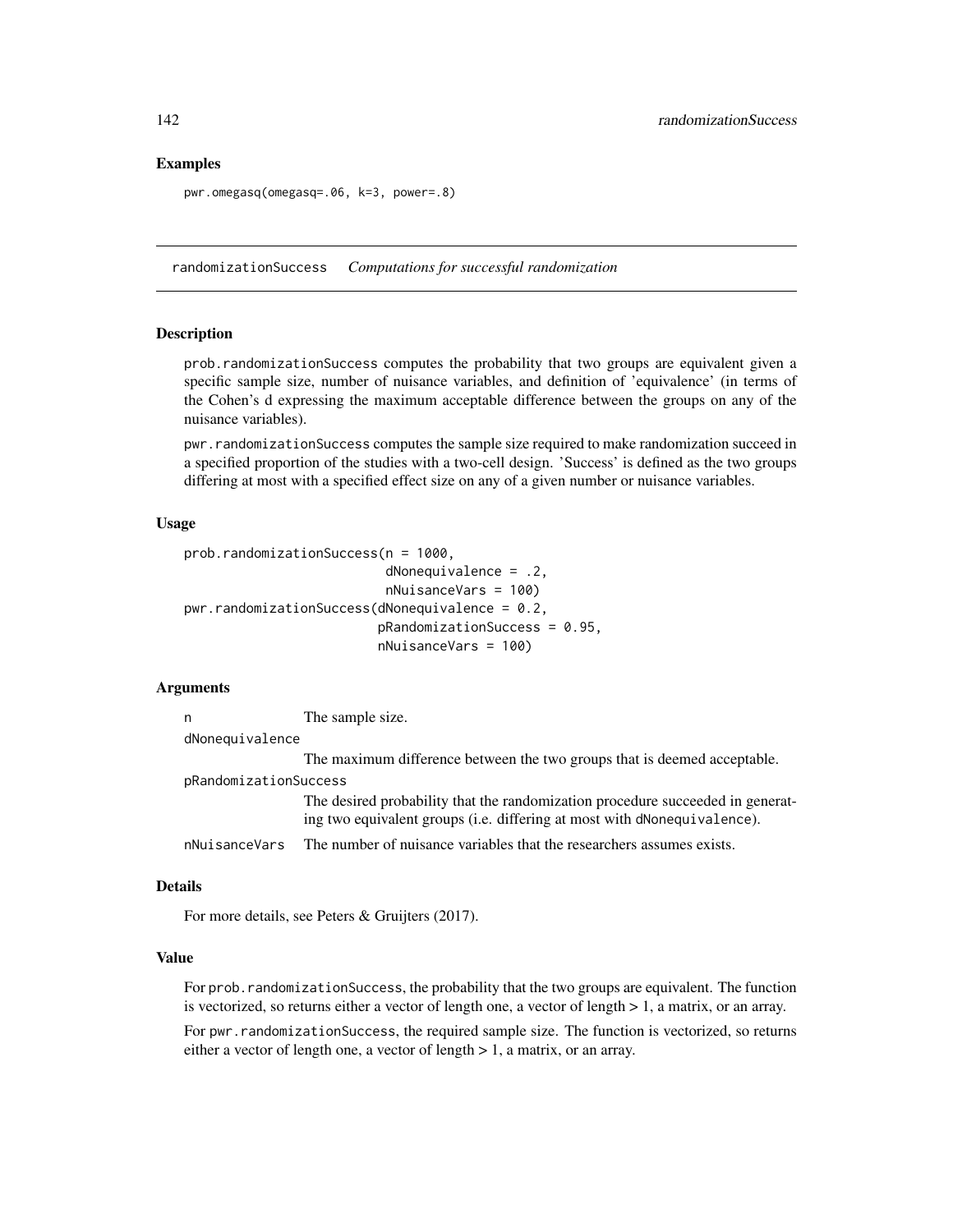regr and the contract of the contract of the contract of the contract of the contract of the contract of the contract of the contract of the contract of the contract of the contract of the contract of the contract of the c

## Author(s)

Gjalt-Jorn Peters

Maintainer: Gjalt-Jorn Peters <gjalt-jorn@userfriendlyscience.com>

# References

Peters, G. J.-Y. & Gruijters, S. Why your experiments fail: sample sizes required for randomization to generate equivalent groups as a partial solution to the replication crisis (2017). http://dx.doi.org/

# See Also

[dCohensd](#page-37-0)

# Examples

```
### To be on the safe side: sample size required to
### obtain 95% likelihood of success when assuming
### 100 nuisance variables exist.
pwr.randomizationSuccess(dNonequivalence = 0.2,
                         pRandomizationSuccess = 0.95,
                         nNuisanceVars = 100);
### Living on the edge:
pwr.randomizationSuccess(dNonequivalence = 0.2,
                         pRandomizationSuccess = 0.60,
                         nNuisanceVars = 10);
### For those with quite liberal ideas of 'equivalence':
pwr.randomizationSuccess(dNonequivalence = 0.5,
                         pRandomizationSuccess = 0.95,
                         nNuisanceVars = 100);
### And these results can be checked with
### prob.randomizationSuccess:
prob.randomizationSuccess(1212, .2, 100);
prob.randomizationSuccess(386, .2, 10);
prob.randomizationSuccess(198, .5, 100);
### Or in one go:
prob.randomizationSuccess(n=c(198, 386, 1212), c(.2, .5), c(10, 100));
```
regr *regr: a simple regression analysis wrapper*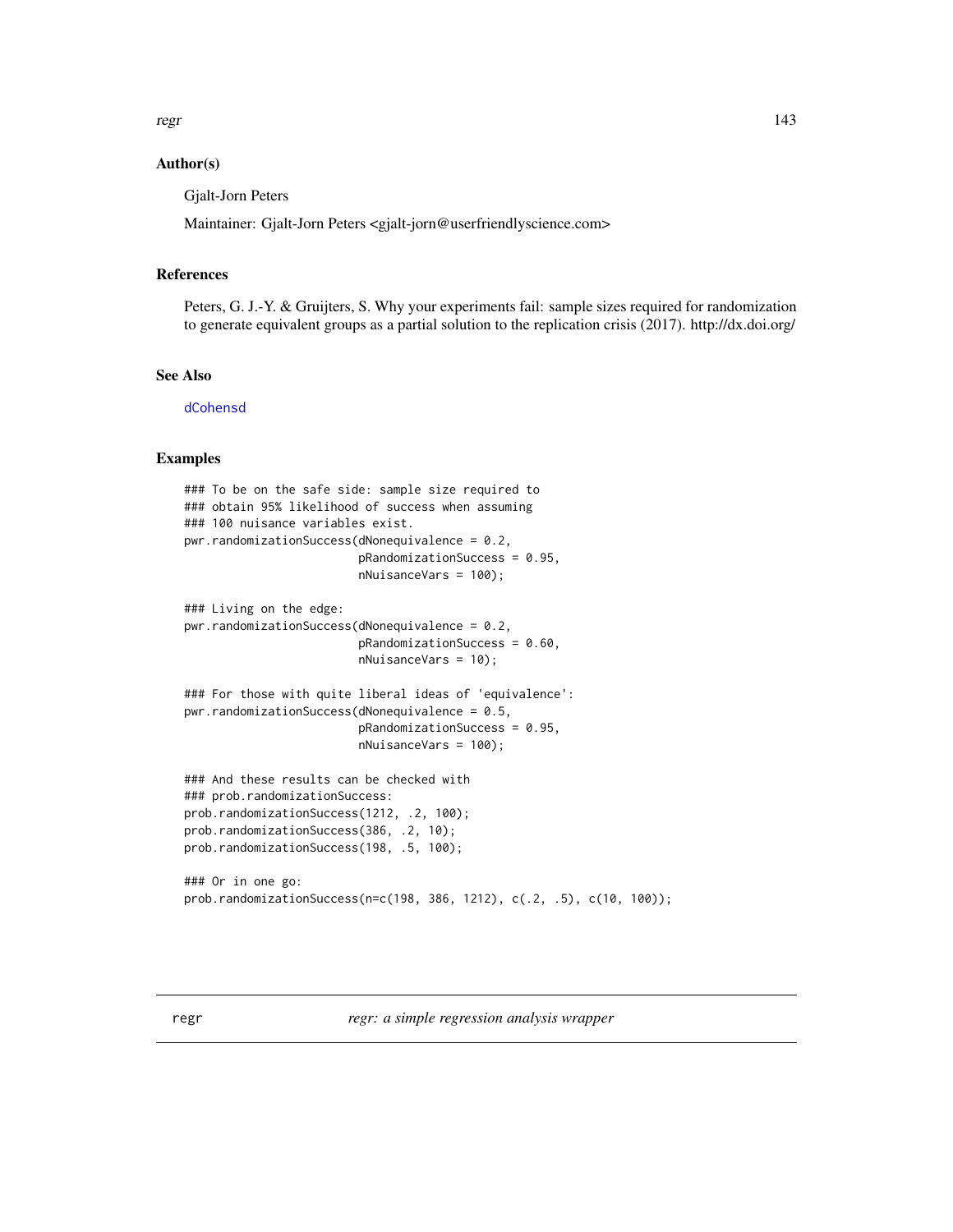## Description

The regr function wraps a number of linear regression functions into one convenient interface that provides similar output to the regression function in SPSS. It automatically provides confidence intervals and standardized coefficients. Note that this function is meant for teaching purposes, and therefore it's only for very basic regression analyses.

# Usage

```
regr(formula, data = NULL, conf.level = .95,
     digits = 2, pvalueDigits = 3,
     coefficients = c("raw", "scaled"),
     plot = FALSE, pointAlpha = .5,
     collinearity = FALSE, influential = FALSE,
     ci.method = c("widest", "r.con", "olkinfinn"),
     ci.method.note = FALSE, env = parent.frame())
```
# Arguments

| formula                   | The formula of the regression analysis, of the form $y \sim x1 + x2$ , where y is the<br>dependent variable and x1 and x2 are the predictors.                                                                                                                                                                           |
|---------------------------|-------------------------------------------------------------------------------------------------------------------------------------------------------------------------------------------------------------------------------------------------------------------------------------------------------------------------|
| data                      | If the terms in the formula aren't vectors but variable names, this should be the<br>dataframe where those variables are stored.                                                                                                                                                                                        |
| conf.level                | The confidence of the confidence interval around the regression coefficients.                                                                                                                                                                                                                                           |
| digits                    | Number of digits to round the output to.                                                                                                                                                                                                                                                                                |
| pvalueDigits              | The number of digits to show for p-values; smaller p-values will be shown as<br>$< 0.001$ or $< 0.0001$ etc.                                                                                                                                                                                                            |
| coefficients              | Which coefficients to show; can be "raw" to only show the raw (unstandardized)<br>coefficients; "scaled" to only show the scaled (standardized) coefficients), or<br>c("raw", "scaled") to show both.                                                                                                                   |
| plot                      | For regression analyses with only one predictor (also sometimes confusingly<br>referred to as 'univariate' regression analyses), scatterplots with regression lines<br>and their standard errors can be produced.                                                                                                       |
| pointAlpha                | The alpha channel (transparency, or rather: 'opaqueness') of the points drawn in<br>the plot.                                                                                                                                                                                                                           |
| collinearity              | Whether to compute and show collinearity diagnostics (specifically, the toler-<br>ance $(1 - R^2)$ , where $R^2$ is the one obtained when regressing each predictor<br>on all the other predictors) and the Variance Inflation Factor (VIF), which is the<br>reciprocal of the tolerance, i.e. $VIF = 1 / tolerance$ ). |
| influential               | Whether to compute diagnostics for influential cases. These are stored in the<br>returned object in the 1m. influence. raw and 1m. influence. scaled objects<br>in the intermediate object.                                                                                                                             |
| ci.method, ci.method.note |                                                                                                                                                                                                                                                                                                                         |
|                           | Which method to use for the confidence interval around R squared, and whether<br>to display a note about this choice.                                                                                                                                                                                                   |
| env                       | The enviroment where to evaluate the formula.                                                                                                                                                                                                                                                                           |
|                           |                                                                                                                                                                                                                                                                                                                         |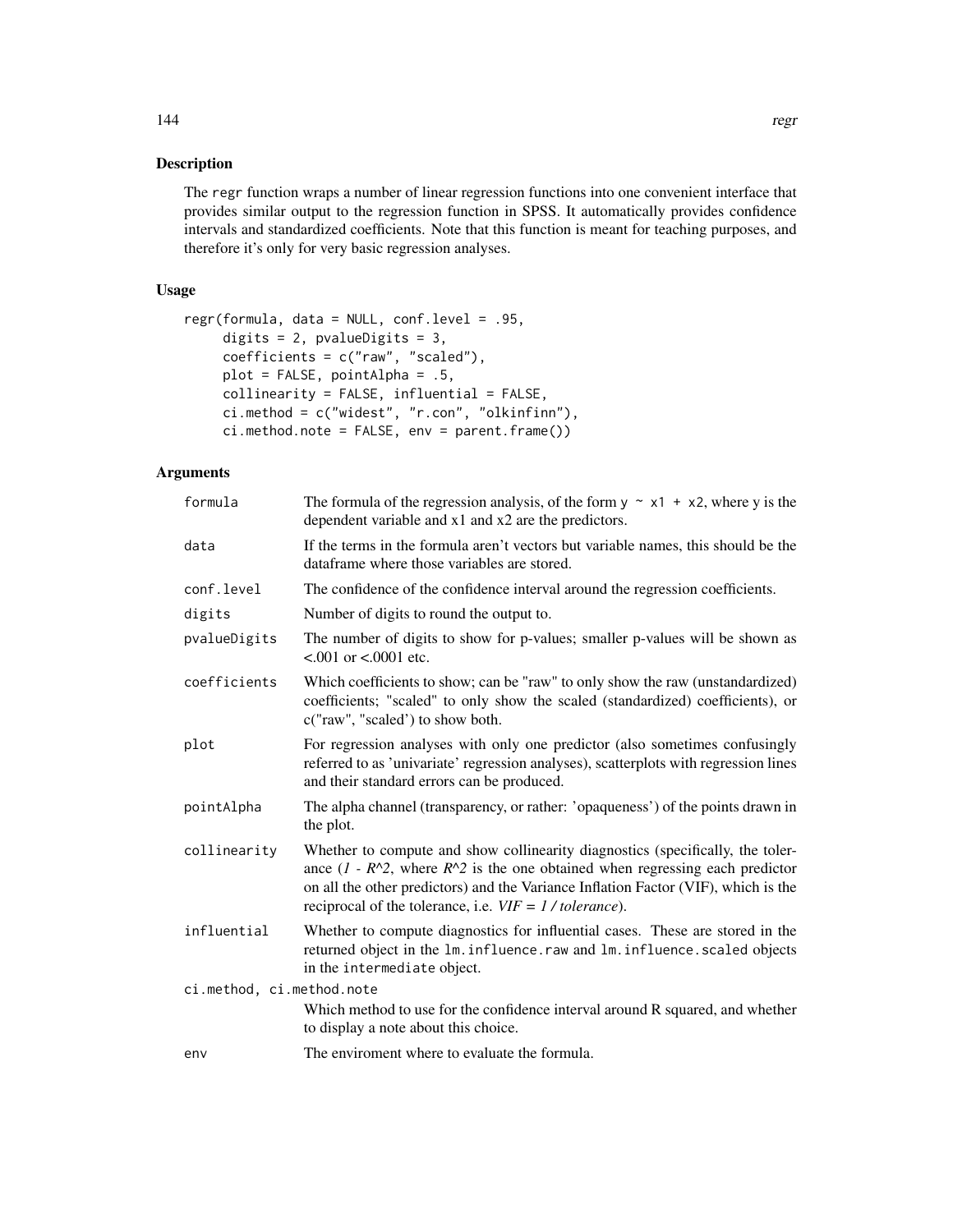# regrInfluential 145

## Value

A list of three elements:

| input        | List with input arguments                                                                         |
|--------------|---------------------------------------------------------------------------------------------------|
| intermediate | List of intermediate objects, such as the lm and confinit objects.                                |
| output       | List with two dataframes, one with the raw coefficients, and one with the scaled<br>coefficients. |

## Author(s)

Gjalt-Jorn Peters Maintainer: Gjalt-Jorn Peters <gjalt-jorn@userfriendlyscience.com>

## Examples

### Do a simple regression analysis regr(age ~ circumference, dat=Orange);

### Show more digits for the p-value regr(Orange\$age ~ Orange\$circumference, pvalueDigits=18);

regrInfluential *Detecting influential cases in regression analyses*

## Description

This function combines a number of criteria for determining whether a datapoint is an influential case in a regression analysis. It then sum the criteria to compute an index of influentiality. A list of cases with an index of influentiality of 1 or more is then displayed, after which the regression analysis is repeated without those influantial cases. A scattermatrix is also displayed, showing the density curves of each variable, and in the scattermatrix, points that are colored depending on how influential each case is.

#### Usage

regrInfluential(formula, data)

## **Arguments**

| formula | The formule of the regression analysis. |
|---------|-----------------------------------------|
| data    | The data to use for the analysis.       |

### Value

A regrInfluential object, which, if printed, shows the influential cases, the regression analyses repeated without those cases, and the scatter matrix.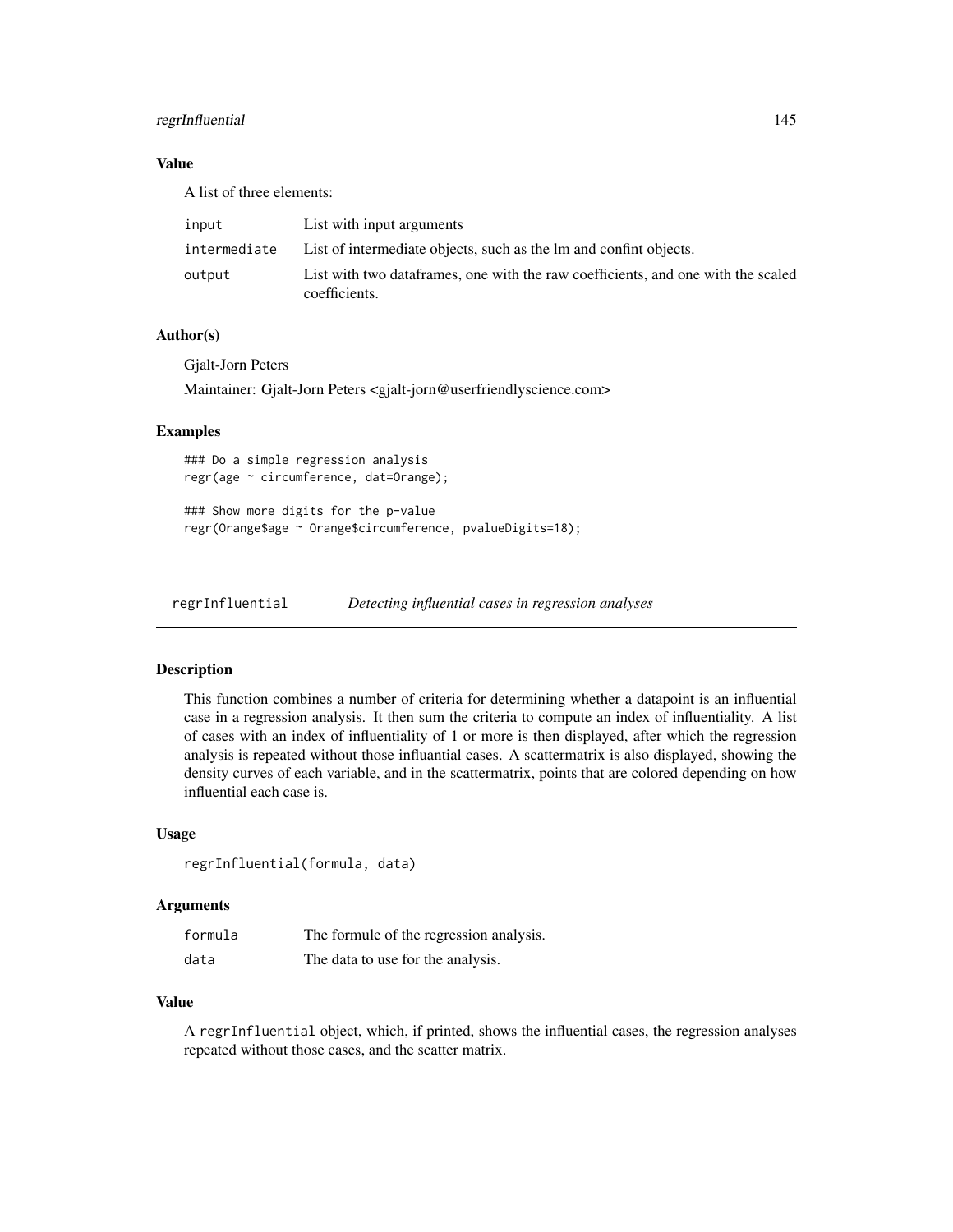# Author(s)

Gjalt-Jorn Peters & Marwin Snippe

Maintainer: Gjalt-Jorn Peters <gjalt-jorn@userfriendlyscience.com>

# Examples

```
regrInfluential(mpg ~ hp, mtcars);
```
reliability *Reliability function similar to the SPSS RELIABILITY command*

# Description

This function was developed to offer a function that roughly works similar to the SPSS RELIABIL-ITY command.

#### Usage

```
reliability(data,
            items = NULL,
            itemDiagnostics = FALSE,
            digits = 2)
```
# Arguments

| data            | The dataframe containing the variables (items, questions) of interest.                                                                                                                                   |
|-----------------|----------------------------------------------------------------------------------------------------------------------------------------------------------------------------------------------------------|
| items           | Optionally, the variables (items, questions) of interest. If omitted, all variables<br>(items, questions) in the dataframe will be used.                                                                 |
| itemDiagnostics |                                                                                                                                                                                                          |
|                 | Whether to also display the item diagnostics (specifically, the corrected item-<br>total correlation, mean and variance excluding each item, and the reliability co-<br>efficients excluding each item). |
| digits          | The number of digits to use when displaying the results.                                                                                                                                                 |
|                 |                                                                                                                                                                                                          |

# Author(s)

Gjalt-Jorn Peters

Maintainer: Gjalt-Jorn Peters <gjalt-jorn@userfriendlyscience.com>

# See Also

[scaleStructure](#page-158-0), the excellent [psych](#page-0-0) package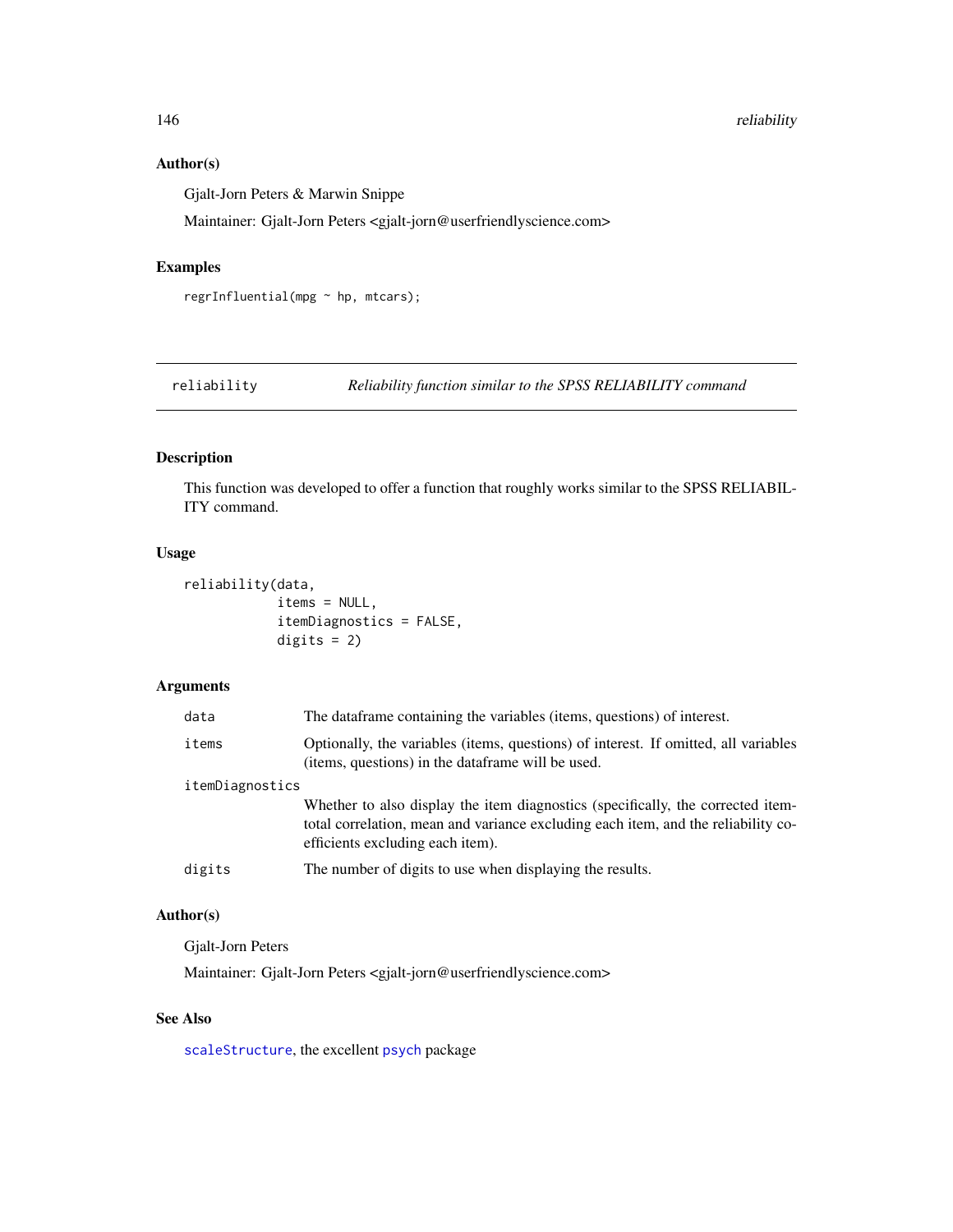# removeExceptionalValues 147

## Examples

```
## Not run:
## (Not run to test because it takes a long time.)
data(testRetestSimData);
reliability(testRetestSimData[, 2:11], itemDiagnostics = TRUE);
## End(Not run)
```
removeExceptionalValues

*removeExceptionalValues*

# Description

A function to replace exceptional values with NA. This can be used to quickly remove impossible values, for example, when participants entered their age as 344.

## Usage

```
removeExceptionalValues(dat, items = NULL, exception = 0.005,
                        silent = FALSE, stringsAsFactors = FALSE)
```
# Arguments

| dat              | The data frame containing the items to inspect.                                        |
|------------------|----------------------------------------------------------------------------------------|
| items            | The items to inspect.                                                                  |
| exception        | How rare a value must be to be considered exceptional (and replaced by NA).            |
| silent           | Can be used to suppress messages.                                                      |
| stringsAsFactors |                                                                                        |
|                  | Whether to convert strings to factors when creating a dataframe from lapply<br>output. |

#### Details

Note that exceptional values may be errors (e.g. participants accidently pressed a key twice, or during data entry, something went wrong), but they may also be indicative of participants who did not seriously participate in the study. Therefore, it is advised to first use [exceptionalScores](#page-57-0) to look for patterns where participants enter many exceptional scores.

# Value

The dataframe, with exceptional values replaced by NA.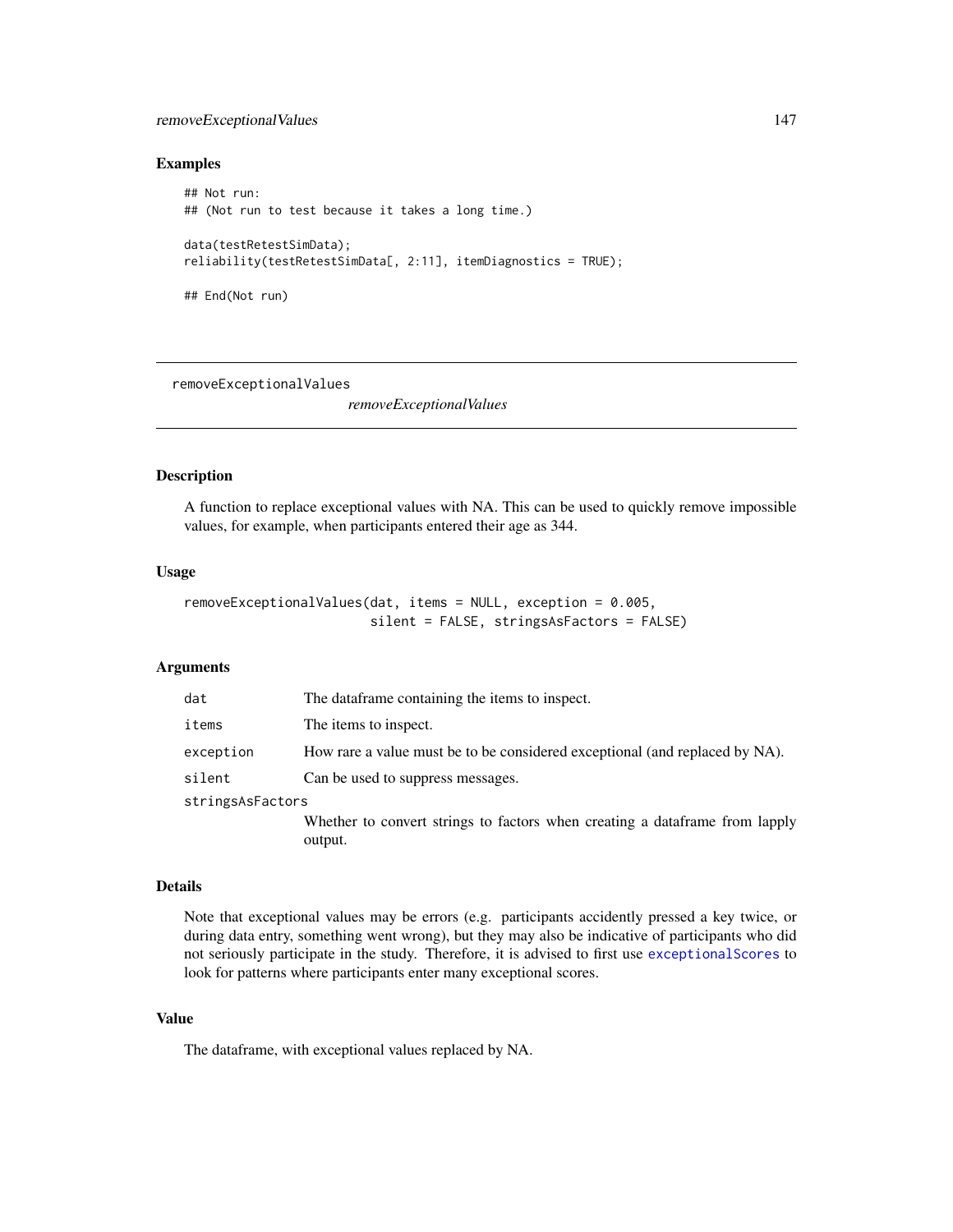# Author(s)

Gjalt-Jorn Peters

Maintainer: Gjalt-Jorn Peters <gjalt-jorn@userfriendlyscience.com>

## See Also

[exceptionalScores](#page-57-0)

# Examples

removeExceptionalValues(mtcars, exception=.1);

rMatrix *rMatrix*

# Description

rMatrix provides a correlation matrix with confidence intervals and a p-value adjusted for multiple testing.

## Usage

```
rMatrix(dat, x, y=NULL, conf.level = .95, correction = "fdr",
       digits = 2, pValueDigits=3, colspace=2, rowspace=0,
       colNames ="numbers",
       output="R",
       env.LaTeX = 'tabular',
       pboxWidthMultiplier = 1)
```
# Arguments

| dat          | A dataframe containing the relevant variables.                                                                                                                                                                                                   |
|--------------|--------------------------------------------------------------------------------------------------------------------------------------------------------------------------------------------------------------------------------------------------|
| X            | Vector of 1+ variable names.                                                                                                                                                                                                                     |
| У            | Vector of 1+ variable names; if this is left empty, a symmetric matrix is created;<br>if this is filled, the matrix will have the x variables defining the rows and the y<br>variables defining the columns.                                     |
| conf.level   | The confidence of the confidence intervals.                                                                                                                                                                                                      |
| correction   | Correction for multiple testing: an element out of the vector c("holm", "hochberg",<br>"hommel", "bonferroni", "BH", "BY", "fdr", "none"). NOTE: the p-values are<br>corrected for multiple testing; The confidence intervals are not (yet :-)). |
| digits       | With what precision do you want the results to print.                                                                                                                                                                                            |
| pValueDigits | Determines the number of digits to use when displaying p values. P-values that<br>are too small will be shown as $p<.001$ or $p<.00001$ etc.                                                                                                     |
| colspace     | Number of spaces between columns (only for R output, ignored for LaTeX out-<br>put)                                                                                                                                                              |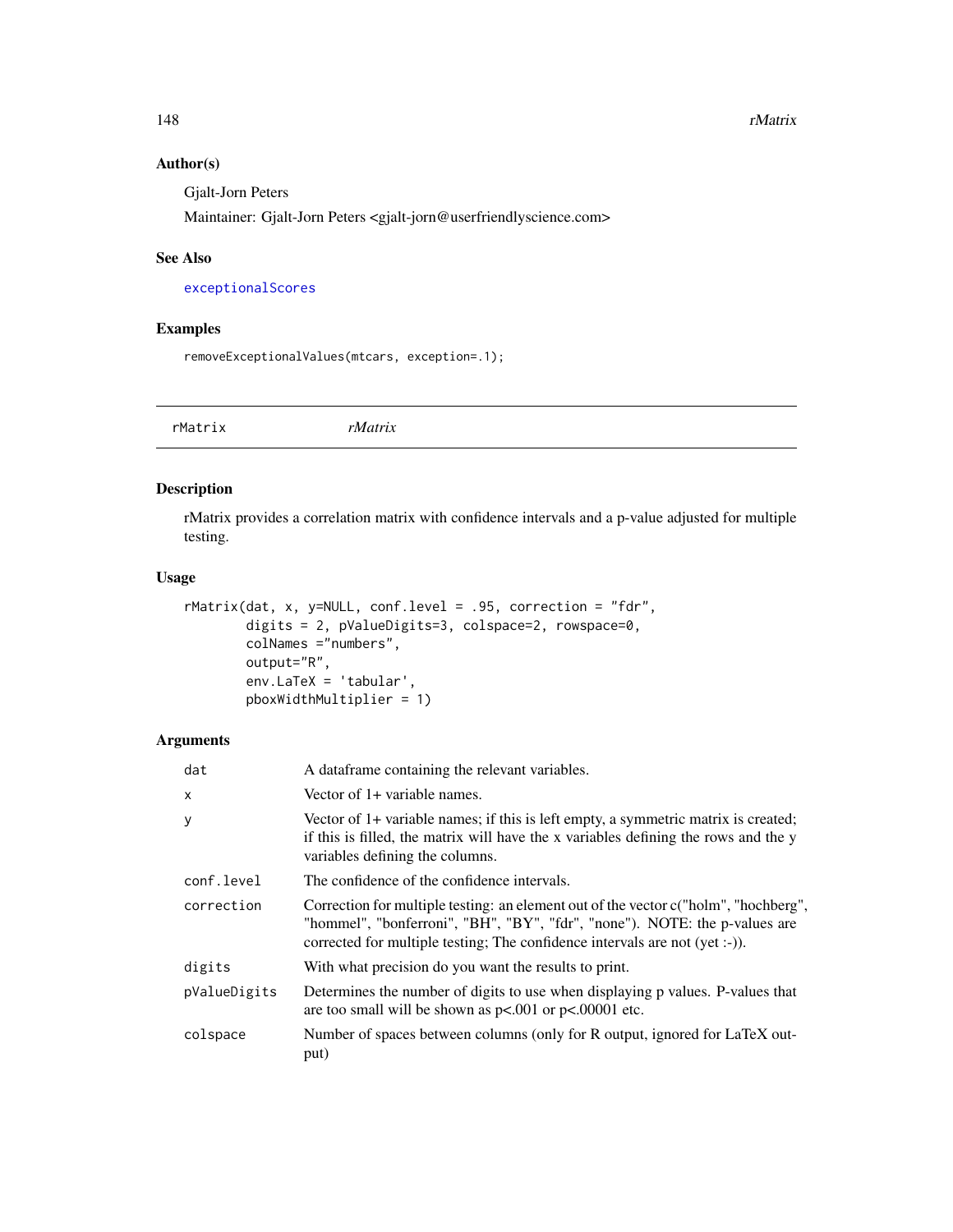#### rMatrix 2008 and 2008 and 2008 and 2008 and 2008 and 2008 and 2008 and 2008 and 2008 and 2008 and 2008 and 200

| rowspace            | Number of rows between table rows (note: one table row is 2 rows; only for R<br>output, ignored for LaTeX output).                                                                                 |
|---------------------|----------------------------------------------------------------------------------------------------------------------------------------------------------------------------------------------------|
| colNames            | colNames can be "numbers" or "names". "Names" cause variables names to be<br>printed in the heading; "numbers" causes the rows to become numbered and the<br>numbers to be printed in the heading. |
| output              | Can be "R" or "LaTeX"; if output is set to "LaTeX", the result is a LaTeX table<br>(e.g. for use in knitr).                                                                                        |
| env.LaTeX           | For LaTeX output, the environment can be set with env.LaTeX.                                                                                                                                       |
| pboxWidthMultiplier |                                                                                                                                                                                                    |
|                     | When using LaTeX, pboxWidthMultiplier can be used to make the cells nar-<br>rower or wider (1 works for anything up until 4 or 5 digits).                                                          |
|                     |                                                                                                                                                                                                    |

# Details

rMatrix provides a symmetric or asymmetric matrix of correlations their confidence intervals, and p-values. The p-values can be corrected for multiple testing.

# Value

An object with the input and several output variables. Most notably a number of matrices:

|           | Pearson r values.                             |
|-----------|-----------------------------------------------|
| parameter | Degrees of freedom.                           |
| ci.lo     | Lower bound of Pearson r confidence interval. |
| ci.hi     | Upper bound of Pearson r confidence interval. |
| p.raw     | Original p-values.                            |
| p.adj     | p-values adjusted for multiple testing.       |

# Author(s)

Gjalt-Jorn Peters

Maintainer: Gjalt-Jorn Peters <gjalt-jorn@userfriendlyscience.com>

# Examples

rMatrix(mtcars, x=c('disp', 'hp', 'drat'))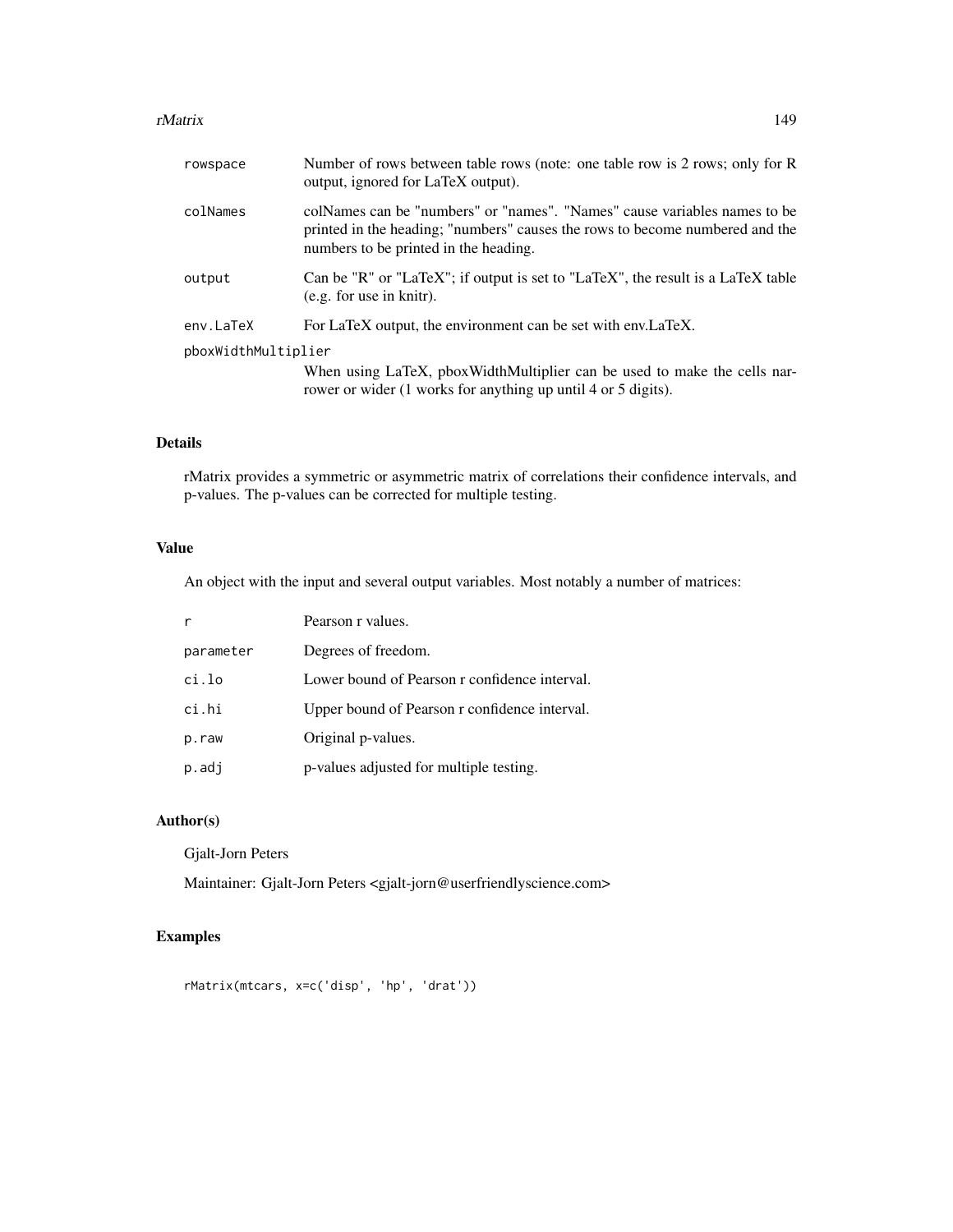<span id="page-149-0"></span>

### Description

The rnwString functions make knitting PFDs a bit more userfriendly.

The sanitizeLatexString function sanitizes a LaTeX string by escaping special characters. It is strongly based on the function described on http://stackoverflow.com/questions/5406071/r-sweavelatex-escape-variables-to-be-printed-in-latex by Aaron Rendahl.

# Usage

```
rnwString.initiate(studyName, authorName,
                   docClassArgs = 'a4paper,portrait,11pt',
                   newPage = TRUE, pageMargins=15)
rnwString.terminate(rnwString)
rnwString.generate(rnwString, rnwPath, fileName, pdfLatexPath,
                   envir = parent.frame())
sanitizeLatexString(str)
hasLaTeX(pdfLatexPath)
```
# Arguments

| studyName    | The name of the study - used as the title of the PDF.                                                                                                                                                                                                                                                                                                                                                                                                                                                                                                                                                                                                                                   |
|--------------|-----------------------------------------------------------------------------------------------------------------------------------------------------------------------------------------------------------------------------------------------------------------------------------------------------------------------------------------------------------------------------------------------------------------------------------------------------------------------------------------------------------------------------------------------------------------------------------------------------------------------------------------------------------------------------------------|
| authorName   | The name of the author(s) - also inserted on title page of the PDF.                                                                                                                                                                                                                                                                                                                                                                                                                                                                                                                                                                                                                     |
| docClassArgs | Default arguments for the document class in LaTeX. For example, to use land-<br>scape pages, this should be 'a4paper, landscape, 11pt'.                                                                                                                                                                                                                                                                                                                                                                                                                                                                                                                                                 |
| newPage      | Whether to end the initiation string with a newpage command. This can be set<br>to false if you want to add more information on the first $page(s)$ .                                                                                                                                                                                                                                                                                                                                                                                                                                                                                                                                   |
| pageMargins  | Margin of the pages in millimeters.                                                                                                                                                                                                                                                                                                                                                                                                                                                                                                                                                                                                                                                     |
| rnwString    | The rnwString to terminate or (after termination) generate.                                                                                                                                                                                                                                                                                                                                                                                                                                                                                                                                                                                                                             |
| rnwPath      | The path where the temporary files (.rnw, .tex, etc) should be created. Use for-<br>ward slashes. Note: the last character should not be a slash!                                                                                                                                                                                                                                                                                                                                                                                                                                                                                                                                       |
| fileName     | The filename to use for the temporary files. Omit the extension!                                                                                                                                                                                                                                                                                                                                                                                                                                                                                                                                                                                                                        |
| pdfLatexPath | The path to PdfLaTex. This file is part of a LaTeX installation that creates a pdf<br>out of a .tex file.                                                                                                                                                                                                                                                                                                                                                                                                                                                                                                                                                                               |
|              | In Windows, you can download (portable) MikTex from http://miktex.org/portable.<br>You then decide yourself where to install MikTex; pdflatex will end up in a sub-<br>folder 'miktex\bin', so if you installed MikTex in, for example, 'C:\Program<br>Files\MikTex', the total path becomes 'C:\Program Files\MikTex\miktex\bin'.<br>Note that R uses slashes instead of backslashes to separate folders, so in this<br>example, pdfLatexPath should be 'C:/Program Files/MikTex/miktex/bin'<br>In MacOS, you can install MacTex from http://tug.org/mactex/ By default, pdfla-<br>tex ends up in folder '/user/texbin', which is what pdfLatexPath should be in that<br>default case. |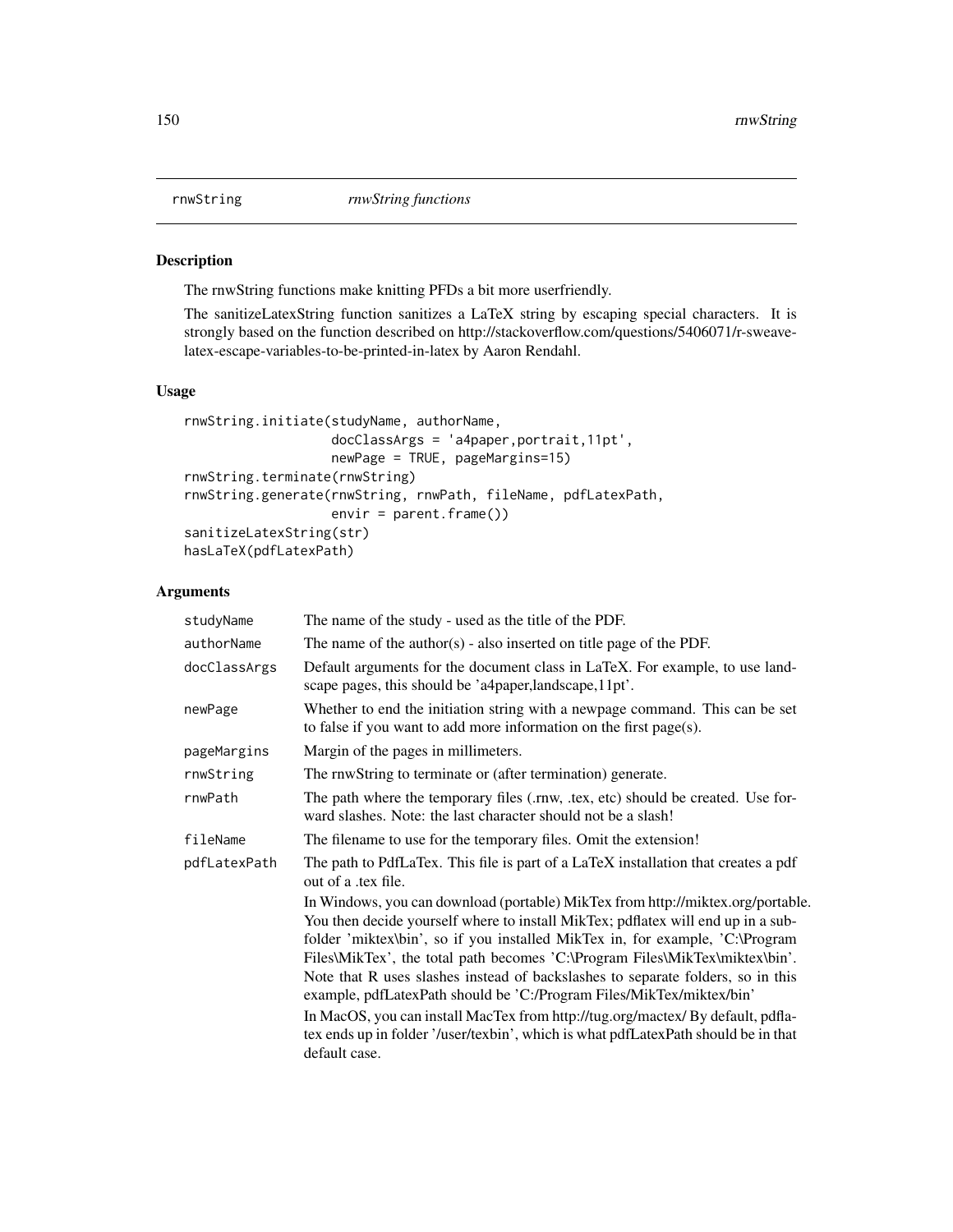#### RsqDist 151

|       | In Ubuntu, you can install TexLive base by using your package manager to in-<br>stall textive-latex-base, or using the terminal: 'sudo apt-get install textive-latex-<br>base' In ubuntu, by default pdflatex ends un in folder '/usr/bin', which is what<br>pdfLatexPath should be in that default case. |
|-------|-----------------------------------------------------------------------------------------------------------------------------------------------------------------------------------------------------------------------------------------------------------------------------------------------------------|
| envir | The environment where to evaluate the expressions (normally the environment<br>where the function is called).                                                                                                                                                                                             |
| str   | The character string to sanitize.                                                                                                                                                                                                                                                                         |

# Value

rnwString.initiate starts an rnwString; rnwString.terminate closes it; and rnwString.generate takes an rnwString and creates a pdf.

sanitizeLatexString returns the sanitized string.

hasLaTeX checks pdfLatexPath to make sure pdflatex or pdflatex.exe exists.

#### Author(s)

Gjalt-Jorn Peters

Maintainer: Gjalt-Jorn Peters <gjalt-jorn@userfriendlyscience.com>

## Examples

```
### sanitize a string
newString <- sanitizeLatexString('this is a tilde: ~.');
newString;
### newString is now: "this is a tilde: ~."
```
RsqDist *The distribution of R squared (as obtained in a regression analysis)*

#### Description

These functions use the beta distribution to provide the R Squared distribution.

#### Usage

```
dRsq(x, nPredictors, sampleSize, populationRsq = 0)pRsq(q, nPredictors, sampleSize, populationRsq = 0, lower.tail = TRUE)qRsq(p, nPredictors, sampleSize, populationRsq = 0, lower.tail = TRUE)
rRsq(n, nPredictors, sampleSize, populationRsq = 0)
```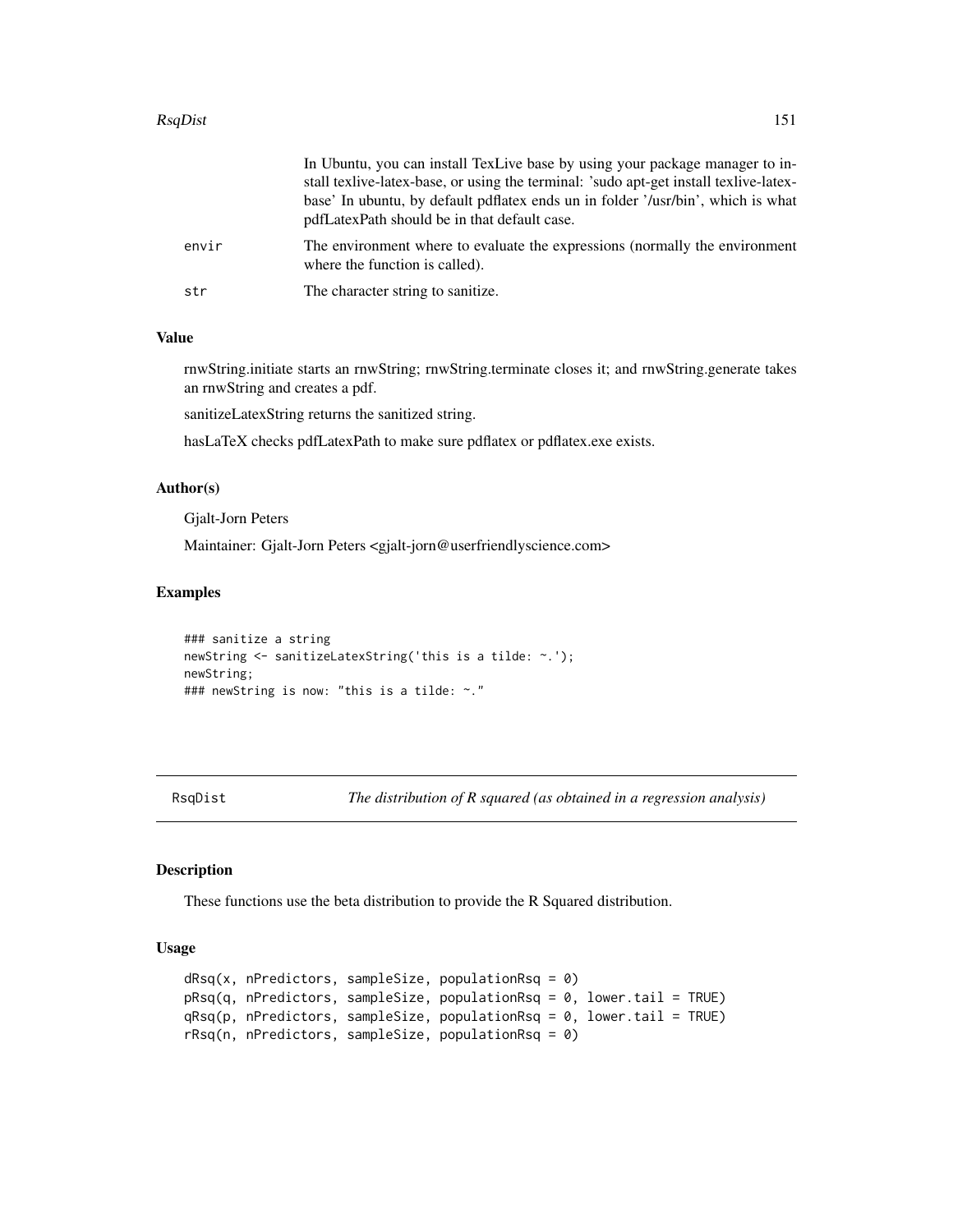## **Arguments**

| x, q          | Vector of quantiles, or, in other words, the value(s) of $R$ Squared.                                                                                                                                                                                                           |
|---------------|---------------------------------------------------------------------------------------------------------------------------------------------------------------------------------------------------------------------------------------------------------------------------------|
| p             | Vector of probabilities $(p$ -values).                                                                                                                                                                                                                                          |
| nPredictors   | The number of predictors.                                                                                                                                                                                                                                                       |
| sampleSize    | The sample size.                                                                                                                                                                                                                                                                |
| n             | The number of R Squared values to generate.                                                                                                                                                                                                                                     |
| populationRsq | The value of R Squared in the population; this determines the center of the<br>R Squared distribution. This has not been implemented yet in this version of<br>userfriendlyscience. If anybody knows how to do this and lets me know, I'll<br>happily integrate this of course. |
| lower.tail    | logical; if TRUE (default), probabilities are the likelihood of finding an R Squared<br>smaller than the specified value; otherwise, the likelihood of finding an R Squared<br>larger than the specified value.                                                                 |

# Details

The functions use [convert.omegasq.to.f](#page-31-0) and [convert.f.to.omegasq](#page-31-0) to provide the Omega Squared distribution.

## Value

dRsq gives the density, pRsq gives the distribution function, qRsq gives the quantile function, and rRsq generates random deviates.

## Note

These functions are based on the Stack Exchange (Cross Validated) post at [http://stats.stackexc](http://stats.stackexchange.com/questions/130069/what-is-the-distribution-of-r2-in-linear-regression-under-the-null-hypothesis)hange. [com/questions/130069/what-is-the-distribution-of-r2-in-linear-regression-under-the-null-hypothesis](http://stats.stackexchange.com/questions/130069/what-is-the-distribution-of-r2-in-linear-regression-under-the-null-hypothesis). Thus, the credits go to Alecos Papadopoulos, who provided the answer that was used to write these functions.

#### Author(s)

Gjalt-Jorn Peters (based on a CrossValidated answer by Alecos Papadopoulos) Maintainer: Gjalt-Jorn Peters <gjalt-jorn@userfriendlyscience.com>

## See Also

[dbeta](#page-0-0), [pbeta](#page-0-0), [qbeta](#page-0-0), [rbeta](#page-0-0)

#### Examples

### Generate 10 random R Squared values ### with 2 predictors and 100 participants rRsq(10, 2, 100);

### Probability of finding an R Squared of ### .15 with 4 predictors and 100 participants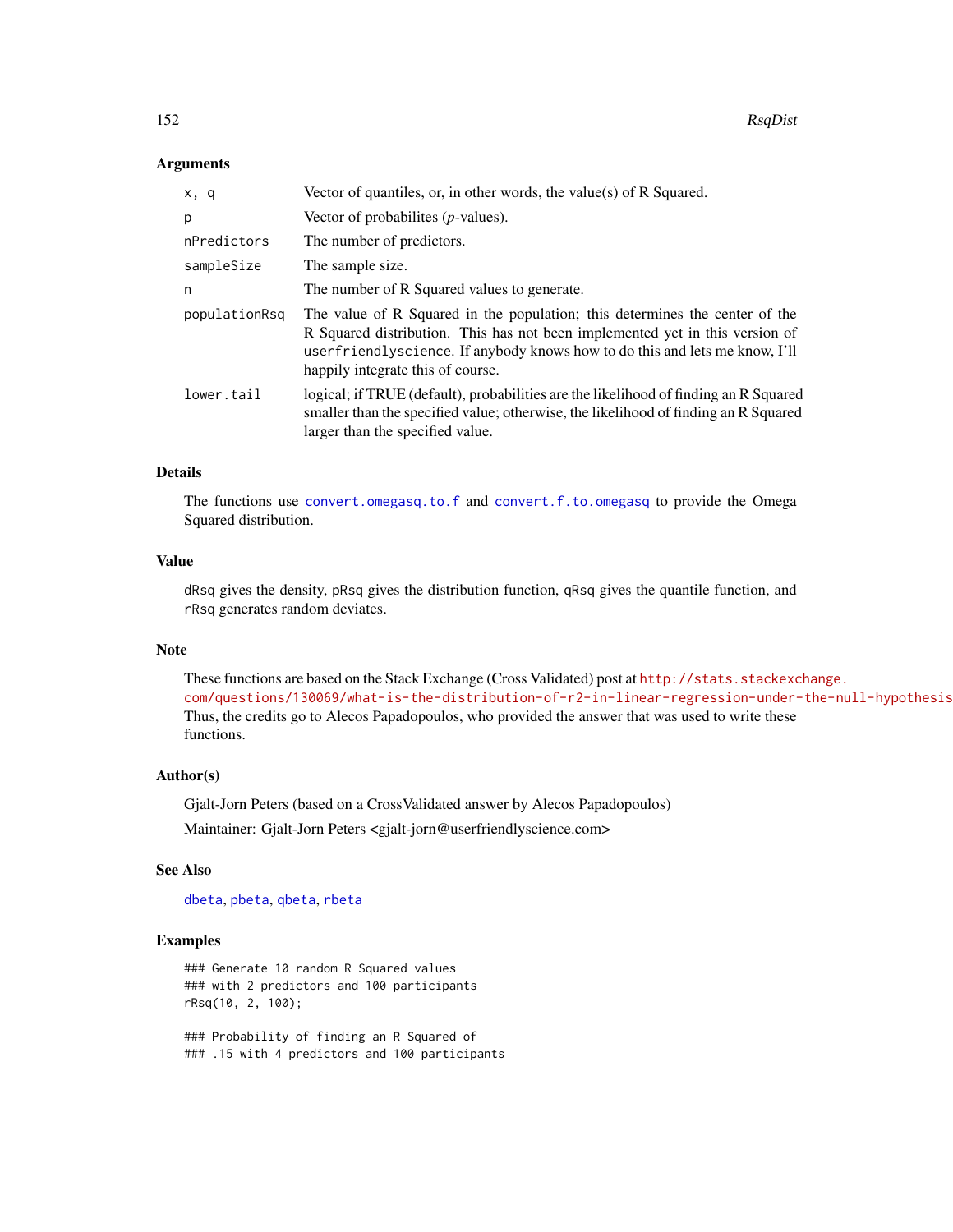# scaleDiagnosis 153

```
pRsq(.15, 4, 100, lower.tail = FALSE);### Probability of finding an R Squared of
### .15 with 15 predictors and 100 participants
pRsq(.15, 15, 100, lower.tail=FALSE);
```
<span id="page-152-0"></span>scaleDiagnosis *scaleDiagnosis*

## Description

scaleDiagnosis provides a number of diagnostics for a scale (an aggregative measure consisting of several items).

#### Usage

```
scaleDiagnosis(dat=NULL, items=NULL, plotSize=180, sizeMultiplier = 1,
               axisLabels = "none", scaleReliability.ci=FALSE, conf.level=.95,
               powerHist=TRUE, ...)
```
# Arguments

| dat                 | A data frame containing the items in the scale. All variables in this data frame<br>will be used if items is NULL.                                |  |
|---------------------|---------------------------------------------------------------------------------------------------------------------------------------------------|--|
| items               | If not NULL, this should be a character vector with the names of the variables<br>in the dataframe that represent items in the scale.             |  |
| plotSize            | Size of the final plot in millimeters.                                                                                                            |  |
|                     | size Multiplier Allows more flexible control over the size of the plot elements                                                                   |  |
| axisLabels          | Passed to ggpairs function to set axisLabels.                                                                                                     |  |
| scaleReliability.ci |                                                                                                                                                   |  |
|                     | TRUE or FALSE: whether to compute confidence intervals for Cronbach's Al-<br>pha and Omega (uses bootstrapping function in MBESS, takes a while). |  |
| conf.level          | Confidence of confidence intervals for reliability estimates (if requested with<br>scaleReliability.ci).                                          |  |
| powerHist           | Whether to use the default ggpairs histogram on the diagonal of the scatterma-<br>trix, or whether to use the powerHist version.                  |  |
| $\ddots$            | Additional arguments are passed on to powerHist.                                                                                                  |  |

# Details

Function to generate an object with several useful statistics and a plot to assess how the elements (usually items) in a scale relate to each other, such as Cronbach's Alpha, omega, the Greatest Lower Bound, a factor analysis, and a correlation matrix.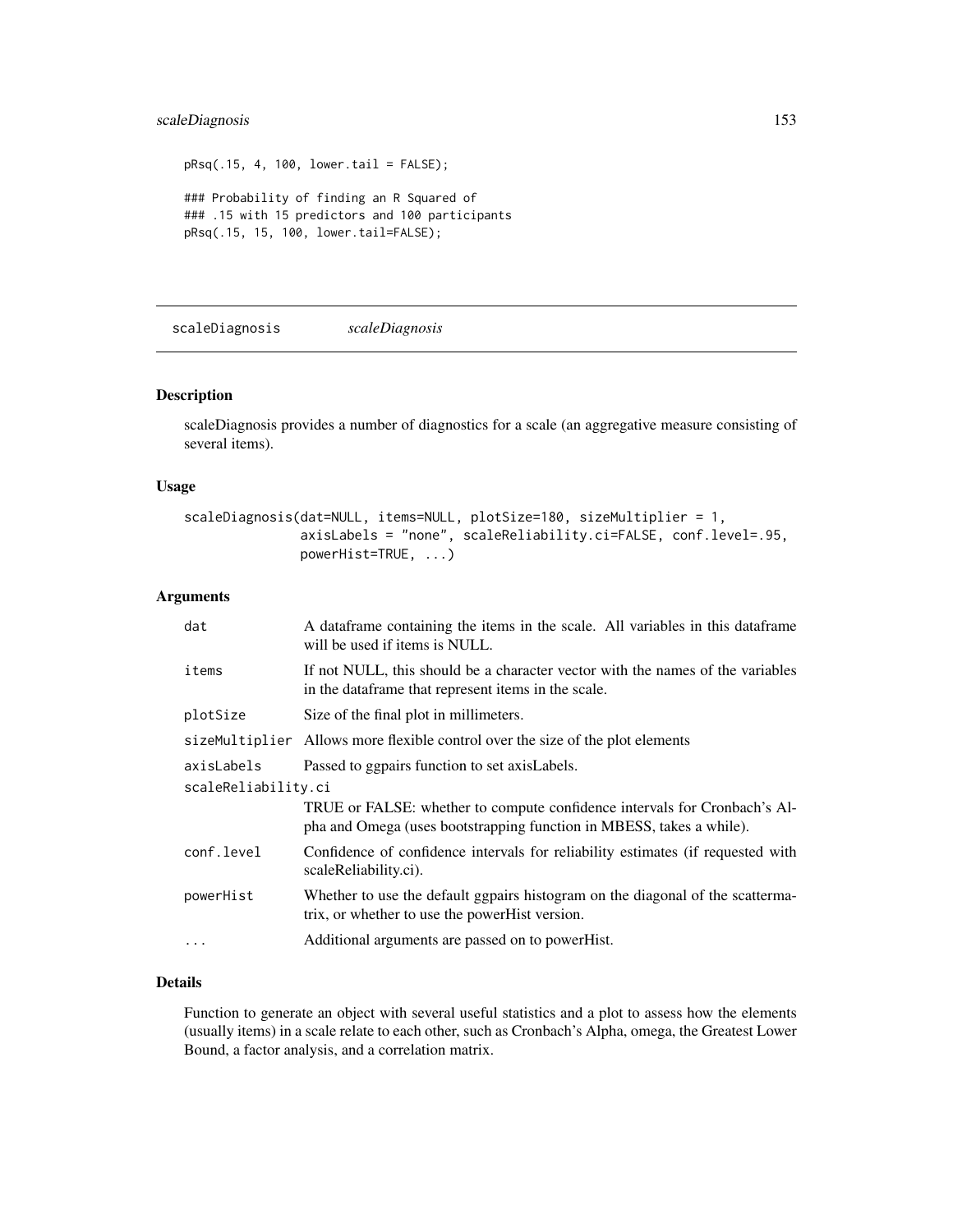## Value

An object with the input and several output variables. Most notably:

scaleReliability

|               | The results of scaleReliability.                                                                         |
|---------------|----------------------------------------------------------------------------------------------------------|
| рса           | A Principal Components Analysis                                                                          |
| fa            | A Factor Analysis                                                                                        |
| describe      | Decriptive statistics about the items                                                                    |
| scatterMatrix | A scattermatrix with histograms on the diagonal and correlation coefficients in<br>the upper right half. |

## Author(s)

Gjalt-Jorn Peters

Maintainer: Gjalt-Jorn Peters <gjalt-jorn@userfriendlyscience.com>

## Examples

```
### Note: the 'not run' is simply because running takes a lot of time,
### but these examples are all safe to run!
## Not run:
### This will prompt the user to select an SPSS file
scaleDiagnosis();
```

```
### Generate a datafile to use
exampleData <- data.frame(item1=rnorm(100));
exampleData$item2 <- exampleData$item1+rnorm(100);
exampleData$item3 <- exampleData$item1+rnorm(100);
exampleData$item4 <- exampleData$item2+rnorm(100);
exampleData$item5 <- exampleData$item2+rnorm(100);
### Use a selection of two variables
scaleDiagnosis(dat=exampleData, items=c('item2', 'item4'));
### Use all items
scaleDiagnosis(dat=exampleData);
```
## End(Not run)

scaleDiagnosisToPDF *scaleDiagnosisToPDF*

# Description

[scaleDiagnosis](#page-152-0) provides a number of diagnostics for a scale (an aggregative measure consisting of several items), and scaleDiagnosisToPDF takes the resulting object and generates a PDF file, which is then saved to disk.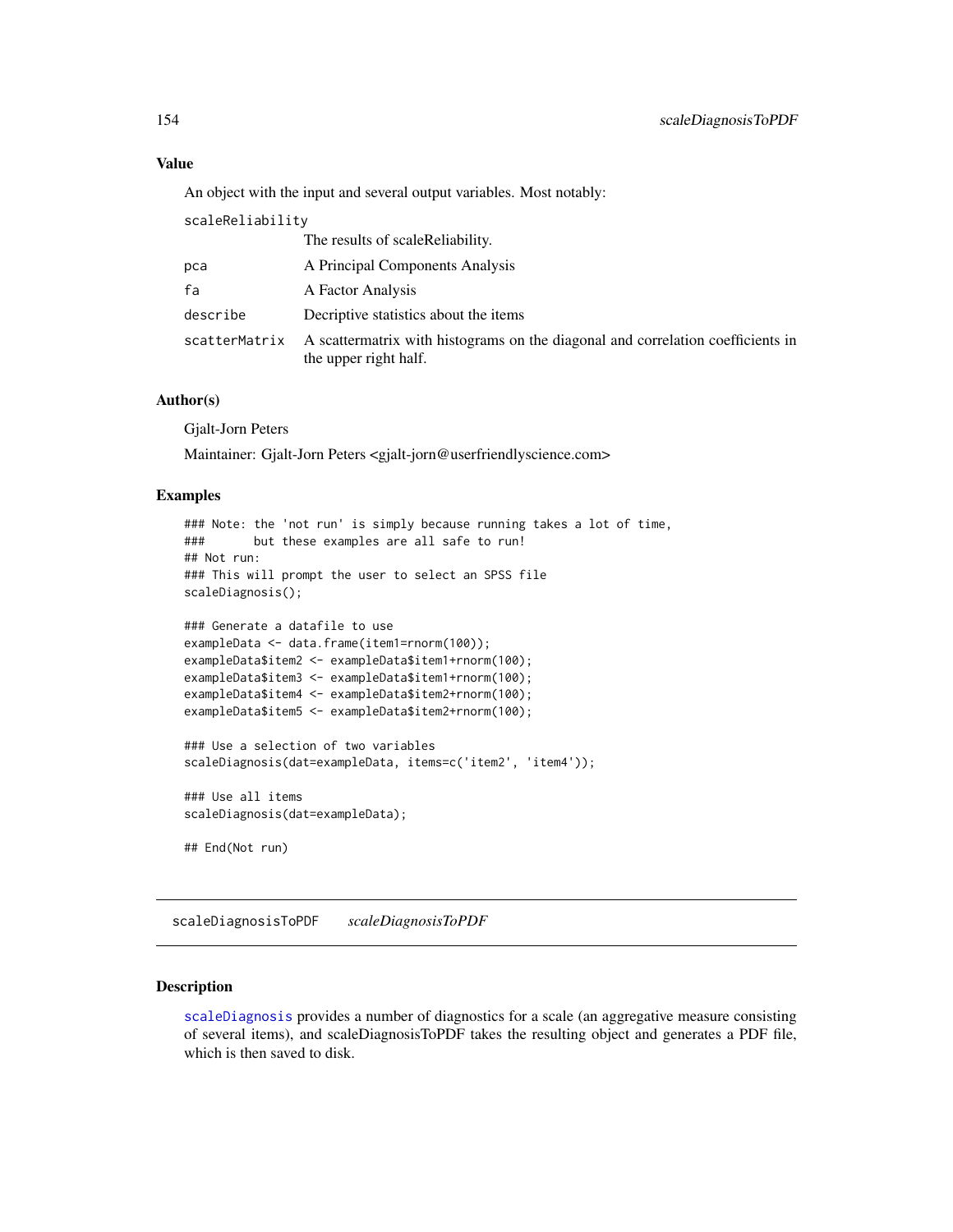# Usage

```
scaleDiagnosisToPDF(scaleDiagnosisObject,
                    docTitle = "Scale diagnosis", docAuthor = "Author",
                    pdfLatexPath, rnwPath=getwd(),
                    filename = "scaleDiagnosis",
                    digits=2,
                    rMatrixColsLandscape = 6,
                    pboxWidthMultiplier = 1,
                    scatterPlotBaseSize = 4,
                    maxScatterPlotSize = NULL,
                    pageMargins=15,
                    pval=TRUE)
```
# Arguments

scaleDiagnosisObject

|                      | An object generated by scaleDiagnosis.                                                                                                                                                        |  |
|----------------------|-----------------------------------------------------------------------------------------------------------------------------------------------------------------------------------------------|--|
| docTitle             | The title of the PDF file (printed on the first page).                                                                                                                                        |  |
| docAuthor            | The author to show in the PDF file (printed on the first page).                                                                                                                               |  |
| pdfLatexPath         | The path to PdfLaTex. This file is part of a LaTeX installation that creates a pdf<br>out of a .tex file. See rnwString for more information.                                                 |  |
| rnwPath              | The path where the temporary files will be stored.                                                                                                                                            |  |
| filename             | Filename of the PDF (".pdf" is appended).                                                                                                                                                     |  |
| digits               | Number of digits to show.                                                                                                                                                                     |  |
| rMatrixColsLandscape |                                                                                                                                                                                               |  |
|                      | This number determines when the page(s) in the PDF is/are rotated; pages with<br>matrices that have this number of columns or more are rotated.                                               |  |
| pboxWidthMultiplier  |                                                                                                                                                                                               |  |
|                      | Passed on to (unexported method) print.rMatrix.                                                                                                                                               |  |
| scatterPlotBaseSize  |                                                                                                                                                                                               |  |
|                      | Basic size of scatterplots in centimeters. If this number, multiplied by the num-<br>ber of items (i.e. columns/rows in scattermatrix) is larger than maxScatterPlot-<br>Size, it is ignored. |  |
| maxScatterPlotSize   |                                                                                                                                                                                               |  |
|                      | Maximum size of scatterplots; automatically calculated if NULL.                                                                                                                               |  |
| pageMargins          | Margins of landscape pages in millimeters.                                                                                                                                                    |  |
| pval                 | Whether to print p-values using the p-value formatting. Passed on to (unex-<br>ported method) print.rMatrix.                                                                                  |  |

# Details

This functon generates a PDF file from a [scaleDiagnosis](#page-152-0) object. [scaleDiagnosis](#page-152-0) generates an object with several useful statistics and a plot to assess how the elements (usually items) in a scale relate to each other, such as Cronbach's Alpha, omega, the Greatest Lower Bound, a factor analysis, and a correlation matrix.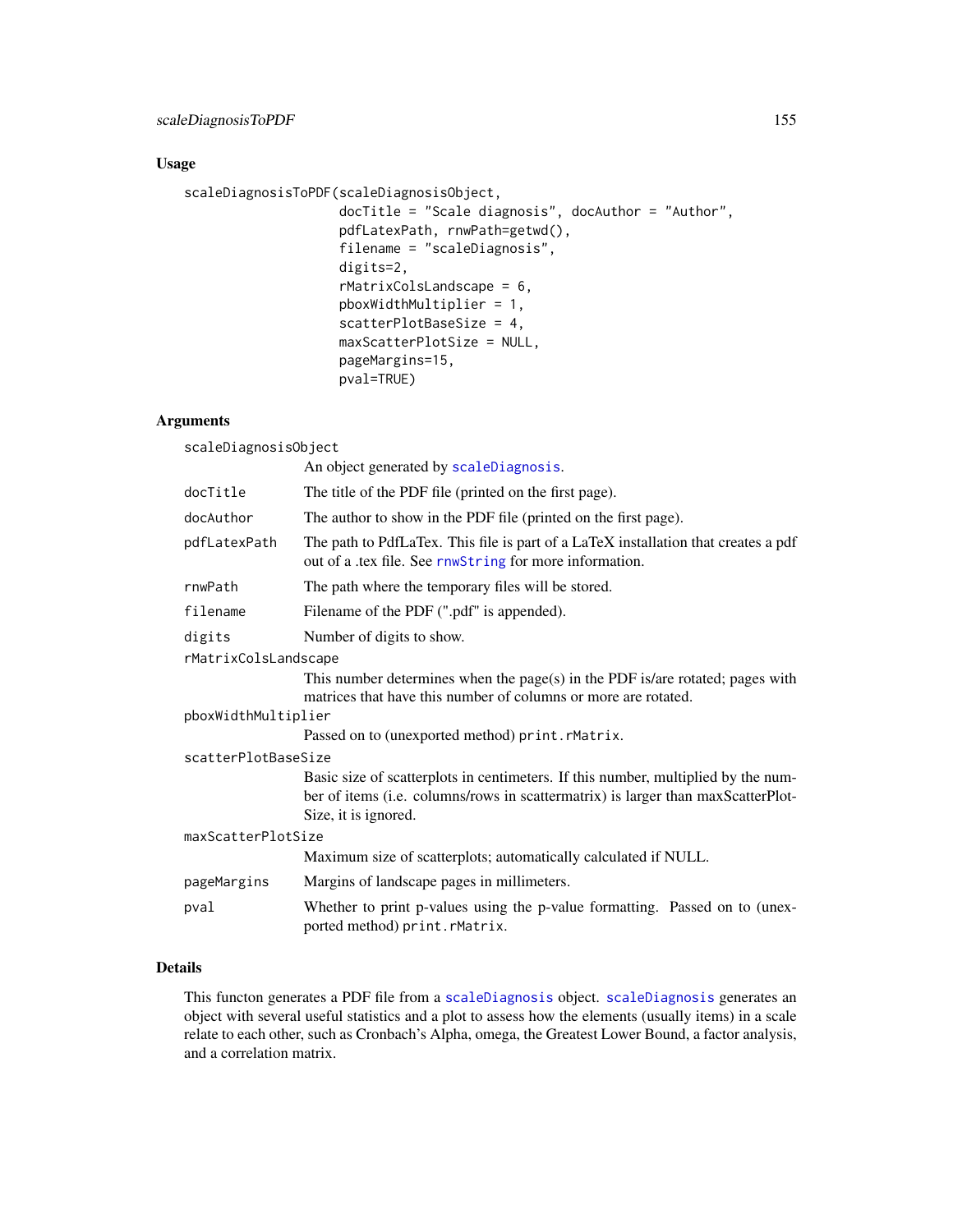Nothing is returned; the file is printed to disk.

## Author(s)

Gjalt-Jorn Peters

Maintainer: Gjalt-Jorn Peters <gjalt-jorn@userfriendlyscience.com>

## Examples

## Not run:

```
### Generate a datafile to use
exampleData <- data.frame(item1=rnorm(100));
exampleData$item2 <- exampleData$item1+rnorm(100);
exampleData$item3 <- exampleData$item1+rnorm(100);
exampleData$item4 <- exampleData$item2+rnorm(100);
exampleData$item5 <- exampleData$item2+rnorm(100);
### Use all items and create object
scaleDiagnosisObject <- scaleDiagnosis(dat=exampleData);
### Generate a PDF
scaleDiagnosisToPDF(scaleDiagnosisObject);
```
## End(Not run)

scaleInspection *scaleInspection and a number of useful helper functions*

## Description

scaleInspection is a function to generate a PDF with information to diagnose and inspect scales (aggregate measures); makeScales actually generates the scales; and meanConfInt and sdConfInt provide confidence intervals for means and standard deviations.

#### Usage

```
scaleInspection(dat, items = NULL,
                docTitle = "Scale inspection", docAuthor = "Author",
                pdfLaTexPath, rnwPath=getwd(),
                filename = "scaleInspection", convertFactors=TRUE,
                scaleReliability.ci=FALSE, conf.level=.95, digits=2,
                rMatrixColsLandscape = 6,
                pboxWidthMultiplier = 1,
                scatterPlotBaseSize = 4,
```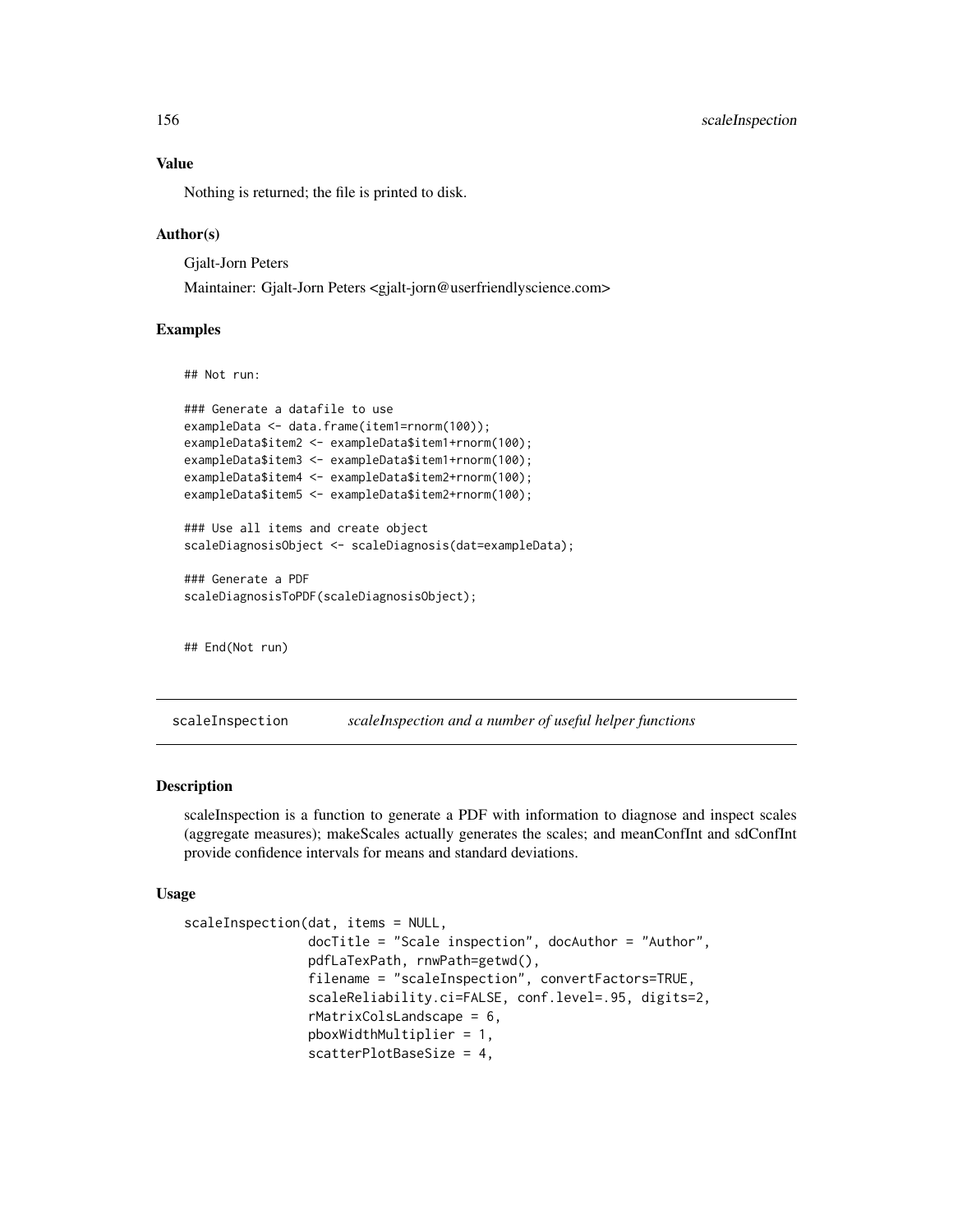```
pageMargins=15, show=FALSE,
               pval=TRUE)
makeScales(dat, scales, append=TRUE)
meanConfInt(vector=NULL, mean=NULL, sd=NULL, n=NULL, se=NULL, conf.level=.95)
sdConfInt(vector=NULL, sd=NULL, n=NULL, conf.level=.95)
```
# Arguments

| dat                  | Dataframe containing the items of the relevant scale                                                                                                                                                                                                                                                                                                                                                                                                                                                                                                                                                                                                                                    |
|----------------------|-----------------------------------------------------------------------------------------------------------------------------------------------------------------------------------------------------------------------------------------------------------------------------------------------------------------------------------------------------------------------------------------------------------------------------------------------------------------------------------------------------------------------------------------------------------------------------------------------------------------------------------------------------------------------------------------|
| items                | Either a character vector with the itemnames, or, if the items are organised in<br>scales, a list of character vectors with the items in each scale.                                                                                                                                                                                                                                                                                                                                                                                                                                                                                                                                    |
| scales               | A list of character vectors with the items in each scale, where each vectors' name<br>is the name of the scale.                                                                                                                                                                                                                                                                                                                                                                                                                                                                                                                                                                         |
| docTitle             | Title to use when generating the PDF.                                                                                                                                                                                                                                                                                                                                                                                                                                                                                                                                                                                                                                                   |
| docAuthor            | Author(s) to include when generating the PDF.                                                                                                                                                                                                                                                                                                                                                                                                                                                                                                                                                                                                                                           |
| pdfLaTexPath         | The path to PdfLaTex. This file is part of a LaTeX installation that creates a pdf<br>out of a .tex file.                                                                                                                                                                                                                                                                                                                                                                                                                                                                                                                                                                               |
|                      | In Windows, you can download (portable) MikTex from http://miktex.org/portable.<br>You then decide yourself where to install MikTex; pdflatex will end up in a sub-<br>folder 'miktex\bin', so if you installed MikTex in, for example, 'C:\Program<br>Files\MikTex', the total path becomes 'C:\Program Files\MikTex\miktex\bin'.<br>Note that R uses slashes instead of backslashes to separate folders, so in this<br>example, pdfLaTexPath should be 'C:/Program Files/MikTex/miktex/bin'<br>In MacOS, you can install MacTex from http://tug.org/mactex/ By default, pdfla-<br>tex ends up in folder '/user/texbin', which is what pdfLaTexPath should be in<br>that default case. |
|                      | In Ubuntu, you can install TexLive base by using your package manager to in-<br>stall texlive-latex-base, or using the terminal: 'sudo apt-get install texlive-latex-<br>base' In ubuntu, by default pdflatex ends un in folder '/usr/bin', which is what<br>pdfLaTexPath should be in that default case.                                                                                                                                                                                                                                                                                                                                                                               |
| rnwPath              | The path where the temporary files and the resulting PDF should be stored.                                                                                                                                                                                                                                                                                                                                                                                                                                                                                                                                                                                                              |
| filename             | The filename to use to save the pdf.                                                                                                                                                                                                                                                                                                                                                                                                                                                                                                                                                                                                                                                    |
| convertFactors       | Whether to convert factors to numeric vectors for the analysis.                                                                                                                                                                                                                                                                                                                                                                                                                                                                                                                                                                                                                         |
| scaleReliability.ci  |                                                                                                                                                                                                                                                                                                                                                                                                                                                                                                                                                                                                                                                                                         |
|                      | TRUE or FALSE: whether to compute confidence intervals for Cronbach's Al-<br>pha and Omega (uses bootstrapping function in MBESS, takes a while).                                                                                                                                                                                                                                                                                                                                                                                                                                                                                                                                       |
| conf.level           | Confidence of confidence intervals (for reliability estimates (if requested with<br>scaleReliability.ci), meand, and sd, for respectively scaleInspection, meanCon-<br>fInt and sdConfInt).                                                                                                                                                                                                                                                                                                                                                                                                                                                                                             |
| digits               | The number of digits to use in the tables.                                                                                                                                                                                                                                                                                                                                                                                                                                                                                                                                                                                                                                              |
| rMatrixColsLandscape |                                                                                                                                                                                                                                                                                                                                                                                                                                                                                                                                                                                                                                                                                         |
|                      | At how many columns (or rather, variables) or more should rMatrices be printed<br>landscape?                                                                                                                                                                                                                                                                                                                                                                                                                                                                                                                                                                                            |
| pboxWidthMultiplier  |                                                                                                                                                                                                                                                                                                                                                                                                                                                                                                                                                                                                                                                                                         |
|                      | Used for print.rMatrix; used to tweak the width of columns in the correlation<br>matrix.                                                                                                                                                                                                                                                                                                                                                                                                                                                                                                                                                                                                |
|                      |                                                                                                                                                                                                                                                                                                                                                                                                                                                                                                                                                                                                                                                                                         |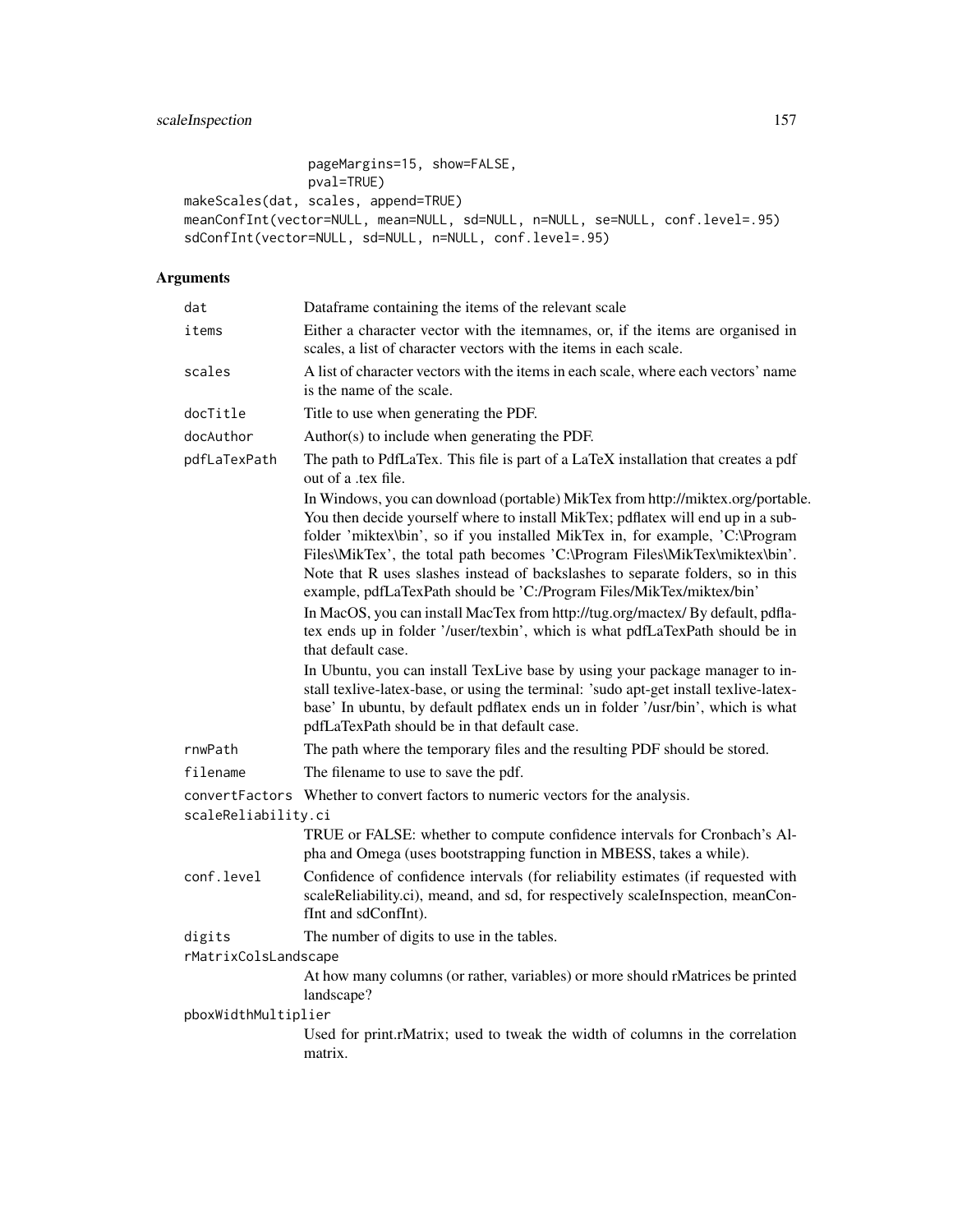#### scatterPlotBaseSize

|             | Size of one scatterplot in the scattermatrix in centimeters. If the total scatterma-<br>trix becomes larger than 18 cm, it's scaled down to 18 cm. |
|-------------|----------------------------------------------------------------------------------------------------------------------------------------------------|
| pageMargins | Margins of the page in millimeters.                                                                                                                |
| show        | Whether to show the results (or only write them to the PDF).                                                                                       |
| pval        | Whether to print p-values as p-values in correlation matrix.                                                                                       |
| append      | Whether to return the data frame including the new variables (TRUE), or a data frame<br>with only those new variables (FALSE).                     |
| vector      | Numeric vector to use when computing confidence intervals.                                                                                         |
| mean        | Mean to use when computing confidence intervals (when no vector is provided).                                                                      |
| sd          | Standard deviaton to use when computing confidence intervals (when no vector<br>is provided).                                                      |
| n           | Number of datapoints to base confidence intervals on.                                                                                              |
| se          | Standard errorto use when computing confidence intervals (when no standard<br>deviation or vector is provided).                                    |

## Details

scaleInspection generates a PDF with useful diagnostics to assess a scale; those from scaleDiagnosis and an rMatrix.

makeScales generates the scales and stores them in the dataframe.

meanConfInt and sdConfInt just compute and return a confidence interval for a mean or standard deviation.

#### Value

scaleInspection returns nothing; it just generates a PDF.

makeScales returns the provided dataframe, now including the new scale variables.

meanConfInt and sdConfInt return an object, with in its 'output' list, the confidence interval for a mean or standard deviation.

# Author(s)

Gjalt-Jorn Peters

Maintainer: Gjalt-Jorn Peters <gjalt-jorn@userfriendlyscience.com>

# Examples

```
## Not run:
scaleInspection(mtcars, items=c('disp', 'hp', 'drat'), pdfLaTexPath="valid/path/here");
## End(Not run)
newDataframe <- makeScales(mtcars, list(senselessScale = c('disp', 'hp', 'drat')));
```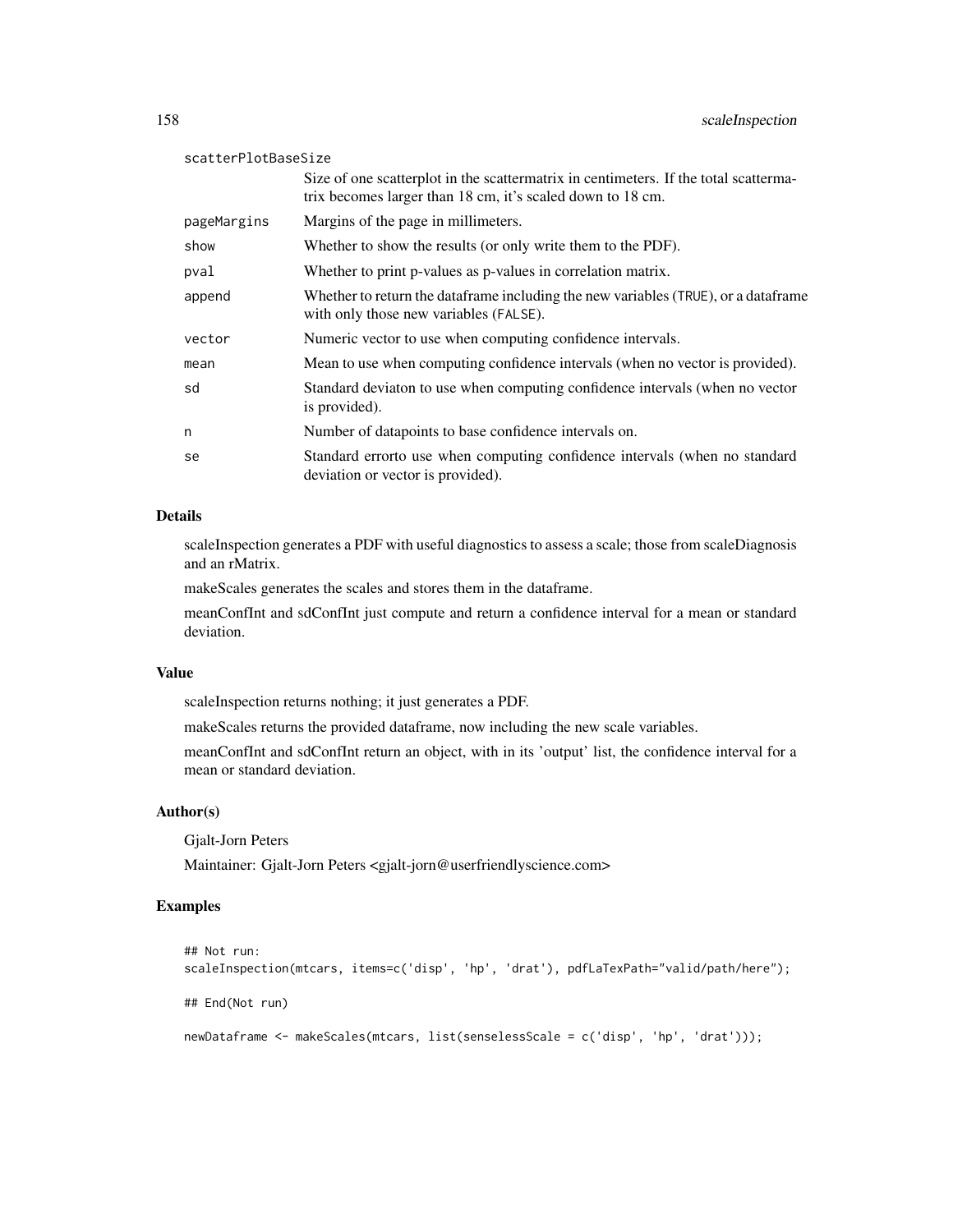# scaleStructure 159

sdConfInt(sd=4, n=30);

meanConfInt(mean=5, sd=4, n=30)

<span id="page-158-0"></span>scaleStructure *scaleStructure*

## Description

The scaleStructure function (which was originally called scaleReliability) computes a number of measures to assess scale reliability and internal consistency.

If you use this function in an academic paper, please cite Peters (2014), where the function is introduced, and/or Crutzen & Peters (2015), where the function is discussed from a broader perspective.

## Usage

```
scaleStructure(dat=NULL, items = 'all', digits = 2, ci = TRUE,
               interval.type="normal-theory", conf.level=.95,
               silent=FALSE, samples=1000, bootstrapSeed = NULL,
               omega.psych = TRUE, poly = TRUE)
scaleReliability(dat=NULL, items = 'all', digits = 2, ci = TRUE,
                 interval.type="normal-theory", conf.level=.95,
                 silent=FALSE, samples=1000, bootstrapSeed = NULL,
                 omega.psych = TRUE, poly = TRUE)
```
#### Arguments

| dat           | A data frame containing the items in the scale. All variables in this data frame<br>will be used if items $=$ 'all'. If dat is NULL, a the getData function will be<br>called to show the user a dialog to open a file.                                                                                                                                                                     |
|---------------|---------------------------------------------------------------------------------------------------------------------------------------------------------------------------------------------------------------------------------------------------------------------------------------------------------------------------------------------------------------------------------------------|
| items         | If not 'all', this should be a character vector with the names of the variables in<br>the dataframe that represent items in the scale.                                                                                                                                                                                                                                                      |
| digits        | Number of digits to use in the presentation of the results.                                                                                                                                                                                                                                                                                                                                 |
| сi            | Whether to compute confidence intervals as well. If true, the method specified<br>in interval. type is used. When specifying a bootstrapping method, this can<br>take quite a while!                                                                                                                                                                                                        |
| interval.type | Method to use when computing confidence intervals. The list of methods is ex-<br>plained in ci. reliability. Note that when specifying a bootstrapping method,<br>the method will be set to normal-theory for computing the confidence intervals<br>for the ordinal estimates, because these are based on the polychoric correlation<br>matrix, and raw data is required for bootstrapping. |
| conf.level    | The confidence of the confidence intervals.                                                                                                                                                                                                                                                                                                                                                 |
| silent        | If computing confidence intervals, the user is warned that it may take a while,<br>unless silent=TRUE.                                                                                                                                                                                                                                                                                      |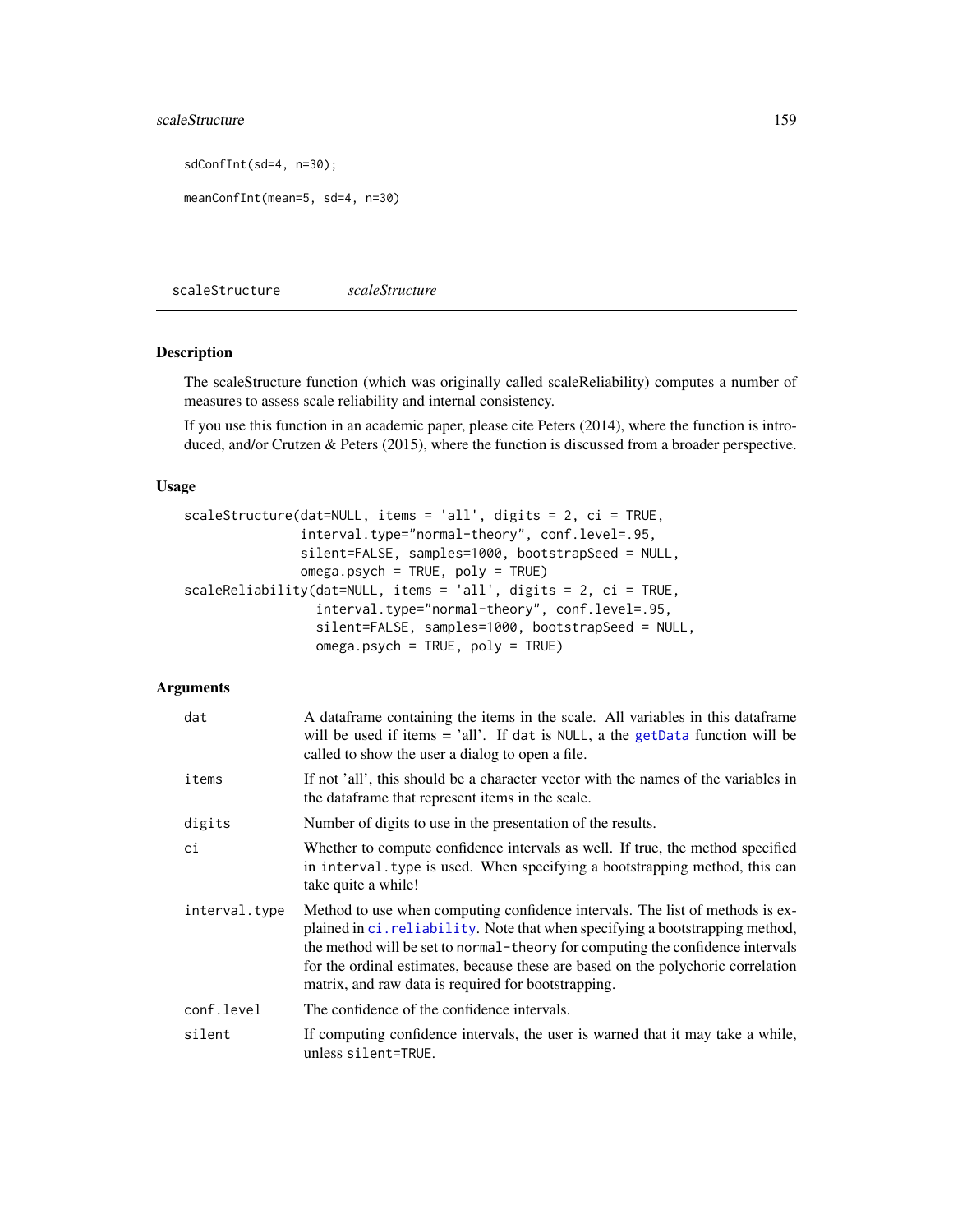| samples       | The number of samples to compute for the bootstrapping of the confidence in-<br>tervals.                                                                                                                                                                                                                                                                                                                                                                                                                                                                                                        |
|---------------|-------------------------------------------------------------------------------------------------------------------------------------------------------------------------------------------------------------------------------------------------------------------------------------------------------------------------------------------------------------------------------------------------------------------------------------------------------------------------------------------------------------------------------------------------------------------------------------------------|
| bootstrapSeed | The seed to use for the bootstrapping - setting this seed makes it possible to<br>replicate the exact same intervals, which is useful for publications.                                                                                                                                                                                                                                                                                                                                                                                                                                         |
| omega.psych   | Whether to also compute the interval estimate for omega using the omega func-<br>tion in the psych package. The default point estimate and confidence interval<br>for omega are based on the procedure suggested by Dunn, Baguley $\&$ Bruns-<br>den (2013) using the MBESS function ci. reliability (because it has more op-<br>tions for computing confidence intervals, not always requiring bootstrapping),<br>whereas the psych package point estimate was suggested in Revelle & Zinbarg<br>(2008). The psych estimate usually (perhaps always) results in higher estimates<br>for omega. |
| poly          | Whether to compute ordinal measures (if the items have sufficiently few cate-<br>gories).                                                                                                                                                                                                                                                                                                                                                                                                                                                                                                       |

# Details

This function is basically a wrapper for functions from the psych and MBESS packages that compute measures of reliability and internal consistency. For backwards compatibility, in addition to scaleStructure, scaleReliability can also be used to call this function.

## Value

An object with the input and several output variables. Most notably:

| input                | Input specified when calling the function                                                  |  |
|----------------------|--------------------------------------------------------------------------------------------|--|
| intermediate         | Intermediate values and objects computed to get to the final results                       |  |
| output               | Values of reliability / internal consistency measures, with as most notable ele-<br>ments: |  |
| output\$dat          | A data frame with the most important outcomes                                              |  |
| output\$omega        | Point estimate for omega                                                                   |  |
| output\$glb          | Point estimate for the Greatest Lower Bound                                                |  |
| output\$alpha        | Point estimate for Cronbach's alpha                                                        |  |
| output\$coefficientH |                                                                                            |  |
|                      | Coefficient H                                                                              |  |
| output\$omega.ci     |                                                                                            |  |
|                      | Confidence interval for omega                                                              |  |
| output\$alpha.ci     |                                                                                            |  |
|                      | Confidence interval for Cronbach's alpha                                                   |  |

# Author(s)

Gjalt-Jorn Peters and Daniel McNeish (University of North Carolina, Chapel Hill, US). Maintainer: Gjalt-Jorn Peters <gjalt-jorn@userfriendlyscience.com>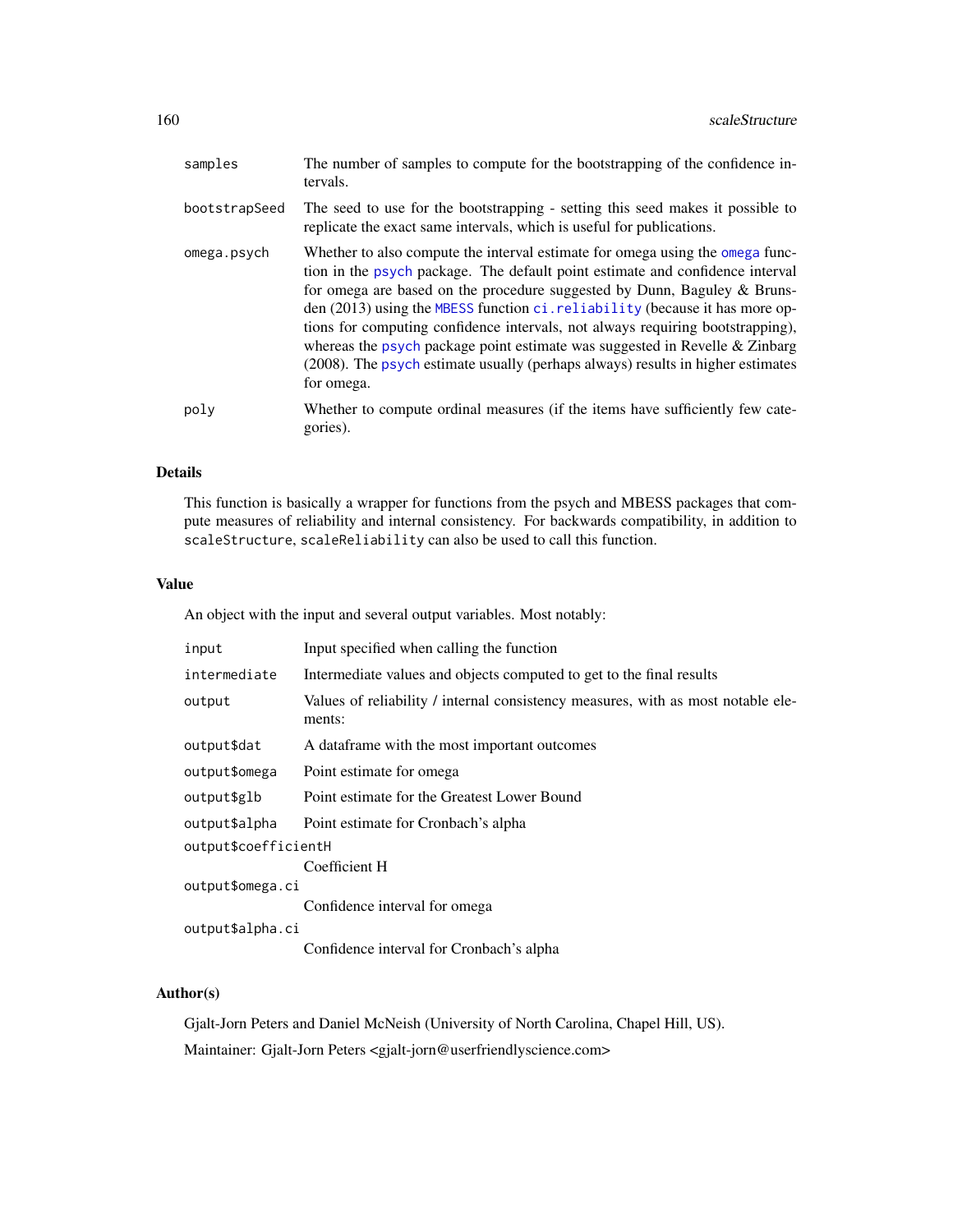#### scaleStructure 161

#### References

Crutzen, R., & Peters, G.-J. Y. (2015). Scale quality: alpha is an inadequate estimate and factoranalytic evidence is needed first of all. *Health Psychology Review.* http://dx.doi.org/10.1080/17437199.2015.1124240

Dunn, T. J., Baguley, T., & Brunsden, V. (2014). From alpha to omega: A practical solution to the pervasive problem of internal consistency estimation. *British Journal of Psychology*, 105(3), 399-412. doi:10.1111/bjop.12046

Eisinga, R., Grotenhuis, M. Te, & Pelzer, B. (2013). The reliability of a two-item scale: Pearson, Cronbach, or Spearman-Brown? *International Journal of Public Health*, 58(4), 637-42. doi:10.1007/s00038- 012-0416-3

Gadermann, A. M., Guhn, M., Zumbo, B. D., & Columbia, B. (2012). Estimating ordinal reliability for Likert-type and ordinal item response data: A conceptual, empirical, and practical guide. *Practical Assessment, Research & Evaluation*, 17(3), 1-12.

Peters, G.-J. Y. (2014). The alpha and the omega of scale reliability and validity: why and how to abandon Cronbach's alpha and the route towards more comprehensive assessment of scale quality. *European Health Psychologist*, 16(2), 56-69. [http://ehps.net/ehp/index.php/contents/](http://ehps.net/ehp/index.php/contents/article/download/ehp.v16.i2.p56/1) [article/download/ehp.v16.i2.p56/1](http://ehps.net/ehp/index.php/contents/article/download/ehp.v16.i2.p56/1)

Revelle, W., & Zinbarg, R. E. (2009). Coefficients Alpha, Beta, Omega, and the glb: Comments on Sijtsma. *Psychometrika*, 74(1), 145-154. doi:10.1007/s11336-008-9102-z

Sijtsma, K. (2009). On the Use, the Misuse, and the Very Limited Usefulness of Cronbach's Alpha. *Psychometrika*, 74(1), 107-120. doi:10.1007/s11336-008-9101-0

Zinbarg, R. E., Revelle, W., Yovel, I., & Li, W. (2005). Cronbach's alpha, Revelle's beta and McDonald's omega H: Their relations with each other and two alternative conceptualizations of reliability. *Psychometrika*, 70(1), 123-133. doi:10.1007/s11336-003-0974-7

# See Also

[omega](#page-0-0), [alpha](#page-0-0), and [ci.reliability](#page-0-0).

scaleStructure(dat=exampleData, ci=FALSE);

## Examples

```
## Not run:
### (These examples take a lot of time, so they are not run
### during testing.)
### This will prompt the user to select an SPSS file
scaleStructure();
### Load data from simulated dataset testRetestSimData (which
### satisfies essential tau-equivalence).
data(testRetestSimData);
### Select some items in the first measurement
exampleData <- testRetestSimData[2:6];
### Use all items (don't order confidence intervals to save time
### during automated testing of the example)
```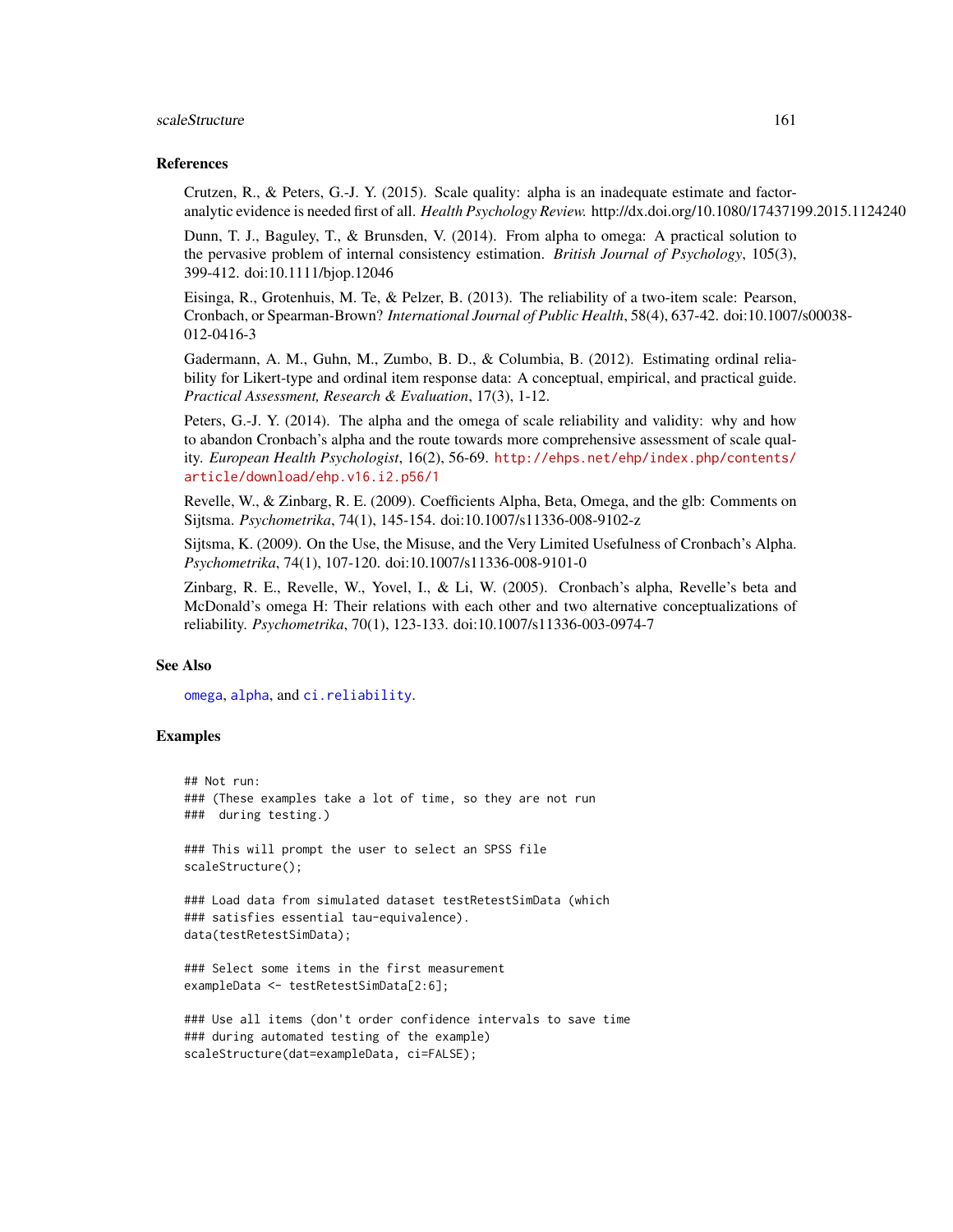```
### Use a selection of three variables (without confidence
### intervals to save time
scaleStructure(dat=exampleData, items=c('t0_item2', 't0_item3', 't0_item4'),
              ci=FALSE);
### Make the items resemble an ordered categorical (ordinal) scale
ordinalExampleData <- data.frame(apply(exampleData, 2, cut,
                                       breaks=5, ordered_result=TRUE,
                                       labels=as.character(1:5)));
### Now we also get estimates assuming the ordinal measurement level
scaleStructure(ordinalExampleData, ci=FALSE);
```

```
## End(Not run)
```
scatterMatrix *scatterMatrix*

## Description

scatterMatrix produced a matrix with jittered scatterplots, histograms, and correlation coefficients.

## Usage

```
scatterMatrix(dat, items=NULL, plotSize=180, sizeMultiplier = 1,
              axisLabels = "none", powerHist=TRUE, ...)
```
### Arguments

| dat            | A dataframe containing the items in the scale. All variables in this dataframe<br>will be used if items is NULL.                      |
|----------------|---------------------------------------------------------------------------------------------------------------------------------------|
| items          | If not NULL, this should be a character vector with the names of the variables<br>in the dataframe that represent items in the scale. |
| plotSize       | Size of the final plot in millimeters.                                                                                                |
| sizeMultiplier | Allows more flexible control over the size of the plot elements                                                                       |
| axisLabels     | Passed to ggpairs function to set axis Labels.                                                                                        |
| powerHist      | Whether to use the default ggpairs histogram on the diagonal of the scatterma-<br>trix, or whether to use the powerHist version.      |
| $\ddots$ .     | Additional arguments are passed on to powerHist.                                                                                      |

#### Value

An object with the input and several output variables. Most notably:

#### output\$scatterMatrix

A scattermatrix with histograms on the diagonal and correlation coefficients in the upper right half.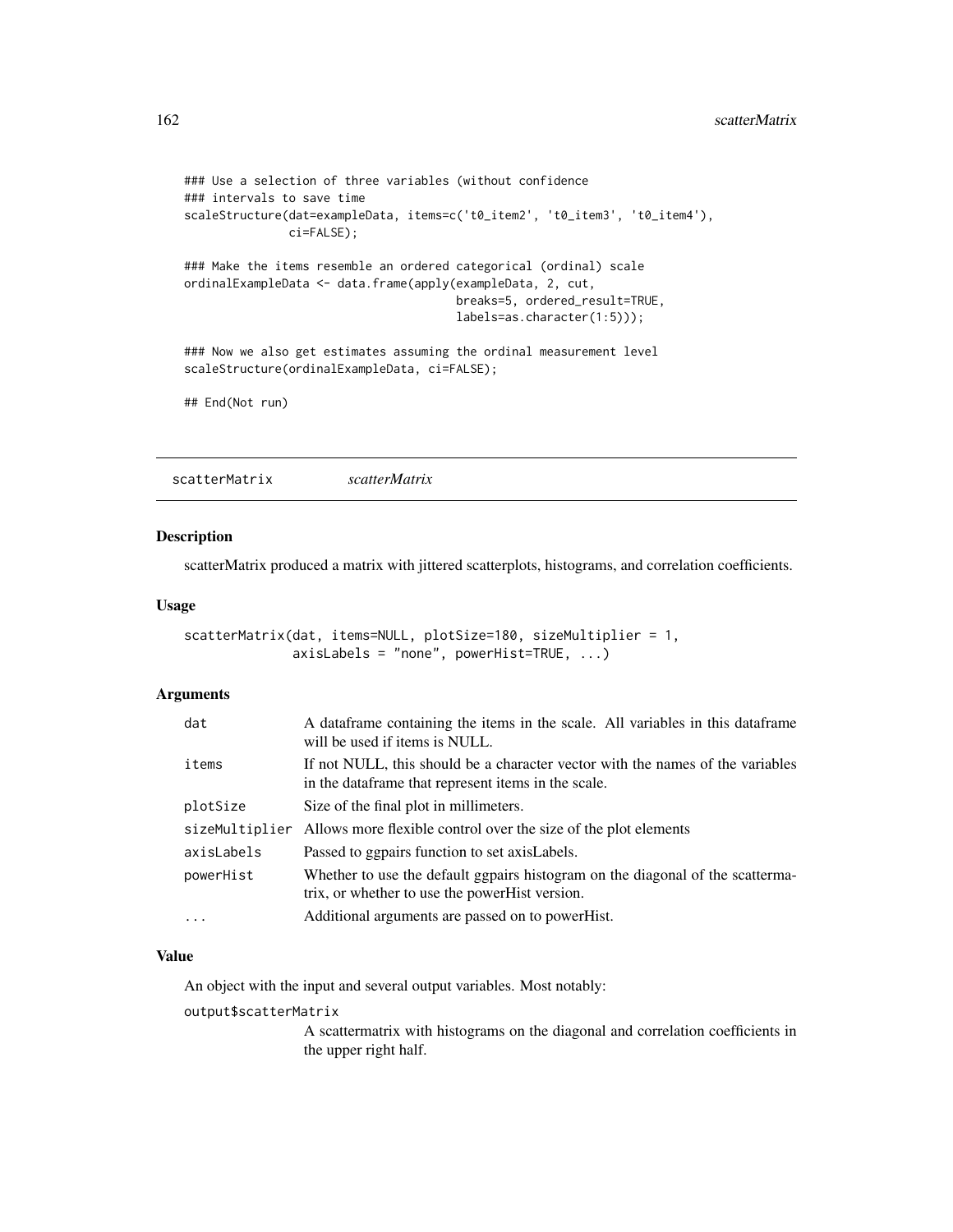#### scatterPlot 163

#### Author(s)

Gjalt-Jorn Peters

Maintainer: Gjalt-Jorn Peters <gjalt-jorn@userfriendlyscience.com>

## Examples

```
### Note: the 'not run' is simply because running takes a lot of time,
### but these examples are all safe to run!
## Not run:
### Generate a datafile to use
exampleData <- data.frame(item1=rnorm(100));
exampleData$item2 <- exampleData$item1+rnorm(100);
exampleData$item3 <- exampleData$item1+rnorm(100);
exampleData$item4 <- exampleData$item2+rnorm(100);
exampleData$item5 <- exampleData$item2+rnorm(100);
### Use all items
scatterMatrix(dat=exampleData);
## End(Not run)
```
scatterPlot *Easy ggplot2 scatter plots*

# Description

This function is intended to provide a very easy interface to generating pretty (and pretty versatile) [ggplot](#page-0-0) scatter plots.

# Usage

```
scatterPlot(x, y, point size = 3,theme = thene_bw(),
            regrLine = FALSE, regrCI = FALSE,
            regrLineCol = "blue",
            regrCIcol = regrLineCol,
            regrCIalpha = 0.25,
            width = 0, height = 0,
            position = "identity",
            xVarName = NULL,yVarName = NULL,
            ...)
```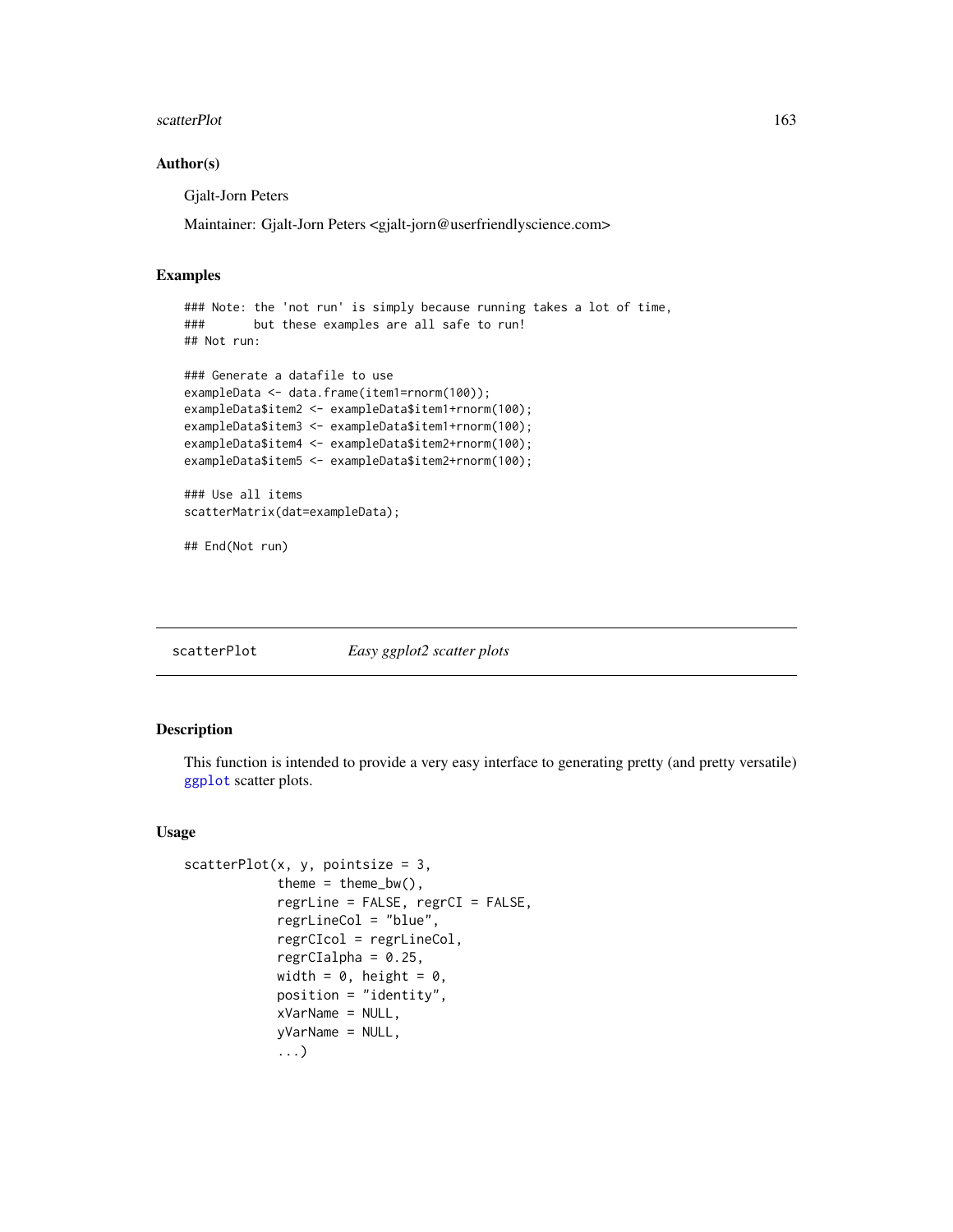# Arguments

| X                  | The variable to plot on the X axis.                                                                                                                                                                                                  |
|--------------------|--------------------------------------------------------------------------------------------------------------------------------------------------------------------------------------------------------------------------------------|
| у                  | The variable to plot on the Y axis.                                                                                                                                                                                                  |
| pointsize          | The size of the points in the scatterplot.                                                                                                                                                                                           |
| theme              | The theme to use.                                                                                                                                                                                                                    |
| regrLine           | Whether to show the regression line.                                                                                                                                                                                                 |
| regrCI             | Whether to display the confidence interval around the regression line.                                                                                                                                                               |
| regrLineCol        | The color of the regression line.                                                                                                                                                                                                    |
| regrCIcol          | The color of the confidence interval around the regression line.                                                                                                                                                                     |
| regrCIalpha        | The alpha value (transparency) of the confidence interval around the regression<br>line.                                                                                                                                             |
| width              | If position is 'jitter', the points are 'jittered': some random noise is added to<br>change their location slightly. In that case 'width' can be set to determine how<br>much the location should be allowed to vary on the X axis.  |
| height             | If position is 'jitter', the points are 'jittered': some random noise is added to<br>change their location slightly. In that case 'height' can be set to determine how<br>much the location should be allowed to vary on the Y axis. |
| position           | Whether to 'jitter' the points (adding some random noise to change their location<br>slightly, used to prevent overplotting). Set to 'jitter' to jitter the points.                                                                  |
| xVarName, yVarName |                                                                                                                                                                                                                                      |
|                    | Can be used to manually specify the names of the variables on the x and y axes.                                                                                                                                                      |
| $\cdots$           | And additional arguments are passed to geom_point or geom_jitter (if jitter<br>is set to 'jitter').                                                                                                                                  |

# Details

Note that if position is set to 'jitter', unless width and/or height is set to a non-zero value, there will still not be any jittering.

# Value

A [ggplot](#page-0-0) plot is returned.

# Author(s)

Gjalt-Jorn Peters

Maintainer: Gjalt-Jorn Peters <gjalt-jorn@userfriendlyscience.com>

# See Also

[geom\\_point](#page-0-0), [geom\\_jitter](#page-0-0), [geom\\_smooth](#page-0-0)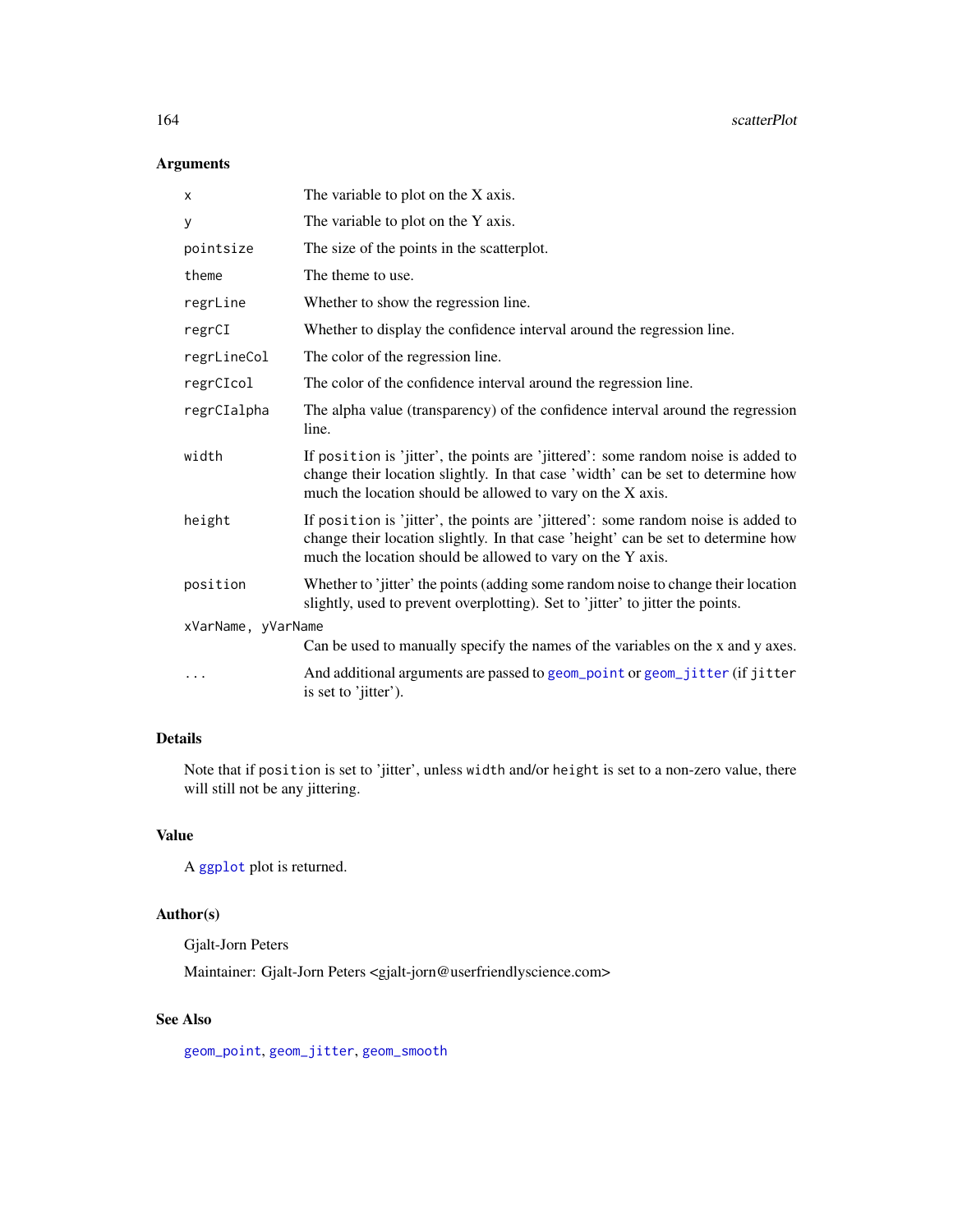# setCaptionNumbering 165

# Examples

```
### A simple scatter plot
scatterPlot(mtcars$mpg, mtcars$hp);
### The same scatter plot, now with a regression line
### and its confidence interval added.
scatterPlot(mtcars$mpg, mtcars$hp, regrLine=TRUE, regrCI=TRUE);
```
setCaptionNumbering *Convenience function for numbered captions in knitr (and so, RMarkdown)*

# Description

This function makes it easy to tell knitr (and so RMarkdown) to use numbered captions of any type.

# Usage

```
setCaptionNumbering(captionName = "tab.cap",
                    prefix = ":Table %s: ",
                    suffix = "",captionBefore = FALSE,
                    romanNumeralSetting = "counter_roman",
                    optionName = paste0("setCaptionNumbering_", captionName),
                    resetCounterTo = 1)
```
# Arguments

| captionName         | The name of the caption; this is used both as unique identifier for the counter,<br>and to set the caption text (included between the prefix and suffix) in the chunk<br>options.                                             |
|---------------------|-------------------------------------------------------------------------------------------------------------------------------------------------------------------------------------------------------------------------------|
| prefix              | The text to add as prefix before the action caption; this will typically include<br>'%s%' which will be replaced by the number of this caption.                                                                               |
| suffix              | The text to add as suffix after the action caption; this can also include $\%8\%$<br>which will be replaced by the number of this caption. Together with the prefix,<br>this can also be used to enclose the caption in html. |
| captionBefore       | Whether the caption should appear before or after the relevant chunk output.                                                                                                                                                  |
| romanNumeralSetting |                                                                                                                                                                                                                               |
|                     | The name of the option (should be retrievable with get Option) where it's con-<br>figured whether to use Roman (TRUE) or Latin (FALSE) numerals. FALSE is<br>assumed if this option isn't set.                                |
| optionName          | The name of the option to use to retrieve and set the counter. This can be used,<br>for example, to have multiple caption types use the same counter.                                                                         |
|                     | resetCounterTo If not NULL and numeric, the counter will start at this number.                                                                                                                                                |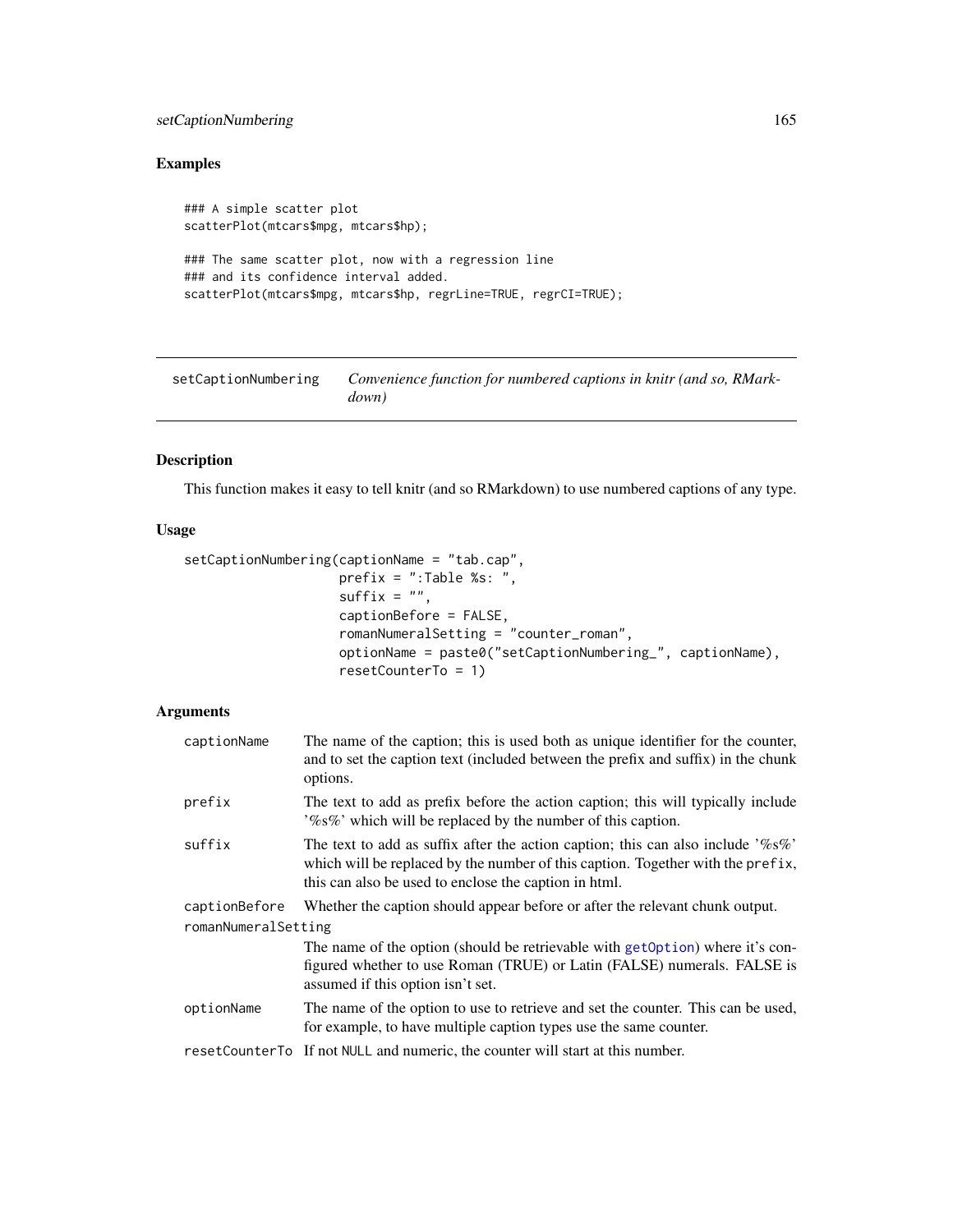#### Value

This function returns nothing, but instead sets the appropriate [knit\\_hooks](#page-0-0). Or rather, just one hook.

## Author(s)

Gjalt-Jorn Peters

Maintainer: Gjalt-Jorn Peters <gjalt-jorn@userfriendlyscience.com>

## Examples

```
## Not run:
 setCaptionNumbering(captionName='tab.cap',
                      prefix = ":Table %s: ");
## End(Not run)
```
setFigCapNumbering *Automatic caption numbering knitr hooks for figures and tables*

# Description

These function implement ideas by Max Gordon and DeanK (see Details) to add [knitr](#page-0-0) hooks to automate the numbering of figures and tables when generating R Markdown documents.

# Usage

```
setFigCapNumbering(captionName = "fig.cap",
                   figure_counter_str = "Figure %s: ",
                   figureClass = "", imgClass = "",
                   figureInlineStyle = c("display:block"),
                   imgInlineStyle = NULL,
                   optionName = paste0("setCaptionNumbering_", captionName),
                   resetCounterTo = 1)
setTabCapNumbering(table_counter_str = ":Table %s: ",
                   resetCounterTo = 1)
```
## Arguments

| captionName | The name of the caption, used in the knitr chunk options to provide the caption                                         |
|-------------|-------------------------------------------------------------------------------------------------------------------------|
|             | text.                                                                                                                   |
|             | figure_counter_str, table_counter_str                                                                                   |
|             | The string in which to add the number of the figure or table. The text '%s' will<br>be replaced by the number.          |
| figureClass | Optionally, a css class to pass to the $\langle$ fig> HTML element that surrounds the<br>$\langle \text{img} \rangle$ . |
| imgClass    | Optionall, a css class to pass to the $\langle \text{img} \rangle$ HTML element.                                        |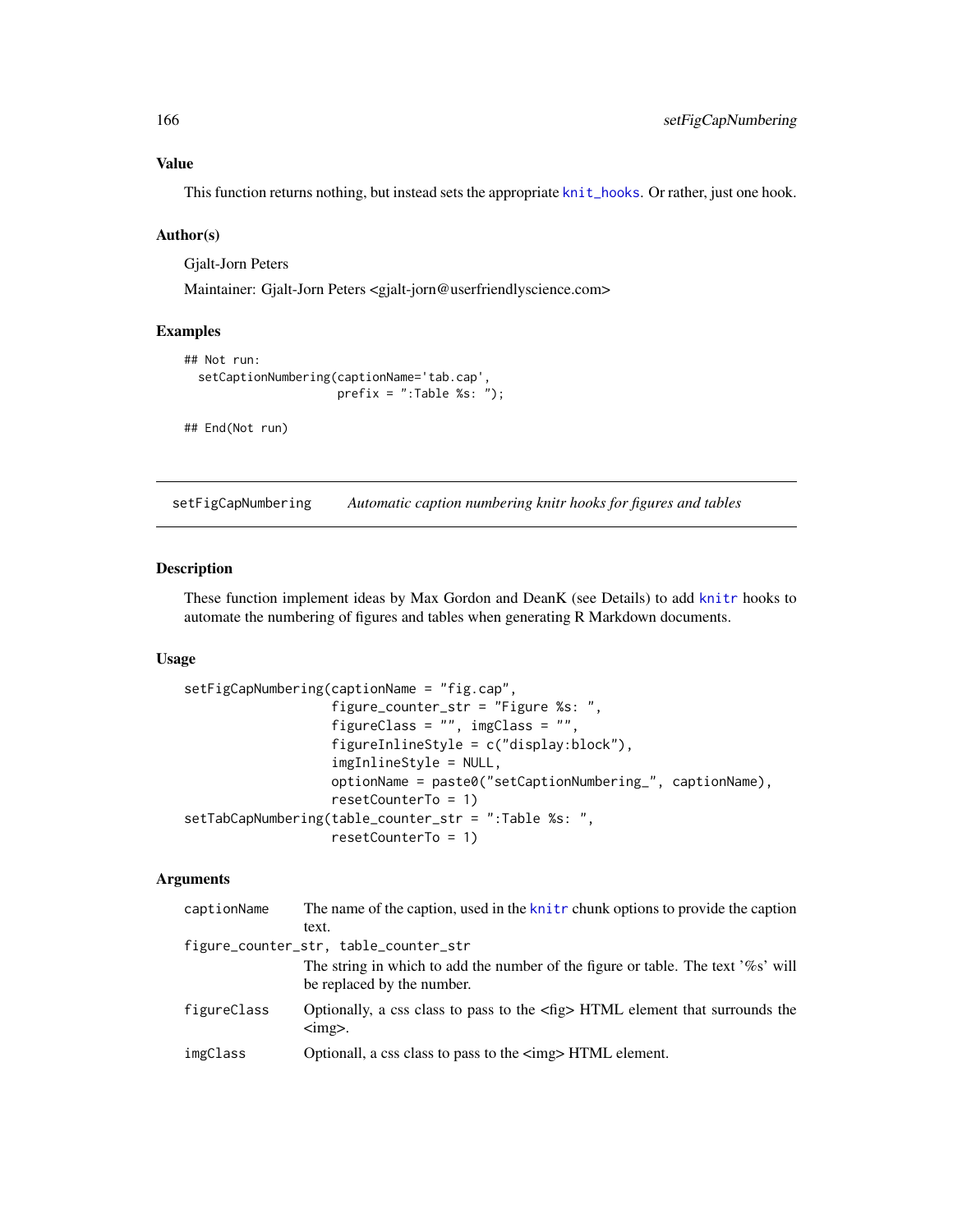# sharedSubString 167

| figureInlineStyle |                                                                                                                                                       |
|-------------------|-------------------------------------------------------------------------------------------------------------------------------------------------------|
|                   | Any css style to pass to the figure element directly ('inline').                                                                                      |
|                   | imgInlineStyle Any css style to pass to the image element directly ('inline').                                                                        |
| optionName        | The name of the option to use to retrieve and set the counter. This can be used,<br>for example, to have multiple caption types use the same counter. |
|                   | resetCounterTo If not NULL and numeric, the counter will start at this number.                                                                        |

#### Details

The figure caption function is basically the one designed by Max Gordon (see [http://gforge.se/](http://gforge.se/2014/01/fast-track-publishing-using-knitr-part-iii/) [2014/01/fast-track-publishing-using-knitr-part-iii/](http://gforge.se/2014/01/fast-track-publishing-using-knitr-part-iii/).

The table caption function is an implementation of the ideas of DeanK (see [http://stackoverflow.](http://stackoverflow.com/questions/15258233/using-table-caption-on-r-markdown-file-using-knitr-to-use-in-pandoc-to-convert-t) com/questions/15258233/using-table-caption-on-r-markdown-file-using-knitr-to-use-in-pandoc-to-conv combined with Max Gordon's function.

## Value

Nothing is returned; the correct hooks are configured for [knitr](#page-0-0).

# Author(s)

Max Gordon (setFigCapNumbering) and DeanK (setTabCapNumbering); implemented by Gjalt-Jorn Peters

Maintainer: Gjalt-Jorn Peters <gjalt-jorn@userfriendlyscience.com>

### See Also

[knitr](#page-0-0)

## Examples

```
## Not run:
 setFigCapNumbering("This is figure number %s, with caption text: ");
```
## End(Not run)

sharedSubString *sharedSubString*

# Description

A function to find the longest shared substring in a character vector.

### Usage

```
sharedSubString(x, y = NULL)
```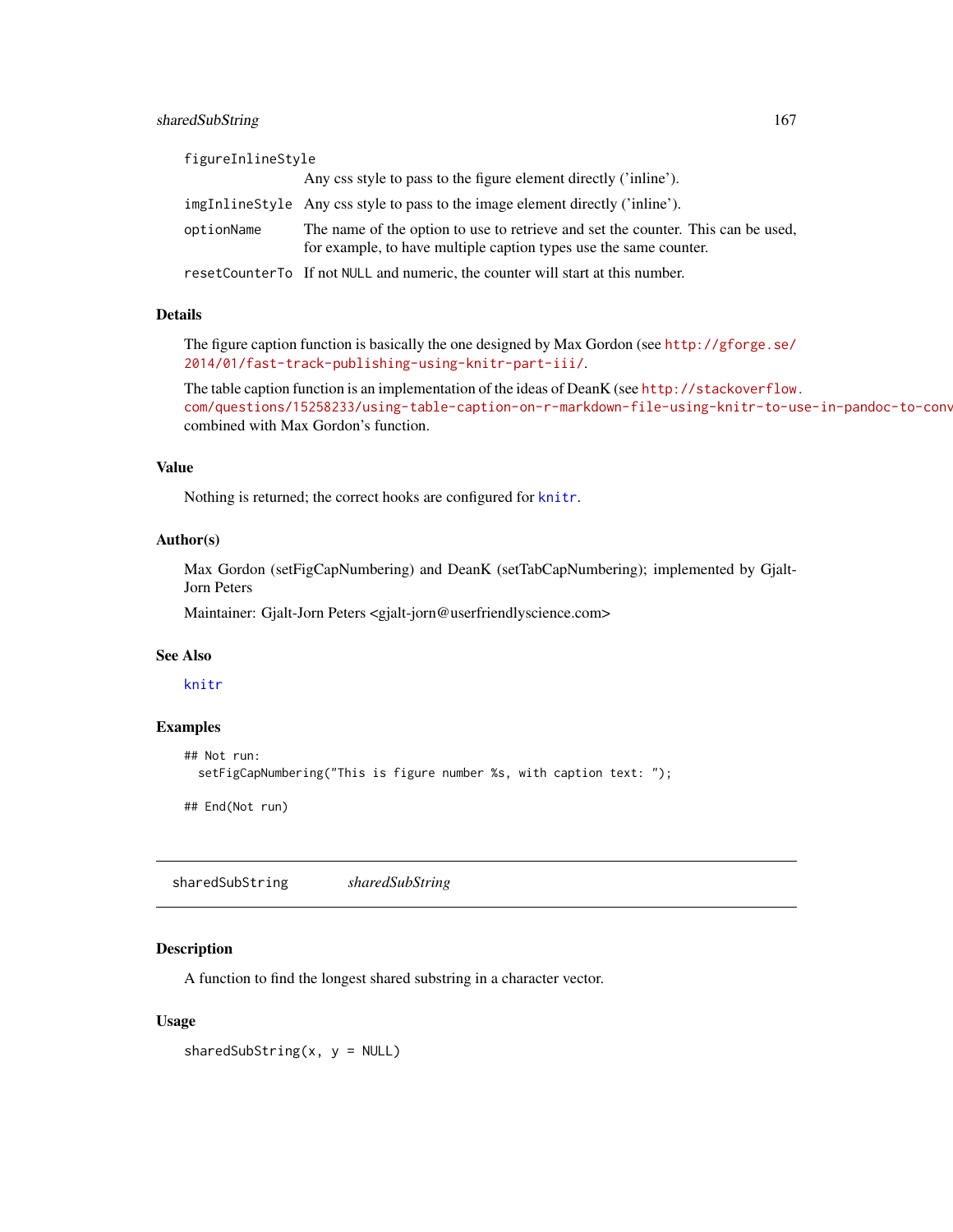#### **Arguments**

| $\mathbf{x}$ | The character vector to process.                                                                                                                 |
|--------------|--------------------------------------------------------------------------------------------------------------------------------------------------|
| <b>V</b>     | Optionally, two single values can be specified. This is probably not useful to<br>end users, but it's used by the function when it calls itself. |

## Value

A vector of length one with either the longest substring that occurs in all values of the character vector, or NA if no overlap an be found.

#### Author(s)

Gjalt-Jorn Peters

Maintainer: Gjalt-Jorn Peters <gjalt-jorn@userfriendlyscience.com>

# Examples

```
sharedSubString(c("t0_responseTime", "t1_responseTime", "t2_responseTime"));
### Returns "_responseTime"
```
showPearsonPower *Visualisation of the power of a Pearson correlation test*

#### Description

This fuction is useful when conducting power analyses for a Pearson correlation. It draws the sampling distribution of Pearson's *r* assuming a null hypothesis value of *r* and assuming a the hypothetical population value. The probability of making a Type 1 error is also illustrated.

## Usage

```
showPearsonPower(n = 100, rho = 0.3, rNull = 0,
                 distLabels = c("Null Hypothesis", "Population"),
                 rhoColor = "green", rhoFill = "green",
                 rhoAlpha = 0.1, rhoLineSize = 1,
                 rNullColor = "blue", rNullFill = "blue",
                 rNullAlpha = 0.1, rNullLineSize = 1,
                 type2Color = "red", type2Fill = "red",
                 type2Alpha = 0.1, type2LineSize = 0,
                 theme = dlvTheme(), alpha = 0.05, digits = 3)
```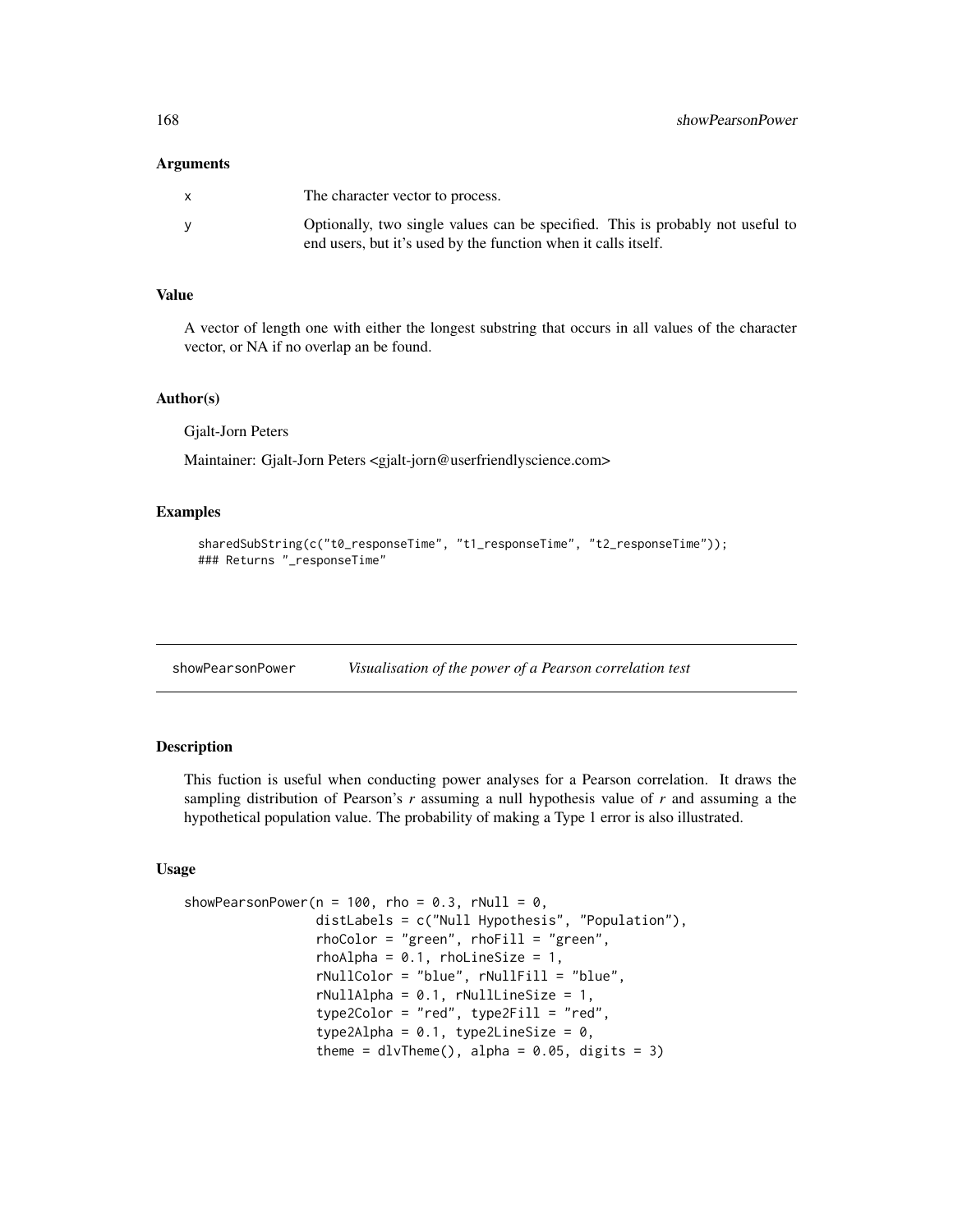# Arguments

| The number of participants.                                                                                                          |  |  |
|--------------------------------------------------------------------------------------------------------------------------------------|--|--|
| The value of the correlation coefficient in the population.                                                                          |  |  |
| The value of the correlation coefficient according to the null hypothesis.                                                           |  |  |
| Labels for the two distributions; the first one is the null hypothesis distribution,<br>the second one the alternative distribution. |  |  |
| rhoColor, rNullColor, type2Color                                                                                                     |  |  |
| The border colors of the distributions and the region used to illustrate the Type<br>2 error probability.                            |  |  |
| rhoFill, rNullFill, type2Fill                                                                                                        |  |  |
| The fill colors of the distributions and the region used to illustrate the Type 2<br>error probability.                              |  |  |
| rhoAlpha, rNullAlpha, type2Alpha                                                                                                     |  |  |
| The alpha (transparency) of the distributions and the region used to illustrate the<br>Type 2 error probability.                     |  |  |
| rhoLineSize, rNullLineSize, type2LineSize                                                                                            |  |  |
| The line thicknesses of the distributions and the region used to illustrate the Type<br>2 error probability.                         |  |  |
| The theme to use.                                                                                                                    |  |  |
| The significance level (alpha) of the null hypothesis test.                                                                          |  |  |
| The number of digits to round to.                                                                                                    |  |  |
|                                                                                                                                      |  |  |

# Value

A [ggplot](#page-0-0) plot is returned.

# Author(s)

Gjalt-Jorn Peters

Maintainer: Gjalt-Jorn Peters <gjalt-jorn@userfriendlyscience.com>

# See Also

# [didacticPlot](#page-49-0)

# Examples

## Not run: showPearsonPower();

## End(Not run)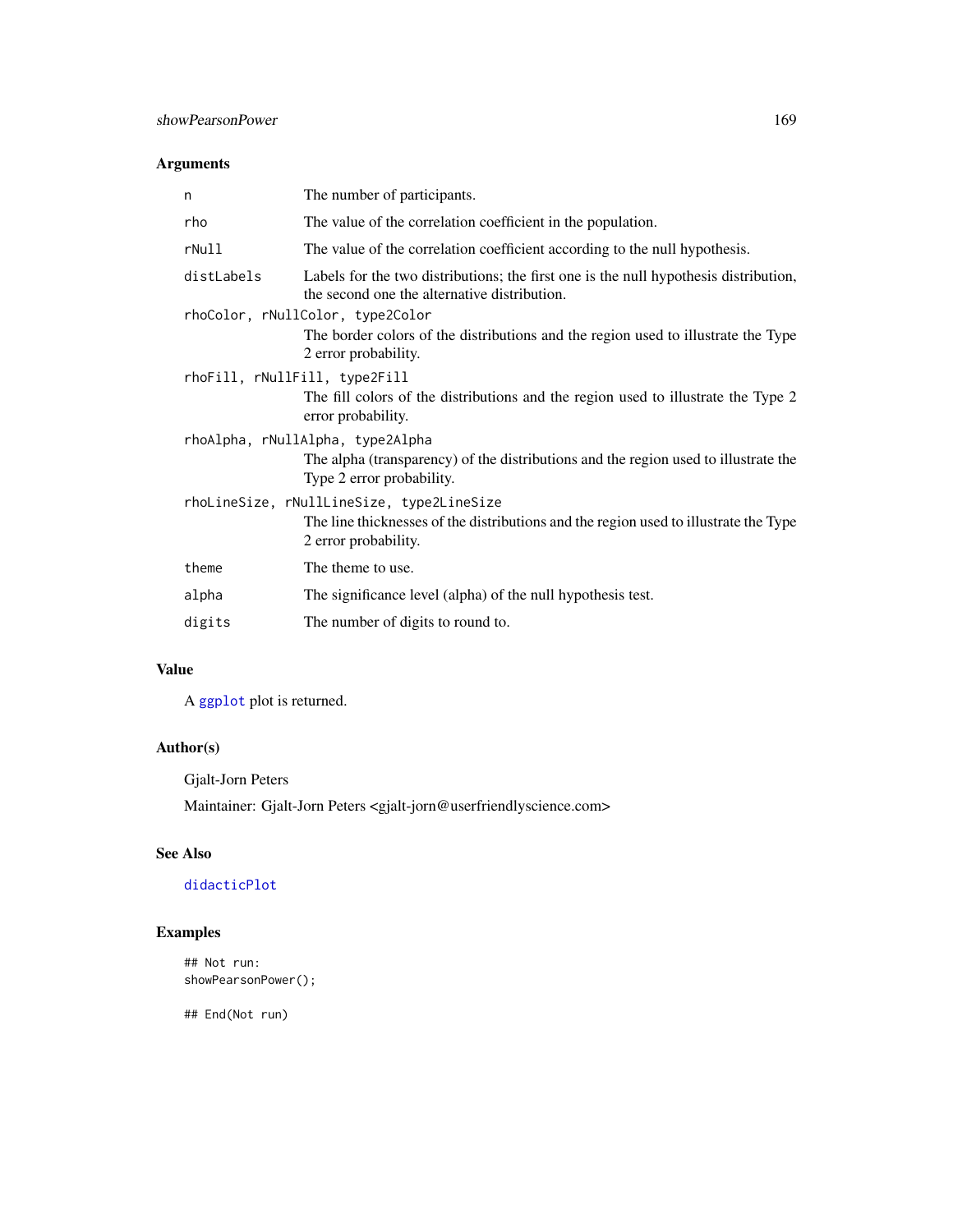simDataSet *simDataSet*

# Description

simDataSet can be used to conveniently and quickly simulate a dataset that satisfies certain constraints, such as a specific correlation structure, means, ranges of the items, and measurement levels of the variables. Note that the results are approximate; mvrnorm is used to generate the correlation matrix, but the factor are only created after that, so cutting the variable into factors may change the correlations a bit.

## Usage

```
simDataSet(n,
```

```
varNames,
correlations = c(0.1, 0.4),
specifiedCorrelations = NULL,
means = 0,
sds = 1,
ranges = c(1, 7),
factors = NULL,
cuts = NULL,
labels = NULL,
seed = 20160503,
empirical = TRUE,
silent = FALSE)
```
## Arguments

| n                     | Number of requires cases (records, entries, participants, rows) in the final dataset.                                                                                                                                                                                                                                                                                                                                                                                                                         |
|-----------------------|---------------------------------------------------------------------------------------------------------------------------------------------------------------------------------------------------------------------------------------------------------------------------------------------------------------------------------------------------------------------------------------------------------------------------------------------------------------------------------------------------------------|
| varNames              | Names of the variables in a vector; note that the length of this vector will deter-<br>mine the number of variables simulated.                                                                                                                                                                                                                                                                                                                                                                                |
| correlations          | The correlations between the variables are randomly sampled from this range<br>using the uniform distribution; this way, it's easy to have a relatively 'messy'<br>correlation matrix without the need to specify every correlation manually.                                                                                                                                                                                                                                                                 |
| specifiedCorrelations |                                                                                                                                                                                                                                                                                                                                                                                                                                                                                                               |
|                       | The correlations that have to have a specific value can be specified here, as a<br>list of vectors, where each vector's first two elements specify variables names,<br>and the last one the correlation between those two variables. Note that tweaking<br>the correlations may take some time; the <i>m</i> yrnorm function will complain that<br>"'Sigma' is not positive definite", or in other words, you supplied a combination<br>of correlations that can't exist simultaneously, if you get it wrong. |
| means, sds            | The means and standard deviations of the variables. Note that is you set ranges<br>for one or more variables (see below), those ranges are used to rescale those<br>variables, overriding any specified means and standard deviations. If only one<br>mean or standard deviation is supplied, it's recycled along the variables.                                                                                                                                                                              |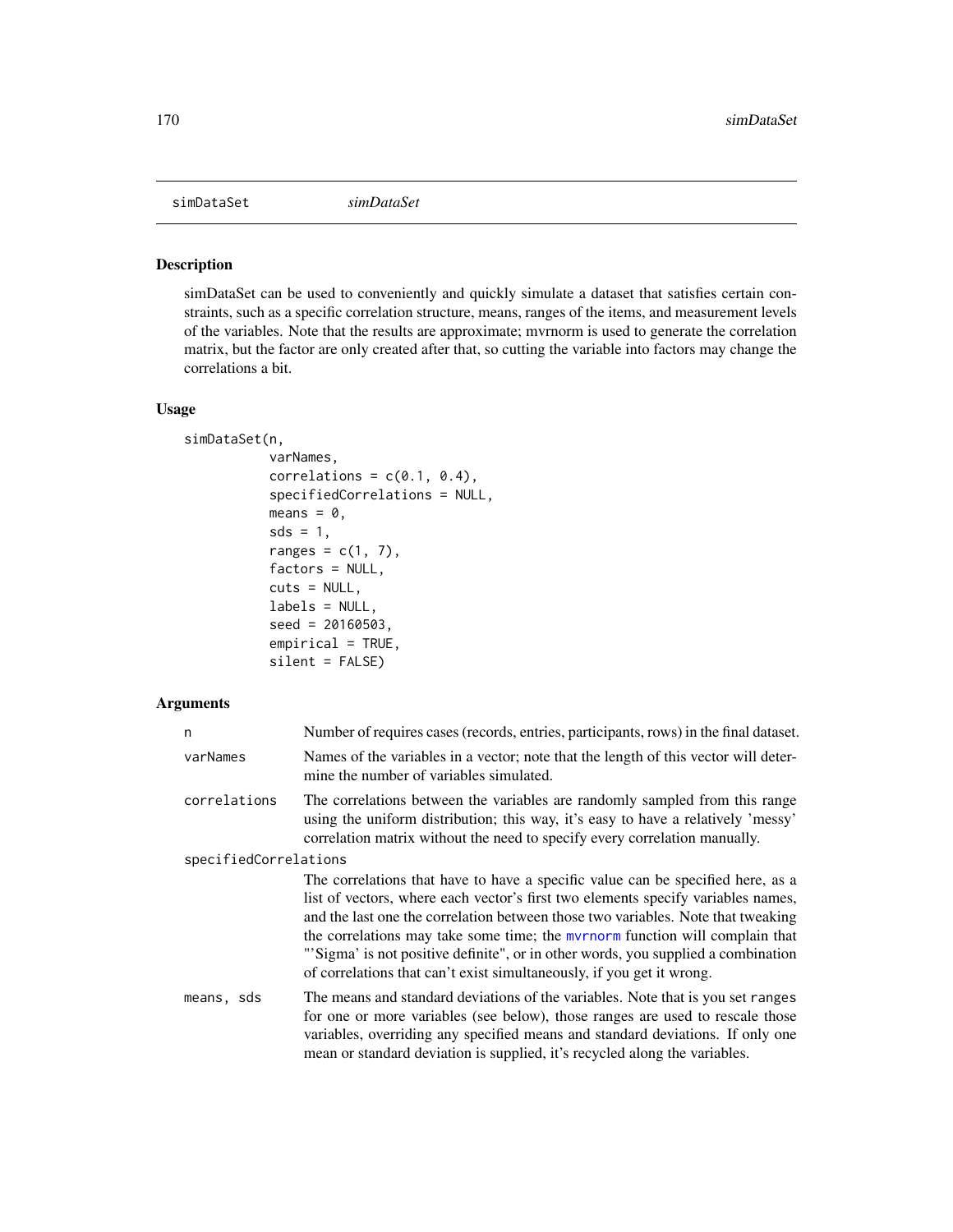#### simDataSet 171

| ranges    | The desired ranges of the variables, supplied as a named list where the name of<br>each element corresponds to a variable. The rescale function will be used to<br>rescale those variables for which a desired scale is specified here. Note that for<br>those variables, the means and standard deviations will be determined by these<br>new ranges. |
|-----------|--------------------------------------------------------------------------------------------------------------------------------------------------------------------------------------------------------------------------------------------------------------------------------------------------------------------------------------------------------|
| factors   | A vector of variable names that should be converted into factors (using cut).<br>Make sure to specify lists for cuts and labels as well (of the same length).                                                                                                                                                                                          |
| cuts      | A list of vectors that specify, for each factor, where to 'cut' the numeric vector<br>into factor levels.                                                                                                                                                                                                                                              |
| labels    | A list of vectors that specify, for each factor, and for each level, the labels that<br>should be assigned to the factor levels. Each vector in this list has to have one<br>more element than each vector in the cuts list.                                                                                                                           |
| seed      | The seed to use when generating the dataset (to make sure the exact same dataset)<br>can be generated repeatedly).                                                                                                                                                                                                                                     |
| empirical | Whether to generate the data using the exact (empirical $=$ TRUE) or approxi-<br>mate (empirical = $FALSE$ ) correlation matrix; this is passed on to $mvrnorm$ .                                                                                                                                                                                      |
| silent    | Whether to show intermediate and final descriptive information (correlation and<br>covariance matrices as well as summaries).                                                                                                                                                                                                                          |

# Details

This function was intended to allow relatively quick generation of datasets that satisfy specific constraints, e.g. including a number of factors, variables with a specified minimum and maximum value or specified means and standard deviations, and of course specific correlations. Because all correlations except those specified are randomly generated from a uniform distribution, it's quite convenient to generate messy kind of real looking datasets quickly. Note that it's mostly a convenience function, and datasets will still require tweaking; for example, factors are simply numeric vectors that are [cut](#page-0-0) \*after\* [mvrnorm](#page-0-0) generated the data, so the associations will change slightly.

#### Value

The generated dataframe is returned invisibly.

## Author(s)

Gjalt-Jorn Peters

#### See Also

[mvrnorm](#page-0-0)

# Examples

```
dat <- simDataSet(500, varNames=c('age',
                                    'sex',
                                   'educationLevel',
                                   'negativeLifeEventsInPast10Years',
                                   'problemCoping',
```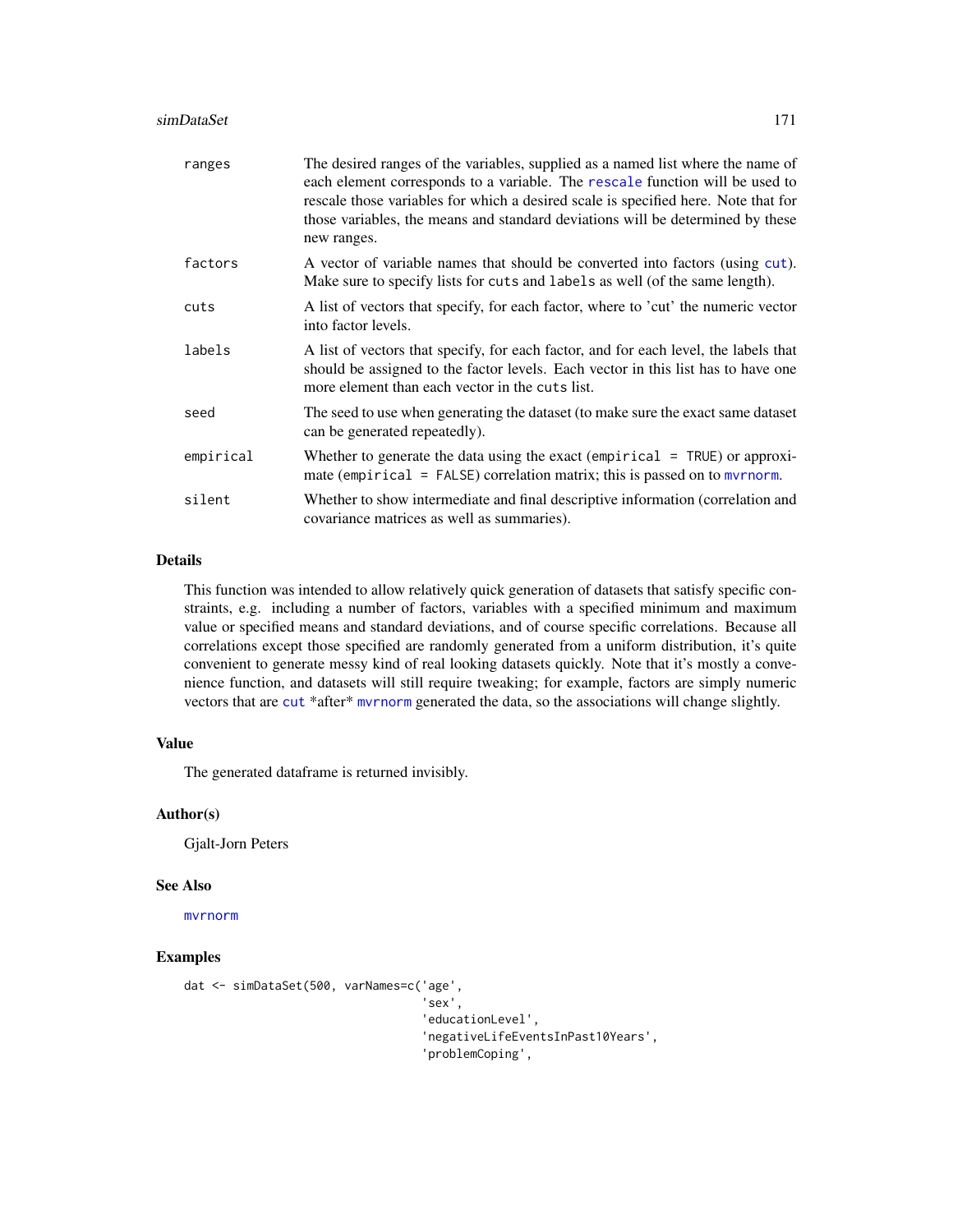```
'emotionCoping',
                'resilience',
                'depression'),
means = c(40,0,
          0,
          5,
          3.5,
          3.5,
          3.5,
          3.5),
sds = c(10,1,
        1,
        1.5,
        1.5,
        1.5,
        1.5,
        1.5),
specifiedCorrelations =
  list(c('problemCoping', 'emotionCoping', -.5),
       c('problemCoping', 'resilience', .5),
       c('problemCoping', 'depression', -.4),
       c('depression', 'emotionCoping', .6),
       c('depression', 'resilience', -.3)),
ranges = list(age = c(18, 54),
              negativeLifeEventsInPast10Years = c(0,8),
              problemCoping = c(1, 7),
              emotionCoping = c(1, 7)),
factors=c("sex", "educationLevel"),
cuts=list(c(0),
          c(-.5, .5),
labels=list(c('female', 'male'),
            c('lower', 'middle', 'higher')),
silent=FALSE);
```
Singh *Verbal and physical aggression scores from Singh et al. (2007)*

# Description

This is a dataset originally described in Singh et al. (2007), and digitized by Rumen Manolov using plot digitizer software and used to illustrate a number of single case design analysis approaches in Manolov & Moeyaert (2016). It is also used by Verboon & Peters (2017) to illustrate the [piecewiseRegr](#page-126-0) and the [genlog](#page-69-0) functions.

#### Usage

data("Singh")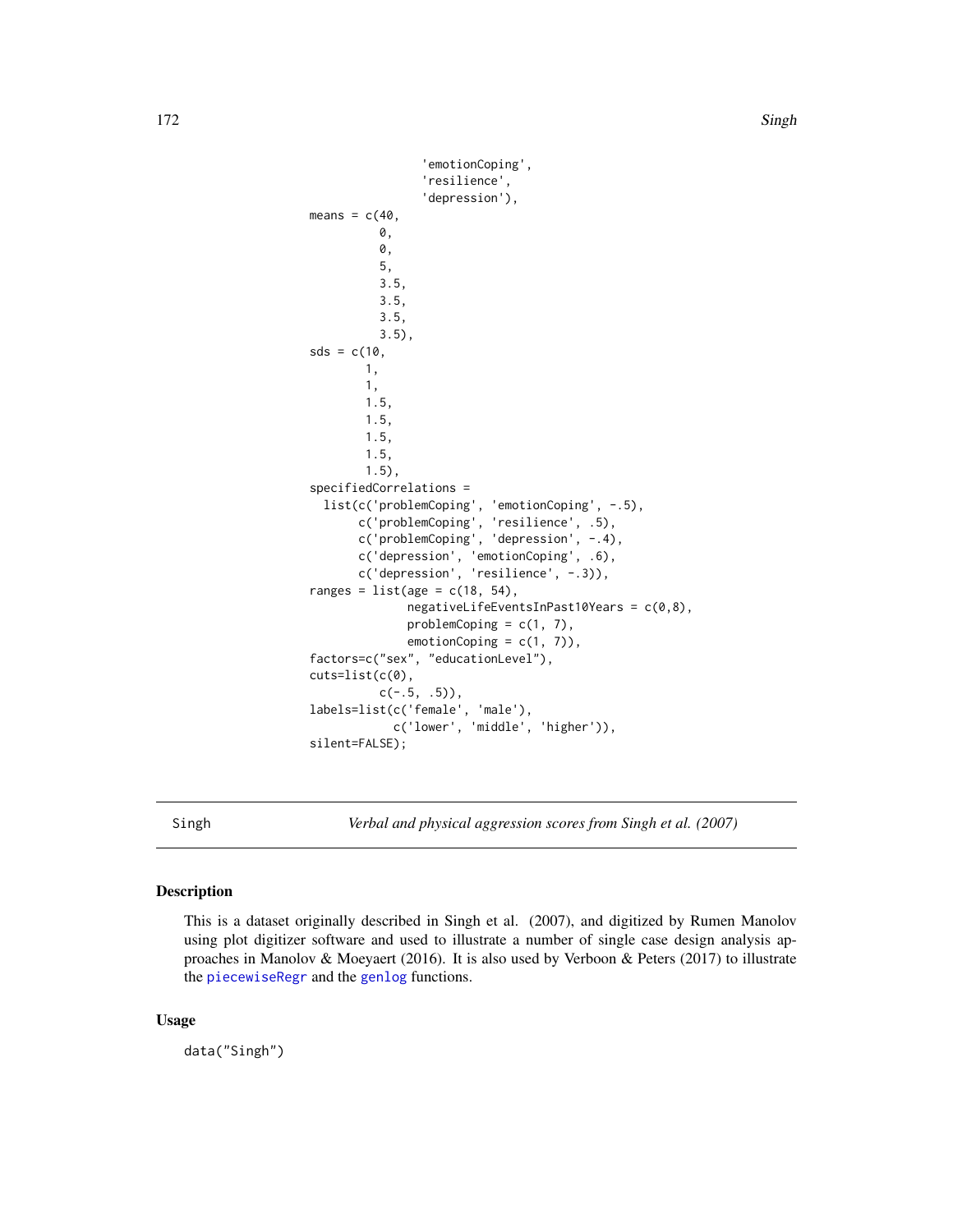#### Format

A data frame with 56 observations on the following 6 variables.

tier A numeric subject identifier.

id A character subject identifier (i.e. a name).

time An index of the measurement moment.

phase A dummy variable indicating the phase of the experiment: 0 means that treatment has not yet started, 1 means that treatment has started.

score\_physical The subjects' scores on physical aggression.

score\_verbal The subjects' scores on verbal aggression.

#### Source

See Rumen Manolov's Open Science Framework repository at <https://osf.io/t6ws6> for the tutorial and the original dataset.

# References

Singh, N. N., Lancioni, G. E., Winton, A. S., Adkins, A. D., Wahler, R. G., Sabaawi, M., & Singh, J. (2007). Individuals with mental illness can control their aggressive behavior through mindfulness training. *Behavior Modification, 31*(3), 313-328. http://doi.org/10.1177/0145445506293585

Manolov, R., & Moeyaert, M. (2017). How Can Single-Case Data Be Analyzed? Software Resources, Tutorial, and Reflections on Analysis. *Behavior Modification*, 41(2), 179-228. http://doi.org/10.1177/014544551666

Verboon, P. & Peters, G.-J. Y. (2017) Applying the generalised logistic model in SCD to deal with ceiling effects. *PsyArXiv* http://INSERTLINK

#### See Also

[piecewiseRegr](#page-126-0) and [genlog](#page-69-0) both contain examples using this dataset.

#### Examples

### To load the data, use: data(Singh);

sort.associationMatrix

*sort.associationMatrix*

## Description

This function sorts an [associationMatrix](#page-7-0) ascendingly or descendingly by one of its columns.

### Usage

```
## S3 method for class 'associationMatrix'
sort(x, decreasing = TRUE, byColumn = 1, ...)
```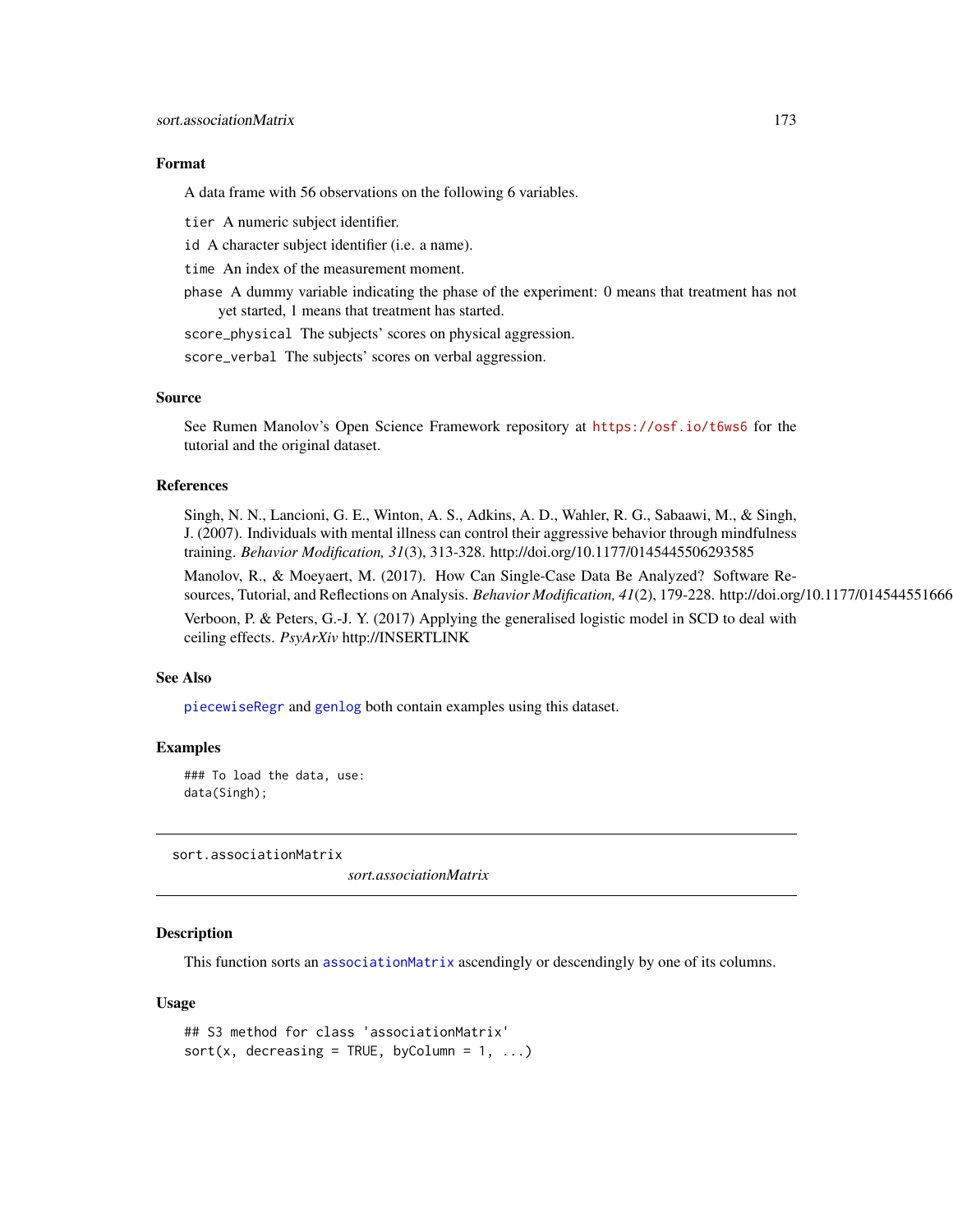#### **Arguments**

| $\mathsf{x}$            | The associationMatrix object to sort.                     |
|-------------------------|-----------------------------------------------------------|
| decreasing              | Whether to sort ascendingly (FALSE) or descending (TRUE). |
| byColumn                | Which column to sort the matrix by, as an index.          |
| $\cdot$ $\cdot$ $\cdot$ | Passed on to sort.                                        |

## Details

Note that if the [associationMatrix](#page-7-0) contains values of different effectsizes, the sorting may be misleading. For example, a value of Cohen's d of .45 is higher than a value of Pearson's r of .35, and so will end up higher in a 'decreasing' sort - even though the association represented by an r of .35 is stronger than that represented by a d of .45.

Furthermore, only asymmetrical associationMatrices can be sorted; sorting a symmetrical association matrix would also change the order of the columns, after all.

## Value

The [associationMatrix](#page-7-0), but sorted.

## Author(s)

Gjalt-Jorn Peters

Maintainer: Gjalt-Jorn Peters <gjalt-jorn@userfriendlyscience.com>

## See Also

[associationMatrix](#page-7-0)

## Examples

```
sort(associationMatrix(infert, y=c("parity", "age"),
                       x=c("induced", "case", "spontaneous"), colNames=TRUE));
```
testRetestAlpha *testRetestAlpha*

## Description

The testRetestAlpha function computes the test-retest alpha coefficient (Green, 2003).

### Usage

```
testRetestAlpha(dat = NULL, moments = NULL,
               testDat = NULL, retestDat = NULL,
               sortItems = FALSE, convertToNumeric = TRUE)
```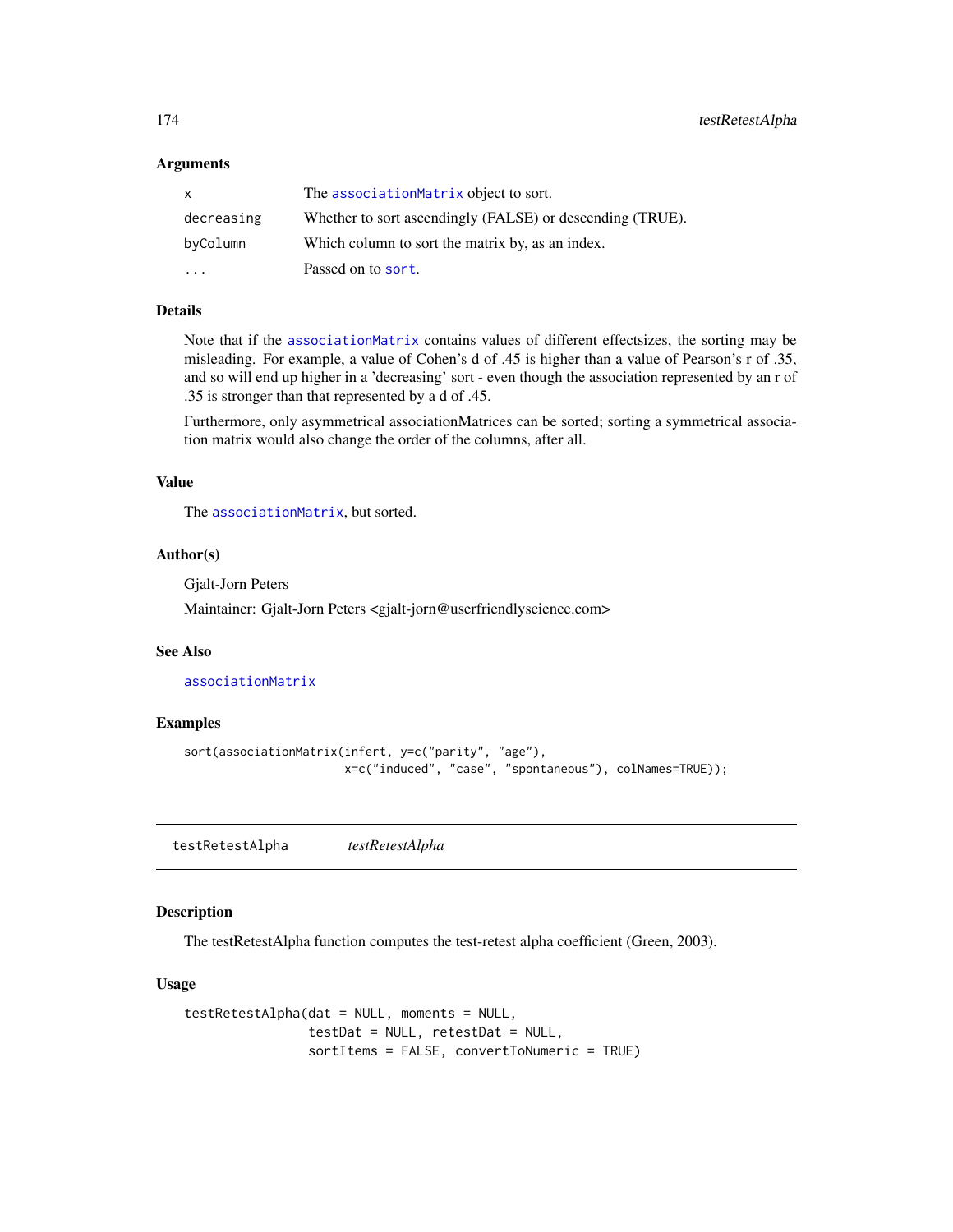# testRetestAlpha 175

# Arguments

| dat                | A data frame containing the items in the scale at both measurement moments. If<br>no dataframe is specified, a dialogue will be launched to allow the user to select<br>an SPSS datafile. If only one dataframe is specified, either the items have to be<br>ordered chronologically (i.e. first all items for the first measurement, then all<br>items for the second measurement), or the vector 'moments' has to be used to<br>indicate, for each item, to which measurement moment it belongs. |
|--------------------|----------------------------------------------------------------------------------------------------------------------------------------------------------------------------------------------------------------------------------------------------------------------------------------------------------------------------------------------------------------------------------------------------------------------------------------------------------------------------------------------------|
| moments            | Used to indicate to which measurement moment each item in 'dat' belongs;<br>should be a vector with the same length as dat has columns, and with two possi-<br>ble values (e.g. 1 and 2).                                                                                                                                                                                                                                                                                                          |
| testDat, retestDat |                                                                                                                                                                                                                                                                                                                                                                                                                                                                                                    |
|                    | Dataframes with the items for each measurement moment: note that the items<br>have to be in the same order (unless sortItems is TRUE).                                                                                                                                                                                                                                                                                                                                                             |
| sortItems          | If true, the columns (items) in each data frame are ordered alphabetically before<br>starting. This can be convenient to ensure that the order of the items at each<br>measurement moment is the same.                                                                                                                                                                                                                                                                                             |
| convertToNumeric   |                                                                                                                                                                                                                                                                                                                                                                                                                                                                                                    |
|                    | When TRUE, the function will attempt to convert all vectors in the dataframes<br>to numeric.                                                                                                                                                                                                                                                                                                                                                                                                       |
|                    |                                                                                                                                                                                                                                                                                                                                                                                                                                                                                                    |

## Details

This function computes the test-retest alpha coefficient as described in Green (2003).

## Value

An object with the input and several output variables. Most notably:

| input | Input specified when calling the function |
|-------|-------------------------------------------|
|       |                                           |

intermediate Intermediate values and objects computed to get to the final results

## output\$testRetestAlpha

The value of the test-retest alpha coefficient.

## Author(s)

Gjalt-Jorn Peters

Maintainer: Gjalt-Jorn Peters <gjalt-jorn@userfriendlyscience.com>

# References

Green, S. N. (2003). A Coefficient Alpha for Test-Retest Data. Psychological Methods, 8(1), 88- 101. doi:10.1037/1082-989X.8.1.88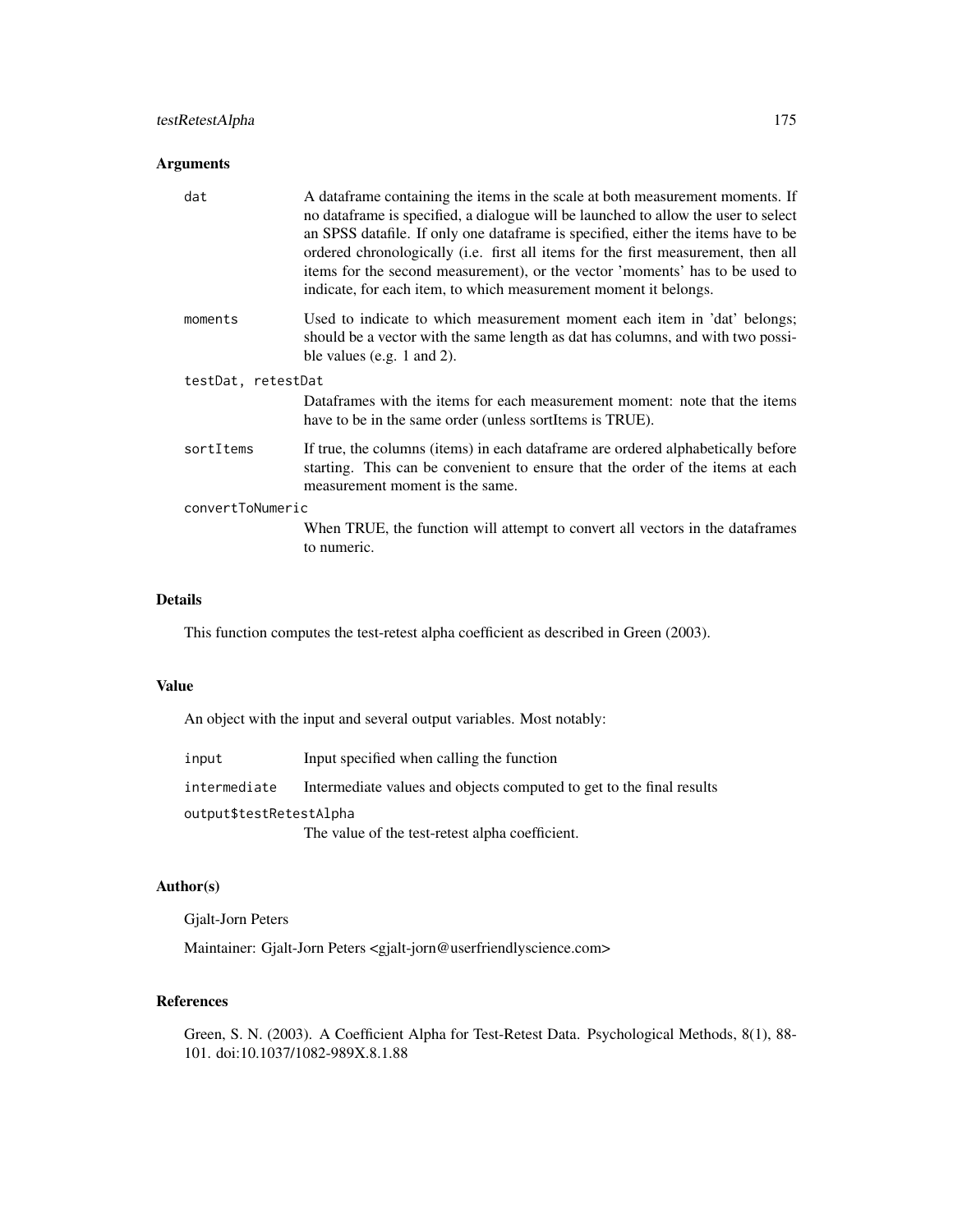## Examples

```
## Not run:
### This will prompt the user to select an SPSS file
testRetestAlpha();
## End(Not run)
### Load data from simulated dataset testRetestSimData (which
### satisfies essential tau-equivalence).
data(testRetestSimData);
### The first column is the true score, so it's excluded in this example.
exampleData <- testRetestSimData[, 2:ncol(testRetestSimData)];
### Compute test-retest alpha coefficient
```
testRetestAlpha(exampleData);

testRetestCES *testRetestCES*

#### Description

The testRetestCES function computes the test-retest Coefficient of Equivalence and Stability (Schmidt, Le & Ilies, 2003).

#### Usage

```
testRetestCES(dat = NULL, moments = NULL,
              testDat = NULL, retestDat = NULL,
              parallelTests = 'means',
              sortItems = FALSE, convertToNumeric = TRUE,
              digits=4)
parallelSubscales(dat, convertToNumeric = TRUE)
```
#### Arguments

dat A dataframe. For testRetestCES, this dataframe must contain the items in the scale at both measurement moments. If no dataframe is specified, a dialogue will be launched to allow the user to select an SPSS datafile. If only one dataframe is specified, either the items have to be ordered chronologically (i.e. first all items for the first measurement, then all items for the second measurement), or the vector 'moments' has to be used to indicate, for each item, to which measurement moment it belongs. The number of columns in this dataframe MUST be even! Note that instead of providing this dataframe, the items of each measurement moment can be provided separately in testDat and retestDat as well.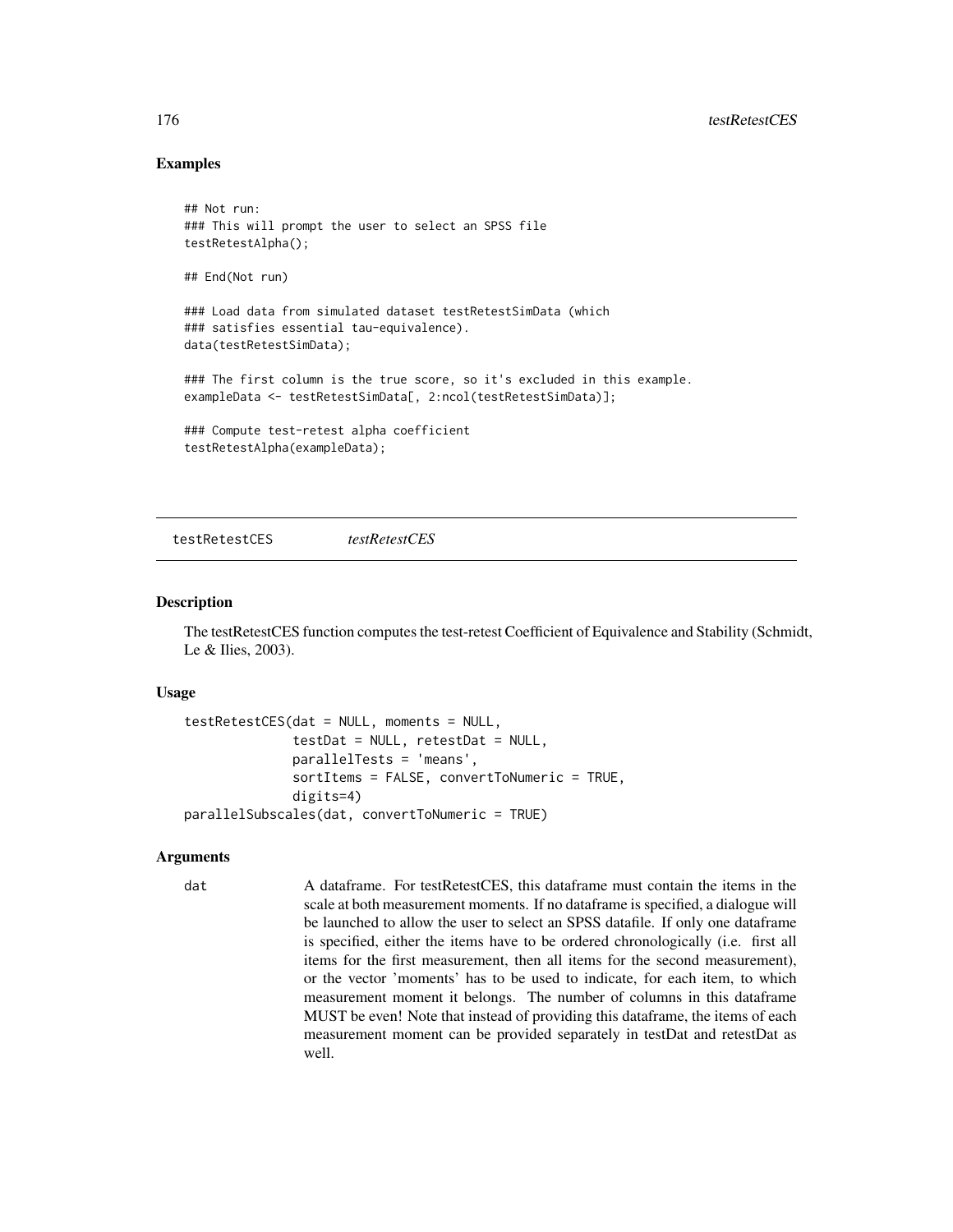## testRetestCES 177

| moments            | Used to indicate to which measurement moment each item in 'dat' belongs;<br>should be a vector with the same length as dat has columns, and with two possi-<br>ble values (e.g. 1 and 2).                                                                                                                   |
|--------------------|-------------------------------------------------------------------------------------------------------------------------------------------------------------------------------------------------------------------------------------------------------------------------------------------------------------|
| testDat, retestDat |                                                                                                                                                                                                                                                                                                             |
|                    | Dataframes with the items for each measurement moment: note that the items<br>have to be in the same order (unless sort Items is TRUE).                                                                                                                                                                     |
| parallelTests      | A vector indicating which items belong to which parallel test; like the moments<br>vector, this should have two possible values (e.g. 1 and 2). Alternatively, it can<br>be character value with 'means' or 'variances'; in this case, parallelSubscales<br>will be used to create roughly parallel halves. |
| sortItems          | If true, the columns (items) in each dataframe are ordered alphabetically before<br>starting. This can be convenient to ensure that the order of the items at each<br>measurement moment is the same.                                                                                                       |
| convertToNumeric   |                                                                                                                                                                                                                                                                                                             |
|                    | When TRUE, the function will attempt to convert all vectors in the data frames<br>to numeric.                                                                                                                                                                                                               |
| digits             | Number of digits to print.                                                                                                                                                                                                                                                                                  |

# Details

This function computes the test-retest Coefficient of Equivalence and Stability (CES) as described in Schmidt, Le & Ilies (2003). Note that this function only computes the test-retest CES for a scale that is administered twice and split into two parallel halves post-hoc (this procedure is explained on page 210, and the equations that are used, 16 and 17a are explained on page 212).

## Value

An object with the input and several output variables. Most notably:

input Input specified when calling the function

intermediate Intermediate values and objects computed to get to the final results

output\$testRetestCES

The value of the test-retest Coefficient of Equivalence and Stability.

## Note

This function uses equations 16 and 17 on page 212 of Schmidt, Le & Ilies (2003): in other words, this function assumes that one scale is administered twice. If you'd like the computation for two different but parellel scales/measures to be implemented, please contact me.

## Author(s)

Gjalt-Jorn Peters

Maintainer: Gjalt-Jorn Peters <gjalt-jorn@userfriendlyscience.com>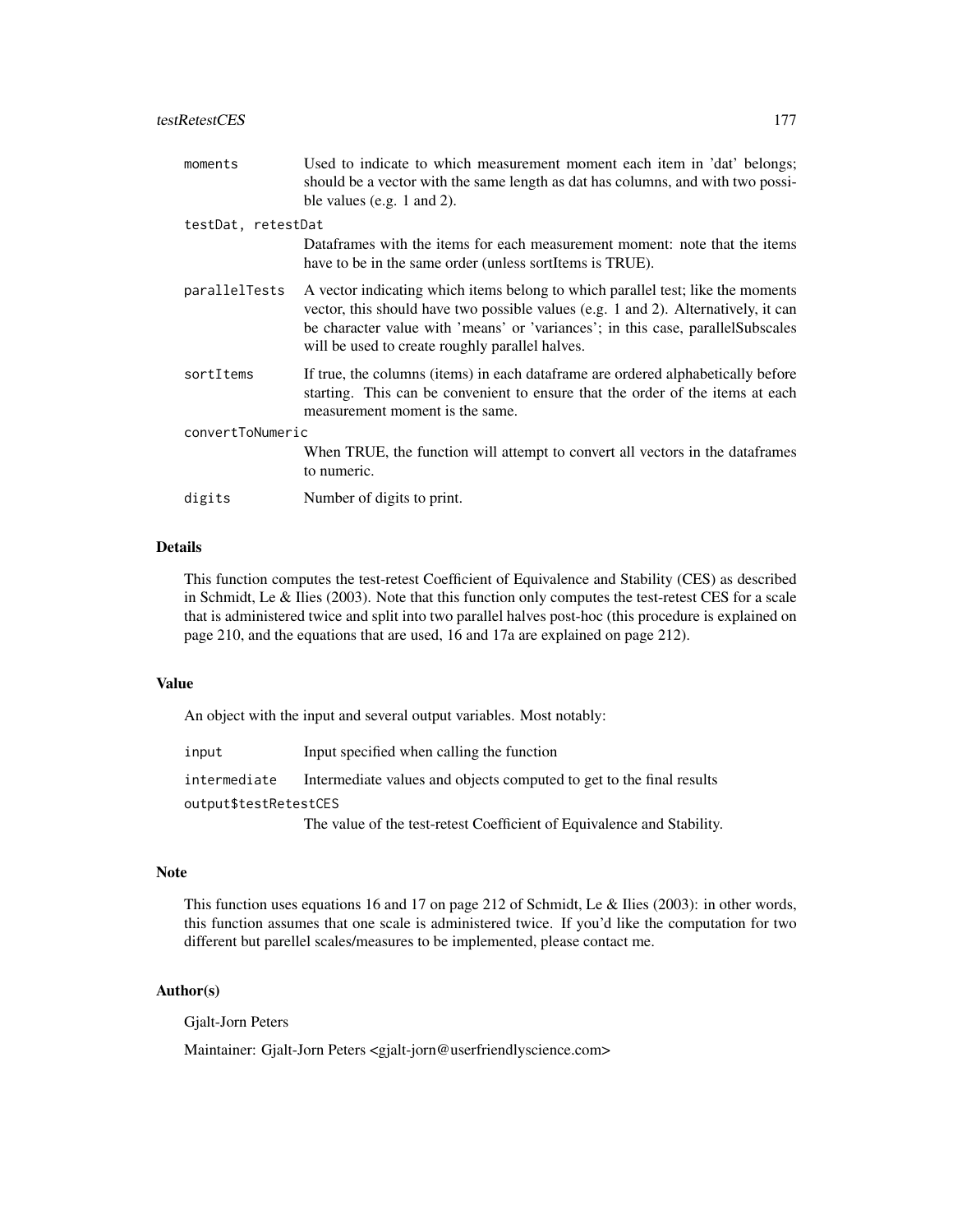## References

Schmidt, F. L., Le, H., & Ilies, R. (2003) Beyong Alpha: An Empirical Examination of the Effects of Different Sources of Measurement Error on Reliability Estimates for Measures of Individualdifferences Constructs. Psychological Methods, 8(2), 206-224. doi:10.1037/1082-989X.8.x.206

# Examples

```
## Not run:
### This will prompt the user to select an SPSS file
testRetestCES();
## End(Not run)
### Load data from simulated dataset testRetestSimData (which
### satisfies essential tau-equivalence).
data(testRetestSimData);
### The first column is the true score, so it's excluded in this example.
exampleData <- testRetestSimData[, 2:ncol(testRetestSimData)];
### Compute test-retest alpha coefficient
testRetestCES(exampleData);
```
testRetestReliability *testRetestReliability*

## **Description**

The testRetestReliability function is a convenient interface to testRetestAlpha and testRetestCES.

#### Usage

```
testRetestReliability(dat = NULL, moments = NULL,
                      testDat = NULL, retestDat = NULL,
                      parallelTests = 'means',
                      sortItems = FALSE, convertToNumeric = TRUE,
                      digits=2)
```
#### Arguments

dat A dataframe. This dataframe must contain the items in the scale at both measurement moments. If no dataframe is specified, a dialogue will be launched to allow the user to select an SPSS datafile. If only one dataframe is specified, either the items have to be ordered chronologically (i.e. first all items for the first measurement, then all items for the second measurement), or the vector 'moments' has to be used to indicate, for each item, to which measurement moment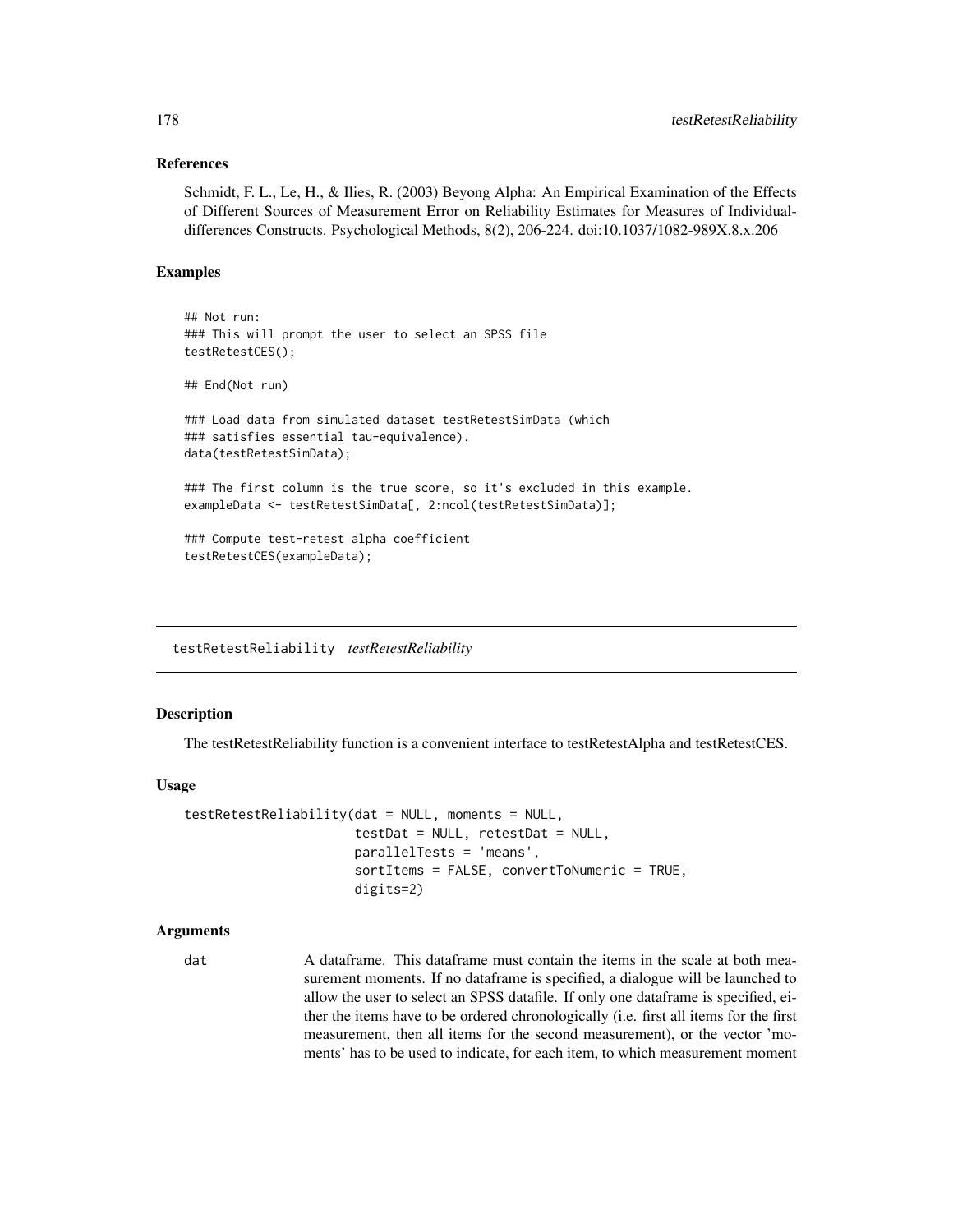| it belongs. The number of columns in this dataframe MUST be even! Note that<br>instead of providing this dataframe, the items of each measurement moment can<br>be provided separately in testDat and retestDat as well.                                                                                    |  |
|-------------------------------------------------------------------------------------------------------------------------------------------------------------------------------------------------------------------------------------------------------------------------------------------------------------|--|
| Used to indicate to which measurement moment each item in 'dat' belongs;<br>should be a vector with the same length as dat has columns, and with two possi-<br>ble values (e.g. $1$ and $2$ ).                                                                                                              |  |
| testDat, retestDat                                                                                                                                                                                                                                                                                          |  |
| Dataframes with the items for each measurement moment: note that the items<br>have to be in the same order (unless sortItems is TRUE).                                                                                                                                                                      |  |
| A vector indicating which items belong to which parallel test; like the moments<br>vector, this should have two possible values (e.g. 1 and 2). Alternatively, it can<br>be character value with 'means' or 'variances'; in this case, parallelSubscales<br>will be used to create roughly parallel halves. |  |
| If true, the columns (items) in each dataframe are ordered alphabetically before<br>starting. This can be convenient to ensure that the order of the items at each<br>measurement moment is the same.                                                                                                       |  |
| convertToNumeric                                                                                                                                                                                                                                                                                            |  |
| When TRUE, the function will attempt to convert all vectors in the dataframes<br>to numeric.                                                                                                                                                                                                                |  |
| Number of digits to show when printing the output                                                                                                                                                                                                                                                           |  |
|                                                                                                                                                                                                                                                                                                             |  |

# Details

This function calls both testRetestAlpha and testRetestCES to compute and print measures of the test-retest reliability.

## Value

An object with the input and several output variables. Most notably:

| input                   | Input specified when calling the function                            |
|-------------------------|----------------------------------------------------------------------|
| intermediate            | Intermediate values and objects computed to get to the final results |
| output\$testRetestAlpha |                                                                      |
|                         | The value of the test-retest alpha coefficient.                      |
| output\$testRetestCES   |                                                                      |
|                         | <u>ri i amerika</u>                                                  |

The value of the test-retest Coefficient of Equivalence and Stability.

## Author(s)

Gjalt-Jorn Peters

Maintainer: Gjalt-Jorn Peters <gjalt-jorn@userfriendlyscience.com>

# Examples

## Not run: ### This will prompt the user to select an SPSS file testRetestReliability();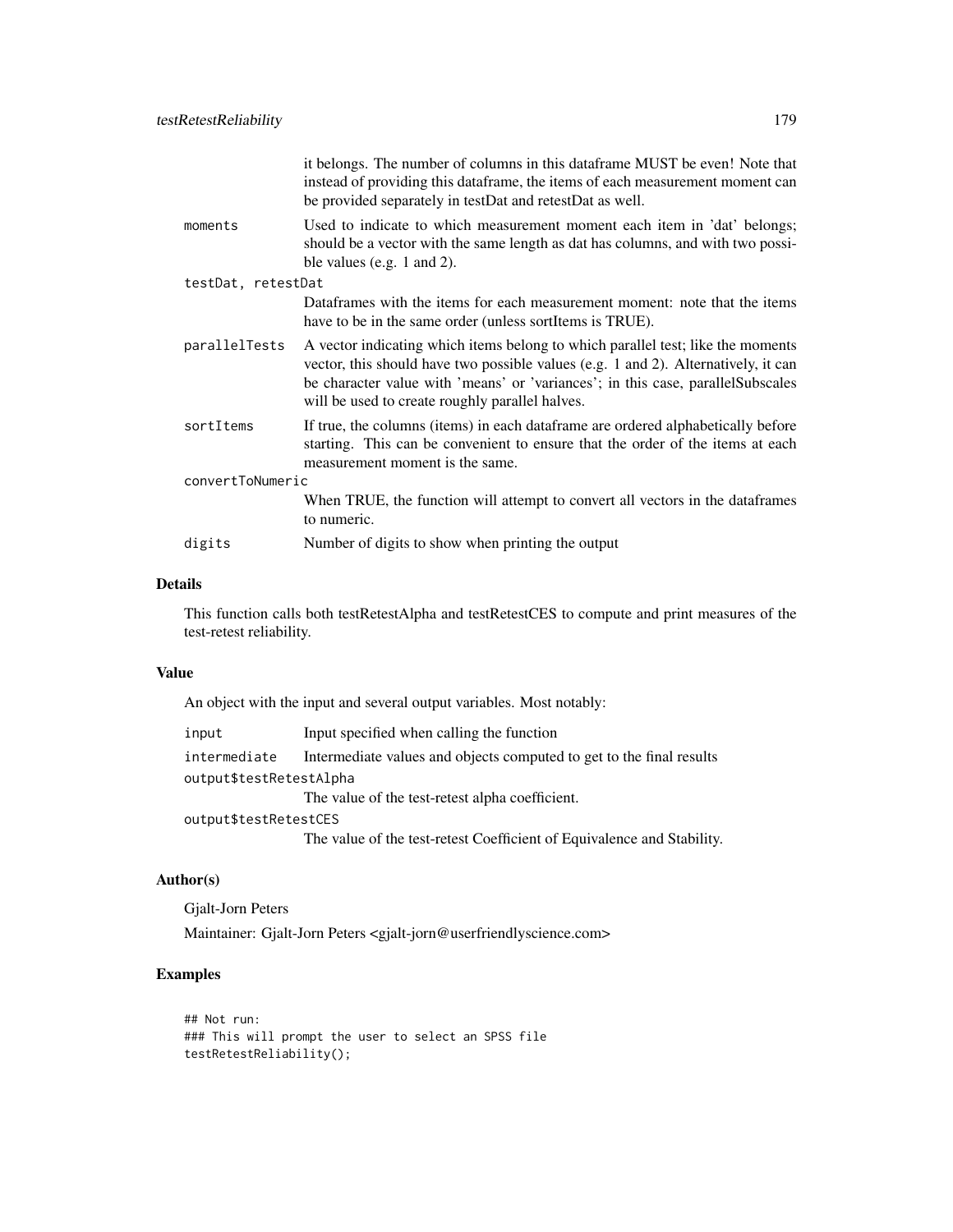```
## End(Not run)
### Load data from simulated dataset testRetestSimData (which
### satisfies essential tau-equivalence).
data(testRetestSimData);
### The first column is the true score, so it's excluded in this example.
exampleData <- testRetestSimData[, 2:ncol(testRetestSimData)];
### Compute test-retest alpha coefficient
testRetestReliability(exampleData);
```
testRetestSimData *testRetestSimData is a simulated dataframe used to demonstrate the testRetestAlpha coefficient function.*

#### Description

This dataset contains the true scores of 250 participants on some variable, and 10 items of a scale administered twice (at t0 and at t1).

#### Usage

```
data(testRetestSimData)
```
#### Format

A data frame with 250 observations on the following 21 variables.

trueScore The true scores

- t0 item1 Score on item 1 at test
- t0\_item2 Score on item 2 at test
- t0\_item3 Score on item 3 at test
- t0\_item4 Score on item 4 at test
- t0\_item5 Score on item 5 at test
- t0\_item6 Score on item 6 at test
- t0\_item7 Score on item 7 at test
- t0 item8 Score on item 8 at test
- t0\_item9 Score on item 9 at test
- t0\_item10 Score on item 10 at test
- t1\_item1 Score on item 1 at retest
- t1\_item2 Score on item 2 at retest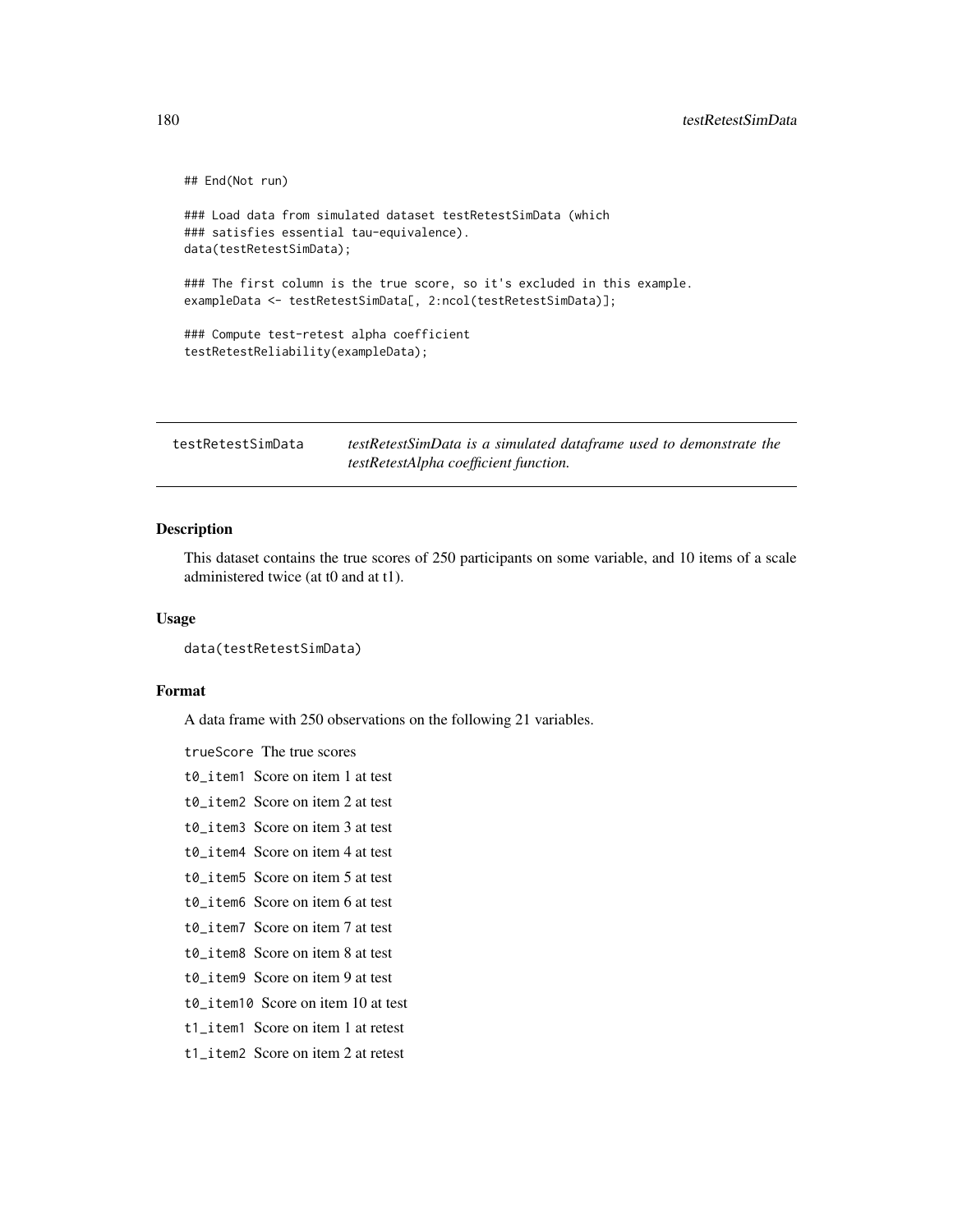# <span id="page-180-1"></span>therapyMonitor 181

- t1\_item3 Score on item 3 at retest
- t1\_item4 Score on item 4 at retest
- t1\_item5 Score on item 5 at retest
- t1\_item6 Score on item 6 at retest
- t1\_item7 Score on item 7 at retest
- t1\_item8 Score on item 8 at retest
- t1\_item9 Score on item 9 at retest
- t1\_item10 Score on item 10 at retest

# Details

This dataset was generated with the code in the reliabilityTest.r test script.

#### Author(s)

Gjalt-Jorn Peters

Maintainer: Gjalt-Jorn Peters <gjalt-jorn@userfriendlyscience.com>

# Examples

```
data(testRetestSimData);
head(testRetestSimData);
hist(testRetestSimData$t0_item1);
cor(testRetestSimData);
```
<span id="page-180-0"></span>therapyMonitor *therapyMonitor & therapyMonitor.multi*

#### Description

therapyMonitor & therapyMonitor.multi are useful for simple n-of-1 designs, and were written to make it easy for therapists or other practitioners to get some insight into the effects of their treatments.

#### Usage

```
therapyMonitor(dat = NULL, design="AB", statistic="|A-B|",
               conditionColumn = NULL, variableColumn = NULL,
               timeColumn = NULL, conditionMoment = NULL,
               limit=NULL, lines=NULL, ylab=NULL, xlab=NULL,
               outputFile = NULL, outputFormats = c('svg', 'png'),
               plotTitle = "therapyMonitor results",
               plotWidth=25, plotHeight=15)
therapyMonitor.multi(dat = NULL,
                     variableColumn = NULL, conditionColumn = NULL,
```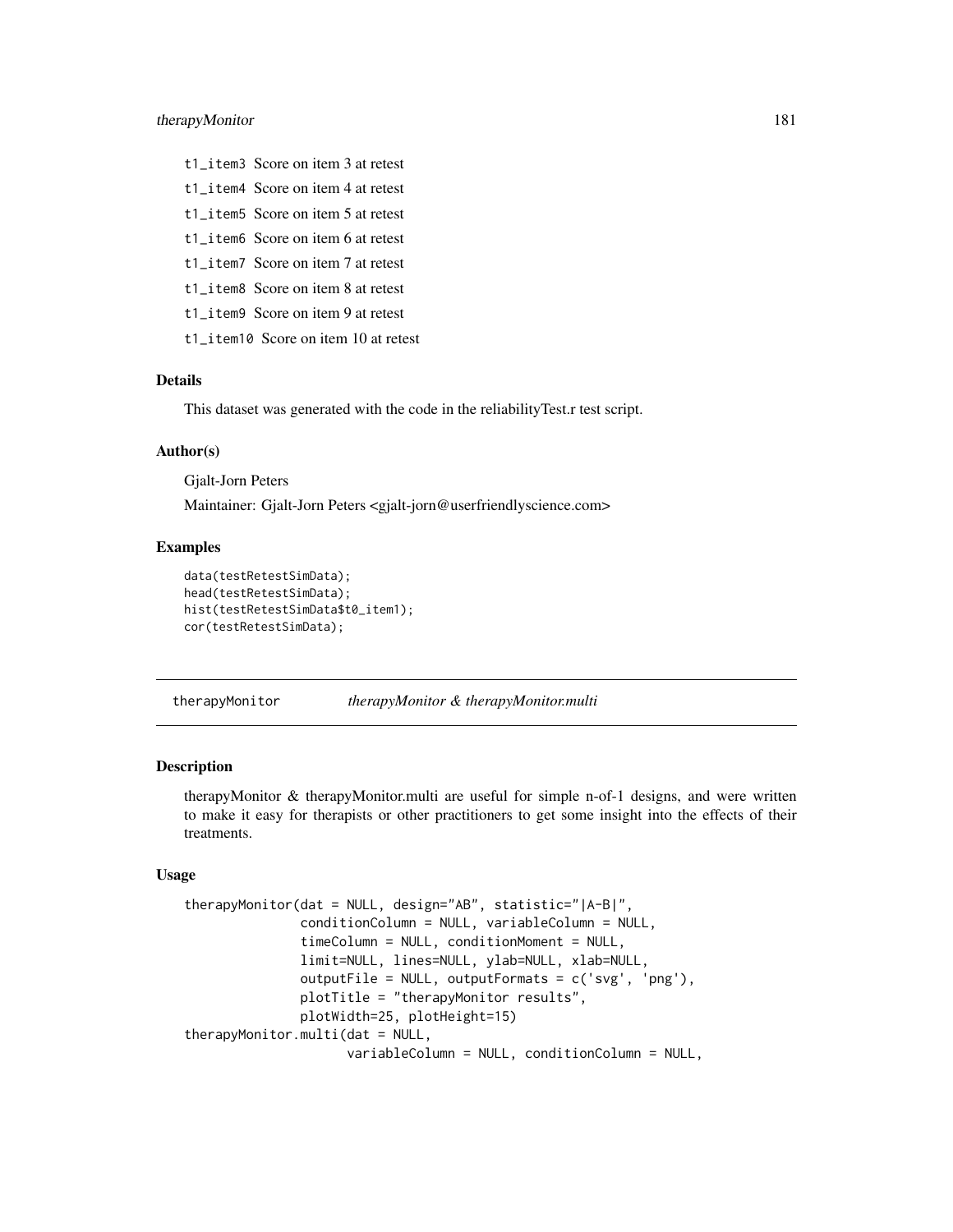conditionMoment = NULL, minLevels = 5, outputFiles = FALSE, outputFilePath =  $g$ etwd(), outputFormats = c('svg', 'png'), silent=FALSE, ...)

# <span id="page-181-0"></span>Arguments

| dat                   | A dataframe containing the variables to analyse. If not dataframe is specified,<br>get getData function is used to present a dialog to the user.                                                                                                                                                                                                                                                                                                                                                |
|-----------------------|-------------------------------------------------------------------------------------------------------------------------------------------------------------------------------------------------------------------------------------------------------------------------------------------------------------------------------------------------------------------------------------------------------------------------------------------------------------------------------------------------|
| design                | The design to use; see pvalue. systematic in the SCRT-package for more in-<br>formation. Note that currently, this function always assumes an "AB" design;<br>changing this only changes the way pvalue. systematic is called.                                                                                                                                                                                                                                                                  |
| statistic             | The statistic to use; see pvalue. systematic in the SCRT-package for more in-<br>formation. Note that currently, this function always assumes the " A-B " statis-<br>tic; changing this only changes the way pvalue. systematic is called.                                                                                                                                                                                                                                                      |
| conditionColumn       |                                                                                                                                                                                                                                                                                                                                                                                                                                                                                                 |
|                       | The name of the variable containing, for each measurement, the condition, or<br>the phase of the treatment. This variable should normally only have two levels<br>(e.g. 'A' and 'B'), indicating when the treatment changed from condition 'A' to<br>condition 'B'.                                                                                                                                                                                                                             |
| variableColumn        | For therapyMonitor, this must be a single value: the name of the variable<br>to analyse as dependent variable. For therapyMonitor.multi, this can be a<br>vector, in which case all the specified variables are analysed sequentially. In any<br>case, the variable(s) specified here must have the 'interval' measurement level<br>(i.e. be roughly continuous). For therapyMonitor.multi, if this argument is<br>empty, all variables are used, provided they have at least minLevels levels. |
| timeColumn            | The variable containing the time (datetime) of each measurement moment. If<br>not specified in R's POSIXct format, the function tries to guess whether SPSS,<br>SAS, or Stata timestamps were specified, and tries to convert. If the timeColumn<br>isn't specified, the function will assume that all measurements were equidistant,<br>and they'll simply be assigned consecutive numbers als measurement moments.                                                                            |
| conditionMoment       |                                                                                                                                                                                                                                                                                                                                                                                                                                                                                                 |
|                       | The conditionMoment argument provides an alternative method of specifying<br>when the condition changed; this can be the number of the first measurement in<br>the new (second) condition/phase. For example, if the treatment started after the<br>6th measurement, this can be specified by passing 'conditionMoment=7'.                                                                                                                                                                      |
| limit                 | The minimum number of consecutive measurements that has to be available<br>within one condition/phase to enable the analysis (see pvalue.systematic).                                                                                                                                                                                                                                                                                                                                           |
| lines                 | Which lines in the dat dataframe to use.                                                                                                                                                                                                                                                                                                                                                                                                                                                        |
| ylab, xlab            | Labels to use when creating the plots.                                                                                                                                                                                                                                                                                                                                                                                                                                                          |
| outputFile            | If not NULL, the filename to write the plot to. Note that this filename should not<br>include the extension - this is appended based on the outputFormats argument.                                                                                                                                                                                                                                                                                                                             |
| outputFormats         | Which format to use for the plot or plots to export.                                                                                                                                                                                                                                                                                                                                                                                                                                            |
| plotTitle             | The title for the plot.                                                                                                                                                                                                                                                                                                                                                                                                                                                                         |
| plotWidth, plotHeight |                                                                                                                                                                                                                                                                                                                                                                                                                                                                                                 |
|                       | The size of the plot (in centimeters).                                                                                                                                                                                                                                                                                                                                                                                                                                                          |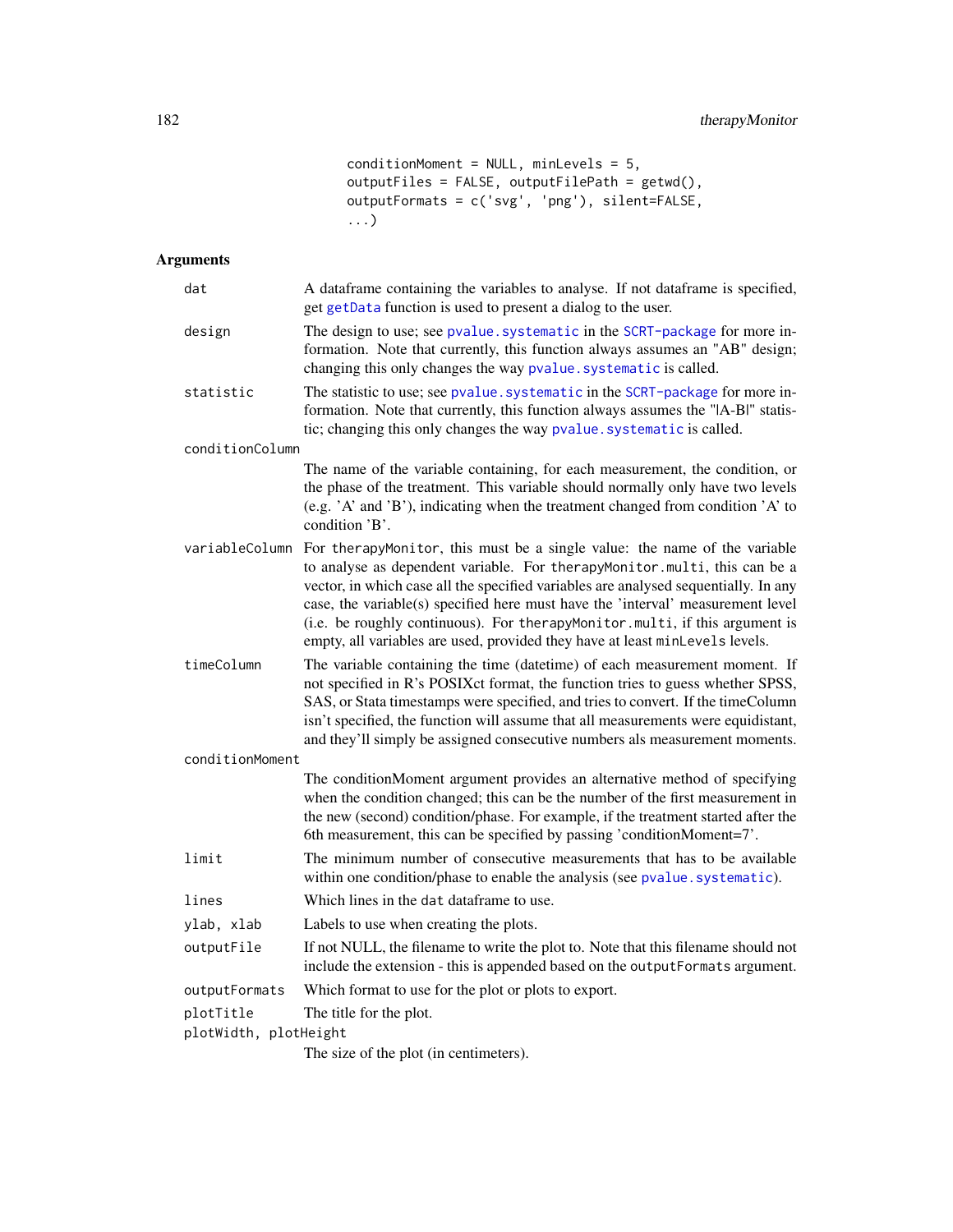# <span id="page-182-0"></span>therapyMonitorData 183

| minLevels           | The minimum number of levels that a variable in the datafile has to have before<br>it's included in the analyses. |
|---------------------|-------------------------------------------------------------------------------------------------------------------|
| outputFiles         | Whether to export the plots and regular output to files.                                                          |
|                     | output File Path If output Files is TRUE, the path where to store the output files.                               |
| silent              | Whether to suppress messages about progress etc.                                                                  |
| $\cdot \cdot \cdot$ | Additional arguments to therapyMonitor.multi are passed on to therapyMonitor.                                     |

# Details

This function started as a wrapper to the pvalue. systematic function in the [SCRT-package](#page-0-0), but it now also does some extra stuff.

# Value

For therapyMonitor, an object with the input and several output variables, as well as a plot. For therapyMonitor.multi, an object containing several therapyMonitor objects, as well as collated output.

# Author(s)

Gjalt-Jorn Peters

Maintainer: Gjalt-Jorn Peters <gjalt-jorn@userfriendlyscience.com>

#### Examples

```
### Explore and plot the weight of a chick in the ChickWeight dataset
therapyMonitor(ChickWeight, variableColumn='weight',
              conditionMoment=6, lines=1:12);
```
therapyMonitorData *Data originally published with therapyMonitor*

### Description

This dataset was originally published along with a Dutch language article that described the [therapyMonitor](#page-180-0) function. This version only contains the aggregated scales.

# Usage

data("therapyMonitorData")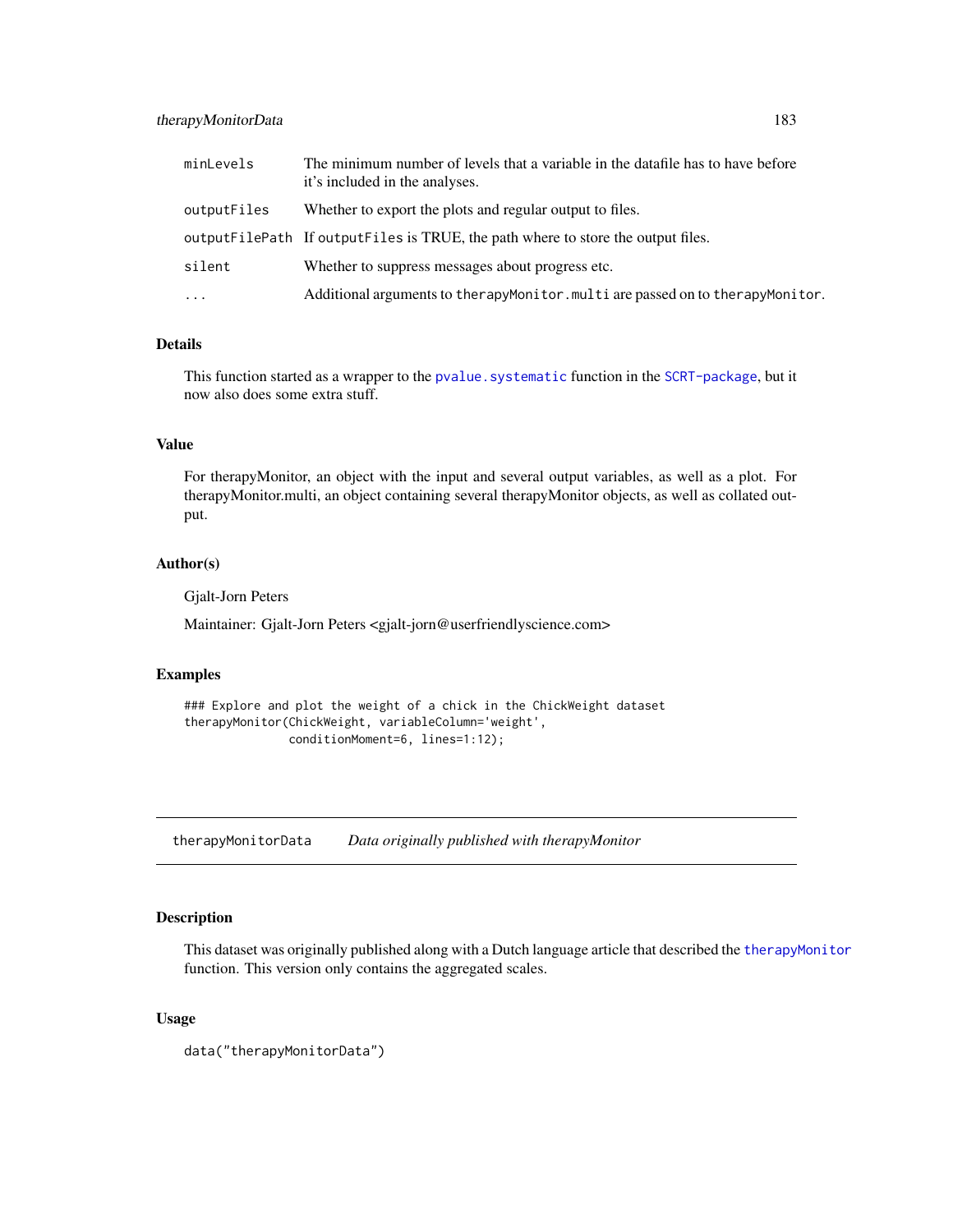#### <span id="page-183-1"></span>Format

A data frame with 38 observations on the following 12 variables.

time The measurement moment as stored by Google Forms.

datetime The measurement moment converted to POSIXct, R's time format.

measurementNumber The rank (number) of each measurement.

positiveAffect The positive affect scale.

negativeAffect The negative affect scale.

selfEsteem A self esteem scale.

intimacy An intimacy scale.

erectionMasturbation Erection when masturbating.

erectionPartnerSex Erection while having sex with partner.

experienceMasturbation Experience when masturbating.

experiencePartnerSex Experience while having sex with partner.

erectionCombined Aggregated scale of both erection experience scales.

# Details

This dataset is an n-of-1 dataset collected during a series of therapy sessions.

#### Source

van Lankveld, J., Leusink, P., & Peters, G.-J. Y. (2017). Therapie-monitoring in een blended online en face-to-face behandeling van een jonge man met situatieve erectieproblemen. *Tijdschrift voor Seksuologie, 41*, 15-22.

#### Examples

```
data(therapyMonitorData)
## maybe str(therapyMonitorData) ; plot(therapyMonitorData) ...
```
userfriendlyscienceBasics

*userfriendlyscience basics*

# <span id="page-183-0"></span>Description

The userfriendlyscience basics functions are some very basic functions to make life that little bit easier.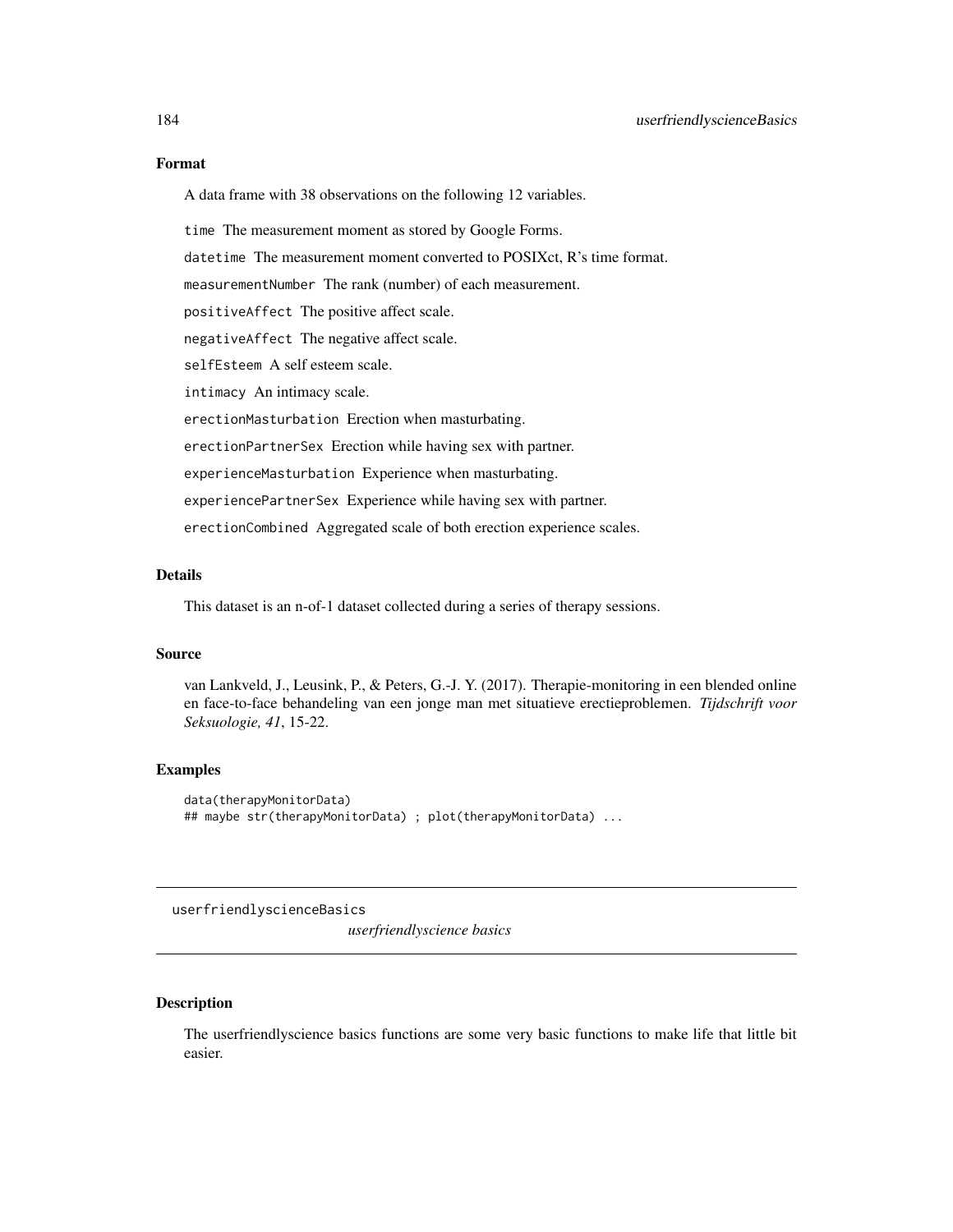# Usage

```
safeRequire(packageName, mirrorIndex=NULL)
trim(str)
noZero(str)
formatPvalue(values, digits = 3, spaces=TRUE, includeP = TRUE)
formatR(r, digits)
repStr(n = 1, str = "")repeatStr(n = 1, str = "")
ifelseObj(condition, ifTrue, ifFalse)
invertItem(item, fullRange=NULL, ignorePreviousInversion = FALSE)
is.odd(vector)
is.even(vector)
convertToNumeric(vector, byFactorLabel = FALSE)
massConvertToNumeric(dat, byFactorLabel = FALSE,
                     ignoreCharacter = TRUE,
                     stringsAsFactors = FALSE)
vecTxt(vector, delimiter = ", ", useQuote = "",
      firstDelimiter = NULL, lastDelimiter = " & ",
      firstElements = 0, lastElements = 1, lastHasPrecedence = TRUE)
vecTxtQ(vector, useQuote = "''", ...)find %IN% table
cat0(..., sep="")addToLog(fullLog, ..., showLog = FALSE);
```
#### Arguments

| packageName | The name of the package, as character string.                                                                                                                                                                                                                        |
|-------------|----------------------------------------------------------------------------------------------------------------------------------------------------------------------------------------------------------------------------------------------------------------------|
| mirrorIndex | The index of the mirror to use, in case you want to specify the mirror in the<br>call (see e.g. /code/linkgetCRANmirrors()[, 1:4] for an overview of these mir-<br>rors. For example, at the time of writing, Antwerp is 7, Amsterdam is 60, and<br>Auckland is 62). |
| str         | The character string to process.                                                                                                                                                                                                                                     |
| values      | The p-values to format.                                                                                                                                                                                                                                              |
| digits      | For format Pvalue, number of digits to round to. Numbers smaller than this<br>number will be shown as $\lt$ 0.001 or $\lt$ 0.0001 etc.                                                                                                                               |
|             | For formatR, the number of digits to use when formatting the Pearson correla-<br>tion.                                                                                                                                                                               |
| spaces      | Whether to include spaces between symbols, operators, and digits.                                                                                                                                                                                                    |
| includeP    | Whether to include the 'p' and '='-symbol in the results (the ' $\lt$ ' symbol is al-<br>ways included).                                                                                                                                                             |
| r           | The Pearson correlation to format.                                                                                                                                                                                                                                   |
| n           | The number of times to repeat the string.                                                                                                                                                                                                                            |
| condition   | Condition to evaluate.                                                                                                                                                                                                                                               |
| ifTrue      | Object to return if the condition is true.                                                                                                                                                                                                                           |
| ifFalse     | Object to return if the condition is false.                                                                                                                                                                                                                          |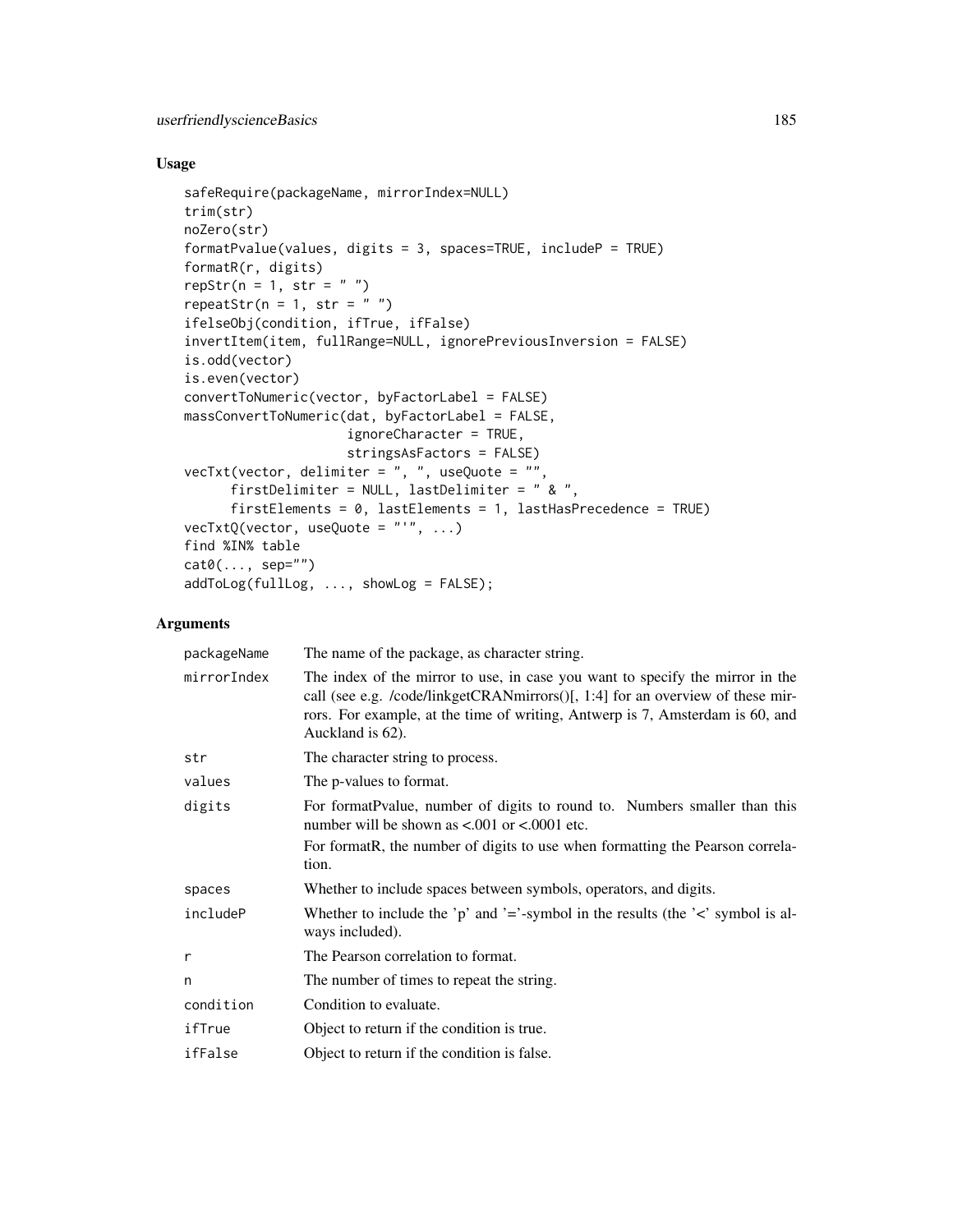<span id="page-185-0"></span>

| item                        | Item to invert                                                                                                                                                                                                                                                                                                       |
|-----------------------------|----------------------------------------------------------------------------------------------------------------------------------------------------------------------------------------------------------------------------------------------------------------------------------------------------------------------|
| fullRange                   | If provided it must be a numeric vector with the minimum and the maximum of<br>the scale. If not provided, the range function is used (so, use this range argument<br>if the scale minimum and/or maximum do not occur in the data).                                                                                 |
| ignorePreviousInversion     |                                                                                                                                                                                                                                                                                                                      |
|                             | If this item has already been inverted, the function will halt with an error unless<br>it's told to ignore previous inversions with this boolean.                                                                                                                                                                    |
| dat, vector                 | The dataframe of vector to process.                                                                                                                                                                                                                                                                                  |
| byFactorLabel               | If TRUE, convertToNumeric and massConvertToNumeric use the factor labels,<br>interpreted as character vectors, to determine the numeric value, instead of the<br>level's indices (which is what as.numeric() does).                                                                                                  |
| ignoreCharacter             |                                                                                                                                                                                                                                                                                                                      |
|                             | If TRUE, character vectors are ignored. If FALSE, character vectors are con-<br>verted (or, an attempt is made :-)).                                                                                                                                                                                                 |
| stringsAsFactors            |                                                                                                                                                                                                                                                                                                                      |
|                             | If TRUE, strings (character vectors) in the dataframe will be converted to factors<br>(by as.data.frame, after the function called lapply).                                                                                                                                                                          |
| find                        | The element(s) to look up in the vector or matrix.                                                                                                                                                                                                                                                                   |
| table                       | The vector or matrix in which to look up the element.                                                                                                                                                                                                                                                                |
|                             | delimiter, firstDelimiter, lastDelimiter                                                                                                                                                                                                                                                                             |
|                             | The delimiters to use for respectively the middle, first first Elements, and last<br>lastElements elements.                                                                                                                                                                                                          |
| useQuote                    | This character string is pre- and appended to all elements; so use this to quote<br>all elements (useQuote="'"), doublequote all elements (useQuote='"'), or<br>anything else (e.g. useQuote=' '). The only difference between vecTxt and<br>vecTxtQ is that the latter by default quotes the elements.              |
| firstElements, lastElements |                                                                                                                                                                                                                                                                                                                      |
|                             | The number of elements for which to use the first respective last delimiters                                                                                                                                                                                                                                         |
| lastHasPrecedence           |                                                                                                                                                                                                                                                                                                                      |
|                             | If the vector is very short, it's possible that the sum of firstElements and lastEle-<br>ments is larger than the vector length. In that case, downwardly adjust the num-<br>ber of elements to separate with the first delimiter (TRUE) or the number of ele-<br>ments to separate with the last delimiter (FALSE)? |
| sep                         | The separator to pass to cat, of course, "" by default.                                                                                                                                                                                                                                                              |
| fullLog                     | The full $log - the character vector(s)$ provided are appended to this character<br>vector.                                                                                                                                                                                                                          |
| showLog                     | Whether to cat the log.                                                                                                                                                                                                                                                                                              |
| .                           | Extra arguments are passed to whatever function is wrapped (e.g. $cat$ for $cat$ ).<br>For addToLog, the dots are used to provide character vectors that are concate-<br>nated using paste0 and (potentially shown and) added to the log.                                                                            |

# Details

The safeRequire function checks whether a package is already installed. If so, it loads the package (using require/library). If not, it first installs it, and then loads it.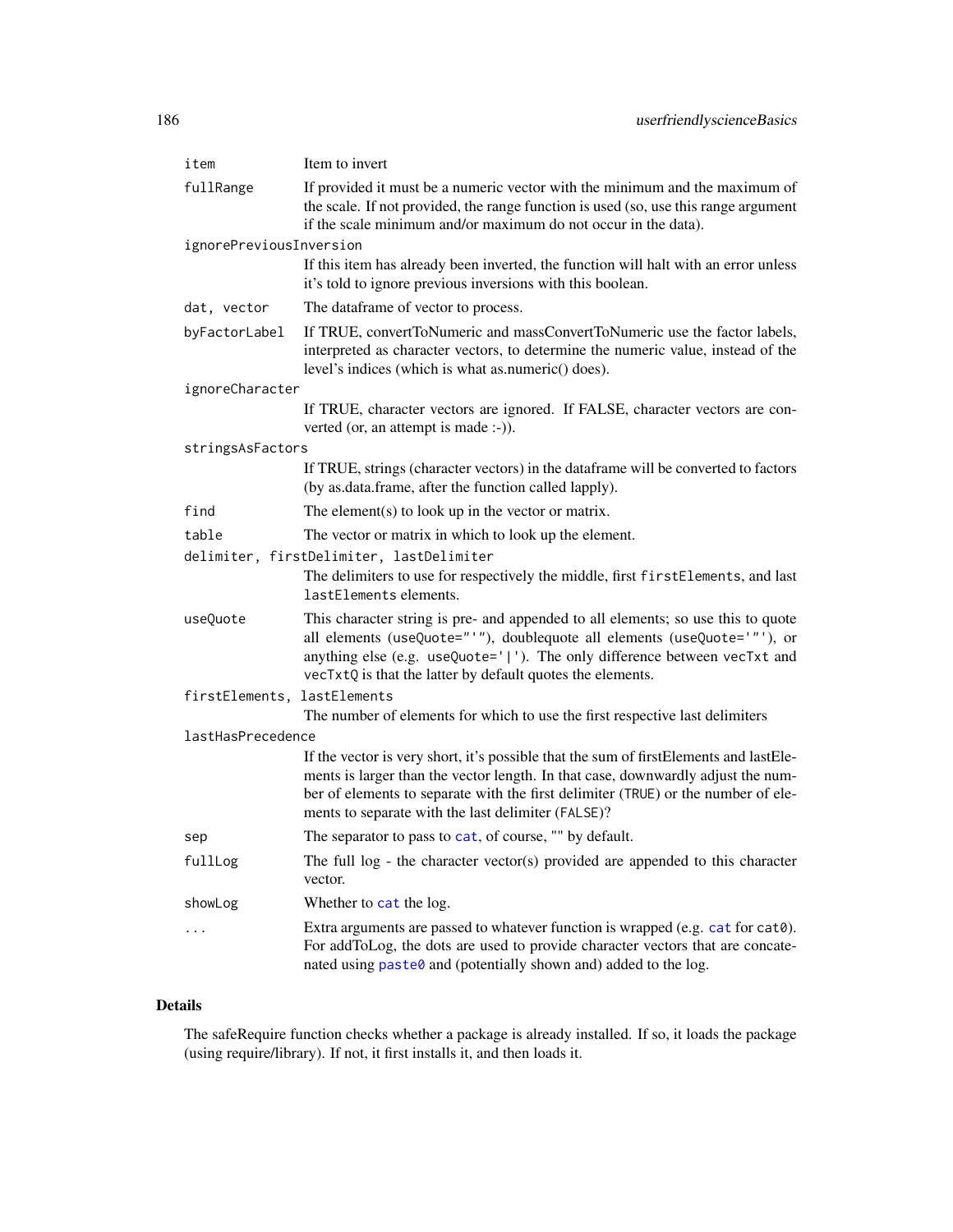<span id="page-186-0"></span>The trim function removes whitespaces from the start and end of a text string.

The noZero function removes the first zero from a string that was originally a number.

The formatPvalue function formats a P value, roughly according to APA style guidelines. This means that the noZero is used to remove the zero preceding the decimal point, and p values that would round to zero given the requested number of digits are shown as e.g. p<.001.

The formatR function format a Pearson correlation for pretty printing (using noZero).

The repeatStr (or repStr) function repeats a string a given number of times.

The ifelseObj function just evaluates a condition, returning one object if it's true, and another if it's false.

The invertItem function 'unmirrors' an inverted item (i.e. for a 1-3 item, 1 becomes 3, 2 stays 2, and 3 becomes 1).

is.odd and is.even check whether a number is, or numbers in a vector are, odd or even.

The infix function %IN% is a case-insensitive version of [%in%](#page-0-0).

The cat0 function is to cat what paste0 is to paste; it simply makes concatenating many strings without a separator easier.

The addToLog function adds a character vector to a log.

# Value

safeRequire returns nothing.

trim, formatPvalue, noZero, formatR, and repeatStr return a string.

ifelseObj return an object.

The invertItem function returns the inverted item vector, with an attribute "inverted" set to TRUE.

is.odd and is.even return a logical vector.

%IN% returns a logical vector of the same length as its first argument.

cat0 returns a string.

addToLog returns a string.

#### Author(s)

Gjalt-Jorn Peters

Maintainer: Gjalt-Jorn Peters <gjalt-jorn@userfriendlyscience.com>

#### Examples

```
### load a package
safeRequire('ggplot2');
### trim a string
trim(' this is a string with whitespace in front and at the end ');
### Returns "this is a string with whitespace in front and at the end"
```
repeatStr("-", 8);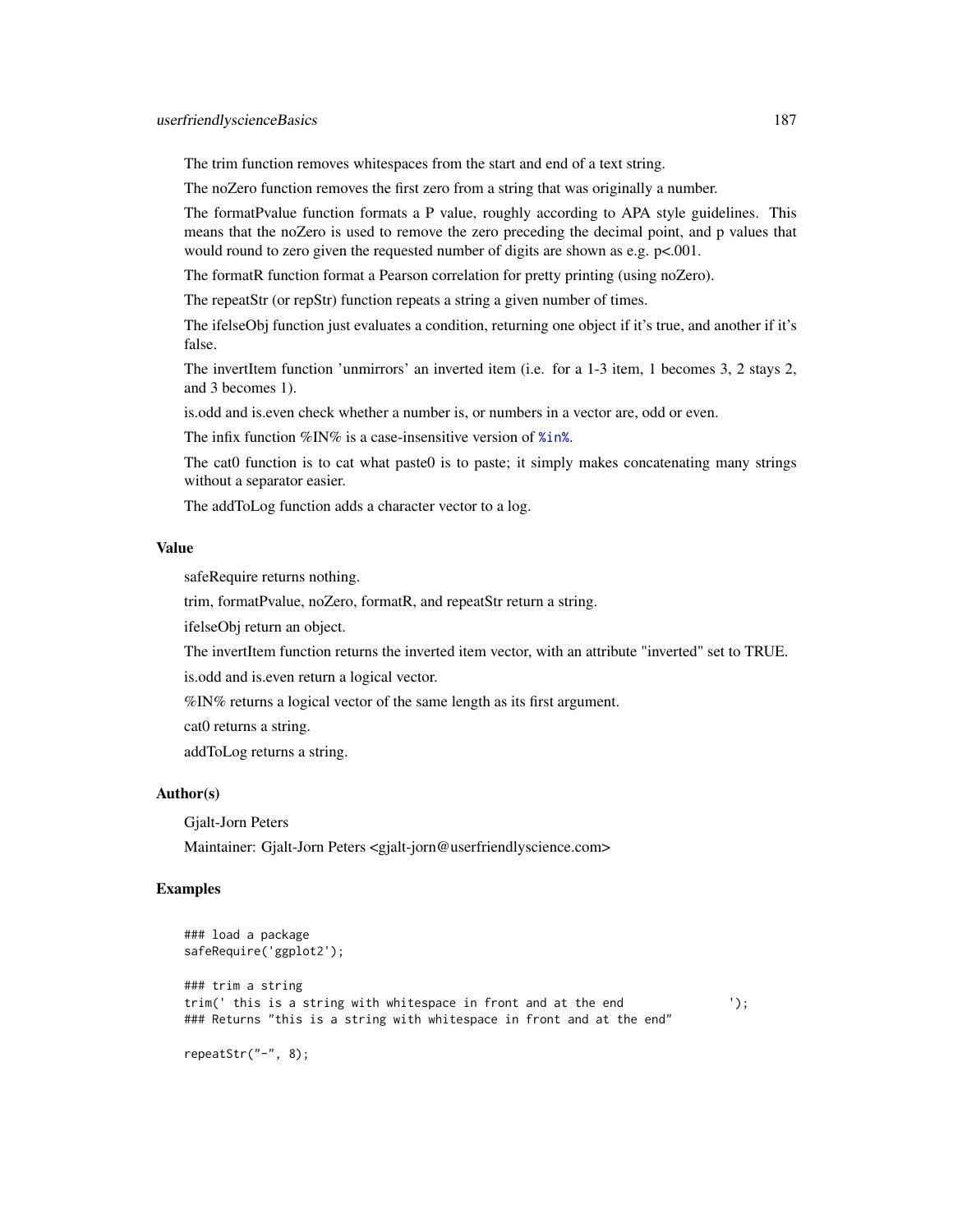```
### Returns "--------" (incredibly useful, no? :-))
tempVector <- c(1,2,3,3,2,4,3,2,1,1,3,4,5,4,3,2,2,1,1,2);
invertedTempVector <- invertItem(tempVector);
### We can also invert it back, but then we have to override the security
### that prevents accidently inverting items back.
invertItem(tempVector, ignorePreviousInversion=TRUE);
```
userfriendlysciencePanderMethods

*userfriendlyscience methods to pander objects*

#### **Description**

These methods try to provide output that's ready for R Markdown. Note that they are not all documented; most of them are quite straightforward.

#### Usage

```
## S3 method for class 'freq'
pander(x, \ldots)## S3 method for class 'meanDiff'
pander(x, digits=x$digits, powerDigits=x$digits + 2, ...)
## S3 method for class 'normalityAssessment'
pander(x, headerPrefix = "#####", suppressPlot = FALSE, \dots)
## S3 method for class 'dataShape'
pander(x, digits=x$input$digits, extraNotification=TRUE, ...)
## S3 method for class 'associationMatrix'
pander(x, info = x$input$info, file = x$input$file, ...)## S3 method for class 'crossTab'
pander(x, digits = x$input$digits,
                          pValueDigits=x$input$pValueDigits, ...)
## S3 method for class 'oneway'
pander(x, digits = x$input$digits,
                        pvalueDigits=x$input$pvalueDigits,
                        headerStyle = "**",
                        na.print="", ...)
## S3 method for class 'regr'
pander(x, digits=x$input$digits,
                      pvalueDigits=x$input$pvalueDigits, ...)
## S3 method for class 'descr'
pander(x, headerPrefix = "", headerStyle = "**", ...)
## S3 method for class 'examine'
pander(x, headerPrefix = "", headerStyle = "**",
                         secondaryHeaderPrefix = "", secondaryHeaderStyle =
                         "*", \ldots)
```
<span id="page-187-0"></span>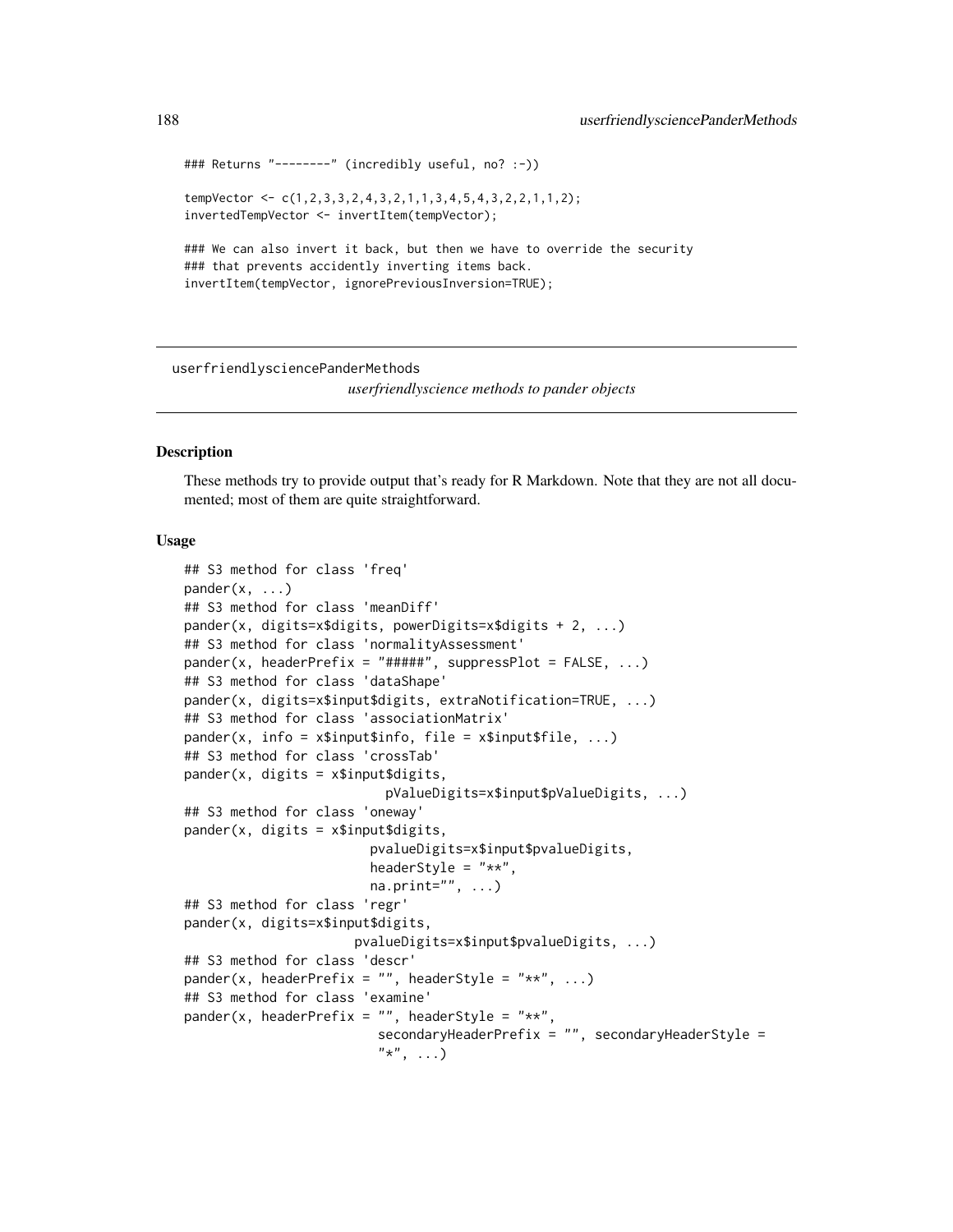```
## S3 method for class 'examineBy'
pander(x, headerPrefix = "", headerStyle = "**",
                           secondaryHeaderPrefix = "", secondaryHeaderStyle =
                           "*", tertairyHeaderPrefix = "--> ",
                           tertairyHeaderStyle = "", separator = paste0("\n\n",
                           repStr("-", 10), "\n\n"), ...)
## S3 method for class 'frequencies'
pander(x, prefix = "###", ...)
```
# Arguments

| $\times$          | The object to print.                                                                                                                                                                  |
|-------------------|---------------------------------------------------------------------------------------------------------------------------------------------------------------------------------------|
| digits            | The number of significant digits to print.                                                                                                                                            |
| powerDigits       | Number of digits to use when printing the power.                                                                                                                                      |
|                   | headerPrefix, secondaryHeaderPrefix, tertairyHeaderPrefix, prefix                                                                                                                     |
|                   | Prefix for headers, can be used to output headers for pandoc using R Markdown<br>by specifying e.g. '####' for a level 4 header.                                                      |
|                   | headerStyle, secondaryHeaderStyle, tertairyHeaderStyle                                                                                                                                |
|                   | A character value to pre- and append to the header. This can be used to make<br>the header appear bold $(**)$ or italic $(**)$ when not using an actual header (see<br>headerPrefix). |
| separator         | Separator to show between sections of output.                                                                                                                                         |
| suppressPlot      | Whether to suppress printing plots.                                                                                                                                                   |
| pValueDigits      | Output to produce; see /code/linkrMatrix for details.                                                                                                                                 |
| info, file        | Output to produce and file to write to; see /code/linkassociationMatrix for de-<br>tails.                                                                                             |
| extraNotification |                                                                                                                                                                                       |
|                   | Whether an extra notification about the type of skewness and kurtosis returned<br>by dataShape is shown.                                                                              |
| pvalueDigits      | The number of digits to show for p-values; smaller p-values will be shown as<br>$< 0.001$ or $< 0.0001$ etc.                                                                          |
| na.print          | What to print for missing values, for example for a oneway anova table.                                                                                                               |
| .                 | Additional arguments that are passed on to the print functions when it is called.                                                                                                     |

# Value

These printing methods use [cat](#page-0-0), [cat0](#page-183-0), and [grid.draw](#page-0-0) to print stuff.

#### Author(s)

Gjalt-Jorn Peters Maintainer: Gjalt-Jorn Peters <gjalt-jorn@userfriendlyscience.com>

# Examples

userfriendlyscience:::pander.oneway(oneway(y=ChickWeight\$weight, x=ChickWeight\$Diet));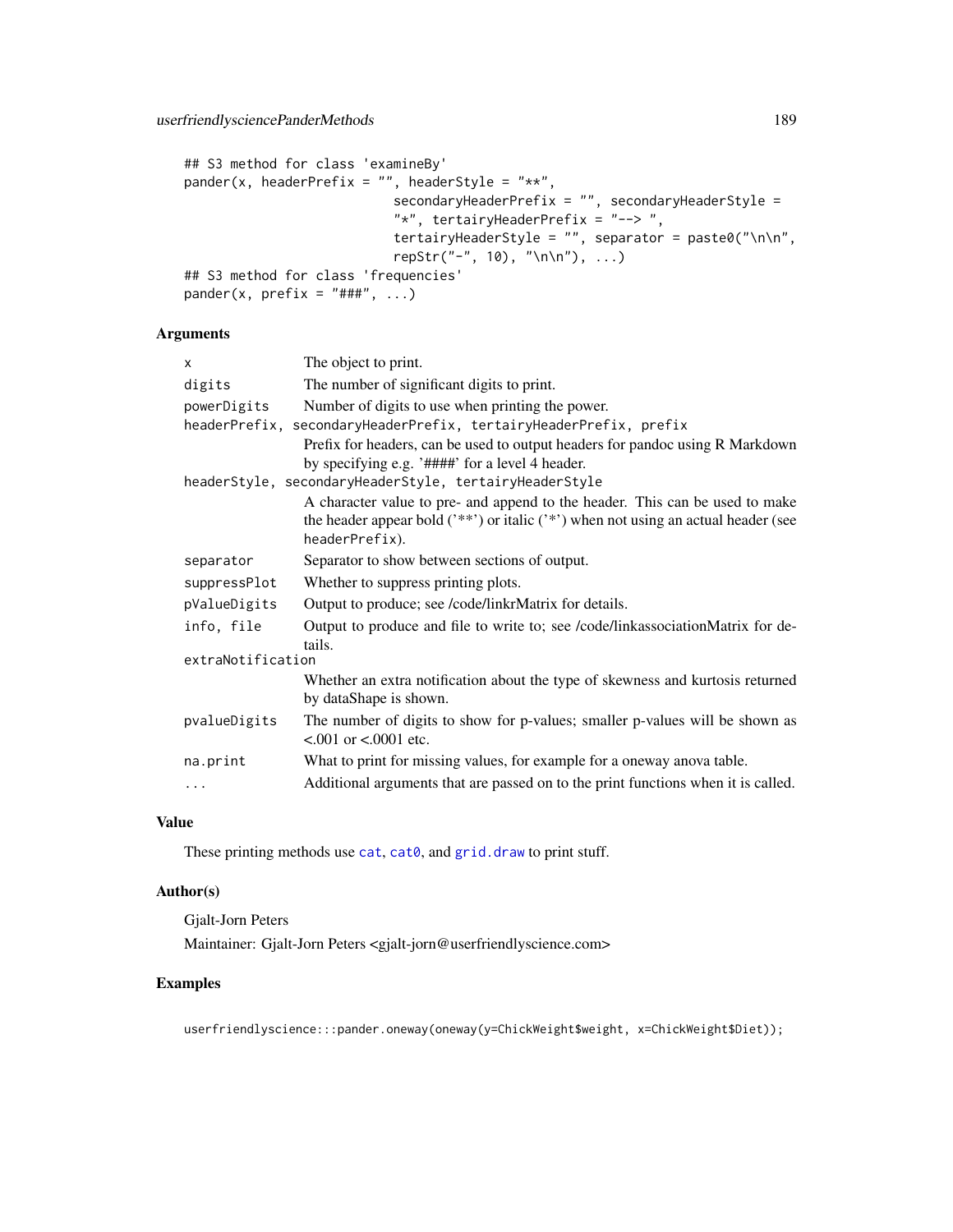<span id="page-189-0"></span>userfriendlysciencePrintMethods

*userfriendlyscience print methods*

#### **Description**

These methods print the userfriendlyscience objects. Note that they are not all documented; most of them are quite straightforward.

#### Usage

```
## S3 method for class 'dlvPlot'
print(x, \ldots)## S3 method for class 'freq'
print(x, digits=x$input$digits, nsmall=x$input$nsmall,
transposed=x$input$transposed, ...)
## S3 method for class 'meanConfInt'
print(x, \text{ digits=2}, \ldots)## S3 method for class 'meanDiff'
print(x, digits=x$digits,powerDigits=x$digits + 2, ...)
## S3 method for class 'meanDiff.multi'
print(x, digits=x$digits,
powerDigits=x$digits + 2, ...)
## S3 method for class 'normalityAssessment'
print(x, \ldots)## S3 method for class 'oddsratio'
print(x, digits=x$input$digits, ...)
## S3 method for class 'powerHist'
print(x, \ldots)## S3 method for class 'rMatrix'
print(x, digits=x$digits, output=x$output,
pValueDigits = x$pValueDigits, env.LaTeX = x$env.LaTeX,
pboxWidthMultiplier = x$pboxWidthMultiplier,
colNames = x$colNames, ...)
## S3 method for class 'scaleDiagnosis'
print(x, \ldots)## S3 method for class 'scaleStructure'
print(x, digits=x$input$digits, ...)
## S3 method for class 'sdConfInt'
print(x, \text{ digits=2}, \ldots)## S3 method for class 'testRetestAlpha'
print(x, \ldots)## S3 method for class 'testRetestCES'
print(x, digits=x$input$digits, ...)
## S3 method for class 'testRetestReliability'
print(x, digits=x$input$digits, ...)
## S3 method for class 'parallelSubscales'
```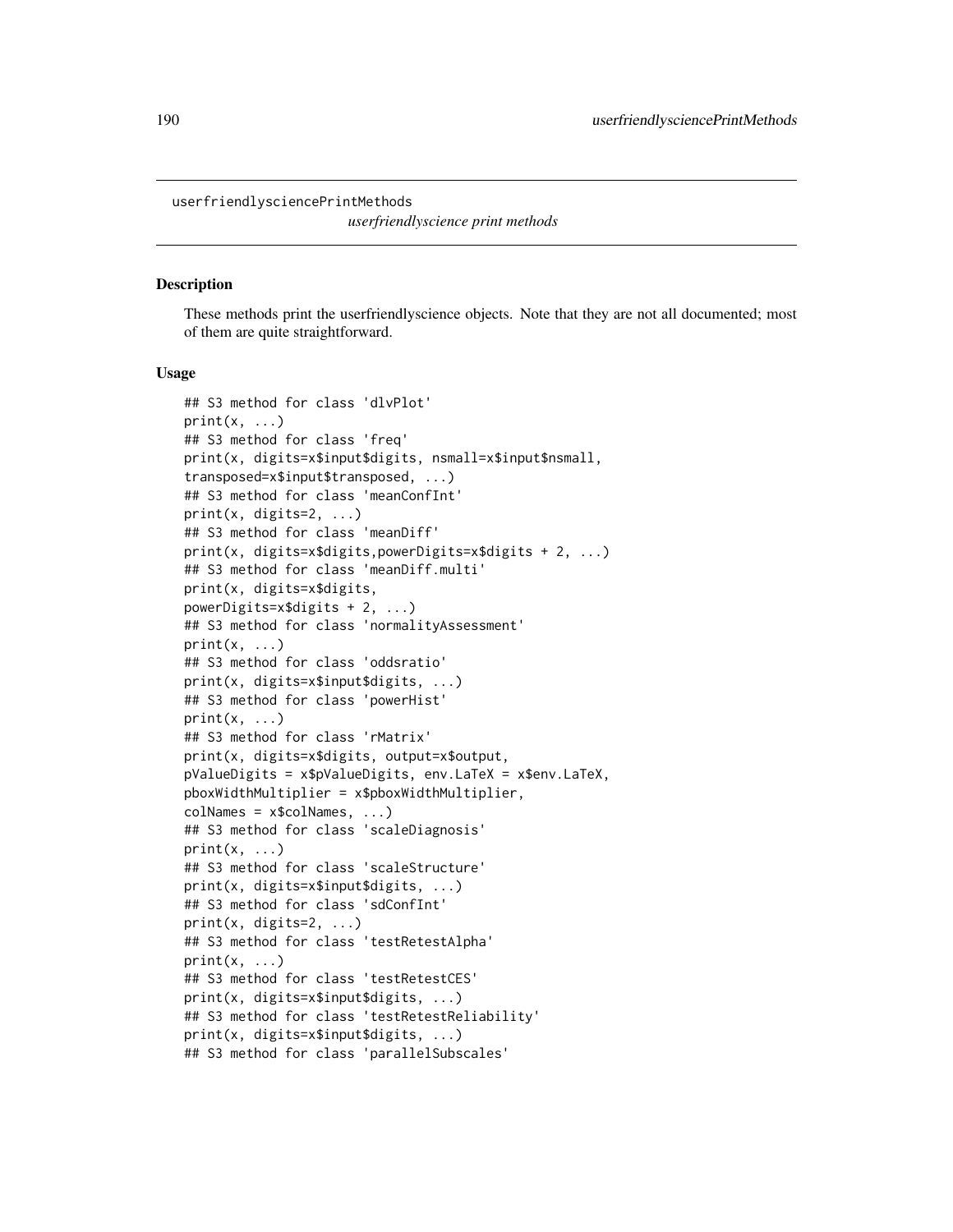```
print(x, msmall = 2, ...)## S3 method for class 'dataShape'
print(x, digits=x$input$digits, extraNotification=TRUE, ...)
## S3 method for class 'didacticPlot'
print(x, \ldots)## S3 method for class 'scatterMatrix'
print(x, \ldots)## S3 method for class 'CramersV'
print(x, \text{ digits} = x\text{5} \text{inputs} \text{ digits}, \ldots)## S3 method for class 'associationMatrix'
print(x, type = x$input$type,info = x$input$info,
                                      file = x$input$file, ...)## S3 method for class 'confIntV'
print(x, \text{ digits} = x\text{3} \text{inputs} \text{3} \text{ digits}, \ldots)## S3 method for class 'cohensdCI'
print(x, \ldots)## S3 method for class 'crossTab'
print(x, \text{ digits} = x$ input$ digits,pValueDigits=x$input$pValueDigits, ...)
## S3 method for class 'oneway'
print(x, \text{ digits} = x\text{5}input\text{5}digits,
                          pvalueDigits=x$input$pvalueDigits,
                          na.print="", ...)## S3 method for class 'posthocTGH'
print(x, \text{ digits} = x\text{5} \text{inputs} \text{1} \text{points}, \ldots)## S3 method for class 'scaleInspection'
print(x, show=x$show, ...)
## S3 method for class 'regr'
print(x, digits=x$input$digits,
                       pvalueDigits=x$input$pvalueDigits, ...)
## S3 method for class 'processOpenSesameIAT'
print(x, \ldots)## S3 method for class 'processOpenSesameIAT.log'
print(x, \ldots)## S3 method for class 'descr'
print(x, \text{ digits} = attr(x, \text{'digits'}),t = attr(x, "transpose"),row.names = FALSE, ...)## S3 method for class 'therapyMonitor'
print(x, digits=2, printPlot = TRUE, ...)## S3 method for class 'therapyMonitor.multi'
print(x, \ldots)## S3 method for class 'asymmetricalScatterMatrix'
print(x, \ldots)## S3 method for class 'fullFact'
print(x, \ldots)## S3 method for class 'confIntOmegaSq'
```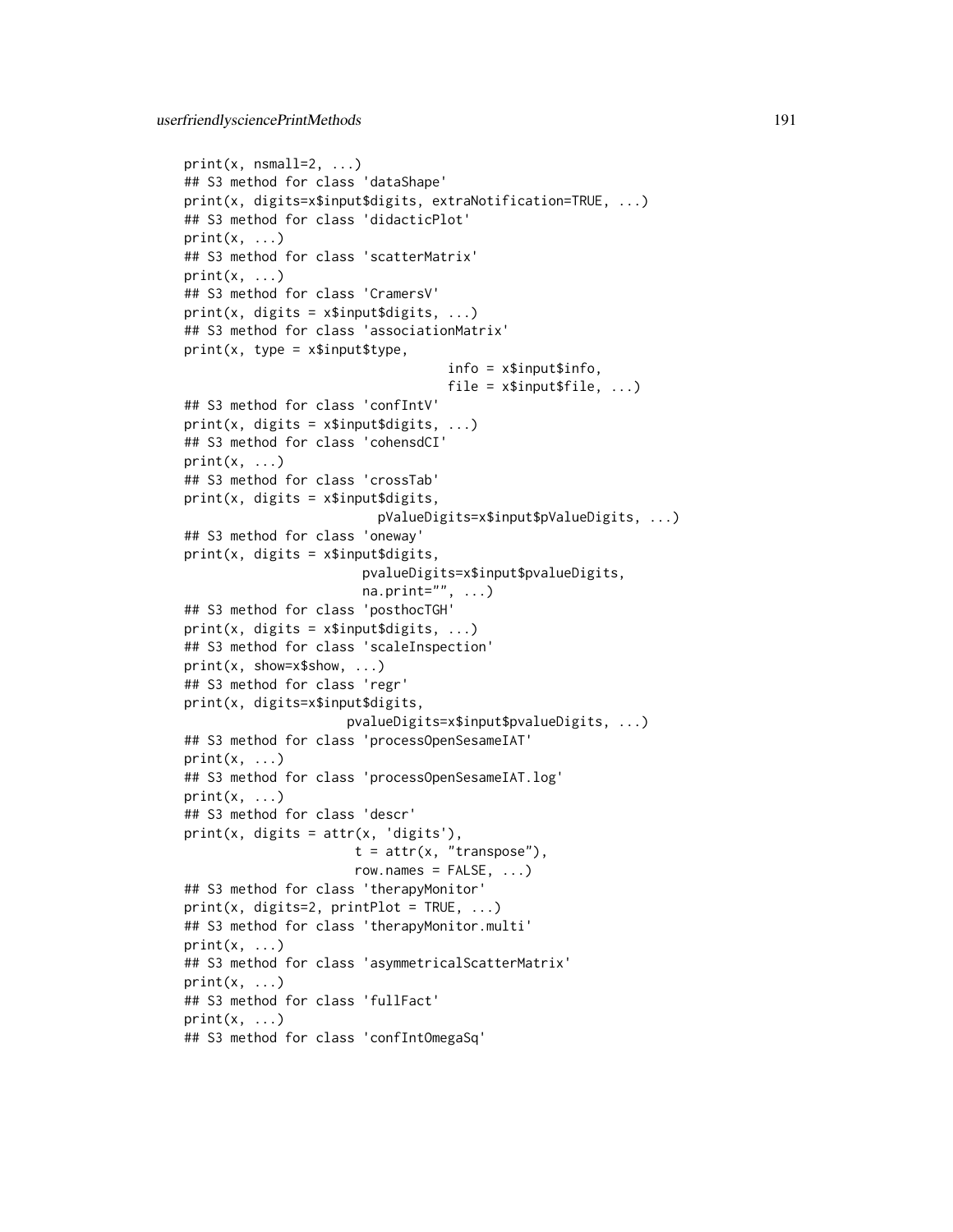```
print(x, ..., \text{ digits} = 2)## S3 method for class 'examine'
print(x, \ldots)## S3 method for class 'examineBy'
print(x, \ldots)## S3 method for class 'frequencies'
print(x, \ldots)## S3 method for class 'power.htest.ufs'
print(x, \text{ digits} = x\text{3digits}, ...)## S3 method for class 'regrInfluential'
print(x, \ldots)## S3 method for class 'nnc'
print(x, digits=2, ...)
## S3 method for class 'fanova'
print(x, digits = x$input$digits, ...)
## S3 method for class 'genlog'
print(x, digits = 3, ...)
## S3 method for class 'ggProportionPlot'
print(x, \ldots)## S3 method for class 'logRegr'
print(x, digits = x$input$digits,
                         pvalueDigits = x$input$pvalueDigits,
                         ...)
## S3 method for class 'piecewiseRegr'
print(x, digits = x$input$digits, ...)
```
# Arguments

| The object to print.                                                                                                                                                            |  |
|---------------------------------------------------------------------------------------------------------------------------------------------------------------------------------|--|
| The number of significant digits to print.                                                                                                                                      |  |
| The minimum number of digits to the right of the decimal point in formatting<br>real/complex numbers in non-scientific formats. Allowed values are $0 \le$ nsmall<br>$\leq$ 20. |  |
| Whether the frequency object should be printed transposed (this can be useful)<br>for blind users).                                                                             |  |
| Number of digits to use when printing the power.                                                                                                                                |  |
| output, env.LaTeX, pboxWidthMultiplier, colNames, pValueDigits                                                                                                                  |  |
| Output to produce; see /code/linkrMatrix for details.                                                                                                                           |  |
| type, info, file                                                                                                                                                                |  |
| Output to produce and file to write to; see /code/linkassociationMatrix for de-<br>tails.                                                                                       |  |
| extraNotification                                                                                                                                                               |  |
| Whether an extra notification about the type of skewness and kurtosis returned<br>by dataShape is shown.                                                                        |  |
| The number of digits to show for p-values; smaller p-values will be shown as<br>$< 0.001$ or $< 0.0001$ etc.                                                                    |  |
| Whether to also print the plot.                                                                                                                                                 |  |
|                                                                                                                                                                                 |  |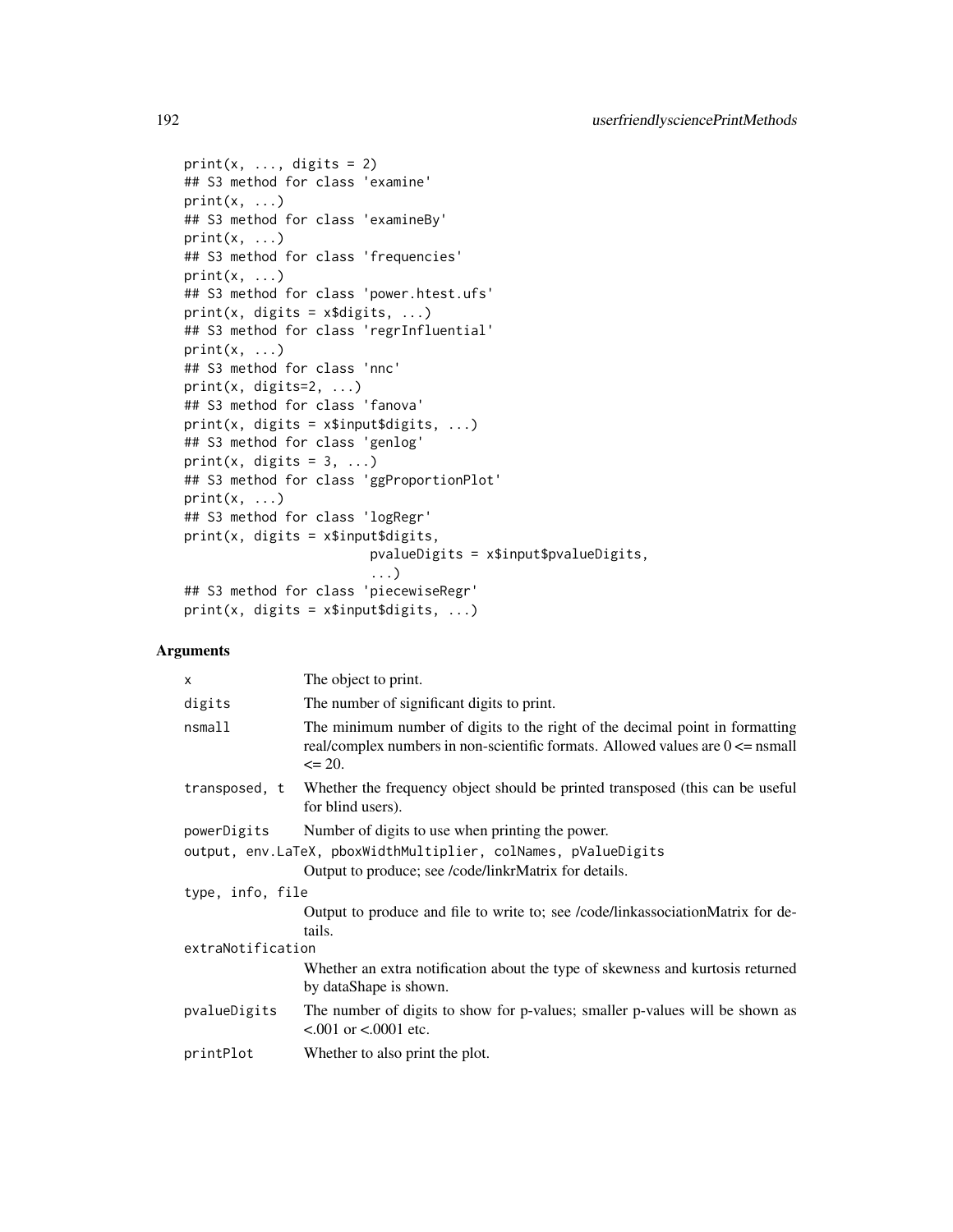# <span id="page-192-0"></span>validComputations 193

| na.print  | What to print for missing values, for example for a oneway anova table.                                                                                                                                           |
|-----------|-------------------------------------------------------------------------------------------------------------------------------------------------------------------------------------------------------------------|
| show      | To override the 'show' argument, which is sometimes used to inhibit printing of<br>extensive information with e.g. many plots, which is useful for some functions<br>that, for example, primarily generate a PDF. |
| row.names | Whether to print rownames.                                                                                                                                                                                        |
| $\cdots$  | Addition arguments that are passed on to the print functions when it's called.                                                                                                                                    |

#### Value

These printing methods return nothing, but print stuff.

#### Author(s)

Gjalt-Jorn Peters

Maintainer: Gjalt-Jorn Peters <gjalt-jorn@userfriendlyscience.com>

#### Examples

print(sdConfInt(sd=4, n=20));

print(oneway(y=ChickWeight\$weight, x=ChickWeight\$Diet), na.print="[NO VALUE]");

validComputations *Only compute means or sums for cases with enough nonmissings*

# Description

These functions have been written as equivalents of SPSS' MEAN.x and SUM.x functions, which only compute means and sums if enough cases have valid values.

#### Usage

```
validMeans(...,
           requiredValidValues = 0,
           returnIfInvalid = NA,
           silent = FALSE)
validSums(...,
          requiredValidValues = 0,
          returnIfInvalid = NA,
          silent = FALSE)
```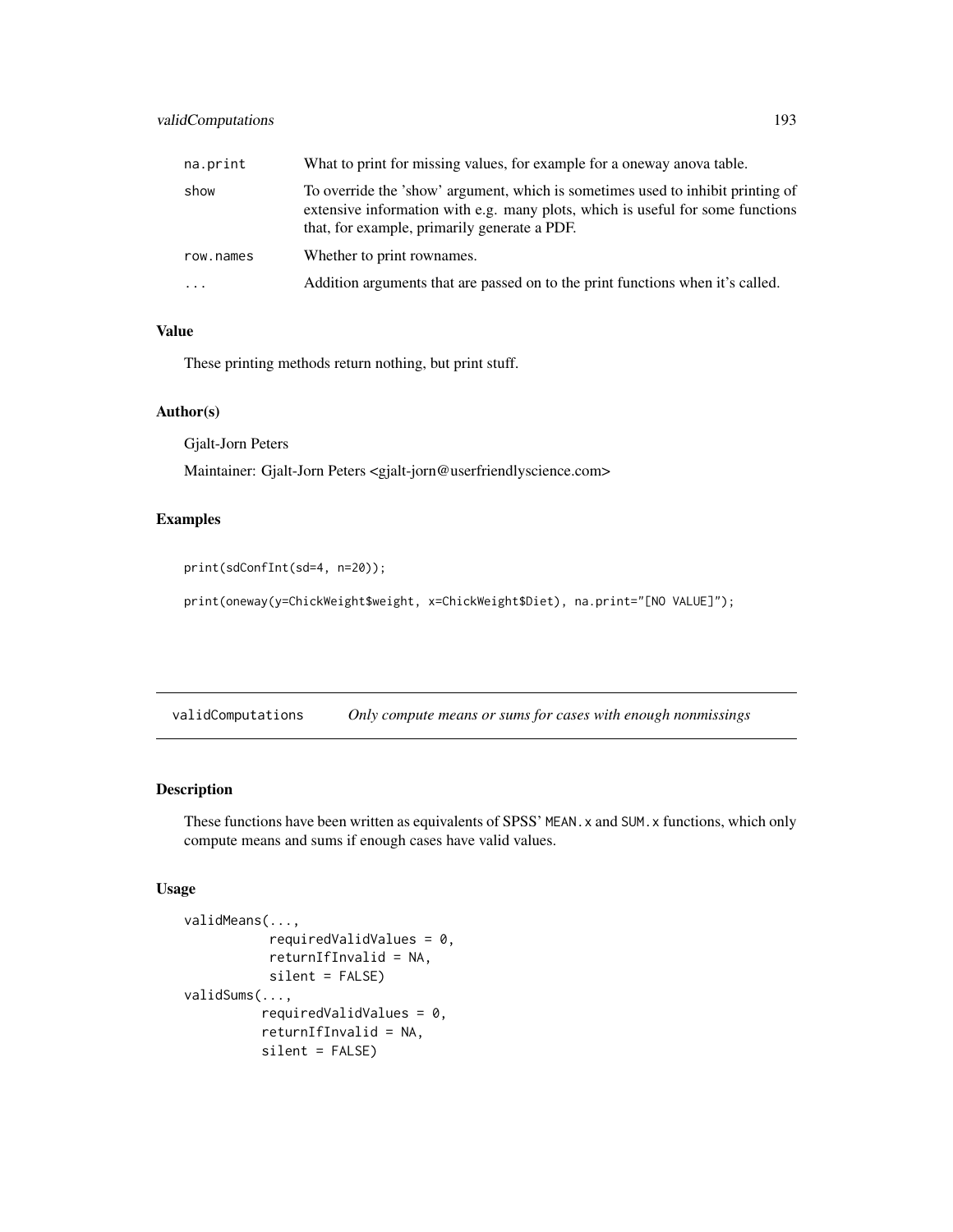# <span id="page-193-0"></span>Arguments

| .                   | Either a data frame or vectors for which to compute the mean or sum.                                                                                                                                                                                                                                                                                                                                            |
|---------------------|-----------------------------------------------------------------------------------------------------------------------------------------------------------------------------------------------------------------------------------------------------------------------------------------------------------------------------------------------------------------------------------------------------------------|
| requiredValidValues |                                                                                                                                                                                                                                                                                                                                                                                                                 |
|                     | How many values must be valid (i.e. nonmissing) to compute the mean or sum.<br>If a number lower than 1 is provided, it is interpreted as proportion, and the<br>number of variables is computed. For example, if required Valid Values=.8,<br>80% of the variables must have valid values. If 'all' is specified, all values must<br>be valid (in which case the functions are equal to rowMeans and rowSums). |
| returnIfInvalid     |                                                                                                                                                                                                                                                                                                                                                                                                                 |
|                     | Wat to return for cases that don't have enough valid values.                                                                                                                                                                                                                                                                                                                                                    |
| silent              | Whether to show the number of cases that have to be valid if required Valid Values<br>is a proportion.                                                                                                                                                                                                                                                                                                          |

# Value

A numeric vector with the resulting means or sums.

# Author(s)

Gjalt-Jorn Peters

Maintainer: Gjalt-Jorn Peters <gjalt-jorn@userfriendlyscience.com>

# See Also

[rowMeans](#page-0-0), [rowSums](#page-0-0)

# Examples

```
validMeans(mtcars$cyl, mtcars$disp);
validSums(mtcars$cyl, mtcars$disp, requiredValidValues = .8);
```

```
### Or specifying a dataframe
validSums(mtcars);
```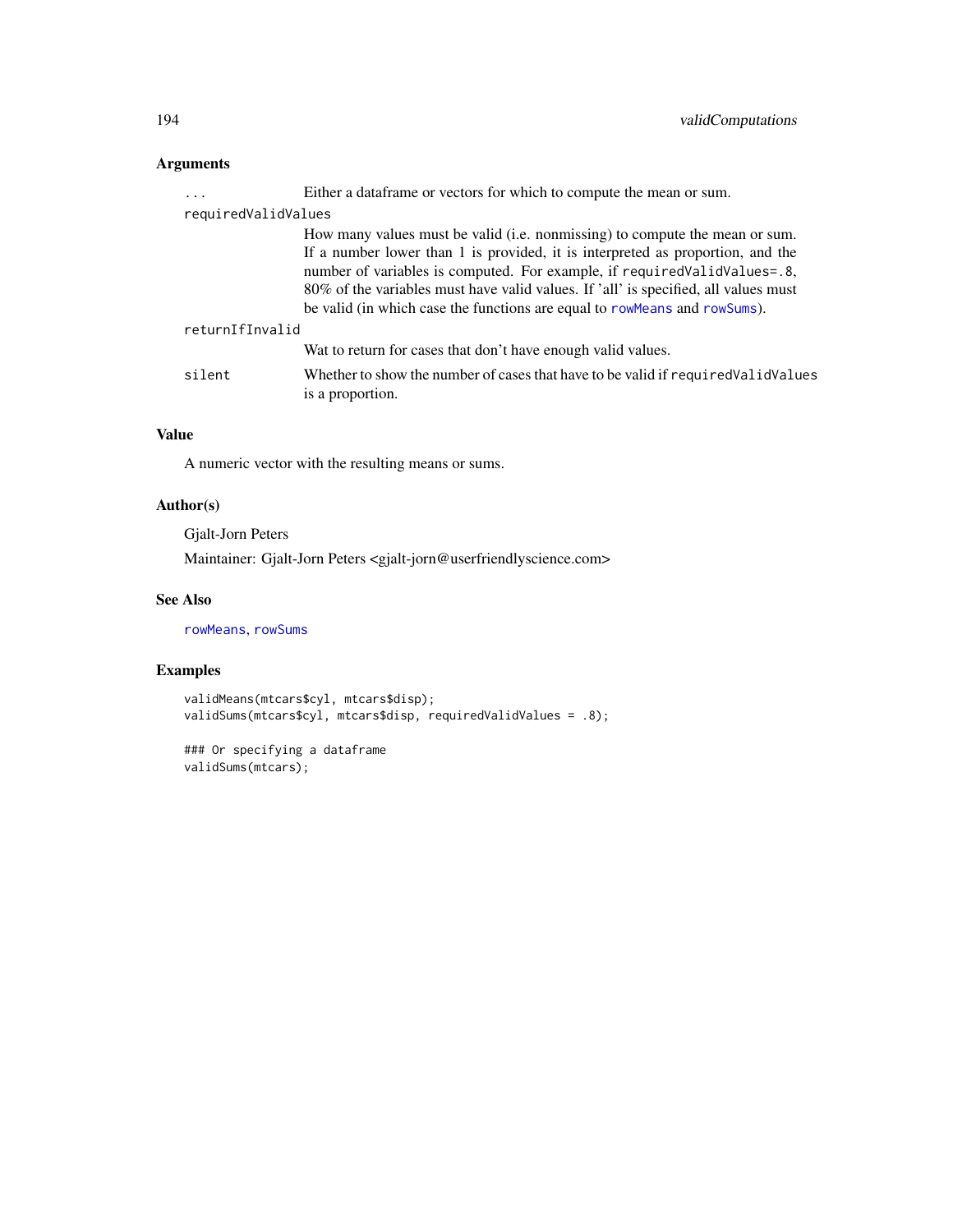# **Index**

∗Topic \textasciitildekwd1 faConfInt, [62](#page-61-0) ggBarChart, [75](#page-74-0) meansComparisonDiamondPlot, [106](#page-105-0) prevalencePower, [133](#page-132-0) randomizationSuccess, [142](#page-141-0) regrInfluential, [145](#page-144-0) sort.associationMatrix, [173](#page-172-0) ∗Topic \textasciitildekwd2 faConfInt, [62](#page-61-0) ggBarChart, [75](#page-74-0) meansComparisonDiamondPlot, [106](#page-105-0) prevalencePower, [133](#page-132-0) randomizationSuccess, [142](#page-141-0) regrInfluential, [145](#page-144-0) sort.associationMatrix, [173](#page-172-0) ∗Topic bivar associationMatrix Helper Functions, [10](#page-9-0) confIntOmegaSq, [27](#page-26-0) confIntV, [31](#page-30-0) ∗Topic character escapeRegex, [54](#page-53-0) sharedSubString, [167](#page-166-0) ∗Topic datagen createSigma, [36](#page-35-0) ∗Topic datasets Singh, [172](#page-171-0) testRetestSimData, [180](#page-179-0) therapyMonitorData, [183](#page-182-0) ∗Topic file basicSPSStranslationFunctions, [17](#page-16-1) ∗Topic graphs ggProportionPlot, [88](#page-87-0) ∗Topic hplot associationsDiamondPlot, [12](#page-11-0) biAxisDiamondPlot, [20](#page-19-0) CIBER, [24](#page-23-0) diamondPlot, [48](#page-47-0)

factorLoadingDiamondCIplot, [63](#page-62-0) fanova, [65](#page-64-0) genlog, [70](#page-69-0) ggBoxplot, [76](#page-75-0) ggConfidenceCurve, [77](#page-76-0) ggDiamondLayer, [79](#page-78-0) ggEasyPlots, [82](#page-81-0) ggPie, [87](#page-86-0) ggProportionPlot, [88](#page-87-0) ggqq, [91](#page-90-0) logRegr, [100](#page-99-0) meansDiamondPlot, [110](#page-109-0) meanSDtoDiamondPlot, [112](#page-111-0) piecewiseRegr, [127](#page-126-0) scatterPlot, [163](#page-162-0) showPearsonPower, [168](#page-167-0) ∗Topic htest confIntProp, [29](#page-28-0) confIntR, [30](#page-29-0) fanova, [65](#page-64-0) genlog, [70](#page-69-0) logRegr, [100](#page-99-0) piecewiseRegr, [127](#page-126-0) pwr.confIntR, [139](#page-138-0) pwr.omegasq, [141](#page-140-0) ∗Topic manip escapeRegex, [54](#page-53-0) validComputations, [193](#page-192-0) ∗Topic misc asymmetricalScatterMatrix, [15](#page-14-0) determinantStructure, [44](#page-43-0) paginatedAsymmetricalScatterMatrix, [126](#page-125-0) ∗Topic models genlog, [70](#page-69-0) logRegr, [100](#page-99-0) ∗Topic nonlinear logRegr, [100](#page-99-0) ∗Topic package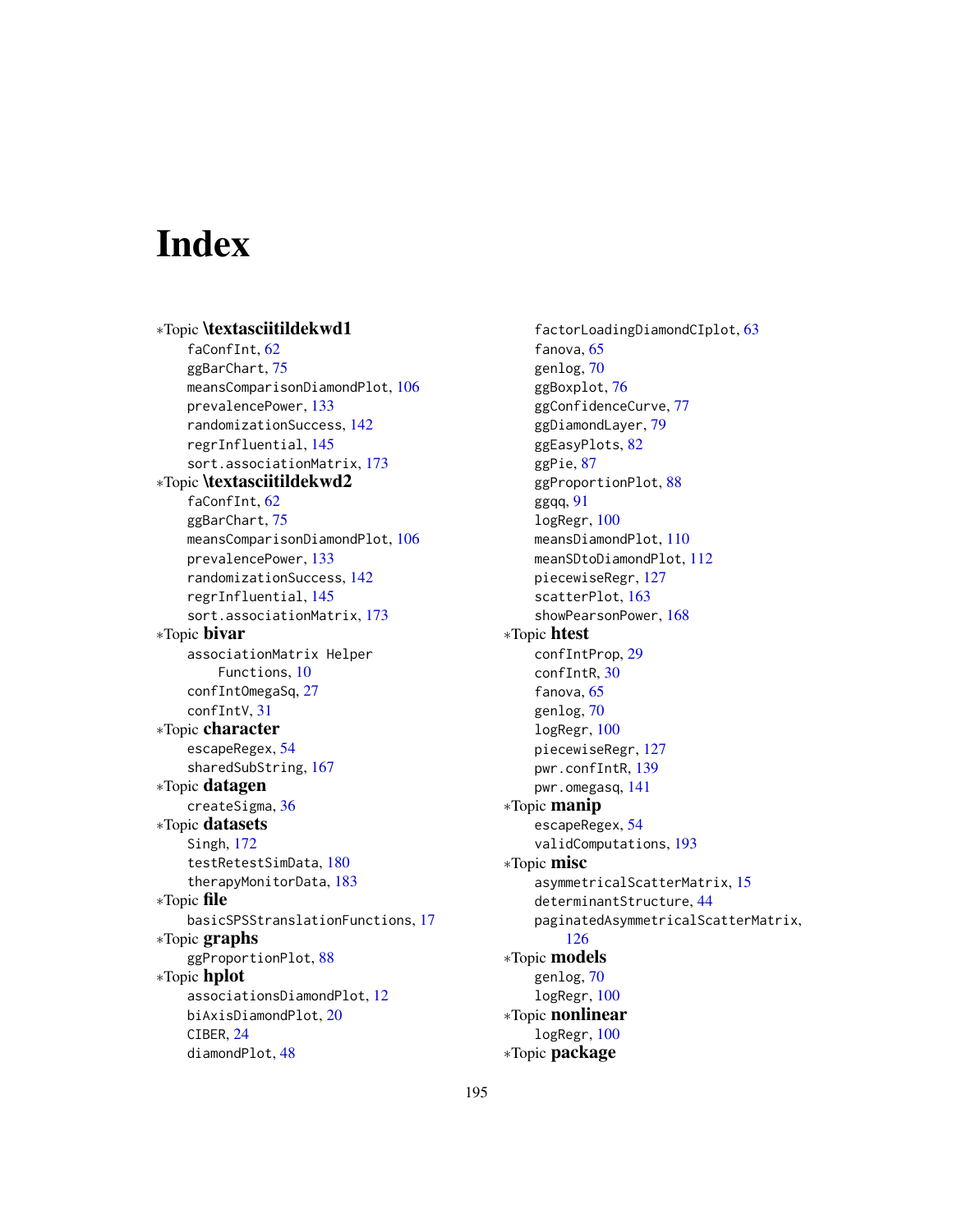userfriendlyscience-package, [4](#page-3-0) ∗Topic programming escapeRegex, [54](#page-53-0) ∗Topic regression logRegr, [100](#page-99-0) piecewiseRegr, [127](#page-126-0) ∗Topic univariate averagePearsonRs, [17](#page-16-1) descr, [41](#page-40-0) exceptionalScore, [57](#page-56-0) fullFact, [69](#page-68-0) invertItems, [95](#page-94-0) iqrOutlier, [96](#page-95-0) isTrue, [97](#page-96-0) ∗Topic univar associationMatrix, [8](#page-7-0) basicSPSStranslationFunctions, [17](#page-16-1) confIntProp, [29](#page-28-0) dCohensd, [38](#page-37-0) examine, [55](#page-54-0) facComAnalysis, [60](#page-59-0) freq, [68](#page-67-0) omegaSqDist, [123](#page-122-0) reliability, [146](#page-145-0) RsqDist, [151](#page-150-0) scaleDiagnosis, [153](#page-152-0) scaleStructure, [159](#page-158-0) scatterMatrix, [162](#page-161-0) testRetestAlpha, [174](#page-173-0) testRetestCES, [176](#page-175-0) testRetestReliability, [178](#page-177-0) ∗Topic untilities processLimeSurveyDropouts, [134](#page-133-0) ∗Topic utilities areColors, [7](#page-6-0) associationMatrix, [8](#page-7-0) associationMatrix Helper Functions, [10](#page-9-0) basicSPSStranslationFunctions, [17](#page-16-1) checkDataIntegrity, [22](#page-21-0) convert, [32](#page-31-0) convert.d.to.nnc, [35](#page-34-0) determinantStructure Preprocessing, [46](#page-45-0) didacticPlot, [50](#page-49-0) dlvPlot, [51](#page-50-0) findShortestInterval, [67](#page-66-0) formatCI, [67](#page-66-0)

genlogFunction, [74](#page-73-0) ggNNC, [84](#page-83-0) itemInspection, [98](#page-97-0) knitFig, [99](#page-98-0) meanDiff, [102](#page-101-0) meanDiff.multi, [105](#page-104-0) multiResponse, [114](#page-113-0) multiVarFreq, [115](#page-114-0) nnc, [116](#page-115-0) normalityAssessment, [118](#page-117-0) oddsratio, [122](#page-121-0) oneway, [124](#page-123-0) posthocTGH, [130](#page-129-0) powerHist, [131](#page-130-0) processLSvarLabels, [135](#page-134-0) processOpenSesameIAT, [136](#page-135-0) regr, [143](#page-142-0) removeExceptionalValues, [147](#page-146-0) rMatrix, [148](#page-147-0) rnwString, [150](#page-149-0) scaleDiagnosis, [153](#page-152-0) scaleDiagnosisToPDF, [154](#page-153-0) scaleInspection, [156](#page-155-0) scaleStructure, [159](#page-158-0) scatterMatrix, [162](#page-161-0) simDataSet, [170](#page-169-0) testRetestAlpha, [174](#page-173-0) testRetestCES, [176](#page-175-0) testRetestReliability, [178](#page-177-0) therapyMonitor, [181](#page-180-1) userfriendlyscienceBasics, [184](#page-183-1) userfriendlysciencePanderMethods, [188](#page-187-0) userfriendlysciencePrintMethods, [190](#page-189-0) ∗Topic utility curfnfinder, [37](#page-36-0) importLimeSurveyData, [92](#page-91-0) ∗Topic utils detectRareWords, [42](#page-41-0) extractVarName, [59](#page-58-0) setCaptionNumbering, [165](#page-164-0) setFigCapNumbering, [166](#page-165-0) %IN% *(*userfriendlyscienceBasics*)*, [184](#page-183-1) %in%, *[187](#page-186-0)* addToLog *(*userfriendlyscienceBasics*)*, [184](#page-183-1) alpha, *[161](#page-160-0)*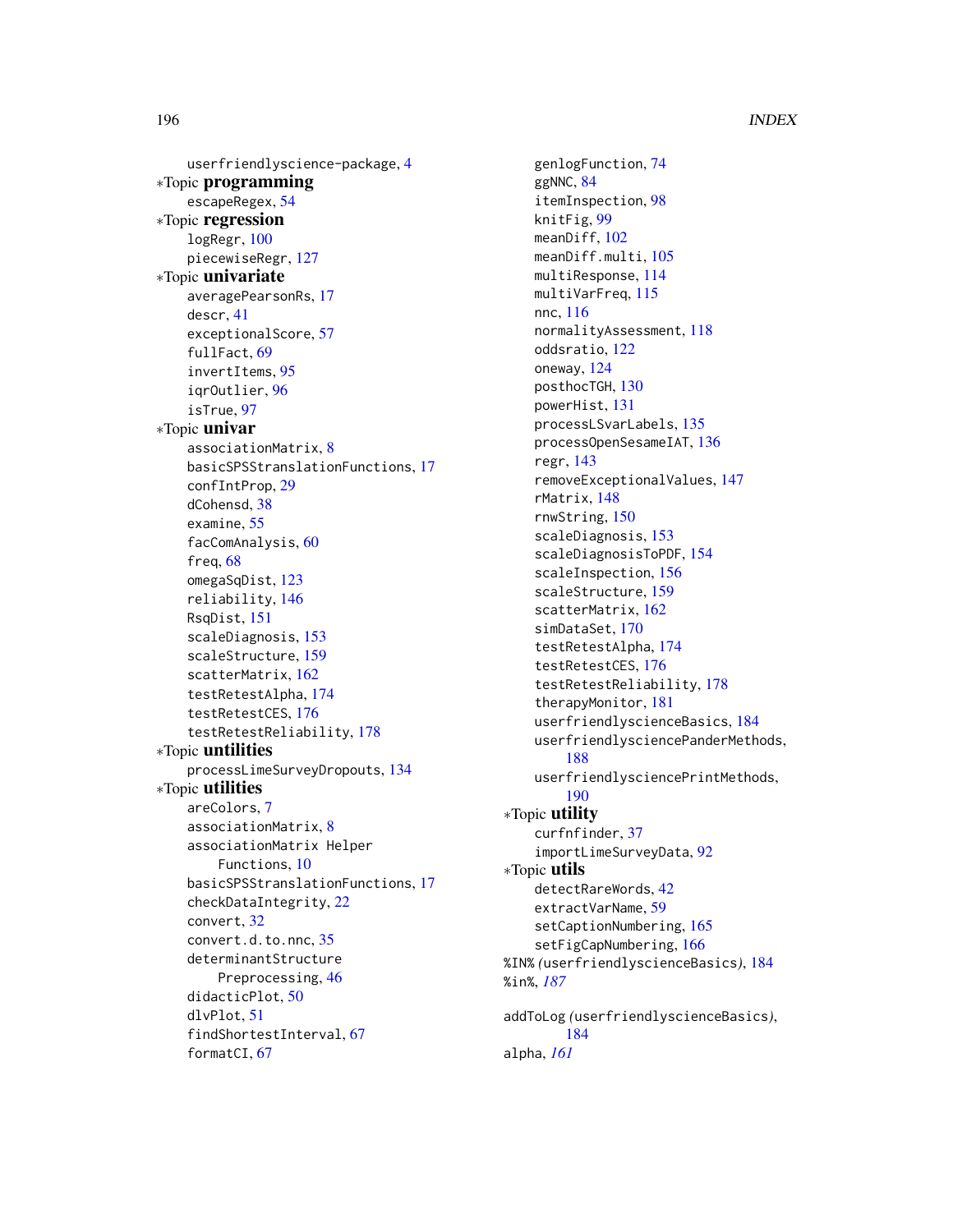#### INDEX  $197$

Anova, *[66](#page-65-0)* areColors, [7](#page-6-0) associationMatrix, [8,](#page-7-0) *[12](#page-11-0)*, *[173,](#page-172-0) [174](#page-173-0)* associationMatrix Helper Functions, [10](#page-9-0) associationMatrixESDefaults *(*associationMatrix Helper Functions*)*, [10](#page-9-0) associationMatrixStatDefaults *(*associationMatrix Helper Functions*)*, [10](#page-9-0) associationsDiamondPlot, [12,](#page-11-0) *[22](#page-21-0)*, *[109](#page-108-0)* associationsToDiamondPlotDf *(*associationsDiamondPlot*)*, [12](#page-11-0) asymmetricalScatterMatrix, [15,](#page-14-0) *[126,](#page-125-0) [127](#page-126-0)* averageFishersZs, [16,](#page-15-0) *[17](#page-16-1)* averagePearsonRs, *[16](#page-15-0)*, [17](#page-16-1)

basicSPSStranslationFunctions, [17](#page-16-1) biAxisDiamondPlot, [20,](#page-19-0) *[26](#page-25-0)* binom.test, *[29](#page-28-0)*, *[90](#page-89-0)* brewer.pal, *[78](#page-77-0)*

cat, *[99](#page-98-0)*, *[186](#page-185-0)*, *[189](#page-188-0)* cat0, *[189](#page-188-0)* cat0 *(*userfriendlyscienceBasics*)*, [184](#page-183-1) checkDataIntegrity, [22](#page-21-0) ci.reliability, *[159](#page-158-0)[–161](#page-160-0)* CIBER, *[14](#page-13-0)*, *[20](#page-19-0)*, *[22](#page-21-0)*, [24,](#page-23-0) *[109](#page-108-0)* cohensdCI, *[5](#page-4-0)*, *[79](#page-78-0)* cohensdCI *(*dCohensd*)*, [38](#page-37-0) col2rgb, *[64](#page-63-0)*, *[80](#page-79-0)* colnames, *[30](#page-29-0)* colorRamp, *[64](#page-63-0)*, *[80](#page-79-0)* Comparison, *[23](#page-22-0)* computeEffectSize\_d *(*associationMatrix Helper Functions*)*, [10](#page-9-0) computeEffectSize\_etasq *(*associationMatrix Helper Functions*)*, [10](#page-9-0) computeEffectSize\_omegasq *(*associationMatrix Helper Functions*)*, [10](#page-9-0) computeEffectSize\_r *(*associationMatrix Helper Functions*)*, [10](#page-9-0) computeEffectSize\_v *(*associationMatrix Helper Functions*)*, [10](#page-9-0) computeStatistic\_chisq *(*associationMatrix Helper Functions*)*, [10](#page-9-0)

computeStatistic\_f *(*associationMatrix Helper Functions*)*, [10](#page-9-0) computeStatistic\_r *(*associationMatrix Helper Functions*)*, [10](#page-9-0) computeStatistic\_t *(*associationMatrix Helper Functions*)*, [10](#page-9-0) conf.limits.ncf, *[27](#page-26-0)* confIntD *(*dCohensd*)*, [38](#page-37-0) confIntOmegaSq, [27](#page-26-0) confIntProp, [29,](#page-28-0) *[89,](#page-88-0) [90](#page-89-0)* confIntR, *[5](#page-4-0)*, [30,](#page-29-0) *[31](#page-30-0)*, *[79](#page-78-0)* confIntV, [31](#page-30-0) convert, [32](#page-31-0) convert.cohensf.to.omegasq, *[141](#page-140-0)* convert.d.to.eer, *[5](#page-4-0)* convert.d.to.eer *(*convert.d.to.nnc*)*, [35](#page-34-0) convert.d.to.nnc, *[5](#page-4-0)*, [35](#page-34-0) convert.d.to.t, *[39,](#page-38-0) [40](#page-39-0)* convert.er.to.threshold *(*ggNNC*)*, [84](#page-83-0) convert.f.to.omegasq, *[123,](#page-122-0) [124](#page-123-0)*, *[152](#page-151-0)* convert.ncf.to.omegasq, *[27,](#page-26-0) [28](#page-27-0)*, *[123](#page-122-0)* convert.omegasq.to.cohensf, *[5](#page-4-0)*, *[141](#page-140-0)* convert.omegasq.to.f, *[123,](#page-122-0) [124](#page-123-0)*, *[152](#page-151-0)* convert.percentage.to.se, *[133](#page-132-0)* convert.r.to.fisherz, *[17](#page-16-1)* convert.t.to.d, *[39,](#page-38-0) [40](#page-39-0)* convert.threshold.to.er *(*ggNNC*)*, [84](#page-83-0) convertToNumeric *(*userfriendlyscienceBasics*)*, [184](#page-183-1) cramersV *(*confIntV*)*, [31](#page-30-0) createSigma, [36](#page-35-0) crossTab *(*confIntV*)*, [31](#page-30-0) curfnfinder, *[5](#page-4-0)*, [37](#page-36-0) cut, *[171](#page-170-0)* data.tree, *[45](#page-44-0)* dataShape, *[56](#page-55-0)* dataShape *(*normalityAssessment*)*, [118](#page-117-0) dbeta, *[152](#page-151-0)* dCohensd, [38,](#page-37-0) *[143](#page-142-0)* dd *(*dCohensd*)*, [38](#page-37-0) descr, [41,](#page-40-0) *[56](#page-55-0)* describe, *[42](#page-41-0)* descriptives *(*descr*)*, [41](#page-40-0) detectRareWords, [42](#page-41-0) determinantStructure, *[27](#page-26-0)*, [44,](#page-43-0) *[46,](#page-45-0) [47](#page-46-0)*, *[136](#page-135-0)* determinantStructure Preprocessing, [46](#page-45-0) determinantVar, *[47](#page-46-0)*, *[136](#page-135-0)*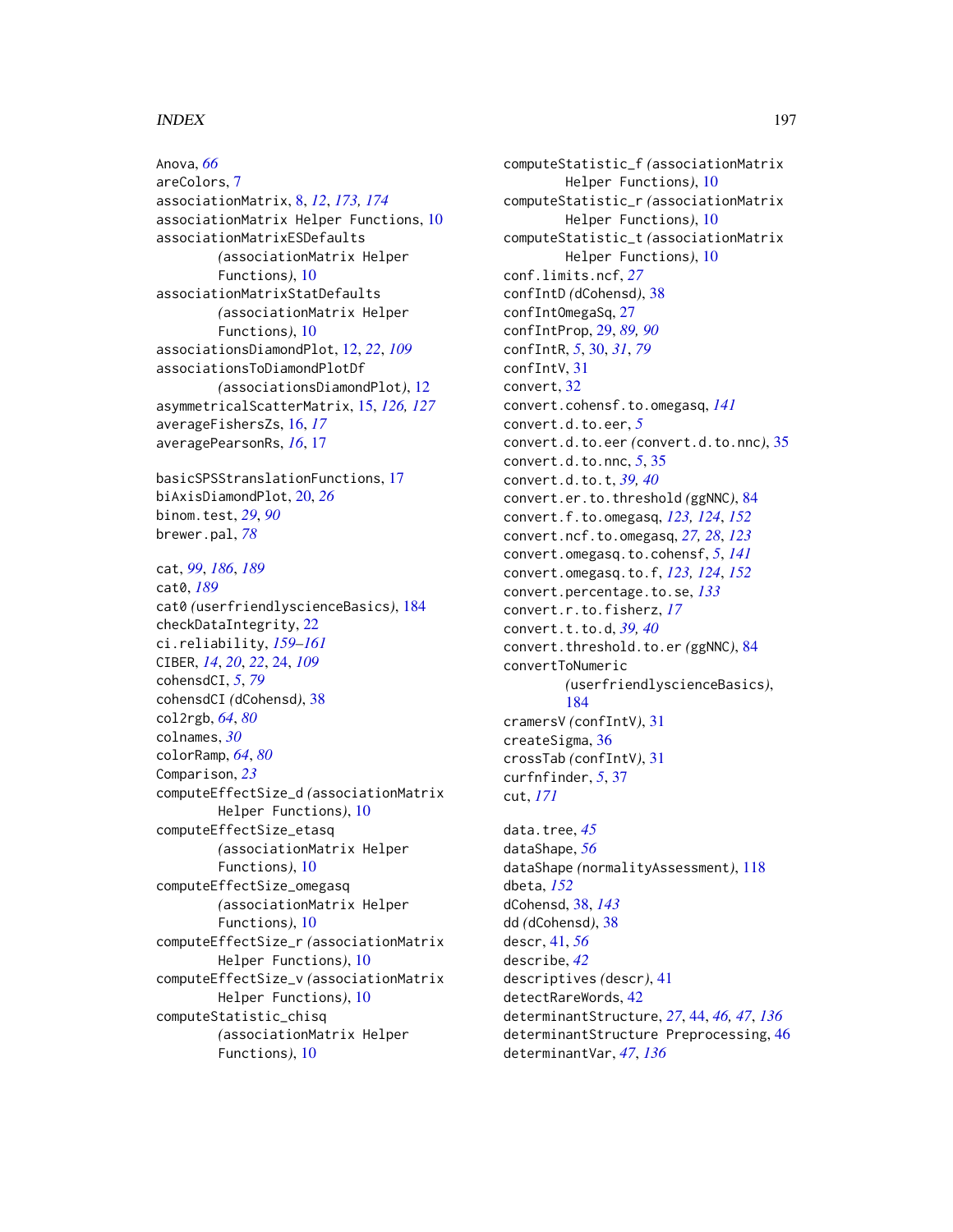determinantVar *(*determinantStructure*)*,  $44$ detStructAddVarLabels, *[45](#page-44-0)*, *[135,](#page-134-0) [136](#page-135-0)* detStructAddVarLabels *(*determinantStructure Preprocessing*)*, [46](#page-45-0) detStructAddVarNames, *[45](#page-44-0)*, *[136](#page-135-0)* detStructAddVarNames *(*determinantStructure Preprocessing*)*, [46](#page-45-0) detStructCIBER, *[44,](#page-43-0) [45](#page-44-0)*, *[47](#page-46-0)*, *[136](#page-135-0)* detStructCIBER *(*CIBER*)*, [24](#page-23-0) detStructComputeProducts, *[45](#page-44-0)*, *[136](#page-135-0)* detStructComputeProducts *(*determinantStructure Preprocessing*)*, [46](#page-45-0) detStructComputeScales, *[45](#page-44-0)*, *[136](#page-135-0)* detStructComputeScales *(*determinantStructure Preprocessing*)*, [46](#page-45-0) df, *[124](#page-123-0)* diamondCoordinates *(*ggDiamondLayer*)*, [79](#page-78-0) diamondPlot, *[14](#page-13-0)*, *[21,](#page-20-0) [22](#page-21-0)*, *[26](#page-25-0)*, [48,](#page-47-0) *[63,](#page-62-0) [64](#page-63-0)*, *[79](#page-78-0)*, *[81](#page-80-0)*, *[109](#page-108-0)*, *[111](#page-110-0)[–114](#page-113-0)* didacticPlot, [50,](#page-49-0) *[169](#page-168-0)* didacticPlotTheme *(*didacticPlot*)*, [50](#page-49-0) digest, *[99](#page-98-0)* dip.test, *[42](#page-41-0)* dlvPlot, [51](#page-50-0) dlvTheme *(*dlvPlot*)*, [51](#page-50-0) dnorm, *[91](#page-90-0)* domegaSq *(*omegaSqDist*)*, [123](#page-122-0) dRsq *(*RsqDist*)*, [151](#page-150-0) dt, *[40](#page-39-0)* duoComparisonDiamondPlot *(*meansComparisonDiamondPlot*)*, [106](#page-105-0)

```
erDataSeq, 5
erDataSeq (ggNNC), 84
escapeBS (escapeRegex), 54
escapeRegex, 54
examine, 55, 56
examineBy (examine), 55
exceptionalScore, 57, 58, 59
exceptionalScores, 57, 58, 58, 147, 148
exportToSPSS
        (basicSPSStranslationFunctions),
         17
```
extractVarName, [59](#page-58-0) fa, *[60–](#page-59-0)[64](#page-63-0)* fa.parallel, *[70](#page-69-0)* facComAnalysis, [60](#page-59-0) faConfInt, [62](#page-61-0) factorLoadingDiamondCIplot, *[48,](#page-47-0) [49](#page-48-0)*, [63,](#page-62-0) *[79](#page-78-0)*, *[81](#page-80-0)*, *[112](#page-111-0)*, *[114](#page-113-0)* fanova, [65,](#page-64-0) *[102](#page-101-0)* filterBy *(*basicSPSStranslationFunctions*)*, [17](#page-16-1) findShortestInterval, [67,](#page-66-0) *[101](#page-100-0)* formatCI, [67](#page-66-0) formatPvalue, *[68](#page-67-0)* formatPvalue *(*userfriendlyscienceBasics*)*, [184](#page-183-1) formatR, *[68](#page-67-0)* formatR *(*userfriendlyscienceBasics*)*, [184](#page-183-1) freq, [68,](#page-67-0) *[116](#page-115-0)* frequencies *(*freq*)*, [68](#page-67-0) Frequency *(*freq*)*, [68](#page-67-0) fullFact, [69](#page-68-0) genlog, *[5](#page-4-0)*, [70,](#page-69-0) *[74,](#page-73-0) [75](#page-74-0)*, *[129](#page-128-0)*, *[172,](#page-171-0) [173](#page-172-0)* genlogCompleteStartValues *(*genlog*)*, [70](#page-69-0) genlogFunction, *[73](#page-72-0)*, [74](#page-73-0) geom\_bar, *[75](#page-74-0)*, *[83](#page-82-0)* geom\_boxplot, *[76](#page-75-0)* geom\_jitter, *[80,](#page-79-0) [81](#page-80-0)*, *[164](#page-163-0)* geom\_point, *[164](#page-163-0)* geom\_polygon, *[80,](#page-79-0) [81](#page-80-0)* geom\_ridgeline, *[83](#page-82-0)* geom\_smooth, *[164](#page-163-0)*

geom\_tile, *[78](#page-77-0)* getDat *(*basicSPSStranslationFunctions*)*, [17](#page-16-1) getData, *[94](#page-93-0)*, *[159](#page-158-0)*, *[182](#page-181-0)* getData *(*basicSPSStranslationFunctions*)*, [17](#page-16-1) getOption, *[165](#page-164-0)* ggBarChart, [75](#page-74-0) ggBoxplot, *[5](#page-4-0)*, [76](#page-75-0) ggConfidenceCurve, [77](#page-76-0) ggDiamondLayer, *[14](#page-13-0)*, *[48,](#page-47-0) [49](#page-48-0)*, *[64](#page-63-0)*, [79,](#page-78-0) *[111](#page-110-0)[–114](#page-113-0)* ggEasyBar *(*ggEasyPlots*)*, [82](#page-81-0) ggEasyPlots, [82](#page-81-0)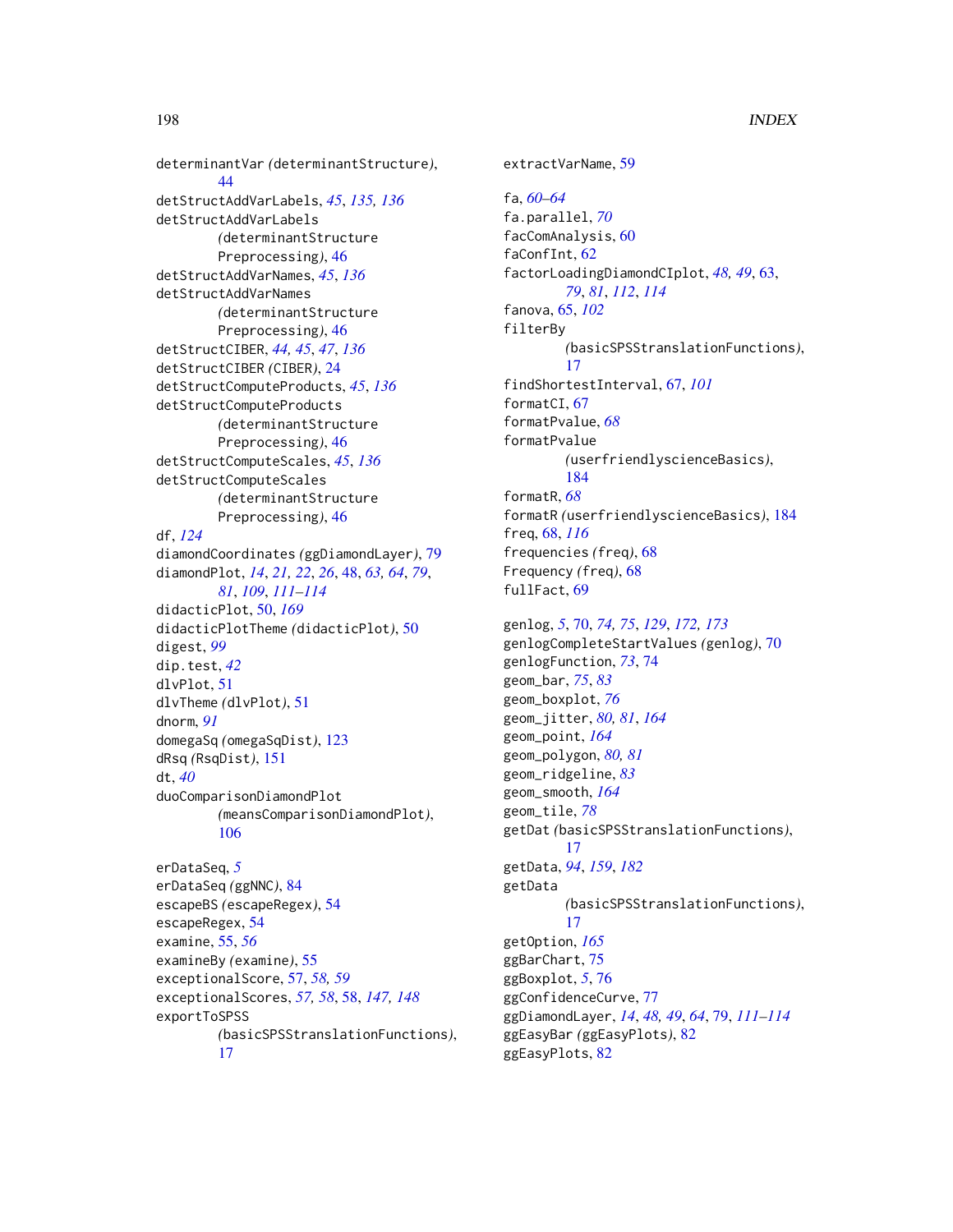#### INDEX 199

ggEasyRidge *(*ggEasyPlots*)*, [82](#page-81-0) ggGenLogPlot *(*genlog*)*, [70](#page-69-0) ggNNC, *[5](#page-4-0)*, [84](#page-83-0) ggPie, *[5](#page-4-0)*, [87](#page-86-0) ggplot, *[14](#page-13-0)*, *[21](#page-20-0)*, *[49](#page-48-0)*, *[64](#page-63-0)*, *[75,](#page-74-0) [76](#page-75-0)*, *[78](#page-77-0)*, *[81](#page-80-0)*, *[83](#page-82-0)*, *[86](#page-85-0)*, *[92](#page-91-0)*, *[99](#page-98-0)*, *[109](#page-108-0)*, *[111](#page-110-0)*, *[113](#page-112-0)*, *[132](#page-131-0)*, *[134](#page-133-0)*, *[163,](#page-162-0) [164](#page-163-0)*, *[169](#page-168-0)* ggplot2, *[26](#page-25-0)*, *[73](#page-72-0)*, *[79](#page-78-0)*, *[89](#page-88-0)*, *[128](#page-127-0)* ggProportionPlot, *[29](#page-28-0)*, [88](#page-87-0) ggqq, *[5](#page-4-0)*, [91](#page-90-0) ggsave, *[73](#page-72-0)*, *[129](#page-128-0)* glm, *[100](#page-99-0)*, *[102](#page-101-0)* grep, *[55](#page-54-0)* grid.draw, *[189](#page-188-0)* gtable, *[22](#page-21-0)*, *[27](#page-26-0)*, *[109](#page-108-0)* hasLaTeX *(*rnwString*)*, [150](#page-149-0) htmlParse, *[42](#page-41-0)* ifelseObj *(*userfriendlyscienceBasics*)*, [184](#page-183-1) importLimeSurveyData, [92,](#page-91-0) *[135](#page-134-0)* invertItem, *[95](#page-94-0)* invertItem *(*userfriendlyscienceBasics*)*, [184](#page-183-1) invertItems, [95](#page-94-0) IQR, *[96](#page-95-0)* iqrOutlier, [96](#page-95-0) is.even *(*userfriendlyscienceBasics*)*, [184](#page-183-1) is.nr, [96](#page-95-0) is.odd *(*userfriendlyscienceBasics*)*, [184](#page-183-1) isTrue, [97](#page-96-0) itemInspection, [98](#page-97-0)

knit, *[99,](#page-98-0) [100](#page-99-0)* knit\_expand, *[99,](#page-98-0) [100](#page-99-0)* knit\_hooks, *[166](#page-165-0)* knitFig, [99](#page-98-0) knitr, *[166,](#page-165-0) [167](#page-166-0)*

labs, *[73](#page-72-0)*, *[128](#page-127-0)* leveneTest, *[66](#page-65-0)*, *[124](#page-123-0)* linetype, *[89](#page-88-0)* lm, *[66](#page-65-0)* lmer, *[66](#page-65-0)* logRegr, *[5](#page-4-0)*, *[66](#page-65-0)*, [100](#page-99-0)

makeScales *(*scaleInspection*)*, [156](#page-155-0) massConvertToNumeric, *[94](#page-93-0)*

massConvertToNumeric *(*userfriendlyscienceBasics*)*, [184](#page-183-1) matrix, *[36](#page-35-0)* MBESS, *[6](#page-5-0)*, *[27](#page-26-0)*, *[160](#page-159-0)* mean, *[66](#page-65-0)*, *[124](#page-123-0)* meanConfInt *(*scaleInspection*)*, [156](#page-155-0) meanDiff, *[9](#page-8-0)*, *[11,](#page-10-0) [12](#page-11-0)*, [102](#page-101-0) meanDiff.multi, [105](#page-104-0) meansComparisonDiamondPlot, [106](#page-105-0) meansDiamondPlot, *[20](#page-19-0)*, *[22](#page-21-0)*, *[48,](#page-47-0) [49](#page-48-0)*, *[64](#page-63-0)*, *[79](#page-78-0)*, *[81](#page-80-0)*, *[109](#page-108-0)*, [110,](#page-109-0) *[114](#page-113-0)* meanSDtoDiamondPlot, *[48,](#page-47-0) [49](#page-48-0)*, *[64](#page-63-0)*, *[79](#page-78-0)*, *[81](#page-80-0)*, *[112](#page-111-0)*, [112](#page-111-0) mediaan *(*basicSPSStranslationFunctions*)*, [17](#page-16-1) modus *(*basicSPSStranslationFunctions*)*, [17](#page-16-1) multiResponse, *[5](#page-4-0)*, [114](#page-113-0) multiVarFreq, [115](#page-114-0) mvrnorm, *[36](#page-35-0)*, *[170,](#page-169-0) [171](#page-170-0)* nlsLM, *[72,](#page-71-0) [73](#page-72-0)* nnc, *[5](#page-4-0)*, *[35,](#page-34-0) [36](#page-35-0)*, *[86](#page-85-0)*, [116](#page-115-0) nnt *(*nnc*)*, [116](#page-115-0) normalityAssessment, *[91](#page-90-0)*, [118](#page-117-0) noZero, *[68](#page-67-0)* noZero *(*userfriendlyscienceBasics*)*, [184](#page-183-1) oddsratio, [122](#page-121-0) omega, *[160,](#page-159-0) [161](#page-160-0)* omegaSqDist, [123](#page-122-0) oneway, *[66](#page-65-0)*, [124](#page-123-0) p.adjust, *[130](#page-129-0)* paginatedAsymmetricalScatterMatrix, [126](#page-125-0) pander.associationMatrix *(*userfriendlysciencePanderMethods*)*, [188](#page-187-0) pander.crossTab *(*userfriendlysciencePanderMethods*)*, [188](#page-187-0) pander.dataShape *(*userfriendlysciencePanderMethods*)*, [188](#page-187-0) pander.descr *(*userfriendlysciencePanderMethods*)*, [188](#page-187-0)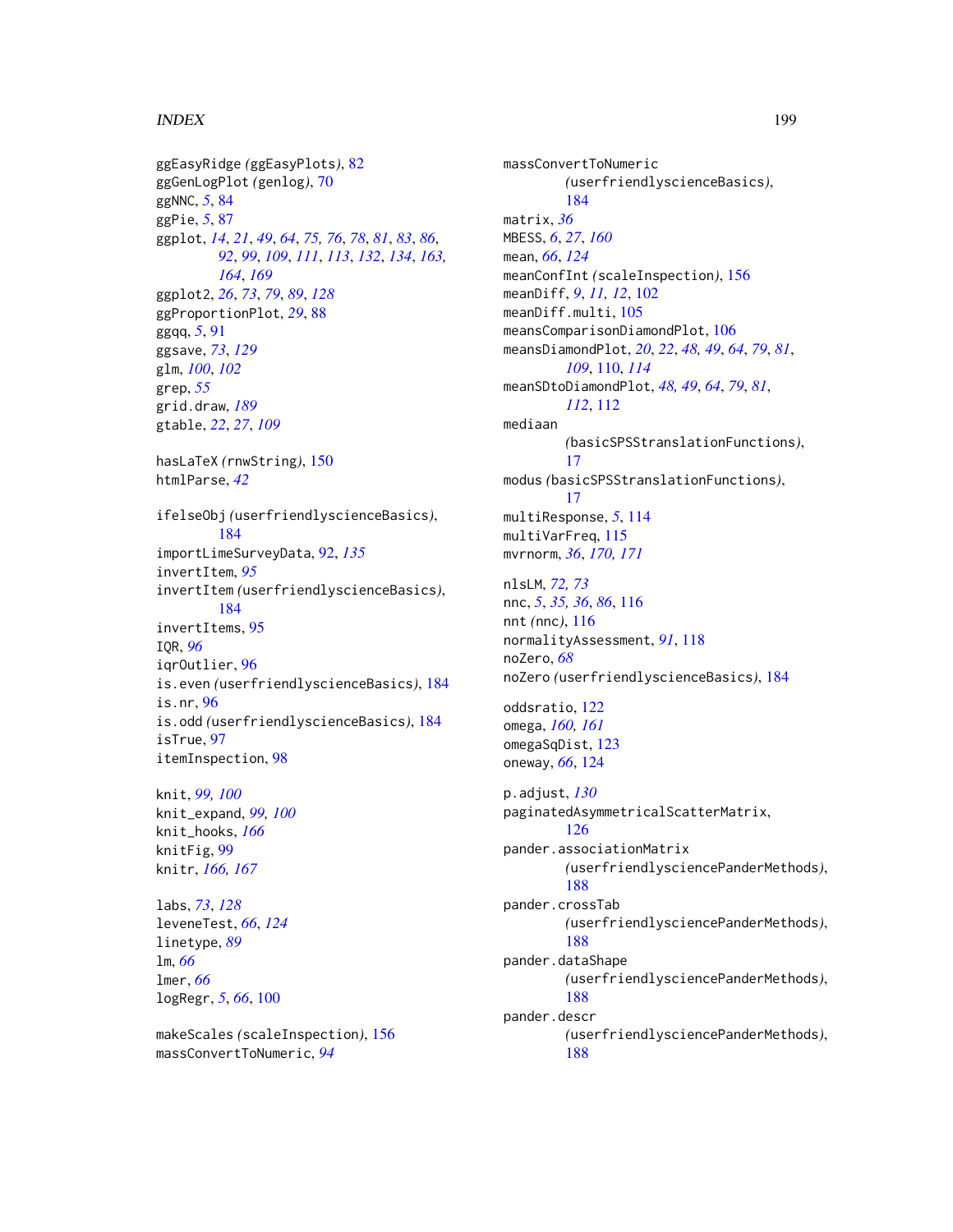pander.examine *(*userfriendlysciencePanderMethods*)*, [188](#page-187-0) pander.examineBy *(*userfriendlysciencePanderMethods*)*, [188](#page-187-0) pander.freq *(*userfriendlysciencePanderMethods*)*, [188](#page-187-0) pander.frequencies *(*userfriendlysciencePanderMethods*)*, [188](#page-187-0) pander.meanDiff *(*userfriendlysciencePanderMethods*)*, [188](#page-187-0) pander.normalityAssessment *(*userfriendlysciencePanderMethods*)*, [188](#page-187-0) pander.oneway *(*userfriendlysciencePanderMethods*)*, [188](#page-187-0) pander.regr *(*userfriendlysciencePanderMethods*)*, [188](#page-187-0) parallelSubscales *(*testRetestCES*)*, [176](#page-175-0) paste0, *[186](#page-185-0)* pbeta, *[29](#page-28-0)*, *[152](#page-151-0)* pCohensd *(*dCohensd*)*, [38](#page-37-0) pd *(*dCohensd*)*, [38](#page-37-0) pdExtreme *(*dCohensd*)*, [38](#page-37-0) pdInterval *(*dCohensd*)*, [38](#page-37-0) pdMild *(*dCohensd*)*, [38](#page-37-0) pf, *[124](#page-123-0)* piecewiseRegr, *[5](#page-4-0)*, [127,](#page-126-0) *[172,](#page-171-0) [173](#page-172-0)* plot.determinantStructure *(*determinantStructure*)*, [44](#page-43-0) pomegaSq *(*omegaSqDist*)*, [123](#page-122-0) posthocTGH, *[5](#page-4-0)*, [130](#page-129-0) powerHist, [131](#page-130-0) pretty, *[73](#page-72-0)*, *[128](#page-127-0)* prevalencePower, [133](#page-132-0) principal, *[60](#page-59-0)[–62](#page-61-0)* print.associationMatrix *(*userfriendlysciencePrintMethods*)*, [190](#page-189-0) print.asymmetricalScatterMatrix *(*userfriendlysciencePrintMethods*)*, [190](#page-189-0)

print.cohensdCI *(*userfriendlysciencePrintMethods*)*, [190](#page-189-0) print.confIntOmegaSq *(*userfriendlysciencePrintMethods*)*, [190](#page-189-0) print.confIntV *(*userfriendlysciencePrintMethods*)*, [190](#page-189-0) print.CramersV *(*userfriendlysciencePrintMethods*)*, [190](#page-189-0) print.crossTab *(*userfriendlysciencePrintMethods*)*, [190](#page-189-0) print.dataShape *(*userfriendlysciencePrintMethods*)*, [190](#page-189-0) print.descr *(*userfriendlysciencePrintMethods*)*, [190](#page-189-0) print.determinantStructure *(*determinantStructure*)*, [44](#page-43-0) print.didacticPlot *(*userfriendlysciencePrintMethods*)*, [190](#page-189-0) print.dlvPlot *(*userfriendlysciencePrintMethods*)*, [190](#page-189-0) print.examine *(*userfriendlysciencePrintMethods*)*, [190](#page-189-0) print.examineBy *(*userfriendlysciencePrintMethods*)*, [190](#page-189-0) print.fanova *(*userfriendlysciencePrintMethods*)*, [190](#page-189-0) print.freq *(*userfriendlysciencePrintMethods*)*, [190](#page-189-0) print.frequencies *(*userfriendlysciencePrintMethods*)*, [190](#page-189-0) print.fullFact *(*userfriendlysciencePrintMethods*)*, [190](#page-189-0) print.genlog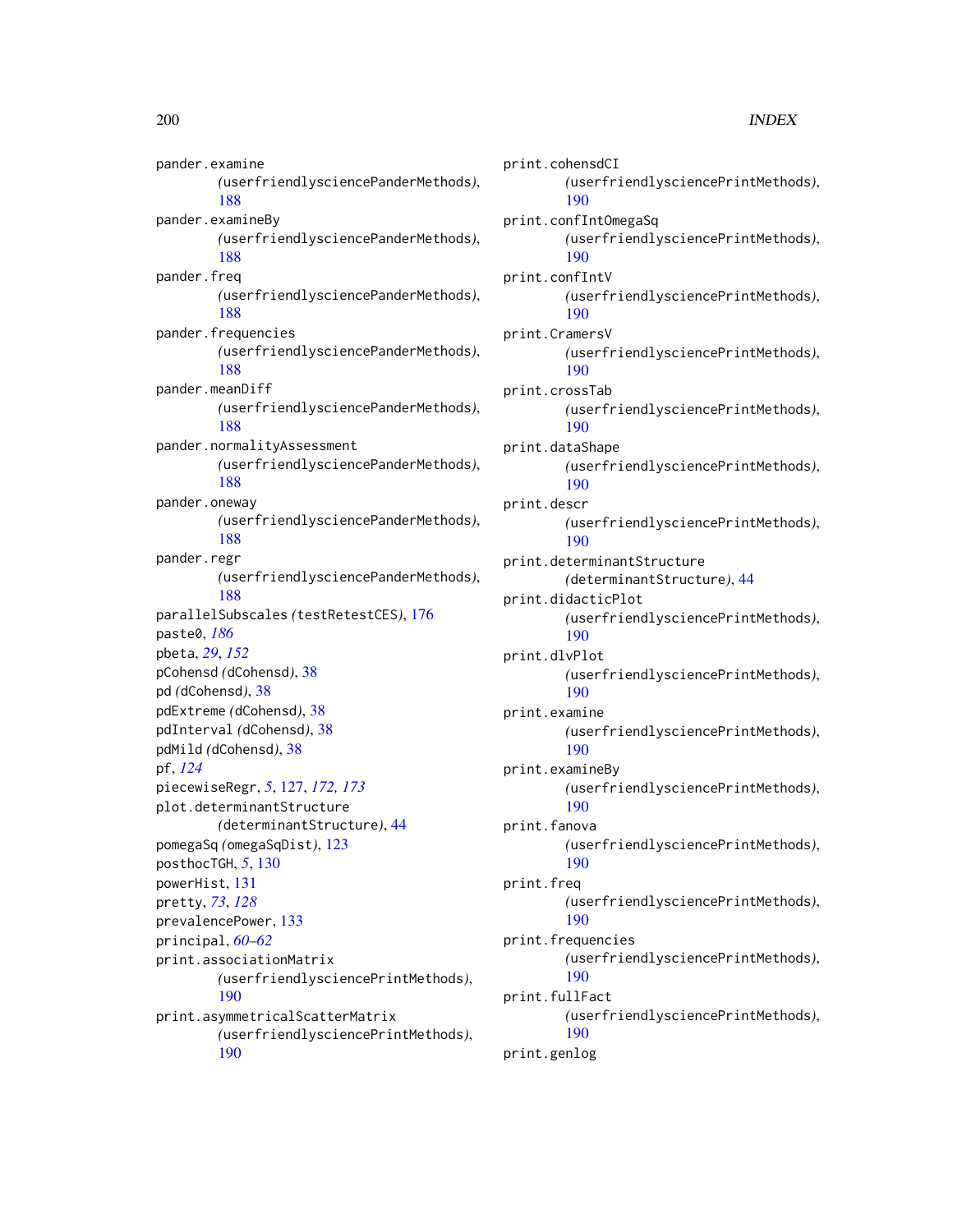#### $I$ NDEX 201

*(*userfriendlysciencePrintMethods*)*, [190](#page-189-0) print.ggProportionPlot *(*userfriendlysciencePrintMethods*)*, [190](#page-189-0) print.logRegr *(*userfriendlysciencePrintMethods*)*, [190](#page-189-0) print.meanConfInt *(*userfriendlysciencePrintMethods*)*, [190](#page-189-0) print.meanDiff *(*userfriendlysciencePrintMethods*)*, [190](#page-189-0) print.nnc *(*userfriendlysciencePrintMethods*)*, [190](#page-189-0) print.normalityAssessment *(*userfriendlysciencePrintMethods*)*, [190](#page-189-0) print.oddsratio *(*userfriendlysciencePrintMethods*)*, [190](#page-189-0) print.oneway *(*userfriendlysciencePrintMethods*)*, [190](#page-189-0) print.parallelSubscales *(*userfriendlysciencePrintMethods*)*, [190](#page-189-0) print.piecewiseRegr *(*userfriendlysciencePrintMethods*)*, [190](#page-189-0) print.posthocTGH *(*userfriendlysciencePrintMethods*)*, [190](#page-189-0) print.power.htest.ufs *(*userfriendlysciencePrintMethods*)*, [190](#page-189-0) print.powerHist *(*userfriendlysciencePrintMethods*)*, [190](#page-189-0) print.processOpenSesameIAT *(*userfriendlysciencePrintMethods*)*, [190](#page-189-0) print.regr *(*userfriendlysciencePrintMethods*)*, [190](#page-189-0)

print.regrInfluential

*(*userfriendlysciencePrintMethods*)*, [190](#page-189-0) print.rMatrix *(*userfriendlysciencePrintMethods*)*, [190](#page-189-0) print.scaleDiagnosis *(*userfriendlysciencePrintMethods*)*, [190](#page-189-0) print.scaleInspection *(*userfriendlysciencePrintMethods*)*, [190](#page-189-0) print.scaleStructure *(*userfriendlysciencePrintMethods*)*, [190](#page-189-0) print.scatterMatrix *(*userfriendlysciencePrintMethods*)*, [190](#page-189-0) print.sdConfInt *(*userfriendlysciencePrintMethods*)*, [190](#page-189-0) print.testRetestAlpha *(*userfriendlysciencePrintMethods*)*, [190](#page-189-0) print.testRetestCES *(*userfriendlysciencePrintMethods*)*, [190](#page-189-0) print.testRetestReliability *(*userfriendlysciencePrintMethods*)*, [190](#page-189-0) print.therapyMonitor *(*userfriendlysciencePrintMethods*)*, [190](#page-189-0) prob.randomizationSuccess *(*randomizationSuccess*)*, [142](#page-141-0) processLimeSurveyDropouts, [134](#page-133-0) processLSvarLabels, *[46,](#page-45-0) [47](#page-46-0)*, [135](#page-134-0) processOpenSesameIAT, [136](#page-135-0) pRsq *(*RsqDist*)*, [151](#page-150-0) psych, *[6](#page-5-0)*, *[42](#page-41-0)*, *[60](#page-59-0)[–64](#page-63-0)*, *[69,](#page-68-0) [70](#page-69-0)*, *[146](#page-145-0)*, *[160](#page-159-0)* pt, *[40](#page-39-0)* pvalue.systematic, *[182,](#page-181-0) [183](#page-182-0)* pwr, *[141](#page-140-0)* pwr.anova.test, *[141](#page-140-0)* pwr.cohensdCI, *[5](#page-4-0)*, *[79](#page-78-0)* pwr.cohensdCI *(*dCohensd*)*, [38](#page-37-0) pwr.confIntd, *[5](#page-4-0)* pwr.confIntd *(*dCohensd*)*, [38](#page-37-0) pwr.confIntR, *[5](#page-4-0)*, *[79](#page-78-0)*, [139,](#page-138-0) *[140](#page-139-0)*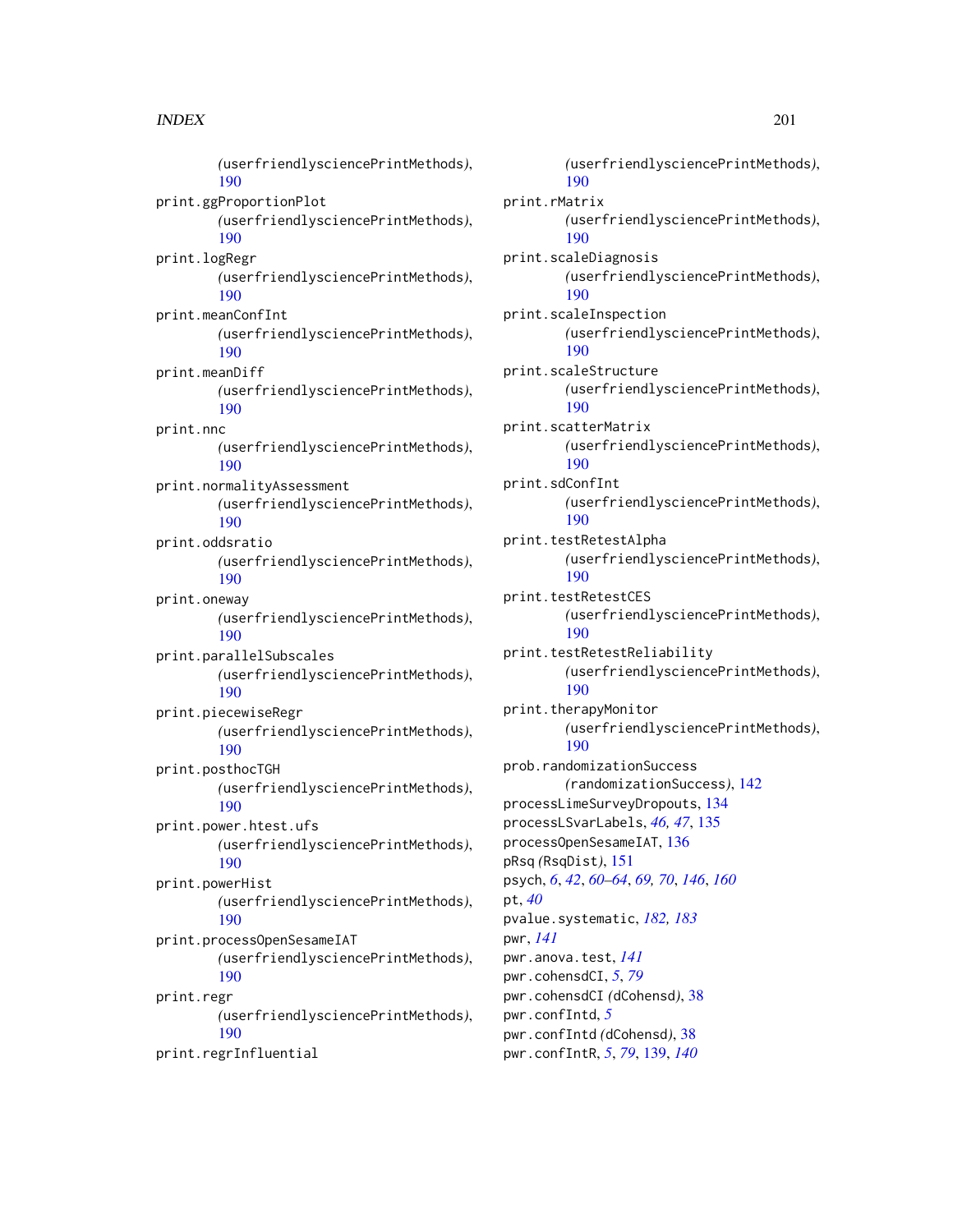pwr.omegasq, [141](#page-140-0) pwr.randomizationSuccess *(*randomizationSuccess*)*, [142](#page-141-0) qbeta, *[152](#page-151-0)* qCohensd *(*dCohensd*)*, [38](#page-37-0) qd *(*dCohensd*)*, [38](#page-37-0) qf, *[124](#page-123-0)* qnorm, *[91](#page-90-0)* qomegaSq *(*omegaSqDist*)*, [123](#page-122-0) qqPlot, *[92](#page-91-0)* qRsq *(*RsqDist*)*, [151](#page-150-0) qt, *[39,](#page-38-0) [40](#page-39-0)* quantile, *[41](#page-40-0)*, *[57,](#page-56-0) [58](#page-57-0)* Quotes, *[137](#page-136-0)* randomizationSuccess, [142](#page-141-0) rawDataDiamondLayer *(*ggDiamondLayer*)*, [79](#page-78-0) rbeta, *[152](#page-151-0)* rCohensd *(*dCohensd*)*, [38](#page-37-0) RColorBrewer, *[52](#page-51-0)* rd *(*dCohensd*)*, [38](#page-37-0) read.csv, *[138](#page-137-0)* regr, *[66](#page-65-0)*, *[102](#page-101-0)*, [143](#page-142-0) regrInfluential, [145](#page-144-0) reliability, *[62](#page-61-0)*, [146](#page-145-0) removeExceptionalValues, [147](#page-146-0) render\_graph, *[45](#page-44-0)* repeatStr *(*userfriendlyscienceBasics*)*, [184](#page-183-1) repStr *(*userfriendlyscienceBasics*)*, [184](#page-183-1) rescale, *[171](#page-170-0)* rf, *[124](#page-123-0)* rMatrix, [148](#page-147-0) rnorm, *[36](#page-35-0)* rnwString, [150,](#page-149-0) *[155](#page-154-0)* romegaSq *(*omegaSqDist*)*, [123](#page-122-0) rowMeans, *[194](#page-193-0)* rownames, *[30](#page-29-0)* rowSums, *[194](#page-193-0)* rRsq *(*RsqDist*)*, [151](#page-150-0) RsqDist, [151](#page-150-0) rt, *[40](#page-39-0)* safeRequire *(*userfriendlyscienceBasics*)*, [184](#page-183-1) samplingDistribution *(*normalityAssessment*)*, [118](#page-117-0)

sanitizeLatexString *(*rnwString*)*, [150](#page-149-0) scaleDiagnosis, [153,](#page-152-0) *[154,](#page-153-0) [155](#page-154-0)* scaleDiagnosisToPDF, [154](#page-153-0) scaleInspection, [156](#page-155-0) scaleReliability *(*scaleStructure*)*, [159](#page-158-0) scaleStructure, *[5](#page-4-0)*, *[146](#page-145-0)*, [159](#page-158-0) scatterMatrix, *[15,](#page-14-0) [16](#page-15-0)*, [162](#page-161-0) scatterPlot, [163](#page-162-0) sdConfInt *(*scaleInspection*)*, [156](#page-155-0) setCaptionNumbering, [165](#page-164-0) setFigCapNumbering, [166](#page-165-0) setTabCapNumbering *(*setFigCapNumbering*)*, [166](#page-165-0) sharedSubString, [167](#page-166-0) showPearsonPower, [168](#page-167-0) simDataSet, [170](#page-169-0) Singh, [172](#page-171-0) sort, *[174](#page-173-0)* sort.associationMatrix, [173](#page-172-0) stem, *[56](#page-55-0)* sub, *[137](#page-136-0)* subdeterminantProducts, *[47](#page-46-0)*, *[136](#page-135-0)* subdeterminantProducts *(*determinantStructure*)*, [44](#page-43-0) subdeterminants, *[47](#page-46-0)*, *[136](#page-135-0)* subdeterminants *(*determinantStructure*)*, [44](#page-43-0) summary, *[42](#page-41-0)* Sys.time, *[99](#page-98-0)* table, *[116](#page-115-0)* testRetestAlpha, [174](#page-173-0) testRetestCES, [176](#page-175-0) testRetestReliability, [178](#page-177-0) testRetestSimData, [180](#page-179-0) textToWords *(*detectRareWords*)*, [42](#page-41-0)

therapyMonitor, [181,](#page-180-1) *[183](#page-182-0)* therapyMonitorData, [183](#page-182-0) ToDiagrammeRGraph, *[45](#page-44-0)* trim *(*userfriendlyscienceBasics*)*, [184](#page-183-1) UFS *(*userfriendlyscience-package*)*, [4](#page-3-0) ufs *(*userfriendlyscience-package*)*, [4](#page-3-0) useAll *(*basicSPSStranslationFunctions*)*, [17](#page-16-1) userfriendlyscience, *[130](#page-129-0)* userfriendlyscience *(*userfriendlyscience-package*)*, [4](#page-3-0)